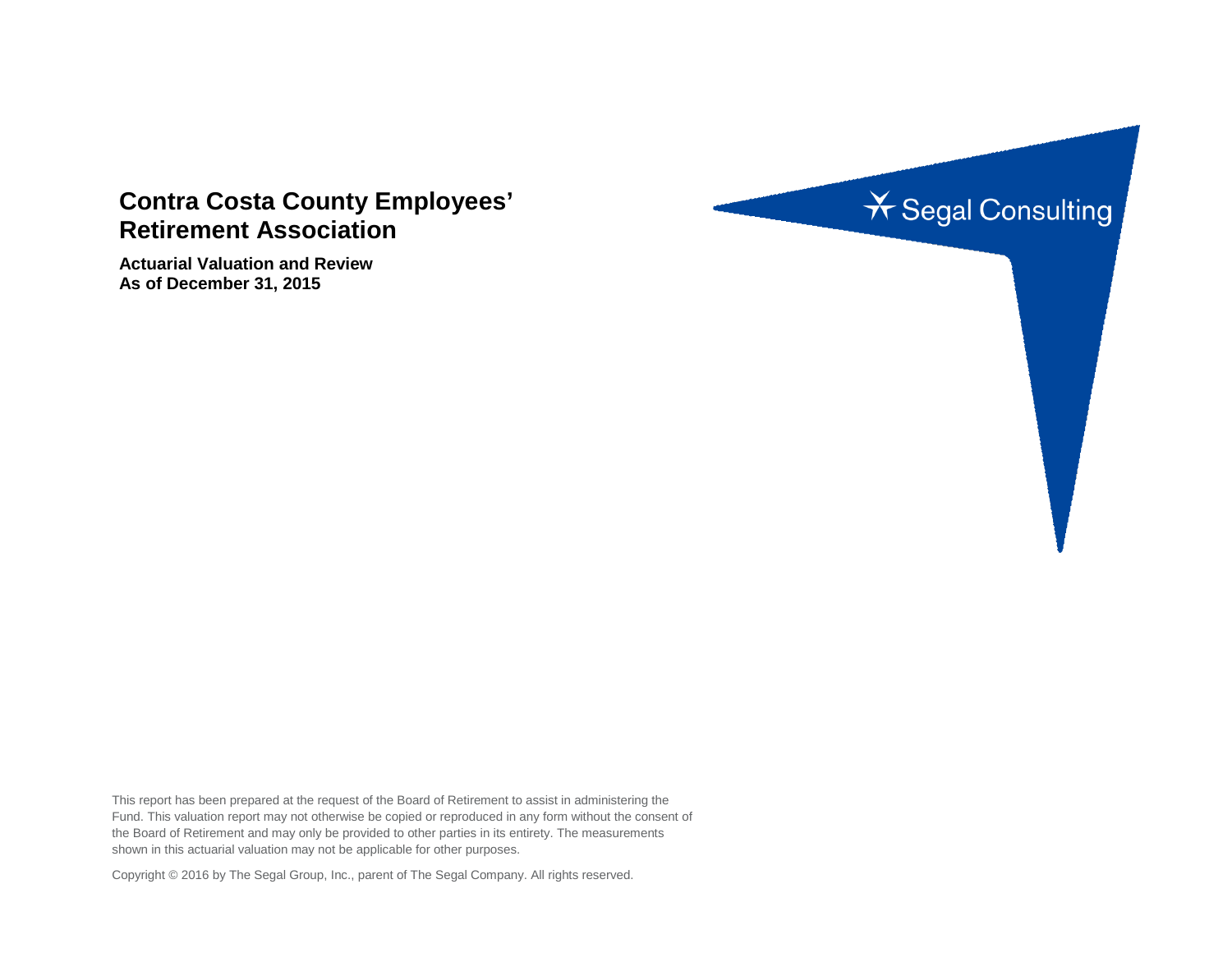

100 Montgomery Street Suite 500 San Francisco, CA 94104-4308 T 415.263.8257 www.segalco.com

*October 12, 2016* 

*Board of Retirement Contra Costa County Employees' Retirement Association 1335 Willow Way, Suite 221 Concord, CA 94520* 

*Dear Board Members:*

*We are pleased to submit this Actuarial Valuation and Review as of December 31, 2015. It summarizes the actuarial data used in the valuation, establishes the funding requirements for the fiscal year beginning July 1, 2017 and analyzes the preceding year's experience.* 

*This report was prepared in accordance with generally accepted actuarial principles and practices at the request of the Board to assist in administering the Plan. The census information on which our calculations were based was prepared by CCCERA and the financial information was provided by the Association's staff. That assistance is gratefully acknowledged.* 

*The measurements shown in this actuarial valuation may not be applicable for other purposes. Future actuarial measurements may differ significantly from the current measurements presented in this report due to such factors as the following: plan experience differing from that anticipated by the economic or demographic assumptions; changes in economic or demographic assumptions; increases or decreases expected as part of the natural operation of the methodology used for these measurements (such as the end of an amortization period); and changes in plan provisions or applicable law.* 

*The actuarial calculations were completed under the supervision of John Monroe, ASA, MAAA, Enrolled Actuary. We are members of the American Academy of Actuaries and we meet the Qualification Standards of the American Academy of Actuaries to render the actuarial opinion herein. To the best of our knowledge, the information supplied in the actuarial valuation is complete and accurate. Further, in our opinion, the assumptions as approved by the Board are reasonably related to the experience of and the expectations for the Plan.* 

*We look forward to reviewing this report at your next meeting and to answering any questions.* 

*Sincerely,*

*SEGAL CONSULTING*

 $B$ y:  $\overline{\phantom{a}}$   $\overline{\phantom{a}}$   $\overline{\phantom{a}}$   $\overline{\phantom{a}}$   $\overline{\phantom{a}}$   $\overline{\phantom{a}}$   $\overline{\phantom{a}}$   $\overline{\phantom{a}}$   $\overline{\phantom{a}}$   $\overline{\phantom{a}}$   $\overline{\phantom{a}}$   $\overline{\phantom{a}}$   $\overline{\phantom{a}}$   $\overline{\phantom{a}}$   $\overline{\phantom{a}}$   $\overline{\phantom{a}}$   $\overline{\phantom{a}}$   $\overline{\phantom{a}}$ 

Paul Angelo, FSA, EA, MAAA, FCA *John Monroe, ASA, EA, MAAA* Senior Vice President and Actuary *Vice President and Actuary*

*JEM/gxk*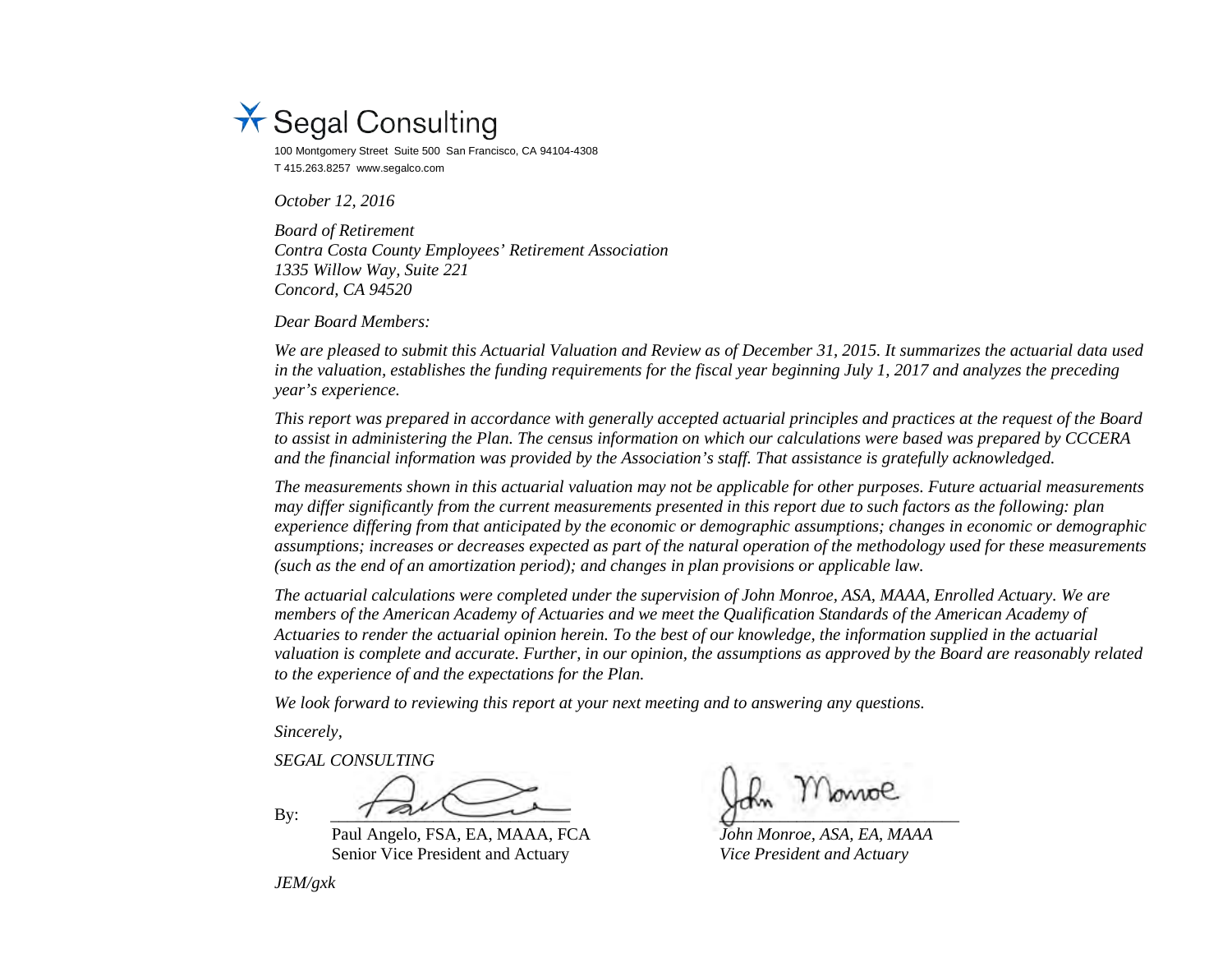#### **VALUATION SUMMARY VALUATION RESULTS**

| Significant Issues in Valuation           |
|-------------------------------------------|
| Summary of Key Valuation<br>$Results$ $V$ |
| Summary of Key Valuation                  |
| Demographic and Financial                 |
|                                           |

Important Information about Actuarial Valuations ............viii

| B. Financial Information 4      |
|---------------------------------|
| C. Actuarial Experience 9       |
| D. Recommended Contribution. 14 |
| E. Funded Ratio  34             |
| F. Volatility Ratios  36        |

# **SUPPLEMENTARY**

| <b>EXHIBIT A</b><br>Table of Plan Coverage  37                                                                                                                                    | EXHIBIT I<br>Summary o<br>Results                                                   |
|-----------------------------------------------------------------------------------------------------------------------------------------------------------------------------------|-------------------------------------------------------------------------------------|
| <b>EXHIBIT B</b><br>Members in Active Service and<br>Projected Payroll as of December 31,                                                                                         | <b>EXHIBIT II</b><br>Actuarial A<br>Methods                                         |
| <b>EXHIBIT C</b><br>Average Monthly Benefit and<br>Membership Distribution of Retired<br><b>EXHIBIT D</b><br>Reconciliation of Member Data –<br>December 31, 2014 to December 31, | <b>EXHIBIT II</b><br>Summary o<br>Appendix A<br>Member C<br>Members y<br>before Jan |
| <b>EXHIBIT E</b><br>Summary Statement of Income and<br>Expenses on an Actuarial Value<br><b>EXHIBIT F</b><br>Summary Statement of Assets 66                                       | Appendix B<br>Member C<br>Members y<br>or after Jar                                 |
| <b>EXHIBIT G</b>                                                                                                                                                                  |                                                                                     |
| <b>EXHIBIT H</b><br>Summary of Total Allocated                                                                                                                                    |                                                                                     |
| <b>EXHIBIT I</b><br>Development of Unfunded Actuarial                                                                                                                             |                                                                                     |
| <b>EXHIBIT J</b><br>Table of Amortization Bases 70                                                                                                                                |                                                                                     |
| <b>EXHIBIT K</b><br>Section 415 Limitations 83                                                                                                                                    |                                                                                     |

[EXHIBIT L](#page-95-0) [Definitions of Pension Terms..........](#page-95-1) 84

#### S\ECTION 1 SECTION 2 SECTION 2 SECTION 3

# **INFORMATION REPORTING INFORMATION**

#### [Summary of Actuarial Valuation](#page-97-1)  [Results.............................................86](#page-97-1) [EXHIBIT II](#page-99-0) [Actuarial Assumptions and](#page-99-1)  [Methods...........................................88](#page-99-1)

#### [EXHIBIT III](#page-123-0)

[Summary of Plan Provisions..........112](#page-123-1)

#### [Appendix A](#page-132-0)

[Member Contribution Rates for](#page-132-1)  [Members with Membership Dates](#page-132-1)  [before January 1, 2013](#page-132-1) ..................121

#### [Appendix B](#page-156-0)

[Member Contribution Rates for](#page-156-1)  [Members with Membership Dates on](#page-156-1)  [or after January 1, 2013.................145](#page-156-1)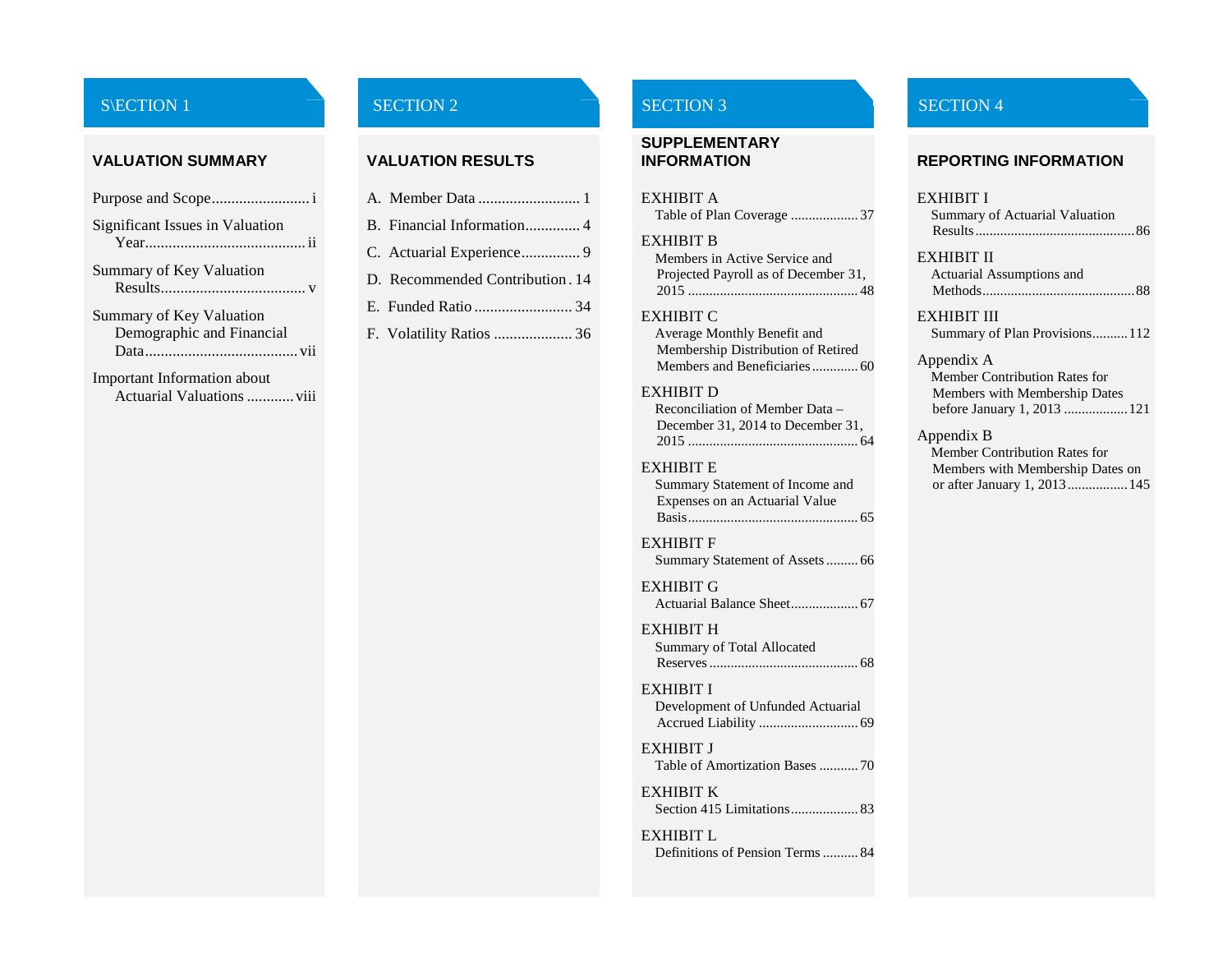#### <span id="page-3-0"></span>**PURPOSE AND SCOPE**

This report has been prepared by Segal Consulting to present a valuation of the Contra Costa County Employees' Retirement Association (CCCERA) as of December 31, 2015. The valuation was performed to determine whether the assets and contributions are sufficient to provide the prescribed benefits. The contribution rate requirements presented in this report are based on:

- The benefit provisions of the Retirement Association, as administered by the Board;
- The characteristics of covered active members, terminated members, and retired members and beneficiaries as of December 31, 2015, provided by the Association's staff;
- $\triangleright$  The assets of the Plan as of December 31, 2015, provided by the Association's staff;
- Economic assumptions regarding future salary increases and investment earnings; and
- Other actuarial assumptions, regarding employee terminations, retirement, death, etc.

One of the general goals of an actuarial valuation is to establish contributions that fully fund the system's liabilities, and that, as a percentage of payroll, remain as level as possible for each generation of active members. Annual actuarial valuations measure the progress toward this goal, as well as test the adequacy of the contribution rates.

The actuarial valuation required for the Contra Costa County Employees' Retirement Association has been prepared as of December 31, 2015 by Segal Consulting. In preparing this valuation, we have employed generally accepted actuarial methods and assumptions to evaluate the Association's assets, liabilities and future contribution requirements. Our calculations are based upon member data and financial information provided to us by the Association's staff. This information has not been audited by us, but it has been reviewed and found to be reasonably consistent, both internally and with prior years' information.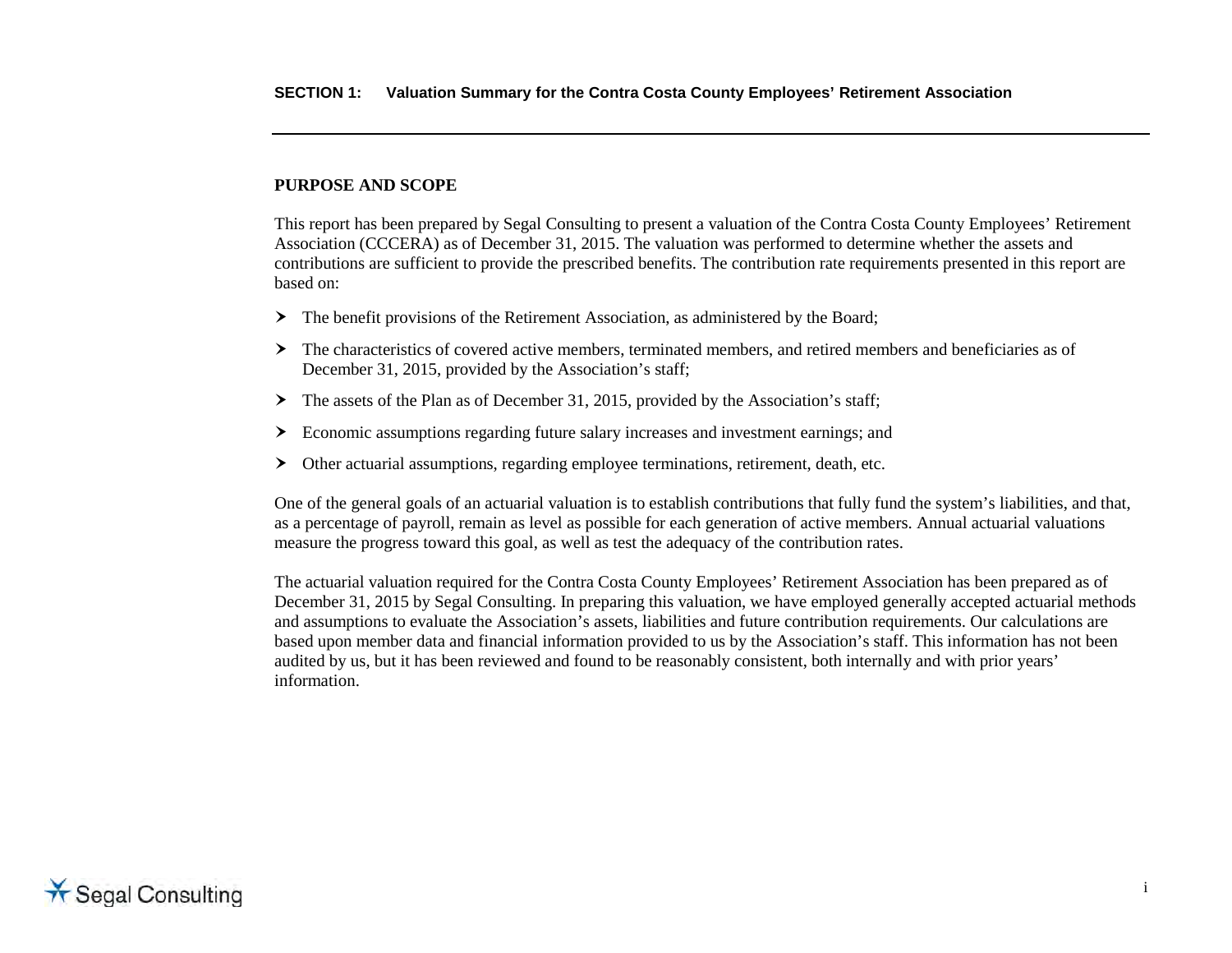The contribution requirements are determined as a percentage of payroll. The Association's employer rates provide for both normal cost and a contribution to amortize any unfunded or overfunded actuarial accrued liabilities. In 2008, the Board elected to amortize the remaining balance of the Association's unfunded actuarial accrued liability (UAAL) through December 31, 2007 over a decreasing 15 year period with 7 years remaining as of December 31, 2015. Any change in the UAAL that arises at each valuation after December 31, 2007 is amortized over its own separate declining 18-year period.

Effective with the December 31, 2013 valuation, any change in UAAL that arises due to plan amendments is amortized over its own declining 10-year period (with the exception of a change due to retirement incentives, which is to be funded in full upon adoption of the incentive).

We recommend that the rates calculated in this report be adopted by the Board for the fiscal year that extends from July 1, 2017 through June 30, 2018.

### <span id="page-4-0"></span>**SIGNIFICANT ISSUES IN VALUATION YEAR**

The following key findings were the result of this actuarial valuation:

- $\triangleright$  The results of this valuation reflect changes in the actuarial assumptions as adopted by the Board for the December 31, 2015 valuation. These changes were documented in our Actuarial Experience Study and Review of Economic Assumptions and are also outlined in Section 4, Exhibit II of this report. These assumption changes resulted in an increase in the average employer contribution rate of 2.56% of payroll and an increase in the average member rate of 0.40% of payroll. *Ref: Pg. 88*
- $\geq$  These assumption changes include that we no longer develop the investment return assumption as net of administrative expenses, and instead include an explicit administrative expense load. The explicit administrative expense load is based on the ratio of actual administrative expenses to actual compensation for the calendar year preceding the valuation date. For this valuation, the administrative expense load is 1.14% of payroll. The administrative expense load has been allocated to both the employer and member rates based on the employer and member components of the total average normal cost contribution rate before expenses. This results in an explicit administrative expense load of 0.67% and 0.47% of payroll allocated to the employer and the member rates, respectively. All contribution rates shown in this report reflect these explicit loadings for administrative expenses. *Ref: Pg. 17*

#### The ratio of the valuation value of assets to the actuarial accrued liability increased from 81.7% to 84.5% while the ratio of the market value of assets to the actuarial accrued liability decreased from 86.1% to 82.6%. The Association's UAAL (which is based on the valuation value of assets) has decreased from \$1.5 billion to \$1.3 billion. This decrease is due to an *Ref: Pg. 35 Ref: Pg. 69*

# **X** Segal Consulting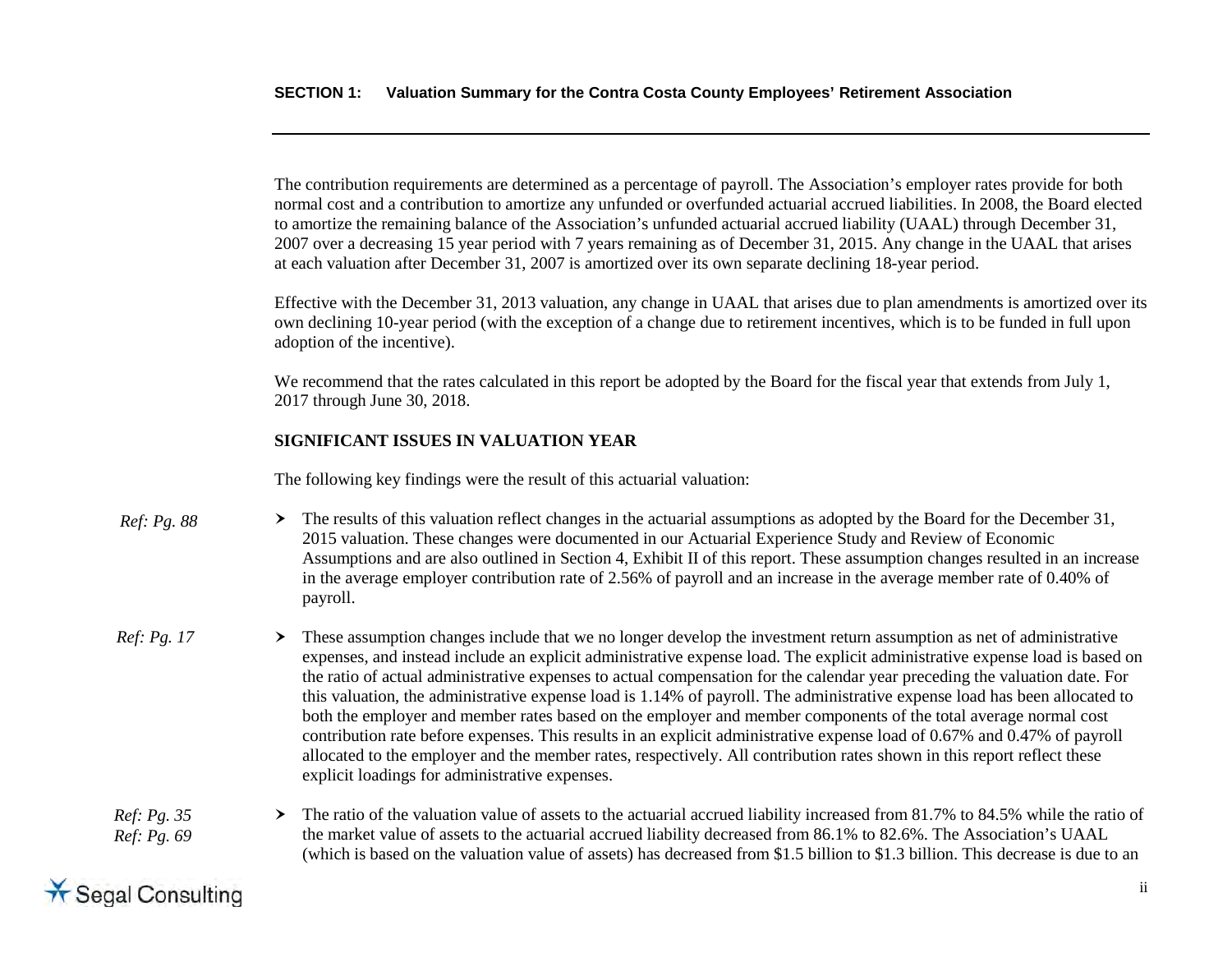|             |   | investment return on actuarial value (i.e. after smoothing) greater than the 7.25% assumed rate (based on the December 31,<br>2014 valuation), actual contributions greater than expected and lower than expected COLA increases for retirees and<br>beneficiaries all offset to some degree by the changes in actuarial assumptions. A reconciliation of the Association's<br>UAAL is provided in Section 3, Exhibit I.                                                                                                                                                                                                                                                                                |
|-------------|---|---------------------------------------------------------------------------------------------------------------------------------------------------------------------------------------------------------------------------------------------------------------------------------------------------------------------------------------------------------------------------------------------------------------------------------------------------------------------------------------------------------------------------------------------------------------------------------------------------------------------------------------------------------------------------------------------------------|
| Ref: Pg. 32 | ≻ | The average employer rate calculated in this valuation (excluding any employer subvention of member rates or member<br>subvention of employer rates) has decreased from 40.06% of payroll to 39.23% of payroll. This decrease is due an<br>investment return on actuarial value (i.e. after smoothing) greater than the 7.25% assumed rate, lower than expected COLA<br>increases for retirees and beneficiaries and other experience gains all offset to some degree by the changes in actuarial<br>assumptions (including the explicit administrative expense load). A complete reconciliation of the Association's aggregate<br>employer rate is provided in Section 2, Subsection D (see Chart 15). |
|             |   | Separate employer contribution rates are shown in Chart 14 for members with membership dates before January 1, 2013<br>(non-PEPRA members) and on or after January 1, 2013 (PEPRA members). However, the average employer contribution<br>rates shown on page v are based on all members regardless of their membership date. The schedule of the employer<br>contribution rates is provided in Section 2, Subsection D, Chart 14.                                                                                                                                                                                                                                                                      |
| Ref: Pg. 33 | ≻ | The average member rate calculated in this valuation has increased from 11.84% of payroll to 12.09% of payroll. This<br>increase is due to the changes in actuarial assumptions (including the explicit administrative expense load) offset to some<br>degree by changes in the demographics of the active membership. A complete reconciliation of the Association's aggregate<br>member rate is provided in Section 2, Subsection D (see Chart 16).                                                                                                                                                                                                                                                   |
|             |   | The detailed member rates are provided in Appendix A and B of this report. They are shown by cost group.                                                                                                                                                                                                                                                                                                                                                                                                                                                                                                                                                                                                |
| Ref: Pg. 5  | ≻ | The total unrecognized net investment loss as of December 31, 2015 is about \$175 million as compared to an unrecognized<br>net investment gain of \$336 million in the previous valuation. The net investment loss of \$175 million will be recognized<br>in the determination of the actuarial value of assets for funding purposes in the next few years as shown in the footnote in<br>Chart 7.                                                                                                                                                                                                                                                                                                     |
|             | ≻ | The net deferred losses of \$175 million represent about 2.5% of the market value of assets. Unless offset by future<br>investment gains or other favorable experience, the recognition of the \$175 million market losses is expected to have an<br>impact on the Association's future funded ratio and contribution rate requirements. This potential impact may be illustrated<br>as follows:                                                                                                                                                                                                                                                                                                        |
|             |   | If the net deferred losses were recognized immediately in the valuation value of assets, the funded percentage would<br>decrease from 84.5% to 82.4%.                                                                                                                                                                                                                                                                                                                                                                                                                                                                                                                                                   |

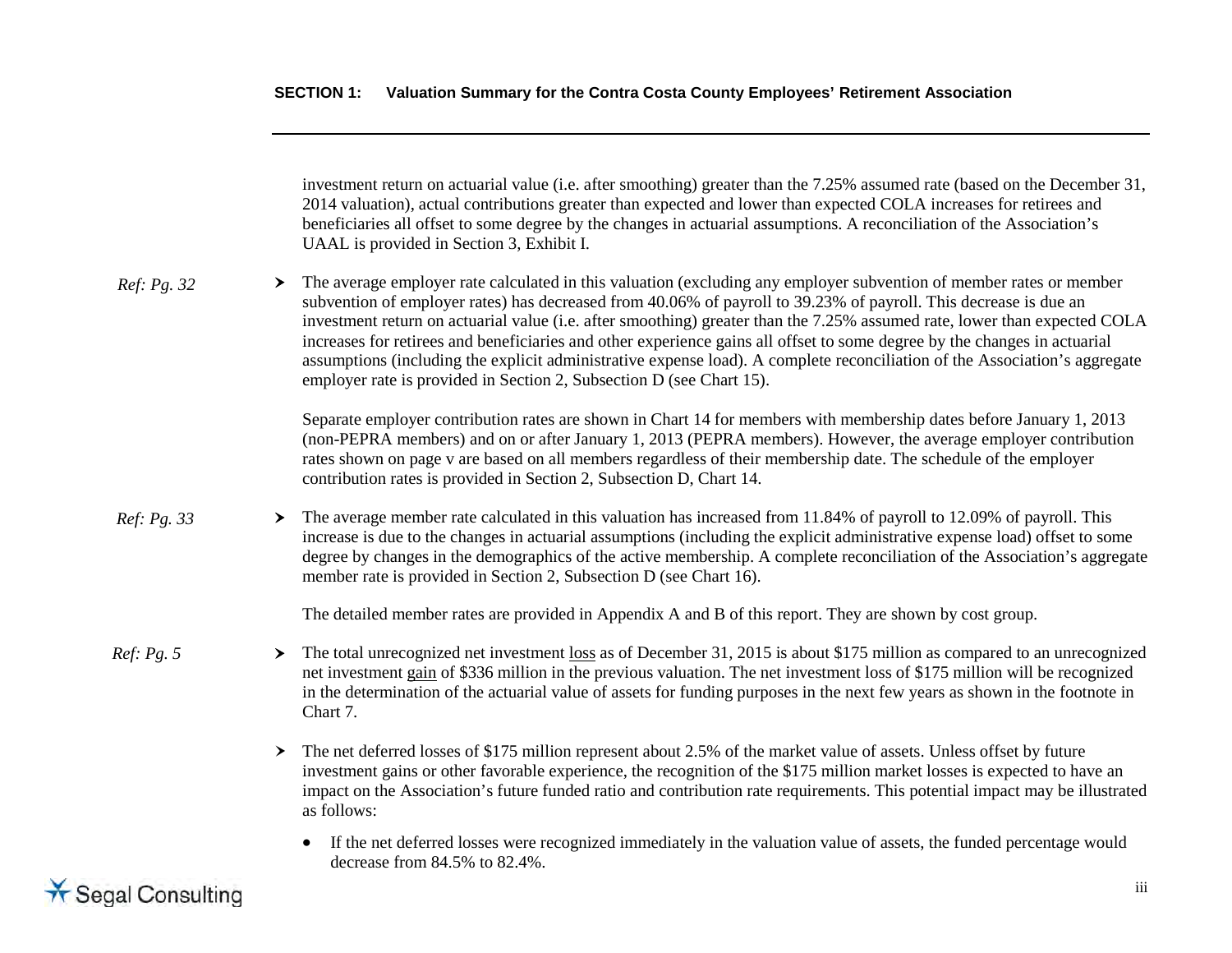For comparison purposes, if all the deferred gains in the December 31, 2014 valuation had been recognized immediately in the December 31, 2014 valuation, the funded percentage would have increased from 81.7% to 85.9%.

• If the net deferred losses were recognized immediately in the valuation value of assets, the average employer contribution rate would increase from 39.2% to about 41.0% of payroll.

For comparison purposes, if all the deferred gains in the December 31, 2014 valuation had been recognized immediately in the December 31, 2014 valuation, the aggregate employer contribution rate would have decreased from 40.1% to 36.5% of payroll.

- $\triangleright$  The actuarial valuation report as of December 31, 2015 is based on financial information as of that date. Changes in the assets subsequent to that date, to the extent that they exist, are not reflected. Declines in asset values will increase the actuarial cost of the plan, while increases will decrease the actuarial cost of the plan.
- The PEPRA Tier 4 (2% COLA) in Cost Group #1 continues to not have any actual members as of December 31, 2015. The contribution rates for this cost group have been developed based on generally the same methodology used to estimate contribution rates for all of the PEPRA tiers in the December 31, 2012 valuation. We have assumed in this valuation that the demographic profiles (e.g., entry age, composition of male versus female, etc.) for this cost group can be approximated by the data profiles of current active members with membership dates on and after January 1, 2011.
- > This valuation reflects the \$2.5 million additional contribution made by the Central Contra Costa Sanitary District on December 30, 2015 towards their UAAL. Based on CCCERA's funding policy, this amount will be amortized as a level percent of pay over a period of eighteen years beginning with the December 31, 2014 valuation.

#### Impact of Future Experience on Contribution Rates

Future contribution requirements may differ from those determined in the valuation because of:

- Differences between actual experience and anticipated experience;
- $\triangleright$  Changes in actuarial assumptions or methods;
- > Changes in statutory provisions; and
- $\triangleright$  Differences between the contribution rates determined by the valuation and those adopted by the Board.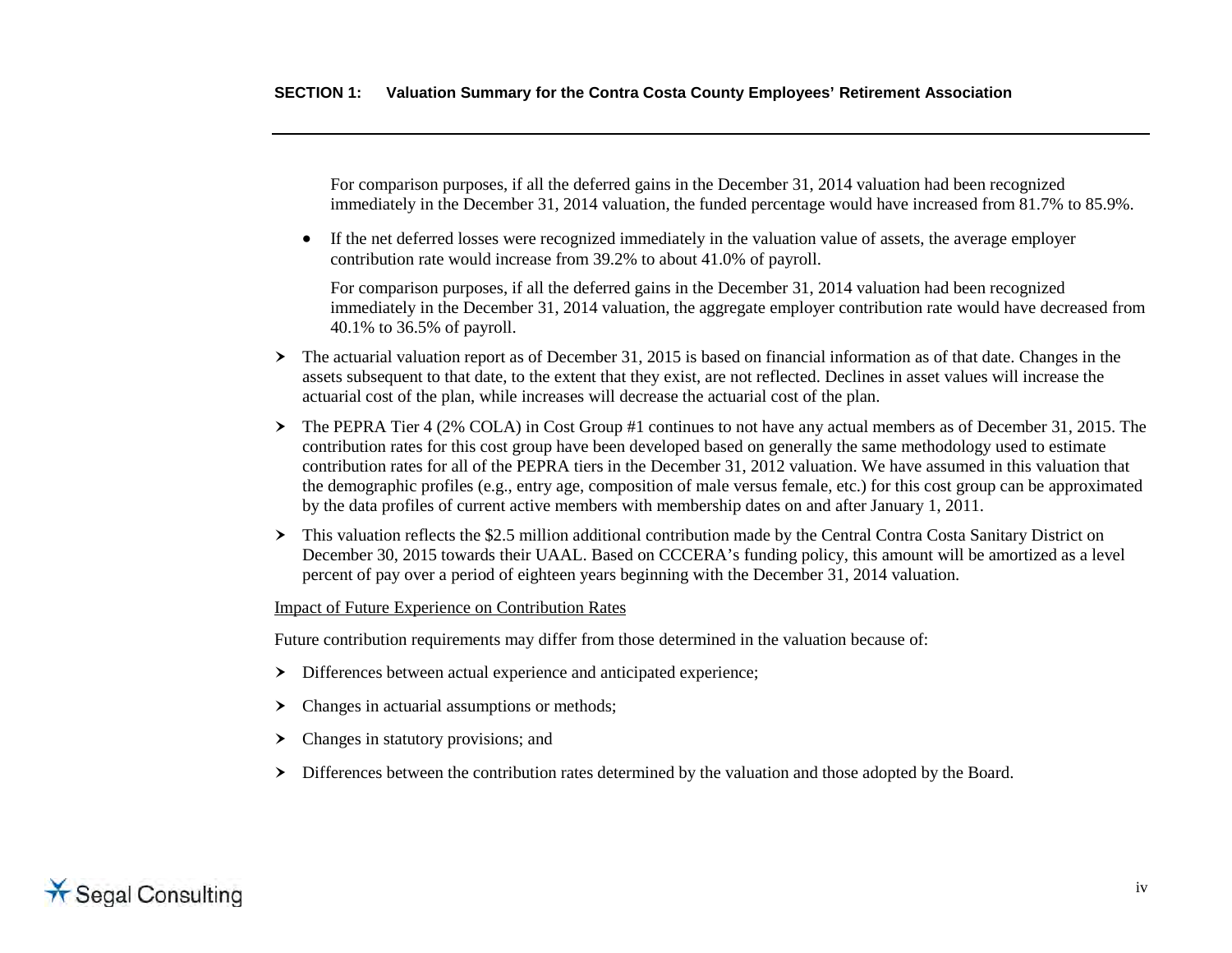<span id="page-7-0"></span>

| <b>Summary of Key Valuation Results</b>                         |                   |                      |                   |                      |
|-----------------------------------------------------------------|-------------------|----------------------|-------------------|----------------------|
|                                                                 |                   | December 31, 2015    | December 31, 2014 |                      |
| <b>Average Employer Contribution Rates</b> <sup>(1)</sup> :     |                   | Estimated            |                   | Estimated            |
| <b>General</b>                                                  | <b>Total Rate</b> | <b>Annual Amount</b> | <b>Total Rate</b> | <b>Annual Amount</b> |
| Cost Group $#1$ – County and Small Districts (Tier 1 and 4)     | 32.49%            | \$7,512,572          | 33.14%            | \$7,471,910          |
| Cost Group #2 - County and Small Districts (Tier 3 and 5)       | 28.67%            | 154,482,818          | 29.36%            | 147, 184, 037        |
| Cost Group #3 - Central Contra Costa Sanitary District          | 52.90%            | 16,024,427           | 55.71%            | 15,653,379           |
| Cost Group #4 – Contra Costa Housing Authority                  | 42.21%            | 2,206,611            | 41.76%            | 2,138,471            |
| Cost Group #5 - Contra Costa County Fire Protection District    | 31.16%            | 1,162,968            | 31.59%            | 1,124,433            |
| Cost Group #6 – Small Districts (Non-Enhanced Tier 1 and 4)     | 25.38%            | 210,590              | 26.62%            | 220,891              |
| <b>Safety</b>                                                   |                   |                      |                   |                      |
| Cost Group $#7$ – County (Tier A and D)                         | 76.40%            | 47,859,008           | 77.77%            | 47,801,788           |
| Cost Group #8 - Contra Costa and East Fire Protection Districts | 81.96%            | 26,136,961           | 78.93%            | 24,149,147           |
| Cost Group $#9$ – County (Tier C and E)                         | 68.42%            | 15,800,464           | 70.63%            | 13,024,297           |
| Cost Group #10 – Moraga-Orinda Fire District                    | 70.17%            | 4,709,426            | 69.66%            | 4,887,061            |
| Cost Group #11 – San Ramon Valley Fire District                 | 83.14%            | 14,556,108           | 83.79%            | 13,965,831           |
| Cost Group #12 – Rodeo-Hercules Fire Protection District        | 86.23%            | 2,120,310            | 89.27%            | 1,977,156            |
| <b>All Employers combined</b>                                   | 39.23%            | \$292,782,263        | 40.06%            | \$279,598,401        |
| <b>Average Member Contribution Rates</b> <sup>(1)</sup> :       |                   | Estimated            |                   | Estimated            |
| <b>General</b>                                                  | <b>Total Rate</b> | <b>Annual Amount</b> | <b>Total Rate</b> | <b>Annual Amount</b> |
| Cost Group $#1$ – County and Small Districts (Tier 1 and 4)     | 10.77%            | \$2,489,883          | 10.63%            | \$2,396,574          |
| Cost Group #2 – County and Small Districts (Tier 3 and 5)       | 10.84%            | 58,411,126           | 10.54%            | 52,834,487           |
| Cost Group #3 - Central Contra Costa Sanitary District          | 11.65%            | 3,528,812            | 11.65%            | 3,273,422            |
| Cost Group #4 – Contra Costa Housing Authority                  | 11.40%            | 595,980              | 10.95%            | 560,790              |
| Cost Group #5 – Contra Costa County Fire Protection District    | 10.99%            | 410,238              | 10.86%            | 386,572              |
| Cost Group #6 – Small Districts (Non-Enhanced Tier 1 and 4)     | 13.03%            | 108,119              | 12.37%            | 102,637              |
| <b>Safety</b>                                                   |                   |                      |                   |                      |
| Cost Group $#7$ – County (Tier A and D)                         | 17.74%            | 11,112,405           | 17.52%            | 10,768,805           |
| Cost Group #8 - Contra Costa and East Fire Protection Districts | 17.28%            | 5,511,118            | 17.19%            | 5,259,475            |
| Cost Group $#9$ – County (Tier C and E)                         | 15.34%            | 3,542,648            | 14.08%            | 2,596,473            |
| Cost Group #10 – Moraga-Orinda Fire District                    | 17.12%            | 1,148,954            | 17.10%            | 1,199,666            |
| Cost Group #11 - San Ramon Valley Fire District                 | 16.91%            | 2,960,537            | 17.28%            | 2,880,327            |
| Cost Group #12 – Rodeo-Hercules Fire Protection District        | 16.28%            | 400,294              | 16.16%            | 357,914              |
| <b>All Categories Combined</b>                                  | 12.09%            | \$90,220,114         | 11.84%            | \$82,617,142         |

(1) *Based on projected payroll as of each valuation date shown. These rates do not include any employer subvention of member contributions or any member subvention of employer contributions. The rates shown are averages based on all members regardless of their membership date.*

 *Note: Pages 19 and 20 contain a summary that shows which employers are in each cost group.*

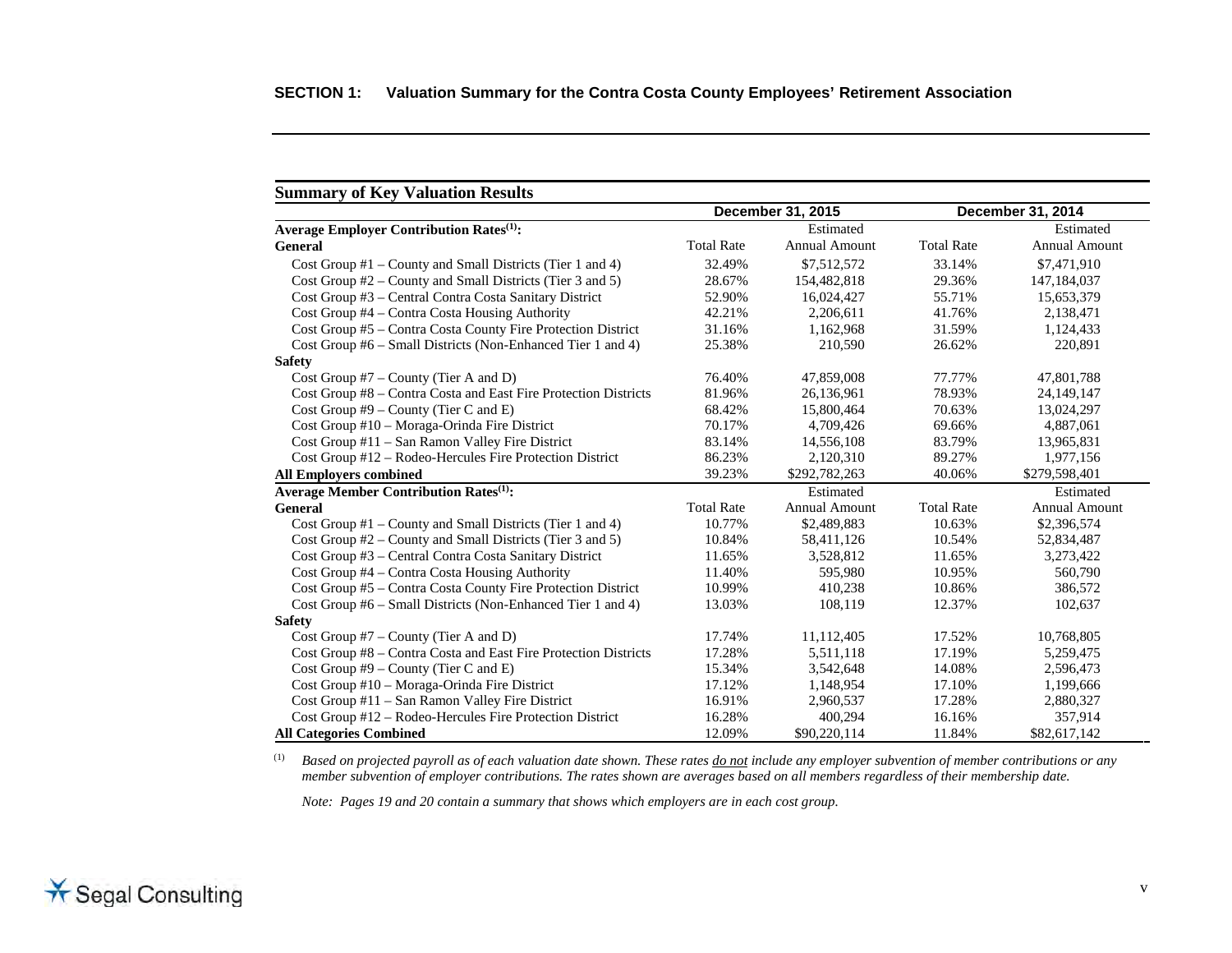|                                                                 |                     | December 31, 2015  |                     | December 31, 2014  |
|-----------------------------------------------------------------|---------------------|--------------------|---------------------|--------------------|
| <b>Refundability Factors</b>                                    |                     |                    |                     |                    |
| <b>General</b>                                                  | <b>Legacy Tiers</b> | <b>PEPRA Tiers</b> | <b>Legacy Tiers</b> | <b>PEPRA Tiers</b> |
| Cost Group #1 – County and Small Districts (Tier 1)             | 0.9598              |                    | 0.9601              |                    |
| PEPRA Tier 4 (2% COLA)                                          |                     | 0.9599             |                     | 0.9605             |
| PEPRA Tier 4 (3% COLA)                                          |                     | 0.9594             |                     | 0.9634             |
| Cost Group $#2$ – County and Small Districts (Tier 3)           | 0.9570              |                    | 0.9575              |                    |
| PEPRA Tier 5 (2% COLA)                                          |                     | 0.9623             |                     | 0.9640             |
| PEPRA Tier 5 (3%/4% COLA)                                       |                     | 0.9642             |                     | 0.9650             |
| Cost Group #3 - Central Contra Costa Sanitary District          | 0.9580              | 0.9640             | 0.9581              | 0.9624             |
| Cost Group #4 - Contra Costa Housing Authority                  | 0.9562              | 0.9680             | 0.9564              | 0.9753             |
| Cost Group #5 - Contra Costa County Fire Protection District    | 0.9586              |                    | 0.9592              |                    |
| PEPRA Tier 4 (2% COLA)                                          |                     | 0.9643             |                     | 0.9727             |
| PEPRA Tier 4 (3% COLA)                                          |                     | 0.9657             |                     | 0.9664             |
| Cost Group #6 – Small Districts (Non-Enhanced Tier 1 and 4)     | 0.9509              | 0.9672             | 0.9560              | 0.9717             |
| <b>Safety</b>                                                   |                     |                    |                     |                    |
| Cost Group #7 – County (Tier A and D)                           | 0.9654              | 0.9739             | 0.9741              | 0.9772             |
| Cost Group #8 – Contra Costa and East Fire Protection Districts | 0.9668              |                    | 0.9749              |                    |
| PEPRA Tier D (3% COLA)                                          |                     | 0.9768             |                     | 0.9821             |
| PEPRA Tier E (2% COLA)                                          |                     | 0.9693             |                     | 0.9809             |
| Cost Group $#9$ – County (Tier C and E)                         | 0.9670              | 0.9748             | 0.9755              | 0.9802             |
| Cost Group #10 - Moraga-Orinda Fire District                    | 0.9680              | 0.9783             | 0.9764              | 0.9837             |
| Cost Group #11 – San Ramon Valley Fire District                 | 0.9676              | 0.9784             | 0.9763              | 0.9837             |
| Cost Group #12 - Rodeo-Hercules Fire Protection District        | 0.9679              | 0.9806             | 0.9757              | 0.9852             |
| <b>Funded Status:</b>                                           |                     |                    |                     |                    |
| Actuarial accrued liability (AAL)                               | \$8,448,624,096     |                    | \$8,027,438,213     |                    |
| Valuation value of assets (VVA)                                 | \$7,136,801,380     |                    | \$6,557,496,101     |                    |
| Market value of assets (MVA)                                    | \$6,976,582,428     |                    | \$6,908,910,230     |                    |
| Funded percentage on VVA basis (VVA/AAL)                        | 84.5%               |                    | 81.7%               |                    |
| Funded percentage on MVA basis (MVA/AAL)                        | 82.6%               |                    | 86.1%               |                    |
| Unfunded Actuarial Accrued Liability (UAAL) on VVA basis        | \$1,311,822,716     |                    | \$1,469,942,112     |                    |
| Unfunded Actuarial Accrued Liability (UAAL) on MVA basis        | \$1,472,041,668     |                    | \$1,118,527,983     |                    |
| <b>Key Assumptions:</b>                                         |                     |                    |                     |                    |
| Interest rate                                                   | 7.00%               |                    | 7.25%               |                    |
| Inflation rate                                                  | 2.75%               |                    | 3.25%               |                    |
| Across the board salary increase                                | 0.50%               |                    | 0.75%               |                    |

*Note: Pages 19 and 20 contain a summary that shows which employers are in each cost group.*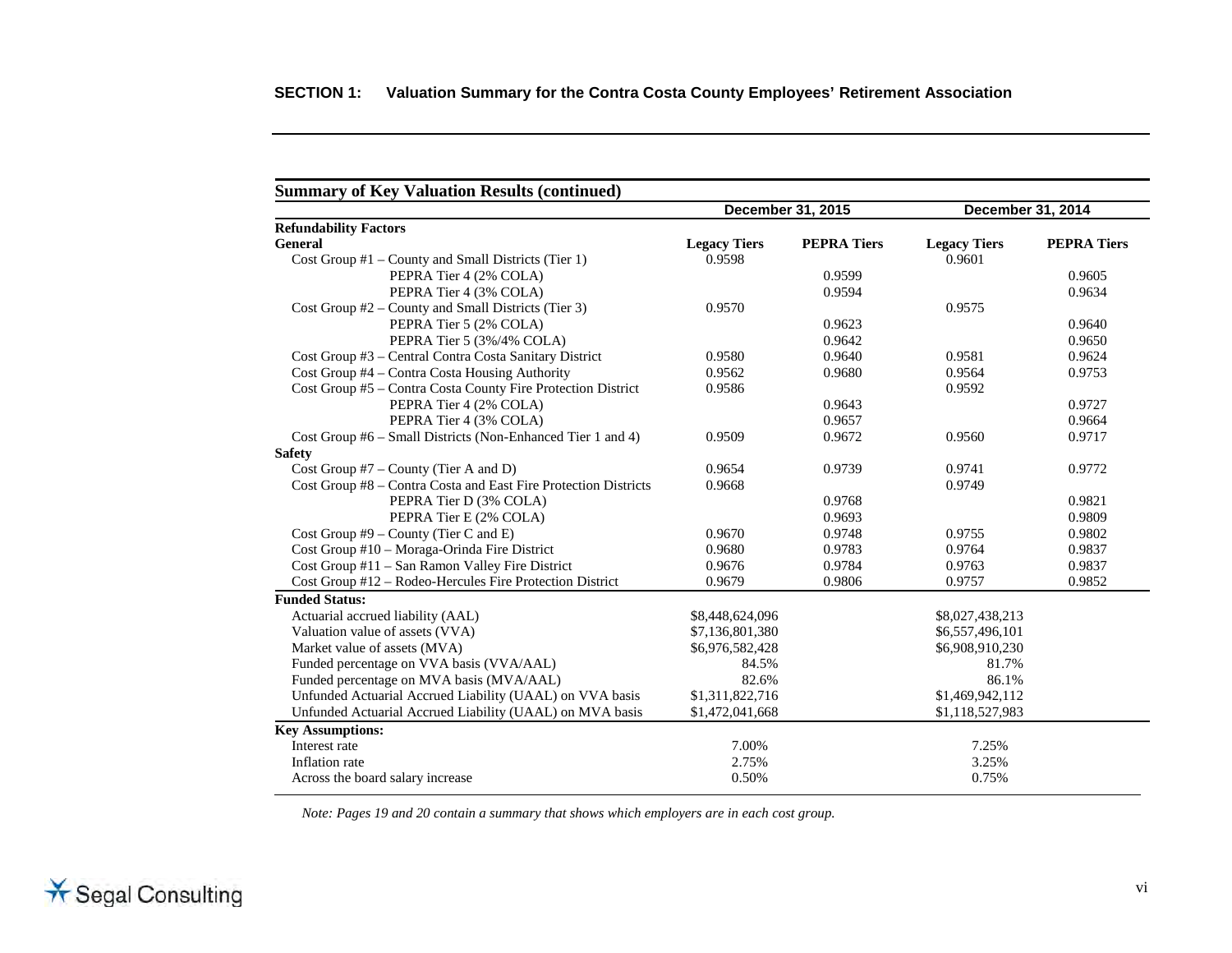<span id="page-9-0"></span>

| <b>Summary of Key Valuation Demographic and Financial Data</b> |                   |                   |                          |  |  |  |
|----------------------------------------------------------------|-------------------|-------------------|--------------------------|--|--|--|
|                                                                | December 31, 2015 | December 31, 2014 | <b>Percentage Change</b> |  |  |  |
| <b>Active Members:</b>                                         |                   |                   |                          |  |  |  |
| Number of members                                              | 9,642             | 9,159             | 5.3%                     |  |  |  |
| Average age                                                    | 45.9              | 45.8              | N/A                      |  |  |  |
| Average service                                                | 9.9               | 9.9               | N/A                      |  |  |  |
| Projected total payroll (compensation)                         | \$746,352,665     | \$697,831,837     | 7.0%                     |  |  |  |
| Average projected payroll                                      | \$77,406          | \$76,191          | 1.6%                     |  |  |  |
| <b>Retired Member and Beneficiaries:</b>                       |                   |                   |                          |  |  |  |
| Number of members:                                             |                   |                   |                          |  |  |  |
| Service retired                                                | 6,738             | 6.665             | 1.1%                     |  |  |  |
| Disability retired                                             | 925               | 921               | 0.4%                     |  |  |  |
| Beneficiaries                                                  | 1,405             | 1,285             | 9.3%                     |  |  |  |
| Total                                                          | 9.068             | 8,871             | 2.2%                     |  |  |  |
| Average age                                                    | 69.9              | 69.4              | N/A                      |  |  |  |
| <b>Average Monthly Benefit</b>                                 | \$3,706           | \$3,669           | 1.0%                     |  |  |  |
| <b>Vested Terminated Members:</b>                              |                   |                   |                          |  |  |  |
| Number of terminated vested members <sup>(1)</sup>             | 2,790             | 2,647             | 5.4%                     |  |  |  |
| Average age                                                    | 46.5              | 46.7              | N/A                      |  |  |  |
| <b>Summary of Financial Data:</b>                              |                   |                   |                          |  |  |  |
| Market value of assets                                         | \$6,976,582,428   | \$6,908,910,230   | 1.0%                     |  |  |  |
| Return on market value of assets                               | 0.95%             | 7.35%             | N/A                      |  |  |  |
| Actuarial value of assets                                      | \$7,151,936,096   | \$6,572,560,432   | 8.8%                     |  |  |  |
| Return on actuarial value of assets                            | 8.78%             | 11.39%            | N/A                      |  |  |  |
| Valuation value of assets                                      | \$7,136,801,380   | \$6,557,496,101   | 8.8%                     |  |  |  |
| Return on valuation value of assets                            | 8.79%             | 11.40%            | N/A                      |  |  |  |

(1) *Includes 1,244 terminated members with member contributions on deposit as of December 31, 2015 and 1,176 as of December 31, 2014.*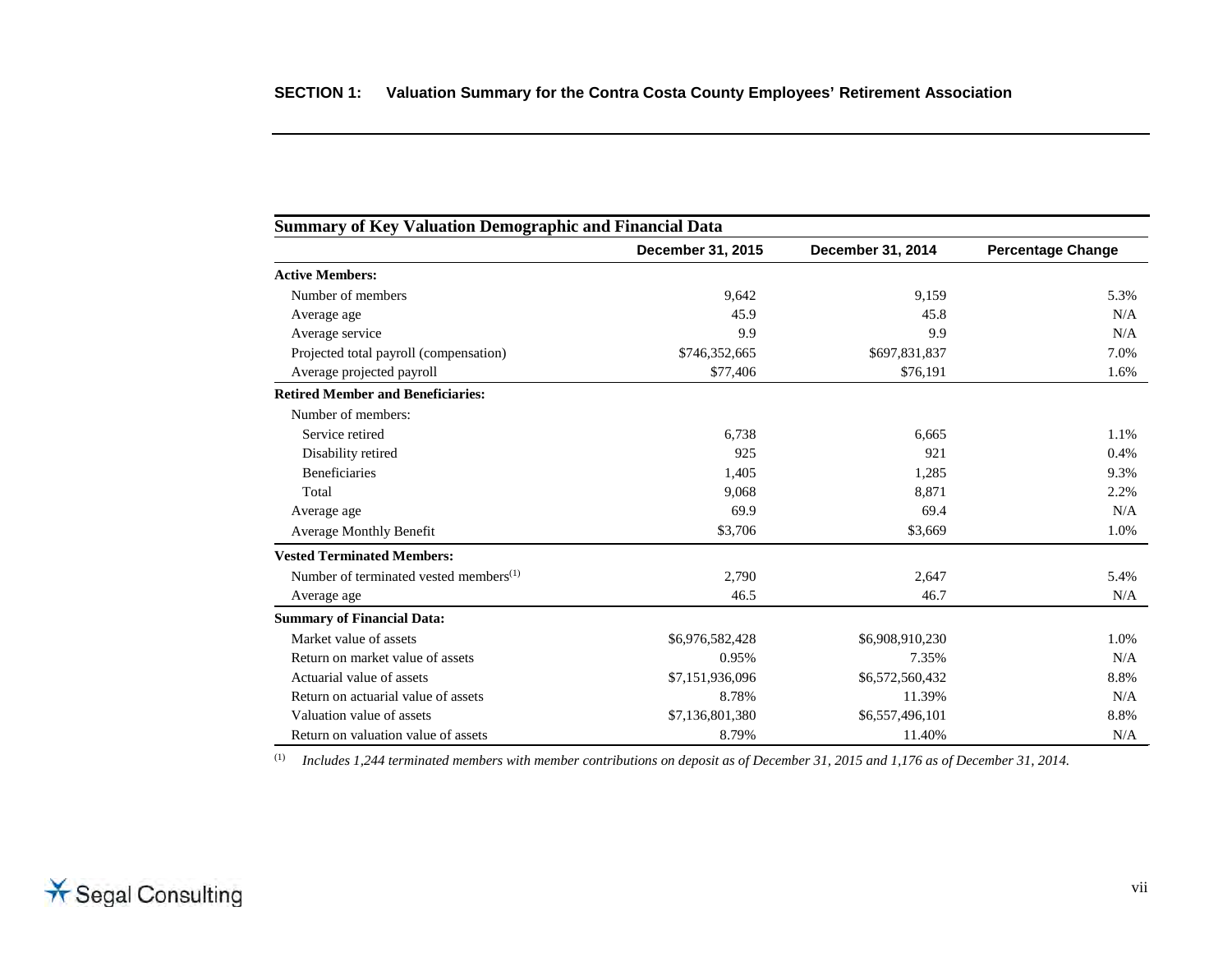#### **Important Information about Actuarial Valuations**

In order to prepare an actuarial valuation, Segal Consulting ("Segal") relies on a number of input items. These include:

- **Plan of benefits** Plan provisions define the rules that will be used to determine benefit payments, and those rules, or the interpretation of them, may change over time. It is important to keep Segal informed with respect to plan provisions and administrative procedures, and to review the plan description in this report (as well as the plan summary included in our funding valuation report) to confirm that Segal has correctly interpreted the plan of benefits.
- **Participant data** An actuarial valuation for a plan is based on data provided to the actuary by the Association. Segal does not audit such data for completeness or accuracy, other than reviewing it for obvious inconsistencies compared to prior data and other information that appears unreasonable. It is important for Segal to receive the best possible data and to be informed about any known incomplete or inaccurate data.
- **Assets** This valuation is based on the market value of assets as of the valuation date, as provided by the Association.
- **Actuarial assumptions** In preparing an actuarial valuation, Segal projects the benefits to be paid to existing plan participants for the rest of their lives and the lives of their beneficiaries. This projection requires actuarial assumptions as to the probability of death, disability, withdrawal, and retirement of each participant for each year. In addition, the benefits projected to be paid for each of those events in each future year reflect actuarial assumptions as to salary increases and cost-of-living adjustments. The projected benefits are then discounted to a present value, based on the assumed rate of return that is expected to be achieved on the plan's assets. There is a reasonable range for each assumption used in the projection and the results may vary materially based on which assumptions are selected. It is important for any user of an actuarial valuation to understand this concept. Actuarial assumptions are periodically reviewed to ensure that future valuations reflect emerging plan experience. While future changes in actuarial assumptions may have a significant impact on the reported results, that does not mean that the previous assumptions were unreasonable.

The user of Segal's actuarial valuation (or other actuarial calculations) should keep the following in mind:

- The valuation is prepared at the request of the CCCERA. Segal is not responsible for the use or misuse of its report, particularly by any other party.
- An actuarial valuation is a measurement of the plan's assets and liabilities at a specific date. Accordingly, except where otherwise noted, Segal did not perform an analysis of the potential range of future financial measures. The actual long-term cost of the plan will be determined by the actual benefits and expenses paid and the actual investment experience of the plan.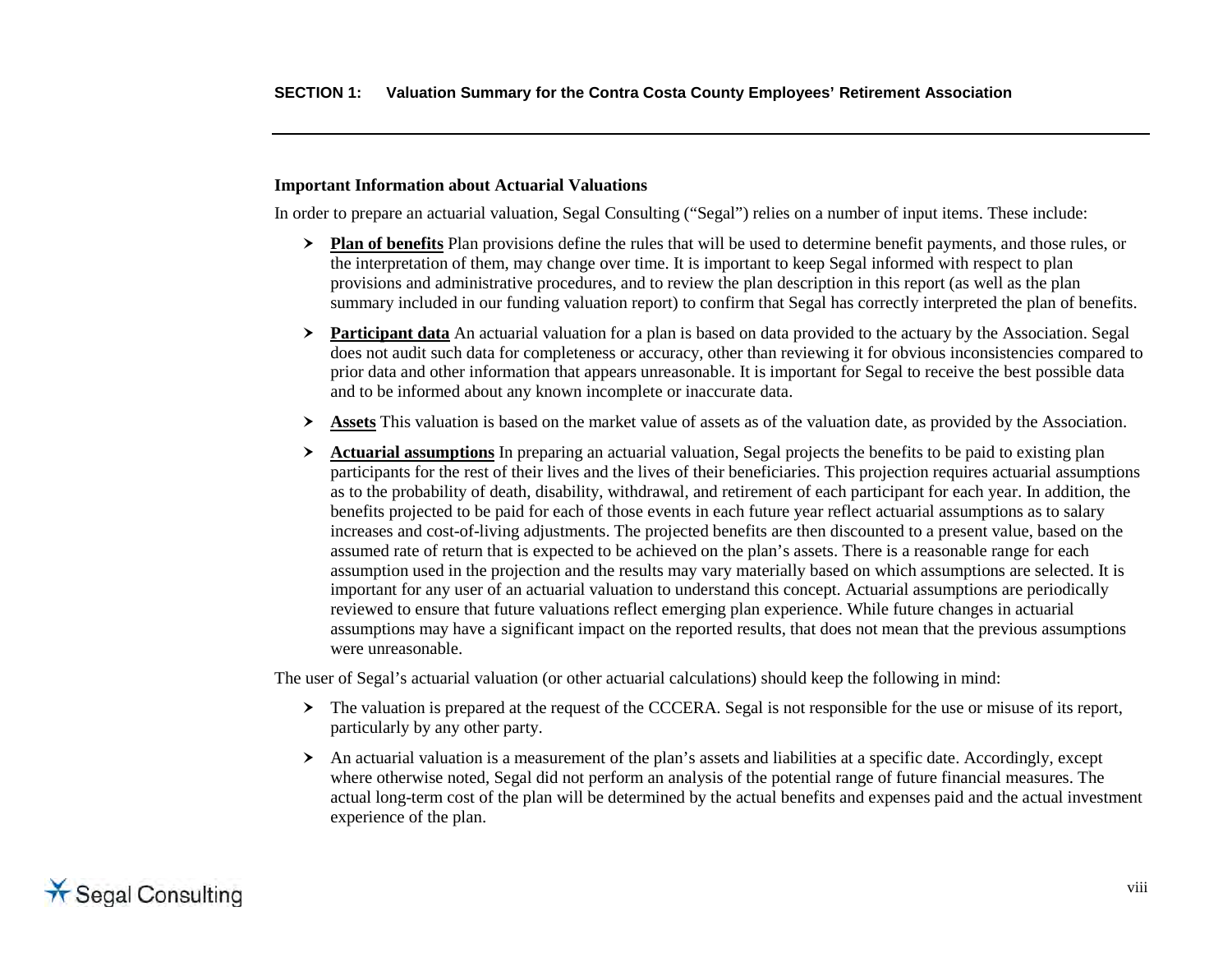- If the Association is aware of any event or trend that was not considered in this valuation that may materially change the results of the valuation, Segal should be advised, so that we can evaluate it.
- Segal does not provide investment, legal, accounting, or tax advice. Segal's valuation is based on our understanding of applicable guidance in these areas and of the plan's provisions, but they may be subject to alternative interpretations. The Board should look to their other advisors for expertise in these areas.

As Segal Consulting has no discretionary authority with respect to the management or assets of the Retirement Association, it is not a fiduciary in its capacity as actuaries and consultants with respect to the Retirement Association.

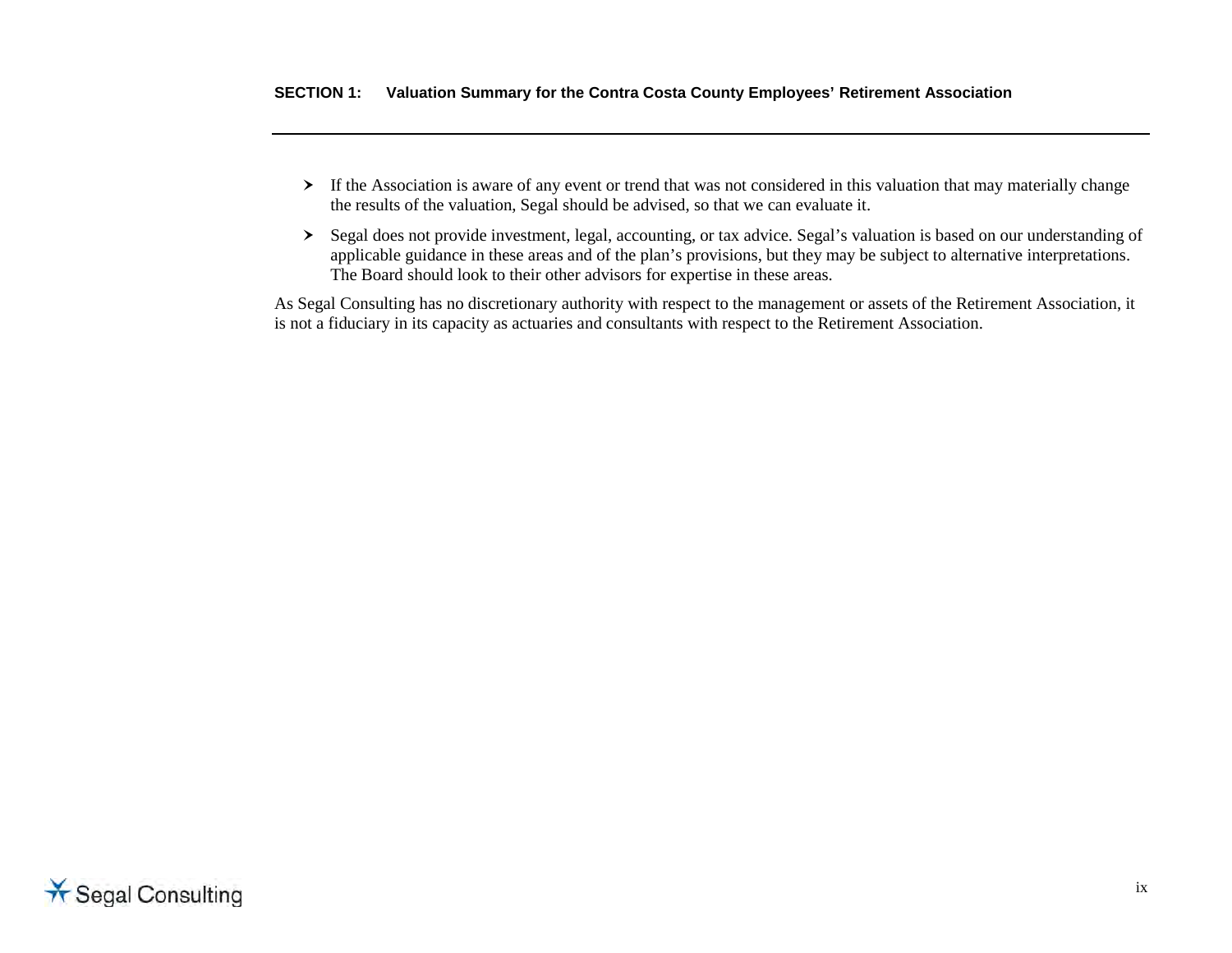#### <span id="page-12-0"></span>**A. MEMBER DATA**

The Actuarial Valuation and Review considers the number and demographics of covered members, including active members, vested terminated members, retired members and beneficiaries.

This section presents a summary of significant statistical data on these member groups.

More detailed information for this valuation year and the preceding valuation can be found in Section 3, Exhibits A, B, C and D.

#### *A historical perspective of how the member population has changed over the past ten valuations can be seen in this chart.*

### **CHART 1**

**Member Population: 2006 – 2015** 

| <b>Year Ended</b><br>December 31 | <b>Active</b><br><b>Members</b> | <b>Vested Terminated</b><br>$M$ embers $(1)$ | <b>Retired Members</b><br>and Beneficiaries | <b>Ratio of Non-Actives</b><br>to Actives |
|----------------------------------|---------------------------------|----------------------------------------------|---------------------------------------------|-------------------------------------------|
| 2006                             | 9,210                           | 1,919                                        | 6,646                                       | 0.93                                      |
| 2007                             | 9.421                           | 2.008                                        | 6,911                                       | 0.95                                      |
| 2008                             | 9,385                           | 2,153                                        | 7,012                                       | 0.98                                      |
| 2009                             | 8,938                           | 2,209                                        | 7,292                                       | 1.06                                      |
| 2010                             | 8,811                           | 2,231                                        | 7,559                                       | 1.11                                      |
| 2011                             | 8,629                           | 2,214                                        | 8,085                                       | 1.19                                      |
| 2012                             | 8,640                           | 2,288                                        | 8,517                                       | 1.25                                      |
| 2013                             | 9,124                           | 2,345                                        | 8,625                                       | 1.20                                      |
| 2014                             | 9,159                           | 2,647                                        | 8,871                                       | 1.26                                      |
| 2015                             | 9,642                           | 2.790                                        | 9,068                                       | 1.23                                      |

(1) *Includes members who terminate and leave accumulated contributions on deposit.*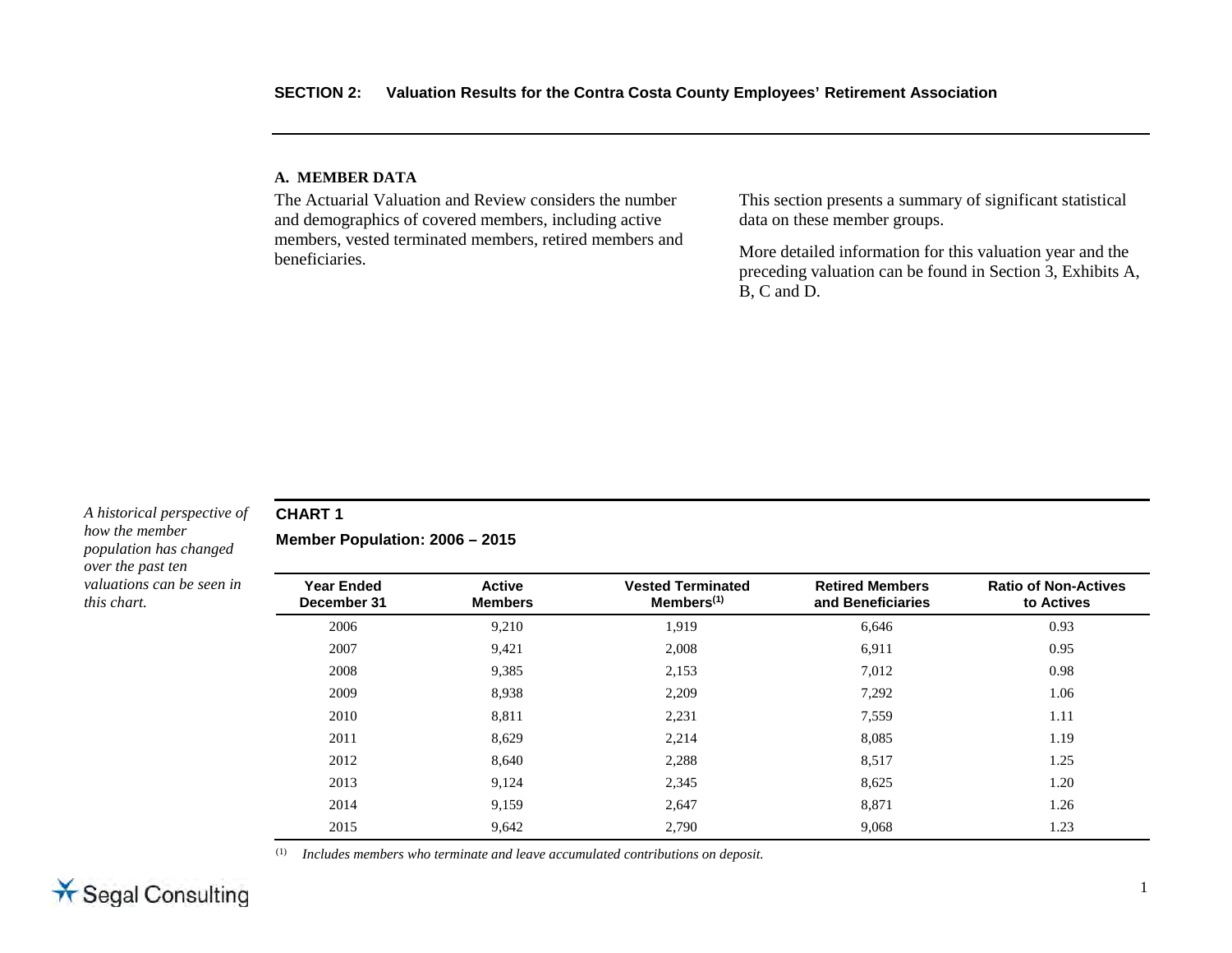#### **Active Members**

Plan costs are affected by the age, years of service and payroll of active members. In this year's valuation, there are 9,642 active members with an average age of 45.9, average years of service of 9.9 years and average payroll of \$77,406. The 9,159 active members in the prior valuation had an average age of 45.8, average service of 9.9 years and average payroll of \$76,191.

Among the active members, there were none with unknown age or service information.

#### **Inactive Members**

In this year's valuation, there were 2,790 members with a vested right to a deferred or immediate vested benefit or entitled to a return of their employee contributions versus 2,647 in the prior valuation.

#### *These graphs show a distribution of active members by age and by*

*years of service.*

# **CHART 2**

**Distribution of Active Members by Age as of December 31, 2015** 



#### **CHART 3**

**Distribution of Active Members by Years of Service as of December 31, 2015** 

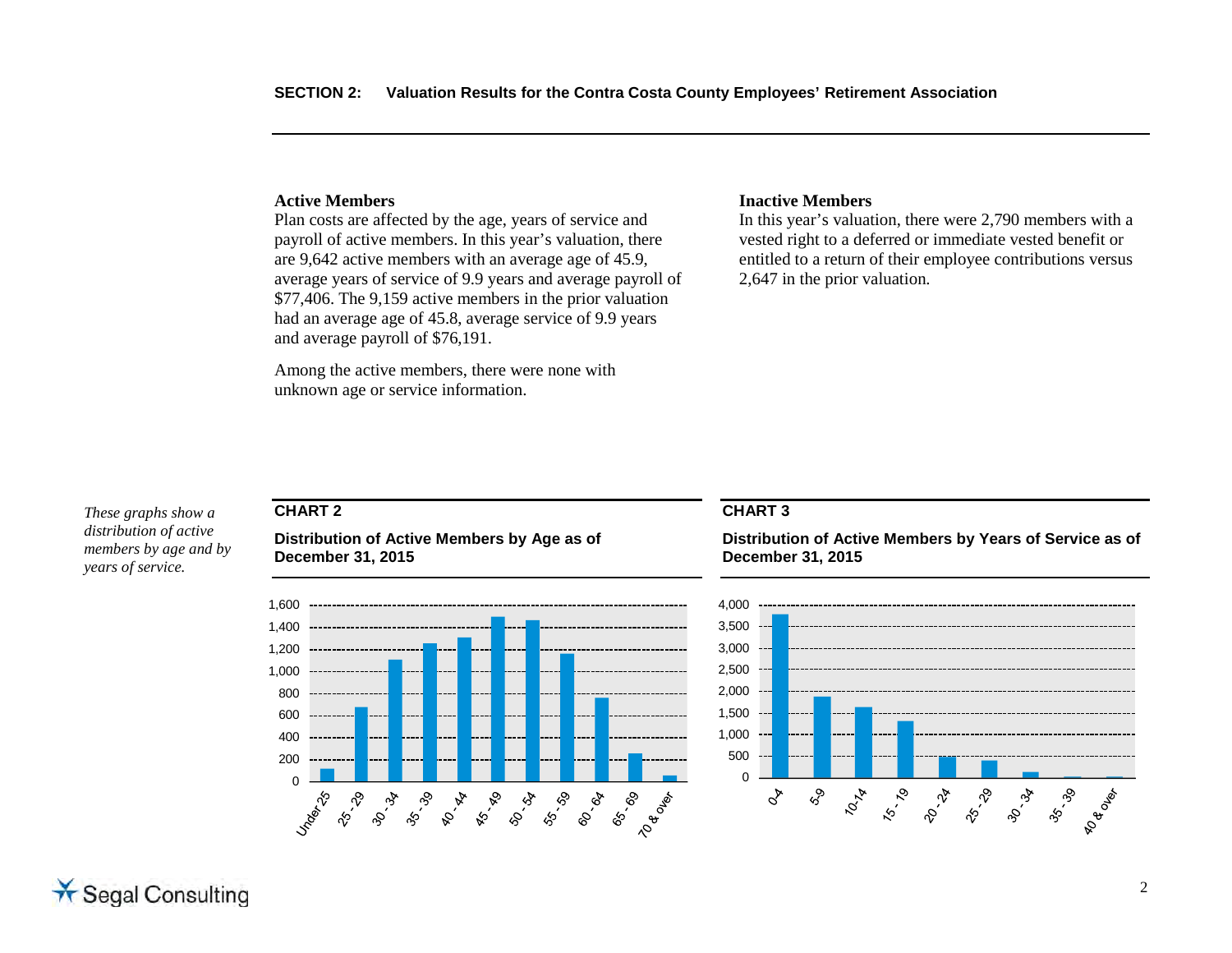#### **Retired Members and Beneficiaries**

As of December 31, 2015, 7,663 retired members and 1,405 beneficiaries were receiving total monthly benefits of \$33,609,454. For comparison, in the previous valuation, there were 7,586 retired members and 1,285 beneficiaries receiving monthly benefits of \$32,543,254.

*These graphs show a distribution of the current retired members and beneficiaries based on their monthly amount and age, by type of pension.*

## **CHART 4**

**Distribution of Retired Members and Beneficiaries by Type and by Monthly Amount as of December 31, 2015** 



### **CHART 5**

**Distribution of Retired Members and Beneficiaries by Type and by Age as of December 31, 2015** 



**Beneficiary** Disability

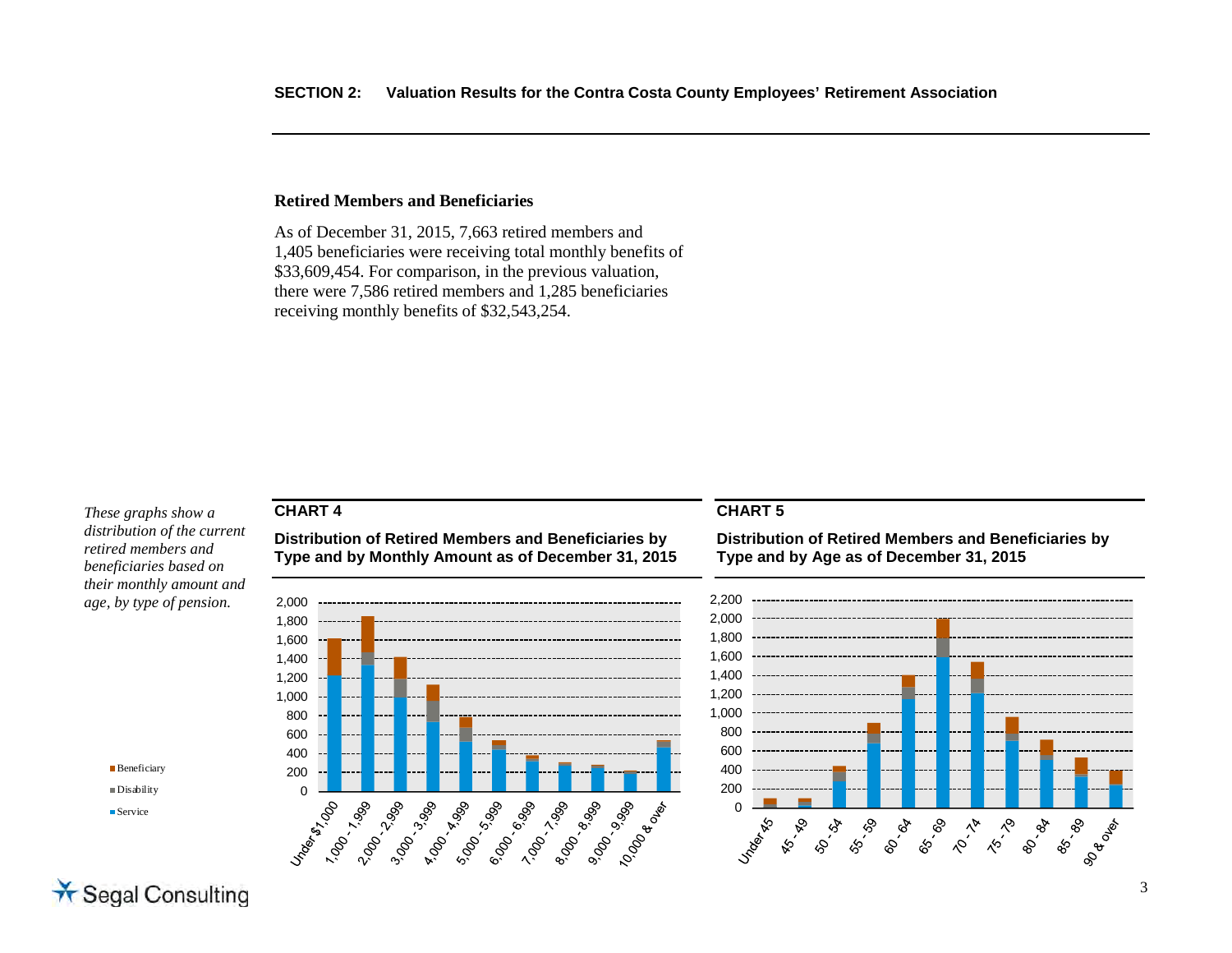#### <span id="page-15-0"></span>**B. FINANCIAL INFORMATION**

Retirement plan funding anticipates that, over the long term, both contributions (net of administrative expenses starting in 2016) and net investment earnings (less investment fees) will be needed to cover benefit payments.

Retirement plan assets change as a result of the net impact of these income and expense components. The adjustment toward market value shown in the chart is the "non-cash" earnings on investment implicitly included in the Actuarial Value of Assets. Additional financial information, including a summary of these transactions for the valuation year, is presented in Section 3, Exhibits E and F.

It is desirable to have level and predictable plan costs from one year to the next. For this reason, the Board of Retirement has approved an asset valuation method that gradually adjusts to market value. Under this valuation method, the full value of market fluctuation is not recognized in a single year and, as a result, the asset value and the plan costs are more stable.

The amount of the adjustment to recognize market value is treated as income, which may be positive or negative. Realized and unrealized gains and losses are treated equally and, therefore, the sale of assets has no immediate effect on the actuarial value.

## *The chart depicts the*

*components of changes in the actuarial value of assets over the last ten years. Pension Obligation Bonds in the amount of \$11.7 million for 2006 are included in the contributions. Also included are UAAL prepayments of \$8.6 million for 2006, \$3.0 million for 2007, \$7.0 million for 2013, \$5.0 million for 2014 and \$2.5 million for 2015.*

### **CHART 6**





Net contributions

**Benefits paid**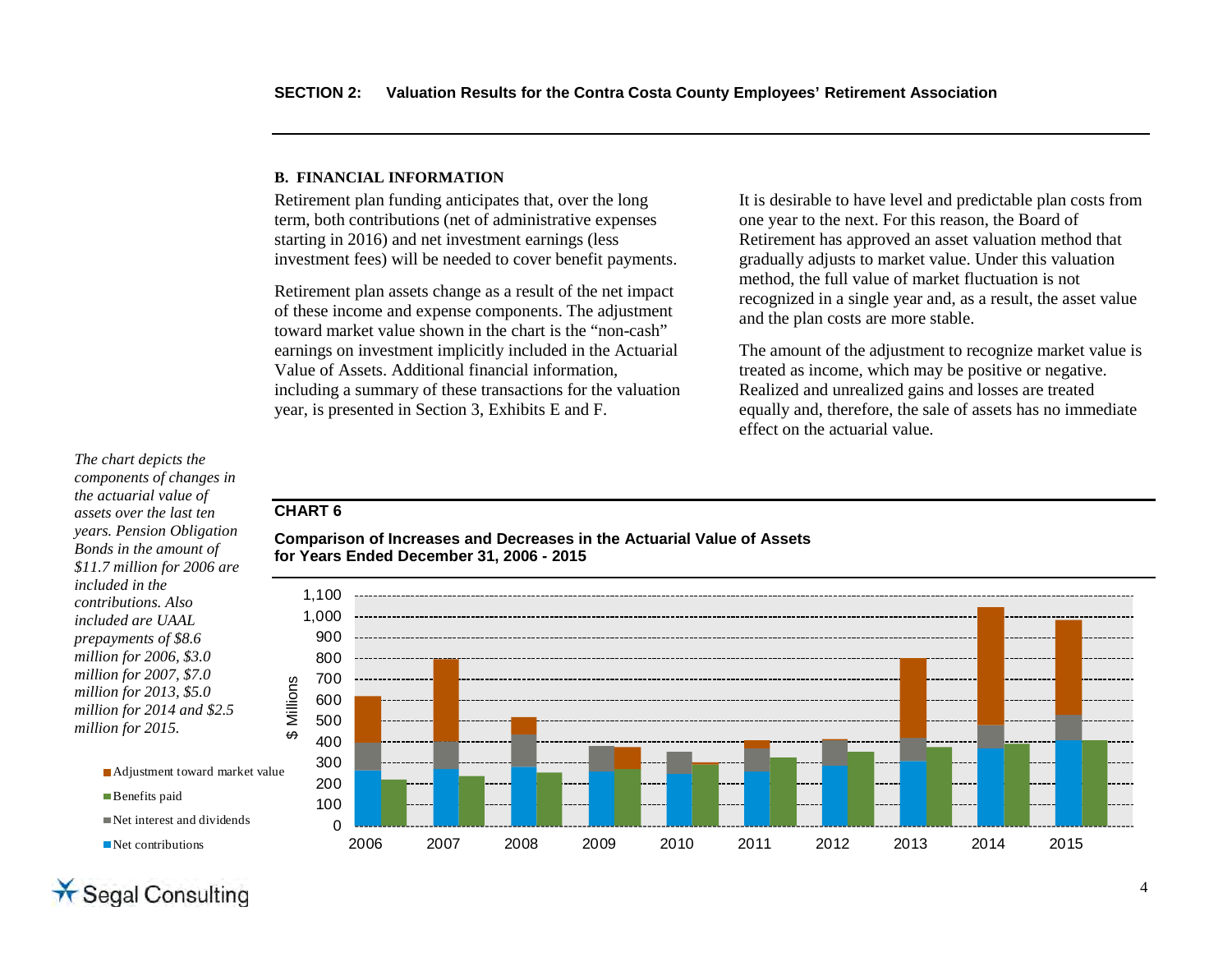### **CHART 7**

**Determination of Actuarial and Valuation Value of Assets for Year Ended December 31, 2015** 

| hart shows the<br>mination of the |                                                | Six Month Period                                                | <b>Total Actual</b>                                     |                        |                 |                 |                 |
|-----------------------------------|------------------------------------------------|-----------------------------------------------------------------|---------------------------------------------------------|------------------------|-----------------|-----------------|-----------------|
| rial and valuation                |                                                |                                                                 | Market                                                  | <b>Expected Market</b> | Investment      |                 | Deferred        |
|                                   | From                                           | To                                                              | Return (net)                                            | Return (net)           | Gain (Loss)     | Deferred Factor | Return          |
| of assets as of the               | 7/2010                                         | 12/2010                                                         | \$687,503,854                                           | \$169,679,293          | \$517,824,561   | 0.0             | \$0             |
| tion date.                        | 1/2011                                         | 6/2011                                                          | 292,872,483                                             | 195,544,414            | 97,328,069      | 0.0             |                 |
|                                   | 7/2011                                         | 12/2011                                                         | (205, 242, 203)                                         | 204, 284, 793          | (409, 526, 996) | 0.1             | (40,952,700)    |
|                                   | 1/2012                                         | 6/2012                                                          | 296, 675, 568                                           | 195,294,521            | 101,381,047     | 0.2             | 20,276,209      |
|                                   | 7/2012                                         | 12/2012                                                         | 371,057,645                                             | 205,350,894            | 165,706,751     | 0.3             | 49,712,025      |
|                                   | 1/2013                                         | 6/2013                                                          | 281,608,945                                             | 218,386,047            | 63,222,898      | 0.4             | 25,289,159      |
|                                   | 7/2013                                         | 12/2013                                                         | 588,758,958                                             | 227,909,702            | 360,849,256     | 0.5             | 180,424,628     |
|                                   | 1/2014                                         | 6/2014                                                          | 347, 257, 106                                           | 249,636,410            | 97,620,696      | 0.6             | 58,572,417      |
|                                   | 7/2014                                         | 12/2014                                                         | 125,727,585                                             | 241, 361, 743          | (115, 634, 158) | 0.7             | (80, 943, 911)  |
|                                   | 1/2015                                         | 6/2015                                                          | 207,439,920                                             | 246, 283, 585          | (38, 843, 665)  | 0.8             | (31,074,932)    |
|                                   | 7/2015                                         | 12/2015                                                         | (142, 612, 600)                                         | 253,672,471            | (396, 285, 071) | 0.9             | (356, 656, 563) |
|                                   | 1.                                             | Total Deferred Return <sup>(1)</sup>                            |                                                         |                        |                 |                 | \$(175,353,668) |
|                                   | 2.                                             | Market Value of Assets                                          |                                                         |                        |                 |                 | 6,976,582,428   |
|                                   | 3.                                             |                                                                 | Actuarial Value of Assets (Item 2 – Item 1)             |                        |                 |                 | 7,151,936,096   |
|                                   | 4.                                             | Actuarial Value as Percentage of Market Value (Item 3 / Item 2) |                                                         |                        | 102.5%          |                 |                 |
|                                   | Non-valuation Reserves and Designations:<br>5. |                                                                 |                                                         |                        |                 |                 |                 |
|                                   | a. Post Retirement Death Benefit               | \$15,134,716                                                    |                                                         |                        |                 |                 |                 |
|                                   | b. Statutory Contingency                       |                                                                 |                                                         |                        |                 |                 |                 |
|                                   |                                                |                                                                 | c. Additional One Percent Contingency                   |                        |                 |                 | $\Omega$        |
|                                   |                                                | d. Unrestricted Designation                                     |                                                         |                        |                 |                 |                 |
|                                   | e. Total                                       |                                                                 |                                                         |                        |                 |                 | \$15,134,716    |
|                                   | 6.                                             |                                                                 | Valuation Value of Assets (Item 3 – Item 5e)            |                        |                 |                 | \$7,136,801,380 |
|                                   | (1)                                            |                                                                 | Deferred return recognized in each of the next 5 years: |                        |                 |                 |                 |
|                                   | $\left( a\right)$                              | Amount recognized during 2016                                   |                                                         | \$6,650,849            |                 |                 |                 |
|                                   | (b)                                            | Amount recognized during 2017                                   |                                                         | 10,756,667             |                 |                 |                 |
|                                   | (c)                                            | Amount recognized during 2018                                   |                                                         | (54, 543, 514)         |                 |                 |                 |
|                                   | (d)                                            | Amount recognized during 2019                                   |                                                         | (98, 589, 163)         |                 |                 |                 |
|                                   | (e)                                            | Amount recognized during 2020                                   |                                                         | (39, 628, 507)         |                 |                 |                 |
|                                   | (f)                                            | Subtotal                                                        |                                                         | $$$ (175,353,668)      |                 |                 |                 |
|                                   |                                                | Note: Results may not add due to rounding.                      |                                                         |                        |                 |                 |                 |

*The cl determination of the actuarial and valuation value valuation date.*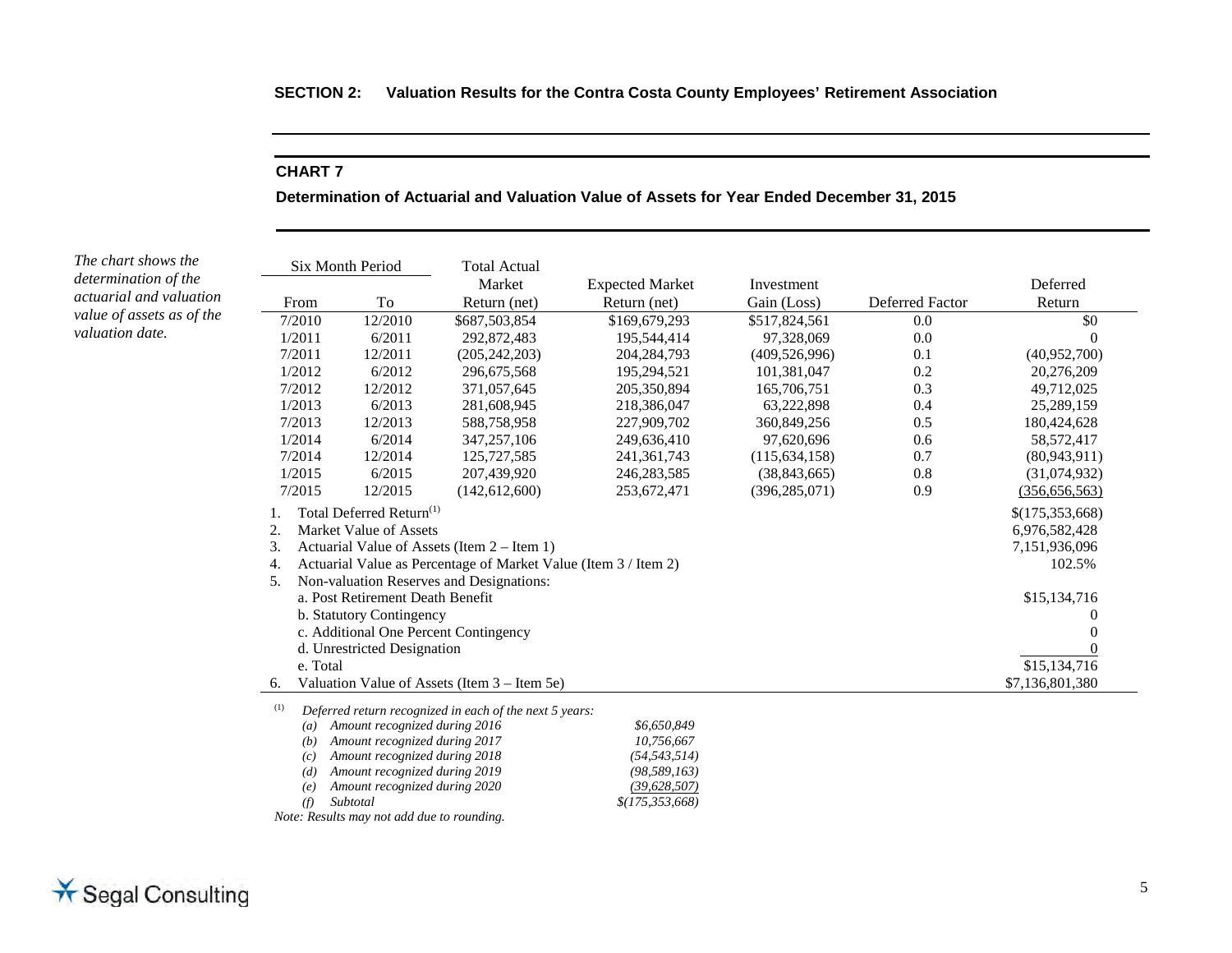### **CHART 8**

#### **Allocation of Valuation Value of Assets as of December 31, 2015**

The calculation of the valuation value of assets from December 31, 2014 to December 31, 2015 by cost groups is provided below.

|   |                                                                                          | General                                                                       |                                                               |                                                       |                                                                                   |                                                                      |  |
|---|------------------------------------------------------------------------------------------|-------------------------------------------------------------------------------|---------------------------------------------------------------|-------------------------------------------------------|-----------------------------------------------------------------------------------|----------------------------------------------------------------------|--|
|   |                                                                                          | Cost Groups #1<br>and $#2$<br>General County<br>and Small<br><b>Districts</b> | Cost Group #3<br>Central Contra<br>Costa Sanitary<br>District | Cost Group #4<br>Contra Costa<br>Housing<br>Authority | Cost Group #5<br>Contra Costa<br><b>County Fire</b><br><b>Protection District</b> | Cost Group #6<br><b>Small Districts</b><br>(General<br>Non-Enhanced) |  |
|   | Allocated Valuation Value of Assets<br>As of Beginning of Plan Year                      | \$3,679,300,803                                                               | \$240,138,196                                                 | \$43,323,548                                          | \$41,437,350                                                                      | \$5,434,865                                                          |  |
| 2 | Contributions:                                                                           |                                                                               |                                                               |                                                       |                                                                                   |                                                                      |  |
|   | <b>Total Member Contributions</b><br>a.                                                  | 54,878,454                                                                    | 2,176,999                                                     | 389,672                                               | 386,153                                                                           | 69,756                                                               |  |
|   | <b>Employer Contributions -</b><br>b.<br>Excludes POB and other Special<br>Contributions | 183, 141, 271                                                                 | 20,125,174                                                    | 2,316,871                                             | 1,363,537                                                                         | 261,457                                                              |  |
|   | Employer Contributions - Special<br>$\mathbf{c}$ .<br>(POB, Termination, etc.)           | 1,042,628                                                                     | 2,500,000                                                     | $\overline{0}$                                        | $\mathbf{0}$                                                                      | $\boldsymbol{0}$                                                     |  |
|   | <b>Total Contributions</b><br>d.                                                         | 239,062,353                                                                   | 24,802,173                                                    | 2,706,543                                             | 1,749,690                                                                         | 331,213                                                              |  |
| 3 | <b>Total Payments Excluding Post-</b><br><b>Retirement Death</b>                         | 227,500,392                                                                   | 17,196,363                                                    | 3,274,765                                             | 2,712,659                                                                         | 331,376                                                              |  |
| 4 | Total Transfers Into or Out of<br><b>Valuation Assets</b>                                | $\Omega$                                                                      | $\mathbf{0}$                                                  | $\Omega$                                              | $\Omega$                                                                          | $\mathbf{0}$                                                         |  |
| 5 | Subtotal (Item $1 + 2d - 3 + 4$ )                                                        | 3,690,862,764                                                                 | 247,744,006                                                   | 42,755,326                                            | 40,474,381                                                                        | 5,434,702                                                            |  |
| 6 | Weighted Average Fund Balance                                                            | 3,684,840,034                                                                 | 242,691,101                                                   | 43,039,437                                            | 40,955,866                                                                        | 5,434,784                                                            |  |
|   | Earnings Allocated in Proportion to<br>Item 6                                            | 323,751,251                                                                   | 21,322,920                                                    | 3,781,459                                             | 3,598,396                                                                         | 477,502                                                              |  |
| 8 | Allocated Valuation Value of Assets<br>As of End of Plan Year (Item $5 + 7$ )            | \$4,014,614,015                                                               | \$269,066,926                                                 | \$46,536,785                                          | \$44,072,777                                                                      | \$5,912,204                                                          |  |

*Note: Results may not add due to rounding.*

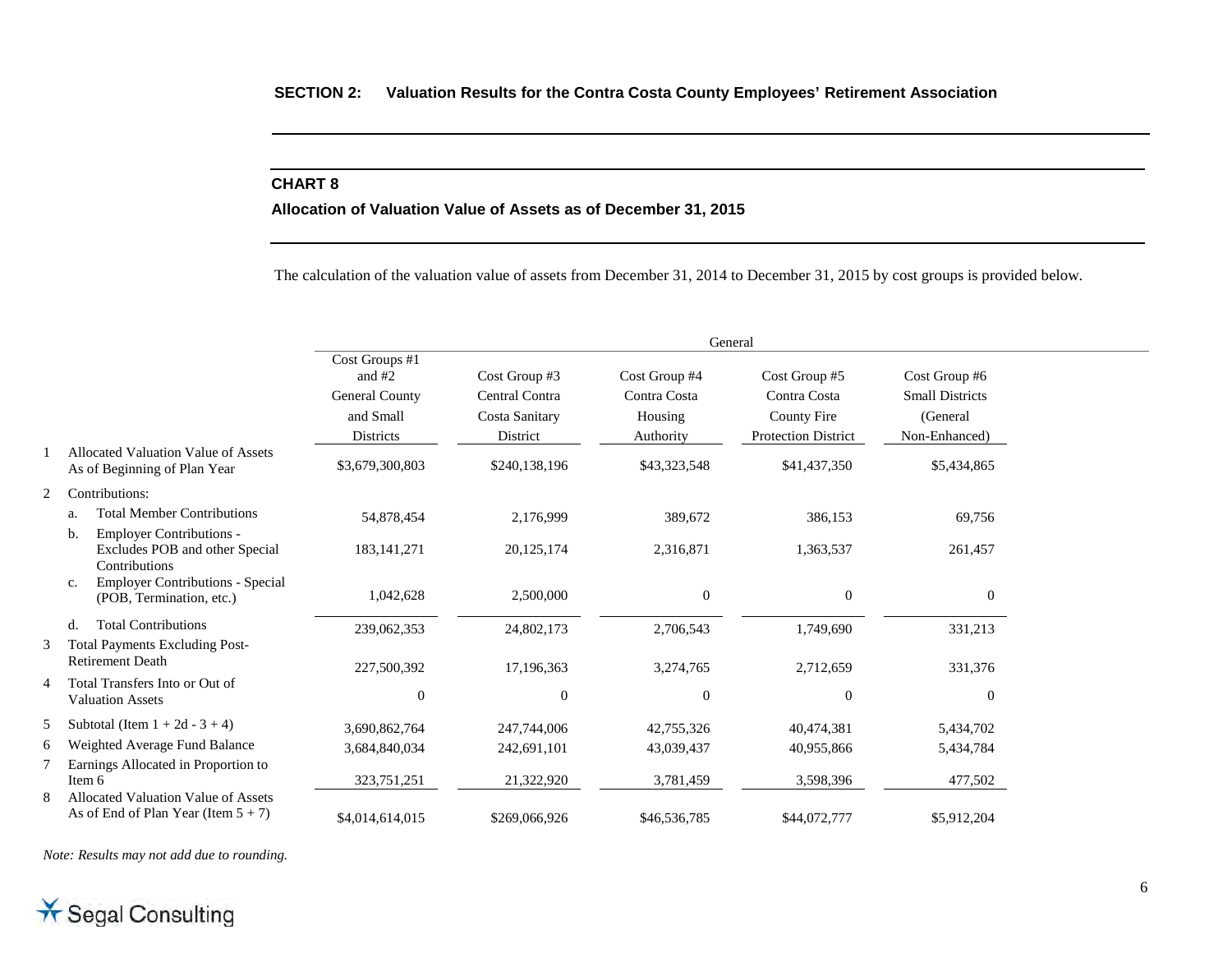# **CHART 8 (continued)**

**Allocation of Valuation Value of Assets as of December 31, 2015** 

|                |                                                                                          | Safety                                       |                                                                             |                                                         |                                                        |                                                                        |                 |
|----------------|------------------------------------------------------------------------------------------|----------------------------------------------|-----------------------------------------------------------------------------|---------------------------------------------------------|--------------------------------------------------------|------------------------------------------------------------------------|-----------------|
|                |                                                                                          | Cost Groups #7 $& 9$<br><b>Safety County</b> | Cost Group #8<br>Contra Costa &<br><b>East Fire Protection</b><br>Districts | Cost Group #10<br>Moraga-Orinda<br><b>Fire District</b> | Cost Group #11<br>San Ramon<br>Valley Fire<br>District | Cost Group #12<br>Rodeo-Hercules<br><b>Fire Protection</b><br>District | <b>Total</b>    |
|                | Allocated Valuation Value of Assets<br>As of Beginning of Plan Year                      | \$1,356,376,189                              | \$755,268,899                                                               | \$136,574,372                                           | \$275,426,679                                          | \$24,215,200                                                           | \$6,557,496,101 |
| 2              | Contributions:                                                                           |                                              |                                                                             |                                                         |                                                        |                                                                        |                 |
|                | <b>Total Member Contributions</b><br>a.                                                  | 14,236,508                                   | 7,052,399                                                                   | 1,619,692                                               | 4,183,028                                              | 367,976                                                                | 85,360,637      |
|                | <b>Employer Contributions -</b><br>b.<br>Excludes POB and other Special<br>Contributions | 66,833,301                                   | 25,040,801                                                                  | 4,214,404                                               | 13,962,741                                             | 2,170,558                                                              | 319,430,115     |
|                | Employer Contributions -<br>c.<br>Special (POB, Termination, etc.)                       | 747,527                                      | $\Omega$                                                                    | $\mathbf{0}$                                            | $\Omega$                                               | $\theta$                                                               | 4,290,155       |
|                | <b>Total Contributions</b><br>d.                                                         | 81,817,336                                   | 32,093,200                                                                  | 5,834,096                                               | 18,145,769                                             | 2,538,534                                                              | 409,080,907     |
| 3              | <b>Total Payments Excluding Post-</b><br><b>Retirement Death</b>                         | 78,164,593                                   | 52,133,093                                                                  | 9,163,011                                               | 13,709,397                                             | 1,741,224                                                              | 405,926,873     |
| $\overline{4}$ | Total Transfers Into or Out of<br><b>Valuation Assets</b>                                | $\overline{0}$                               | $\Omega$                                                                    | $\overline{0}$                                          | $\overline{0}$                                         | $\theta$                                                               | $\Omega$        |
| 5              | Subtotal (Item $1 + 2d - 3 + 4$ )                                                        | 1.360.028.932                                | 735,229,006                                                                 | 133,245,457                                             | 279,863,051                                            | 25,012,510                                                             | 6,560,650,135   |
| 6              | Weighted Average Fund Balance                                                            | 1,358,202,561                                | 745,248,953                                                                 | 134,909,915                                             | 277,644,865                                            | 24,613,855                                                             | 6,557,581,369   |
| 7<br>8         | Earnings Allocated in Proportion to<br>Item 6<br>Allocated Valuation Value of Assets     | 119,332,121                                  | 65,477,817                                                                  | 11,853,229                                              | 24,393,969                                             | 2,162,581                                                              | 576, 151, 245   |
|                | As of End of Plan Year (Item $5 + 7$ )                                                   | \$1,479,361,053                              | \$800,706,823                                                               | \$145,098,686                                           | \$304,257,020                                          | \$27,175,091                                                           | \$7,136,801,380 |

*Note: Results may not add due to rounding.*

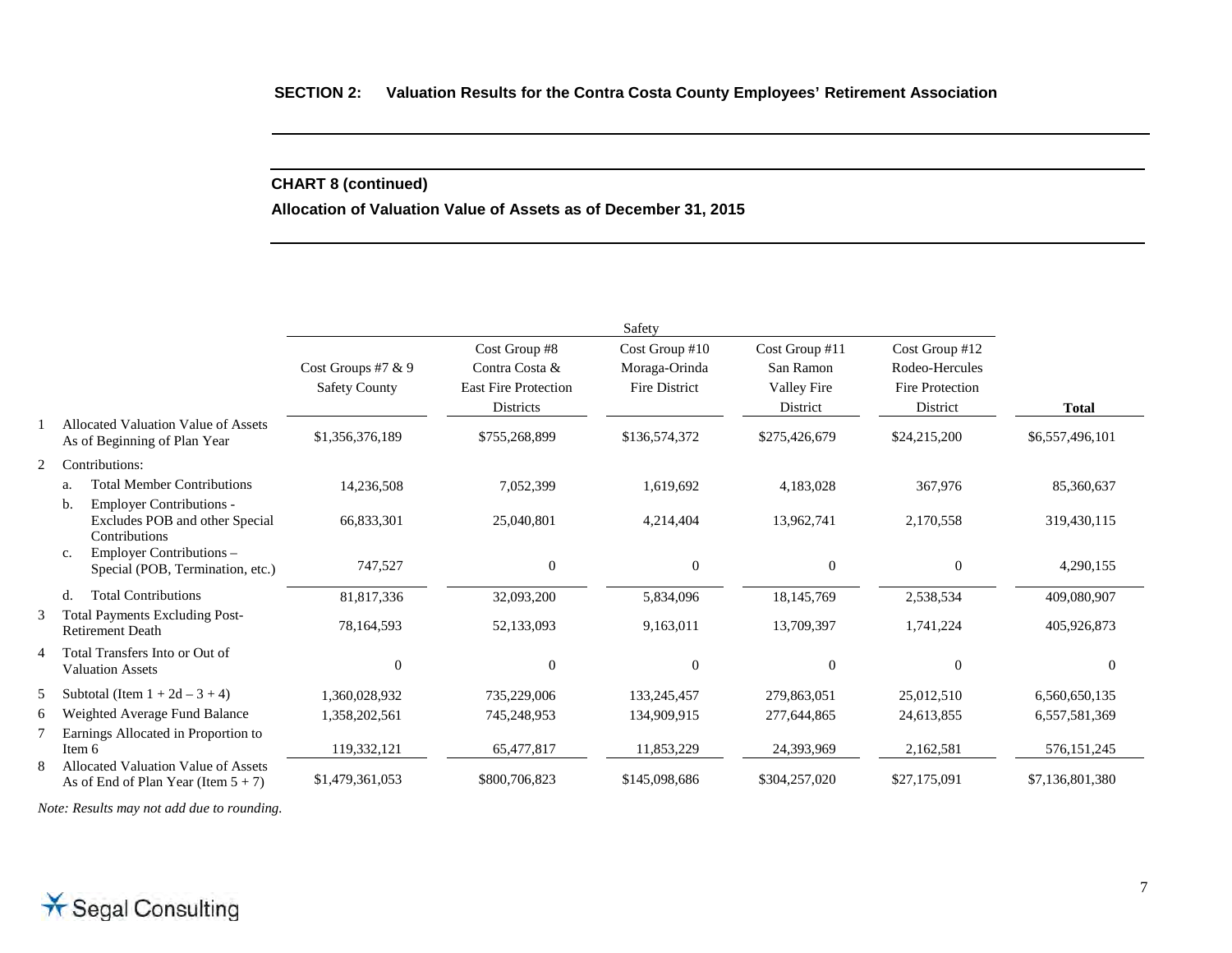The market value, actuarial value and valuation value of assets are representations of the Plan's financial status. As investment gains and losses are gradually taken into account, the actuarial value of assets tracks the market value of assets, but with less volatility. The valuation value of assets is the actuarial value, excluding any non-valuation reserves.

The valuation value of assets is significant because the Plan's liabilities are compared to this measure of its assets to determine what portion, if any, remains unfunded. Amortization of the unfunded liability is an important element in determining the contribution requirement.

#### **CHART 9**

**Ended December 31, 2006 – 2015** 

*change in the relative values of market value, actuarial value and valuation value of assets over the past ten years.*

*This chart shows the* 



**Relative Values of Market Value, Actuarial Value and Valuation Value of Assets for Years** 

# \* Segal Consulting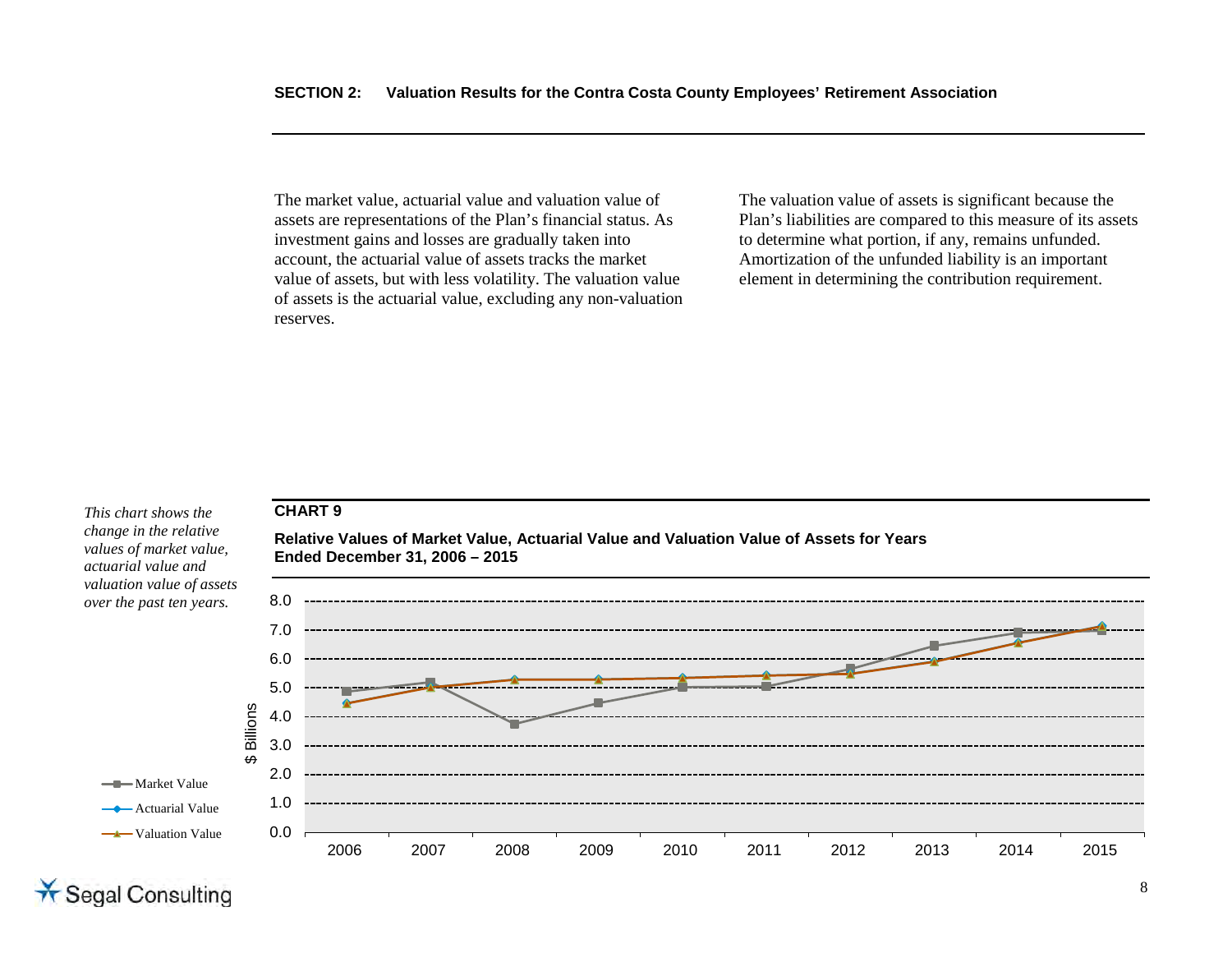#### <span id="page-20-0"></span>**C. ACTUARIAL EXPERIENCE**

To calculate the required contribution, assumptions are made about future events that affect the amount and timing of benefits to be paid and assets to be accumulated. Each year actual experience is measured against the assumptions. If overall experience is more favorable than anticipated (an actuarial gain), the contribution requirement will decrease from the previous year. On the other hand, the contribution requirement will increase if overall actuarial experience is less favorable than expected (an actuarial loss).

Taking account of experience gains or losses in one year without making a change in assumptions reflects the belief that the single year's experience was a short-term development and that, over the long term, experience will

return to the original assumptions. For contribution requirements to remain stable, assumptions should approximate experience.

If assumptions are changed, the contribution requirement is adjusted to take into account a change in experience anticipated for all future years.

The total experience gain was \$213.1 million, a gain of \$100.7 million from investments, a gain of \$48.3 million from contribution experience (includes a gain of \$2.3 million from additional UAAL payments and a gain of \$45.9 million from all other contribution experience) and a gain of \$64.1 million from all other sources. A discussion of the major components of the actuarial experience is on the following pages.

#### **CHART 10**

*This chart provides a summary of the actuarial experience during the past year.*

#### **Actuarial Experience for Year Ended December 31, 2015**

| 1. Net gain/(loss) from investments <sup>(1)</sup>      | \$100,726,596 |
|---------------------------------------------------------|---------------|
| 2. Net gain/(loss) from contribution experience         | 48,268,231    |
| 3. Net gain/(loss) from other experience <sup>(2)</sup> | 64,108,493    |
| 4. Net experience gain/(loss): $(1) + (2) + (3)$        | \$213,103,320 |
|                                                         |               |

(1) *Details in Chart 11* 

<sup>(2)</sup> See Section 3, Exhibit I. Does not include the effect of plan or assumption changes, if any.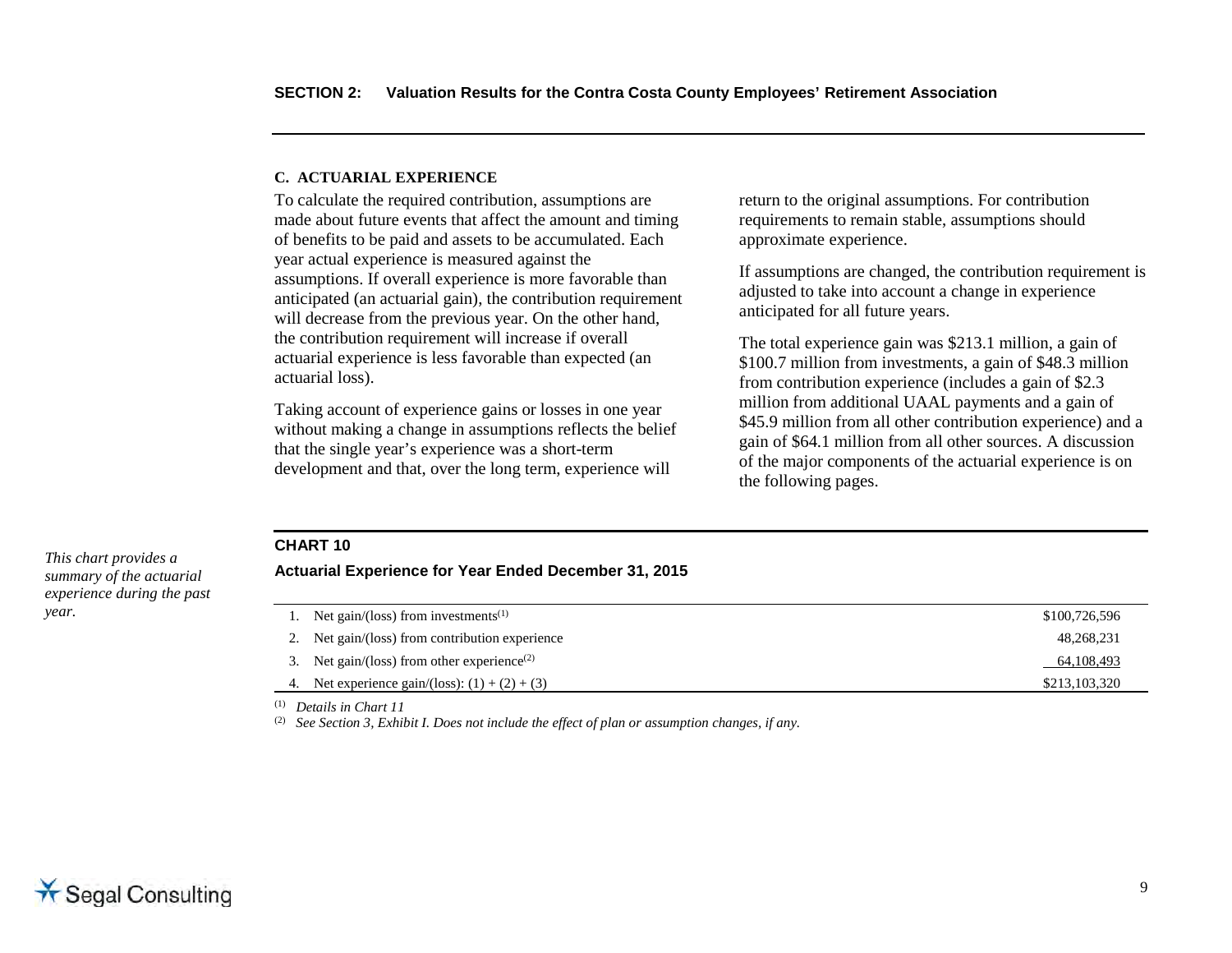#### **Investment Rate of Return**

A major component of projected asset growth is the assumed rate of return. The assumed return should represent the expected long-term rate of return, based on CCCERA's investment policy. For valuation purposes, the assumed rate of return on the actuarial value of assets during 2015 was 7.25% (based on the December 31, 2014 actuarial valuation). The actual rate of return on the actuarial value for the 2015 Plan Year was 8.78%.

The market value return reflects the entire impact of the investment performance during the current year and ignores returns from prior years.

The actuarial and valuation value returns reflect the fact that investment gains and losses are gradually taken into account. This is because these returns reflect only a portion of the investment gain or loss from the current year as well as portions of the gains and losses from prior years in accordance with the Board's asset valuation method.

Since the actual return for the year was greater than the assumed return, the Plan experienced an actuarial gain on the actuarial and valuation value of assets during the year ended December 31, 2015.

#### **CHART 11**

**Investment Experience for Year Ended December 31, 2015 – Market Value, Actuarial Value and Valuation Value of Assets**

|                                          | <b>Market Value</b> | <b>Actuarial Value</b> | <b>Valuation Value</b> |
|------------------------------------------|---------------------|------------------------|------------------------|
| Actual return                            | \$65,495,657        | \$577,199,123          | \$576,151,245          |
| 2. Average value of assets               | 6,908,506,751       | 6,572,156,953          | 6,557,581,369          |
| 3. Actual rate of return: $(1) \div (2)$ | 0.95%               | 8.78%                  | 8.79%                  |
| Assumed rate of return<br>4.             | 7.25%               | 7.25%                  | 7.25%                  |
| 5. Expected return: $(2)$ x $(4)$        | 500,866,739         | 476, 481, 379          | 475,424,649            |
| 6. Actuarial gain/(loss): $(1) - (5)$    | $(\$435,371,082)$   | \$100,717,744          | \$100,726,596          |

*This chart shows the gain/(loss) due to investment experience.*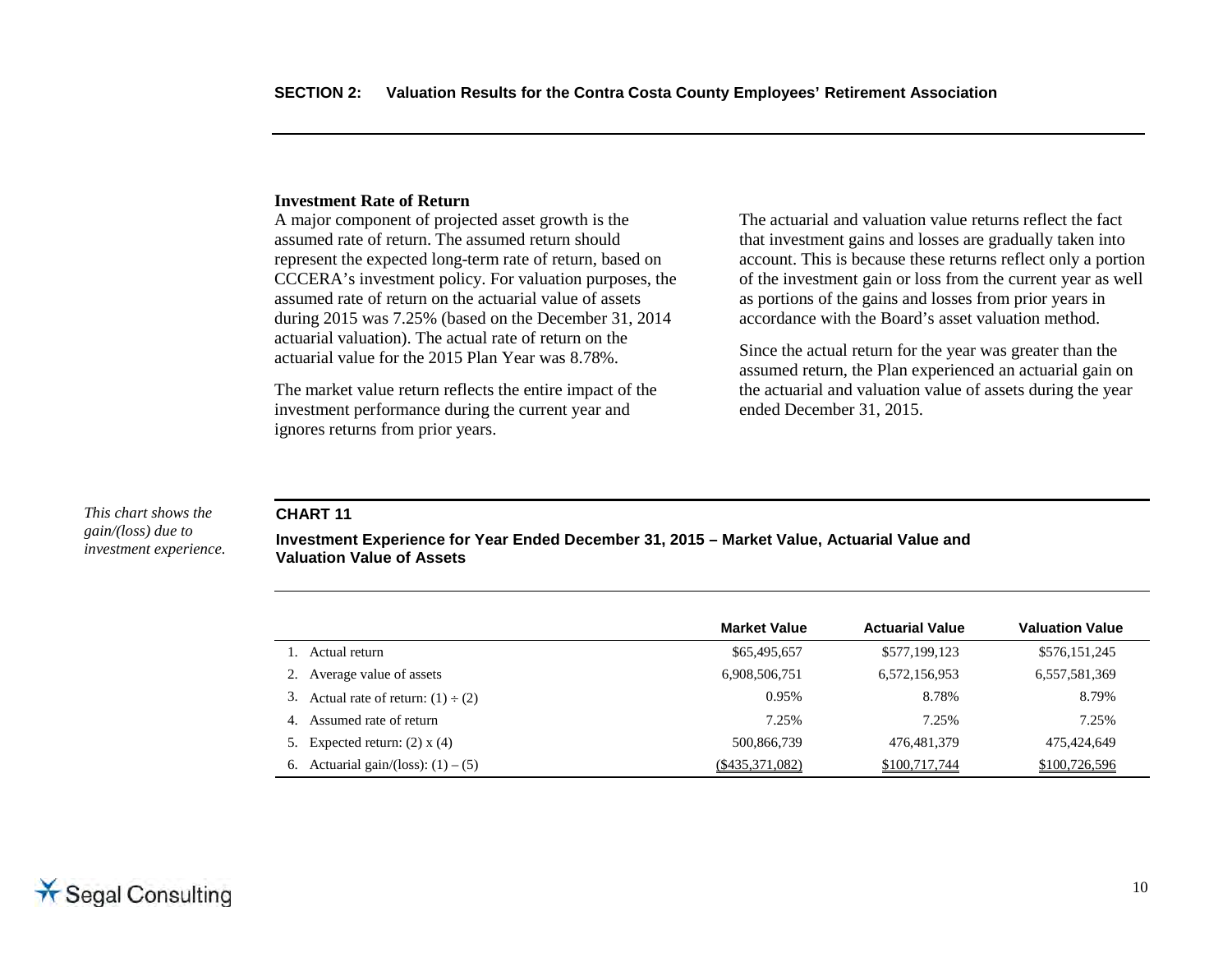Because actuarial planning is long term, it is useful to see how the assumed investment rate of return has followed actual experience over time. The chart below shows the rates of return on an actuarial, valuation and market value basis for the last ten years.

#### **CHART 12**

**Investment Return – Market Value, Actuarial Value, and Valuation Value: 2006 – 2015** 

|                                  | <b>Market Value</b><br><b>Investment Return</b> |                             |                 | <b>Actuarial Value</b><br><b>Investment Return</b> |                 | <b>Valuation Value</b><br><b>Investment Return</b> |
|----------------------------------|-------------------------------------------------|-----------------------------|-----------------|----------------------------------------------------|-----------------|----------------------------------------------------|
| <b>Year Ended</b><br>December 31 | Amount                                          | <b>Percent</b><br>of Assets | Amount          | <b>Percent</b><br>of Assets                        | Amount          | <b>Percent</b><br>of Assets                        |
| 2006                             | 603,899,378                                     | 14.23%                      | 353,776,306     | 8.63%                                              | 352,838,472     | 8.64%                                              |
| 2007                             | 294,694,885                                     | 6.03%                       | 522,206,583     | 11.63%                                             | 521, 211, 436   | 11.64%                                             |
| 2008                             | (1,477,705,765)                                 | (28.35%)                    | 238, 397, 117   | 4.73%                                              | 237,402,129     | 4.72%                                              |
| 2009                             | 736,956,891                                     | 19.68%                      | 18,226,933      | 0.34%                                              | 17,021,116      | 0.32%                                              |
| 2010                             | 594,637,090                                     | 13.35%                      | 95,918,913      | 1.82%                                              | 94,835,030      | 1.80%                                              |
| 2011                             | 88,042,268                                      | 1.76%                       | 148,058,548     | 2.78%                                              | 146,988,614     | 2.77%                                              |
| 2012                             | 668,138,997                                     | 13.31%                      | 121,921,302     | 2.25%                                              | 120,826,177     | 2.24%                                              |
| 2013                             | 870,984,744                                     | 15.50%                      | 492,503,802     | 9.01%                                              | 491,324,308     | 9.02%                                              |
| 2014                             | 473,522,261                                     | 7.35%                       | 673,040,867     | 11.39%                                             | 671,957,212     | 11.40%                                             |
| 2015                             | 65,495,657                                      | 0.95%                       | 577,199,123     | 8.78%                                              | 576, 151, 245   | 8.79%                                              |
| Total                            | \$2,918,666,406                                 |                             | \$3,241,249,494 |                                                    | \$3,230,555,739 |                                                    |
| Five-Year Average Return         |                                                 | 7.48%                       |                 | 7.01%                                              |                 | 7.02%                                              |
| Ten-Year Average Return          |                                                 | 5.67%                       |                 | 6.12%                                              |                 | 6.12%                                              |

Note: Each year's yield is weighted by the average asset value in that year.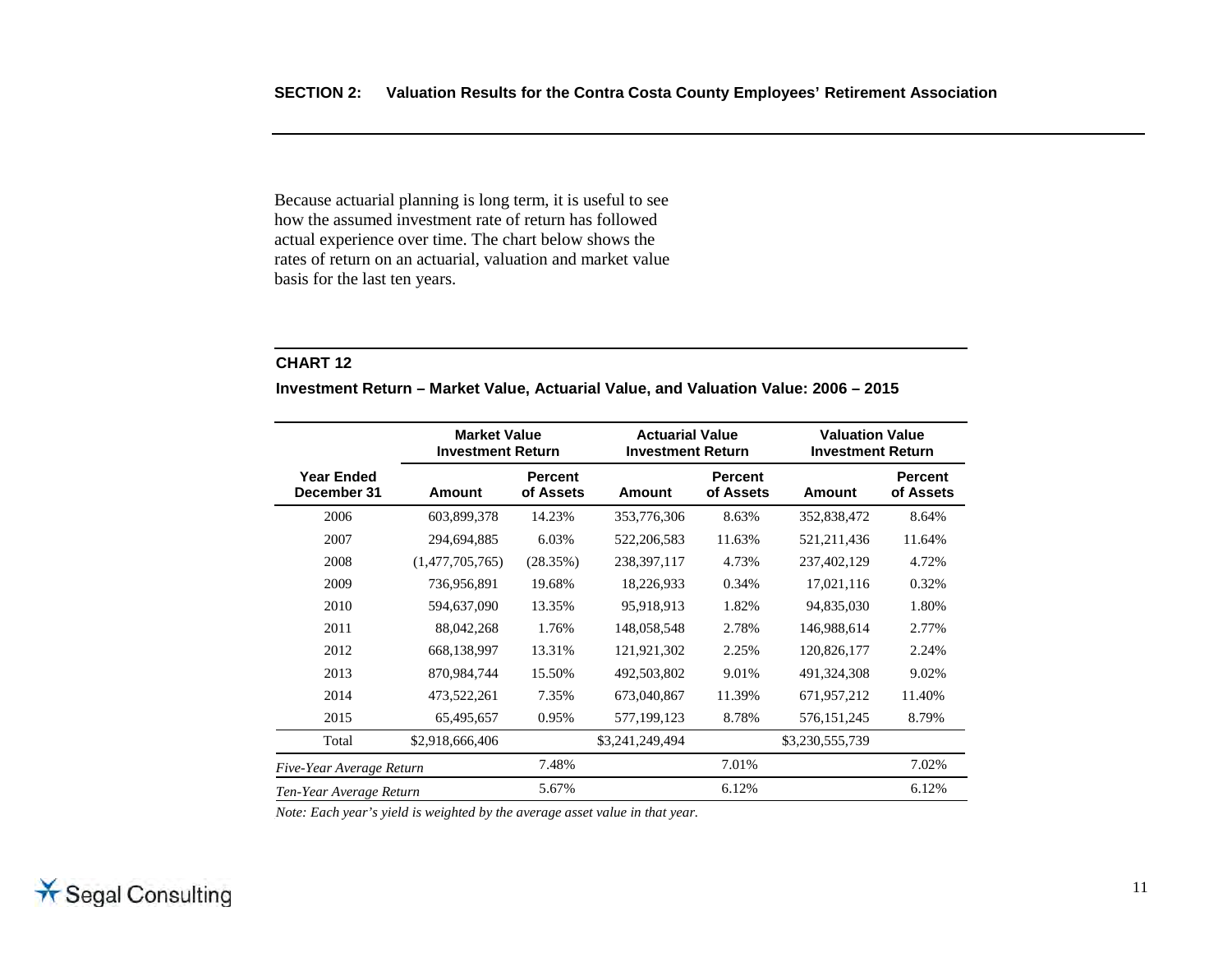Subsection B described the actuarial asset valuation method that gradually takes into account fluctuations in the market value rate of return. The effect of this is to stabilize the actuarial rate of return, which contributes to leveling pension plan costs.

# **CHART 13**

**Market, Actuarial and Valuation Value Rates of Return for Years Ended December 31, 2006 - 2015** 



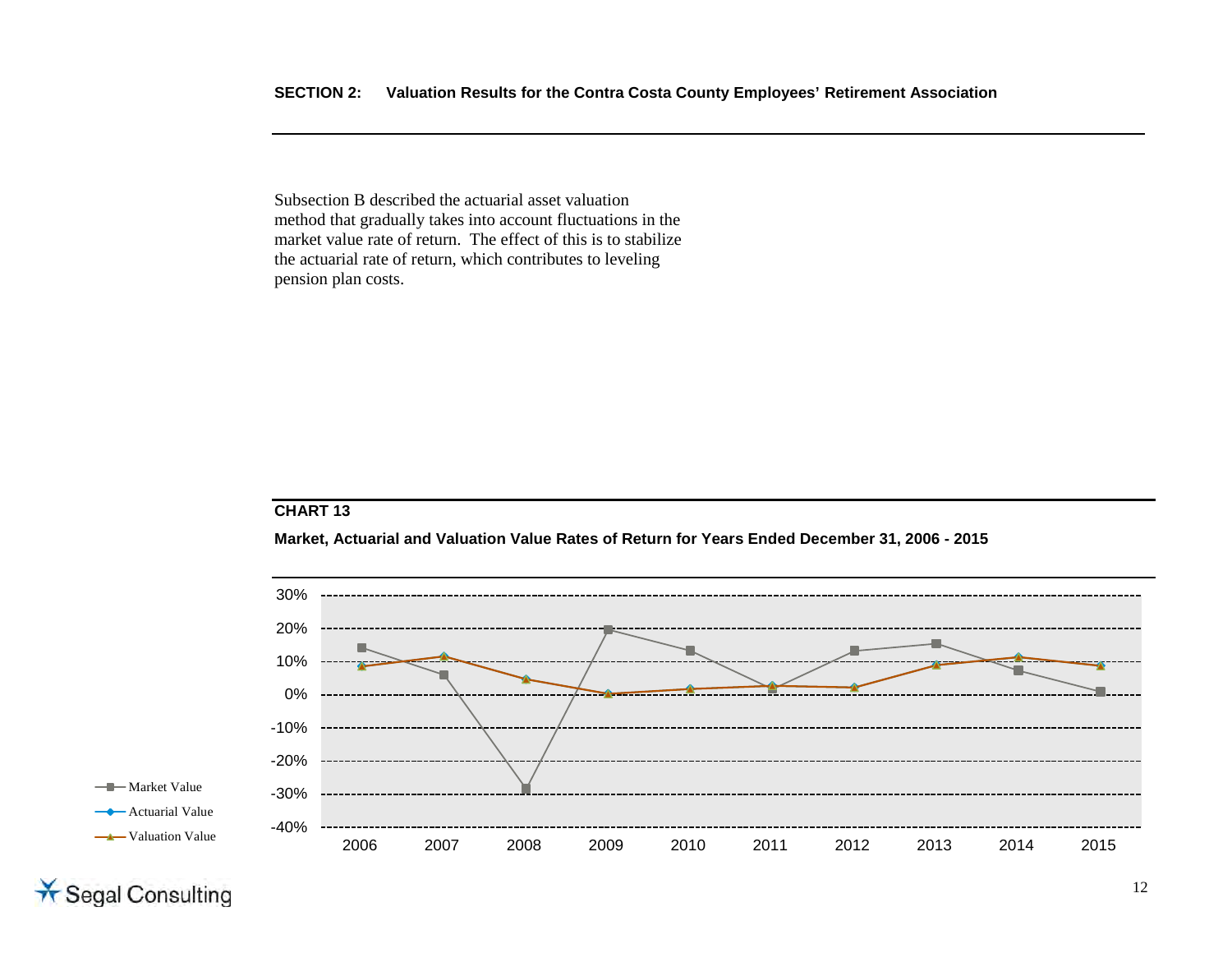### **Other Experience**

There are other differences between the expected and the actual experience that appear when the new valuation is compared with the projections from the previous valuation. These include:

- $\rightarrow$  the extent of turnover among the participants,
- $\triangleright$  retirement experience (earlier or later than expected),
- $\rightarrow$  mortality (more or fewer deaths than expected),
- $\rightarrow$  the number of disability retirements,
- salary increases different than assumed, and
- COLA increases for retirees and beneficiaries different than assumed.

Please see Exhibit I in Section 3 for a detailed reconciliation of changes in the Unfunded Actuarial Accrued Liability.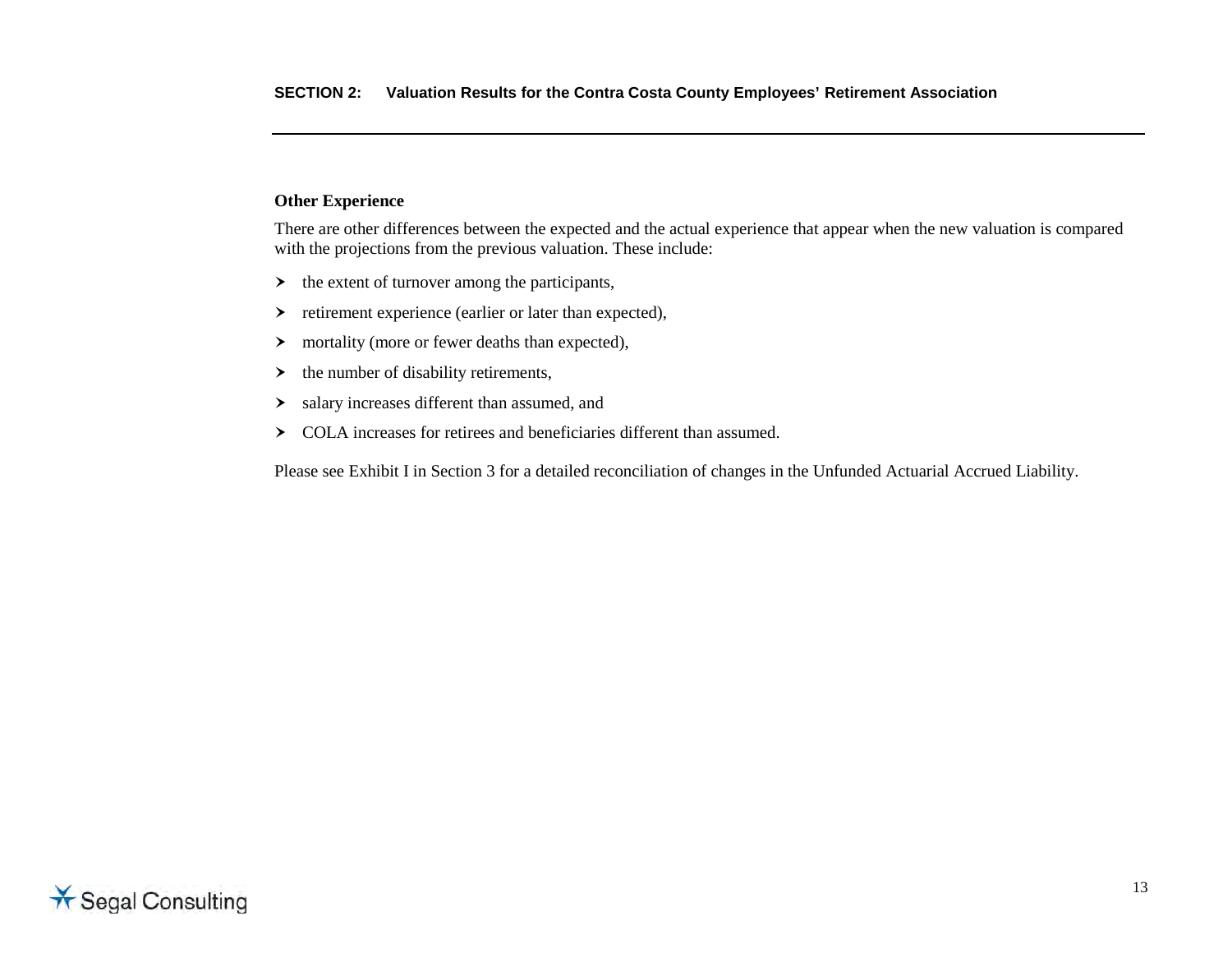#### <span id="page-25-0"></span>**D. RECOMMENDED CONTRIBUTION**

Employer contributions consist of two components:

| Normal Cost                               | The annual contribution rate that, if paid annually from a member's first year of<br>membership through the year of retirement, would accumulate to the amount<br>necessary to fully fund the member's retirement-related benefits. Accumulation<br>includes annual crediting of interest at the assumed investment earning rate. The<br>contribution rate is expressed as a level percentage of the member's compensation.                                                                                                                                                                                                                                                                                                                                                                                                                                                                                                                                                                                                                                                                                                                                                                                                                                                                                                                                         |
|-------------------------------------------|---------------------------------------------------------------------------------------------------------------------------------------------------------------------------------------------------------------------------------------------------------------------------------------------------------------------------------------------------------------------------------------------------------------------------------------------------------------------------------------------------------------------------------------------------------------------------------------------------------------------------------------------------------------------------------------------------------------------------------------------------------------------------------------------------------------------------------------------------------------------------------------------------------------------------------------------------------------------------------------------------------------------------------------------------------------------------------------------------------------------------------------------------------------------------------------------------------------------------------------------------------------------------------------------------------------------------------------------------------------------|
| Contribution to the Unfunded              |                                                                                                                                                                                                                                                                                                                                                                                                                                                                                                                                                                                                                                                                                                                                                                                                                                                                                                                                                                                                                                                                                                                                                                                                                                                                                                                                                                     |
| <b>Actuarial Accrued Liability (UAAL)</b> | The annual contribution rate that, if paid annually over the UAAL amortization<br>period, would accumulate to the amount necessary to fully fund the UAAL.<br>Accumulation includes annual crediting of interest at the assumed investment earning<br>rate. The contribution (or rate credit in the case of a negative UAAL) is calculated to<br>remain as a level percentage of future active member payroll (including payroll for<br>new members as they enter the Association) assuming a constant number of active<br>members. In order to remain as a level percentage of payroll, amortization payments<br>(credits) are scheduled to increase at the combined annual inflation and "across the<br>board" salary increase rate of 3.25% along with expected payroll. The remaining<br>balance of the December 31, 2007 UAAL is being amortized over a 7-year declining<br>period as of December 31, 2015. Any change in the UAAL that arises at each<br>valuation after December 31, 2007 is amortized over its own separate declining<br>18-year period. Effective with the December 31, 2013 valuation, any change in the<br>UAAL that arises due to plan amendments is amortized over its own declining 10-year<br>period (with the exception of a change due to retirement incentives, which is to be<br>funded in full upon adoption of the incentive). |
| <b>Employer Contribution Rates</b>        | The current and recommended employer contribution rates are shown in Chart 14.<br>County contribution rates also include the Superior Court.                                                                                                                                                                                                                                                                                                                                                                                                                                                                                                                                                                                                                                                                                                                                                                                                                                                                                                                                                                                                                                                                                                                                                                                                                        |
|                                           | For the PEPRA cost groups without actual membership data, we have assumed in this<br>valuation that their demographic profiles can be approximated by the data profiles of<br>current active members with membership dates on or after January 1, 2011.                                                                                                                                                                                                                                                                                                                                                                                                                                                                                                                                                                                                                                                                                                                                                                                                                                                                                                                                                                                                                                                                                                             |
|                                           | The amortization cost for the UAAL has been expressed as a percentage of total future<br>payroll, including members with membership dates on or after January 1, 2013. This                                                                                                                                                                                                                                                                                                                                                                                                                                                                                                                                                                                                                                                                                                                                                                                                                                                                                                                                                                                                                                                                                                                                                                                         |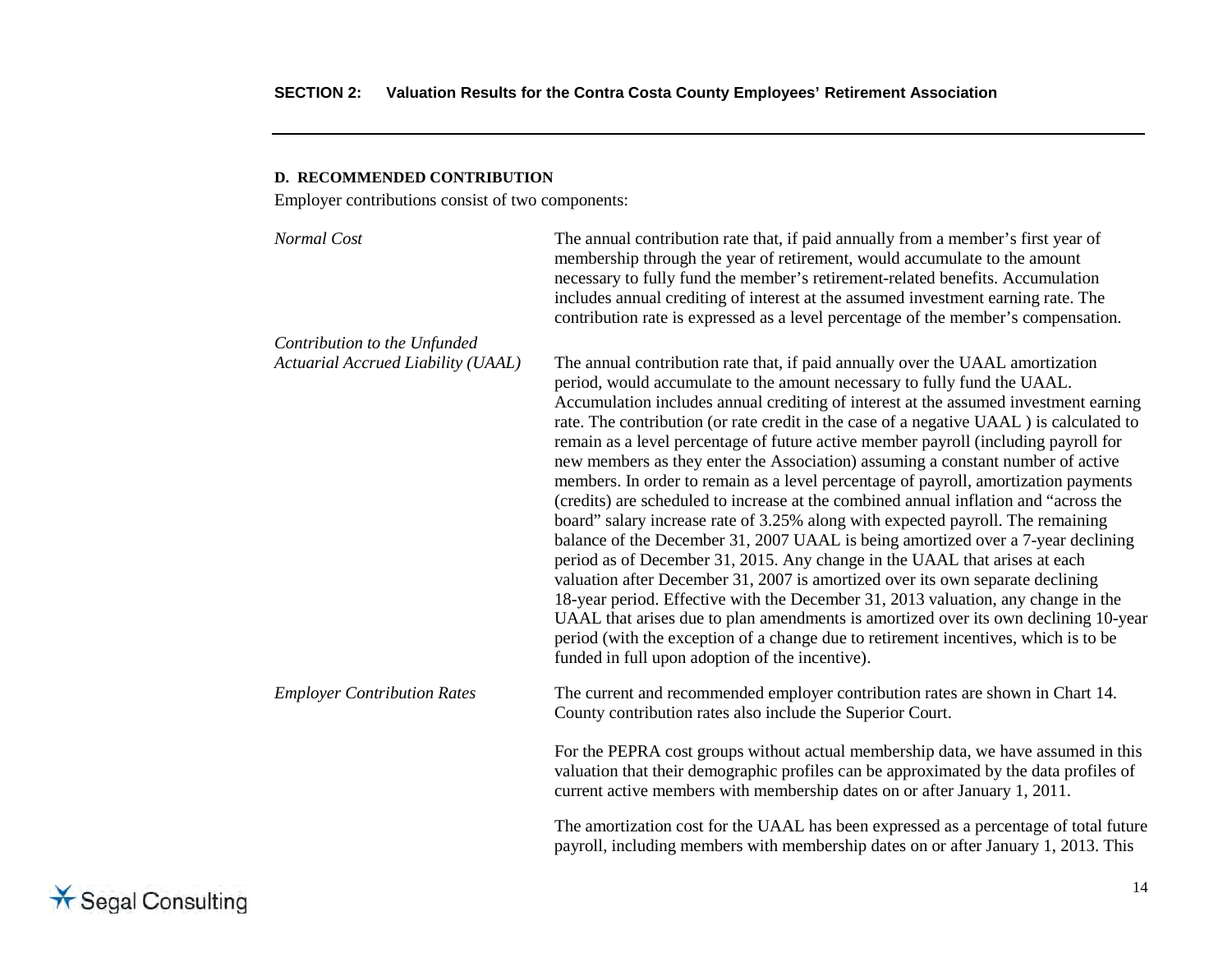has been done in order to continue the open group level percent of payroll amortization methodology for the UAAL associated with members with membership dates before January 1, 2013. It is also consistent with the methodology applied when Safety Tier C was implemented. The employer contribution rates shown in Chart 14 are the aggregate rates before reflecting the under and over \$350 of monthly compensation contribution provisions for members integrated with Social Security. The detailed contribution rates reflecting these provisions will be provided in the contribution rate packet that goes to the Board of Supervisors. *Member Contributions Non-PEPRA Members* Articles 6 and 6.8 of the 1937 Act define the methodology to be used in the calculation of member basic contribution rates for non-PEPRA General and Safety members, respectively. The basic contribution rate is determined as that percentage of compensation which if paid annually from a member's first year of membership through the prescribed retirement age would accumulate to the amount necessary to fund a prescribed annuity. The annuity is equal to: 1/120 of one year Final Average Salary per year of service at age 55 for General Tier 1 and Tier 3 Non-enhanced members  $\geq 1/100$  of one year Final Average Salary per year of service at age 50 for Safety Tier A Non-enhanced members > 1/120 of one year Final Average Salary per year of service at age 60 for General Tier 1 and Tier 3 Enhanced members > 1/100 of one year Final Average Salary per year of service at age 50 for Safety Tier A Enhanced 1/100 of three year Final Average Salary per year of service at age 50 for Safety Tier C Enhanced members Member contributions are accumulated at an annual interest rate adopted annually by the Board. Note that recently negotiated MOU's for County General members no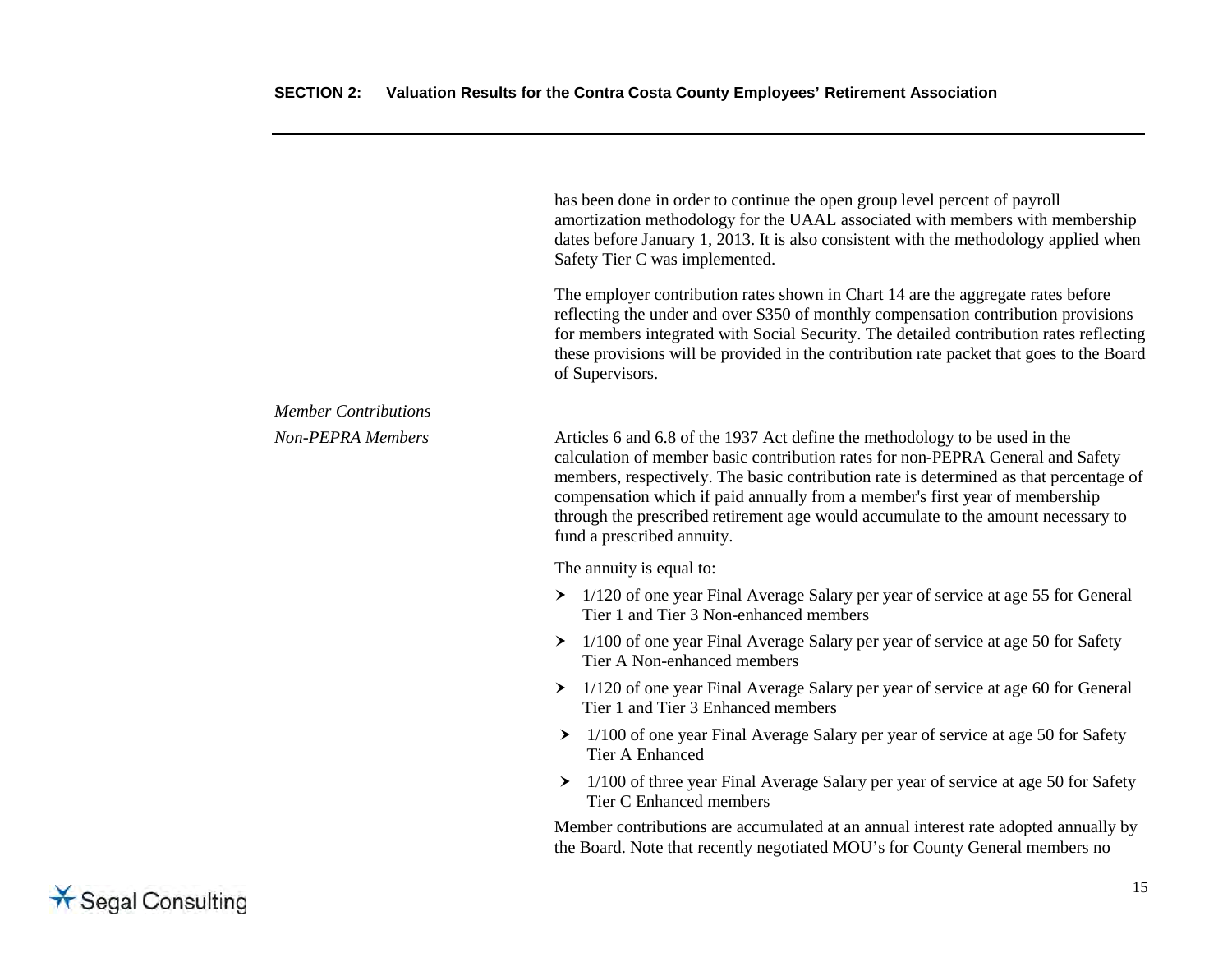|                      | longer include the 50% employer subvention of the members' basic contributions.<br>Districts pay varying portions, of the members' basic contributions on a<br>nonrefundable basis. Members also pay 50% of the cost-of-living benefit. For most<br>Safety Tier A employers, Safety members also subvent a portion of the employer rate,<br>currently up to 9% of compensation (depending on their MOU). Chart 14 does not<br>include any employer subvention of member contributions or any member subvention<br>of employer contributions.                                                                               |
|----------------------|----------------------------------------------------------------------------------------------------------------------------------------------------------------------------------------------------------------------------------------------------------------------------------------------------------------------------------------------------------------------------------------------------------------------------------------------------------------------------------------------------------------------------------------------------------------------------------------------------------------------------|
|                      | Effective with the December 31, 2014 valuation, for determining the cost of the total<br>benefit (i.e., basic and COLA components), the leave cashout assumptions are<br>recognized in the valuation as an employer and member cost. Prior to the December<br>31, 2014 valuation, for determining the cost of the basic benefit (i.e., non-COLA<br>component), the leave cashout assumptions were recognized in the valuation only as<br>an employer cost and did not affect member contribution rates. In other words, the<br>leave cashout assumptions were only used in establishing COLA member contribution<br>rates. |
|                      | As a result of including the leave cashout assumptions in the basic member rates for<br>the members of each specific cost group, the COLA member rates are no longer<br>pooled across all members of the same tier. This results in twelve different sets of<br>member contribution rates for each specific cost group.                                                                                                                                                                                                                                                                                                    |
|                      | The age specific contribution rates are provided in Appendix A.                                                                                                                                                                                                                                                                                                                                                                                                                                                                                                                                                            |
| <b>PEPRA Members</b> | Pursuant to Section 7522.30(a) of the Government Code, PEPRA members are<br>required to contribute at least 50% of the Normal Cost rate. We have assumed that<br>exactly 50% of the Normal Cost would be paid by PEPRA members. In addition, we<br>have calculated the total Normal Cost rate for the PEPRA tiers to the nearest<br>one-fiftieth of one percent (i.e., the nearest even one-hundredth) as that will allow the<br>Normal Cost rate to be shared exactly 50:50 without going beyond two decimal<br>places.                                                                                                   |
|                      |                                                                                                                                                                                                                                                                                                                                                                                                                                                                                                                                                                                                                            |

Member contribution rates are provided in Appendix B.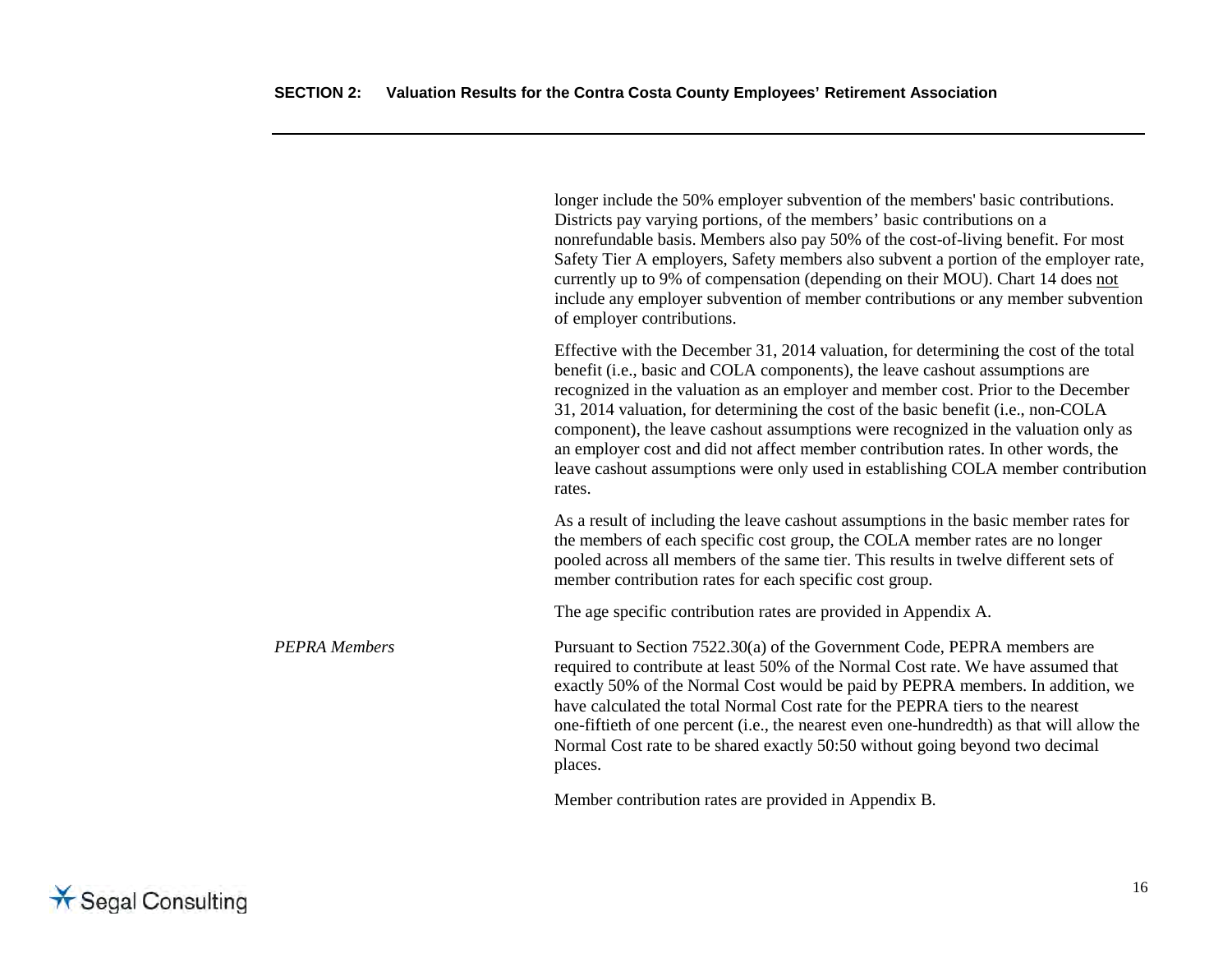| Administrative Expense | The Board adopted an explicit administrative expense assumption effective with the<br>December 31, 2015 actuarial valuation. The explicit administrative expense<br>assumption is based on the prior year actual administration expenses, expressed as a<br>percent of actual compensation for that year. For the 2015 calendar year the actual<br>administrative expenses were \$8,115,359 and actual compensation was \$709,818,858.<br>This results in an administrative expense load of 1.14% of compensation for the<br>December 31, 2015 valuation.<br>The explicit assumption is allocated to both the employers and members based on the<br>portions of the total Normal Cost rate (before expenses) for the employers and<br>members. This results in an administrative expense load allocation as shown in the |                                      |           |                      |  |
|------------------------|--------------------------------------------------------------------------------------------------------------------------------------------------------------------------------------------------------------------------------------------------------------------------------------------------------------------------------------------------------------------------------------------------------------------------------------------------------------------------------------------------------------------------------------------------------------------------------------------------------------------------------------------------------------------------------------------------------------------------------------------------------------------------------------------------------------------------|--------------------------------------|-----------|----------------------|--|
|                        |                                                                                                                                                                                                                                                                                                                                                                                                                                                                                                                                                                                                                                                                                                                                                                                                                          | <b>Average Normal Cost Rates</b>     |           |                      |  |
|                        |                                                                                                                                                                                                                                                                                                                                                                                                                                                                                                                                                                                                                                                                                                                                                                                                                          | <b>Before Administrative Expense</b> | Weighting | <b>Total Loading</b> |  |
|                        | Employer                                                                                                                                                                                                                                                                                                                                                                                                                                                                                                                                                                                                                                                                                                                                                                                                                 | 16.63%                               | 58.87%    | 0.67%                |  |
|                        | Member                                                                                                                                                                                                                                                                                                                                                                                                                                                                                                                                                                                                                                                                                                                                                                                                                   | 11.62%                               | 41.13%    | 0.47%                |  |
|                        |                                                                                                                                                                                                                                                                                                                                                                                                                                                                                                                                                                                                                                                                                                                                                                                                                          |                                      | 100.00%   | 1.14%                |  |
|                        | Under this approach, the employer Normal Cost rate is then increased by the same                                                                                                                                                                                                                                                                                                                                                                                                                                                                                                                                                                                                                                                                                                                                         |                                      |           |                      |  |

percent of payroll as the member rate with the remaining employer loading allocated to the employer UAAL rate. This is done to maintain a 50/50 sharing of Normal Cost for those in the PEPRA tiers. The table below shows this allocation.

|                                 | Allocation of Administrative Expense Load as % of Payroll                                                                                                                                                                                                      |       |  |  |  |
|---------------------------------|----------------------------------------------------------------------------------------------------------------------------------------------------------------------------------------------------------------------------------------------------------------|-------|--|--|--|
|                                 | Addition to Employer Basic Normal Cost Rate                                                                                                                                                                                                                    | 0.47% |  |  |  |
|                                 | Addition to Employer Basic UAAL Rate                                                                                                                                                                                                                           | 0.20% |  |  |  |
|                                 | <b>Addition to Member Basic Rate</b>                                                                                                                                                                                                                           | 0.47% |  |  |  |
|                                 | <b>Total Addition to Contribution Rates</b>                                                                                                                                                                                                                    | 1.14% |  |  |  |
|                                 | The administrative expense load is added to the Basic rates for employers and<br>members.                                                                                                                                                                      |       |  |  |  |
| <b>Cost Sharing Adjustments</b> | Starting with the December 31, 2009 Actuarial Valuation, the Board took action to<br>depool CCCERA's assets, liabilities and normal cost by employer when determining<br>employer contribution rates. The Board action included a review of experience back to |       |  |  |  |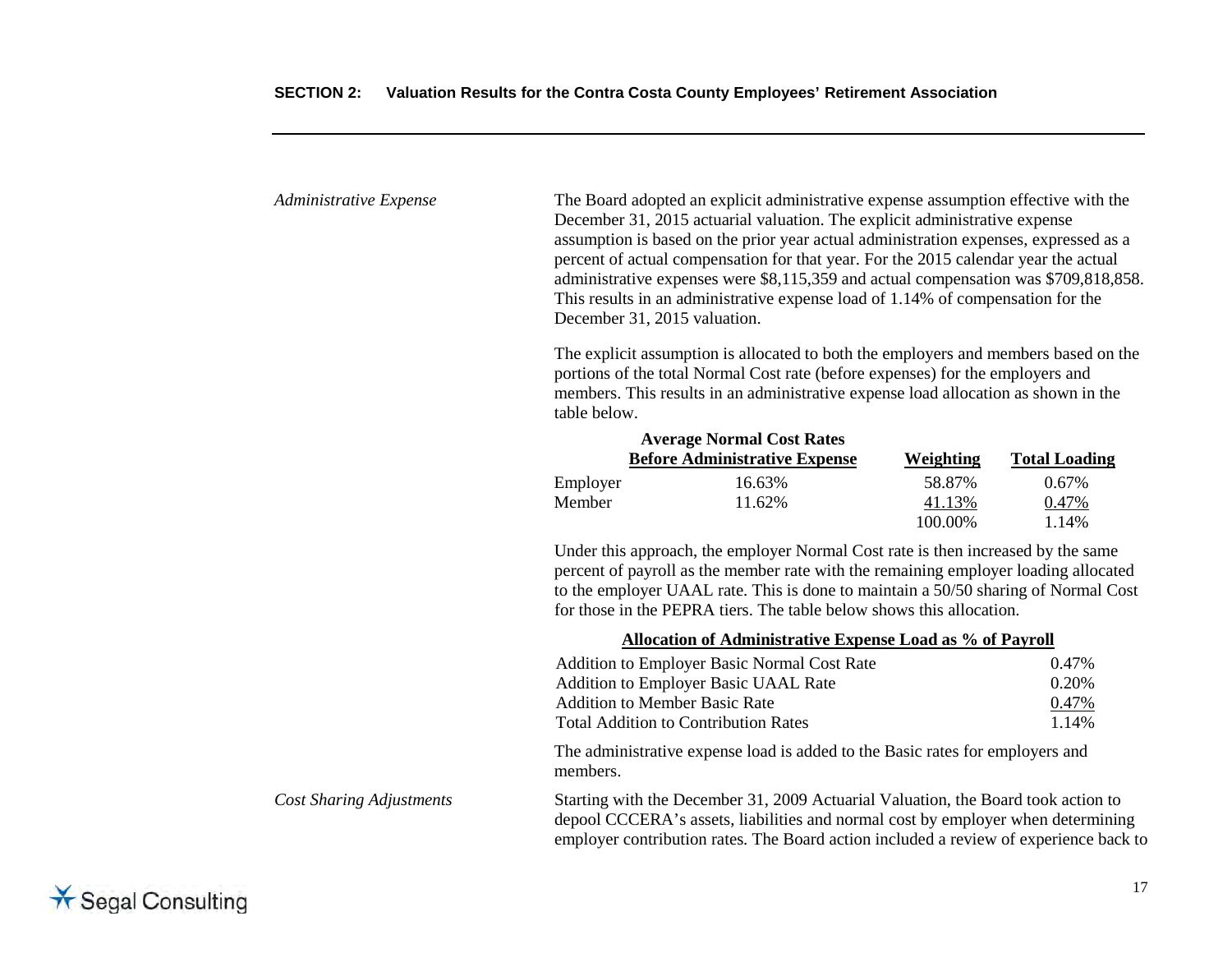|                   |              | December 31, 2002. This did not involve recalculation of any employer rates prior to<br>December 31, 2009. However, it did involve reflecting the separate experience of the<br>employers in each individual cost group back from December 31, 2002 through<br>December 31, 2009. The cost groups are detailed on pages 19 and 20. In addition, the<br>Board action called for a discontinuation of certain cost sharing adjustments for both<br>member and employer contribution rates for General Tier 1 and Safety Tier A. Even<br>under the depooling structure, there are a few remaining cost sharing arrangements.<br>Here is a summary of the cost sharing arrangements that were implemented in the<br>December 31, 2009 Actuarial Valuation: |                                                                                                                                                                                                                                                                                                                                                                                                                                                                                                                                 |                           |                      |  |
|-------------------|--------------|--------------------------------------------------------------------------------------------------------------------------------------------------------------------------------------------------------------------------------------------------------------------------------------------------------------------------------------------------------------------------------------------------------------------------------------------------------------------------------------------------------------------------------------------------------------------------------------------------------------------------------------------------------------------------------------------------------------------------------------------------------|---------------------------------------------------------------------------------------------------------------------------------------------------------------------------------------------------------------------------------------------------------------------------------------------------------------------------------------------------------------------------------------------------------------------------------------------------------------------------------------------------------------------------------|---------------------------|----------------------|--|
|                   |              | ≻                                                                                                                                                                                                                                                                                                                                                                                                                                                                                                                                                                                                                                                                                                                                                      | Smaller employers (less than 50 active members as of December 31, 2009) were<br>pooled with the applicable County tier. Safety members from the East Contra<br>Costa Fire Protection District were pooled with Safety members of the Contra<br>Costa County Fire Protection District.                                                                                                                                                                                                                                           |                           |                      |  |
|                   |              | ≻                                                                                                                                                                                                                                                                                                                                                                                                                                                                                                                                                                                                                                                                                                                                                      | Due to a statutory requirement, the Superior Court was pooled with the County<br>regardless of how many members the Court has.                                                                                                                                                                                                                                                                                                                                                                                                  |                           |                      |  |
|                   |              | ≻                                                                                                                                                                                                                                                                                                                                                                                                                                                                                                                                                                                                                                                                                                                                                      | UAAL costs are pooled between Cost Group #1 and Cost Group #2 which<br>represent General County and Small Districts. UAAL costs are also pooled for<br>Cost Groups #7 and #9 which are Safety County tiers.                                                                                                                                                                                                                                                                                                                     |                           |                      |  |
| Other Adjustments |              |                                                                                                                                                                                                                                                                                                                                                                                                                                                                                                                                                                                                                                                                                                                                                        | Other adjustments made in the determination of rates are as follows:                                                                                                                                                                                                                                                                                                                                                                                                                                                            |                           |                      |  |
|                   |              | ≻                                                                                                                                                                                                                                                                                                                                                                                                                                                                                                                                                                                                                                                                                                                                                      | Adjustments are made to some UAAL amounts for the County, the Contra Costa<br>County Fire Protection District (CCCFPD), the Moraga-Orinda Fire District<br>(Moraga) and First 5 - Children & Families Commission (First Five) to account<br>for Pension Obligation Bonds (POBs) and any other special contributions that<br>they previously made. These adjustments serve to reduce the UAAL contribution<br>rate for these employers. The outstanding balances of these adjustments as of<br>December 31, 2015 are as follows: |                           |                      |  |
|                   |              | <b>County General</b>                                                                                                                                                                                                                                                                                                                                                                                                                                                                                                                                                                                                                                                                                                                                  | Moraga General                                                                                                                                                                                                                                                                                                                                                                                                                                                                                                                  | <b>First Five General</b> | <b>CCCFPD Safety</b> |  |
|                   | <b>Basic</b> | \$183,935,182                                                                                                                                                                                                                                                                                                                                                                                                                                                                                                                                                                                                                                                                                                                                          | \$323,916                                                                                                                                                                                                                                                                                                                                                                                                                                                                                                                       | \$738,183                 | \$52,796,047         |  |
|                   | <b>COL</b>   | \$147,389,108                                                                                                                                                                                                                                                                                                                                                                                                                                                                                                                                                                                                                                                                                                                                          | \$187,997                                                                                                                                                                                                                                                                                                                                                                                                                                                                                                                       | \$558,376                 | \$40,264,630         |  |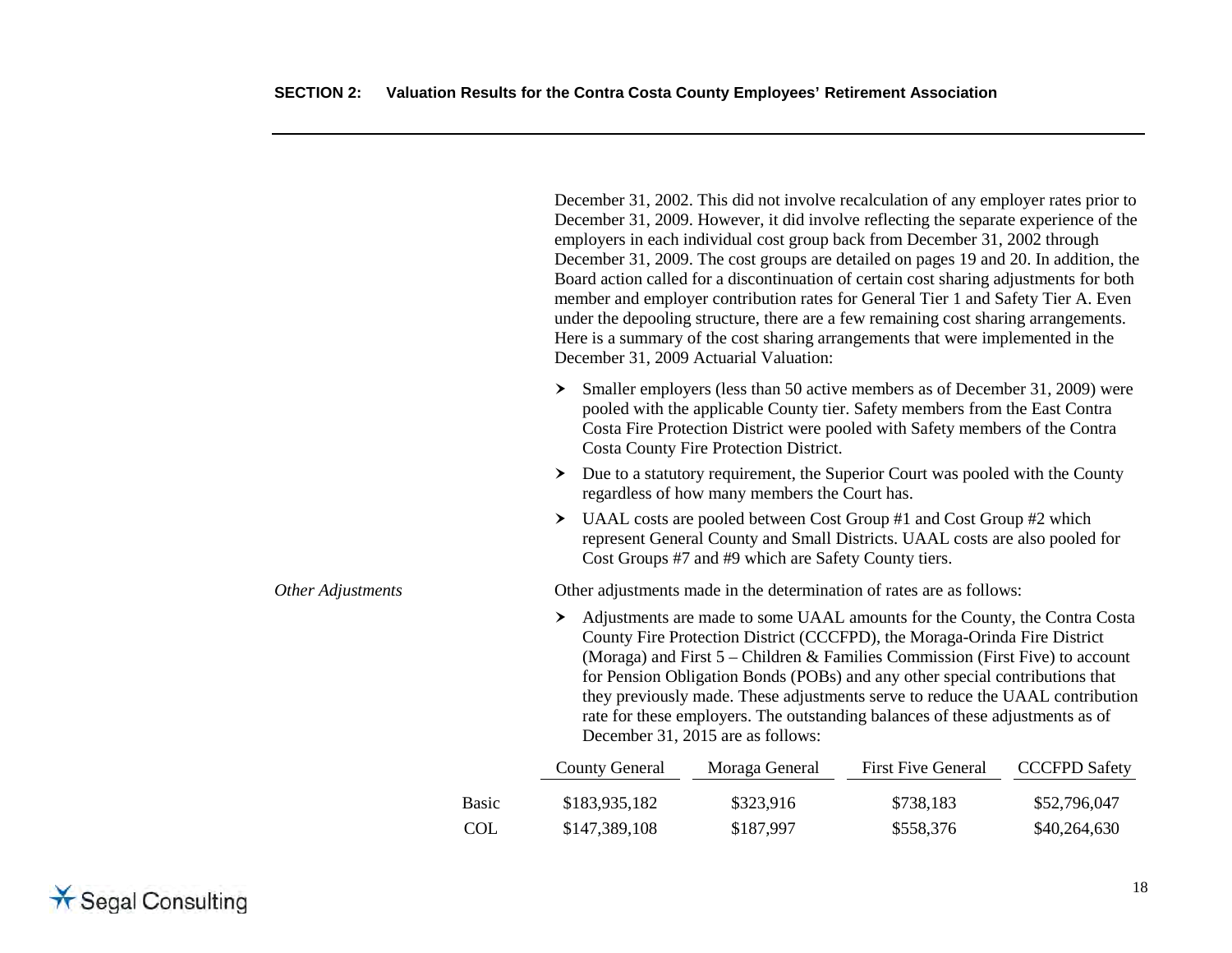# **Summary of Cost Groups and Employers**

# **GENERAL**

| <b>Cost Group</b> | <b>Employer Name</b>                                          | <b>Benefit Structure</b>         | <b>Special Adjustment</b> |
|-------------------|---------------------------------------------------------------|----------------------------------|---------------------------|
| (1)               | <b>County General</b>                                         | Tier 1 Enhanced/PEPRA Tier 4     | Yes                       |
|                   | <b>Local Agency Formation Commission</b>                      | Tier 1 Enhanced/PEPRA Tier 4     |                           |
|                   | Contra Costa Mosquito and Vector Control District             | Tier 1 Enhanced/PEPRA Tier 4     |                           |
|                   | Bethel Island Municipal District (Non-Integrated)             | Tier 1 Enhanced/PEPRA Tier 4     |                           |
|                   | First 5-Children & Families Commission                        | Tier 1 Enhanced/PEPRA Tier 4     | Yes                       |
|                   | Contra Costa County Employees' Retirement Association         | Tier 1 Enhanced/PEPRA Tier 4     |                           |
|                   | <b>Superior Court</b>                                         | Tier 1 Enhanced/PEPRA Tier 4     | Yes                       |
|                   | East Contra Costa Fire Protection District (Non-Integrated)   | Tier 1 Enhanced/PEPRA Tier 4     |                           |
|                   | Moraga-Orinda Fire District (Non-Integrated)                  | Tier 1 Enhanced/PEPRA Tier 4     | Yes                       |
|                   | Rodeo-Hercules Fire Protection District (Non-Integrated)      | Tier 1 Enhanced/PEPRA Tier 4     |                           |
|                   | San Ramon Valley Fire District (Non-Integrated)               | Tier 1 Enhanced/PEPRA Tier 4     |                           |
| (2)               | <b>County General</b>                                         | Tier 3 Enhanced/PEPRA Tier 5     | Yes                       |
|                   | In-Home Supportive Services Authority                         | Tier 3 Enhanced/PEPRA Tier 5     |                           |
|                   | Contra Costa Mosquito and Vector Control District             | Tier 3 Enhanced/PEPRA Tier 5     |                           |
|                   | <b>Superior Court</b>                                         | Tier 3 Enhanced/PEPRA Tier 5     | Yes                       |
| (3)               | Central Contra Costa Sanitary District (Non-Integrated)       | Tier 1 Enhanced/PEPRA Tier 4     |                           |
| (4)               | <b>Contra Costa Housing Authority</b>                         | Tier 1 Enhanced/PEPRA Tier 4     |                           |
| (5)               | Contra Costa County Fire Protection District (Non-Integrated) | Tier 1 Enhanced/PEPRA Tier 4     |                           |
| (6)               | Rodeo Sanitary District                                       | Tier 1 Non-Enhanced/PEPRA Tier 4 |                           |
|                   | <b>Byron Brentwood Cemetery</b>                               | Tier 1 Non-Enhanced/PEPRA Tier 4 |                           |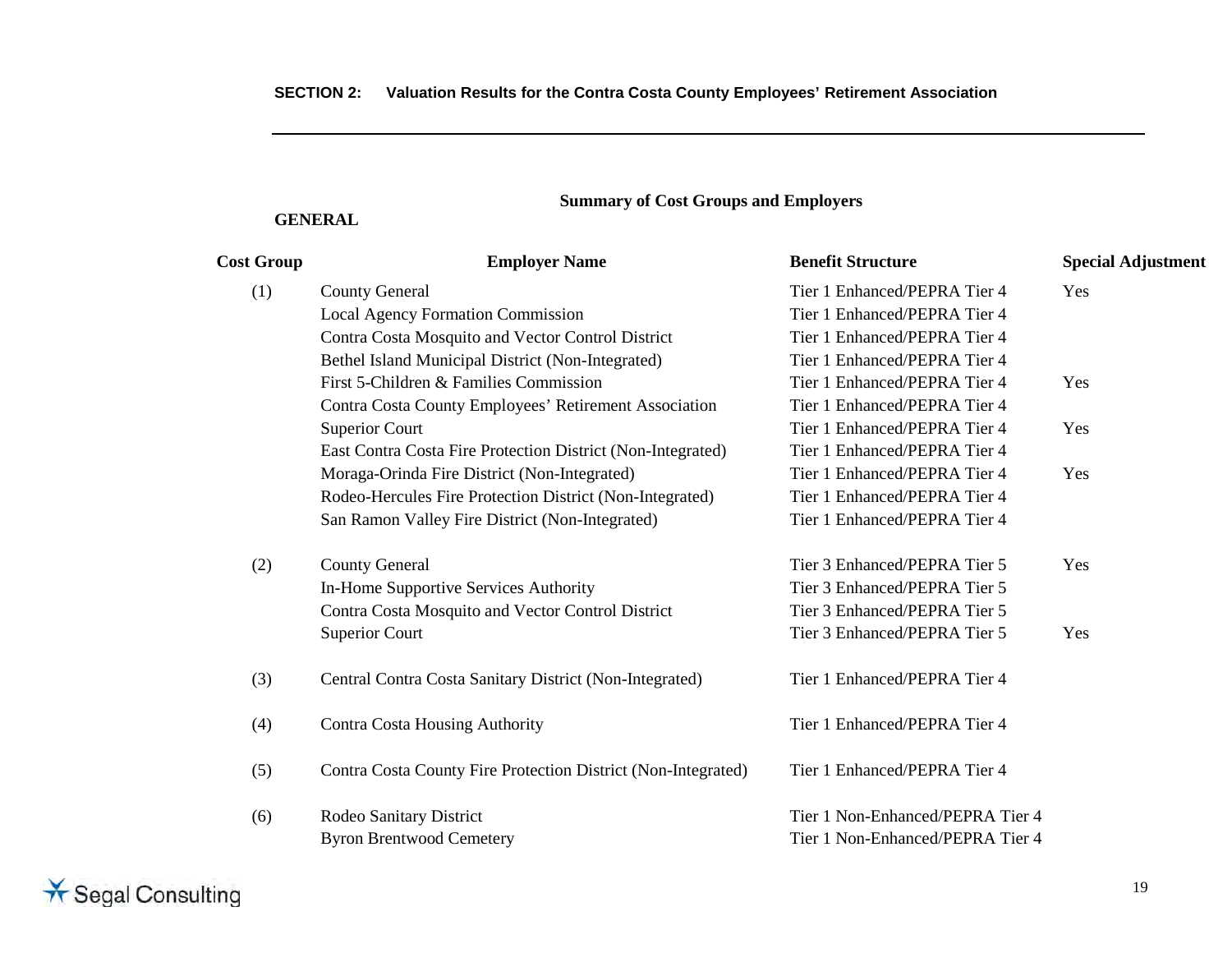## **Summary of Cost Groups and Employers (continued)**

#### **SAFETY**

| <b>Cost Group</b> | <b>Employer Name</b>                                                                              | <b>Benefit Structure</b>                                                       | <b>Special Adjustment</b> |
|-------------------|---------------------------------------------------------------------------------------------------|--------------------------------------------------------------------------------|---------------------------|
| (7)               | <b>County Safety</b>                                                                              | Tier A Enhanced/PEPRA Tier D                                                   |                           |
| (8)               | Contra Costa County Fire Protection District<br><b>East Contra Costa Fire Protection District</b> | Tier A Enhanced/PEPRA Tier D/E<br>Tier A Enhanced/PEPRA Tier D                 | Yes                       |
| (9)               | <b>County Safety</b>                                                                              | Tier C Enhanced/PEPRA Tier E<br>(Members hired on or after January 1,<br>2007) |                           |
| (10)              | Moraga-Orinda Fire District                                                                       | Tier A Enhanced/PEPRA Tier D                                                   |                           |
| (11)              | San Ramon Valley Fire District                                                                    | Tier A Enhanced/PEPRA Tier D                                                   |                           |
| (12)              | Rodeo-Hercules Fire Protection District                                                           | Tier A Non-Enhanced/PEPRA Tier D                                               |                           |
|                   |                                                                                                   |                                                                                |                           |

A special adjustment is made for employers that have a remaining balance of a Pension Obligation Bond or any other special contributions as described on page 18.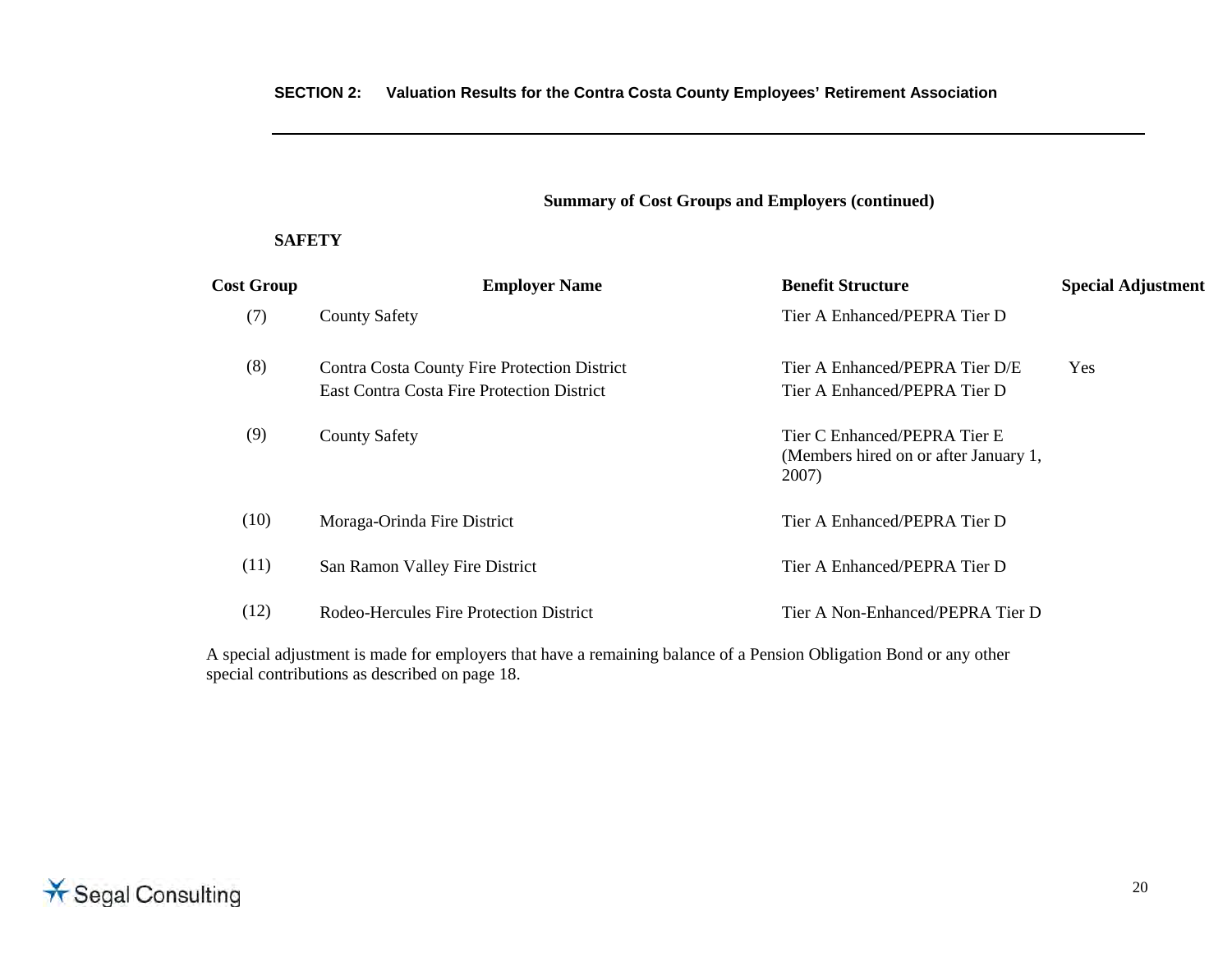# **CHART 14**

**Components of Current and Recommended Employer Contribution Rates** 

|                                                  | December 31, 2015 (Recommended Rates for FY 17-18) <sup>(1)</sup> |                         |              |                      |                        | December 31, 2014 (Recommended Rates for FY 16-17) |              |                      |
|--------------------------------------------------|-------------------------------------------------------------------|-------------------------|--------------|----------------------|------------------------|----------------------------------------------------|--------------|----------------------|
|                                                  |                                                                   |                         |              | <b>Estimated</b>     |                        |                                                    |              | <b>Estimated</b>     |
| Cost Group #1                                    | <b>Basic</b>                                                      | <b>COLA</b>             | <b>Total</b> | <b>Annual Amount</b> | <b>Basic</b>           | <b>COLA</b>                                        | <b>Total</b> | <b>Annual Amount</b> |
| <b>County General Tier 1 w/Courts</b>            |                                                                   |                         |              |                      |                        |                                                    |              |                      |
| <b>Normal Cost</b>                               | 12.09%                                                            | 3.47%                   | 15.56%       | \$2,039,140          | 11.68%                 | 3.71%                                              | 15.39%       | \$2,016,968          |
| <b>UAAL</b>                                      | 11.84%                                                            | 2.35%                   | 14.19%       | 1,859,601            | 11.48%                 | 3.59%                                              | 15.07%       | 1,975,029            |
| <b>Total Contributions</b>                       | 23.93%                                                            | 5.82%                   | 29.75%       | \$3,898,741          | 23.16%                 | 7.30%                                              | 30.46%       | \$3,991,997          |
|                                                  |                                                                   | Payroll = $$13,105,014$ |              |                      |                        | Payroll = $$13,105,703$                            |              |                      |
| Cost Group #1                                    |                                                                   |                         |              |                      |                        |                                                    |              |                      |
| District General Tier 1 w/o POB                  |                                                                   |                         |              |                      |                        |                                                    |              |                      |
| <b>Normal Cost</b>                               | 12.09%                                                            | 3.47%                   | 15.56%       | \$1,007,866          | 11.68%                 | 3.71%                                              | 15.39%       | \$991,372            |
| <b>UAAL</b>                                      | 17.36%                                                            | 6.77%                   | 24.13%       | 1,562,969            | 17.10%                 | 8.10%                                              | 25.20%       | 1,623,299            |
| <b>Total Contributions</b>                       | 29.45%                                                            | 10.24%                  | 39.69%       | \$2,570,835          | 28.78%                 | 11.81%                                             | 40.59%       | \$2,614,671          |
|                                                  |                                                                   | Payroll = $$6,477,285$  |              |                      | Payroll = $$6,441,663$ |                                                    |              |                      |
| Cost Group #1                                    |                                                                   |                         |              |                      |                        |                                                    |              |                      |
| <b>District General Tier 1 w/POB</b><br>(Moraga) |                                                                   |                         |              |                      |                        |                                                    |              |                      |
| <b>Normal Cost</b>                               | 12.09%                                                            | 3.47%                   | 15.56%       | \$75,963             | 11.68%                 | 3.71%                                              | 15.39%       | \$74,512             |
| UAAL                                             | 7.31%                                                             | 0.94%                   | 8.25%        | 40,276               | 7.32%                  | 2.42%                                              | 9.74%        | 47,157               |
| <b>Total Contributions</b>                       | 19.40%                                                            | 4.41%                   | 23.81%       | \$116,239            | 19.00%                 | 6.13%                                              | 25.13%       | \$121,669            |
|                                                  |                                                                   | Payroll = $$488,196$    |              |                      | Payroll = $$484,159$   |                                                    |              |                      |
| Cost Group #1                                    |                                                                   |                         |              |                      |                        |                                                    |              |                      |
| <b>District General Tier 1 w/ UAAL</b>           |                                                                   |                         |              |                      |                        |                                                    |              |                      |
| <b>Prepayment (First Five)</b>                   |                                                                   |                         |              |                      |                        |                                                    |              |                      |
| <b>Normal Cost</b>                               | 12.09%                                                            | 3.47%                   | 15.56%       | \$273,155            | 11.68%                 | 3.71%                                              | 15.39%       | \$259,722            |
| <b>UAAL</b>                                      | 11.25%                                                            | 2.16%                   | 13.41%       | 235,412              | 9.94%                  | 2.69%                                              | 12.63%       | 213,144              |
| <b>Total Contributions</b>                       | 23.34%                                                            | 5.63%                   | 28.97%       | \$508,567            | 21.62%                 | 6.40%                                              | 28.02%       | \$472,866            |
|                                                  | Payroll = $$1,755,494$                                            |                         |              |                      | Payroll = $$1,687,601$ |                                                    |              |                      |

*(1) The Basic Normal Cost and UAAL rates shown for each cost group include an explicit administrative expense load of 0.47% and 0.20% of payroll, respectively.*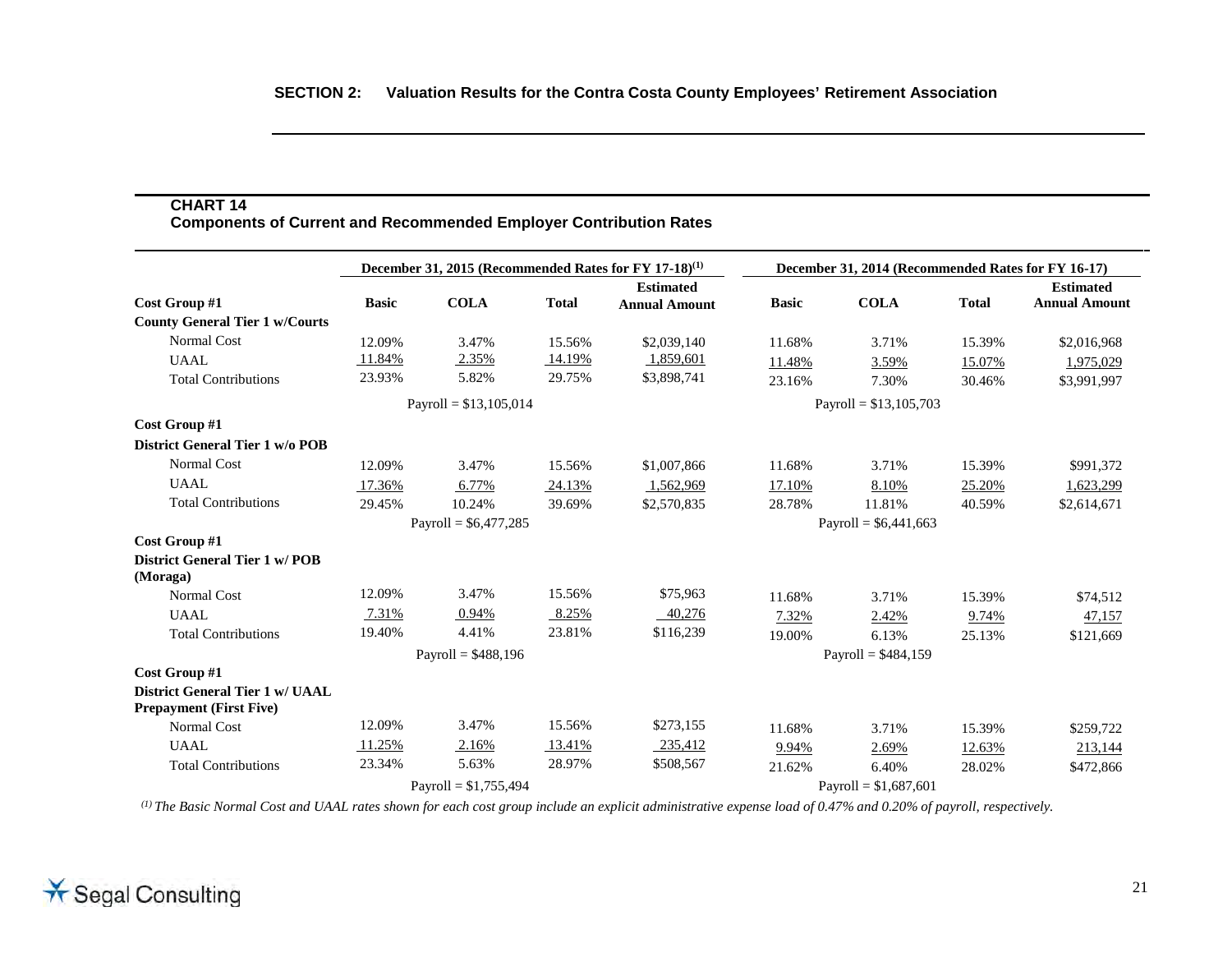| <b>Components of Current and Recommended Employer Contribution Rates</b>                |              |                      |              |                                                                   |                      |                                                    |              |                                          |
|-----------------------------------------------------------------------------------------|--------------|----------------------|--------------|-------------------------------------------------------------------|----------------------|----------------------------------------------------|--------------|------------------------------------------|
|                                                                                         |              |                      |              | December 31, 2015 (Recommended Rates for FY 17-18) <sup>(1)</sup> |                      | December 31, 2014 (Recommended Rates for FY 16-17) |              |                                          |
| Cost Group #1                                                                           | <b>Basic</b> | <b>COLA</b>          | <b>Total</b> | <b>Estimated</b><br><b>Annual Amount</b>                          | <b>Basic</b>         | <b>COLA</b>                                        | <b>Total</b> | <b>Estimated</b><br><b>Annual Amount</b> |
| <b>County General Tier 4</b><br>(3% COLA) w/ Courts                                     |              |                      |              |                                                                   |                      |                                                    |              |                                          |
| <b>Normal Cost</b>                                                                      | 9.14%        | 3.07%                | 12.21%       | \$0                                                               | 7.98%                | 2.96%                                              | 10.94%       | \$0                                      |
| <b>UAAL</b>                                                                             | 11.84%       | 2.35%                | 14.19%       | $\overline{0}$                                                    | 11.48%               | 3.59%                                              | 15.07%       | $\overline{0}$                           |
| <b>Total Contributions</b>                                                              | 20.98%       | 5.42%                | 26.40%       | \$0                                                               | 19.46%               | 6.55%                                              | 26.01%       | \$0                                      |
|                                                                                         |              | Payroll = $$0$       |              |                                                                   |                      | $Payroll = $0$                                     |              |                                          |
| Cost Group #1                                                                           |              |                      |              |                                                                   |                      |                                                    |              |                                          |
| <b>District General Tier 4</b><br>$(3\%$ COLA) w/o POB                                  |              |                      |              |                                                                   |                      |                                                    |              |                                          |
| <b>Normal Cost</b>                                                                      | 9.14%        | 3.07%                | 12.21%       | \$101,563                                                         | 7.98%                | 2.96%                                              | 10.94%       | \$66,934                                 |
| <b>UAAL</b>                                                                             | 17.36%       | 6.77%                | 24.13%       | 200,714                                                           | 17.10%               | 8.10%                                              | 25.20%       | 154,180                                  |
| <b>Total Contributions</b>                                                              | 26.50%       | 9.84%                | 36.34%       | \$302,277                                                         | 25.08%               | 11.06%                                             | 36.14%       | \$221,114                                |
|                                                                                         |              | Payroll = $$831,803$ |              |                                                                   | Payroll = $$611,824$ |                                                    |              |                                          |
| Cost Group #1                                                                           |              |                      |              |                                                                   |                      |                                                    |              |                                          |
| <b>District General Tier 4</b><br>(3% COLA) w/POB (Moraga)                              |              |                      |              |                                                                   |                      |                                                    |              |                                          |
| <b>Normal Cost</b>                                                                      | 9.14%        | 3.07%                | 12.21%       | \$5,132                                                           | 7.98%                | 2.96%                                              | 10.94%       | \$3,596                                  |
| <b>UAAL</b>                                                                             | 7.31%        | 0.94%                | 8.25%        | 3,468                                                             | 7.32%                | 2.42%                                              | 9.74%        | 3,202                                    |
| <b>Total Contributions</b>                                                              | 16.45%       | 4.01%                | 20.46%       | \$8,600                                                           | 15.30%               | 5.38%                                              | 20.68%       | \$6,798                                  |
|                                                                                         |              | Payroll = $$42,033$  |              |                                                                   |                      | Payroll = $$32,871$                                |              |                                          |
| Cost Group #1                                                                           |              |                      |              |                                                                   |                      |                                                    |              |                                          |
| <b>District General Tier 4</b><br>(3% COLA) with UAAL<br><b>Prepayment (First Five)</b> |              |                      |              |                                                                   |                      |                                                    |              |                                          |
| Normal Cost                                                                             | 9.14%        | 3.07%                | 12.21%       | \$51,143                                                          | 7.98%                | 2.96%                                              | 10.94%       | \$19,863                                 |
| <b>UAAL</b>                                                                             | 11.25%       | 2.16%                | 13.41%       | 56,170                                                            | 9.94%                | 2.69%                                              | 12.63%       | 22,932                                   |
| <b>Total Contributions</b>                                                              | 20.39%       | 5.23%                | 25.62%       | \$107,313                                                         | 17.92%               | 5.65%                                              | 23.57%       | \$42,795                                 |
|                                                                                         |              | Payroll = $$418,863$ |              |                                                                   |                      | Payroll = $$181,564$                               |              |                                          |

*(1) The Basic Normal Cost and UAAL rates shown for each cost group include an explicit administrative expense load of 0.47% and 0.20% of payroll, respectively.*

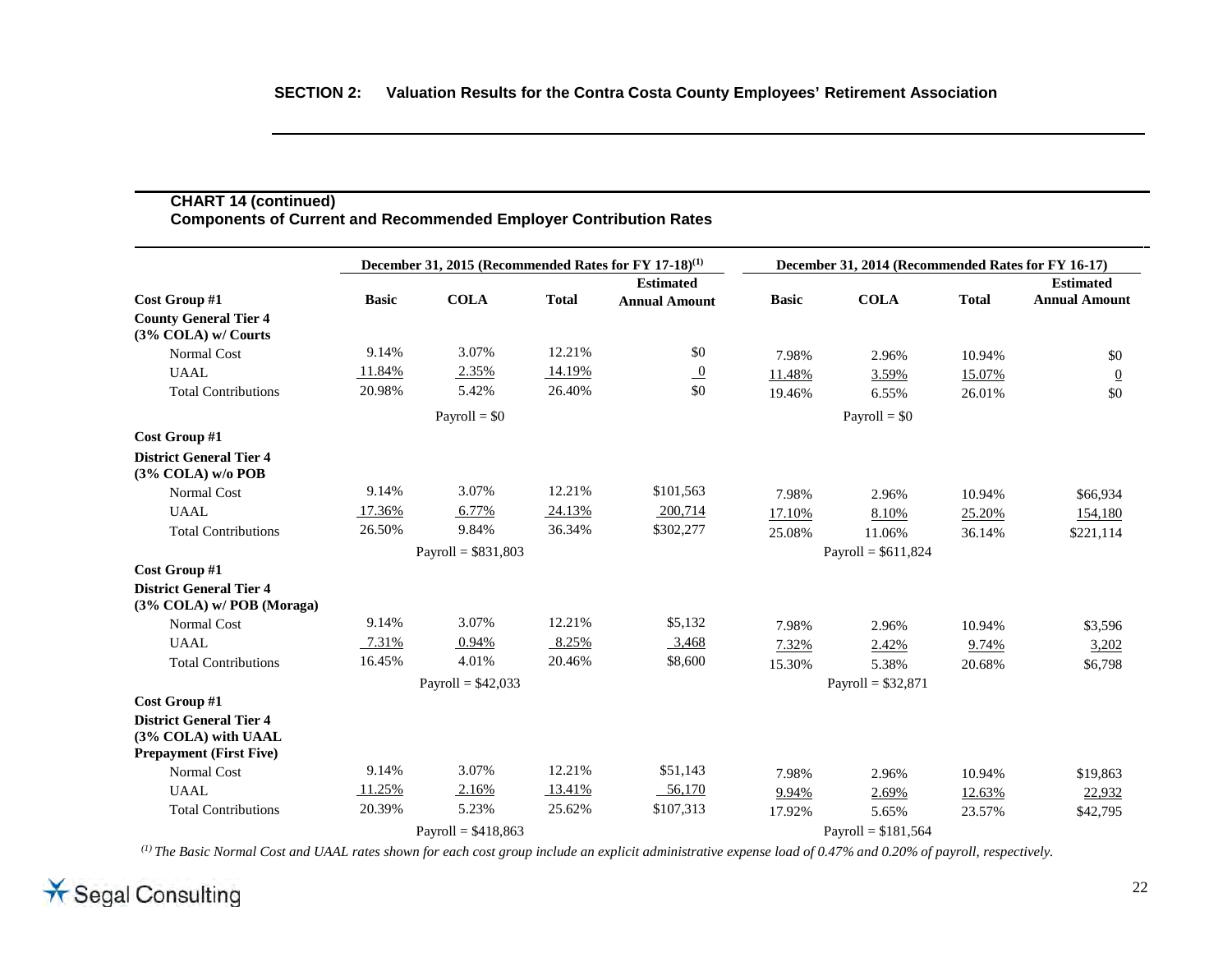#### **CHART 14 (continued) Components of Current and Recommended Employer Contribution Rates**

|                                                            | December 31, 2015 (Recommended Rates for FY 17-18) <sup>(1)</sup> |                          |              |                      |                          | December 31, 2014 (Recommended Rates for FY 16-17) |              |                      |
|------------------------------------------------------------|-------------------------------------------------------------------|--------------------------|--------------|----------------------|--------------------------|----------------------------------------------------|--------------|----------------------|
|                                                            |                                                                   |                          |              | <b>Estimated</b>     |                          |                                                    |              | <b>Estimated</b>     |
| Cost Group #1                                              | <b>Basic</b>                                                      | <b>COLA</b>              | <b>Total</b> | <b>Annual Amount</b> | <b>Basic</b>             | <b>COLA</b>                                        | <b>Total</b> | <b>Annual Amount</b> |
| <b>County General Tier 4</b><br>$(2\%$ COLA) w/ Courts     |                                                                   |                          |              |                      |                          |                                                    |              |                      |
| <b>Normal Cost</b>                                         | 8.84%                                                             | 2.02%                    | 10.86%       | \$0                  | 8.17%                    | 1.84%                                              | 10.01%       | \$0                  |
| <b>UAAL</b>                                                | 11.84%                                                            | 2.35%                    | 14.19%       | $\overline{0}$       | 11.48%                   | 3.59%                                              | 15.07%       | $\overline{0}$       |
| <b>Total Contributions</b>                                 | 20.68%                                                            | 4.37%                    | 25.05%       | \$0                  | 19.65%                   | 5.43%                                              | 25.08%       | \$0                  |
|                                                            |                                                                   | Payroll = $$0$           |              |                      |                          | $Payroll = $0$                                     |              |                      |
| Cost Group #2                                              |                                                                   |                          |              |                      |                          |                                                    |              |                      |
| <b>County General Tier 3 w/ Courts</b>                     |                                                                   |                          |              |                      |                          |                                                    |              |                      |
| <b>Normal Cost</b>                                         | 12.08%                                                            | 3.37%                    | 15.45%       | \$65,306,348         | 11.44%                   | 3.48%                                              | 14.92%       | \$63,876,948         |
| <b>UAAL</b>                                                | 11.84%                                                            | 2.35%                    | 14.19%       | 59,980,394           | 11.48%                   | 3.59%                                              | 15.07%       | 64,519,142           |
| <b>Total Contributions</b>                                 | 23.92%                                                            | 5.72%                    | 29.64%       | \$125,286,742        | 22.92%                   | 7.07%                                              | 29.99%       | \$128,396,090        |
|                                                            |                                                                   | Payroll = $$422,694,810$ |              |                      | Payroll = $$428,129,676$ |                                                    |              |                      |
| Cost Group #2                                              |                                                                   |                          |              |                      |                          |                                                    |              |                      |
| District General Tier 3 w/o POB                            |                                                                   |                          |              |                      |                          |                                                    |              |                      |
| <b>Normal Cost</b>                                         | 12.08%                                                            | 3.37%                    | 15.45%       | \$480,631            | 11.44%                   | 3.48%                                              | 14.92%       | \$473,816            |
| <b>UAAL</b>                                                | 17.36%                                                            | 6.77%                    | 24.13%       | 750,655              | 17.10%                   | 8.10%                                              | 25.20%       | 800,280              |
| <b>Total Contributions</b>                                 | 29.44%                                                            | 10.14%                   | 39.58%       | \$1,231,286          | 28.54%                   | 11.58%                                             | 40.12%       | \$1,274,096          |
|                                                            |                                                                   | Payroll = $$3,110,880$   |              |                      |                          | Payroll = $$3,175,713$                             |              |                      |
| Cost Group #2                                              |                                                                   |                          |              |                      |                          |                                                    |              |                      |
| <b>County General Tier 5</b><br>$(3\%/4\%$ COLA) w/ Courts |                                                                   |                          |              |                      |                          |                                                    |              |                      |
| <b>Normal Cost</b>                                         | 8.28%                                                             | 2.77%                    | 11.05%       | \$6,394,827          | 7.63%                    | 2.76%                                              | 10.39%       | \$5,251,849          |
| <b>UAAL</b>                                                | 11.84%                                                            | 2.35%                    | 14.19%       | 8,212,000            | 11.48%                   | 3.59%                                              | 15.07%       | 7,617,456            |
| <b>Total Contributions</b>                                 | 20.12%                                                            | 5.12%                    | 25.24%       | \$14,606,827         | 19.11%                   | 6.35%                                              | 25.46%       | \$12,869,305         |
|                                                            |                                                                   | Payroll = $$57,871,738$  |              |                      |                          | Payroll = $$50,547,155$                            |              |                      |

*(1) The Basic Normal Cost and UAAL rates shown for each cost group include an explicit administrative expense load of 0.47% and 0.20% of payroll, respectively.*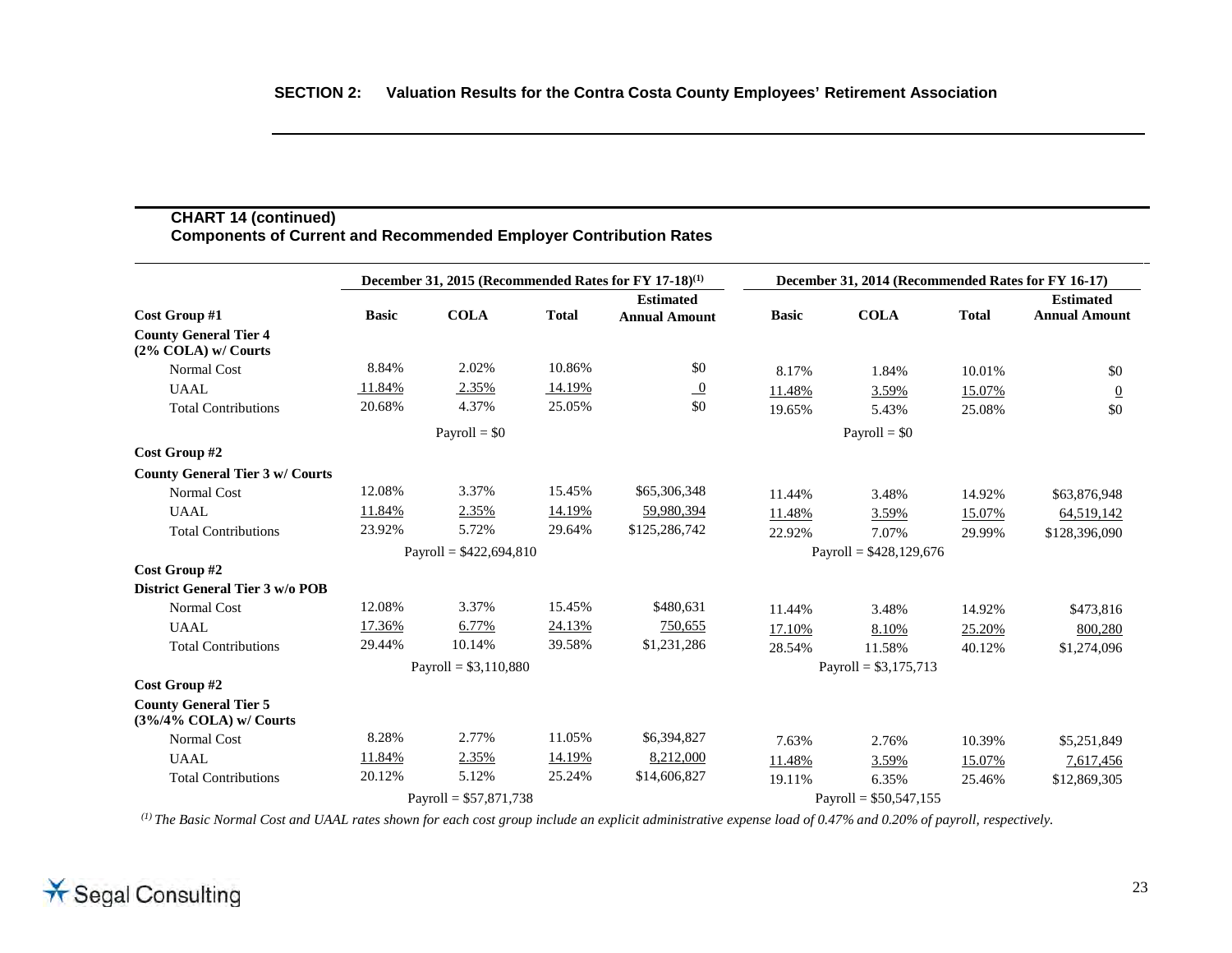| Cost Group #2                                          | December 31, 2015 (Recommended Rates for FY 17-18) <sup>(1)</sup> |             |               |                                          | December 31, 2014 (Recommended Rates for FY 16-17) |             |              |                                          |
|--------------------------------------------------------|-------------------------------------------------------------------|-------------|---------------|------------------------------------------|----------------------------------------------------|-------------|--------------|------------------------------------------|
|                                                        | <b>Basic</b>                                                      | <b>COLA</b> | <b>Total</b>  | <b>Estimated</b><br><b>Annual Amount</b> | <b>Basic</b>                                       | <b>COLA</b> | <b>Total</b> | <b>Estimated</b><br><b>Annual Amount</b> |
| <b>District General Tier 5</b><br>(3%/4% COLA) w/o POB |                                                                   |             |               |                                          |                                                    |             |              |                                          |
| Normal Cost                                            | 8.28%                                                             | 2.77%       | 11.05%        | \$21,607                                 | 7.63%                                              | 2.76%       | 10.39%       | \$16,472                                 |
| <b>UAAL</b>                                            | 17.36%                                                            | 6.77%       | <u>24.13%</u> | 47,183                                   | 17.10%                                             | 8.10%       | 25.20%       | 39,952                                   |
| <b>Total Contributions</b>                             | 25.64%                                                            | 9.54%       | 35.18%        | \$68,790                                 | 24.73%                                             | 10.86%      | 35.59%       | \$56,424                                 |
|                                                        | Payroll = $$195,536$                                              |             |               | Payroll = $$158,538$                     |                                                    |             |              |                                          |
| Cost Group #2                                          |                                                                   |             |               |                                          |                                                    |             |              |                                          |
| <b>County General Tier 5</b><br>$(2\%$ COLA) w/ Courts |                                                                   |             |               |                                          |                                                    |             |              |                                          |
| <b>Normal Cost</b>                                     | 8.11%                                                             | 1.85%       | 9.96%         | \$5,462,794                              | 7.12%                                              | 1.61%       | 8.73%        | \$1,679,171                              |
| <b>UAAL</b>                                            | 11.84%                                                            | 2.35%       | 14.19%        | 7,782,836                                | 11.48%                                             | 3.59%       | 15.07%       | 2,898,638                                |
| <b>Total Contributions</b>                             | 19.95%                                                            | 4.20%       | 24.15%        | \$13,245,630                             | 18.60%                                             | 5.20%       | 23.80%       | \$4,577,809                              |
|                                                        | Payroll = $$54,847,327$                                           |             |               |                                          | Payroll = $$19,234,491$                            |             |              |                                          |
| Cost Group #2                                          |                                                                   |             |               |                                          |                                                    |             |              |                                          |
| <b>District General Tier 5</b><br>$(2\%$ COLA) w/o POB |                                                                   |             |               |                                          |                                                    |             |              |                                          |
| <b>Normal Cost</b>                                     | 8.11%                                                             | 1.85%       | 9.96%         | \$12,722                                 | 7.12%                                              | 1.61%       | 8.73%        | \$2,653                                  |
| <b>UAAL</b>                                            | 17.36%                                                            | 6.77%       | 24.13%        | 30,821                                   | 17.10%                                             | 8.10%       | 25.20%       | 7,660                                    |
| <b>Total Contributions</b>                             | 25.47%                                                            | 8.62%       | 34.09%        | \$43,543                                 | 24.22%                                             | 9.71%       | 33.93%       | \$10,313                                 |
|                                                        | Payroll = $$127,729$                                              |             |               |                                          | Payroll = $$30,395$                                |             |              |                                          |

*(1) The Basic Normal Cost and UAAL rates shown for each cost group include an explicit administrative expense load of 0.47% and 0.20% of payroll, respectively.*

**CHART 14 (continued)**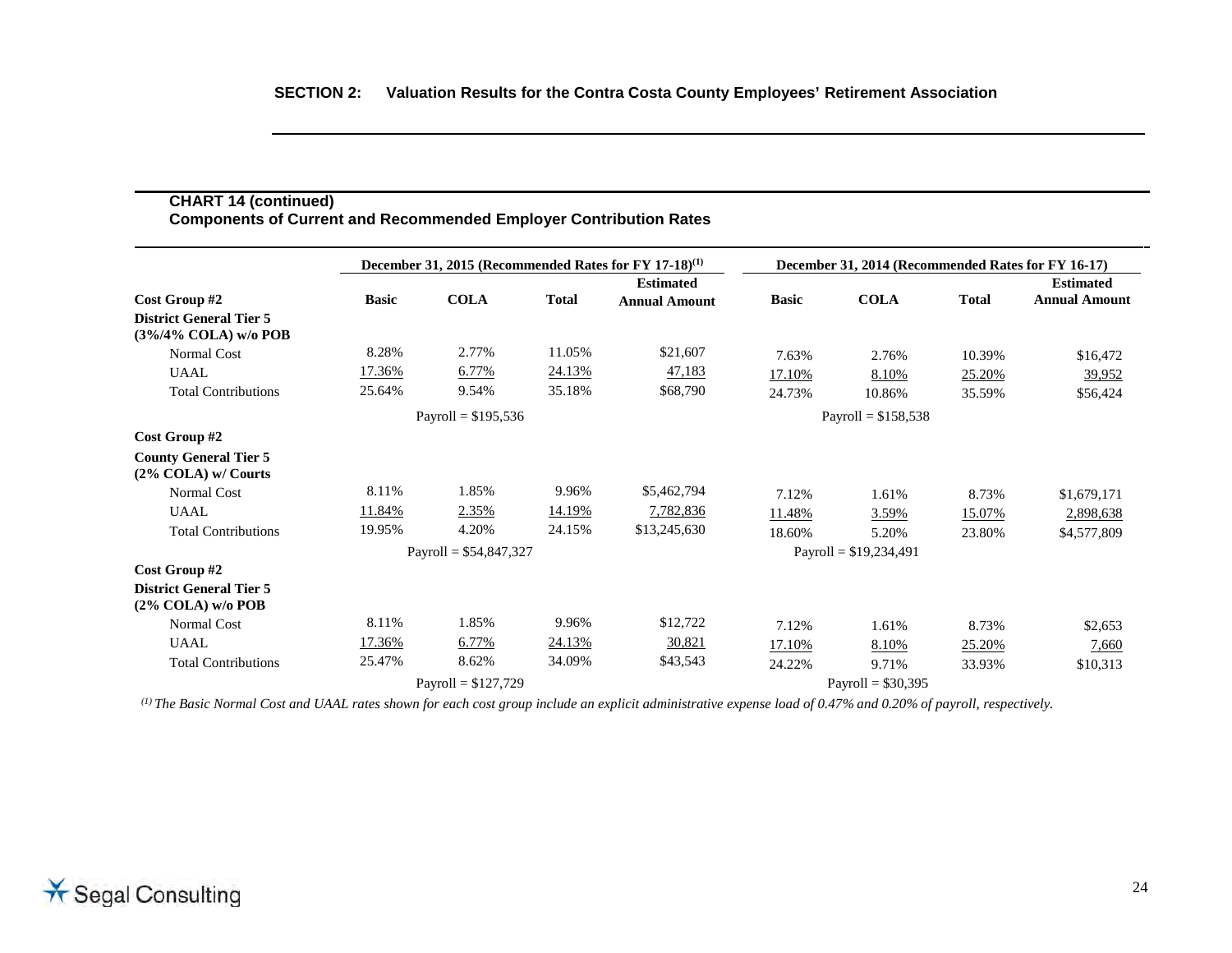|                                                                   |              |                        |                         | December 31, 2015 (Recommended Rates for FY 17-18) <sup>(1)</sup> |                        | December 31, 2014 (Recommended Rates for FY 16-17) |              |                      |
|-------------------------------------------------------------------|--------------|------------------------|-------------------------|-------------------------------------------------------------------|------------------------|----------------------------------------------------|--------------|----------------------|
|                                                                   |              |                        |                         | <b>Estimated</b>                                                  |                        |                                                    |              | <b>Estimated</b>     |
| Cost Group #3                                                     | <b>Basic</b> | <b>COLA</b>            | <b>Total</b>            | <b>Annual Amount</b>                                              | <b>Basic</b>           | <b>COLA</b>                                        | <b>Total</b> | <b>Annual Amount</b> |
| <b>CCCSD General Tier 1</b>                                       |              |                        |                         |                                                                   |                        |                                                    |              |                      |
| <b>Normal Cost</b>                                                | 13.24%       | 3.84%                  | 17.08%                  | \$4,705,205                                                       | 12.91%                 | 4.08%                                              | 16.99%       | \$4,521,945          |
| <b>UAAL</b>                                                       | 25.42%       | 10.89%                 | 36.31%                  | 10,002,694                                                        | 26.17%                 | 12.81%                                             | 38.98%       | 10,374,657           |
| <b>Total Contributions</b>                                        | 38.66%       | 14.73%                 | 53.39%                  | \$14,707,899                                                      | 39.08%                 | 16.89%                                             | 55.97%       | \$14,896,602         |
| Payroll = $$27,548,041$                                           |              |                        | Payroll = $$26,615,333$ |                                                                   |                        |                                                    |              |                      |
| Cost Group #3                                                     |              |                        |                         |                                                                   |                        |                                                    |              |                      |
| <b>CCCSD General Tier 4</b><br>(3% COLA)                          |              |                        |                         |                                                                   |                        |                                                    |              |                      |
| <b>Normal Cost</b>                                                | 8.71%        | 2.99%                  | 11.70%                  | \$320,837                                                         | 8.80%                  | 3.26%                                              | 12.06%       | \$178,815            |
| <b>UAAL</b>                                                       | 25.42%       | 10.89%                 | 36.31%                  | 995,691                                                           | 26.17%                 | 12.81%                                             | 38.98%       | 577,962              |
| <b>Total Contributions</b>                                        | 34.13%       | 13.88%                 | 48.01%                  | \$1,316,528                                                       | 34.97%                 | 16.07%                                             | 51.04%       | \$756,777            |
|                                                                   |              | Payroll = $$2,742,196$ |                         |                                                                   |                        | Payroll = $$1,482,714$                             |              |                      |
| Cost Group #4                                                     |              |                        |                         |                                                                   |                        |                                                    |              |                      |
| <b>Contra Costa Housing Authority</b><br><b>General Tier 1</b>    |              |                        |                         |                                                                   |                        |                                                    |              |                      |
| <b>Normal Cost</b>                                                | 12.98%       | 3.65%                  | 16.63%                  | \$708,240                                                         | 12.64%                 | 3.86%                                              | 16.50%       | \$753,889            |
| <b>UAAL</b>                                                       | 16.70%       | 9.77%                  | 26.47%                  | 1,127,308                                                         | 15.48%                 | 10.52%                                             | 26.00%       | 1,187,947            |
| <b>Total Contributions</b>                                        | 29.68%       | 13.42%                 | 43.10%                  | \$1,835,548                                                       | 28.12%                 | 14.38%                                             | 42.50%       | \$1,941,836          |
|                                                                   |              | Payroll = $$4,258,812$ |                         |                                                                   | Payroll = $$4,569,026$ |                                                    |              |                      |
| Cost Group #4                                                     |              |                        |                         |                                                                   |                        |                                                    |              |                      |
| <b>Contra Costa Housing Authority</b><br>General Tier 4 (3% COLA) |              |                        |                         |                                                                   |                        |                                                    |              |                      |
| Normal Cost                                                       | 8.82%        | 3.00%                  | 11.82%                  | \$114,546                                                         | 6.96%                  | 2.64%                                              | 9.60%        | \$53,025             |
| <b>UAAL</b>                                                       | 16.70%       | 9.77%                  | 26.47%                  | 256,517                                                           | 15.48%                 | 10.52%                                             | 26.00%       | 143,610              |
| <b>Total Contributions</b>                                        | 25.52%       | 12.77%                 | 38.29%                  | \$371,063                                                         | 22.44%                 | 13.16%                                             | 35.60%       | \$196,635            |
|                                                                   |              | Payroll = $$969,086$   |                         |                                                                   |                        | Payroll = $$552,345$                               |              |                      |

**CHART 14 (continued)**

Щ,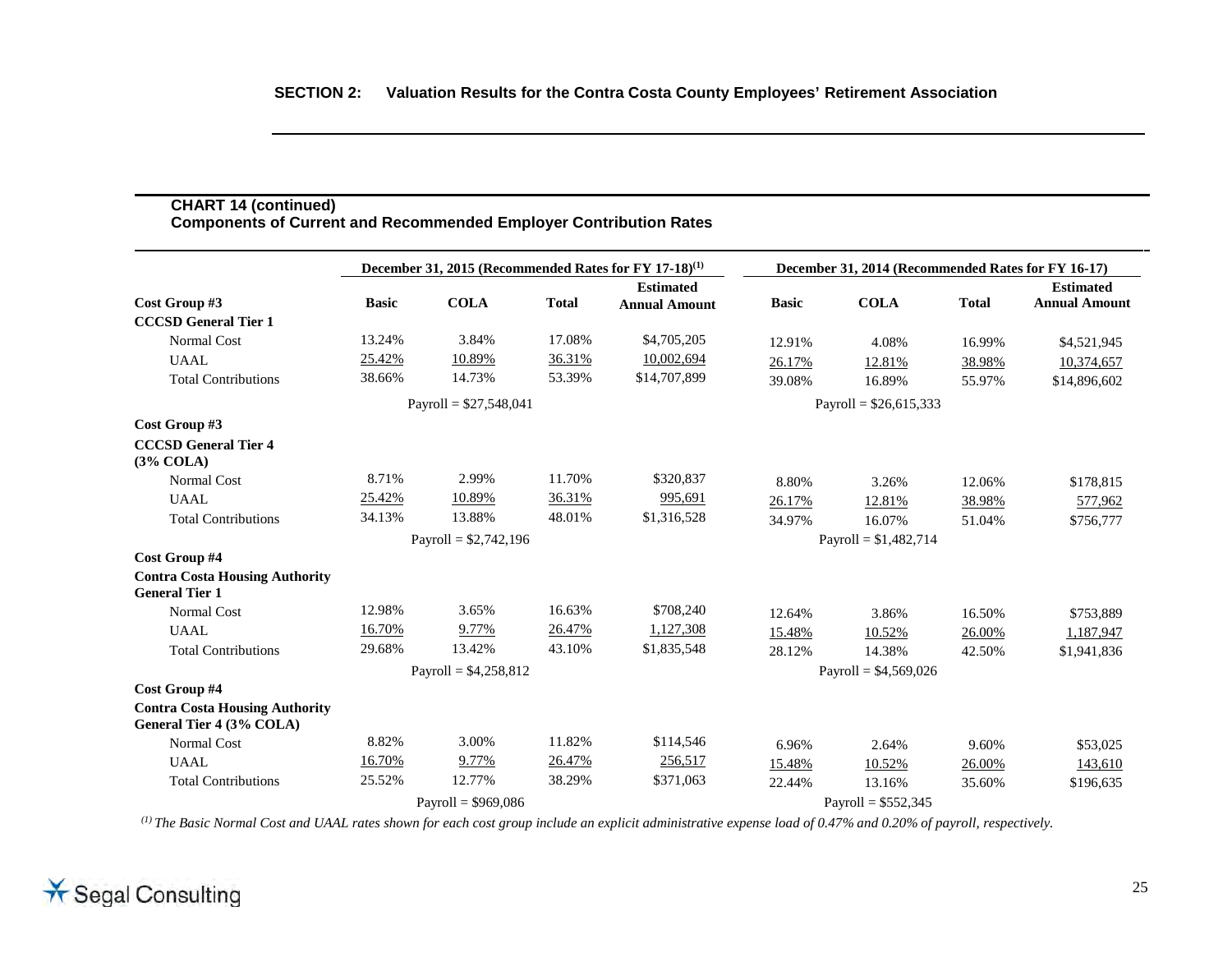|                                              |                        |                      |              | December 31, 2015 (Recommended Rates for FY 17-18) <sup>(1)</sup> | December 31, 2014 (Recommended Rates for FY 16-17) |                        |              |                                          |
|----------------------------------------------|------------------------|----------------------|--------------|-------------------------------------------------------------------|----------------------------------------------------|------------------------|--------------|------------------------------------------|
| Cost Group #5                                | <b>Basic</b>           | <b>COLA</b>          | <b>Total</b> | <b>Estimated</b><br><b>Annual Amount</b>                          | <b>Basic</b>                                       | <b>COLA</b>            | <b>Total</b> | <b>Estimated</b><br><b>Annual Amount</b> |
| <b>CCCFPD General Tier 1</b>                 | 12.08%                 | 3.47%                | 15.55%       | \$529,826                                                         |                                                    |                        |              |                                          |
| <b>Normal Cost</b>                           |                        |                      |              |                                                                   | 11.77%                                             | 3.74%                  | 15.51%       | \$531,351                                |
| <b>UAAL</b>                                  | 10.32%                 | 5.54%                | 15.86%       | 540,388                                                           | 9.60%                                              | 6.61%                  | 16.21%       | 555,332                                  |
| <b>Total Contributions</b>                   | 22.40%                 | 9.01%                | 31.41%       | \$1,070,214                                                       | 21.37%                                             | 10.35%                 | 31.72%       | \$1,086,683                              |
|                                              | Payroll = $$3,407,238$ |                      |              |                                                                   |                                                    | Payroll = $$3,425,859$ |              |                                          |
| Cost Group #5                                |                        |                      |              |                                                                   |                                                    |                        |              |                                          |
| <b>CCCFPD General Tier 4</b><br>$(3\%$ COLA) |                        |                      |              |                                                                   |                                                    |                        |              |                                          |
| <b>Normal Cost</b>                           | 10.97%                 | 3.78%                | 14.75%       | \$14,045                                                          | 10.26%                                             | 3.88%                  | 14.14%       | \$11,688                                 |
| <b>UAAL</b>                                  | 10.32%                 | 5.54%                | 15.86%       | 15,102                                                            | 9.60%                                              | 6.61%                  | 16.21%       | 13,399                                   |
| <b>Total Contributions</b>                   | 21.29%                 | 9.32%                | 30.61%       | \$29,147                                                          | 19.86%                                             | 10.49%                 | 30.35%       | \$25,087                                 |
|                                              |                        | Payroll = $$95,223$  |              |                                                                   |                                                    | Payroll = $$82,656$    |              |                                          |
| Cost Group #5                                |                        |                      |              |                                                                   |                                                    |                        |              |                                          |
| <b>CCCFPD General Tier 4</b><br>$(2\%$ COLA) |                        |                      |              |                                                                   |                                                    |                        |              |                                          |
| Normal Cost                                  | 9.54%                  | 2.21%                | 11.75%       | \$27,069                                                          | 6.99%                                              | 1.59%                  | 8.58%        | \$4,383                                  |
| <b>UAAL</b>                                  | 10.32%                 | 5.54%                | 15.86%       | 36,538                                                            | 9.60%                                              | 6.61%                  | 16.21%       | 8,280                                    |
| <b>Total Contributions</b>                   | 19.86%                 | 7.75%                | 27.61%       | \$63,607                                                          | 16.59%                                             | 8.20%                  | 24.79%       | \$12,663                                 |
|                                              |                        | Payroll = $$230,376$ |              |                                                                   |                                                    | Payroll = $$51,082$    |              |                                          |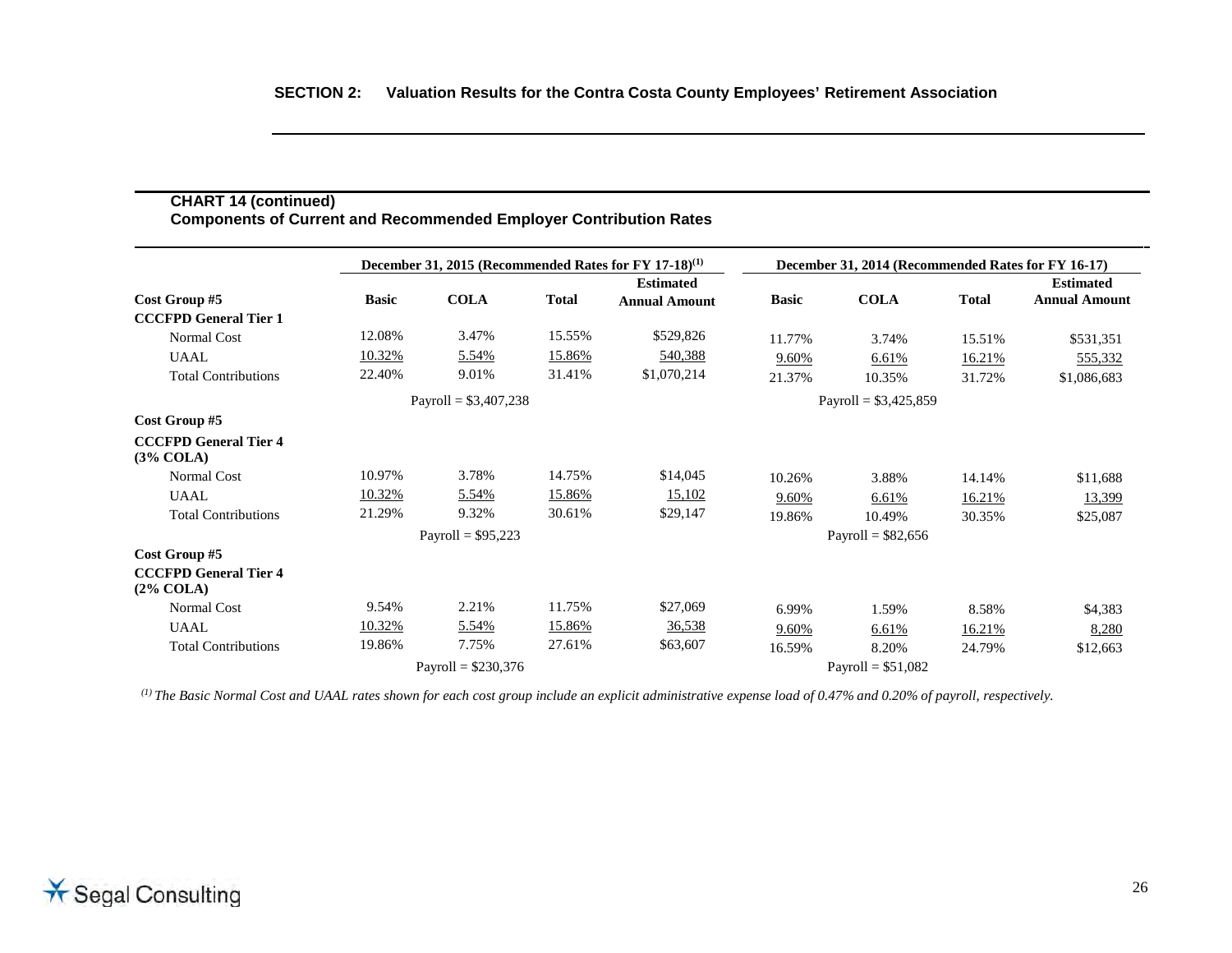|                                                                 |              |                         |              | December 31, 2015 (Recommended Rates for FY 17-18) <sup>(1)</sup> |                      | December 31, 2014 (Recommended Rates for FY 16-17) |              |                                          |
|-----------------------------------------------------------------|--------------|-------------------------|--------------|-------------------------------------------------------------------|----------------------|----------------------------------------------------|--------------|------------------------------------------|
| Cost Group #6                                                   | <b>Basic</b> | <b>COLA</b>             | <b>Total</b> | <b>Estimated</b><br><b>Annual Amount</b>                          | <b>Basic</b>         | <b>COLA</b>                                        | <b>Total</b> | <b>Estimated</b><br><b>Annual Amount</b> |
| <b>Non-Enhanced District</b><br><b>General Tier 1</b>           |              |                         |              |                                                                   |                      |                                                    |              |                                          |
| Normal Cost                                                     | 13.08%       | 3.84%                   | 16.92%       | \$116,077                                                         | 11.77%               | 3.83%                                              | 15.60%       | \$125,572                                |
| <b>UAAL</b>                                                     | 9.73%        | $-0.55%$                | 9.18%        | 62,978                                                            | 9.91%                | 1.23%                                              | 11.14%       | 89,671                                   |
| <b>Total Contributions</b>                                      | 22.81%       | 3.29%                   | 26.10%       | \$179,055                                                         | 21.68%               | 5.06%                                              | 26.74%       | \$215,243                                |
|                                                                 |              | Payroll = $$686,034$    |              |                                                                   | Payroll = $$804,948$ |                                                    |              |                                          |
| Cost Group #6                                                   |              |                         |              |                                                                   |                      |                                                    |              |                                          |
| <b>Non-Enhanced District General</b><br><b>Tier 4 (3% COLA)</b> |              |                         |              |                                                                   |                      |                                                    |              |                                          |
| <b>Normal Cost</b>                                              | 9.46%        | 3.30%                   | 12.76%       | \$18,340                                                          | 8.41%                | 3.24%                                              | 11.65%       | \$2,887                                  |
| <b>UAAL</b>                                                     | 9.73%        | $-0.55%$                | 9.18%        | 13,195                                                            | 9.91%                | 1.23%                                              | 11.14%       | 2,761                                    |
| <b>Total Contributions</b>                                      | 19.19%       | 2.75%                   | 21.94%       | \$31,535                                                          | 18.32%               | 4.47%                                              | 22.79%       | \$5,648                                  |
|                                                                 |              | Payroll = $$143,734$    |              |                                                                   | Payroll = $$24,781$  |                                                    |              |                                          |
| Cost Group #7                                                   |              |                         |              |                                                                   |                      |                                                    |              |                                          |
| <b>County Safety Tier A</b>                                     |              |                         |              |                                                                   |                      |                                                    |              |                                          |
| <b>Normal Cost</b>                                              | 22.71%       | 7.20%                   | 29.91%       | \$17,847,901                                                      | 21.57%               | 7.42%                                              | 28.99%       | \$17,338,168                             |
| <b>UAAL</b>                                                     | 26.43%       | 20.44%                  | 46.87%       | 27,968,275                                                        | 26.93%               | 22.02%                                             | 48.95%       | 29,275,728                               |
| <b>Total Contributions</b>                                      | 49.14%       | 27.64%                  | 76.78%       | \$45,816,176                                                      | 48.50%               | 29.44%                                             | 77.94%       | \$46,613,896                             |
|                                                                 |              | Payroll = $$59,672,019$ |              |                                                                   |                      | Payroll = $$59,807,411$                            |              |                                          |
| Cost Group #7                                                   |              |                         |              |                                                                   |                      |                                                    |              |                                          |
| <b>County Safety Tier D</b>                                     |              |                         |              |                                                                   |                      |                                                    |              |                                          |
| <b>Normal Cost</b>                                              | 15.61%       | 6.34%                   | 21.95%       | \$651,557                                                         | 15.99%               | 6.69%                                              | 22.68%       | \$376,119                                |
| <b>UAAL</b>                                                     | 26.43%       | 20.44%                  | 46.87%       | 1,391,275                                                         | 26.93%               | 22.02%                                             | 48.95%       | 811,773                                  |
| <b>Total Contributions</b>                                      | 42.04%       | 26.78%                  | 68.82%       | \$2,042,832                                                       | 42.92%               | 28.71%                                             | 71.63%       | \$1,187,892                              |
|                                                                 |              | Payroll = $$2,968,370$  |              |                                                                   |                      | Payroll = $$1,658,372$                             |              |                                          |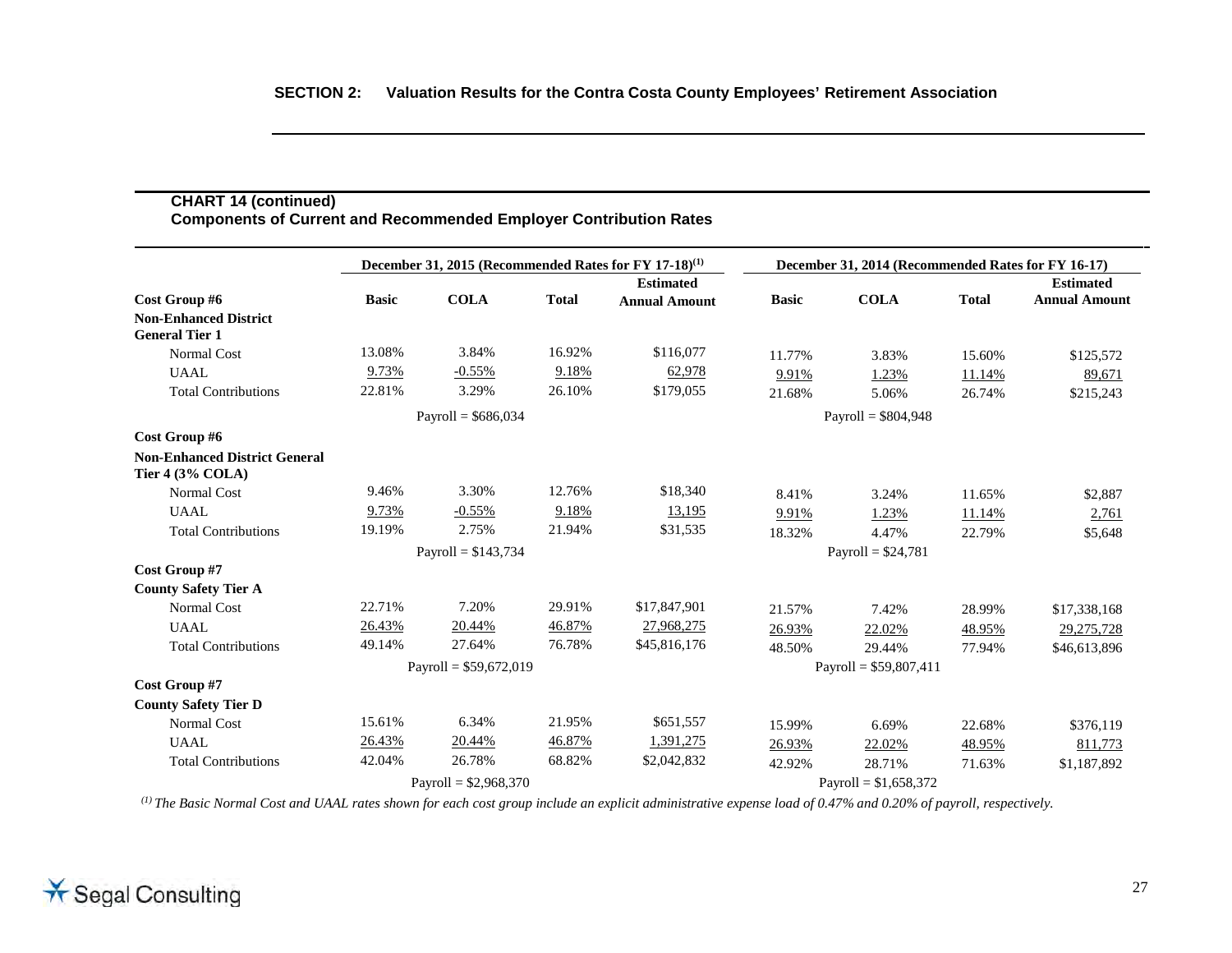|                                  |                         |                        |              | December 31, 2015 (Recommended Rates for FY 17-18) <sup>(1)</sup> | December 31, 2014 (Recommended Rates for FY 16-17) |                         |              |                                          |
|----------------------------------|-------------------------|------------------------|--------------|-------------------------------------------------------------------|----------------------------------------------------|-------------------------|--------------|------------------------------------------|
| Cost Group #8                    | <b>Basic</b>            | <b>COLA</b>            | <b>Total</b> | <b>Estimated</b><br><b>Annual Amount</b>                          | <b>Basic</b>                                       | <b>COLA</b>             | <b>Total</b> | <b>Estimated</b><br><b>Annual Amount</b> |
| <b>CCCFPD Safety Tier A</b>      |                         |                        |              |                                                                   |                                                    |                         |              |                                          |
| <b>Normal Cost</b>               | 21.66%                  | 7.04%                  | 28.70%       | \$7,887,405                                                       | 20.97%                                             | 7.32%                   | 28.29%       | \$7,506,340                              |
| <b>UAAL</b>                      | 21.27%                  | 27.91%                 | 49.18%       | 13,515,769                                                        | 18.81%                                             | 27.45%                  | 46.26%       | 12,274,418                               |
| <b>Total Contributions</b>       | 42.93%                  | 34.95%                 | 77.88%       | \$21,403,174                                                      | 39.78%                                             | 34.77%                  | 74.55%       | \$19,780,758                             |
|                                  | Payroll = $$27,482,247$ |                        |              |                                                                   |                                                    | Payroll = $$26,533,545$ |              |                                          |
| Cost Group #8                    |                         |                        |              |                                                                   |                                                    |                         |              |                                          |
| <b>East CCCFPD Safety Tier A</b> |                         |                        |              |                                                                   |                                                    |                         |              |                                          |
| <b>Normal Cost</b>               | 21.66%                  | 7.04%                  | 28.70%       | \$782,496                                                         | 20.97%                                             | 7.32%                   | 28.29%       | \$755,486                                |
| <b>UAAL</b>                      | 51.05%                  | 50.63%                 | 101.68%      | 2,772,271                                                         | 48.46%                                             | 50.07%                  | 98.53%       | 2,631,251                                |
| <b>Total Contributions</b>       | 72.71%                  | 57.67%                 | 130.38%      | \$3,554,767                                                       | 69.43%                                             | 57.39%                  | 126.82%      | \$3,386,737                              |
|                                  |                         | Payroll = $$2,726,466$ |              |                                                                   | Payroll = $$2,670,507$                             |                         |              |                                          |
| Cost Group #8                    |                         |                        |              |                                                                   |                                                    |                         |              |                                          |
| <b>CCCFPD Safety Tier D</b>      |                         |                        |              |                                                                   |                                                    |                         |              |                                          |
| <b>Normal Cost</b>               | 14.57%                  | 6.10%                  | 20.67%       | \$309,996                                                         | 13.64%                                             | 6.01%                   | 19.65%       | \$249,434                                |
| UAAL                             | 21.27%                  | 27.91%                 | 49.18%       | 737,573                                                           | 18.81%                                             | 27.45%                  | 46.26%       | 587,216                                  |
| <b>Total Contributions</b>       | 35.84%                  | 34.01%                 | 69.85%       | \$1,047,569                                                       | 32.45%                                             | 33.46%                  | 65.91%       | \$836,650                                |
|                                  |                         | Payroll = $$1,499,741$ |              |                                                                   |                                                    | Payroll = $$1,269,382$  |              |                                          |
| Cost Group #8                    |                         |                        |              |                                                                   |                                                    |                         |              |                                          |
| <b>East CCCFPD Safety Tier D</b> |                         |                        |              |                                                                   |                                                    |                         |              |                                          |
| Normal Cost                      | 14.57%                  | 6.10%                  | 20.67%       | \$1,061                                                           | 13.64%                                             | 6.01%                   | 19.65%       | \$24,110                                 |
| <b>UAAL</b>                      | 51.05%                  | 50.63%                 | 101.68%      | 5,219                                                             | 48.46%                                             | 50.07%                  | 98.53%       | 120,892                                  |
| <b>Total Contributions</b>       | 65.62%                  | 56.73%                 | 122.35%      | \$6,280                                                           | 62.10%                                             | 56.08%                  | 118.18%      | \$145,002                                |
|                                  |                         | Payroll = $$5,133$     |              |                                                                   |                                                    | Payroll = $$122,696$    |              |                                          |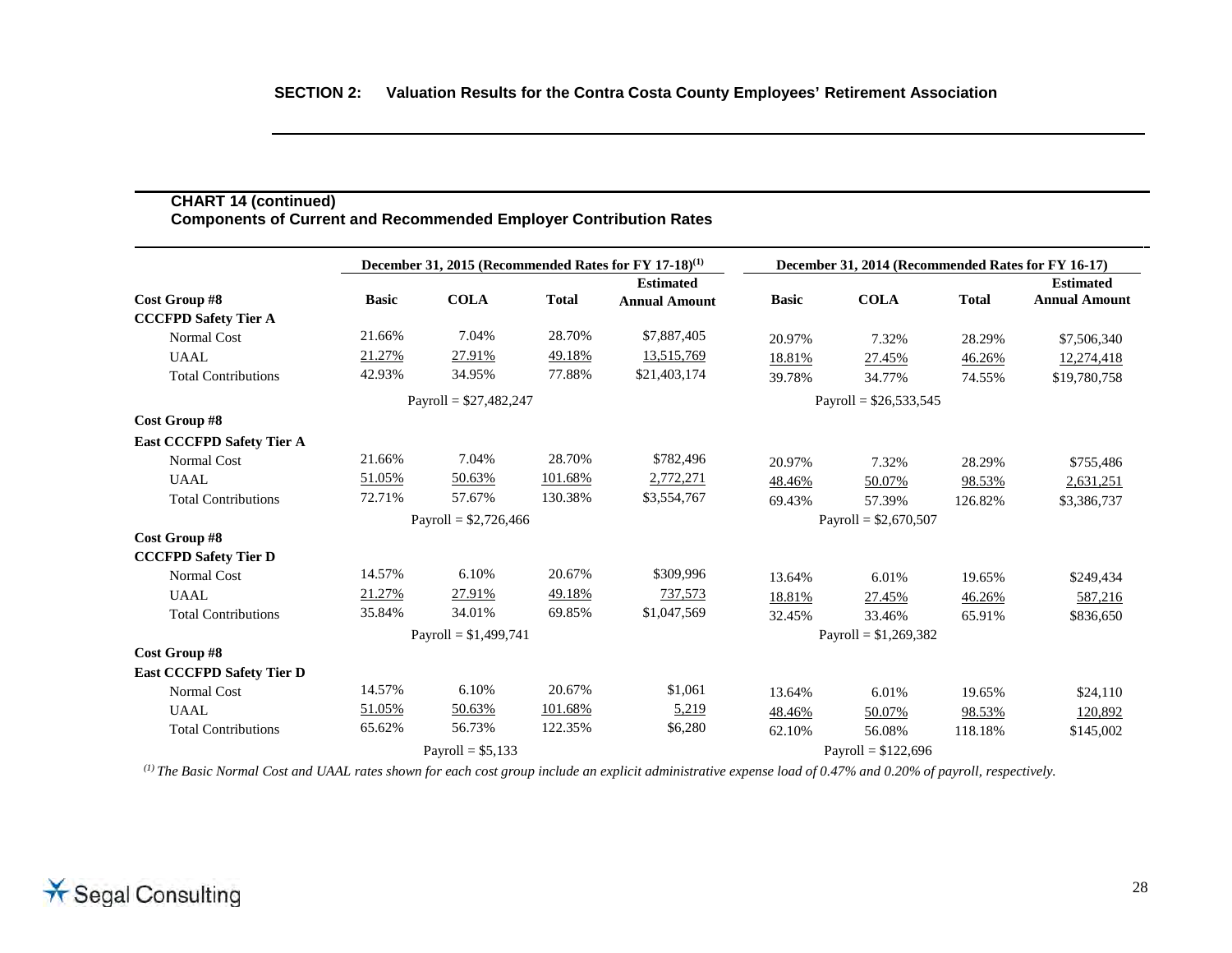## **CHART 14 (continued) Components of Current and Recommended Employer Contribution Rates**

|                             |              | December 31, 2015 (Recommended Rates for FY 17-18) <sup>(1)</sup> |              |                      |                         | December 31, 2014 (Recommended Rates for FY 16-17) |              |                      |
|-----------------------------|--------------|-------------------------------------------------------------------|--------------|----------------------|-------------------------|----------------------------------------------------|--------------|----------------------|
|                             |              |                                                                   |              | <b>Estimated</b>     |                         |                                                    |              | <b>Estimated</b>     |
| Cost Group #8               | <b>Basic</b> | <b>COLA</b>                                                       | <b>Total</b> | <b>Annual Amount</b> | <b>Basic</b>            | <b>COLA</b>                                        | <b>Total</b> | <b>Annual Amount</b> |
| <b>CCCFPD Safety Tier E</b> |              |                                                                   |              |                      |                         |                                                    |              |                      |
| Normal Cost                 | 16.17%       | 4.40%                                                             | 20.57%       | \$36,914             | 12.63%                  | 3.32%                                              | 15.95%       | \$0                  |
| <b>UAAL</b>                 | 21.27%       | 27.91%                                                            | 49.18%       | 88,257               | 18.81%                  | 27.45%                                             | 46.26%       | $\overline{0}$       |
| <b>Total Contributions</b>  | 37.44%       | 32.31%                                                            | 69.75%       | \$125,171            | 31.44%                  | 30.77%                                             | 62.21%       | \$0                  |
|                             |              | Payroll = $$179,457$                                              |              |                      | Payroll = $$0$          |                                                    |              |                      |
| Cost Group #9               |              |                                                                   |              |                      |                         |                                                    |              |                      |
| <b>County Safety Tier C</b> |              |                                                                   |              |                      |                         |                                                    |              |                      |
| Normal Cost                 | 20.42%       | 4.37%                                                             | 24.79%       | \$3,317,342          | 19.30%                  | 3.98%                                              | 23.28%       | \$3,304,519          |
| <b>UAAL</b>                 | 26.43%       | 20.44 <sup>%</sup>                                                | 46.87%       | 6,272,037            | 26.93%                  | 22.02%                                             | 48.95%       | 6,948,291            |
| <b>Total Contributions</b>  | 46.85%       | 24.81%                                                            | 71.66%       | \$9,589,379          | 46.23%                  | 26.00%                                             | 72.23%       | \$10,252,810         |
|                             |              | Payroll = $$13,381,773$                                           |              |                      | Payroll = $$14,194,670$ |                                                    |              |                      |
| Cost Group #9               |              |                                                                   |              |                      |                         |                                                    |              |                      |
| <b>County Safety Tier E</b> |              |                                                                   |              |                      |                         |                                                    |              |                      |
| Normal Cost                 | 13.37%       | 3.71%                                                             | 17.08%       | \$1,658,879          | 12.93%                  | 3.39%                                              | 16.32%       | \$692,978            |
| <b>UAAL</b>                 | 26.43%       | 20.44%                                                            | 46.87%       | 4,552,206            | 26.93%                  | 22.02%                                             | 48.95%       | 2,078,509            |
| <b>Total Contributions</b>  | 39.80%       | 24.15%                                                            | 63.95%       | \$6,211,085          | 39.86%                  | 25.41%                                             | 65.27%       | \$2,771,487          |
|                             |              | Payroll = $$9,712,409$                                            |              |                      |                         | Payroll = $$4,246,187$                             |              |                      |

*(1) The Basic Normal Cost and UAAL rates shown for each cost group include an explicit administrative expense load of 0.47% and 0.20% of payroll, respectively.*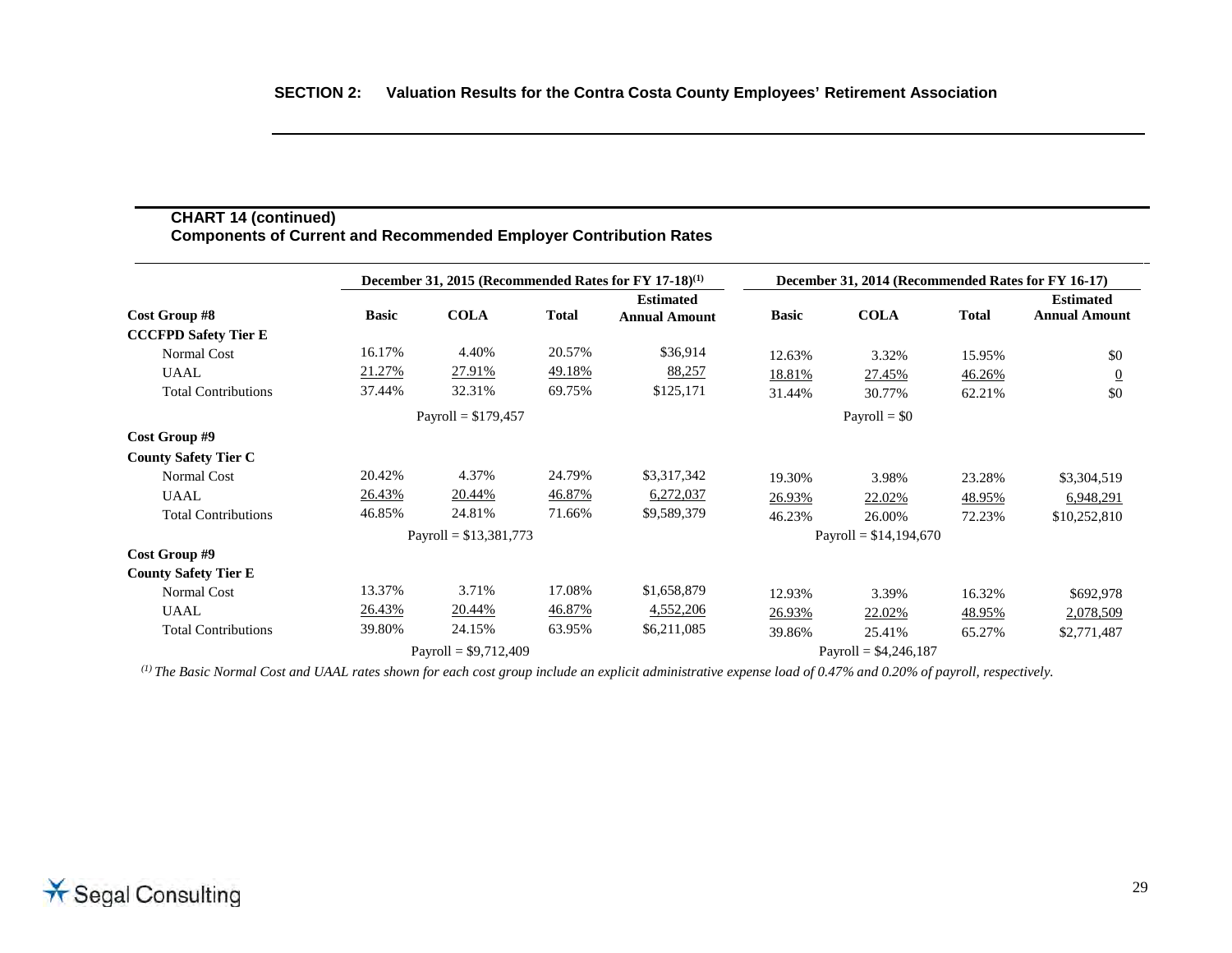|                                   |                      |                         |              | December 31, 2015 (Recommended Rates for FY 17-18) <sup>(1)</sup> |                         | December 31, 2014 (Recommended Rates for FY 16-17) |              |                                          |  |
|-----------------------------------|----------------------|-------------------------|--------------|-------------------------------------------------------------------|-------------------------|----------------------------------------------------|--------------|------------------------------------------|--|
| Cost Group #10                    | <b>Basic</b>         | <b>COLA</b>             | <b>Total</b> | <b>Estimated</b><br><b>Annual Amount</b>                          | <b>Basic</b>            | <b>COLA</b>                                        | <b>Total</b> | <b>Estimated</b><br><b>Annual Amount</b> |  |
| Moraga-Orinda FD Safety Tier A    |                      |                         |              |                                                                   |                         |                                                    |              |                                          |  |
| <b>Normal Cost</b>                | 21.02%               | 6.92%                   | 27.94%       | \$1,709,761                                                       | 20.30%                  | 7.23%                                              | 27.53%       | \$1,738,868                              |  |
| <b>UAAL</b>                       | 17.83%               | 25.17%                  | 43.00%       | 2,631,343                                                         | 18.40%                  | 24.67%                                             | 43.07%       | 2,720,415                                |  |
| <b>Total Contributions</b>        | 38.85%               | 32.09%                  | 70.94%       | \$4,341,104                                                       | 38.70%                  | 31.90%                                             | 70.60%       | \$4,459,283                              |  |
|                                   |                      | Payroll = $$6,119,403$  |              |                                                                   |                         | Payroll = $$6,316,265$                             |              |                                          |  |
| Cost Group #10                    |                      |                         |              |                                                                   |                         |                                                    |              |                                          |  |
| Moraga-Orinda FD Safety Tier D    |                      |                         |              |                                                                   |                         |                                                    |              |                                          |  |
| <b>Normal Cost</b>                | 13.53%               | 5.71%                   | 19.24%       | \$113,858                                                         | 12.55%                  | 5.55%                                              | 18.10%       | \$126,578                                |  |
| <b>UAAL</b>                       | 17.83%               | 25.17%                  | 43.00%       | 254,464                                                           | 18.40%                  | 24.67%                                             | 43.07%       | 301,200                                  |  |
| <b>Total Contributions</b>        | 31.36%               | 30.88%                  | 62.24%       | \$368,322                                                         | 30.95%                  | 30.22%                                             | 61.17%       | \$427,778                                |  |
|                                   | Payroll = $$591,777$ |                         |              |                                                                   | Payroll = $$699,327$    |                                                    |              |                                          |  |
| Cost Group #11                    |                      |                         |              |                                                                   |                         |                                                    |              |                                          |  |
| <b>San Ramon FD Safety Tier A</b> |                      |                         |              |                                                                   |                         |                                                    |              |                                          |  |
| <b>Normal Cost</b>                | 21.54%               | 6.97%                   | 28.51%       | \$4,859,497                                                       | 20.83%                  | 7.36%                                              | 28.19%       | \$4,573,493                              |  |
| <b>UAAL</b>                       | 34.10%               | 20.77%                  | 54.87%       | 9,352,529                                                         | 33.55%                  | 22.30%                                             | 55.85%       | 9,061,000                                |  |
| <b>Total Contributions</b>        | 55.64%               | 27.74%                  | 83.38%       | \$14,212,026                                                      | 54.38%                  | 29.66%                                             | 84.04%       | \$13,634,493                             |  |
|                                   |                      | Payroll = $$17,044,886$ |              |                                                                   | Payroll = $$16,223,813$ |                                                    |              |                                          |  |
| Cost Group #11                    |                      |                         |              |                                                                   |                         |                                                    |              |                                          |  |
| <b>San Ramon FD Safety Tier D</b> |                      |                         |              |                                                                   |                         |                                                    |              |                                          |  |
| <b>Normal Cost</b>                | 13.70%               | 5.79%                   | 19.49%       | \$90,185                                                          | 12.91%                  | 5.74%                                              | 18.65%       | \$82,946                                 |  |
| <b>UAAL</b>                       | 34.10%               | 20.77%                  | 54.87%       | 253,897                                                           | 33.55%                  | 22.30%                                             | 55.85%       | 248,392                                  |  |
| <b>Total Contributions</b>        | 47.80%               | 26.56%                  | 74.36%       | \$344,082                                                         | 46.46%                  | 28.04%                                             | 74.50%       | \$331,338                                |  |
|                                   |                      | Payroll = $$462,724$    |              |                                                                   |                         | Payroll = $$444,748$                               |              |                                          |  |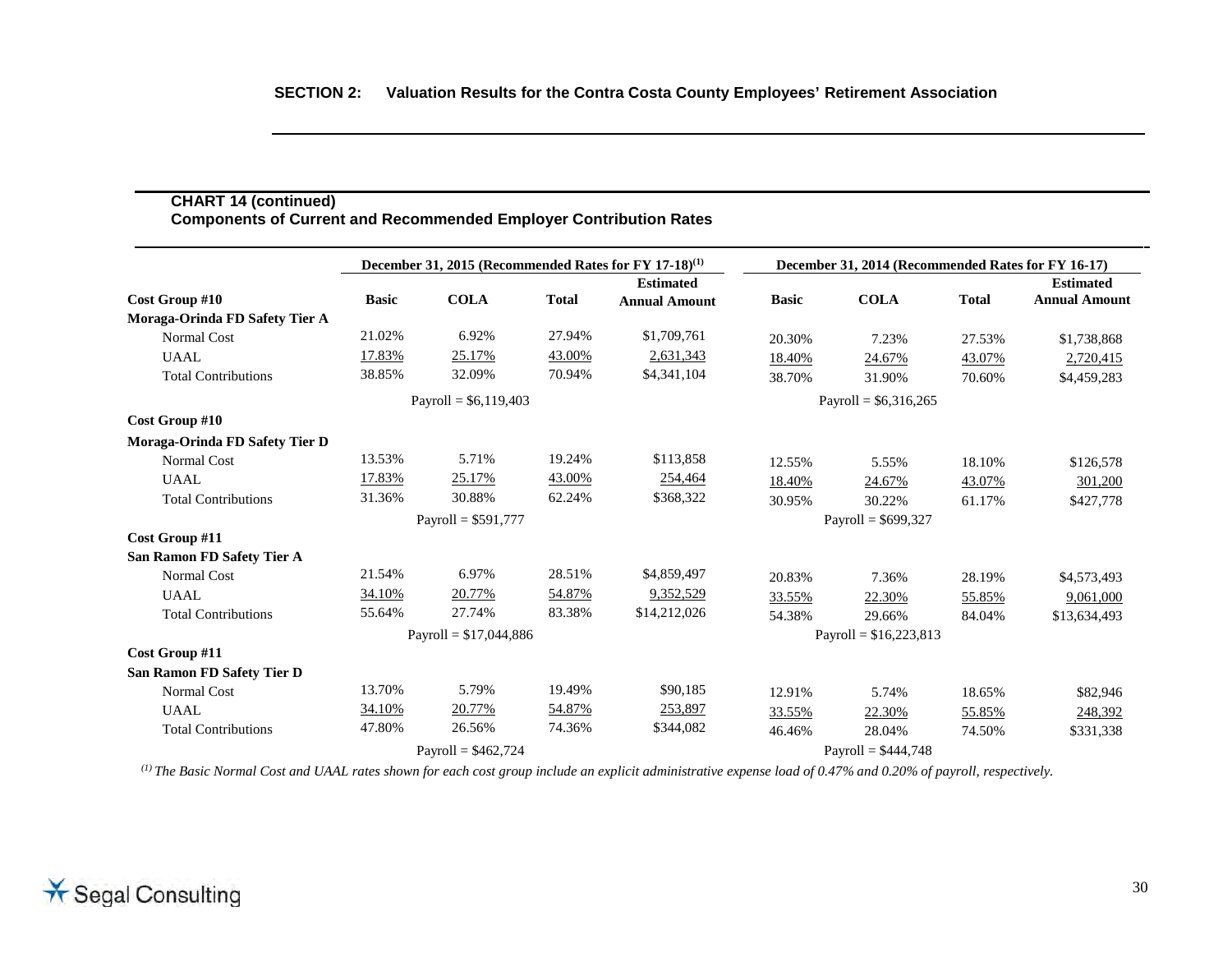# **CHART 14 (continued) Components of Current and Recommended Employer Contribution Rates**

|                                                                | December 31, 2015 (Recommended Rates for FY 17-18) <sup>(1)</sup> |                          |                 | December 31, 2014 (Recommended Rates for FY 16-17) |              |                          |                          |                                          |
|----------------------------------------------------------------|-------------------------------------------------------------------|--------------------------|-----------------|----------------------------------------------------|--------------|--------------------------|--------------------------|------------------------------------------|
| Cost Group #12                                                 | <b>Basic</b>                                                      | <b>COLA</b>              | <b>Total</b>    | <b>Estimated</b><br><b>Annual Amount</b>           | <b>Basic</b> | <b>COLA</b>              | <b>Total</b>             | <b>Estimated</b><br><b>Annual Amount</b> |
| <b>Non-Enhanced Rodeo-Hercules</b><br><b>FPD Safety Tier A</b> |                                                                   |                          |                 |                                                    |              |                          |                          |                                          |
| <b>Normal Cost</b>                                             | 17.68%                                                            | 5.70%                    | 23.38%          | \$464,184                                          | 16.88%       | 5.91%                    | 22.79%                   | \$434,567                                |
| <b>UAAL</b>                                                    | 39.26%                                                            | 24.81%                   | $64.07\%^{(2)}$ | 1,272,039                                          | 40.78%       | 26.57%                   | $67.35\%$ <sup>(3)</sup> | 1,284,250                                |
| <b>Total Contributions</b>                                     | 56.94%                                                            | 30.51%                   | 87.45%          | \$1,736,223                                        | 57.66%       | 32.48%                   | 90.14%                   | \$1,718,817                              |
|                                                                |                                                                   | Payroll = $$1,985,389$   |                 |                                                    |              | Payroll = $$1,906,830$   |                          |                                          |
| Cost Group #12                                                 |                                                                   |                          |                 |                                                    |              |                          |                          |                                          |
| <b>Non-Enhanced Rodeo-Hercules</b><br><b>FPD Safety Tier D</b> |                                                                   |                          |                 |                                                    |              |                          |                          |                                          |
| <b>Normal Cost</b>                                             | 11.96%                                                            | 5.10%                    | 17.06%          | \$80,766                                           | 11.43%       | 5.10%                    | 16.53%                   | \$50,910                                 |
| <b>UAAL</b>                                                    | 39.26%                                                            | 24.81%                   | $64.07\%^{(2)}$ | 303,321                                            | 40.78%       | 26.57%                   | $67.35\%$ <sup>(3)</sup> | 207,429                                  |
| <b>Total Contributions</b>                                     | 51.22%                                                            | 29.91%                   | 81.13%          | \$384,087                                          | 52.21%       | 31.67%                   | 83.88%                   | \$258,339                                |
|                                                                |                                                                   | Payroll = $$473,421$     |                 |                                                    |              | Payroll = $$307,987$     |                          |                                          |
| <b>Total All Employers Combined</b><br>(Aggregate)             |                                                                   |                          |                 |                                                    |              |                          |                          |                                          |
| Normal Cost                                                    | 13.25%                                                            | 3.85%                    | 17.10%          | \$127,598,878                                      | 12.87%       | 4.06%                    | 16.93%                   | \$118,171,947                            |
| UAAL                                                           | 15.34%                                                            | 6.79%                    | 22.13%          | 165, 183, 385                                      | 15.07%       | 8.06%                    | 23.13%                   | 161,426,454                              |
| <b>Total Contributions</b>                                     | 28.59%                                                            | 10.64%                   | 39.23%          | \$292,782,263                                      | 27.94%       | 12.12%                   | 40.06%                   | \$279,598,401                            |
|                                                                |                                                                   | Payroll = $$746,352,663$ |                 |                                                    |              | Payroll = $$697,831,837$ |                          |                                          |

 *(1) The Basic Normal Cost and UAAL rates shown for each cost group include an explicit administrative expense load of 0.47% and 0.20% of payroll, respectively.*

<sup>(2)</sup> *Total UAAL dollar contribution for Rodeo-Hercules FPD is \$1,652,779 for FY 17-18. It is based on the UAAL rate shown above multiplied by estimated payroll for FY 17-18. The estimated payroll for FY 17-18 was determined by increasing payroll amounts shown above for 2016 by 18-months of assumed wage inflation.* 

*(3) Total UAAL dollar contribution for Rodeo-Hercules FPD is \$1,582,069 for FY 16-17. It is based on the UAAL rate shown above multiplied by estimated payroll for FY 16-17. The estimated payroll for FY 16-17 was determined by increasing payroll amounts shown above for 2015 by 18-months of assumed wage inflation.*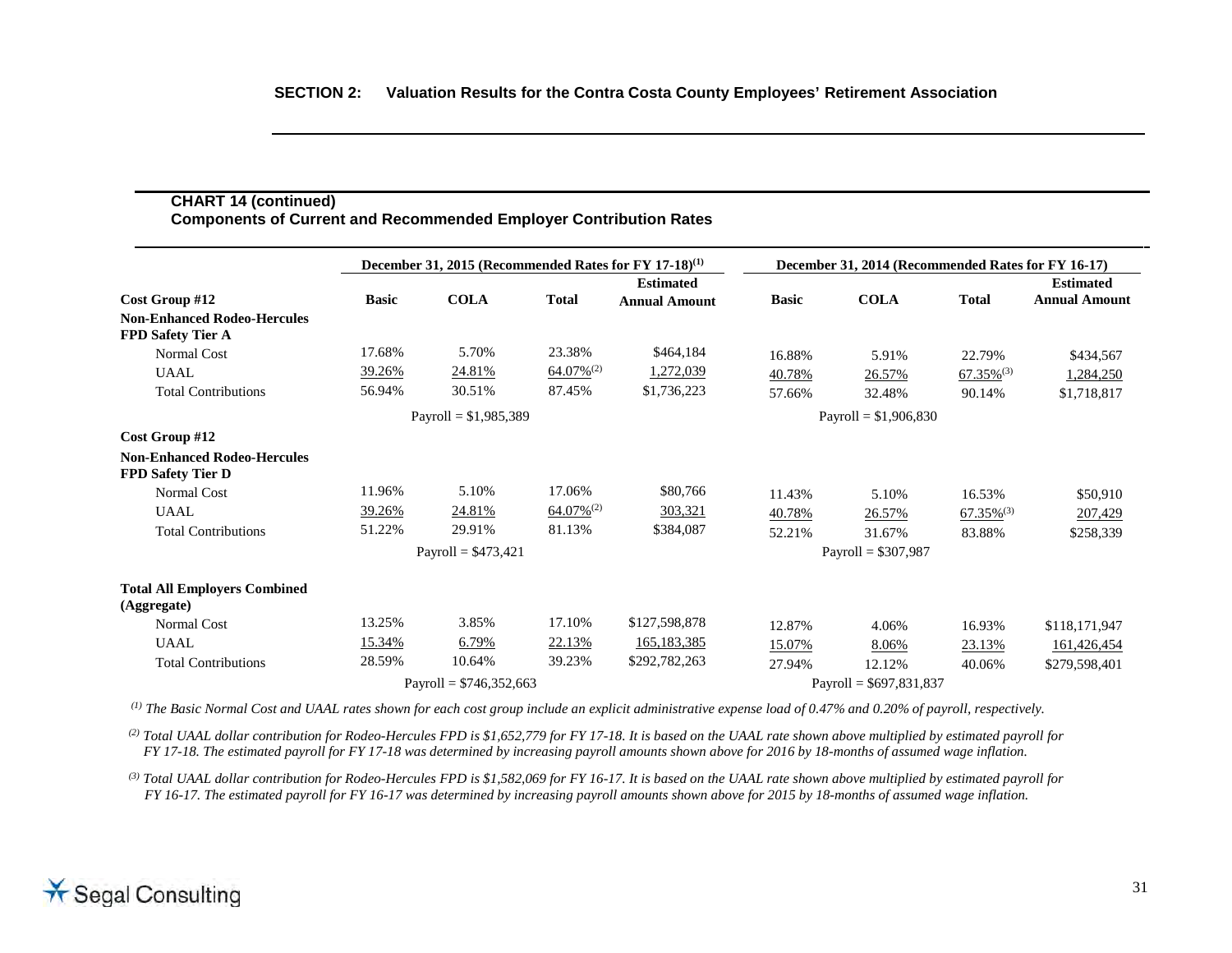The employer contribution rates as of December 31, 2015 are based on all of the data described in the previous sections, the actuarial assumptions described in Section 4, and the Plan provisions adopted at the time of preparation of the Actuarial Valuation. They include all changes affecting future costs, adopted benefit changes, actuarial gains and losses and changes in the actuarial assumptions.

## **Reconciliation of Recommended Employer Contribution Rate**

The chart below details the changes in the recommended employer contribution rate from the prior valuation to the current year's valuation.

## **CHART 15 Reconciliation of Recommended Average Employer Contribution from December 31, 2014 to December 31, 2015 Valuation**

|                                                                                                                                                         | Contribution Rate $(1)$ | Estimated Annual Dollar Cost <sup>(2)</sup> |
|---------------------------------------------------------------------------------------------------------------------------------------------------------|-------------------------|---------------------------------------------|
| Recommended Average Employer Contribution Rate in December 31, 2014 Valuation                                                                           | 40.06%                  | \$279,598,401                               |
| Effect of investment $(gain)/loss^{(3)}$                                                                                                                | $(0.99\%)$              | (7,388,891)                                 |
| Effect of additional UAAL contributions from Sanitary District                                                                                          | $(0.02\%)$              | (149,271)                                   |
| Effect of difference in actual versus expected contributions due to delay in implementation of<br>contribution rates calculated in 12/31/2014 valuation | $(0.45\%)$              | (3,358,587)                                 |
| Effect of lower than expected individual salary increases                                                                                               | $(0.09\%)$              | (671, 717)                                  |
| Effect of amortizing prior year's UAAL over a greater than expected projected total payroll                                                             | $(0.72\%)$              | $6,456,340^{(4)}$                           |
| Effect of lower than expected COLA increases for retirees and beneficiaries                                                                             | $(0.29\%)$              | (2,164,423)                                 |
| Effect of changes in member demographics on Normal Cost                                                                                                 | $(0.57\%)$              | (4,254,210)                                 |
| Effect of mortality gain for retirees and beneficiaries                                                                                                 | $(0.18\%)$              | (1,343,435)                                 |
| Effect of net other experience $(gains)/losses^{(5)}$                                                                                                   | $(0.08\%)$              | 6,951,428                                   |
| Effect of changes in actuarial assumptions                                                                                                              | 1.89%                   | 14,106,065                                  |
| Effect of administrative expense load                                                                                                                   | 0.67%                   | 5,000,563                                   |
| <b>Total change</b>                                                                                                                                     | $(0.83\%)$              | 13,183,862                                  |
| Recommended Average Employer Contribution Rate in December 31, 2015 Valuation                                                                           | 39.23%                  | \$292,782,263                               |

(1) *These rates do not include any employer subvention of member contributions, or member subvention of employer contributions.* 

(2) *Based on projected total payroll for each valuation date shown.*<br>(3) **Beturn on the valuation value of assets of 8.79% was greater the** 

(3) Return on the valuation value of assets of 8.79% was greater than the 7.25% assumed in the 2014 valuation.<br>(4) Represents the dollar increase in UAAL amortization payments for amortization bases established prior to t

(4) *Represents the dollar increase in UAAL amortization payments for amortization bases established prior to the December 31, 2015 valuation.*

(5) *Other differences in actual versus expected experience including (but not limited to) disability, withdrawal, retirement and leave cashout experience. Estimated annual dollar cost also reflects change in payroll from prior valuation.*

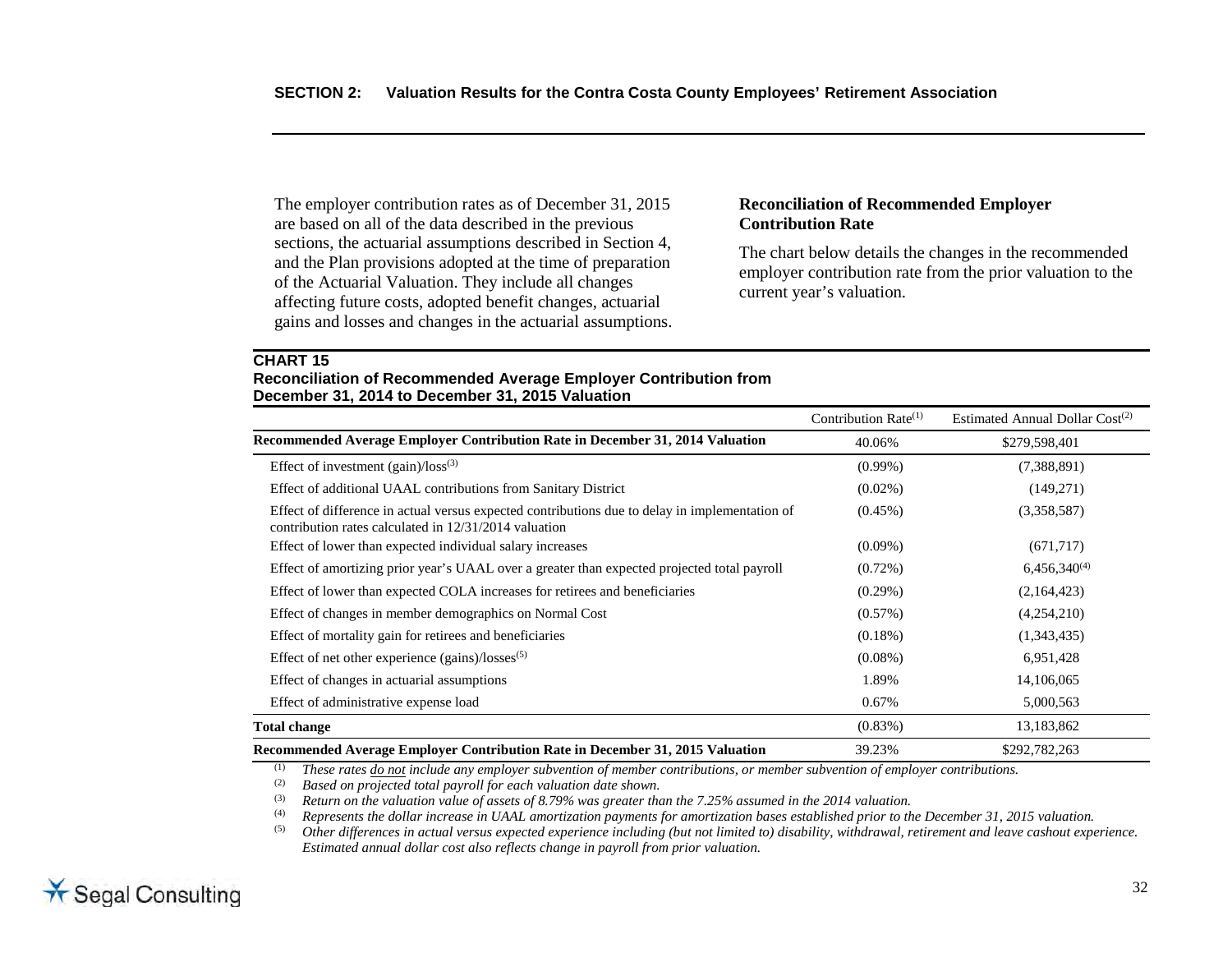The member contribution rates as of December 31, 2015 are based on all of the data described in the previous sections, the actuarial assumptions described in Section 4, and the Plan provisions adopted at the time of preparation of the Actuarial Valuation. They include all changes affecting future costs, adopted benefit changes, actuarial gains and losses and changes in the actuarial assumptions.

#### **Reconciliation of Recommended Member Contribution Rate**

The chart below details the changes in the recommended average member contribution rate from the prior valuation to the current year's valuation.

*The chart reconciles the member contribution from the prior valuation to the amount determined in this valuation.*

## **CHART 16**

**Reconciliation of Recommended Average Member Contribution from December 31, 2014 to December 31, 2015 Valuation**

|                                                                             | Contribution Rate $(1)$ | Estimated Annual Dollar $Cost(2)$ |
|-----------------------------------------------------------------------------|-------------------------|-----------------------------------|
| Recommended Average Member Contribution Rate in December 31, 2014 Valuation | 11.84%                  | \$82,617,142                      |
| Effect of changes in actuarial assumptions                                  | $(0.07\%)$              | (522, 447)                        |
| Effect of administrative expense load                                       | 0.47%                   | 3,507,858                         |
| Effect of changes in member demographics <sup>(3)</sup>                     | $(0.15\%)$              | 4,617,561                         |
| <b>Total change</b>                                                         | 0.25%                   | \$7,602,972                       |
| Recommended Average Member Contribution Rate in December 31, 2015 Valuation | 12.09%                  | \$90,220,114                      |

(1) *These rates do not include any employer subvention of member contributions, or member subvention of employer contributions.*

(2) *Based on projected total payroll for each valuation date shown.*

(3) *Includes changes in demographic profile of active membership. Estimated annual dollar cost also reflects change in payroll from prior valuation.*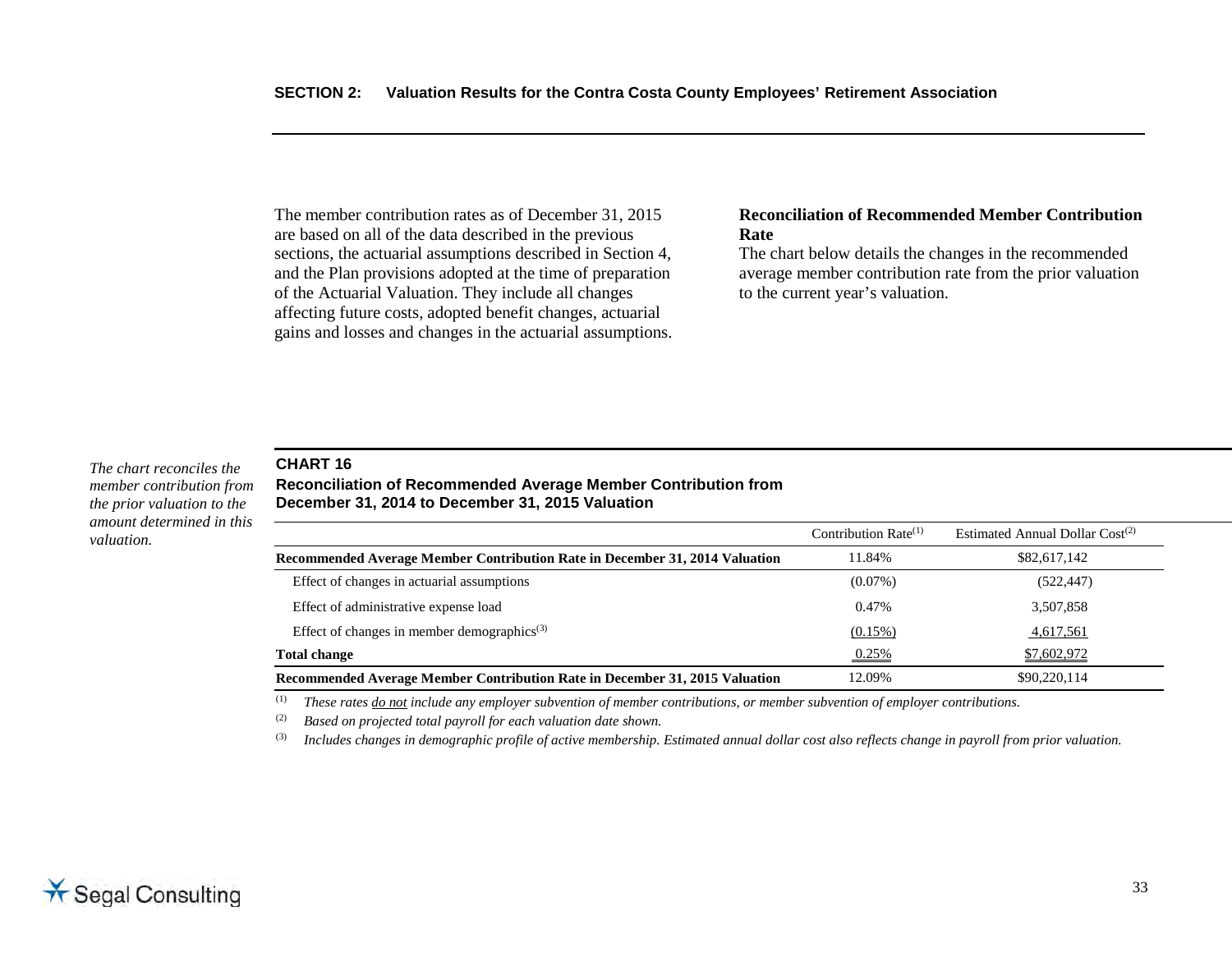#### **E. FUNDED RATIO**

**CHART 17**

A critical piece of information regarding the Plan's financial status is the funded ratio. The ratios compare the valuation value of assets and market value of assets to the actuarial accrued liabilities of the Plan as calculated. High ratios indicate a well-funded plan with assets sufficient to cover the plan's actuarial accrued liabilities. Lower ratios may indicate recent changes to benefit structures, funding of the plan below actuarial requirements, poor asset performance, or a variety of other factors. The chart below depicts a history of the funded ratio for this plan.

Chart 18 on the next page shows the Plan's schedule of funding progress for the last ten years.

The funded status measures shown in this valuation are appropriate for assessing the need for or amount of future contributions. However, they are not necessarily appropriate for assessing the sufficiency of Plan assets to cover the estimated cost of settling the Plan's benefit obligations. As the chart below shows, the measures are different depending on whether the valuation or market value of assets is used.



# **Funded Ratio for Plan Years Ending December 31, 2006 – 2015**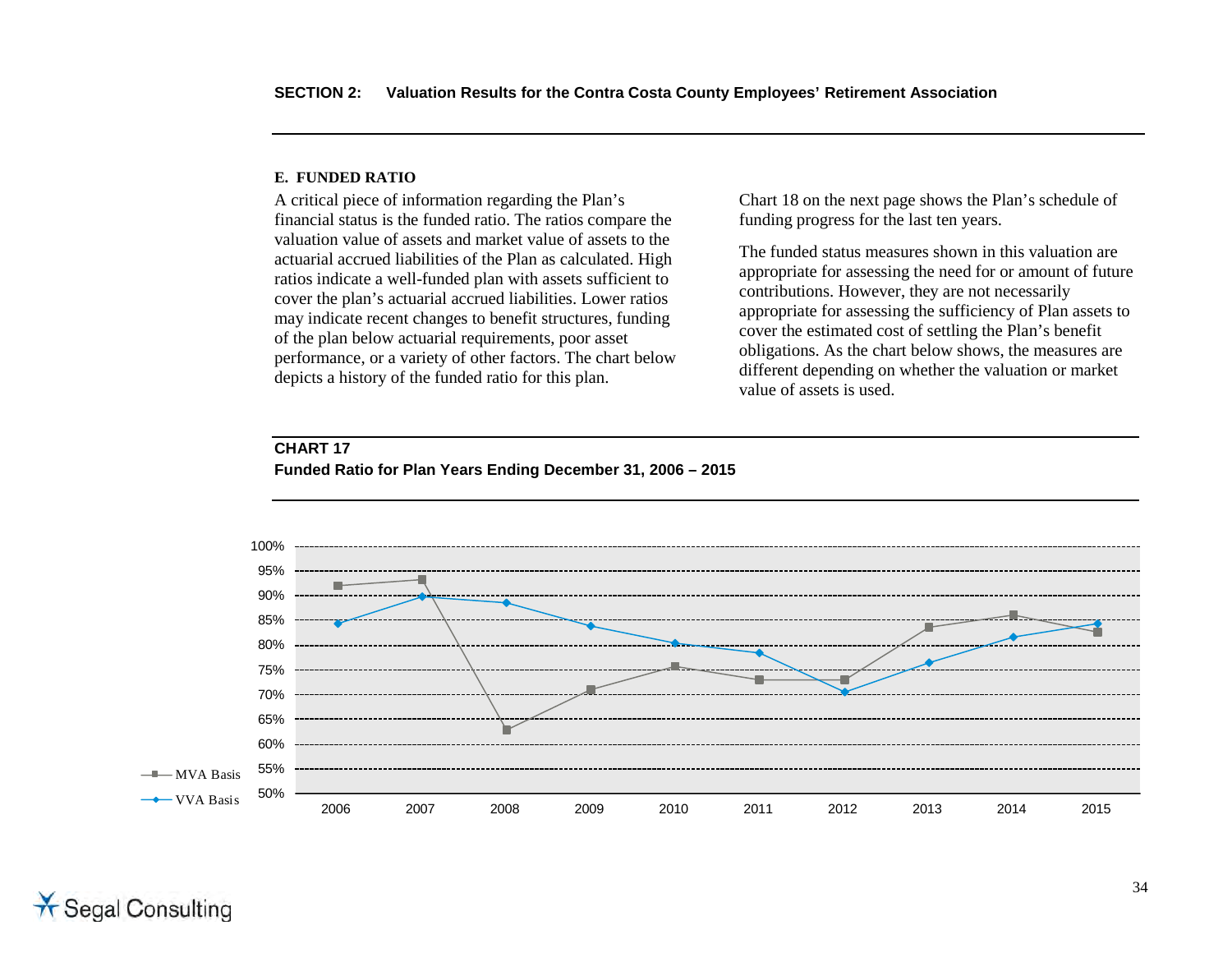# **CHART 18 Schedule of Funding Progress**

| Actuarial<br><b>Valuation Date</b> | Valuation<br>Value of<br>Assets <sup>(1)</sup><br>(a) | <b>Actuarial</b><br><b>Accrued</b><br>Liability<br>$(AAL)^{(2)}$<br>(b) | Unfunded/<br>(Overfunded)<br><b>AAL (UAAL)</b><br>$(b) - (a)$ | <b>Funded Ratio</b><br>(a) / (b) | Covered<br><b>Payroll</b><br>(c) | UAAL as a<br>Percentage of<br>Covered<br><b>Payroll</b><br>$[(b) - (a)] / (c)$ |
|------------------------------------|-------------------------------------------------------|-------------------------------------------------------------------------|---------------------------------------------------------------|----------------------------------|----------------------------------|--------------------------------------------------------------------------------|
| 12/31/2006                         | \$4,460,871,033                                       | \$5,293,977,010                                                         | \$883,105,977                                                 | 84.26%                           | \$653,953,163                    | 127.40%                                                                        |
| 12/31/2007                         | 5,016,136,535                                         | 5,581,048,225                                                           | 564,911,690                                                   | 89.88%                           | 671,617,932                      | 84.11%                                                                         |
| 12/31/2008                         | 5,282,505,159                                         | 5,972,471,074                                                           | 689,965,915                                                   | 88.45%                           | 704,947,668                      | 97.87%                                                                         |
| 12/31/2009                         | 5,290,114,102                                         | 6,314,787,187                                                           | 1,024,673,085                                                 | 83.77%                           | 694,443,999                      | 147.55%                                                                        |
| 12/31/2010                         | 5,341,821,711                                         | 6,654,036,801                                                           | 1,312,215,090                                                 | 80.28%                           | 687,443,206                      | 190.88%                                                                        |
| 12/31/2011                         | 5,426,719,066                                         | 6,915,311,649                                                           | 1,488,592,583                                                 | 78.47%                           | 666, 394, 146                    | 223.38%                                                                        |
| 12/31/2012                         | 5,482,257,062                                         | 7,761,315,535                                                           | 2,279,058,473                                                 | 70.64%                           | 652, 312, 180                    | 349.38%                                                                        |
| 12/31/2013                         | 5,907,416,432                                         | 7,731,097,407                                                           | 1,823,680,975                                                 | 76.41%                           | 679,428,911                      | 268.41%                                                                        |
| 12/31/2014                         | 6,557,496,101                                         | 8,027,438,213                                                           | 1,469,942,112                                                 | 81.69%                           | 697,831,837                      | 210.64%                                                                        |
| 12/31/2015                         | 7,136,801,380                                         | 8,448,624,096                                                           | 1,311,822,716                                                 | 84.47%                           | 746,352,663                      | 175.76%                                                                        |

(1) *Excludes assets for non-valuation reserves.*

(2) *Excludes liabilities for non-valuation reserves.*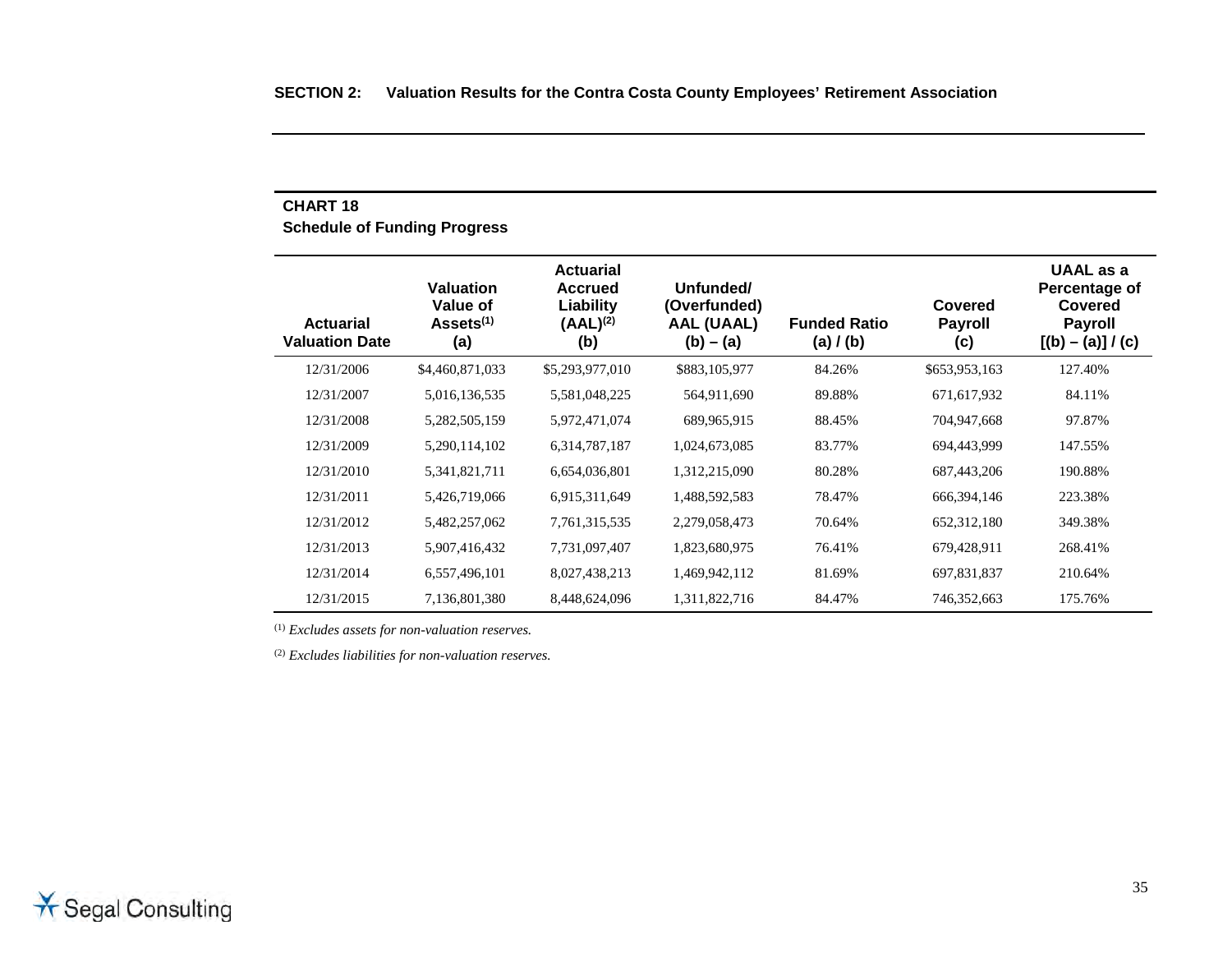#### **F. VOLATILITY RATIOS**

Retirement plans are subject to volatility in the level of required contributions. This volatility tends to increase as retirement plans become more mature.

The Asset Volatility Ratio (AVR), which is equal to the market value of assets divided by total payroll, provides an indication of the potential contribution volatility for any given level of investment volatility. A higher AVR indicates that the plan is subject to a greater level of contribution volatility. This is a current measure since it is based on the current level of assets.

For CCCERA, the current AVR is about 9.3. This means that a 1% asset gain/(loss) (relative to the assumed investment return) translates to about 9.3% of one-year's payroll. Since CCCERA amortizes actuarial gains and losses over a 18-year period, there would be a 0.7% of payroll decrease/(increase) in the required contribution for each 1% asset gain/(loss).

The Liability Volatility Ratio (LVR), which is equal to the Actuarial Accrued Liability divided by payroll, provides an indication of the longer-term potential for contribution volatility for any given level of investment volatility. This is because, over an extended period of time, the plan's assets should track the plan's liabilities. For example, if a plan is 50% funded on a market value basis, the liability volatility ratio would be double the asset volatility ratio and the plan sponsor should expect contribution volatility to increase over time as the plan becomes better funded.

The LVR also indicates how volatile contributions will be in response to changes in the Actuarial Accrued Liability due to actual experience or to changes in actuarial assumptions.

For CCCERA, the current LVR is about 11.3. This is about 22% higher than the AVR. Therefore, we would expect that contribution volatility will increase over the long-term.

## **CHART 19**

*the asset and liability volatility ratios have varied over time, both for the plan in total and separately for General* 

*This chart shows how* 

*and Safety.*

**Volatility Ratios for Years Ended December 31, 2008 – 2015** 

|                               | <b>Asset Volatility Ratios</b> |               |              | <b>Liability Volatility Ratios</b> |               |              |  |
|-------------------------------|--------------------------------|---------------|--------------|------------------------------------|---------------|--------------|--|
| <b>Year Ended December 31</b> | General                        | <b>Safety</b> | <b>Total</b> | General                            | <b>Safety</b> | <b>Total</b> |  |
| 2008                          | 4.5                            | 8.1           | 5.3          | 6.5                                | 15.0          | 8.5          |  |
| 2009                          | 5.0                            | 11.4          | 6.4          | 7.0                                | 16.0          | 9.1          |  |
| 2010                          | 5.6                            | 13.1          | 7.3          | 7.5                                | 17.2          | 9.7          |  |
| 2011                          | 5.9                            | 13.6          | 7.6          | 8.0                                | 18.6          | 10.4         |  |
| 2012                          | 6.7                            | 16.2          | 8.7          | 9.0                                | 22.5          | 11.9         |  |
| 2013                          | 7.3                            | 18.2          | 9.5          | 8.6                                | 22.3          | 11.4         |  |
| 2014                          | 7.5                            | 19.7          | 9.9          | 8.6                                | 23.5          | 11.5         |  |
| 2015                          | 7.1                            | 18.7          | 9.3          | 8.4                                | 23.3          | 11.3         |  |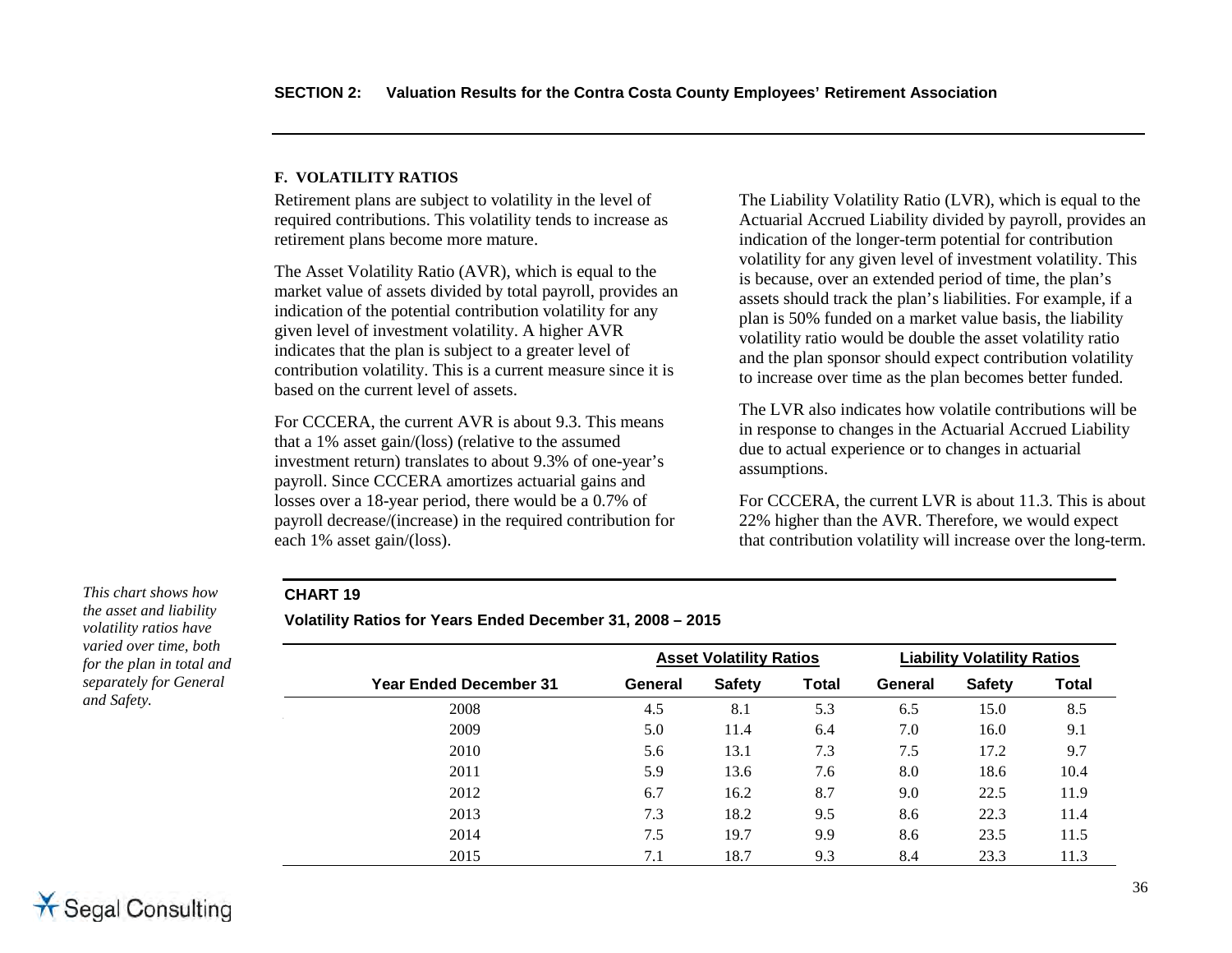| <b>Table of Plan Coverage</b>                            |                               |              |                                  |
|----------------------------------------------------------|-------------------------------|--------------|----------------------------------|
| i. General Tier 1                                        |                               |              |                                  |
|                                                          | <b>Year Ended December 31</b> |              |                                  |
| Category                                                 | 2015                          | 2014         | <b>Change From Prior</b><br>Year |
| <b>Active members in valuation</b>                       |                               |              |                                  |
| Number                                                   | 590                           | 606          | $-2.6%$                          |
| Average age                                              | 49.9                          | 49.1         | N/A                              |
| Average service                                          | 15.2                          | 14.4         | N/A                              |
| Projected total payroll $(1)$                            | \$57,604,252                  | \$57,134,291 | 0.8%                             |
| Projected average payroll                                | \$97,634                      | \$94,281     | 3.6%                             |
| <b>Account balances</b>                                  | \$56,845,843                  | \$51,259,202 | 10.9%                            |
| Total active members with at least five years of service | 518                           | 518          | 0.0%                             |
| <b>Vested terminated members</b>                         | 238                           | 239          | $-0.4%$                          |
| <b>Retired members</b>                                   |                               |              |                                  |
| Number in pay status                                     | 2,574                         | 2,610        | $-1.4%$                          |
| Average age                                              | 74.4                          | 74.0         | N/A                              |
| Average monthly benefit                                  | \$3,958                       | \$3,855      | 2.7%                             |
| <b>Disabled members</b>                                  |                               |              |                                  |
| Number in pay status <sup>(2)</sup>                      | 275                           | 283          | $-2.8%$                          |
| Average age                                              | 71.0                          | 70.5         | N/A                              |
| Average monthly benefit                                  | \$2,744                       | \$2,665      | 3.0%                             |
| <b>Beneficiaries</b>                                     |                               |              |                                  |
| Number in pay status                                     | 738                           | 685          | 7.7%                             |
| Average age                                              | 78.0                          | 77.2         | N/A                              |
| Average monthly benefit                                  | \$2,129                       | \$2,055      | 3.6%                             |

(1) *Calculated by increasing actual calendar year salaries by the assumed salary scale.*

**EXHIBIT A**

(2) *For 2015, includes 204 members receiving a service-connected disability and 71 members receiving an ordinary disability.*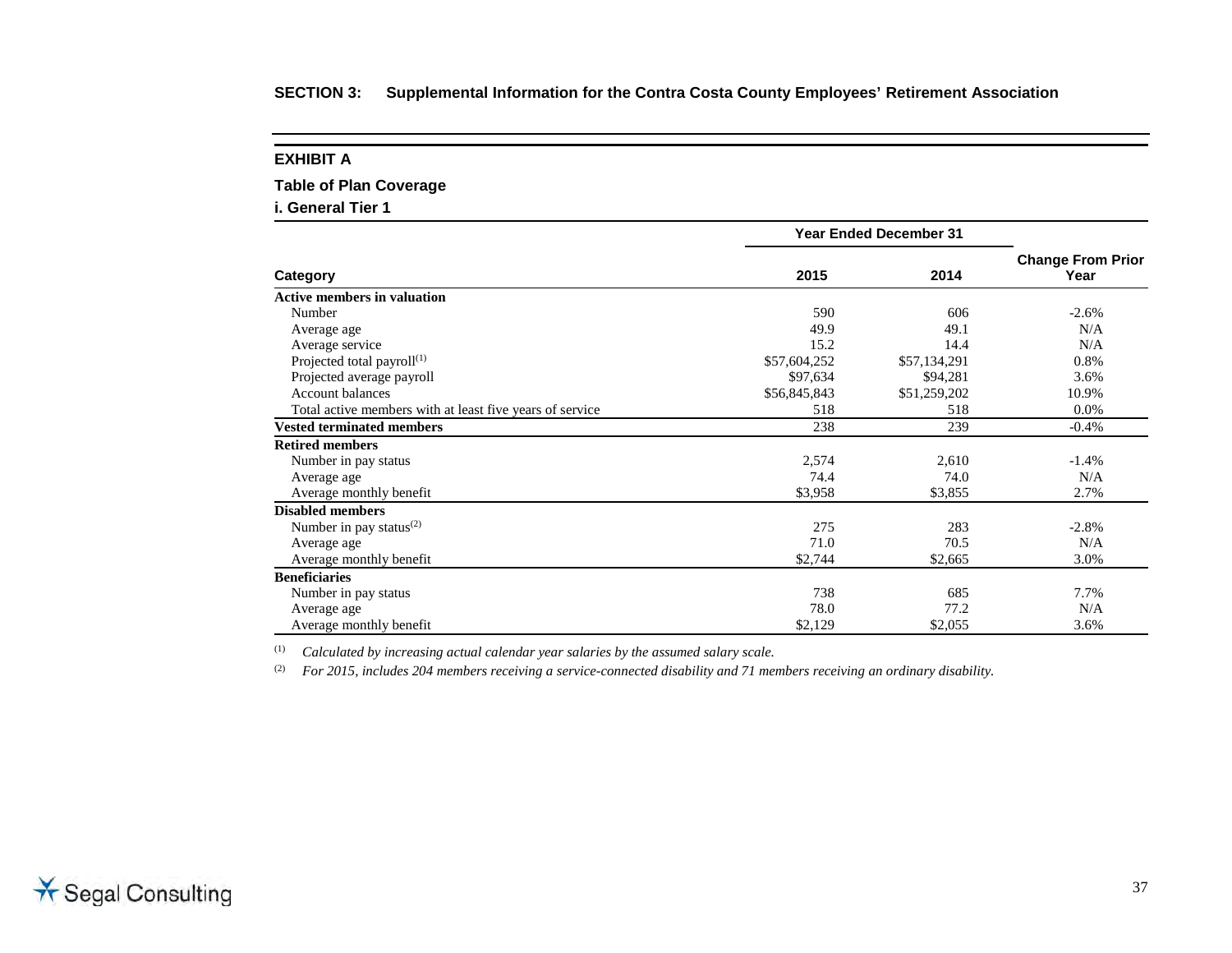**EXHIBIT A (continued)**

**Table of Plan Coverage**

**ii. General Tier 2**

|                                                          | <b>Year Ended December 31</b> |              |                                  |
|----------------------------------------------------------|-------------------------------|--------------|----------------------------------|
| Category                                                 | 2015                          | 2014         | <b>Change From Prior</b><br>Year |
| <b>Active members in valuation</b>                       |                               |              |                                  |
| Number <sup>(1)</sup>                                    | $\theta$                      | $\mathbf{0}$ | N/A                              |
| Average age                                              | N/A                           | N/A          | N/A                              |
| Average service                                          | N/A                           | N/A          | N/A                              |
| Projected total payroll $^{(2)}$                         | N/A                           | N/A          | N/A                              |
| Projected average payroll                                | N/A                           | N/A          | N/A                              |
| <b>Account balances</b>                                  | N/A                           | N/A          | N/A                              |
| Total active members with at least five years of service | $\theta$                      | $\theta$     | N/A                              |
| <b>Vested terminated members</b>                         | 220                           | 248          | $-11.3%$                         |
| <b>Retired members</b>                                   |                               |              |                                  |
| Number in pay status                                     | 428                           | 417          | 2.6%                             |
| Average age                                              | 74.1                          | 73.6         | N/A                              |
| Average monthly benefit                                  | \$845                         | \$824        | 2.5%                             |
| <b>Disabled members</b>                                  |                               |              |                                  |
| Number in pay status $^{(3)}$                            | 46                            | 42           | 9.5%                             |
| Average age                                              | 69.8                          | 70.5         | N/A                              |
| Average monthly benefit                                  | \$2,237                       | \$2,074      | 7.9%                             |
| <b>Beneficiaries</b>                                     |                               |              |                                  |
| Number in pay status                                     | 101                           | 98           | 3.1%                             |
| Average age                                              | 67.1                          | 66.9         | N/A                              |
| Average monthly benefit                                  | \$828                         | \$834        | $-0.7%$                          |

(1) *As of the December 31, 2005 valuation, there are no longer any Tier 2 Active Members since they have all transferred to Tier 3.*

(2) *Calculated by increasing actual calendar year salaries by the assumed salary scale.*

(3) *For 2015, includes 26 members receiving a service-connected disability and 20 members receiving an ordinary disability.*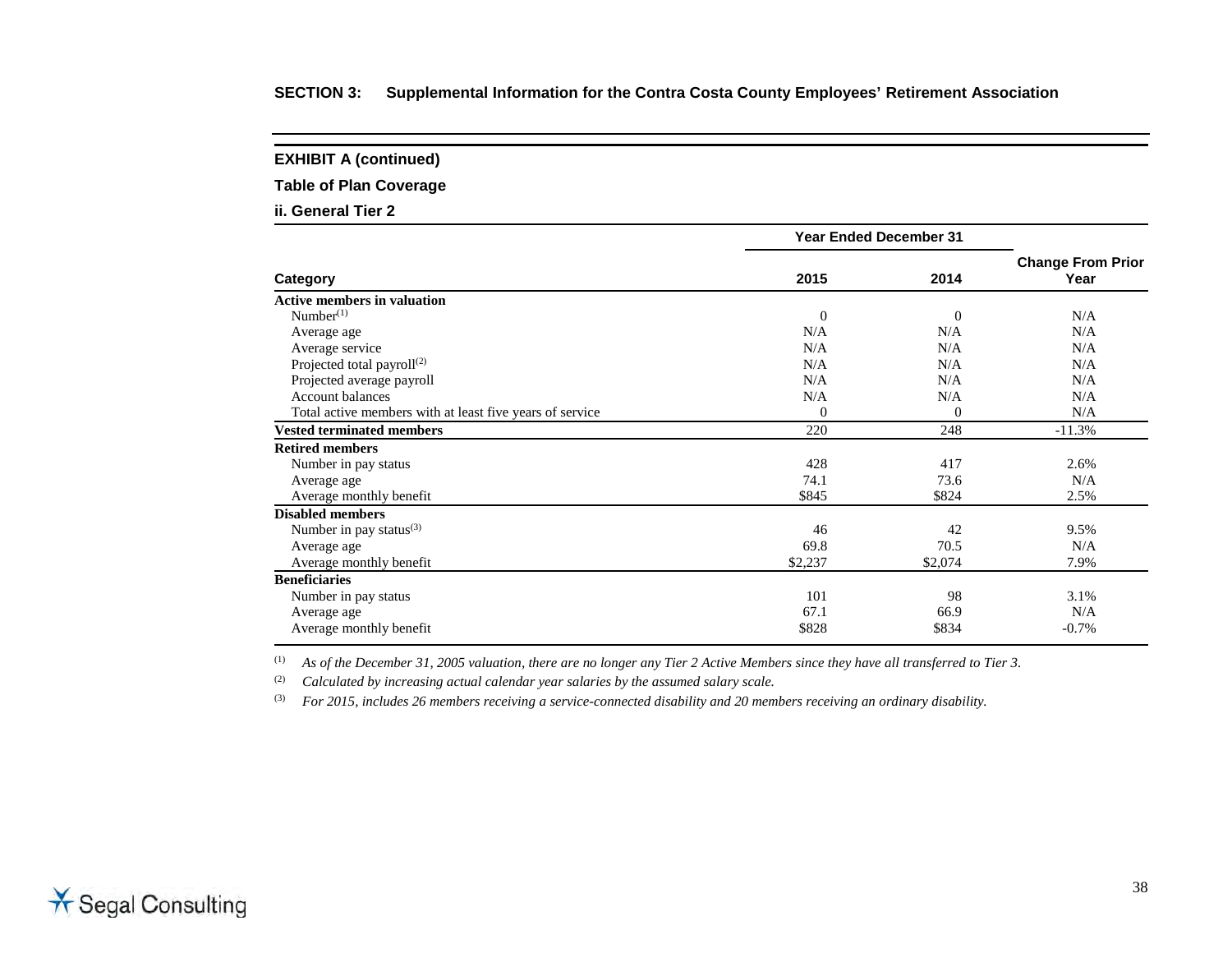**EXHIBIT A (continued)**

**Table of Plan Coverage**

**iii. General Tier 3**

|                                                          | <b>Year Ended December 31</b> |               |                                  |
|----------------------------------------------------------|-------------------------------|---------------|----------------------------------|
| Category                                                 | 2015                          | 2014          | <b>Change From Prior</b><br>Year |
| <b>Active members in valuation</b>                       |                               |               |                                  |
| Number                                                   | 5,441                         | 5,729         | $-5.0\%$                         |
| Average age                                              | 49.3                          | 48.4          | N/A                              |
| Average service                                          | 12.3                          | 11.4          | N/A                              |
| Projected total payroll $(1)$                            | \$425,927,553                 | \$431,305,388 | $-1.2%$                          |
| Projected average payroll                                | \$78,281                      | \$75,285      | 4.0%                             |
| <b>Account balances</b>                                  | \$452,009,665                 | \$407,046,962 | 11.0%                            |
| Total active members with at least five years of service | 4,420                         | 4,425         | $-0.1%$                          |
| <b>Vested terminated members</b>                         | 1,590                         | 1,613         | $-1.4%$                          |
| <b>Retired members</b>                                   |                               |               |                                  |
| Number in pay status                                     | 2,525                         | 2,412         | 4.7%                             |
| Average age                                              | 66.7                          | 66.1          | N/A                              |
| Average monthly benefit                                  | \$2,656                       | \$2,616       | 1.5%                             |
| <b>Disabled members</b>                                  |                               |               |                                  |
| Number in pay status $^{(2)}$                            | 86                            | 85            | 1.2%                             |
| Average age                                              | 61.3                          | 61.8          | N/A                              |
| Average monthly benefit                                  | \$2,250                       | \$2,185       | 3.0%                             |
| <b>Beneficiaries</b>                                     |                               |               |                                  |
| Number in pay status                                     | 170                           | 134           | 26.9%                            |
| Average age                                              | 61.2                          | 60.5          | N/A                              |
| Average monthly benefit                                  | \$1,582                       | \$1,590       | $-0.5%$                          |

(1) *Calculated by increasing actual calendar year salaries by the assumed salary scale.*

(2) *For 2015, include 24 members receiving a service-connected disability and 62 members receiving an ordinary disability.*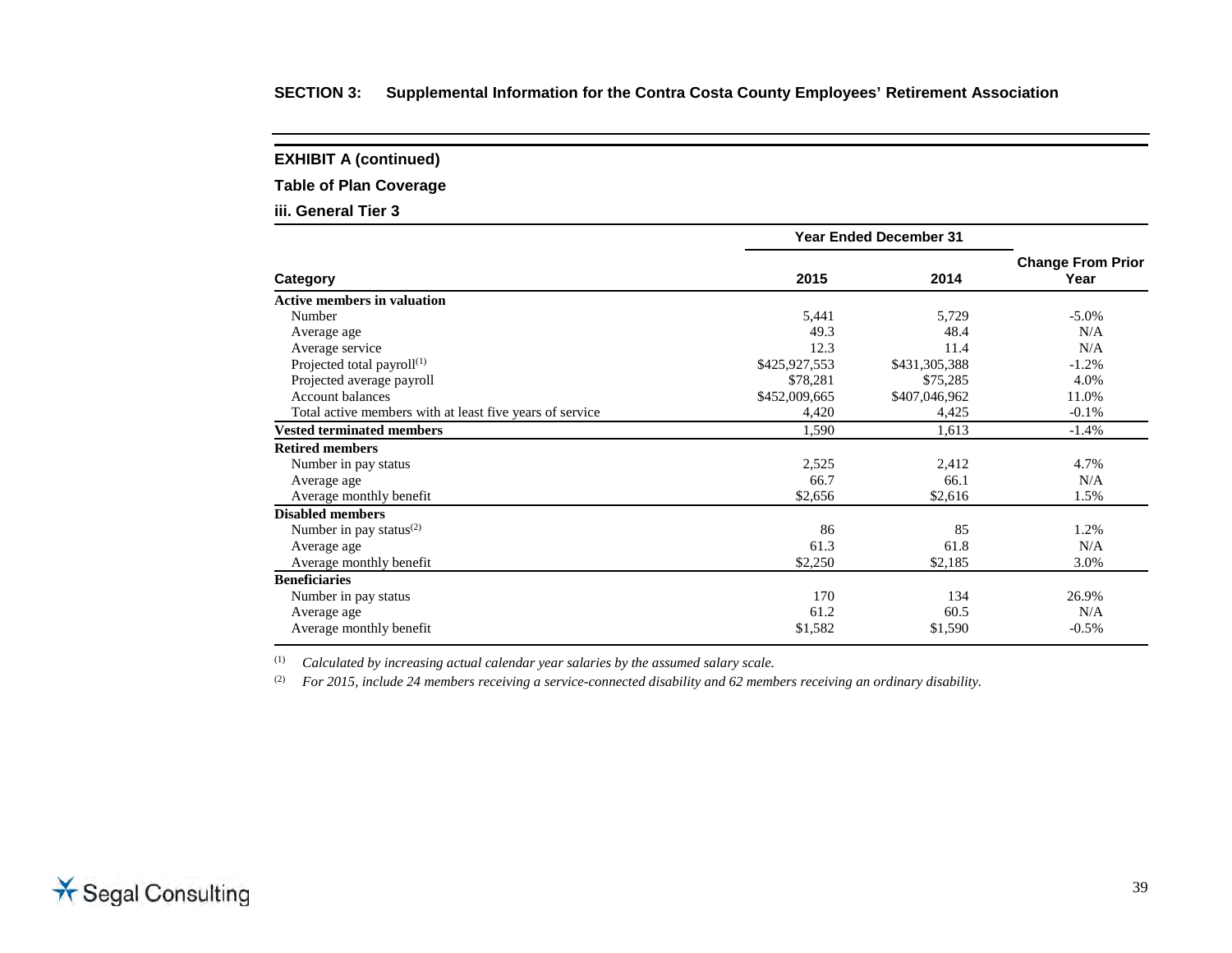**EXHIBIT A (continued)**

**Table of Plan Coverage**

**iv. General Tier 4 – 2% COLA**

|                                                          | <b>Year Ended December 31</b> |                  |                                  |
|----------------------------------------------------------|-------------------------------|------------------|----------------------------------|
| Category                                                 | 2015                          | 2014             | <b>Change From Prior</b><br>Year |
| <b>Active members in valuation</b>                       |                               |                  |                                  |
| Number                                                   | 5                             | $\overline{2}$   | 150.0%                           |
| Average age                                              | 40.4                          | 31.8             | N/A                              |
| Average service                                          | 0.9                           | 0.3              | N/A                              |
| Projected total payroll $(1)$                            | \$230,376                     | \$51,082         | 351.0%                           |
| Projected average payroll                                | \$46,075                      | \$25,541         | 80.4%                            |
| <b>Account balances</b>                                  | \$15,146                      | \$2,106          | 619.2%                           |
| Total active members with at least five years of service | $\mathbf{0}$                  | $\boldsymbol{0}$ | N/A                              |
| <b>Vested terminated members</b>                         | $\Omega$                      | $\Omega$         | N/A                              |
| <b>Retired members</b>                                   |                               |                  |                                  |
| Number in pay status                                     | $\Omega$                      | $\mathbf{0}$     | N/A                              |
| Average age                                              | N/A                           | N/A              | N/A                              |
| Average monthly benefit                                  | N/A                           | N/A              | N/A                              |
| <b>Disabled members</b>                                  |                               |                  |                                  |
| Number in pay status                                     | $\Omega$                      | $\mathbf{0}$     | N/A                              |
| Average age                                              | N/A                           | N/A              | N/A                              |
| Average monthly benefit                                  | N/A                           | N/A              | N/A                              |
| <b>Beneficiaries</b>                                     |                               |                  |                                  |
| Number in pay status                                     | $\theta$                      | $\mathbf{0}$     | N/A                              |
| Average age                                              | N/A                           | N/A              | N/A                              |
| Average monthly benefit                                  | N/A                           | N/A              | N/A                              |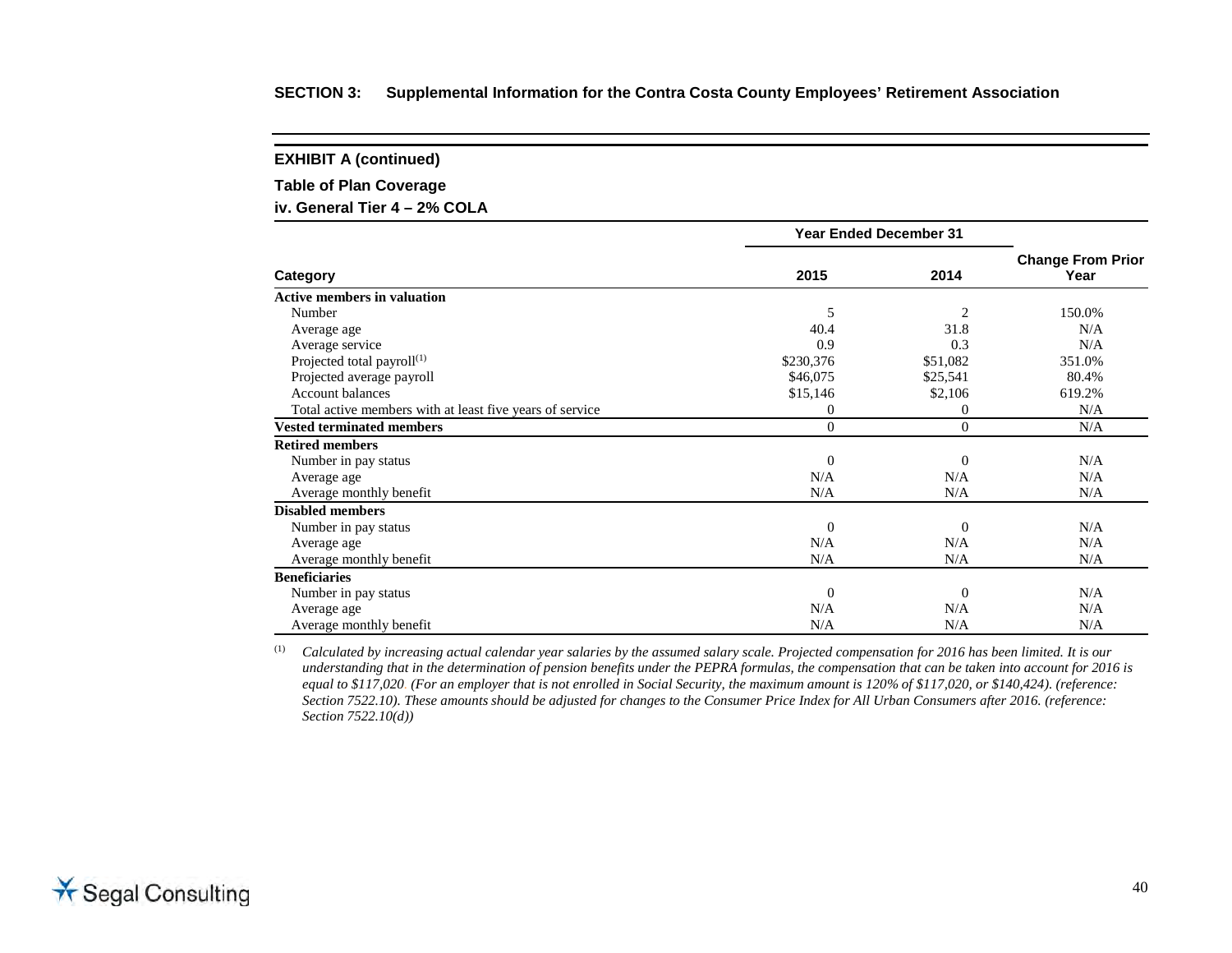**EXHIBIT A (continued)**

**Table of Plan Coverage**

**v. General Tier 4 – 3% COLA**

|                                                          | <b>Year Ended December 31</b> |                |                                  |
|----------------------------------------------------------|-------------------------------|----------------|----------------------------------|
| Category                                                 | 2015                          | 2014           | <b>Change From Prior</b><br>Year |
| <b>Active members in valuation</b>                       |                               |                |                                  |
| Number                                                   | 78                            | 44             | 77.3%                            |
| Average age                                              | 41.3                          | 38.8           | N/A                              |
| Average service                                          | 1.0                           | 0.7            | N/A                              |
| Projected total payroll <sup>(1)</sup>                   | \$5,242,937                   | \$2,968,756    | 76.6%                            |
| Projected average payroll                                | \$67,217                      | \$67,472       | $-0.4%$                          |
| <b>Account balances</b>                                  | \$473,152                     | \$166,976      | 183.4%                           |
| Total active members with at least five years of service | $\overline{0}$                | 0              | N/A                              |
| <b>Vested terminated members</b>                         | 4                             | 3              | 33.3%                            |
| <b>Retired members</b>                                   |                               |                |                                  |
| Number in pay status                                     | $\theta$                      | $\mathbf{0}$   | N/A                              |
| Average age                                              | N/A                           | N/A            | N/A                              |
| Average monthly benefit                                  | N/A                           | N/A            | N/A                              |
| <b>Disabled members</b>                                  |                               |                |                                  |
| Number in pay status                                     | $\Omega$                      | $\Omega$       | N/A                              |
| Average age                                              | N/A                           | N/A            | N/A                              |
| Average monthly benefit                                  | N/A                           | N/A            | N/A                              |
| <b>Beneficiaries</b>                                     |                               |                |                                  |
| Number in pay status                                     | $\theta$                      | $\overline{0}$ | N/A                              |
| Average age                                              | N/A                           | N/A            | N/A                              |
| Average monthly benefit                                  | N/A                           | N/A            | N/A                              |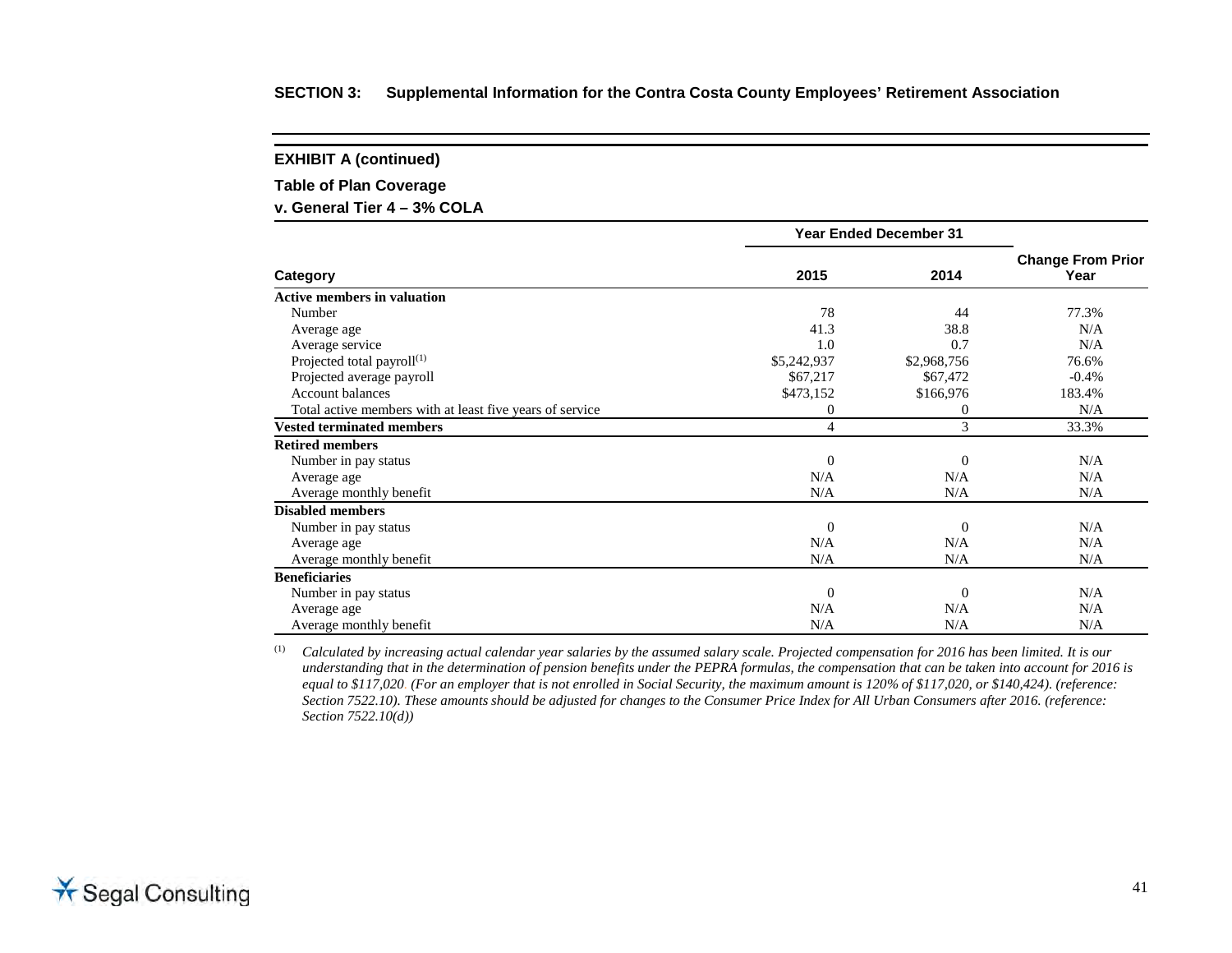**EXHIBIT A (continued)**

**Table of Plan Coverage**

**vi. General Tier 5 – 2% COLA**

|                                                          | <b>Year Ended December 31</b> |              |                                  |
|----------------------------------------------------------|-------------------------------|--------------|----------------------------------|
| Category                                                 | 2015                          | 2014         | <b>Change From Prior</b><br>Year |
| <b>Active members in valuation</b>                       |                               |              |                                  |
| Number                                                   | 1,151                         | 439          | 162.2%                           |
| Average age                                              | 38.5                          | 37.1         | N/A                              |
| Average service                                          | 0.6                           | 0.3          | N/A                              |
| Projected total payroll $(1)$                            | \$54,975,056                  | \$19,264,886 | 185.4%                           |
| Projected average payroll                                | \$47,763                      | \$43,884     | 8.8%                             |
| <b>Account balances</b>                                  | \$3,677,402                   | \$667,597    | 450.8%                           |
| Total active members with at least five years of service |                               |              | 600.0%                           |
| <b>Vested terminated members</b>                         | 132                           | 23           | 473.9%                           |
| <b>Retired members</b>                                   |                               |              |                                  |
| Number in pay status                                     | $\Omega$                      | $\mathbf{0}$ | N/A                              |
| Average age                                              | N/A                           | N/A          | N/A                              |
| Average monthly benefit                                  | N/A                           | N/A          | N/A                              |
| <b>Disabled members</b>                                  |                               |              |                                  |
| Number in pay status                                     | $\Omega$                      | $\mathbf{0}$ | N/A                              |
| Average age                                              | N/A                           | N/A          | N/A                              |
| Average monthly benefit                                  | N/A                           | N/A          | N/A                              |
| <b>Beneficiaries</b>                                     |                               |              |                                  |
| Number in pay status                                     | $\theta$                      | $\mathbf{0}$ | N/A                              |
| Average age                                              | N/A                           | N/A          | N/A                              |
| Average monthly benefit                                  | N/A                           | N/A          | N/A                              |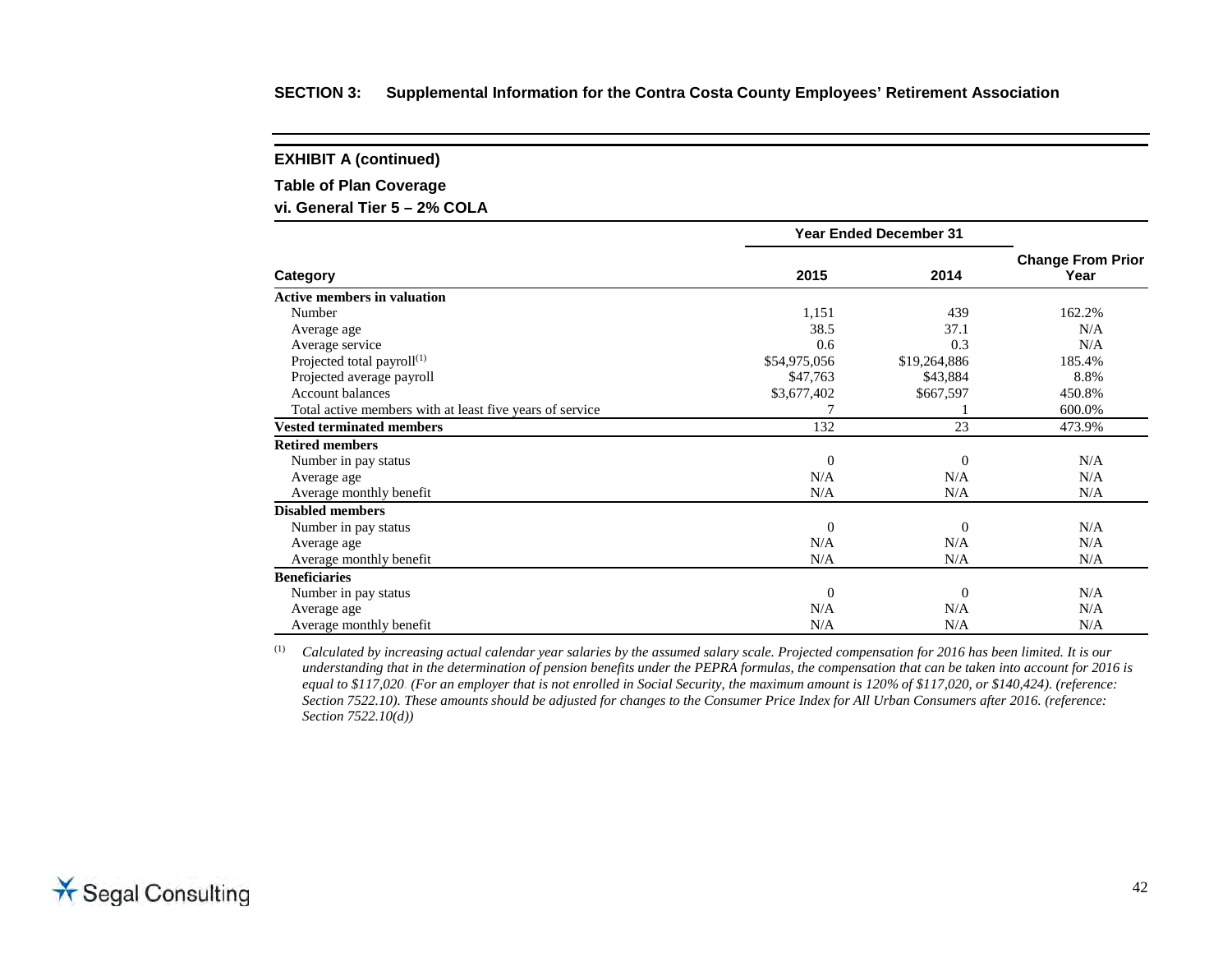**EXHIBIT A (continued)**

**Table of Plan Coverage**

**vii. General Tier 5 – 3% COLA**

|                                                          | <b>Year Ended December 31</b> |              |                                  |
|----------------------------------------------------------|-------------------------------|--------------|----------------------------------|
| Category                                                 | 2015                          | 2014         | <b>Change From Prior</b><br>Year |
| <b>Active members in valuation</b>                       |                               |              |                                  |
| Number                                                   | 948                           | 954          | $-0.6%$                          |
| Average age                                              | 40.8                          | 39.6         | N/A                              |
| Average service                                          | 1.9                           | 1.1          | N/A                              |
| Projected total payroll <sup>(1)</sup>                   | \$58,067,274                  | \$50,705,693 | 14.5%                            |
| Projected average payroll                                | \$61,252                      | \$53,151     | 15.2%                            |
| <b>Account balances</b>                                  | \$9,632,112                   | \$5,038,418  | 91.2%                            |
| Total active members with at least five years of service | 5                             | $\Omega$     | N/A                              |
| <b>Vested terminated members</b>                         | 209                           | 140          | 49.3%                            |
| <b>Retired members</b>                                   |                               |              |                                  |
| Number in pay status                                     | $\theta$                      | $\Omega$     | N/A                              |
| Average age                                              | N/A                           | N/A          | N/A                              |
| Average monthly benefit                                  | N/A                           | N/A          | N/A                              |
| <b>Disabled members</b>                                  |                               |              |                                  |
| Number in pay status                                     | $\theta$                      | $\Omega$     | N/A                              |
| Average age                                              | N/A                           | N/A          | N/A                              |
| Average monthly benefit                                  | N/A                           | N/A          | N/A                              |
| <b>Beneficiaries</b>                                     |                               |              |                                  |
| Number in pay status                                     | $\theta$                      | $\Omega$     | N/A                              |
| Average age                                              | N/A                           | N/A          | N/A                              |
| Average monthly benefit                                  | N/A                           | N/A          | N/A                              |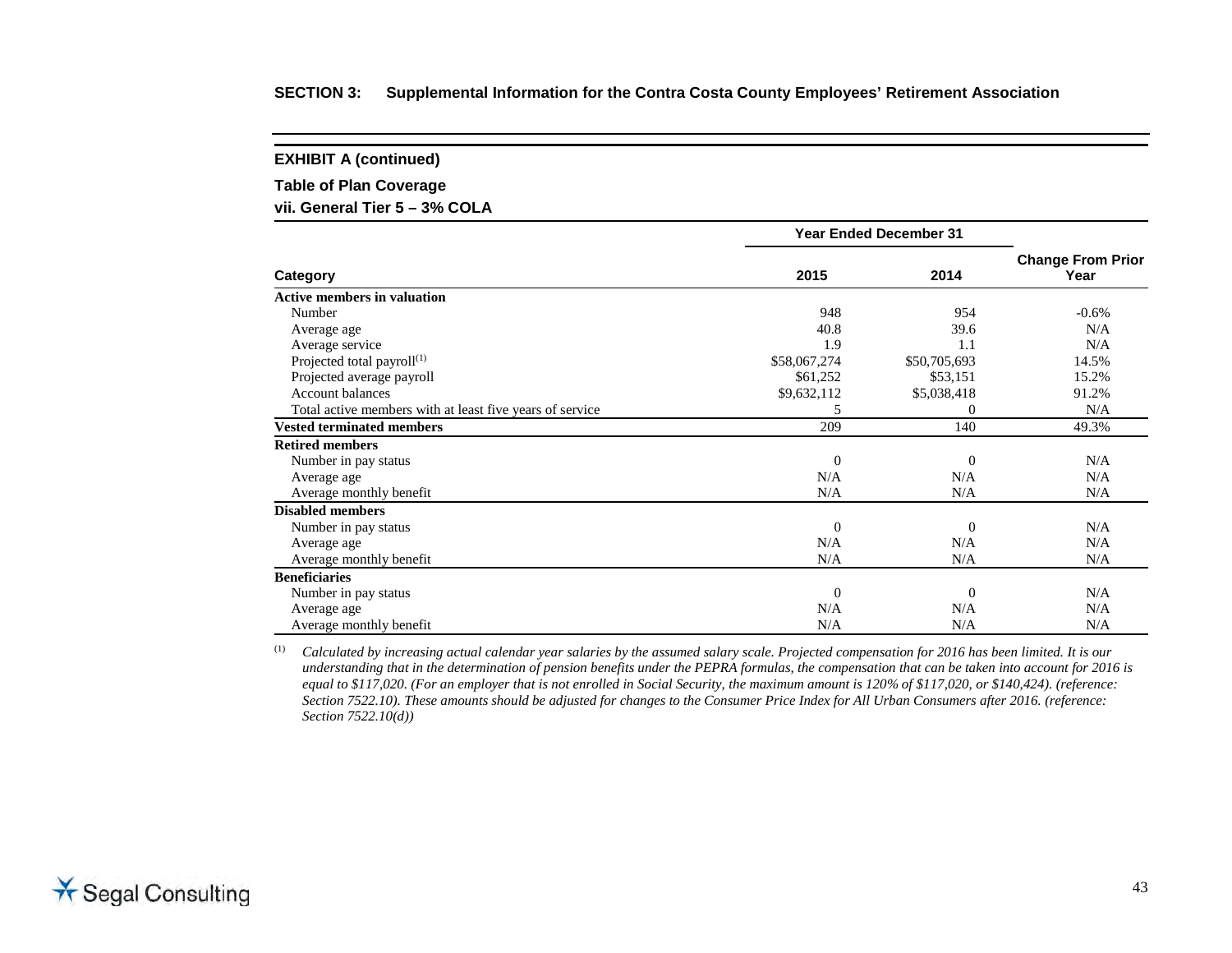**EXHIBIT A (continued)**

**Table of Plan Coverage**

**viii. Safety Tier A**

|                                                          | <b>Year Ended December 31</b> |               |                                  |
|----------------------------------------------------------|-------------------------------|---------------|----------------------------------|
| Category                                                 | 2015                          | 2014          | <b>Change From Prior</b><br>Year |
| <b>Active members in valuation</b>                       |                               |               |                                  |
| Number                                                   | 1,048                         | 1,064         | $-1.5%$                          |
| Average age                                              | 43.9                          | 43.0          | N/A                              |
| Average service                                          | 14.5                          | 13.8          | N/A                              |
| Projected total payroll $(1)$                            | \$115,030,411                 | \$113,458,371 | 1.4%                             |
| Projected average payroll                                | \$109,762                     | \$106,634     | 2.9%                             |
| Account balances                                         | \$333,257,056                 | \$301,928,599 | 10.4%                            |
| Total active members with at least five years of service | 987                           | 1,003         | $-1.6%$                          |
| <b>Vested terminated members</b>                         | 307                           | 317           | $-3.2%$                          |
| <b>Retired members</b>                                   |                               |               |                                  |
| Number in pay status                                     | 1,211                         | 1,226         | $-1.2\%$                         |
| Average age                                              | 65.7                          | 65.4          | N/A                              |
| Average monthly benefit                                  | \$7,455                       | \$7,346       | 1.5%                             |
| <b>Disabled members</b>                                  |                               |               |                                  |
| Number in pay status $^{(2)}$                            | 514                           | 509           | 1.0%                             |
| Average age                                              | 62.8                          | 62.3          | N/A                              |
| Average monthly benefit                                  | \$5,710                       | \$5,542       | 3.0%                             |
| <b>Beneficiaries</b>                                     |                               |               |                                  |
| Number in pay status                                     | 396                           | 368           | 7.6%                             |
| Average age                                              | 68.4                          | 67.9          | N/A                              |
| Average monthly benefit                                  | \$3,540                       | \$3,437       | 3.0%                             |

(1) *Calculated by increasing actual calendar year salaries by the assumed salary scale.*

(2) *For 2015, include 493 members receiving a service-connected disability and 21 members receiving an ordinary disability.*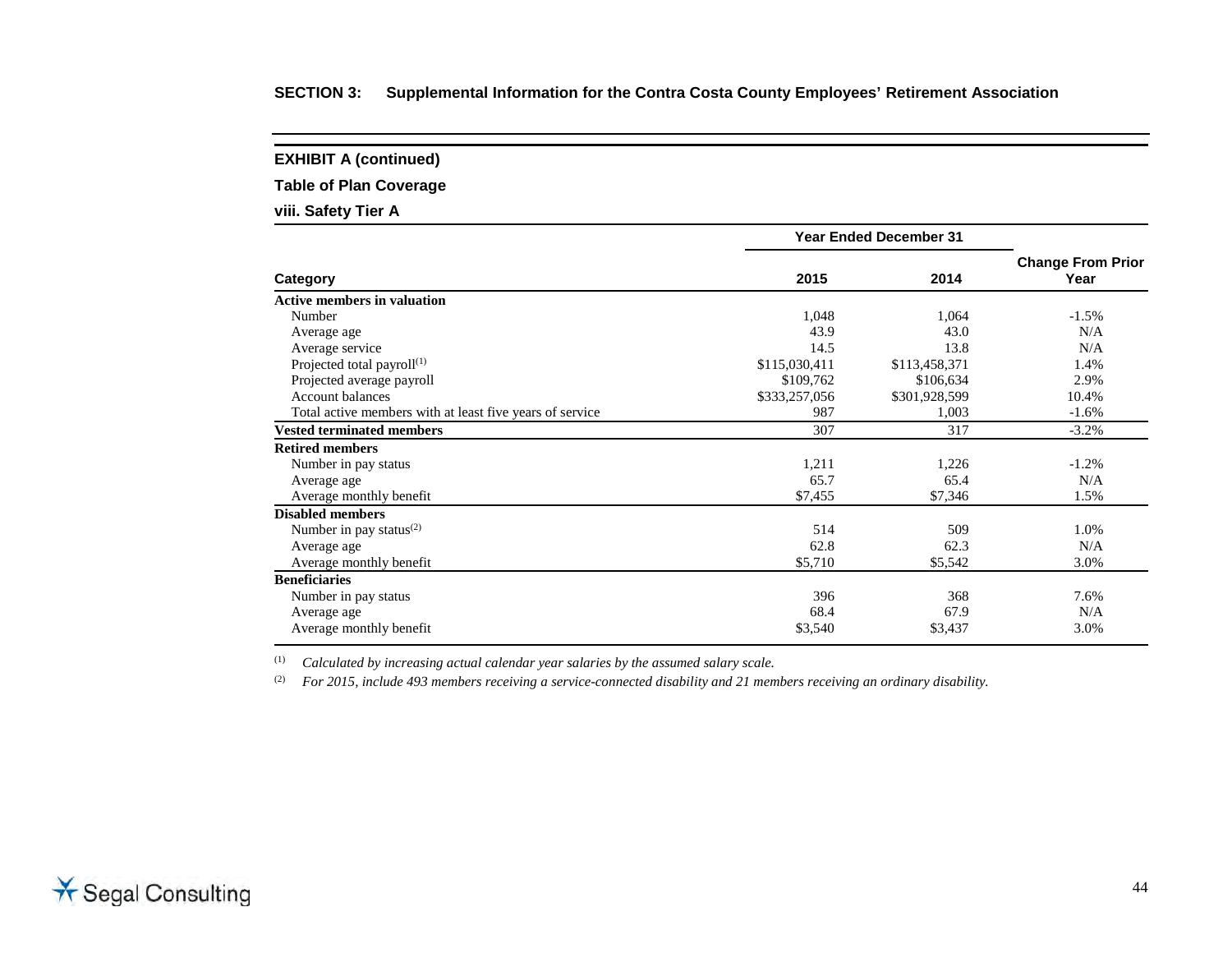**EXHIBIT A (continued)**

**Table of Plan Coverage**

**ix. Safety Tier C**

|                                                                                                                                                                                                                                                                                                                                                                                                                                             | <b>Year Ended December 31</b> |                |          |  |  |
|---------------------------------------------------------------------------------------------------------------------------------------------------------------------------------------------------------------------------------------------------------------------------------------------------------------------------------------------------------------------------------------------------------------------------------------------|-------------------------------|----------------|----------|--|--|
| Category<br><b>Active members in valuation</b><br>Number<br>Average age<br>Average service<br>Projected total payroll $(1)$<br>Projected average payroll<br><b>Account balances</b><br>Total active members with at least five years of service<br><b>Vested terminated members</b><br><b>Retired members</b><br>Number in pay status<br>Average age<br>Average monthly benefit<br><b>Disabled members</b><br>Number in pay status $^{(2)}$ | 2015<br>2014                  |                |          |  |  |
|                                                                                                                                                                                                                                                                                                                                                                                                                                             |                               |                |          |  |  |
|                                                                                                                                                                                                                                                                                                                                                                                                                                             | 147                           | 164            | $-10.4%$ |  |  |
|                                                                                                                                                                                                                                                                                                                                                                                                                                             | 35.1                          | 34.0           | N/A      |  |  |
|                                                                                                                                                                                                                                                                                                                                                                                                                                             | 5.9                           | 5.0            | N/A      |  |  |
|                                                                                                                                                                                                                                                                                                                                                                                                                                             | \$13,381,773                  | \$14,194,670   | $-5.7\%$ |  |  |
|                                                                                                                                                                                                                                                                                                                                                                                                                                             | \$91,032                      | \$86,553       | 5.2%     |  |  |
|                                                                                                                                                                                                                                                                                                                                                                                                                                             | \$9,277,790                   | \$7,816,546    | 18.7%    |  |  |
|                                                                                                                                                                                                                                                                                                                                                                                                                                             | 77                            | 68             | 13.2%    |  |  |
|                                                                                                                                                                                                                                                                                                                                                                                                                                             | 61                            | 51             | 19.6%    |  |  |
|                                                                                                                                                                                                                                                                                                                                                                                                                                             |                               |                |          |  |  |
|                                                                                                                                                                                                                                                                                                                                                                                                                                             | $\Omega$                      | $\theta$       | N/A      |  |  |
|                                                                                                                                                                                                                                                                                                                                                                                                                                             | N/A                           | N/A            | N/A      |  |  |
|                                                                                                                                                                                                                                                                                                                                                                                                                                             | N/A                           | N/A            | N/A      |  |  |
|                                                                                                                                                                                                                                                                                                                                                                                                                                             |                               |                |          |  |  |
|                                                                                                                                                                                                                                                                                                                                                                                                                                             | 4                             | $\overline{2}$ | 100.0%   |  |  |
| Average age                                                                                                                                                                                                                                                                                                                                                                                                                                 | 40.5                          | 37.6           | N/A      |  |  |
| Average monthly benefit                                                                                                                                                                                                                                                                                                                                                                                                                     | \$3,624                       | \$3,588        | 1.0%     |  |  |
| <b>Beneficiaries</b>                                                                                                                                                                                                                                                                                                                                                                                                                        |                               |                |          |  |  |
| Number in pay status                                                                                                                                                                                                                                                                                                                                                                                                                        | $\Omega$                      | $\Omega$       | N/A      |  |  |
| Average age                                                                                                                                                                                                                                                                                                                                                                                                                                 | N/A                           | N/A            | N/A      |  |  |
| Average monthly benefit                                                                                                                                                                                                                                                                                                                                                                                                                     | N/A                           | N/A            | N/A      |  |  |
|                                                                                                                                                                                                                                                                                                                                                                                                                                             |                               |                |          |  |  |

(1) *Calculated by increasing actual calendar year salaries by the assumed salary scale.*

(2) *For 2015, include 4 members receiving a service-connected disability.*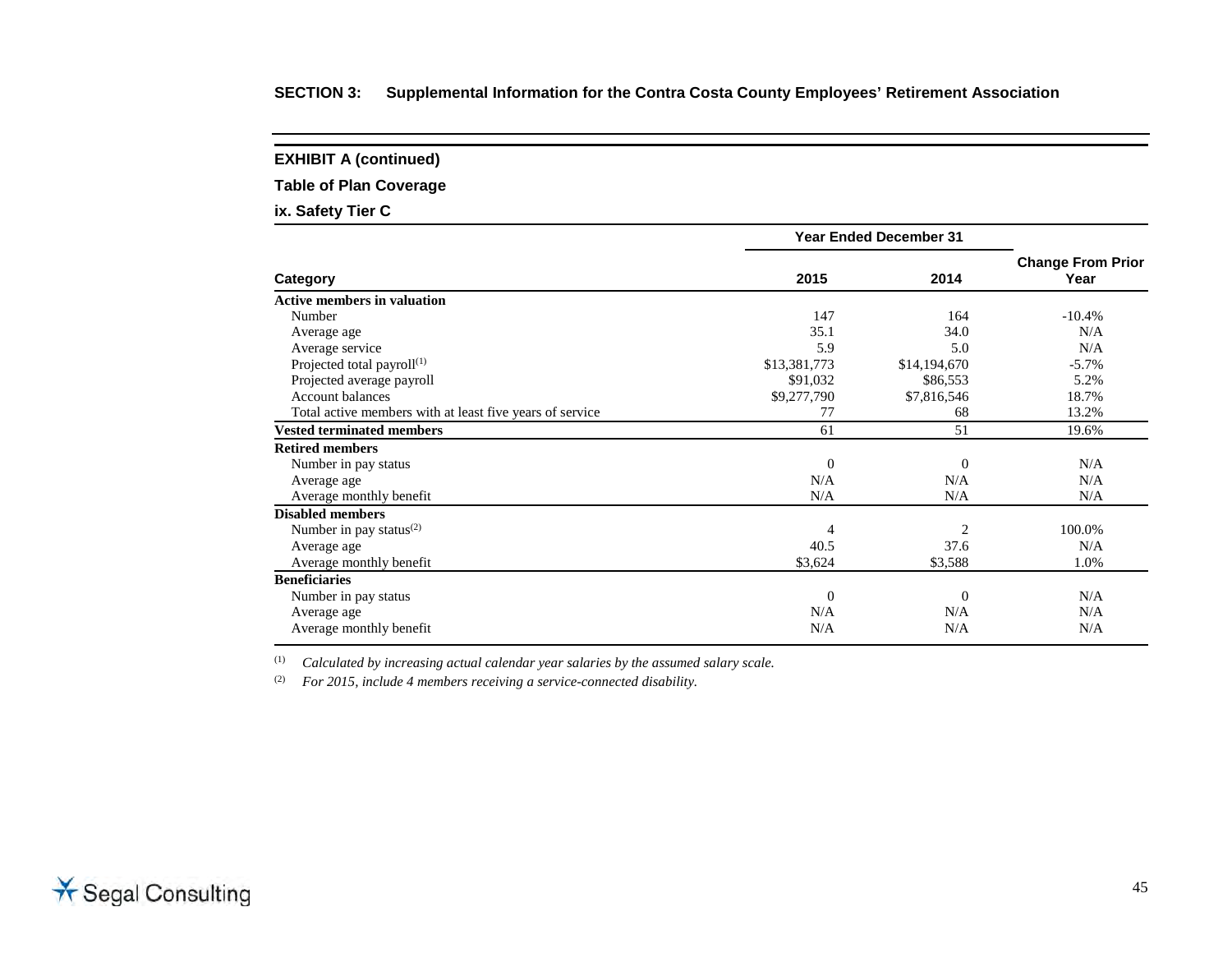**EXHIBIT A (continued)**

**Table of Plan Coverage**

**x. Safety Tier D**

|                                                          | <b>Year Ended December 31</b> |                |                                  |
|----------------------------------------------------------|-------------------------------|----------------|----------------------------------|
| Category                                                 | 2015                          | 2014           | <b>Change From Prior</b><br>Year |
| <b>Active members in valuation</b>                       |                               |                |                                  |
| Number                                                   | 92                            | 81             | 13.6%                            |
| Average age                                              | 33.4                          | 33.3           | N/A                              |
| Average service                                          | 1.5                           | 0.8            | N/A                              |
| Projected total payroll $(1)$                            | \$6,001,166                   | \$4,502,513    | 33.3%                            |
| Projected average payroll                                | \$65,230                      | \$55,587       | 17.3%                            |
| <b>Account balances</b>                                  | \$1,626,968                   | \$653,931      | 148.8%                           |
| Total active members with at least five years of service | $\Omega$                      | $\theta$       | N/A                              |
| <b>Vested terminated members</b>                         | 13                            | 10             | 30.0%                            |
| <b>Retired members</b>                                   |                               |                |                                  |
| Number in pay status                                     | $\Omega$                      | $\Omega$       | N/A                              |
| Average age                                              | N/A                           | N/A            | N/A                              |
| Average monthly benefit                                  | N/A                           | N/A            | N/A                              |
| <b>Disabled members</b>                                  |                               |                |                                  |
| Number in pay status                                     | $\Omega$                      | $\Omega$       | N/A                              |
| Average age                                              | N/A                           | N/A            | N/A                              |
| Average monthly benefit                                  | N/A                           | N/A            | N/A                              |
| <b>Beneficiaries</b>                                     |                               |                |                                  |
| Number in pay status                                     | $\theta$                      | $\overline{0}$ | N/A                              |
| Average age                                              | N/A                           | N/A            | N/A                              |
| Average monthly benefit                                  | N/A                           | N/A            | N/A                              |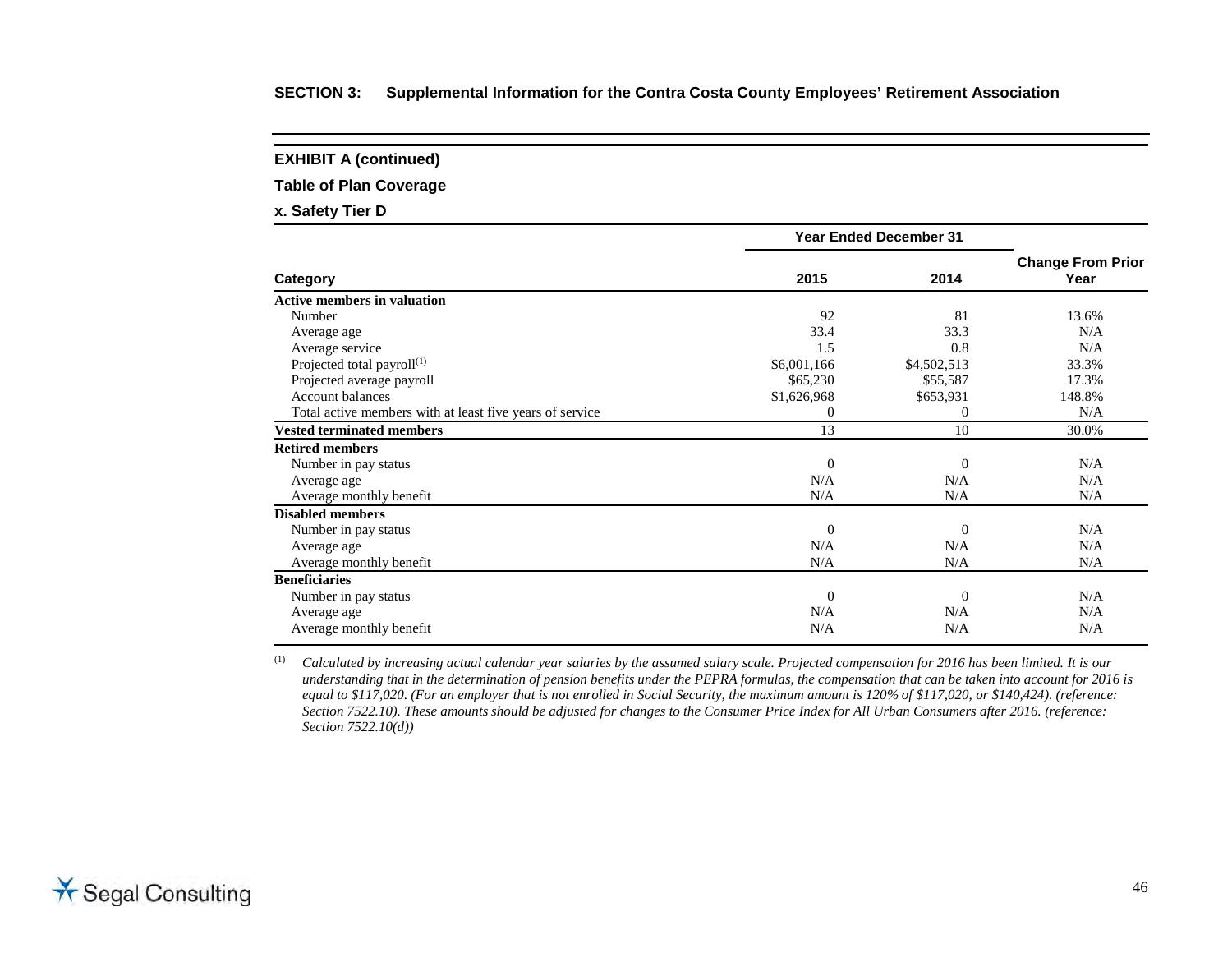**EXHIBIT A (continued)**

**Table of Plan Coverage**

**xi. Safety Tier E**

|                                                          | <b>Year Ended December 31</b> |                |                                  |
|----------------------------------------------------------|-------------------------------|----------------|----------------------------------|
| Category                                                 | 2015                          | 2014           | <b>Change From Prior</b><br>Year |
| <b>Active members in valuation</b>                       |                               |                |                                  |
| Number                                                   | 142                           | 76             | 86.8%                            |
| Average age                                              | 31.2                          | 31.0           | N/A                              |
| Average service                                          | 1.3                           | 1.0            | N/A                              |
| Projected total payroll <sup>(1)</sup>                   | \$9,891,867                   | \$4,246,187    | 133.0%                           |
| Projected average payroll                                | \$69,661                      | \$55,871       | 24.7%                            |
| <b>Account balances</b>                                  | \$1,675,580                   | \$560,378      | 199.0%                           |
| Total active members with at least five years of service | $\Omega$                      | $\overline{0}$ | N/A                              |
| <b>Vested terminated members</b>                         | 16                            | 3              | 433.3%                           |
| <b>Retired members</b>                                   |                               |                |                                  |
| Number in pay status                                     | $\Omega$                      | $\Omega$       | N/A                              |
| Average age                                              | N/A                           | N/A            | N/A                              |
| Average monthly benefit                                  | N/A                           | N/A            | N/A                              |
| <b>Disabled members</b>                                  |                               |                |                                  |
| Number in pay status                                     | $\Omega$                      | $\overline{0}$ | N/A                              |
| Average age                                              | N/A                           | N/A            | N/A                              |
| Average monthly benefit                                  | N/A                           | N/A            | N/A                              |
| <b>Beneficiaries</b>                                     |                               |                |                                  |
| Number in pay status                                     | $\theta$                      | $\overline{0}$ | N/A                              |
| Average age                                              | N/A                           | N/A            | N/A                              |
| Average monthly benefit                                  | N/A                           | N/A            | N/A                              |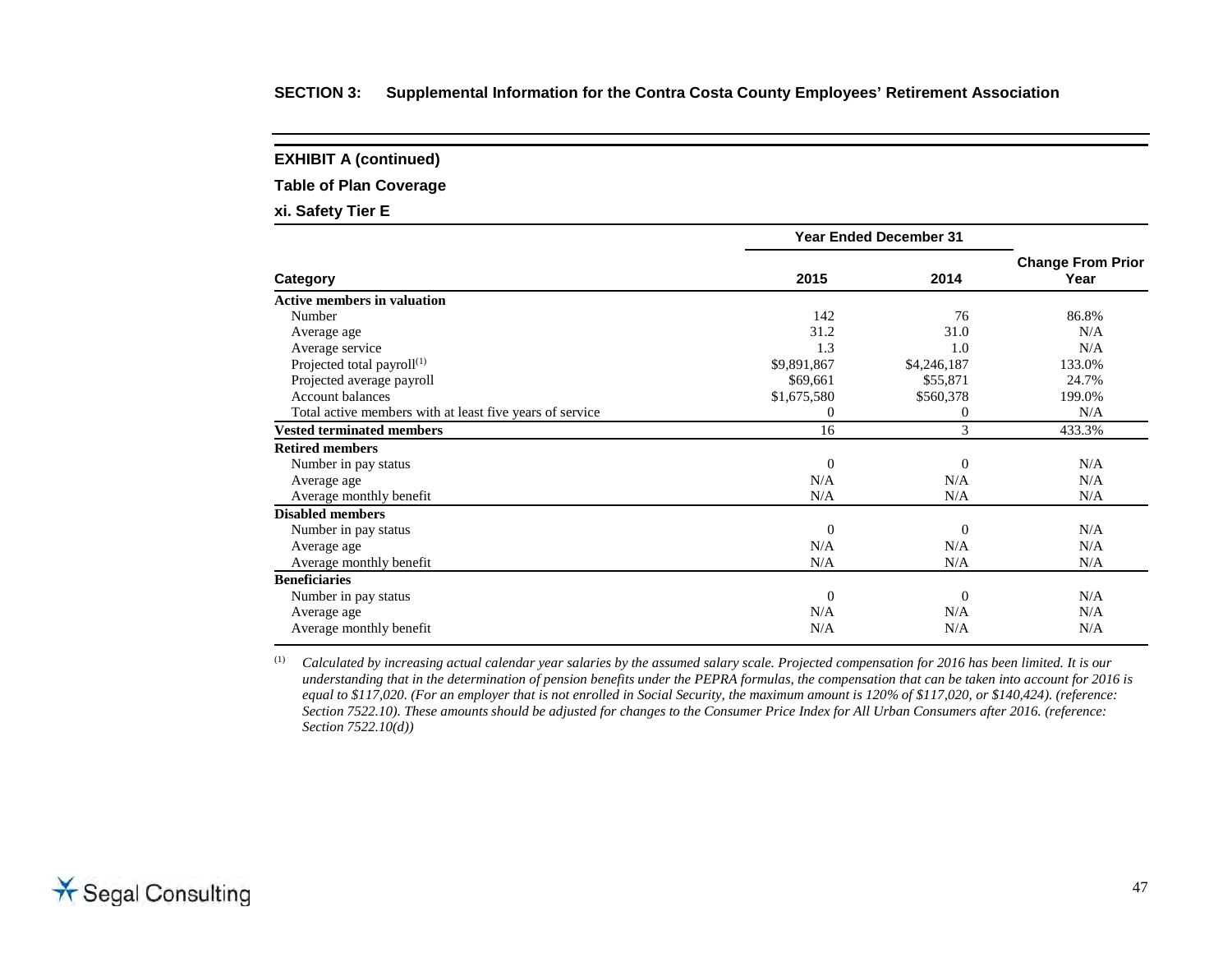#### **EXHIBIT B**

**Members in Active Service and Projected Payroll as of December 31, 2015 By Age and Years of Service**

**i. General Tier 1 Non-Enhanced**

| <b>Years of Service</b> |                |                |                |                |          |               |       |               |       |                      |
|-------------------------|----------------|----------------|----------------|----------------|----------|---------------|-------|---------------|-------|----------------------|
| Age                     | <b>Total</b>   | $0 - 4$        | $5-9$          | $10 - 14$      | $15-19$  | $20 - 24$     | 25-29 | 30-34         | 35-39 | <b>40 &amp; over</b> |
| Under 25                | $ -$           | $ -$           | - -            | $ -$           |          | $ -$          |       | $ -$          |       |                      |
|                         | $\sim$ $\sim$  | $ -$           | $ -$           | $ -$           | $ -$     | $ -$          | $ -$  | $ -$          | $ -$  | $- -$                |
| $25 - 29$               | $ -$           | $ -$           | $ -$           | $- -$          | $ -$     | $ -$          | $ -$  | $ -$          | - -   | $ -$                 |
|                         | $\sim$ $\sim$  | $- -$          | $- -$          | $- -$          | $ -$     | $- -$         | $ -$  | $- -$         | $ -$  | $- -$                |
| $30 - 34$               | $\mathfrak{2}$ | $\overline{2}$ | - -            | $ -$           | - -      | $ -$          | $ -$  | $ -$          | - -   | $ -$                 |
|                         | \$27,235       | \$27,235       | - -            | $- -$          |          | $ -$          | - -   | - -           |       | $- -$                |
| $35 - 39$               | $\sim$ $\sim$  | $ -$           | $ -$           | $ -$           | $ -$     | $ -$          | $ -$  | $ -$          | $ -$  | $\frac{1}{2}$        |
|                         | $\sim$ $\sim$  | $ -$           | - -            | $- -$          | $ -$     | $ -$          | - -   | $ -$          | $ -$  | $\frac{1}{2}$        |
| $40 - 44$               | $\sim$ $\sim$  | $ -$           | $ -$           | $- -$          | $ -$     | $ -$          | $ -$  | $ -$          | $ -$  | $\frac{1}{2}$        |
|                         | $\sim$ $\sim$  | $ -$           | - -            | $- -$          | $ -$     | $- -$         | - -   | $ -$          | $ -$  | $- -$                |
| $45 - 49$               | 3              | $\sim$ $\sim$  | $ -$           | $\overline{2}$ |          | $ -$          | $ -$  | $ -$          |       | $ -$                 |
|                         | 104,014        | $\frac{1}{2}$  | $ -$           | \$120,428      | \$71,184 | $- -$         | $ -$  | $ -$          | - -   | $ -$                 |
| $50 - 54$               | $\overline{2}$ | 1              | $\mathbf{1}$   | $\sim$ $\sim$  | $ -$     | $ -$          | $ -$  | $ -$          | $ -$  | $\frac{1}{2}$        |
|                         | 67,460         | 44,725         | \$90,194       | $\sim$ $\sim$  | $ -$     | $\sim$ $\sim$ | $ -$  | $\sim$ $\sim$ | $ -$  | $ -$                 |
| $55 - 59$               | 2              | -1             | $\overline{1}$ | $- -$          | $ -$     | $ -$          | $ -$  | $ -$          | $ -$  | $\frac{1}{2}$        |
|                         | 72,534         | 55,938         | 89,130         | $ -$           |          | $ -$          | - -   | $ -$          |       | $ -$                 |
| $60 - 64$               | $\sim$ $\sim$  | $\frac{1}{2}$  | $ -$           | $\sim$ $\sim$  | $ -$     | $\sim$ $\sim$ | $ -$  | $\sim$ $\sim$ | $ -$  | $ -$                 |
|                         | $- -$          | $ -$           | $ -$           | $ -$           |          | $ -$          | - -   | $ -$          |       | $ -$                 |
| $65 - 69$               | $\mathbf{1}$   | $\sim$ $\sim$  | 1              | $- -$          |          | $\sim$ $\sim$ | - -   | $ -$          | $ -$  | - -                  |
|                         | 39,537         | $\frac{1}{2}$  | 39,537         | $\sim$ $\sim$  | $ -$     | $ -$          | $ -$  | $\sim$ $\sim$ | $ -$  | $ -$                 |
| 70 & over               | $\sim$ $\sim$  | $ -$           | $ -$           | $ -$           | - -      | $ -$          | - -   | $ -$          | - -   | $- -$                |
|                         | $\sim$ $\sim$  | $ -$           | $- -$          | $\sim$ $\sim$  | $- -$    | $ -$          | $ -$  | $ -$          | $ -$  | $- -$                |
| Total                   | 10             | $\overline{4}$ | 3              | $\overline{c}$ | 1        | $\sim$ $-$    | $ -$  | $ -$          | $ -$  | $- -$                |
|                         | \$68,603       | \$38,783       | \$72,954       | \$120,428      | \$71,184 | $\frac{1}{2}$ | $ -$  | $ -$          | $ -$  | $- -$                |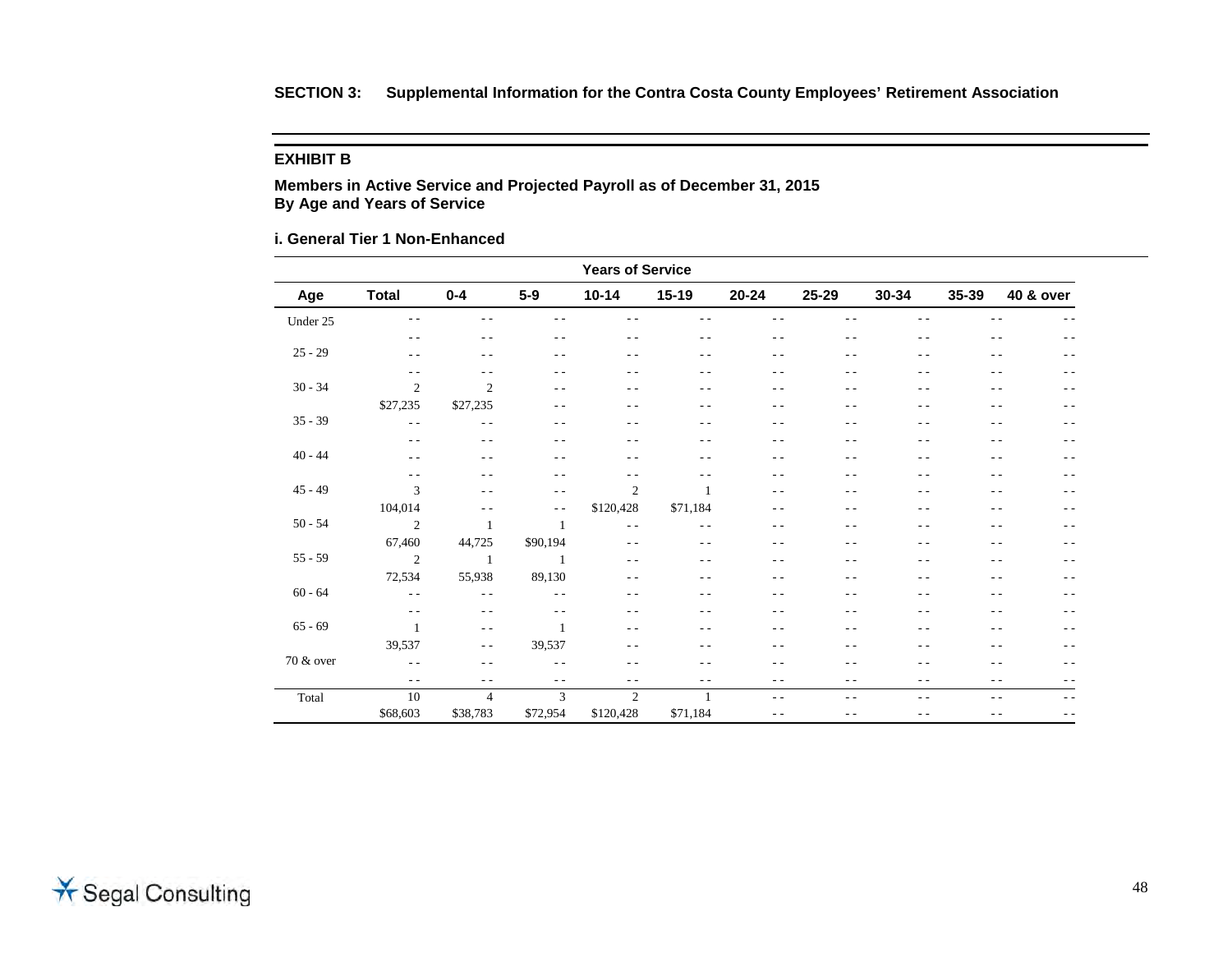## **EXHIBIT B (continued)**

**Members in Active Service and Projected Payroll as of December 31, 2015 By Age and Years of Service**

## **ii. General Tier 1 Enhanced**

| <b>Years of Service</b> |                |                            |                   |               |                          |                |                |                |                |           |
|-------------------------|----------------|----------------------------|-------------------|---------------|--------------------------|----------------|----------------|----------------|----------------|-----------|
| Age                     | <b>Total</b>   | $0 - 4$                    | $5-9$             | 10-14         | $15-19$                  | $20 - 24$      | 25-29          | $30 - 34$      | $35 - 39$      | 40 & over |
| Under 25                |                |                            | $ -$              | $ -$          |                          | - -            |                | - -            |                |           |
|                         | \$78,923       | \$78,923                   |                   | - -           |                          | $ -$           |                |                |                |           |
| $25 - 29$               | 14             | 11                         | 3                 |               |                          |                |                |                |                |           |
|                         | 93,595         | 96,567                     | \$82,700          |               |                          |                |                |                |                |           |
| $30 - 34$               | 39             | 14                         | 19                | 6             |                          |                |                |                |                |           |
|                         | 93,526         | 79,238                     | 102,984           | \$96,912      |                          |                |                |                |                |           |
| $35 - 39$               | 51             | 15                         | 15                | 18            | 3                        | $ -$           |                |                |                |           |
|                         | 98,516         | 96,248                     | 97,460            | 106,449       | \$67,532                 | $ -$           |                |                |                |           |
| $40 - 44$               | 66             | $\overline{10}$            | 15                | 23            | 16                       | $\overline{2}$ |                |                |                |           |
|                         | 92,668         | 89,450                     | 94,843            | 88,355        | 103,101                  | \$58,589       |                |                |                | - -       |
| $45 - 49$               | 92             | $\overline{\phantom{0}}$ 8 | 17                | 28            | 21                       | 12             | 5              |                |                |           |
|                         | 102,398        | 118,730                    | 99,333            | 112,548       | 94,938                   | 90,977         | \$82,968       | \$130,499      |                |           |
| $50 - 54$               | 128            | $\overline{9}$             | 24                | 29            | 34                       | 10             | 18             | 2              | $\overline{c}$ | $ -$      |
|                         | 101,520        | 133,761                    | 93,563            | 95,271        | 103,378                  | 93,517         | 110,505        | 112,630        | \$58,992       |           |
| $55 - 59$               | 106            | - 11                       | 16                | 19            | 24                       | 13             | 14             | $\overline{4}$ | 5              | $ -$      |
|                         | 99,741         | 94,942                     | 97,523            | 103,314       | 96,537                   | 101,392        | 113,080        | 119,041        | 62,105         |           |
| $60 - 64$               | 58             | $6\overline{6}$            | $\overline{11}$   | 15            | 12                       | $5^{\circ}$    | 3              | 3              | 3              |           |
|                         | 95,971         | 76,800                     | 88,676            | 115,025       | 95,696                   | 104,776        | 88,931         | 94,348         | 60,877         | $- -$     |
| $65 - 69$               | 20             | $\sim$ $\sim$              | 3                 | <sup>11</sup> | $\overline{\phantom{a}}$ | $\overline{2}$ | $\overline{1}$ | $\sim$ $\sim$  | $\sim$ $\sim$  | 1         |
|                         | 93.996         | $\sim$ $\sim$              | 57,549            | 88,133        | 89,987                   | 124,926        | 79,520         |                | $\sim$ $\sim$  | \$228,462 |
| 70 & over               | $\overline{5}$ | 3                          | $\sim$ 100 $\pm$  | $\sim$ 1      | $\sim$ 1                 | $\sim$ $\sim$  |                |                |                |           |
|                         | 61,434         | 58,211                     | <b>Contractor</b> | 82,180        | 50,359                   | $\frac{1}{2}$  | $ -$           | $\overline{a}$ | - -            |           |
| Total                   | 580            | 88                         | 123               | 150           | 113                      | 44             | 41             | 10             | 10             |           |
|                         | \$98,135       | \$95,707                   | \$95,382          | \$101,226     | \$97,844                 | \$96,270       | \$105,692      | \$111,497      | \$61,114       | \$228,462 |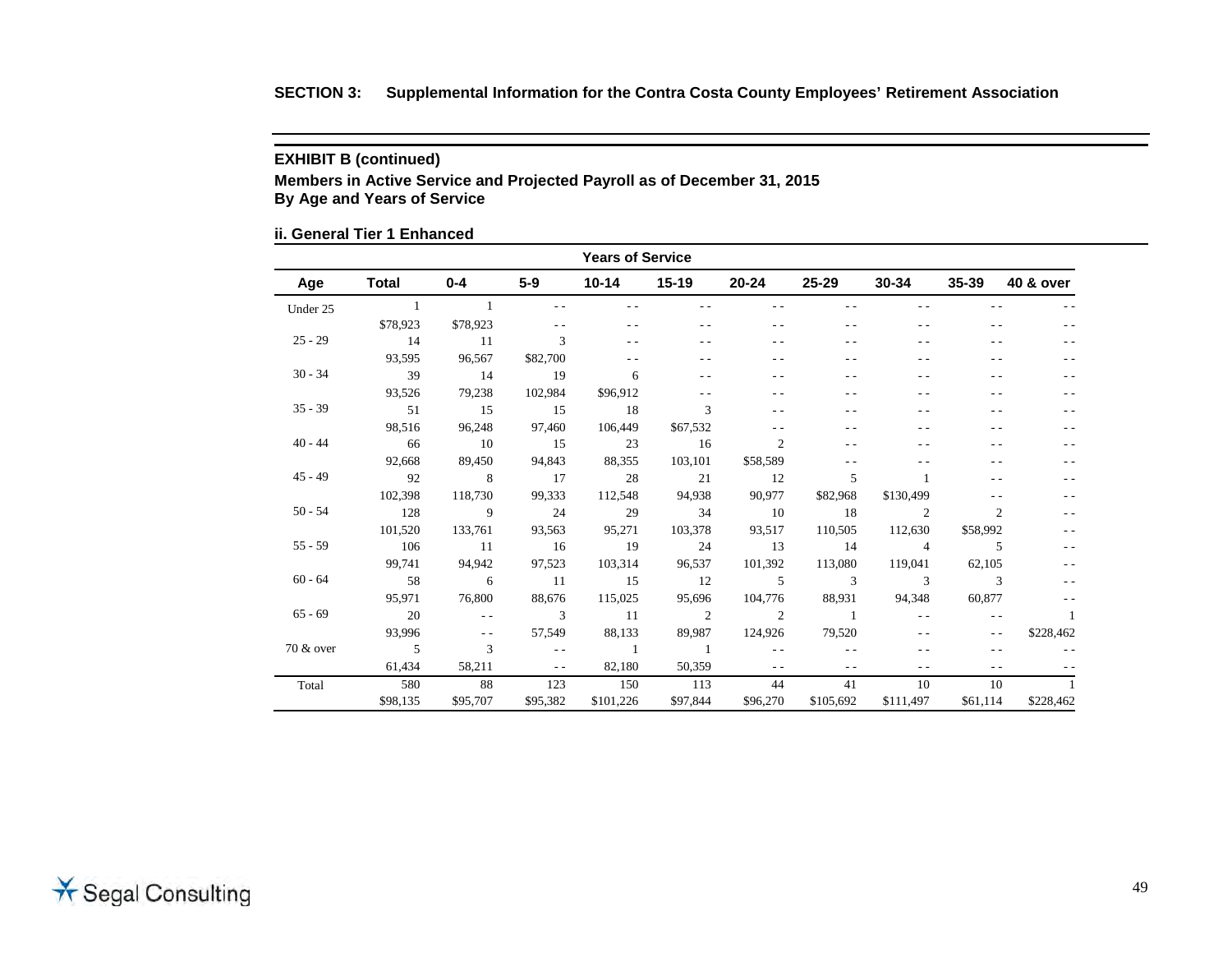## **EXHIBIT B (continued)**

**Members in Active Service and Projected Payroll as of December 31, 2015 By Age and Years of Service**

## **iii. General Tier 3 Enhanced**

| <b>Years of Service</b> |              |                 |          |           |           |               |                |                |               |                |
|-------------------------|--------------|-----------------|----------|-----------|-----------|---------------|----------------|----------------|---------------|----------------|
| Age                     | <b>Total</b> | $0 - 4$         | $5-9$    | $10 - 14$ | $15 - 19$ | $20 - 24$     | $25 - 29$      | $30 - 34$      | $35 - 39$     | 40 & over      |
| Under 25                | 3            | 3               | $ -$     |           |           |               |                |                | $ -$          |                |
|                         | \$50,290     | \$50,290        |          | - -       |           |               |                | - -            | - -           | $ -$           |
| $25 - 29$               | 100          | 82              | 18       | $ -$      |           | . .           |                | $ -$           |               | $ -$           |
|                         | 58,468       | 58,388          | \$58,835 | $ -$      |           | $ -$          |                | - -            | - -           |                |
| $30 - 34$               | 391          | 176             | 180      | 35        |           | - -           |                | $ -$           |               |                |
|                         | 72,518       | 72,579          | 73,067   | \$69,382  | $-$       | - -           | $ -$           | $ -$           | - -           |                |
| $35 - 39$               | 632          | 183             | 260      | 153       | 36        | - -           | $ -$           | - -            | - -           |                |
|                         | 77,993       | 77,555          | 81,585   | 75,683    | \$64,094  | - -           |                | $ -$           |               |                |
| $40 - 44$               | 709          | 140             | 226      | 196       | 139       | 8             |                |                |               |                |
|                         | 81,574       | 78,204          | 78,557   | 84,800    | 85,567    | \$77,341      |                |                |               |                |
| $45 - 49$               | 902          | 148             | 221      | 217       | 221       | 53            | 40             | $\overline{2}$ | - -           | - -            |
|                         | 80,372       | 71,213          | 77,117   | 87,038    | 81,951    | 86,199        | \$80,744       | \$58,206       |               | $ -$           |
| $50 - 54$               | 1,012        | 140             | 170      | 230       | 219       | 109           | 108            | 35             |               | $ -$           |
|                         | 80,349       | 69,547          | 74,242   | 77,252    | 79,500    | 100,764       | 92,070         | 79,857         | \$55,462      |                |
| $55 - 59$               | 840          | 102             | 181      | 168       | 170       | 81            | 93             | 39             | 6             | $-$            |
|                         | 78,850       | 71,565          | 72,446   | 76,688    | 80,446    | 82,736        | 94,878         | 84,194         | 75,477        |                |
| $60 - 64$               | 595          | 78              | 121      | 118       | 125       | 63            | 63             | 24             | 3             | $\overline{a}$ |
|                         | 78,011       | 75,468          | 72,734   | 71,474    | 84,929    | 85,813        | 80,659         | 80,019         | 90,349        | $ -$           |
| $65 - 69$               | 216          | 32              | 59       | 51        | 37        | 20            | 13             | 3              |               | $\overline{a}$ |
|                         | 70,058       | 55,079          | 66,427   | 77,167    | 75,458    | 69,119        | 79,489         | 69,663         | 98,673        |                |
| 70 & over               | 41           | $7\phantom{.0}$ | 10       | 11        | 10        | $\sim$ $\sim$ | $\overline{2}$ | $\overline{1}$ | $\sim$ $\sim$ |                |
|                         | 69.675       | 61,373          | 96,258   | 72,785    | 53,614    | $\sim$ $\sim$ | 43,018         | 41,662         | $\frac{1}{2}$ |                |
| Total                   | 5,441        | 1,091           | 1,446    | 1,179     | 957       | 334           | 319            | 104            | 11            | $ -$           |
|                         | \$78,281     | \$71,960        | \$75,820 | \$79,167  | \$80,818  | \$88,805      | \$88,394       | \$80,443       | \$79,822      | $ -$           |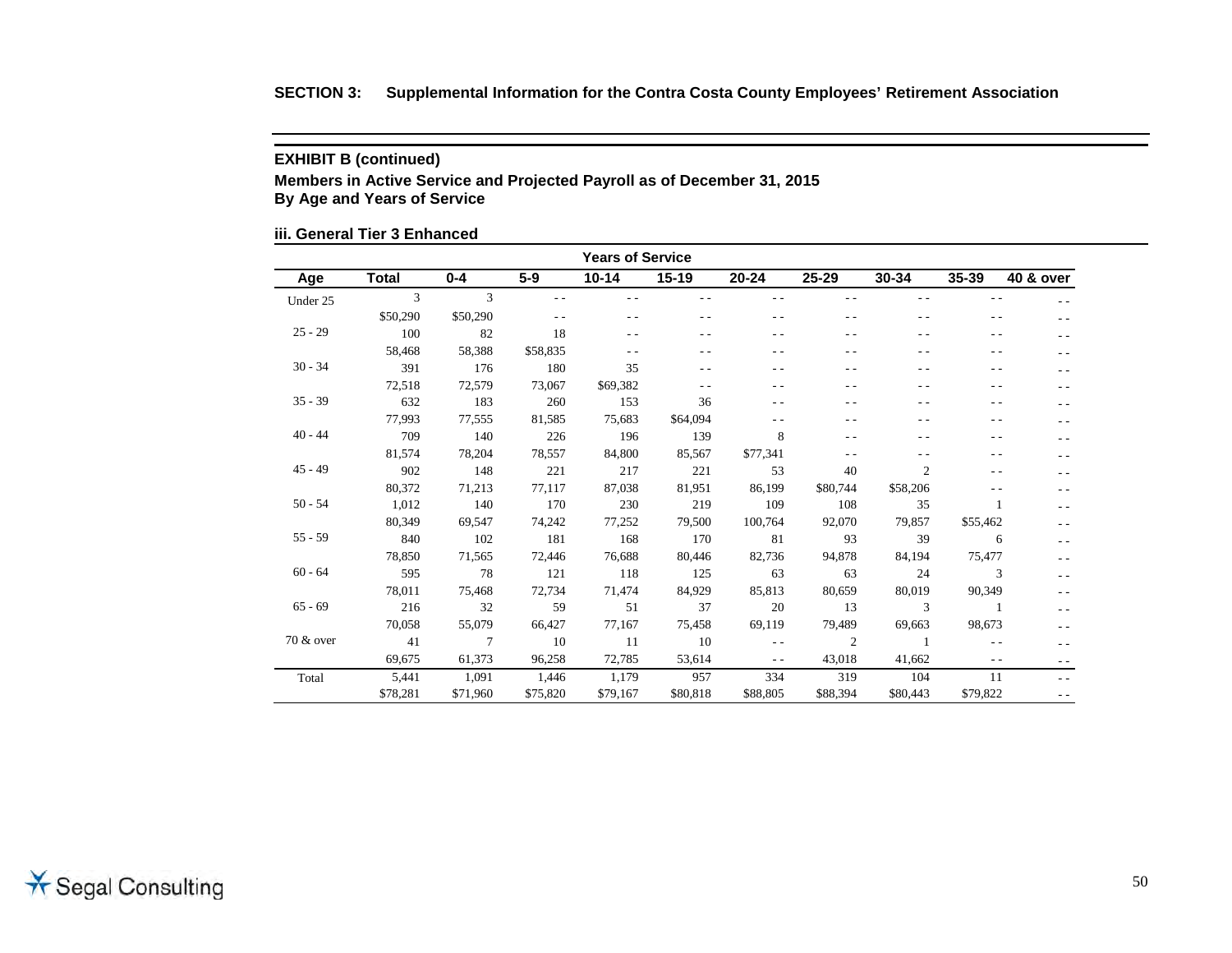## **EXHIBIT B (continued)**

**Members in Active Service and Projected Payroll as of December 31, 2015 By Age and Years of Service**

**iv. General Tier 4 – 2% COLA**

| <b>Years of Service</b> |                |               |               |               |               |                                                                                                                                                                                                                                                                                                                                                                                              |       |               |               |                      |
|-------------------------|----------------|---------------|---------------|---------------|---------------|----------------------------------------------------------------------------------------------------------------------------------------------------------------------------------------------------------------------------------------------------------------------------------------------------------------------------------------------------------------------------------------------|-------|---------------|---------------|----------------------|
| Age                     | <b>Total</b>   | $0 - 4$       | $5-9$         | $10 - 14$     | $15-19$       | $20 - 24$                                                                                                                                                                                                                                                                                                                                                                                    | 25-29 | $30 - 34$     | 35-39         | <b>40 &amp; over</b> |
| Under 25                | $\sim$ $\sim$  | ٠.            | $ -$          | ٠.            |               | ٠.                                                                                                                                                                                                                                                                                                                                                                                           |       | Ξ.            |               | - -                  |
|                         | $ -$           | $ -$          | $ -$          | $ -$          | $ -$          | - -                                                                                                                                                                                                                                                                                                                                                                                          | $ -$  | $ -$          | $ -$          | $ -$                 |
| $25 - 29$               | $ -$           | $ -$          | $ -$          | $ -$          | $ -$          | $ -$                                                                                                                                                                                                                                                                                                                                                                                         | $ -$  | $ -$          | $ -$          | $ -$                 |
|                         | $ -$           | $ -$          | - -           | $ -$          | $ -$          | ٠.                                                                                                                                                                                                                                                                                                                                                                                           | $ -$  | $ -$          | $ -$          | $ -$                 |
| $30 - 34$               | 2              | 2             | $ -$          | - -           | $ -$          | - -                                                                                                                                                                                                                                                                                                                                                                                          | $ -$  | $ -$          | $ -$          | - -                  |
|                         | \$35,993       | \$35,993      | $ -$          | $ -$          | $- -$         | - -                                                                                                                                                                                                                                                                                                                                                                                          | - -   | $ -$          | $- -$         | $- -$                |
| $35 - 39$               | $\overline{1}$ | - 1           | $\sim$ $\sim$ | $ -$          | $- -$         | - -                                                                                                                                                                                                                                                                                                                                                                                          | $ -$  | $- -$         | - -           | - -                  |
|                         | 35,630         | 35,630        | $ -$          | $ -$          | $ -$          | - -                                                                                                                                                                                                                                                                                                                                                                                          | $ -$  | - -           | - -           | - -                  |
| $40 - 44$               | $\overline{1}$ | -1            | $ -$          | $ -$          | $ -$          | $ -$                                                                                                                                                                                                                                                                                                                                                                                         | $ -$  | $ -$          | $ -$          | $ -$                 |
|                         | 63,387         | 63,387        | $ -$          | $ -$          | $ -$          | $ -$                                                                                                                                                                                                                                                                                                                                                                                         | $ -$  | $ -$          | $ -$          | $ -$                 |
| $45 - 49$               | $\sim$ $-$     | $\sim$ $\sim$ | $ -$          | $ -$          | $ -$          | $ -$                                                                                                                                                                                                                                                                                                                                                                                         | $ -$  | $ -$          | $ -$          | $ -$                 |
|                         | $\sim$ $\sim$  | $\sim$ $\sim$ | . .           | $ -$          | $ -$          | - -                                                                                                                                                                                                                                                                                                                                                                                          | $ -$  | $ -$          | - -           | $ -$                 |
| $50 - 54$               | 1              | 1             | $ -$          | $ -$          | $ -$          | - -                                                                                                                                                                                                                                                                                                                                                                                          | $ -$  | $ -$          | $ -$          | $ -$                 |
|                         | 59,373         | 59,373        | $ -$          | $ -$          | $- -$         | - -                                                                                                                                                                                                                                                                                                                                                                                          | - -   | $ -$          | $- -$         | $- -$                |
| $55 - 59$               | $\sim$ $\sim$  | $\sim$ $\sim$ | $ -$          | $ -$          | $ -$          | $ -$                                                                                                                                                                                                                                                                                                                                                                                         | $ -$  | $ -$          | $ -$          | $ -$                 |
|                         | $- -$          | $ -$          | $ -$          | $ -$          | - -           | - -                                                                                                                                                                                                                                                                                                                                                                                          | $ -$  | - -           | $ -$          | $- -$                |
| $60 - 64$               | $ -$           | $- -$         | $ -$          | $ -$          | $ -$          | $ -$                                                                                                                                                                                                                                                                                                                                                                                         | $ -$  | $ -$          | $ -$          | $ -$                 |
|                         | $- -$          | $ -$          | $ -$          | $ -$          | $ -$          | - -                                                                                                                                                                                                                                                                                                                                                                                          | $ -$  | $ -$          | $ -$          | $ -$                 |
| $65 - 69$               | $ -$           | $ -$          | $ -$          | $ -$          | $ -$          | - -                                                                                                                                                                                                                                                                                                                                                                                          | $ -$  | - -           | $ -$          | $ -$                 |
|                         | $ -$           | $ -$          | - -           | - -           | - -           | - -                                                                                                                                                                                                                                                                                                                                                                                          | - -   | - -           | - -           | - -                  |
| 70 & over               | $ -$           | $ -$          | $ -$          | $ -$          | $ -$          | $ -$                                                                                                                                                                                                                                                                                                                                                                                         | $ -$  | $ -$          | $ -$          | $- -$                |
|                         | $\frac{1}{2}$  | $ -$          | $ -$          | $\frac{1}{2}$ | $- -$         | $\frac{1}{2} \frac{1}{2} \frac{1}{2} \frac{1}{2} \frac{1}{2} \frac{1}{2} \frac{1}{2} \frac{1}{2} \frac{1}{2} \frac{1}{2} \frac{1}{2} \frac{1}{2} \frac{1}{2} \frac{1}{2} \frac{1}{2} \frac{1}{2} \frac{1}{2} \frac{1}{2} \frac{1}{2} \frac{1}{2} \frac{1}{2} \frac{1}{2} \frac{1}{2} \frac{1}{2} \frac{1}{2} \frac{1}{2} \frac{1}{2} \frac{1}{2} \frac{1}{2} \frac{1}{2} \frac{1}{2} \frac{$ | $- -$ | $\frac{1}{2}$ | $\frac{1}{2}$ | $- -$                |
| Total                   | 5              | 5             | $\frac{1}{2}$ | $ -$          | $ -$          | $ -$                                                                                                                                                                                                                                                                                                                                                                                         | $ -$  | $ -$          | $ -$          | $- -$                |
|                         | \$46,075       | \$46,075      | $ -$          | $ -$          | $\sim$ $\sim$ | $ -$                                                                                                                                                                                                                                                                                                                                                                                         | $- -$ | $ -$          | $ -$          | $ -$                 |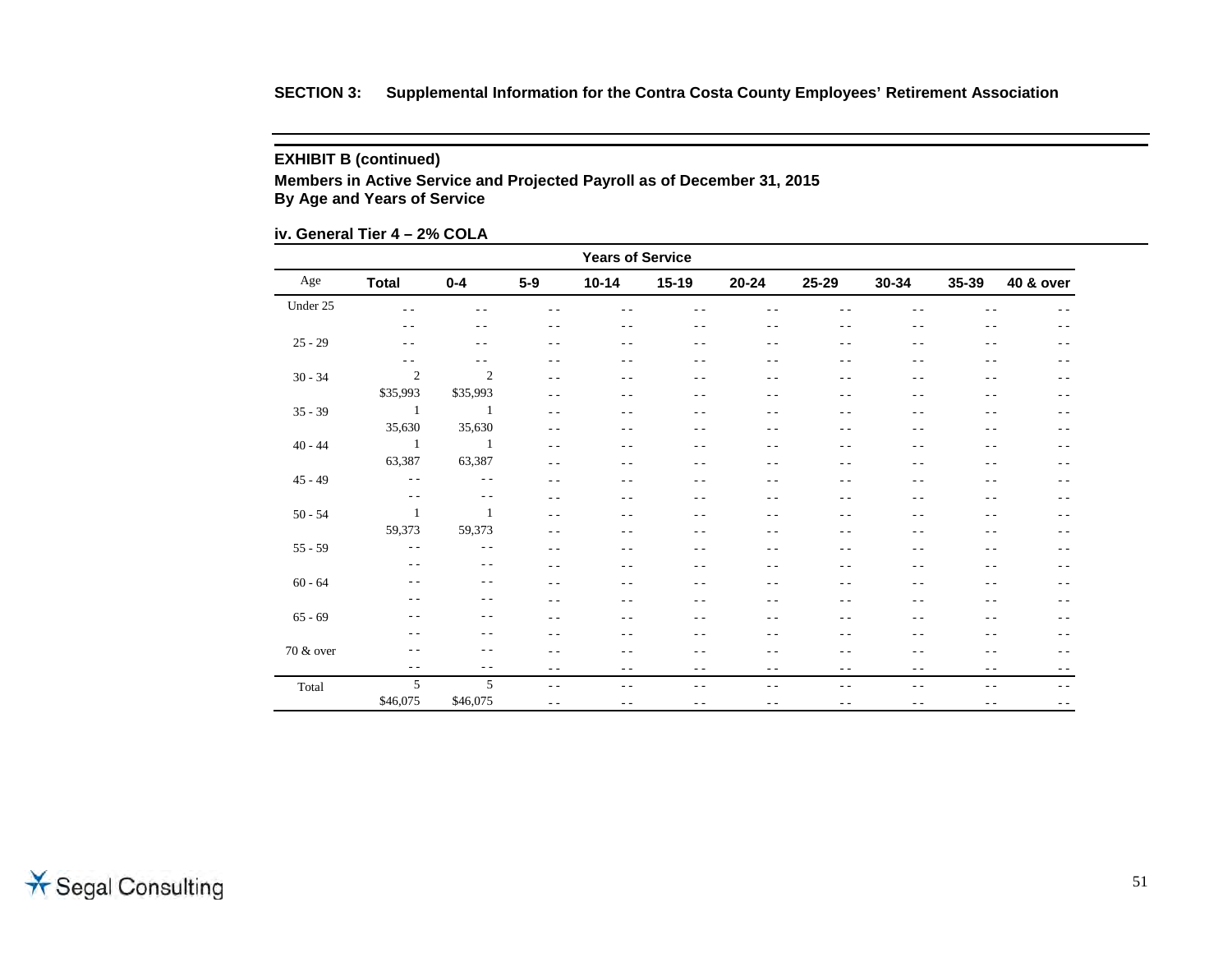## **EXHIBIT B (continued)**

**Members in Active Service and Projected Payroll as of December 31, 2015 By Age and Years of Service**

**v. General Tier 4 – 3% COLA**

| <b>Years of Service</b> |                 |                |               |           |                |               |               |           |       |                      |
|-------------------------|-----------------|----------------|---------------|-----------|----------------|---------------|---------------|-----------|-------|----------------------|
| Age                     | <b>Total</b>    | $0 - 4$        | $5-9$         | $10 - 14$ | $15-19$        | $20 - 24$     | $25 - 29$     | $30 - 34$ | 35-39 | <b>40 &amp; over</b> |
| Under 25                | $\overline{3}$  | $\mathbf{3}$   | $\frac{1}{2}$ | $ -$      | $ -$           | $\sim$ $\sim$ | $ -$          | $ -$      | $ -$  | $ -$                 |
|                         | \$54,431        | \$54,431       | $\frac{1}{2}$ | $ -$      | $- -$          | $ -$          | $ -$          | $ -$      | $- -$ | $ -$                 |
| $25 - 29$               | $\overline{11}$ | -11            | $ -$          | - -       | $- -$          | - -           | $ -$          | $ -$      | $ -$  | $ -$                 |
|                         | 56,318          | 56,318         | $\sim$ $\sim$ | $ -$      | $ -$           | - -           | $\sim$ $\sim$ | $ -$      | $ -$  | $ -$                 |
| $30 - 34$               | 15              | 15             | $ -$          | $ -$      | $ -$           | - -           | $ -$          | $ -$      | $ -$  | $ -$                 |
|                         | 80,330          | 80,330         | $ -$          | - -       | $- -$          | - -           | $ -$          | $ -$      | $ -$  | $ -$                 |
| $35 - 39$               | 8 <sup>8</sup>  | $\sim$ 8       | $ -$          | $ -$      | $ -$           | - -           | $ -$          | $ -$      | $- -$ | $ -$                 |
|                         | 57,291          | 57,291         | $ -$          | - -       | $ -$           | - -           | $ -$          | $ -$      | $ -$  | $ -$                 |
| $40 - 44$               | 12              | 12             | $\sim$ $\sim$ | $ -$      | $ -$           | - -           | $\sim$ $\sim$ | $ -$      | $ -$  | $ -$                 |
|                         | 65,556          | 65,556         | $ -$          | $ -$      | $ -$           | - -           | $ -$          | $ -$      | $ -$  | $ -$                 |
| $45 - 49$               |                 |                | $ -$          | - -       | $ -$           | - -           | $ -$          | $ -$      | $ -$  | $ -$                 |
|                         | 84,889          | 84,889         | $\sim$ $\sim$ | - -       | - -            | - -           | $ -$          | $ -$      | $ -$  | $ -$                 |
| $50 - 54$               | 11              | - 11           | $ -$          | $ -$      | $ -$           | - -           | $ -$          | $ -$      | $ -$  | $ -$                 |
|                         | 59,341          | 59,341         | $ -$          | $ -$      | $- -$          | - -           | $ -$          | $ -$      | $ -$  | $ -$                 |
| $55 - 59$               | $\overline{9}$  | $\overline{9}$ | $ -$          | $ -$      | $\overline{a}$ | - -           | $\sim$ $\sim$ | $ -$      | $ -$  | $ -$                 |
|                         | 71,889          | 71,889         | $ -$          | - -       | $ -$           |               | $ -$          |           | - -   | $ -$                 |
| $60 - 64$               | $\overline{1}$  | $\sim$ 1       | $ -$          | - -       | $ -$           | - -           | $ -$          | $ -$      | $ -$  | $ -$                 |
|                         | 31,328          | 31,328         | $ -$          | - -       | $ -$           | - -           | $ -$          | $ -$      | $ -$  | $ -$                 |
| $65 - 69$               | $\sim$ $\sim$   | $- -$          | $ -$          | - -       | $ -$           | - -           | $ -$          | $ -$      | $ -$  | $ -$                 |
|                         | $ -$            | $- -$          | $\sim$ $\sim$ | - -       | $ -$           | - -           | $\sim$ $\sim$ | $ -$      | $ -$  | $ -$                 |
| 70 & over               | $\frac{1}{2}$   | $ -$           | $ -$          | - -       | $ -$           | - -           | $ -$          | $ -$      | $ -$  | $ -$                 |
|                         | $\frac{1}{2}$   | $ -$           | $ -$          | $ -$      | $- -$          | $ -$          | $ -$          | $ -$      | $- -$ | $ -$                 |
| Total                   | 78              | 78             | $\sim$ $\sim$ | $ -$      | $ -$           | $ -$          | $\sim$ $\sim$ | $ -$      | $ -$  | $- -$                |
|                         | \$67,217        | \$67,217       | $\sim$ $-$    | $ -$      | $ -$           | $\sim$ $\sim$ | $ -$          | $ -$      | $ -$  | $- -$                |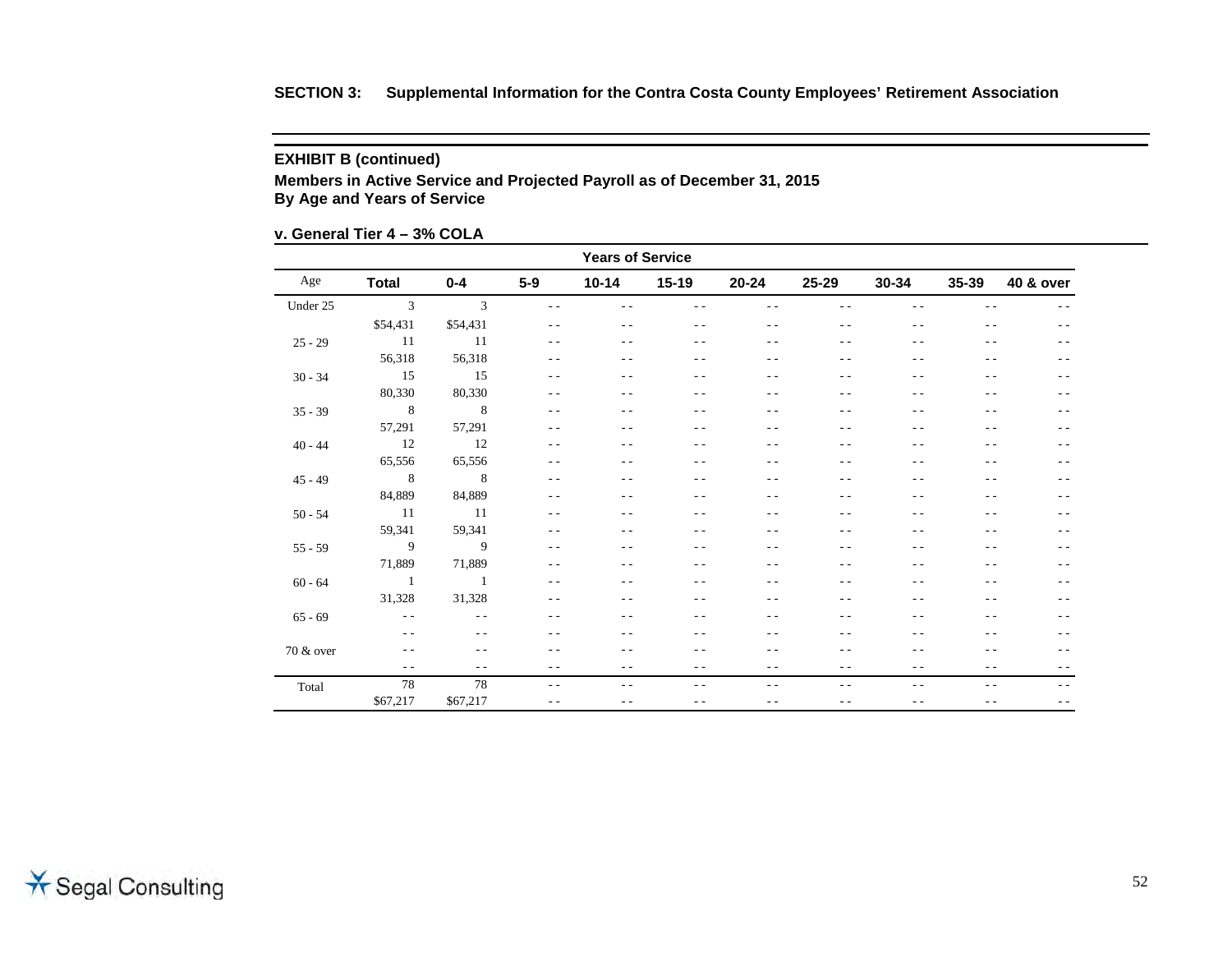## **EXHIBIT B (continued)**

**Members in Active Service and Projected Payroll as of December 31, 2015 By Age and Years of Service**

## **vi. General Tier 5 – 2% COLA**

| <b>Years of Service</b> |              |          |                |               |                |               |       |           |               |           |  |
|-------------------------|--------------|----------|----------------|---------------|----------------|---------------|-------|-----------|---------------|-----------|--|
| Age                     | <b>Total</b> | $0 - 4$  | $5-9$          | $10 - 14$     | $15-19$        | $20 - 24$     | 25-29 | $30 - 34$ | 35-39         | 40 & over |  |
| Under 25                | 74           | 74       | $ -$           | $ -$          | $ -$           | $ -$          | $ -$  | $ -$      | $ -$          | $ -$      |  |
|                         | \$37,366     | \$37,366 | $ -$           | $ -$          | - -            | $- -$         | $ -$  | $ -$      | $ -$          | $ -$      |  |
| $25 - 29$               | 240          | 240      | $ -$           | $ -$          | $ -$           | $ -$          | $ -$  | $ -$      | $ -$          | $ -$      |  |
|                         | 44,037       | 44,037   | $\sim$ $\sim$  | $ -$          | $ -$           | $ -$          | $ -$  | $ -$      | - -           | $ -$      |  |
| $30 - 34$               | 229          | 229      | $\frac{1}{2}$  | $ -$          | $ -$           | $ -$          | $ -$  | $ -$      | - -           | $ -$      |  |
|                         | 52,209       | 52,209   | $ -$           | - -           | $ -$           | $ -$          | - -   | $ -$      | - -           | $ -$      |  |
| $35 - 39$               | 175          | 175      | - -            | $ -$          | $ -$           | $ -$          | $ -$  | $ -$      | $ -$          | $ -$      |  |
|                         | 48,157       | 48,157   | $ -$           | $ -$          | - -            | - -           | - -   | $ -$      | - -           | $ -$      |  |
| $40 - 44$               | 118          | 118      | - -            | $ -$          | $ -$           | $ -$          | $ -$  | $ -$      | - -           | $ -$      |  |
|                         | 50,912       | 50,912   | $ -$           | $ -$          | $ -$           | $ -$          | - -   | $ -$      | - -           | $ -$      |  |
| $45 - 49$               | 104          | 104      | $ -$           | $ -$          | $ -$           | $ -$          | $ -$  | $ -$      | - -           | $ -$      |  |
|                         | 47,187       | 47,187   | $\sim$ $\sim$  | $ -$          | - -            | - -           | - -   | - -       | - -           | $ -$      |  |
| $50 - 54$               | 79           | 79       | $ -$           | $ -$          | - -            | $ -$          | - -   | $ -$      | - -           | $ -$      |  |
|                         | 50,576       | 50,576   | $ -$           | $ -$          | $ -$           | $ -$          | $ -$  | $ -$      | $ -$          | $ -$      |  |
| $55 - 59$               | 82           | 82       | $\sim$ $\sim$  | $ -$          | $\overline{a}$ | $ -$          | $ -$  | $ -$      | - -           | $ -$      |  |
|                         | 47,195       | 47,195   | $ -$           | $ -$          | - -            | - -           | - -   | $ -$      | - -           | $ -$      |  |
| $60 - 64$               | 38           | 37       | $\mathbf{1}$   | $ -$          | $ -$           | $ -$          | $ -$  | $ -$      | $ -$          | $ -$      |  |
|                         | 48,555       | 48,583   | \$47,514       | $ -$          | - -            | $ -$          | $ -$  | $ -$      | - -           | $ -$      |  |
| $65 - 69$               | $\tau$       | $\tau$   | $\frac{1}{2}$  | $ -$          | $ -$           | $ -$          | - -   | $ -$      | - -           | $ -$      |  |
|                         | 50,110       | 50,110   | $\frac{1}{2}$  | $ -$          | $ -$           | - -           | $ -$  | $ -$      | - -           | $ -$      |  |
| 70 & over               | 5            | 5        | $\frac{1}{2}$  | $ -$          | $ -$           | $ -$          | - -   | $ -$      | - -           | $ -$      |  |
|                         | 56,229       | 56,229   | $\frac{1}{2}$  | $ -$          | - -            | $ -$          | $ -$  | $ -$      | $\frac{1}{2}$ | $ -$      |  |
| Total                   | 1,151        | 1,150    | $\overline{1}$ | $\frac{1}{2}$ | - -            | $\sim$ $\sim$ | $ -$  | $- -$     | $\sim$ $\sim$ | $ -$      |  |
|                         | \$47,763     | \$47,763 | \$47,514       | $ -$          | - -            | $ -$          | - -   | $ -$      | $ -$          | $ -$      |  |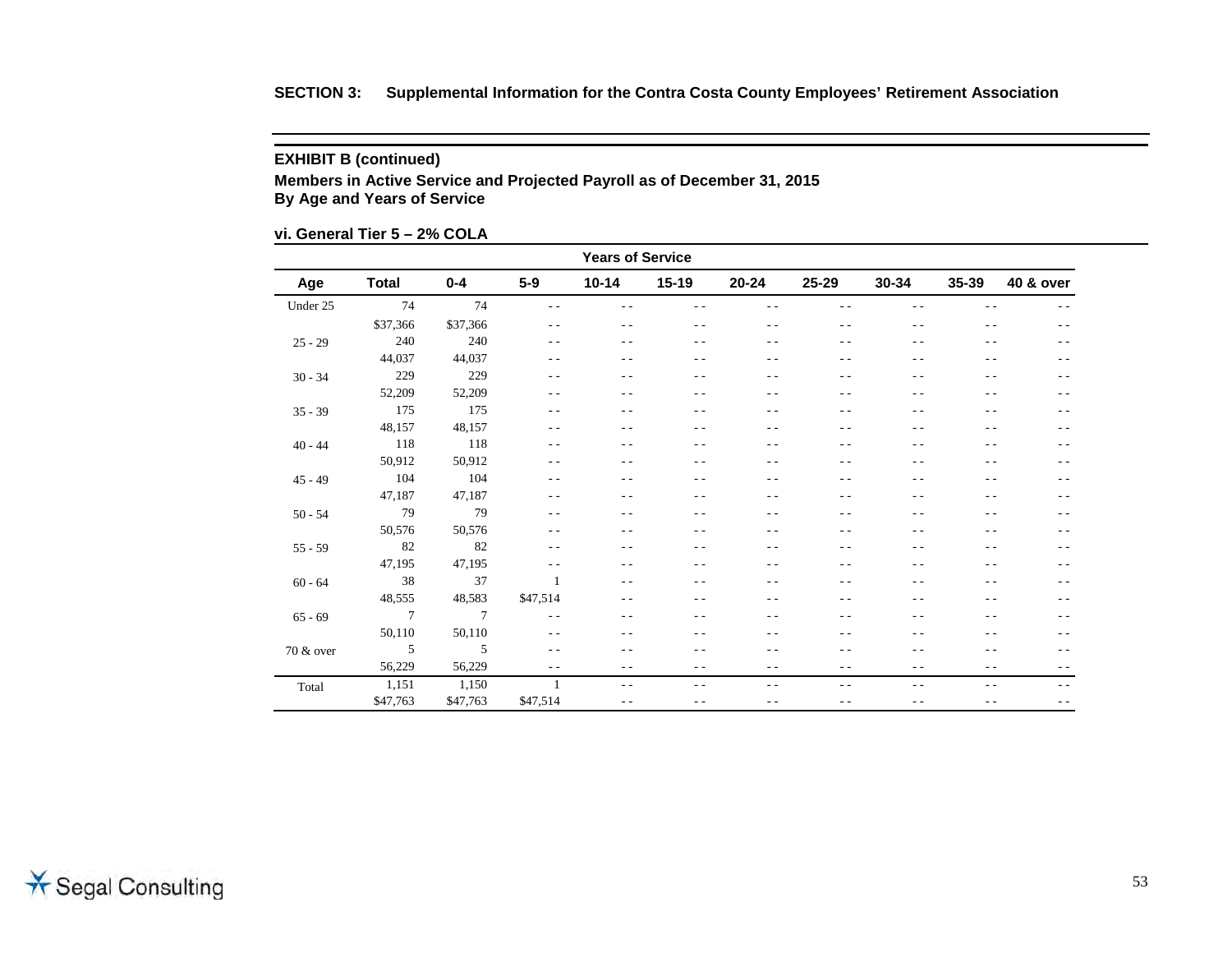## **EXHIBIT B (continued)**

**Members in Active Service and Projected Payroll as of December 31, 2015 By Age and Years of Service**

**vii. General Tier 5 – 3% COLA**

| <b>Years of Service</b> |                |          |               |               |                |           |               |               |               |           |
|-------------------------|----------------|----------|---------------|---------------|----------------|-----------|---------------|---------------|---------------|-----------|
| Age                     | <b>Total</b>   | $0 - 4$  | $5-9$         | $10 - 14$     | $15-19$        | $20 - 24$ | 25-29         | $30 - 34$     | 35-39         | 40 & over |
| Under 25                | 15             | 15       | $\sim$ $\sim$ | $\sim$ $\sim$ | - -            | $ -$      | $ -$          | $- -$         | $- -$         | $- -$     |
|                         | \$46,939       | \$46,939 | $\frac{1}{2}$ | $\frac{1}{2}$ | - -            | $ -$      | $\sim$ $\sim$ | $ -$          | $- -$         | $ -$      |
| $25 - 29$               | 139            | 139      | $ -$          | $ -$          | - -            | $ -$      | $ -$          | $ -$          | $- -$         | $ -$      |
|                         | 54,478         | 54,478   | $ -$          | $ -$          | - -            | $ -$      | $ -$          | $ -$          | $ -$          | $ -$      |
| $30 - 34$               | 206            | 206      | $ -$          | $ -$          | $ -$           | $ -$      | $ -$          | $ -$          | - -           | $ -$      |
|                         | 61,519         | 61,519   | $ -$          | $ -$          | $ -$           | $ -$      | $ -$          | $ -$          | - -           | $ -$      |
| $35 - 39$               | 164            | 164      | $ -$          | $ -$          | - -            | $- -$     | $- -$         | $- -$         | $\frac{1}{2}$ | $ -$      |
|                         | 64,152         | 64,152   | $ -$          | - -           | - -            | - -       | $ -$          | $ -$          | - -           | $ -$      |
| $40 - 44$               | 119            | 119      | $\sim$ $\sim$ | $ -$          | $ -$           | $ -$      | $\sim$ $\sim$ | $ -$          | $ -$          | - -       |
|                         | 67,949         | 67,949   | $ -$          | $ -$          | $ -$           | $ -$      | $ -$          | $ -$          | $ -$          | $ -$      |
| $45 - 49$               | 89             | 89       | $ -$          | $ -$          | $ -$           | $ -$      | $ -$          | $ -$          | $\sim$ $\sim$ | $ -$      |
|                         | 61,532         | 61,532   | $ -$          | $ -$          | $ -$           | $ -$      | $\sim$ $\sim$ | $ -$          | $\sim$ $\sim$ | $ -$      |
| $50 - 54$               | 86             | 86       | $\frac{1}{2}$ | $ -$          | $ -$           | $ -$      | $ -$          | $ -$          | $ -$          | $ -$      |
|                         | 63,586         | 63,586   | $ -$          | $ -$          | - -            | $- -$     | $ -$          | $ -$          | - -           | $ -$      |
| $55 - 59$               | 73             | 72       | 1             | $ -$          | $\overline{a}$ | $ -$      | $- -$         | $ -$          | $ -$          | $ -$      |
|                         | 56,082         | 56,151   | \$51,115      | $ -$          | $ -$           | $ -$      | $ -$          | $ -$          | $ -$          | $ -$      |
| $60 - 64$               | 44             | 44       | $\frac{1}{2}$ | $ -$          | $\overline{a}$ | - -       | $ -$          | $ -$          | $\sim$ $\sim$ | - -       |
|                         | 59,159         | 59,159   | $\frac{1}{2}$ | $ -$          | $ -$           | $ -$      | $ -$          | $ -$          | - -           | $ -$      |
| $65 - 69$               | 10             | 10       | $\frac{1}{2}$ | $ -$          | - -            | $ -$      | $ -$          | $ -$          | $\frac{1}{2}$ | $ -$      |
|                         | 75,267         | 75,267   | $ -$          | $ -$          | - -            | $ -$      | $ -$          | $ -$          | $ -$          | $ -$      |
| 70 & over               | $\mathfrak{Z}$ | 3        | $\frac{1}{2}$ | $ -$          | $ -$           | $ -$      | $ -$          | $ -$          | $ -$          | $ -$      |
|                         | 38,900         | 38,900   | $\frac{1}{2}$ | $ -$          | - -            | $ -$      | $- -$         | $\sim$ $\sim$ | $\sim$ $\sim$ | $ -$      |
| Total                   | 948            | 947      | 1             | $ -$          | $ -$           | $ -$      | $- -$         | $ -$          | $ -$          | $ -$      |
|                         | \$61,252       | \$61,263 | \$51,115      | $\frac{1}{2}$ | $ -$           | $ -$      | $ -$          | $- -$         | $\frac{1}{2}$ | $- -$     |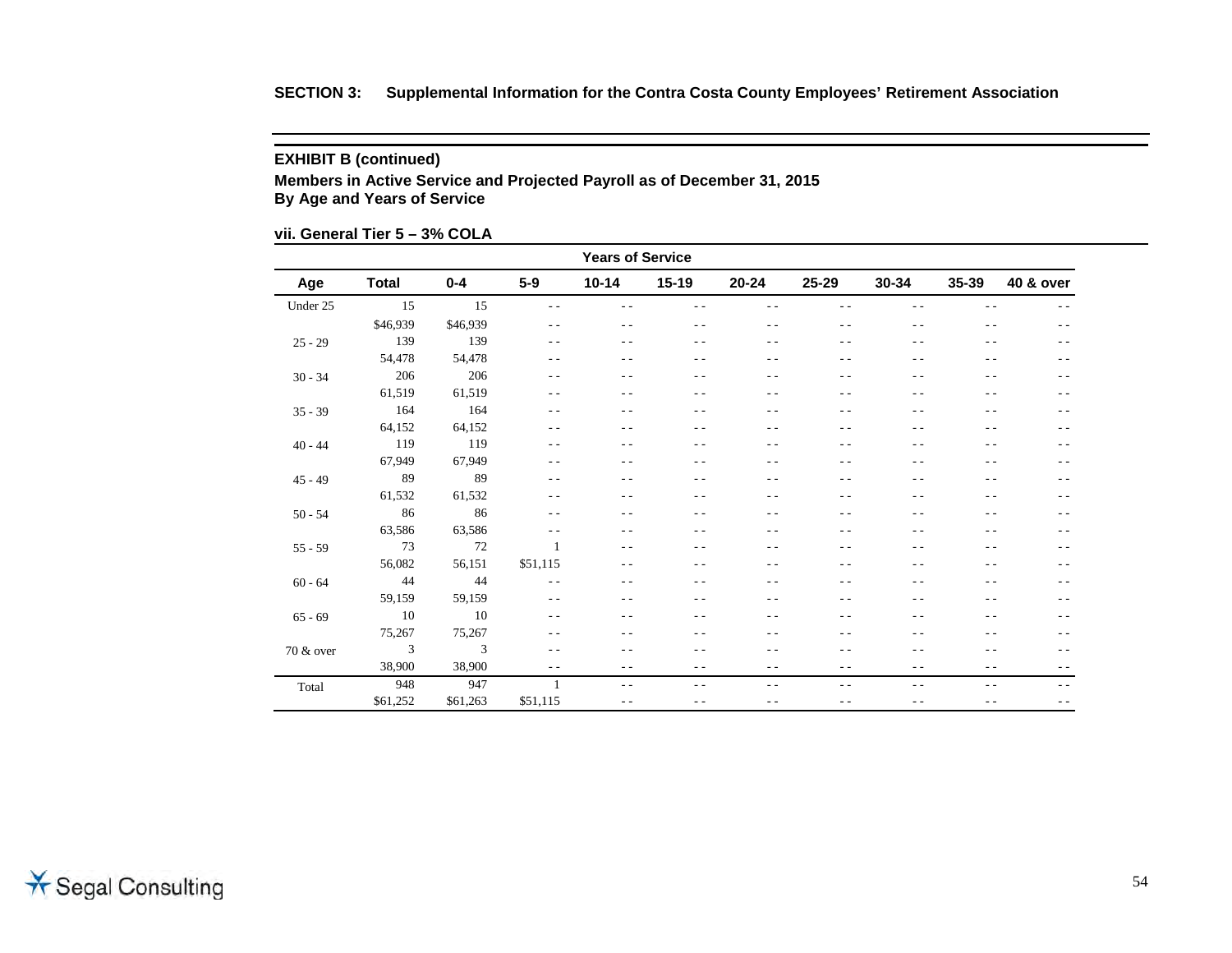## **EXHIBIT B (continued)**

**Members in Active Service and Projected Payroll as of December 31, 2015 By Age and Years of Service**

## **viii. Safety Tier A Non-Enhanced**

|           | <b>Years of Service</b> |                |               |               |                |                |                |                |  |  |  |  |  |
|-----------|-------------------------|----------------|---------------|---------------|----------------|----------------|----------------|----------------|--|--|--|--|--|
| Age       | <b>Total</b>            | $0 - 4$        | $5-9$         | $10 - 14$     | $15 - 19$      | 20-24          | 25-29          | 30 & over      |  |  |  |  |  |
| Under 25  | $\sim$ $\sim$           | - -            |               |               |                |                |                |                |  |  |  |  |  |
|           | $ -$                    | - -            |               | - -           | - -            | $ -$           | - -            |                |  |  |  |  |  |
| $25 - 29$ | - -                     | $ -$           | $ -$          | - -           | $ -$           | $ -$           | - -            |                |  |  |  |  |  |
|           | - -                     | - -            |               |               | - -            | - -            |                |                |  |  |  |  |  |
| $30 - 34$ | - -                     | $ -$           | $ -$          | - -           | - -            | - -            | - -            |                |  |  |  |  |  |
|           | $\sim$ $\sim$           | - -            | $ -$          |               | - -            |                |                |                |  |  |  |  |  |
| $35 - 39$ | 3                       | $\overline{2}$ | $ -$          | 1             | $\sim$ $\sim$  | - -            |                |                |  |  |  |  |  |
|           | \$126,009               | \$119,456      | $ -$          | \$139,114     | - -            | - -            |                |                |  |  |  |  |  |
| $40 - 44$ | $\overline{2}$          | $\sim$ $\sim$  | $ -$          | $\sim$ $\sim$ | $\overline{2}$ | - -            |                |                |  |  |  |  |  |
|           | 137,137                 | $ -$           | - -           | $ -$          | \$137,137      | - -            |                |                |  |  |  |  |  |
| $45 - 49$ | 5                       | $\mathbf{1}$   | $ -$          | - -           | $\overline{1}$ | $\sim$ $\sim$  | 3              |                |  |  |  |  |  |
|           | 134,941                 | 123,669        | - -           | $ -$          | 134,187        | $ -$           | \$138,950      |                |  |  |  |  |  |
| $50 - 54$ | -1                      | $\sim$ $\sim$  |               | - -           | $\sim$ $\sim$  | $\sim$ $\sim$  | -1             |                |  |  |  |  |  |
|           | 136,323                 | $- -$          | - -           | - -           | $\sim$ $\sim$  | $ -$           | 136,323        |                |  |  |  |  |  |
| $55 - 59$ | $\mathcal{E}$           | $ -$           | $\mathbf{1}$  | - -           | - -            | $\overline{1}$ | $\sim$ $\sim$  | 1              |  |  |  |  |  |
|           | 174,021                 | $ -$           | \$218,348     | - -           | $ -$           | \$167,331      | $ -$           | \$136,383      |  |  |  |  |  |
| $60 - 64$ | $\sim$ $\sim$           | $ -$           |               | . .           | $ -$           |                | $ -$           |                |  |  |  |  |  |
|           | $\sim$ $\sim$           |                |               |               | - -            |                |                |                |  |  |  |  |  |
| 65 & over |                         |                |               |               | - -            |                |                |                |  |  |  |  |  |
|           | $\sim$ $\sim$           | $ -$           | $\sim$ $\sim$ | - -           | $\sim$ $\sim$  | $ -$           | $ -$           |                |  |  |  |  |  |
| Total     | 14                      | 3              | $\mathbf{1}$  | 1             | 3              | -1             | $\overline{4}$ | $\overline{1}$ |  |  |  |  |  |
|           | \$141,814               | \$120,860      | \$218,348     | \$139,114     | \$136,153      | \$167,331      | \$138,293      | \$136,383      |  |  |  |  |  |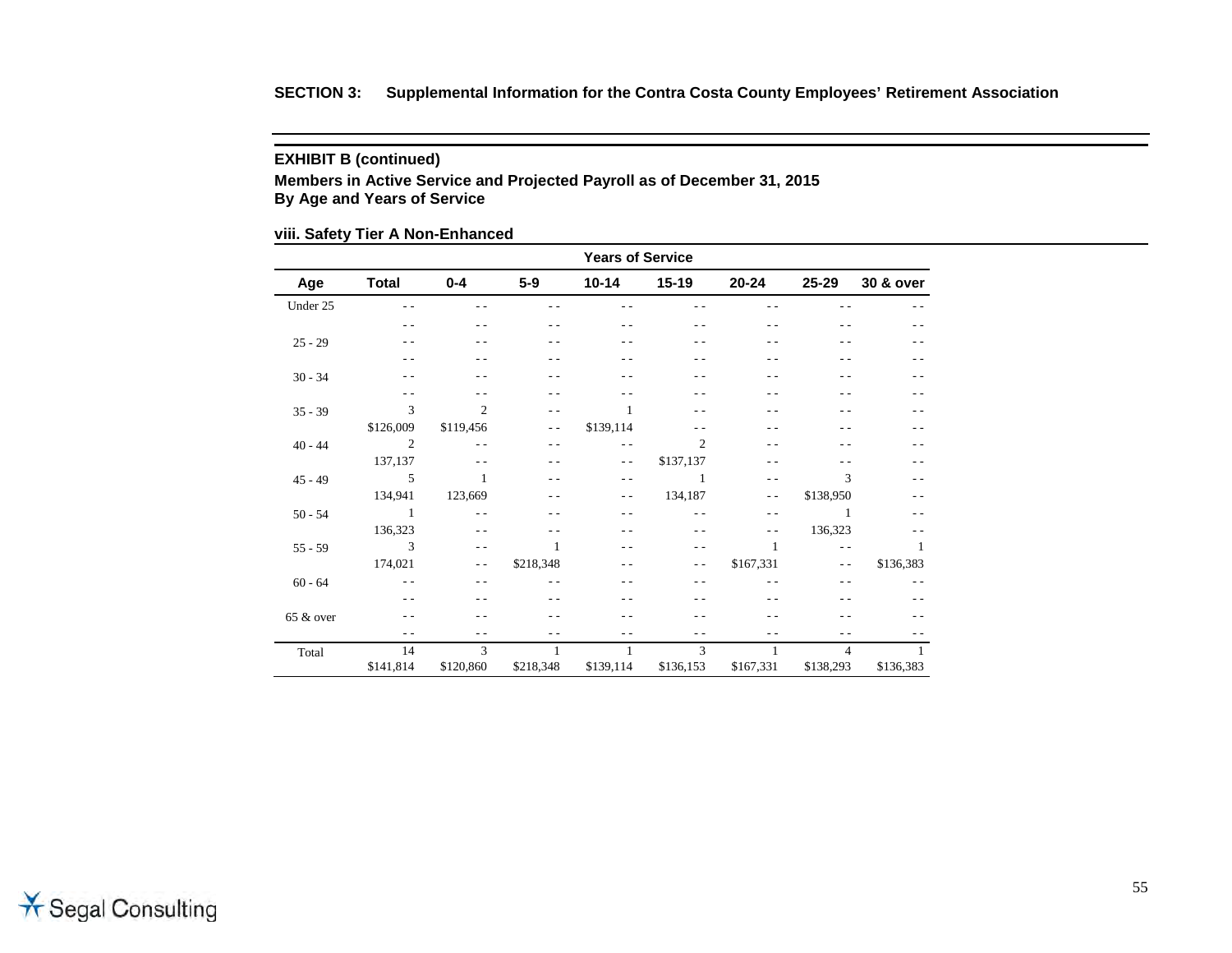## **EXHIBIT B (continued)**

**Members in Active Service and Projected Payroll as of December 31, 2015 By Age and Years of Service**

## **ix. Safety Tier A Enhanced**

| <b>Years of Service</b> |                          |                          |                          |                 |                |                |                |           |           |           |  |
|-------------------------|--------------------------|--------------------------|--------------------------|-----------------|----------------|----------------|----------------|-----------|-----------|-----------|--|
| Age                     | Total                    | $0 - 4$                  | $5-9$                    |                 | 10-14 15-19    | 20-24          | 25-29          | 30-34     | $35 - 39$ | 40 & over |  |
| Under 25                | $ -$                     |                          |                          |                 | $ -$           | $ -$           | $ -$           |           |           |           |  |
|                         | $ -$                     | $ -$                     | $ -$                     |                 | $ -$           | - -            | $ -$           |           | - -       | $ -$      |  |
| $25 - 29$               | 23                       | 20                       | $\mathcal{R}$            |                 | - -            |                | $ -$           |           |           |           |  |
|                         | \$78,281                 | \$73,373                 | \$110,998                |                 | $ -$           |                | - -            |           | - -       |           |  |
| $30 - 34$               | 115                      | 31                       | 76                       | 8               | $ -$           |                | - -            |           |           |           |  |
|                         | 101,585                  | 88,626                   | 105,476                  | \$114,842       | $ -$           |                |                |           |           | $ -$      |  |
| $35 - 39$               | 177                      | 19                       | 64                       | 79              | 15             |                | $ -$           |           | - -       |           |  |
|                         | 103,687                  | 87,978                   | 104,469                  | 105,433         | \$111,051      |                |                |           |           |           |  |
| $40 - 44$               | 249                      | $\overline{9}$           | 35                       | 114             | 85             | 6              |                |           |           |           |  |
|                         | 107,607                  | 103,060                  | 108,185                  | 105,772         | 109,703        | \$116,237      | $ -$           |           |           |           |  |
| $45 - 49$               | 281                      | $6\overline{6}$          | 29                       | 67              | 89             | 60             | 30             |           |           |           |  |
|                         | 116,082                  | 128,521                  | 103,865                  | 110,140         | 112.157        | 121,366        | \$139,747      |           | - -       |           |  |
| $50 - 54$               | 126                      | $\overline{7}$           | $\overline{9}$           | 31              | 40             | 19             | 15             | 5         |           |           |  |
|                         | 118,126                  | 100,981                  | 101,978                  | 108,840         | 112,368        | 133,582        | 143,785        | \$139,137 | - -       |           |  |
| $55 - 59$               | 38                       | $\overline{\phantom{a}}$ | $\overline{9}$           | $6\overline{6}$ | $\overline{7}$ | $\overline{9}$ | $\overline{4}$ | $\sim$ 1  | - -       |           |  |
|                         | 110,702                  | 110,750                  | 101,074                  | 86.476          | 91,753         | 144,965        | 130,934        | 85.947    |           |           |  |
| $60 - 64$               | 22                       | $\sim$ $\sim$            | $\overline{7}$           | $\overline{9}$  | $\sim$ 4       | $\sim$ 1       | $\sim$ $\sim$  | $\sim$ 1  | - -       |           |  |
|                         | 109,406                  | $\sim$ $\sim$            | 100,569                  | 110,610         | 108,032        | 117,356        | $ -$           | 157,969   |           |           |  |
| $65 - 69$               | $\overline{1}$           | $ -$                     | $\sim$ 1                 | $ -$            | $\sim$ $\sim$  |                | $ -$           |           |           |           |  |
|                         | 118,344                  | $\sim$ $\sim$            | 118,344                  | $\sim$ $\sim$   | $ -$           |                |                |           | - -       |           |  |
| 70 & over               | $\overline{\phantom{a}}$ | 2                        | $\sim$ $\sim$            |                 |                |                |                |           |           |           |  |
|                         | 90.345                   | 90,345                   | <b>Contract Contract</b> | $\frac{1}{2}$   | $ -$           | $ -$           | $ -$           | $ -$      | $ -$      |           |  |
| Total                   | 1,034                    | 96                       | 233                      | 314             | 240            | 95             | 49             | $\tau$    | $ -$      |           |  |
|                         | \$109,328                | \$90,564                 | \$105,080                | \$106,923       | \$110,590      | \$125,679      | \$140,264      | \$134,229 | $ -$      |           |  |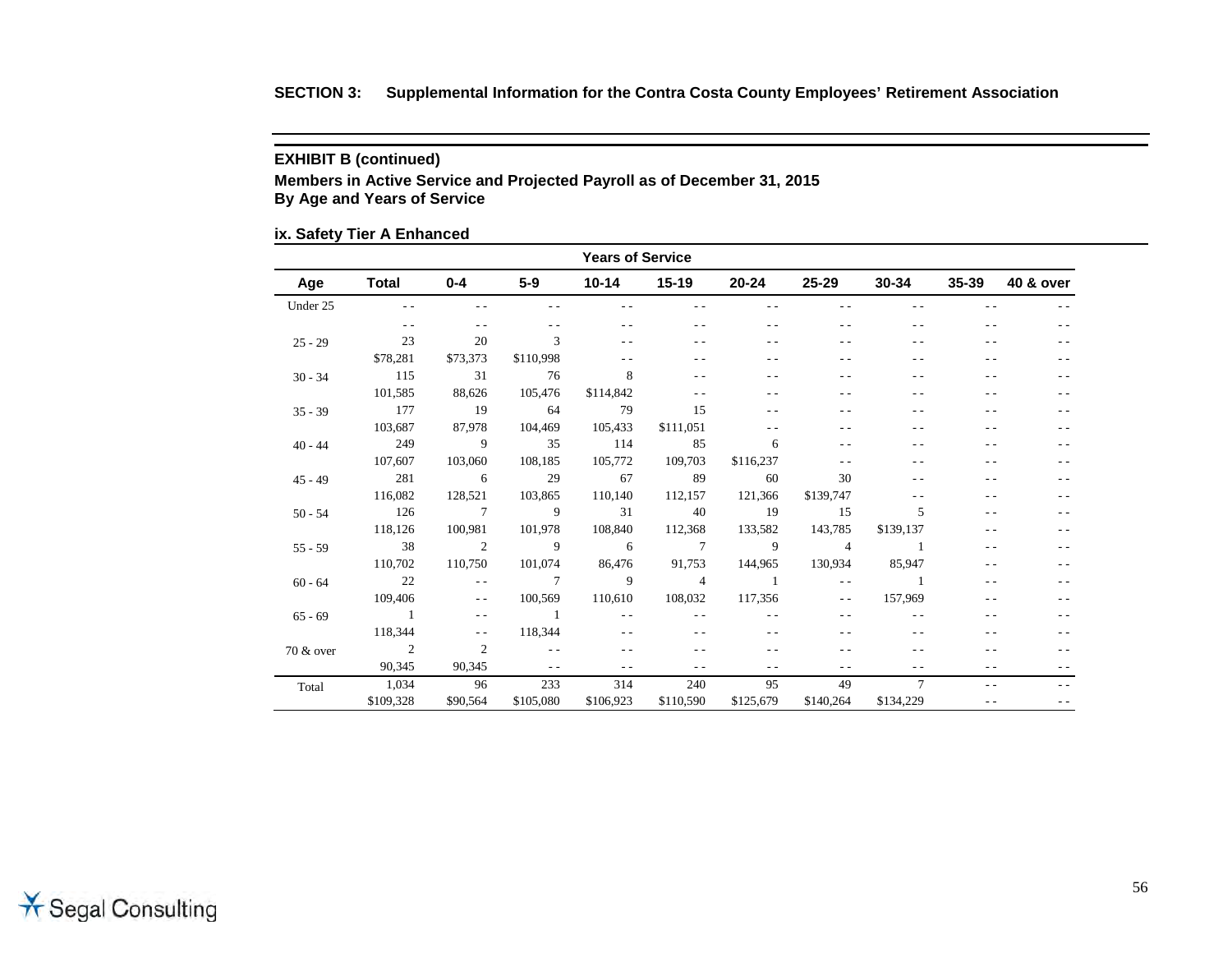## **EXHIBIT B (continued)**

**Members in Active Service and Projected Payroll as of December 31, 2015 By Age and Years of Service**

## **x. Safety Tier C**

| <b>Years of Service</b> |                          |                          |                 |           |         |           |           |           |           |           |
|-------------------------|--------------------------|--------------------------|-----------------|-----------|---------|-----------|-----------|-----------|-----------|-----------|
| Age                     | <b>Total</b>             | $0 - 4$                  | $5-9$           | $10 - 14$ | $15-19$ | $20 - 24$ | $25 - 29$ | $30 - 34$ | $35 - 39$ | 40 & over |
| Under 25                | $ -$                     | $ -$                     | $ -$            | $ -$      | $ -$    | $ -$      | $ -$      | $ -$      | - -       | $ -$      |
|                         | $\frac{1}{2}$            | $- -$                    | $ -$            | $ -$      | $- -$   | $ -$      | $ -$      | $ -$      | $ -$      | $ -$      |
| $25 - 29$               | 43                       | 33                       | 10              | $ -$      | $ -$    | - -       | - -       | $ -$      | - -       | - -       |
|                         | \$88,800                 | \$86,886                 | \$95,115        | $ -$      | - -     | - -       | $ -$      | $ -$      | - -       | $ -$      |
| $30 - 34$               | 46                       | 23                       | 23              | $ -$      | - -     | - -       | - -       | $ -$      | - -       | - -       |
|                         | 90,402                   | 86,872                   | 93,933          | $ -$      | - -     | $ -$      | $ -$      | $ -$      | - -       | $ -$      |
| $35 - 39$               | 28                       | 10                       | 17              |           | $ -$    | $ -$      | - -       | $ -$      | - -       | - -       |
|                         | 88,254                   | 83,598                   | 90,661          | \$93,909  | $ -$    | $ -$      | $ -$      | $ -$      | - -       | $ -$      |
| $40 - 44$               | 13                       | $\overline{\phantom{a}}$ | $\overline{10}$ | $ -$      | $ -$    | - -       | - -       | $ -$      | - -       | - -       |
|                         | 89,699                   | 89,624                   | 89,722          | $ -$      | $ -$    | $ -$      | $ -$      | $ -$      | - -       | - -       |
| $45 - 49$               | $\overline{9}$           | $\overline{\phantom{a}}$ | $6\overline{6}$ | $ -$      | $ -$    | $ -$      | $ -$      | $ -$      | - -       | - -       |
|                         | 96,227                   | 93,345                   | 97,668          | $ -$      | $ -$    | $ -$      | $ -$      | $ -$      | - -       | $- -$     |
| $50 - 54$               | $5\overline{)}$          | $\overline{4}$           | $\sim$ 1        | $ -$      | - -     | - -       | - -       | - -       | - -       | $ -$      |
|                         | 123,069                  | 130,025                  | 95,245          | $ -$      | - -     | $ -$      | $ -$      | $ -$      | - -       | - -       |
| $55 - 59$               | $\overline{\phantom{a}}$ | $\overline{1}$           | $\sim$ 1        | $ -$      | $ -$    | $ -$      | $ -$      | $ -$      | $ -$      | $ -$      |
|                         | 95,997                   | 97,202                   | 94,792          | $ -$      | $ -$    | $ -$      | $ -$      | $ -$      | $ -$      | $ -$      |
| $60 - 64$               | $\sim$ 1                 | $\sim$ $-$               | $\sim$ 1        | $ -$      | $ -$    | $ -$      | $ -$      | - -       | $ -$      | $ -$      |
|                         | 94,270                   | $\sim$ $-$               | 94,270          | $ -$      | $ -$    | - -       | $ -$      | $ -$      | $ -$      | $ -$      |
| $65 &$ over             | $\sim 100$ km s $^{-1}$  | $\qquad \qquad -$        | $ -$            | $ -$      | $ -$    | - -       | - -       | - -       | - -       | $ -$      |
|                         | $\sim$ $\sim$            | $ -$                     | $ -$            | $ -$      | - -     | $ -$      | $ -$      | $ -$      | - -       | - -       |
| Total                   | 147                      | 77                       | 69              |           | $- -$   | $ -$      | $ -$      | $ -$      | $- -$     | $ -$      |
|                         | \$91,032                 | \$89,188                 | \$93,049        | \$93,909  | $ -$    | $ -$      | $ -$      | $ -$      | $ -$      | $ -$      |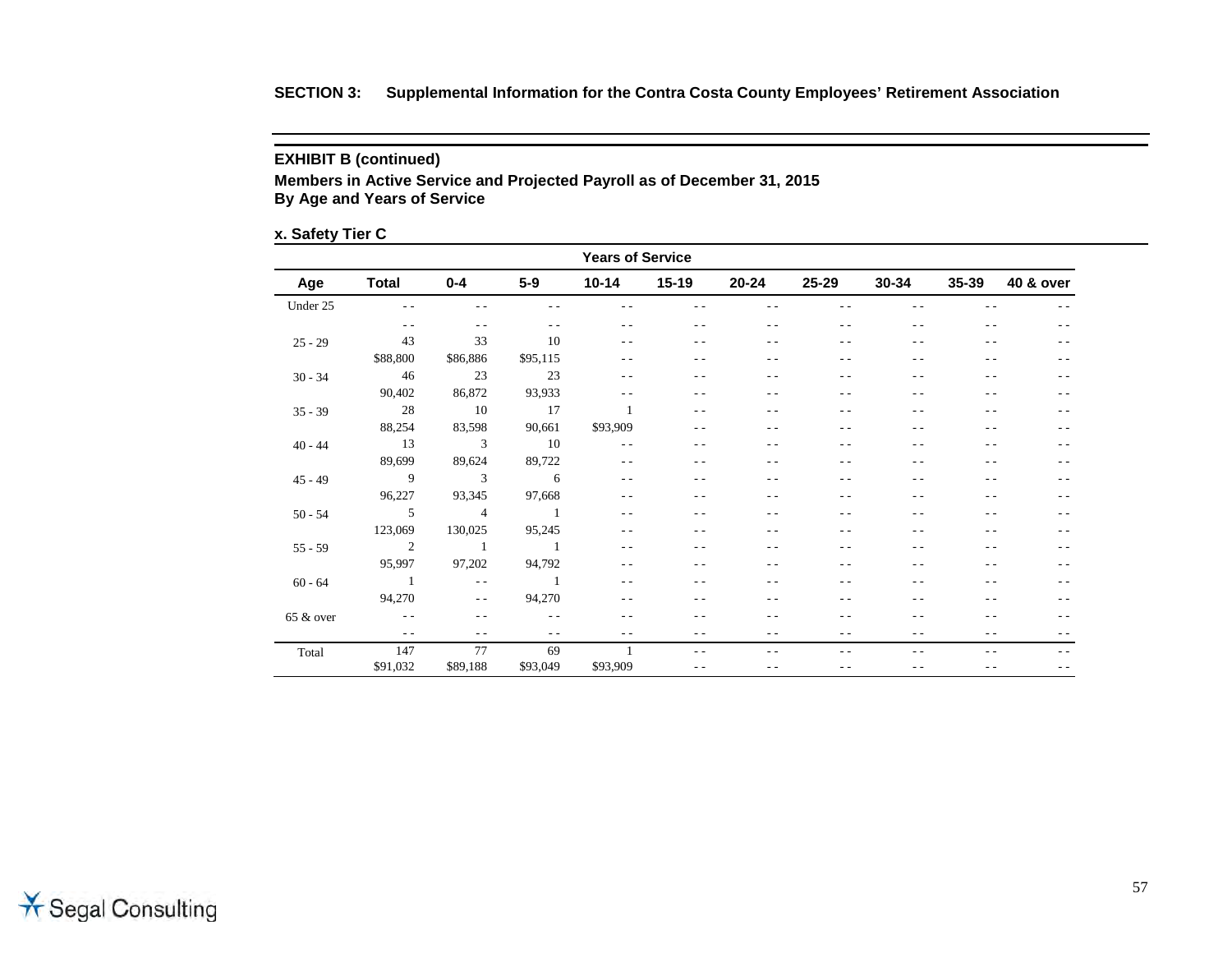## **EXHIBIT B (continued)**

**Members in Active Service and Projected Payroll as of December 31, 2015 By Age and Years of Service**

## **xi. Safety Tier D**

| <b>Years of Service</b> |                          |                          |               |               |               |       |       |               |       |           |  |
|-------------------------|--------------------------|--------------------------|---------------|---------------|---------------|-------|-------|---------------|-------|-----------|--|
| Age                     | <b>Total</b>             | $0 - 4$                  | $5-9$         | $10 - 14$     | $15 - 19$     | 20-24 | 25-29 | $30 - 34$     | 35-39 | 40 & over |  |
| Under 25                | $\overline{\phantom{a}}$ | $\overline{\phantom{a}}$ | $\sim$ $\sim$ | $ -$          |               | $ -$  |       | $ -$          |       | $ -$      |  |
|                         | \$62,445                 | \$62,445                 | $ -$          | $ -$          | $ -$          | $ -$  | $ -$  | $ -$          | $ -$  | $ -$      |  |
| $25 - 29$               | 34                       | 34                       | $ -$          | $ -$          | $ -$          | $ -$  | $ -$  | $ -$          | $ -$  | $ -$      |  |
|                         | 51,705                   | 51,705                   | $ -$          | $ -$          | $ -$          | $ -$  | $ -$  | $ -$          | $ -$  | $- -$     |  |
| $30 - 34$               | 33                       | 33                       | $\sim$ $\sim$ | $ -$          | $ -$          | $ -$  | $ -$  | $ -$          | $ -$  | $ -$      |  |
|                         | 71,944                   | 71,944                   | $ -$          | $ -$          | $ -$          | $ -$  | $ -$  | $ -$          | $ -$  | $- -$     |  |
| $35 - 39$               | $6\overline{6}$          | $6\overline{6}$          | $ -$          | $ -$          | $ -$          | $ -$  | - -   | $ -$          | $ -$  | $ -$      |  |
|                         | 69,645                   | 69,645                   | $ -$          | $ -$          | - -           | $ -$  | - -   | $ -$          | $ -$  | $ -$      |  |
| $40 - 44$               | $\overline{7}$           | $\overline{7}$           | $ -$          | $ -$          | $ -$          | $ -$  | - -   | $ -$          | $ -$  | $ -$      |  |
|                         | 71,763                   | 71,763                   | $ -$          | $ -$          | - -           | $ -$  | - -   | $ -$          | $ -$  | $ -$      |  |
| $45 - 49$               | $\overline{\mathbf{3}}$  | $\overline{\mathbf{3}}$  | $ -$          | $ -$          | $ -$          | $ -$  | - -   | $ -$          | $ -$  | $ -$      |  |
|                         | 72,853                   | 72,853                   | $\sim$ $\sim$ | $ -$          | - -           | $ -$  | - -   | $ -$          | $ -$  | $ -$      |  |
| $50 - 54$               | $\sim$ 4                 | $\overline{4}$           | $ -$          | $ -$          | - -           | $ -$  | - -   | $ -$          | $ -$  | $ -$      |  |
|                         | 75,212                   | 75,212                   | $\sim$ $\sim$ | $ -$          | - -           | $ -$  | - -   | $ -$          | $ -$  | $ -$      |  |
| $55 - 59$               | $\overline{\phantom{a}}$ | $\overline{\phantom{a}}$ | $\sim$ $\sim$ | $ -$          | - -           | $ -$  | - -   | $ -$          | $ -$  | $ -$      |  |
|                         | 91,645                   | 91,645                   | $ -$          | $ -$          | $ -$          | $ -$  | $ -$  | $ -$          | $ -$  | $ -$      |  |
| $60 - 64$               | $\sim$ 1                 | $\sim$ 1                 | $ -$          | $ -$          | - -           | $ -$  | - -   | $ -$          | $ -$  | $ -$      |  |
|                         | 121,264                  | 121,264                  | $ -$          | $ -$          | $ -$          | $ -$  | $ -$  | $ -$          | $ -$  | $ -$      |  |
| 65 & over               | <b>Contractor</b>        | $\sim$ $\sim$            | $ -$          | $\sim$ $\sim$ | - -           | $ -$  | - -   | $\sim$ $\sim$ | $ -$  | $ -$      |  |
|                         | $\frac{1}{2}$            | $\frac{1}{2}$            | $ -$          | $ -$          | $ -$          | $ -$  | $ -$  | $ -$          | $ -$  | $ -$      |  |
| Total                   | 92                       | 92                       | $\sim$ $\sim$ | $\sim$ $\sim$ | $\sim$ $\sim$ | $ -$  | - -   | $\sim$ $\sim$ | $ -$  | $ -$      |  |
|                         | \$65,230                 | \$65,230                 | $ -$          | $ -$          | - -           | $ -$  | $ -$  | $ -$          | $ -$  | $ -$      |  |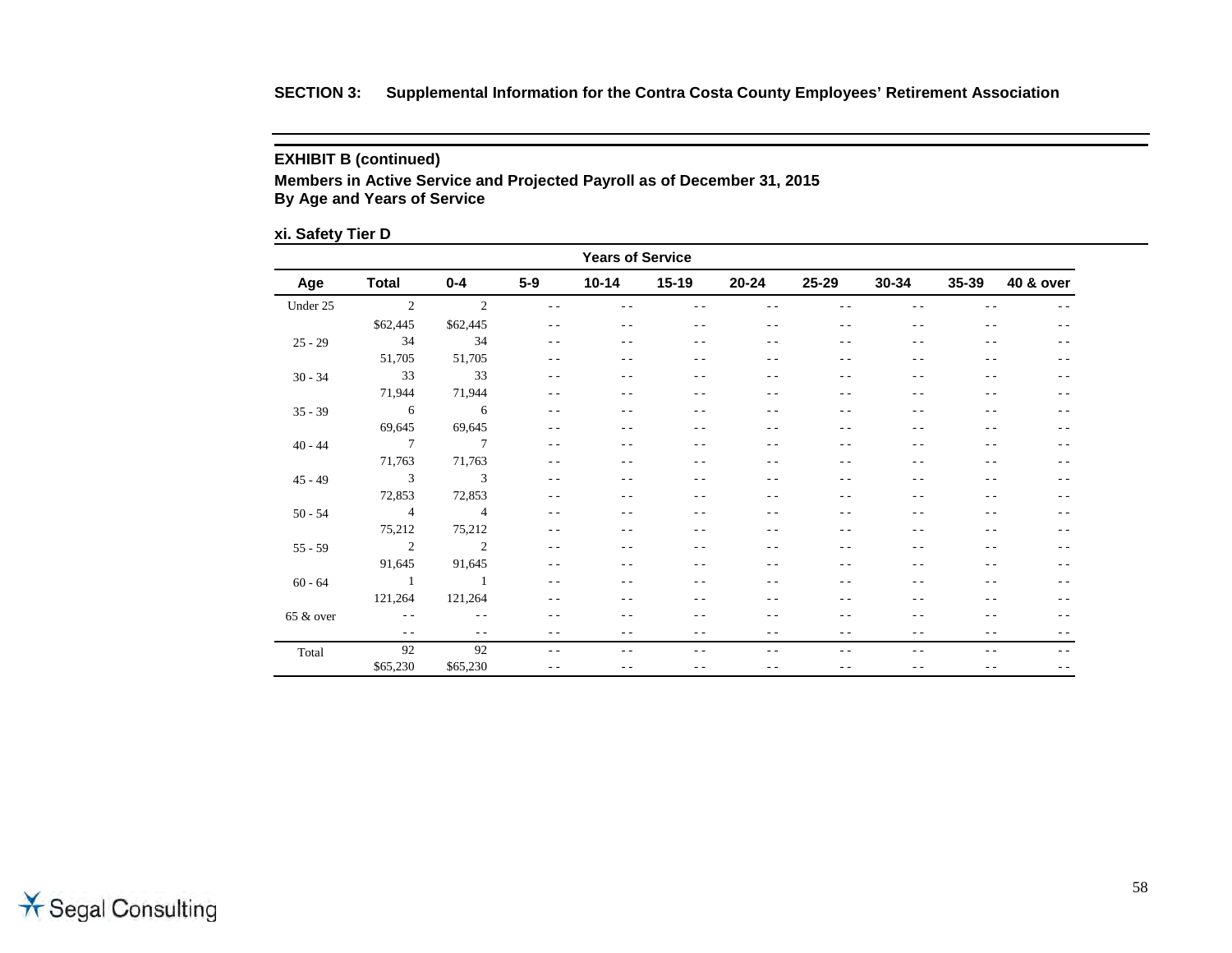## **EXHIBIT B (continued)**

**Members in Active Service and Projected Payroll as of December 31, 2015 By Age and Years of Service**

## **xii. Safety Tier E**

| <b>Years of Service</b> |                          |                          |               |           |         |           |           |           |                |           |  |
|-------------------------|--------------------------|--------------------------|---------------|-----------|---------|-----------|-----------|-----------|----------------|-----------|--|
| Age                     | <b>Total</b>             | $0 - 4$                  | $5-9$         | $10 - 14$ | $15-19$ | $20 - 24$ | $25 - 29$ | $30 - 34$ | $35 - 39$      | 40 & over |  |
| Under 25                | 19                       | 19                       | $\sim$ $\sim$ | $ -$      | $ -$    | $ -$      | - -       | $ -$      | - -            | $ -$      |  |
|                         | \$72,564                 | \$72,564                 | $ -$          | $ -$      | $ -$    | $ -$      | $ -$      | $ -$      | $ -$           | $ -$      |  |
| $25 - 29$               | 70                       | 70                       | $ -$          | $ -$      | $- -$   | $- -$     | $ -$      | $ -$      | $- -$          | $ -$      |  |
|                         | 67,963                   | 67,963                   | $\sim$ $\sim$ | $ -$      | $ -$    | - -       | - -       | $ -$      | - -            | $ -$      |  |
| $30 - 34$               | 23                       | 23                       | $ -$          | $ -$      | $- -$   | $ -$      | $ -$      | $ -$      | $ -$           | $ -$      |  |
|                         | 68,924                   | 68,924                   | $\sim$ $\sim$ | $ -$      | $ -$    | $ -$      | $ -$      | $ -$      | - -            | $ -$      |  |
| $35 - 39$               | 12                       | 12                       | $ -$          | $ -$      | $ -$    | $ -$      | $ -$      | $ -$      | $ -$           | $ -$      |  |
|                         | 66,780                   | 66,780                   | $ -$          | $ -$      | $ -$    | $ -$      | $ -$      | $ -$      | $ -$           | $ -$      |  |
| $40 - 44$               | $6\overline{6}$          | $6\overline{6}$          | $\sim$ $\sim$ | - -       | $ -$    | $ -$      | $ -$      | $ -$      | $ -$           | $ -$      |  |
|                         | 67,682                   | 67,682                   | $ -$          | $ -$      | $ -$    | - -       | - -       | $ -$      | - -            | $ -$      |  |
| $45 - 49$               | $\overline{\phantom{a}}$ | $\overline{\phantom{a}}$ | $\sim$ $\sim$ | $ -$      | $ -$    | $ -$      | $ -$      | $ -$      | $ -$           | $ -$      |  |
|                         | 76,195                   | 76,195                   | $ -$          | $ -$      | $ -$    | $ -$      | $ -$      | $ -$      | - -            | $ -$      |  |
| $50 - 54$               | $\overline{5}$           | $5\overline{)}$          | $ -$          | $ -$      | $- -$   | $ -$      | $ -$      | $ -$      | $\frac{1}{2}$  | $ -$      |  |
|                         | 72,086                   | 72,086                   | $ -$          | $ -$      | $ -$    | $ -$      | $ -$      | $ -$      | $ -$           | $ -$      |  |
| $55 - 59$               | $\overline{4}$           | $\overline{4}$           | $\sim$ $\sim$ | $ -$      | $ -$    | $ -$      | $ -$      | $ -$      | $ -$           | $ -$      |  |
|                         | 93,512                   | 93,512                   | $ -$          | $ -$      | $ -$    | $ -$      | $ -$      | $ -$      | $ -$           | $ -$      |  |
| $60 - 64$               | $ -$                     | $\frac{1}{2}$            | $ -$          | - -       | $ -$    | $ -$      | $ -$      | $ -$      | - -            | $ -$      |  |
|                         | $ -$                     | $- -$                    | $ -$          | $ -$      | $ -$    | $ -$      | $ -$      | $ -$      | $ -$           | $ -$      |  |
| 65 & over               | $\frac{1}{2}$            | $ -$                     | - -           | $ -$      | $ -$    | - -       | $ -$      | $ -$      | - -            | $ -$      |  |
|                         | $ -$                     | $ -$                     | $ -$          | $ -$      | $ -$    | $ -$      | $ -$      | $ -$      | $ -$           | $ -$      |  |
| Total                   | 142                      | 142                      | $ -$          | $ -$      | $ -$    | $ -$      | $ -$      | $ -$      | $\overline{a}$ | $ -$      |  |
|                         | \$69,661                 | \$69,661                 | $ -$          | $ -$      | $ -$    | $ -$      | $ -$      | $- -$     | - -            | $- -$     |  |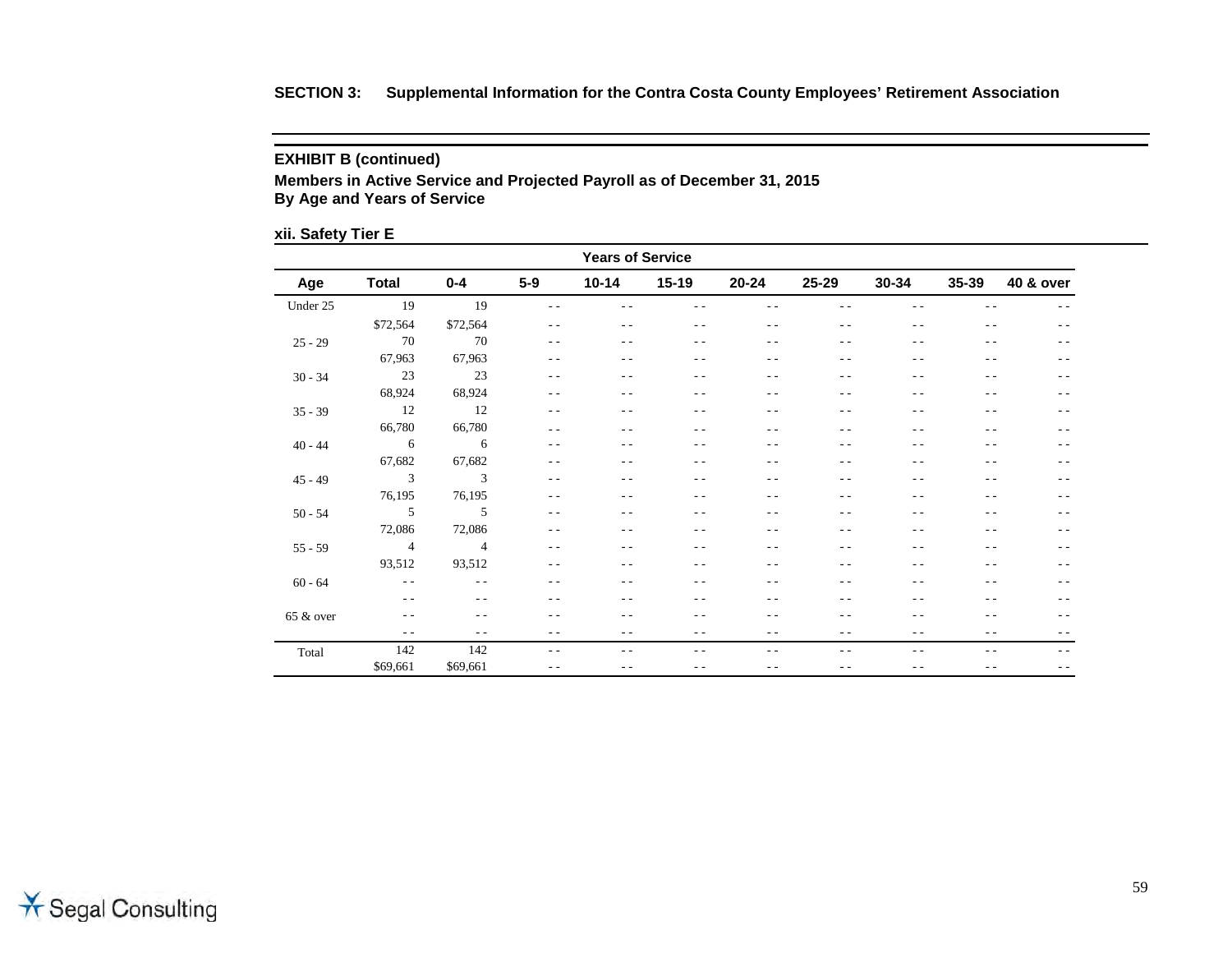|  | SECTION 3: Supplemental Information for the Contra Costa County Employees' Retirement Association |  |  |  |  |  |  |  |
|--|---------------------------------------------------------------------------------------------------|--|--|--|--|--|--|--|
|--|---------------------------------------------------------------------------------------------------|--|--|--|--|--|--|--|

## **EXHIBIT C**

**Average Monthly Benefit and Membership Distribution of Retired Members and Beneficiaries i. General Tier 1 as of December 31, 2015**

| Age       | <b>Total</b>   | $0 - 4$        | $5-9$          | $10 - 14$     | $15 - 19$               | $20 - 24$      | 25-29         | 30-34         | 35-39          | <b>40 &amp; over</b> |
|-----------|----------------|----------------|----------------|---------------|-------------------------|----------------|---------------|---------------|----------------|----------------------|
| Under 25  | $\sim$ $\sim$  | $\sim$ $\sim$  | $\sim$ $\sim$  | $\sim$ $\sim$ | $\sim$ $\sim$           | $ -$           | $\sim$ $\sim$ | $\sim$ $\sim$ | $\sim$ $\sim$  |                      |
|           | $\frac{1}{2}$  | $ -$           | $\sim$ $\sim$  | $ -$          | $ -$                    | $\sim$ $\sim$  | $ -$          | $ -$          | - -            | $ -$                 |
| $25 - 29$ | $\overline{4}$ | $\overline{c}$ | $\sim$ $\sim$  | $ -$          | $\sim$ $\sim$           | $\overline{c}$ | $\sim$ $\sim$ | $\sim$ $\sim$ | $\overline{a}$ | $\sim$ $\sim$        |
|           | \$689          | \$968          | $\sim$ $\sim$  | $\sim$ $\sim$ | $\sim$ $\sim$           | \$410          | $\sim$ $\sim$ | . .           | $ -$           | $\sim$ $\sim$        |
| $30 - 34$ | $\mathfrak{Z}$ | $\mathbf{1}$   | $\sim$ $\sim$  | $\sim$ $\sim$ | $\mathbf{1}$            | $\mathbf{1}$   | $\sim$ $\sim$ | $\sim$ $\sim$ | $ -$           | $\sim$ $\sim$        |
|           | 889            | 969            | $\sim$ $\sim$  | $\sim$ $\sim$ | \$1,288                 | 410            | $\sim$ $\sim$ | $ -$          | $ -$           | $ -$                 |
| $35 - 39$ | $\sqrt{5}$     | -1             | $\sim$ $\sim$  | $\sim$ $\sim$ | $ -$                    | 3              | $ -$          | 1             | - -            | $ -$                 |
|           | 866            | \$1,214        | $\sim$ $\sim$  | $ -$          | $ -$                    | 718            | $- -$         | \$961         | - -            | $ -$                 |
| $40 - 44$ | 3              | 1              | - -            | 1             | $ -$                    | 1              | $ -$          | $ -$          | - -            | $ -$                 |
|           | 1,570          | \$1,843        | $ -$           | \$2,305       | $ -$                    | 562            | $ -$          | $ -$          | - -            | $ -$                 |
| $45 - 49$ | 9              | $\overline{2}$ | $\sim$ $\sim$  | 1             | $\mathbf{1}$            | 5              | $-$           |               | - -            |                      |
|           | 1,518          | 2,296          | $\sim$ $\sim$  | 1,544         | 2,195                   | 1,066          | $\sim$ $\sim$ | $\sim$ $\sim$ | $\sim$ $\sim$  | $ -$                 |
| $50 - 54$ | 37             | 21             | $\overline{4}$ | 3             | $\overline{\mathbf{4}}$ | $\overline{4}$ | $ -$          | 1             | $ -$           | $ -$                 |
|           | 1,382          | 1,504          | \$1,665        | 563           | 1,219                   | 1,370          | $ -$          | 829           | . .            | $ -$                 |
| $55 - 59$ | 179            | 100            | 44             | 11            | 6                       | 11             | 3             | 3             | . .            | 1                    |
|           | 3,001          | 3,555          | 2,667          | 2,129         | 2,473                   | 1,461          | \$2,007       | 1,224         | $ -$           | \$377                |
| $60 - 64$ | 410            | 153            | 165            | 54            | 11                      | 9              | 9             | 5             | 1              | 3                    |
|           | 3,968          | 4,765          | 4,263          | 2,050         | 2,836                   | 2,826          | 1,762         | 1,452         | \$2,091        | 657                  |
| $65 - 69$ | 658            | 87             | 196            | 222           | 97                      | 25             | 10            | 12            | 5              | $\overline{4}$       |
|           | 4,195          | 4,798          | 5,544          | 4,178         | 2,151                   | 2,438          | 2,260         | 1,906         | 1,874          | 1,056                |
| $70 - 74$ | 595            | 17             | 84             | 241           | 130                     | 70             | 27            | 15            | 9              | $\overline{c}$       |
|           | 4,051          | 4,208          | 4,841          | 5,173         | 3,261                   | 1,968          | 2,307         | 2,742         | 2,152          | 582                  |
| $75 - 80$ | 497            | $\overline{2}$ | 9              | 100           | 180                     | 104            | 67            | 19            | 11             | 5                    |
|           | 3,625          | 667            | 2,741          | 5,142         | 4,311                   | 2,701          | 1,845         | 2,144         | 2,595          | 2,293                |
| $80 - 84$ | 450            | $\sim$ $\sim$  | 1              | 15            | 97                      | 142            | 100           | 72            | 16             | $\tau$               |
|           | 3,095          | $\sim$ $\sim$  | 5,795          | 4,109         | 4,425                   | 3,645          | 2,197         | 1,599         | 2,086          | 1,484                |
| $85 - 89$ | 396            | ٠.             | $ -$           | $\mathbf{1}$  | 17                      | 102            | 116           | 93            | 49             | 18                   |
|           | 2,716          |                | $ -$           | 2,915         | 3,003                   | 3,894          | 2,951         | 1,770         | 1,623          | 2,114                |
| 90 & over | 341            | $ -$           | $\sim$ $\sim$  | 1             | 6                       | 10             | 63            | 120           | 103            | 38                   |
|           | 2,433          | $\sim$ $\sim$  | $\sim$ $\sim$  | 1,193         | 3,345                   | 2,851          | 3,214         | 2,391         | 2,246          | 1,560                |
| Total     | 3,587          | 387            | 503            | 650           | 550                     | 489            | 395           | 341           | 194            | 78                   |
|           | \$3,489        | \$4,178        | \$4,674        | \$4,452       | \$3,570                 | \$3,025        | \$2,519       | \$2,006       | \$2,081        | \$1,627              |

*Note: Total retired benefit \$12,514,056, average age 74.9 and average years retired 18.4.*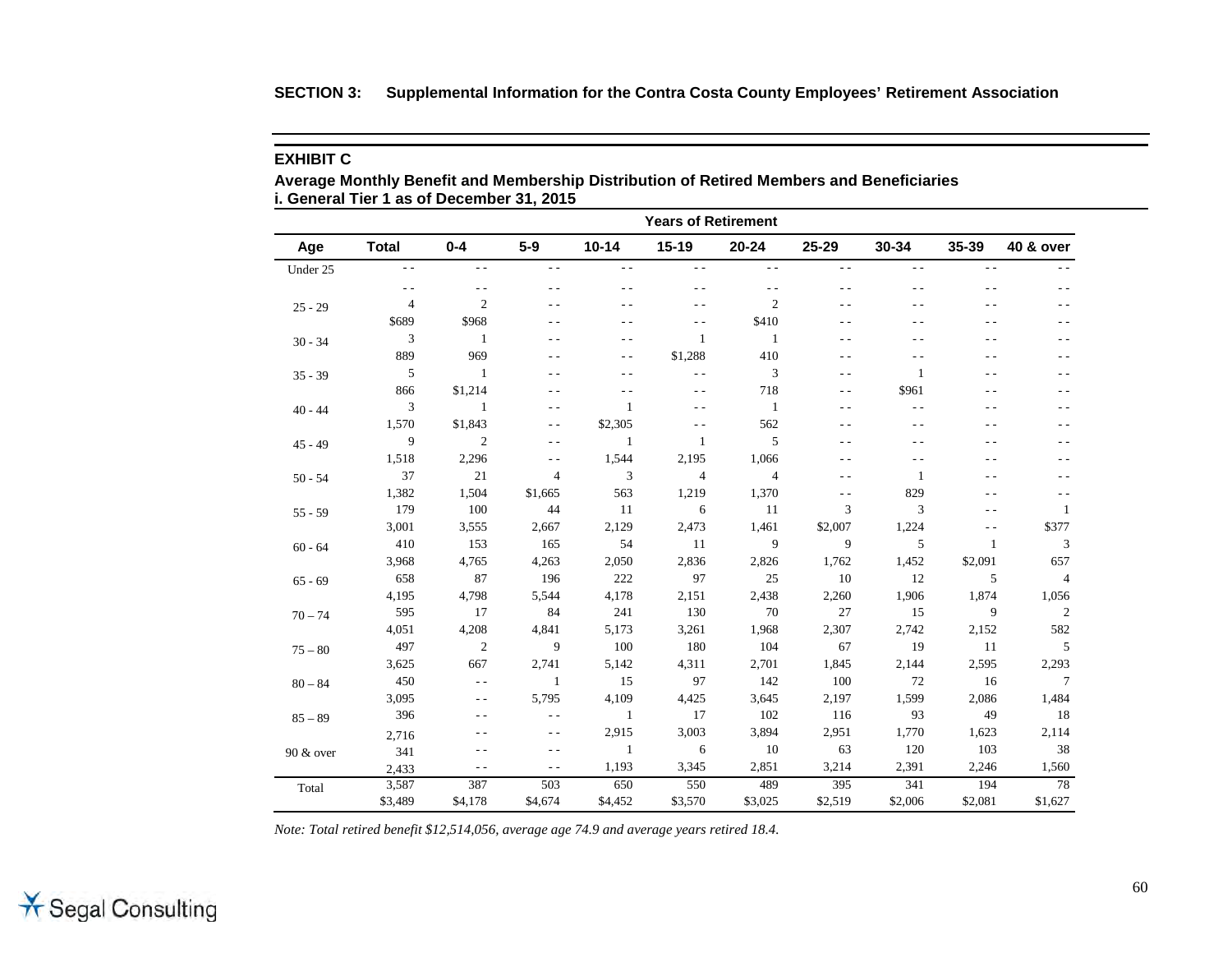### **SECTION 3: Supplemental Information for the Contra Costa County Employees' Retirement Association**

### **EXHIBIT C (continued)**

**Average Monthly Benefit and Membership Distribution of Retired Members and Beneficiaries ii. General Tier 2 as of December 31, 2015**

| <b>Years of Retirement</b> |                  |                 |                 |               |                          |                |                 |                |                |                      |
|----------------------------|------------------|-----------------|-----------------|---------------|--------------------------|----------------|-----------------|----------------|----------------|----------------------|
| Age                        | <b>Total</b>     | $0 - 4$         | $5-9$           | $10 - 14$     | $15 - 19$                | $20 - 24$      | 25-29           | 30-34          | 35-39          | <b>40 &amp; over</b> |
| Under 25                   | $\sim$ $\sim$    | $\sim$ $-$      | $\sim$ $\sim$   | $\sim$ $-$    | $\sim$ $\sim$            | $\sim$ $\sim$  | $\sim$ $\sim$   | $\sim$ $\sim$  | $\sim$ $-$     | $-$                  |
|                            | $ -$             | $- -$           | $\sim$ $\sim$   | $ -$          | $ -$                     | $ -$           | $ -$            | $\sim$ $\sim$  | $\sim$ $\sim$  | $ -$                 |
| $25 - 29$                  | $ -$             | $ -$            | $ -$            | $ -$          | $ -$                     | $ -$           | $ -$            | - -            | - -            | - -                  |
|                            | $ -$             | $ -$            | $ -$            | $\sim$ $\sim$ | $ -$                     | $ -$           | $ -$            | . .            | - -            | - -                  |
| $30 - 34$                  | $\sqrt{2}$       | $ -$            | $\sim$ $\sim$   | $\sim$ $\sim$ | $\mathbf{2}$             | $ -$           | - -             | . .            | $\sim$ $\sim$  | $\overline{a}$       |
|                            | \$776            | $\sim$ $\sim$   | $\sim$ $\sim$   | $\sim$ $\sim$ | \$776                    | $\sim$ $\sim$  | $\sim$ $\sim$   | $\sim$ $\sim$  | $\overline{a}$ | $ -$                 |
| $35 - 39$                  | $\sqrt{2}$       | $ -$            | $ -$            | $ -$          | $\mathbf{1}$             | 1              | $\sim$ $\sim$   | $ -$           | - -            | $ -$                 |
|                            | 537              | $ -$            | $\sim$ $\sim$   | $ -$          | 631                      | \$443          | $ -$            | . .            | $\sim$ $\sim$  | $ -$                 |
| $40 - 44$                  | $\boldsymbol{7}$ | $ -$            | $ -$            | $\sqrt{2}$    | $\overline{4}$           | $\mathbf{1}$   | $ -$            | . .            | - -            | $ -$                 |
|                            | 794              | $ -$            | $\frac{1}{2}$   | \$727         | 600                      | 1,705          | $ -$            | - -            | - -            | - -                  |
| $45 - 49$                  | 11               | $\sim$ $\sim$   | 1               | $\sim$ $\sim$ | $\overline{\mathcal{A}}$ | 5              | 1               | . .            | . .            | $ -$                 |
|                            | 1,065            | $\sim$ $\sim$   | \$604           | $\sim$ $-$    | 1,510                    | 759            | \$1,275         | $\sim$ $\sim$  | $\sim$ $\sim$  | $\overline{a}$       |
| $50 - 54$                  | 9                | 5               | $\sim$ $-$      | $ -$          | $\boldsymbol{2}$         | $\overline{c}$ | $\sim$ $\sim$   | - -            | - -            | - -                  |
|                            | 1,019            | \$152           | $\sim$ $-$      | $\sim$ $\sim$ | 2,491                    | 1,712          | $\sim$ $\sim$   | $\sim$ $\sim$  | - -            | $\overline{a}$       |
| $55 - 59$                  | 30               | 11              | 12              | $\sqrt{2}$    | 3                        | $\overline{c}$ | $ -$            | - -            | - -            | - -                  |
|                            | 657              | 425             | 641             | 1,356         | 1,228                    | 475            | $\sim$ $\sim$   | - -            | - -            | - -                  |
| $60 - 64$                  | 49               | 9               | 15              | 15            | 6                        | 3              | 1               | - -            | - -            | - -                  |
|                            | 893              | 473             | 794             | 662           | 1,639                    | 1,877          | 2,202           | $ -$           | $- -$          | - -                  |
| $65 - 69$                  | 111              | 11              | 22              | 34            | 36                       | 6              | $\mathbf{2}$    | $ -$           | - -            | - -                  |
|                            | 861              | 269             | 903             | 787           | 915                      | 1,768          | 1,224           | $\sim$ $\sim$  | - -            | - -                  |
| $70 - 74$                  | 113              | $\sim$ $\sim$   | 18              | 25            | 42                       | 23             | $\overline{4}$  | 1              | $\sim$ $\sim$  | $ -$                 |
|                            | 907              | $\sim$ $-$      | 515             | 1,340         | 743                      | 970            | 1,281           | \$1,057        | - -            | $ -$                 |
| $75 - 80$                  | 87               | $\sim$ $\sim$   | $\overline{4}$  | 29            | 39                       | 13             | $\mathbf{2}$    | $\sim$ $\sim$  | - -            | - -                  |
|                            | 1,194            | $ -$            | 816             | 1,034         | 1,398                    | 950            | 1,874           | $ -$           | - -            | $\overline{a}$       |
| $80 - 84$                  | 96               | 1               | $\sim$ $\sim$   | 13            | 39                       | 31             | 8               | $\overline{4}$ | $ -$           | $ -$                 |
|                            | 1,054            | 878             | $\sim$ $\sim$   | 771           | 1,264                    | 729            | 1,988           | 621            | $\sim$ $\sim$  | $\overline{a}$       |
| $85 - 89$                  | $45\,$           | $\sim$ $-$      | $\sim$ $\sim$   | $\sqrt{2}$    | 13                       | 25             | $\overline{4}$  | $\mathbf{1}$   | . .            | - -                  |
|                            | 902              | $\sim$ $\sim$   | $\sim$ $\sim$   | 179           | 941                      | 903            | 1,220           | 543            | . .            | $\overline{a}$       |
| 90 & over                  | 13               | $ -$            | $ -$            | $ -$          | $\boldsymbol{2}$         | 8              | 3               | $\sim$ $\sim$  | - -            | $\overline{a}$       |
|                            | 918              | $\sim$ $\sim$   | $ -$            | $\sim$ $\sim$ | 655                      | 641            | 1,833           | $\sim$ $\sim$  | $\sim$ $\sim$  | $ -$                 |
| Total                      | 575              | $\overline{37}$ | $\overline{72}$ | 122           | 193                      | 120            | $\overline{25}$ | 6              | $\sim$ $\sim$  | $ -$                 |
|                            | \$953            | \$366           | \$731           | \$940         | \$1,091                  | \$929          | \$1,643         | \$681          | $\sim$ $\sim$  | $ -$                 |

*Note: Total retired benefit \$548,174, average age 72.5 and average years retired 16.0.*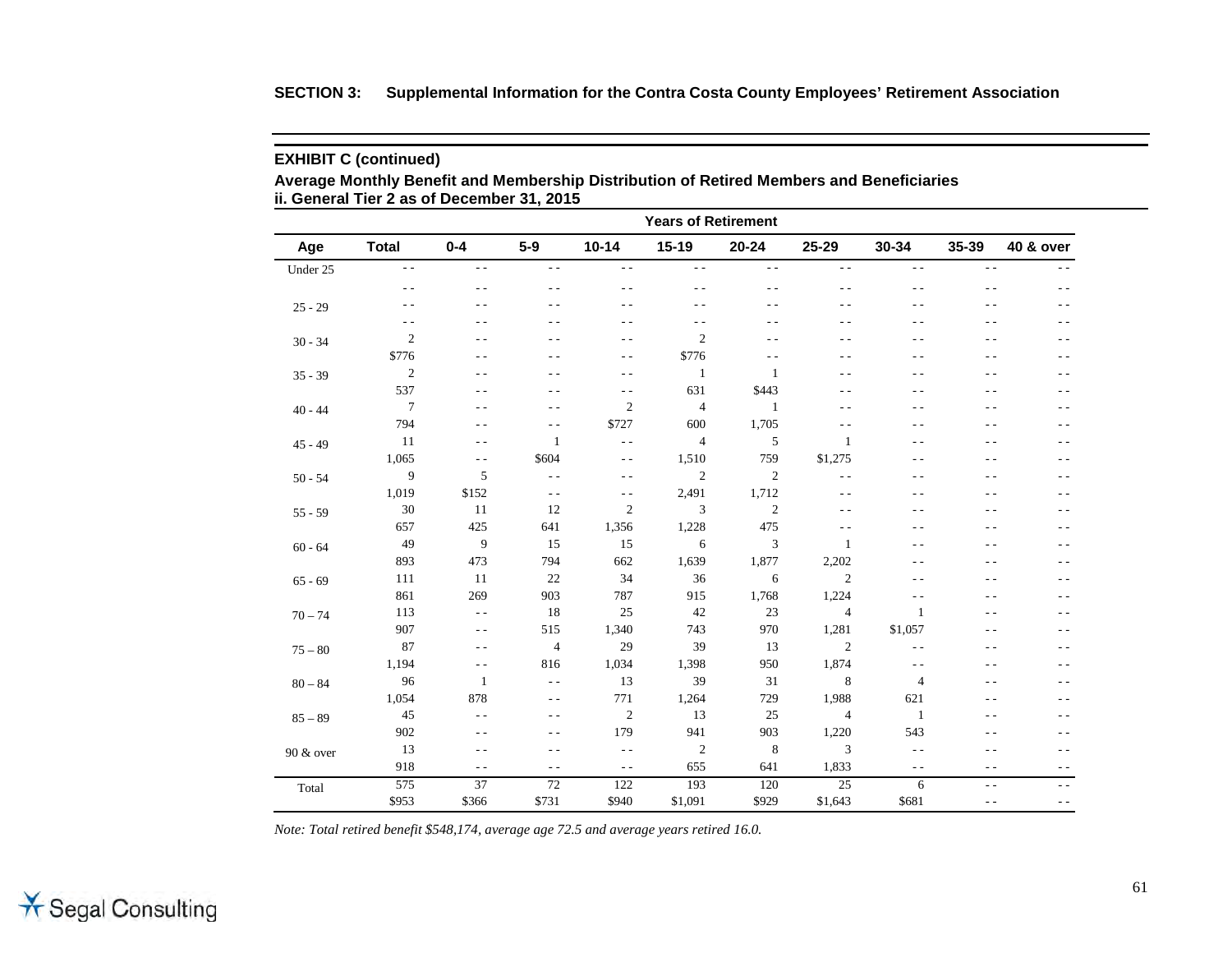|  | SECTION 3: Supplemental Information for the Contra Costa County Employees' Retirement Association |  |  |  |
|--|---------------------------------------------------------------------------------------------------|--|--|--|
|--|---------------------------------------------------------------------------------------------------|--|--|--|

**Average Monthly Benefit and Membership Distribution of Retired Members and Beneficiaries iii. General Tier 3 as of December 31, 2015**

|           | <b>Years of Retirement</b> |                |                |                |                |               |               |               |               |                      |
|-----------|----------------------------|----------------|----------------|----------------|----------------|---------------|---------------|---------------|---------------|----------------------|
| Age       | <b>Total</b>               | $0 - 4$        | $5-9$          | $10 - 14$      | $15 - 19$      | $20 - 24$     | 25-29         | 30-34         | 35-39         | <b>40 &amp; over</b> |
| Under 25  | $\mathbf{1}$               | $\sim$ $\sim$  | $\mathbf{1}$   | $\sim$ $\sim$  | $\sim$ $\sim$  | $\sim$ $\sim$ | $\sim$ $\sim$ | $\sim$ $\sim$ | $\sim$ $\sim$ |                      |
|           | \$1,700                    | $ -$           | \$1,700        | $ -$           | $ -$           | $\sim$ $\sim$ | $ -$          | $ -$          | - -           | - -                  |
| $25 - 29$ | $\mathbf{1}$               | $ -$           | $\overline{a}$ | $\mathbf{1}$   | $ -$           | $ -$          | - -           | $ -$          | $ -$          | $ -$                 |
|           | 1,802                      | $ -$           | $\sim$ $\sim$  | \$1,802        | $ -$           | $\frac{1}{2}$ | - -           | $ -$          | $- -$         | $- -$                |
| $30 - 34$ | 6                          | $\mathfrak{2}$ | $\sim$ $-$     | 3              | $\mathbf{1}$   | $\sim$ $\sim$ | $ -$          | $ -$          | $ -$          | $ -$                 |
|           | 1,172                      | \$1,147        | $\sim$ $-$     | 1,336          | \$729          | $\sim$ $\sim$ | $\sim$ $\sim$ | $\sim$ $\sim$ | $\sim$ $\sim$ | $\sim$ $\sim$        |
| $35 - 39$ | $\,8\,$                    | $\mathfrak{2}$ | $\mathfrak{2}$ | $\overline{4}$ | $- -$          | $\sim$ $\sim$ | $ -$          | $\sim$ $\sim$ | $ -$          | $ -$                 |
|           | 1,375                      | 2,139          | 1,646          | 857            | $ -$           | $ -$          | - -           | $\sim$ $\sim$ | $ -$          | $\sim$ $\sim$        |
| $40 - 44$ | 8                          | $\overline{4}$ | $\mathfrak{2}$ | $\mathfrak{2}$ | $ -$           | $- -$         | - -           | $ -$          | $- -$         | $- -$                |
|           | 1,264                      | 1,404          | 1,008          | 1,239          | $\sim$ $\sim$  | $ -$          | - -           | $ -$          | $ -$          | $ -$                 |
| $45 - 49$ | 14                         | 6              | $\mathfrak{2}$ | 5              | 1              | $ -$          | - -           | $ -$          | $ -$          | $ -$                 |
|           | 1,428                      | 2,168          | 1,243          | 697            | 1,005          | $ -$          | - -           | $ -$          | $ -$          | $ -$                 |
| $50 - 54$ | 122                        | 108            | $\overline{7}$ | 6              | $\mathbf{1}$   | $ -$          | - -           | - -           | $ -$          | - -                  |
|           | 1,824                      | 1,746          | 2,989          | 1,868          | 1,813          | - -           | - -           | $\sim$ $\sim$ | $ -$          | $ -$                 |
| $55 - 59$ | 363                        | 268            | 85             | 9              | $\mathbf{1}$   | $ -$          | ٠.            | $ -$          | $ -$          | $ -$                 |
|           | 2,299                      | 2,519          | 1,647          | 1,977          | 1,667          | $ -$          | - -           | $ -$          | - -           | $ -$                 |
| $60 - 64$ | 623                        | 398            | 165            | 58             | $\overline{2}$ | $ -$          | - -           | $ -$          | $ -$          | $ -$                 |
|           | 2,834                      | 3,058          | 2,714          | 1,672          | 1,764          | $\sim$ $\sim$ | - -           | $ -$          | - -           | $ -$                 |
| $65 - 69$ | 827                        | 428            | 279            | 108            | 11             | $\mathbf{1}$  | $ -$          | $ -$          | $ -$          | $ -$                 |
|           | 2,904                      | 2,941          | 3,209          | 2,146          | 1,250          | \$1,986       | $ -$          | $ -$          | $ -$          | $ -$                 |
| $70 - 74$ | 528                        | 129            | 219            | 161            | 19             | $\sim$ $\sim$ | $\sim$ $-$    | $ -$          | $ -$          | $ -$                 |
|           | 2,551                      | 2,421          | 2,860          | 2,385          | 1,276          | $\sim$ $\sim$ | $ -$          | $\sim$ $\sim$ | $ -$          | $ -$                 |
| $75 - 80$ | 212                        | 18             | 77             | 86             | 30             | $\sim$ $\sim$ | $\mathbf{1}$  | $\sim$ $\sim$ | - -           | $ -$                 |
|           | 2,032                      | 1,957          | 2,262          | 1,998          | 1,609          | $ -$          | \$1,423       | - -           | - -           | $-$                  |
| $80 - 84$ | 60                         | $\overline{4}$ | 14             | 32             | 10             | $\sim$ $\sim$ | $-$           | - -           | $- -$         | - -                  |
|           | 1,673                      | 2,321          | 2,259          | 1,328          | 1,697          | $- -$         | $ -$          | $ -$          | $- -$         | - -                  |
| $85 - 89$ | $\tau$                     | $\mathbf{1}$   | $\overline{4}$ | $\mathbf{1}$   | $\mathbf{1}$   | $ -$          | $\sim$ $\sim$ | $\sim$ $\sim$ | $ -$          | $ -$                 |
|           | 1,478                      | 716            | 701            | 6,097          | 727            | $ -$          | - -           | $\sim$ $\sim$ | $ -$          | $\sim$ $\sim$        |
| 90 & over | 1                          | $ -$           | 1              | $-$            | $\sim$ $\sim$  | $\sim$ $\sim$ | ٠.            | $\sim$ $\sim$ | $\sim$ $\sim$ | $ -$                 |
|           | 4,529                      | $\sim$ $\sim$  | 4,529          | $-$            | $\sim$ $\sim$  | $ -$          | $ -$          | $\sim$ $\sim$ | $ -$          | $ -$                 |
| Total     | 2,781                      | 1,368          | 858            | 476            | 77             | $\mathbf{1}$  | $\mathbf{1}$  | $\sim$ $\sim$ | $\sim$ $\sim$ | $- -$                |
|           | \$2,578                    | \$2,721        | \$2,742        | \$2,053        | \$1,464        | \$1,986       | \$1,423       | $ -$          | $\sim$ $-$    | $\sim$ $-$           |

*Note: Total retired benefit \$7,168,459, average age 66.2 and average years retired 6.2.*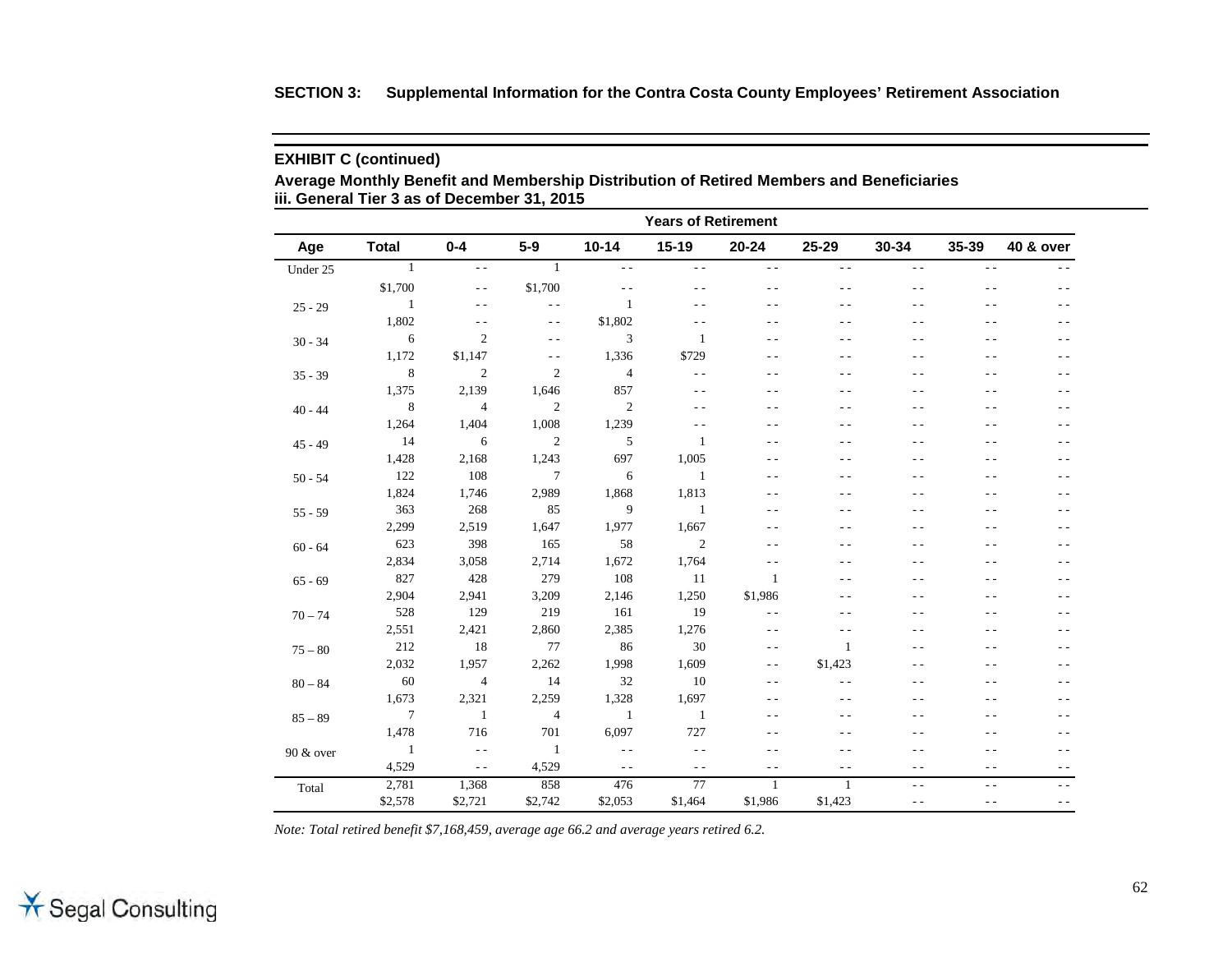|  | SECTION 3: Supplemental Information for the Contra Costa County Employees' Retirement Association |  |  |  |
|--|---------------------------------------------------------------------------------------------------|--|--|--|
|--|---------------------------------------------------------------------------------------------------|--|--|--|

**Average Monthly Benefit and Membership Distribution of Retired Members and Beneficiaries iv. Safety Tier A and Tier C as of December 31, 2015**

| <b>Years of Retirement</b> |                |                |                 |                |               |                |               |                |                |                      |
|----------------------------|----------------|----------------|-----------------|----------------|---------------|----------------|---------------|----------------|----------------|----------------------|
| Age                        | <b>Total</b>   | $0 - 4$        | $5-9$           | $10 - 14$      | $15 - 19$     | $20 - 24$      | 25-29         | 30-34          | 35-39          | <b>40 &amp; over</b> |
| Under 25                   | 6              | $\sim$ $\sim$  | $\sim$ $\sim$   | $\overline{3}$ | $\sim$ $\sim$ | 2              | $ -$          | $\mathbf{1}$   | $ -$           | $-$                  |
|                            | \$1,780        | $ -$           | $\sim$ $\sim$   | \$1,343        | $ -$          | \$1,383        | $\frac{1}{2}$ | \$3,885        | $ -$           | - -                  |
| $25 - 29$                  | 1              |                | $\sim$ $\sim$   | $\overline{1}$ | $ -$          | $\sim$ $\sim$  | $ -$          | $\sim$ $\sim$  | $ -$           | $\sim$ $\sim$        |
|                            | 840            | $\sim$ $\sim$  | $\sim$ $\sim$   | 840            | $ -$          | $\sim$ $\sim$  | $ -$          | $\sim$ $\sim$  | $ -$           | $\sim$ $\sim$        |
| $30 - 34$                  | $\overline{4}$ | 3              | $\sim$ $\sim$   | $\sim$ $\sim$  | $ -$          | 1              | - -           | $\sim$ $\sim$  | $\sim$ $\sim$  | $\sim$ $\sim$        |
|                            | 2,983          | \$3,590        | $\sim$ $\sim$   | $ -$           | $ -$          | 1,162          | - -           | $\sim$ $\sim$  | $ -$           | $ -$                 |
| $35 - 39$                  | 14             | 7              | 6               | $\sim$ $\sim$  | $\sim$ $\sim$ | 1              | $\sim$ $\sim$ | $\sim$ $\sim$  | $ -$           | $\sim$ $\sim$        |
|                            | 3,552          | 3,912          | 3,531           | $\sim$ $\sim$  | $ -$          | 1,162          | - -           | $ -$           | $ -$           | $\sim$ $\sim$        |
| $40 - 44$                  | 24             | $\overline{4}$ | 9               | 10             | - -           | $\mathbf{1}$   | - -           | ٠.             | $ -$           | $ -$                 |
|                            | 3,885          | 2,832          | 4,312           | 4,226          | $ -$          | 843            |               | $\sim$ $\sim$  | $ -$           | $ -$                 |
| $45 - 49$                  | 66             | 37             | 12              | 13             | $\mathbf{1}$  | 3              |               | $\sim$ $\sim$  | $\sim$ $\sim$  | $\sim$ $\sim$        |
|                            | 4,351          | 5,069          | 4,175           | 3,321          | \$3,818       | 835            | - -           | $\sim$ $\sim$  | $ -$           | $ -$                 |
| $50 - 54$                  | 273            | 202            | 28              | 19             | 18            | 6              | - -           | ٠.             | $ -$           | - -                  |
|                            | 6,360          | 6,990          | 6,042           | 3,420          | 4,001         | 3,007          | $ -$          | $ -$           | $ -$           | - -                  |
| $55 - 59$                  | 323            | 124            | 142             | 24             | 17            | 10             | 5             | $\overline{1}$ | $ -$           | - -                  |
|                            | 6,782          | 7,095          | 7,679           | 3,931          | 4,039         | 3,483          | \$3,814       | 3,318          | $ -$           | - -                  |
| $60 - 64$                  | 318            | 40             | 111             | 117            | 24            | 17             | 5             | $\overline{2}$ | $\overline{2}$ | $ -$                 |
|                            | 7,264          | 6,829          | 8,567           | 7,739          | 3,442         | 3,769          | 4,393         | 2,623          | \$3,247        | $\sim$ $\sim$        |
| $65 - 69$                  | 396            | 16             | 75              | 174            | 63            | 35             | 15            | 10             | $\tau$         | -1                   |
|                            | 6,756          | 4,393          | 8,459           | 8,452          | 4,334         | 3,536          | 3,053         | 3,064          | 3,624          | \$1,356              |
| $70 - 74$                  | 306            | 6              | 22              | 72             | 115           | 44             | 19            | 14             | 9              | 5                    |
|                            | 6,204          | 3,869          | 3,932           | 7,410          | 7,870         | 4,011          | 4,126         | 3,187          | 3,665          | 3,563                |
| $75 - 80$                  | 165            | 1              | $7\phantom{.0}$ | 5              | 39            | 60             | 31            | 12             | 5              | 5                    |
|                            | 5,902          | 4,138          | 3,603           | 4,288          | 6,442         | 7,341          | 4,863         | 3,396          | 4,371          | 3,585                |
| $80 - 84$                  | 114            | $\sim$ $\sim$  | $\sim$          | $\sim$ $\sim$  | 11            | 29             | 32            | 25             | 11             | 6                    |
|                            | 5,338          | $ -$           | $ -$            | $ -$           | 6,086         | 6,844          | 5,623         | 3,783          | 4,175          | 3,781                |
| $85 - 89$                  | 79             |                | $\sim$ $\sim$   | $\sim$ $\sim$  | $ -$          | $\overline{4}$ | 14            | 26             | 22             | 13                   |
|                            | 4,717          |                | - -             | - -            | $ -$          | 1,845          | 5,929         | 5,007          | 4,802          | 3,570                |
| 90 & over                  | 36             | $ -$           | - -             | - -            | $ -$          | $ -$           | 1             | 3              | 13             | 19                   |
|                            | 4,438          | $\sim$ $\sim$  | $\sim$ $\sim$   | $\sim$ $\sim$  | $ -$          | $\sim$ $\sim$  | 3,666         | 7,076          | 4,688          | 3,891                |
| Total                      | 2,125          | 440            | 412             | 438            | 288           | 213            | 122           | 94             | 69             | 49                   |
|                            | \$6,296        | \$6,590        | \$7,444         | \$7,262        | \$5,984       | \$5,033        | \$4,775       | \$3,983        | \$4,336        | \$3,676              |

*Note: Total retired benefit \$13,378,765, average age 65.5 and average years retired 14.5*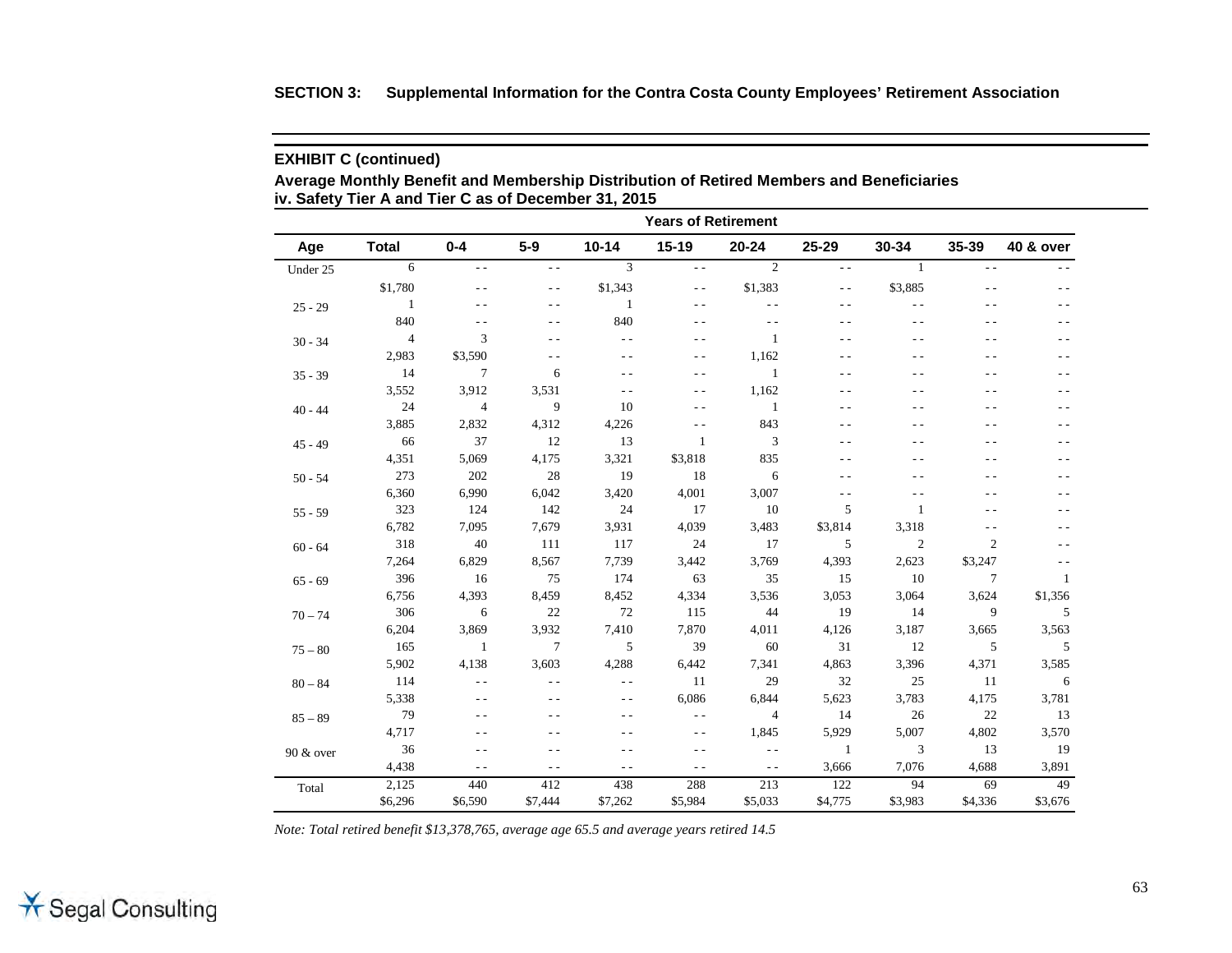## **SECTION 3: Supplemental Information for the Contra Costa County Employees' Retirement Association**

### **EXHIBIT D**

|                                   | <b>Active</b>       | <b>Vested</b><br><b>Terminated</b> |                   |                  |                      |              |
|-----------------------------------|---------------------|------------------------------------|-------------------|------------------|----------------------|--------------|
|                                   | <b>Participants</b> | <b>Members</b>                     | <b>Pensioners</b> | <b>Disableds</b> | <b>Beneficiaries</b> | <b>Total</b> |
| Number as of December 31, 2014    | 9,159               | 2,647                              | 6,665             | 921              | 1,285                | 20,677       |
| New participants                  | 1,135               | 89                                 | $\overline{0}$    | $\Omega$         | 125                  | 1,349        |
| Terminations – with vested rights | $-330$              | 330                                | $\overline{0}$    | $\Omega$         | $\theta$             | $\Omega$     |
| Contribution refunds              | $-155$              | $-169$                             | $\overline{0}$    | $\Omega$         | $\Omega$             | $-324$       |
| Retirements                       | $-184$              | $-60$                              | 244               | $\Omega$         | $\Omega$             | $\Omega$     |
| New disabilities                  | $-16$               | $\theta$                           | $-9$              | 25               | $\Omega$             | $\Omega$     |
| Return to work                    | 43                  | $-42$                              | $-1$              | $\Omega$         | $\Omega$             | $\Omega$     |
| Died with or without beneficiary  | $-8$                | $-2$                               | $-159$            | $-21$            | $-10$                | $-200$       |
| Data adjustments                  | $-2$                | $-3$                               | $-2$              |                  |                      | $-2$         |
| Number as of December 31, 2015    | 9,642               | 2,790                              | 6,738             | 925              | 1,405                | 21,500       |

**Reconciliation of Member Data – December 31, 2014 to December 31, 2015**

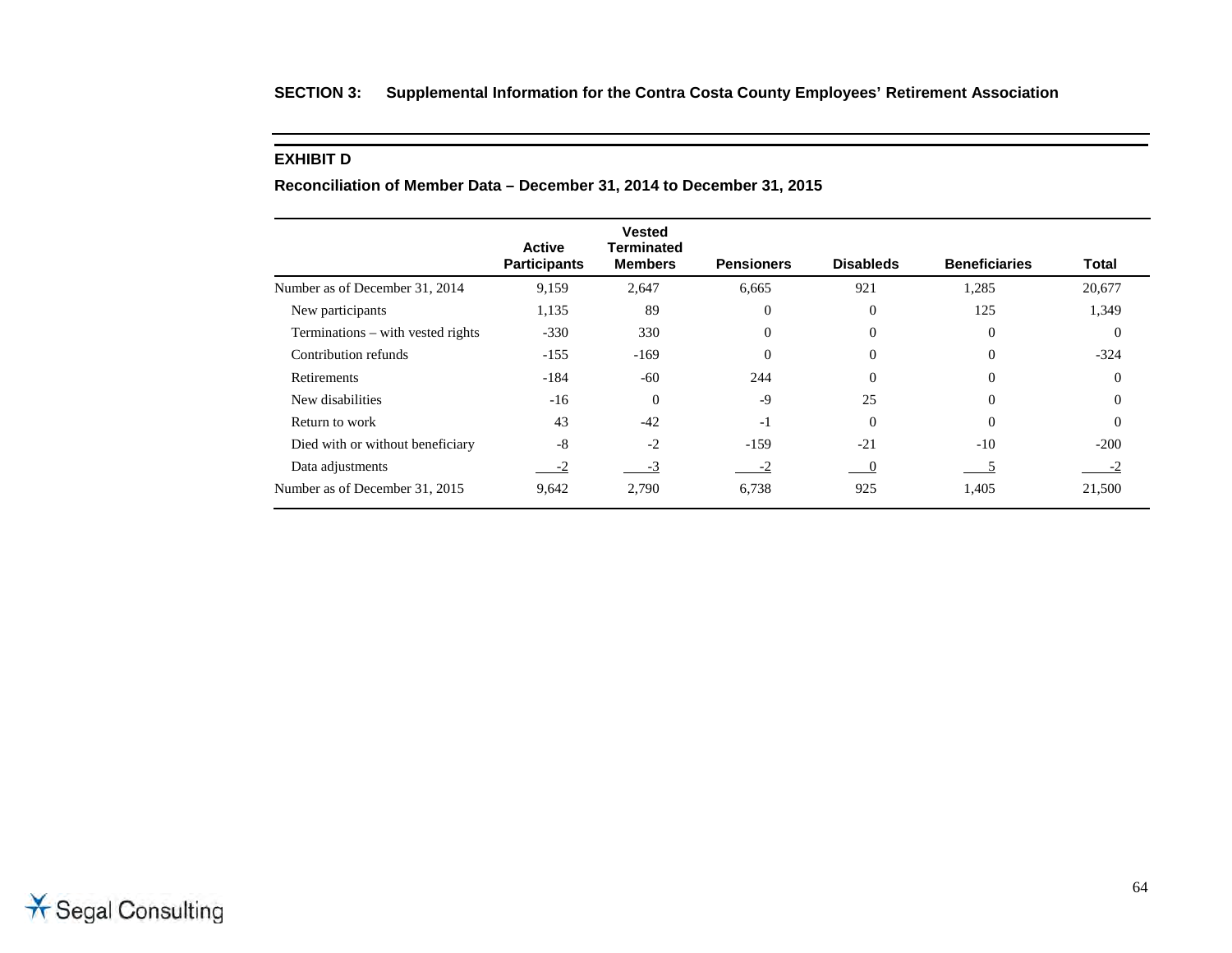#### **EXHIBIT E**

**Summary Statement of Income and Expenses on an Actuarial Value Basis**

|                                         | Year Ended December 31, 2015 |                 | Year Ended December 31, 2014 |                 |
|-----------------------------------------|------------------------------|-----------------|------------------------------|-----------------|
| <b>Contribution income:</b>             |                              |                 |                              |                 |
| Employer contributions                  | \$323,720,270                |                 | \$293,760,413                |                 |
| Employee contributions                  | 85,360,637                   |                 | 78,257,665                   |                 |
| Net contribution income                 |                              | \$409,080,907   |                              | \$372,018,078   |
| <b>Investment income:</b>               |                              |                 |                              |                 |
| Interest, dividends and other income    | \$173,789,634                |                 | \$160,135,921                |                 |
| Adjustment toward market value $(1)$    | 454,583,447                  |                 | 561,485,134                  |                 |
| Less investment and administrative fees | (51, 173, 958)               |                 | (48,580,188)                 |                 |
| Net investment income                   |                              | 577,199,123     |                              | 673,040,867     |
| Total income available for benefits     |                              | \$986,280,030   |                              | \$1,045,058,945 |
| Less benefit payments:                  |                              |                 |                              |                 |
| Benefits paid                           | \$(399, 843, 820)            |                 | \$(387,026,328)              |                 |
| Refunds of contributions                | (5,348,722)                  |                 | (6,798,277)                  |                 |
| Adjustments/transfers/other expenses    | (1,711,824)                  |                 | (1,123,100)                  |                 |
| Net benefit payments                    |                              | \$(406,904,366) |                              | \$(394,947,705) |
| Change in reserve for future benefits   |                              | \$579,375,664   |                              | \$650,111,240   |

(1) *Equals the "non-cash" earnings on investments implicitly included in the Actuarial Value of Assets.*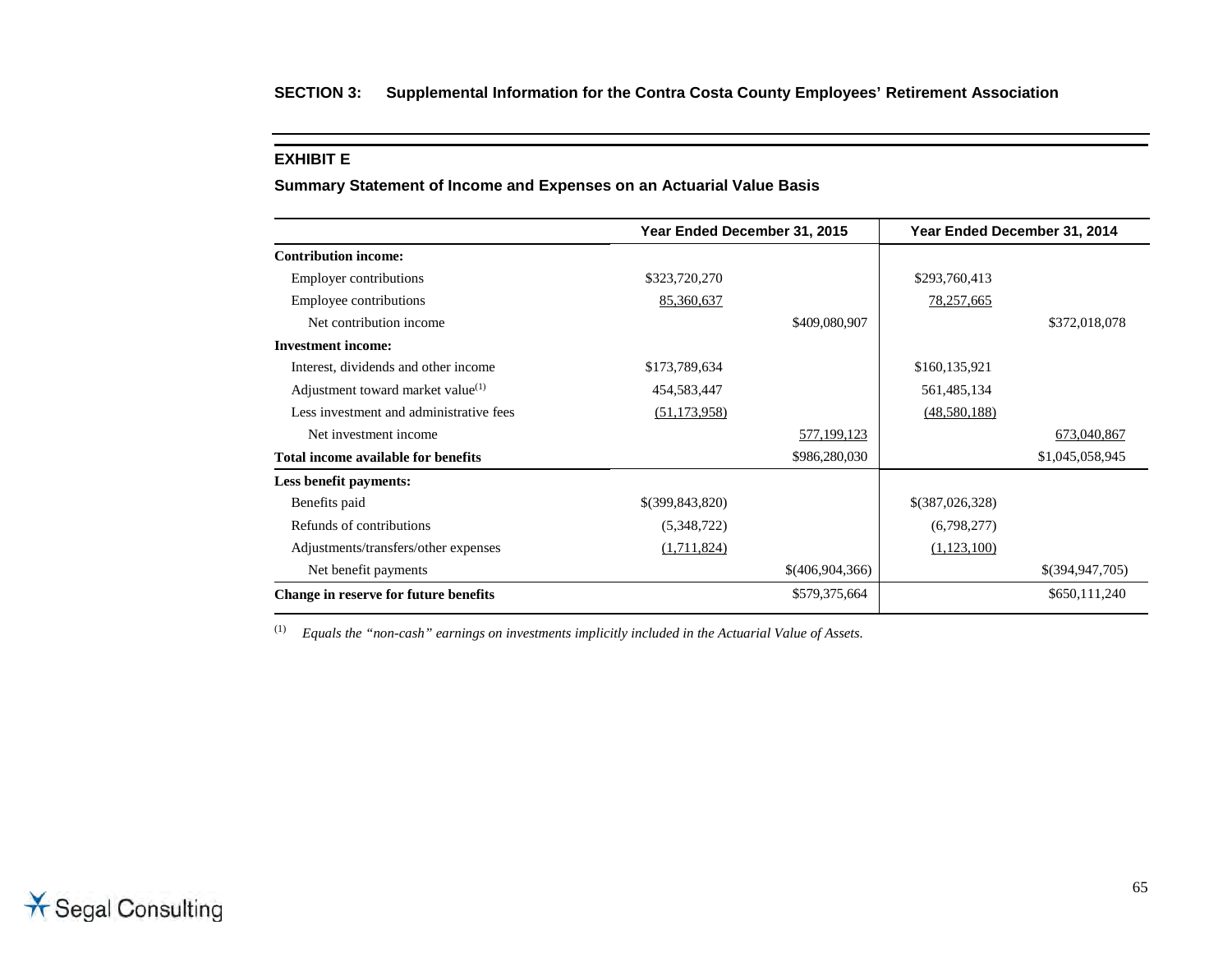#### **EXHIBIT F**

## **Summary Statement of Assets**

|                                                      | Year Ended December 31, 2015 |                   |                 | Year Ended December 31, 2014 |
|------------------------------------------------------|------------------------------|-------------------|-----------------|------------------------------|
| <b>Cash equivalents</b>                              |                              | \$583,481,915     |                 | \$613,763,830                |
| <b>Other Assets</b>                                  |                              | 484,248           |                 | 1,408,938                    |
| <b>Accounts receivable:</b>                          |                              |                   |                 |                              |
| Investment trades                                    | \$494,428,756                |                   | \$772,963,134   |                              |
| Investment income                                    | 22,027,298                   |                   | 25,967,651      |                              |
| Employee and employer contributions                  | 8,497,351                    |                   | 8,859,556       |                              |
| Additional contributions <sup><math>(1)</math></sup> | 17,229,968                   |                   | 18,774,112      |                              |
| Total accounts receivable                            |                              | 542,183,373       |                 | 826,564,453                  |
| <b>Investments:</b>                                  |                              |                   |                 |                              |
| <b>Stocks</b>                                        | \$2,843,799,249              |                   | \$2,850,120,402 |                              |
| <b>Bonds</b>                                         | 2,269,753,558                |                   | 2,051,100,371   |                              |
| Real estate                                          | 859,795,614                  |                   | 934,126,982     |                              |
| Alternative investments and real assets              | 949,514,478                  |                   | 869,856,402     |                              |
| Total investments at market value                    |                              | 6,922,862,899     |                 | 6,705,204,157                |
| <b>Total assets</b>                                  |                              | \$8,049,012,435   |                 | \$8,146,941,378              |
| Less accounts payable:                               |                              |                   |                 |                              |
| Investment trades                                    | \$(618,461,974)              |                   | \$(778,448,185) |                              |
| Security lending                                     | (285, 450, 987)              |                   | (277, 254, 134) |                              |
| Employer contributions unearned                      | (150, 471, 546)              |                   | (164, 557, 125) |                              |
| Other                                                | (18,045,500)                 |                   | (17,771,704)    |                              |
| Total accounts payable                               |                              | \$(1,072,430,007) |                 | \$(1,238,031,148)            |
| Net assets at market value                           |                              | \$6,976,582,428   |                 | \$6,908,910,230              |
| Net assets at actuarial value                        |                              | \$7,151,936,096   |                 | \$6,572,560,432              |
| Net assets at valuation value                        |                              | \$7,136,801,380   |                 | \$6,557,496,101              |

(1) *Equals the sum of additional contribution receivables for the final Paulson Settlement.*

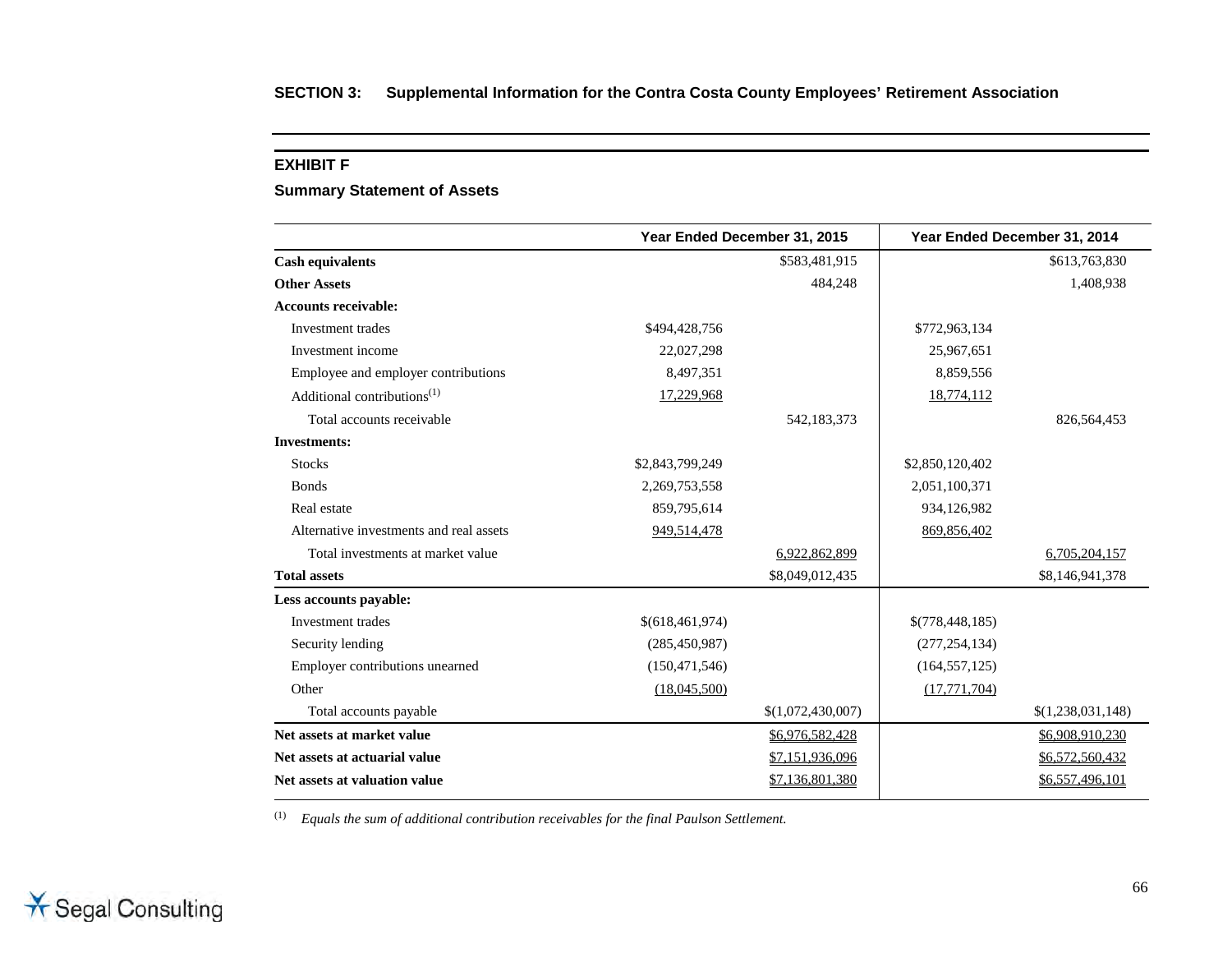#### **EXHIBIT G**

#### **Actuarial Balance Sheet**

An overview of the Plan's funding is given by an Actuarial Balance Sheet. In this approach, we first determine the amount and timing of all future payments that are projected/anticipated to be made by the Plan for current participants. We then discount these payments at the valuation interest rate to the date of the valuation, thereby determining their present value. We refer to this present value as the "liability" of the Plan.

Second, we determine how this liability will be met. These actuarial "assets" include the net amount of assets already accumulated by the Plan, the present value of future member contributions, the present value of future employer normal cost contributions, and the present value of future employer amortization payments.

|    | <b>Assets</b>                                                          | <b>Basic</b>    | <b>COLA</b>     | <b>Total</b>    |
|----|------------------------------------------------------------------------|-----------------|-----------------|-----------------|
|    | Total valuation value of assets                                        | \$4,441,945,292 | \$2,694,856,088 | \$7,136,801,380 |
| 2. | Present value of future contributions by members                       | 446,066,606     | 212,054,199     | 658,120,805     |
| 3. | Present value of future employer contributions for:                    |                 |                 |                 |
|    | entry age normal cost<br>(a)                                           | 681,077,412     | 204,529,187     | 885,606,599     |
|    | unfunded actuarial accrued liability<br>(b)                            | 957,658,205     | 354, 164, 511   | 1,311,822,716   |
| 4. | Total actuarial assets                                                 | \$6,526,747,515 | \$3,465,603,985 | \$9,992,351,500 |
|    | Liabilities                                                            |                 |                 |                 |
| 5. | Present value of benefits for retirees and beneficiaries               | \$3,277,596,188 | \$2,247,615,377 | \$5,525,211,565 |
| 6. | Present value of benefits for vested terminated members <sup>(1)</sup> | 177,945,696     | 62,169,215      | 240,114,911     |
|    | Present value of benefits for active members                           | 3,071,205,631   | 1,155,819,393   | 4,227,025,024   |
| 8. | Total present value of benefits                                        | \$6,526,747,515 | \$3,465,603,985 | \$9,992,351,500 |

*(1) Includes nonvested terminated members.*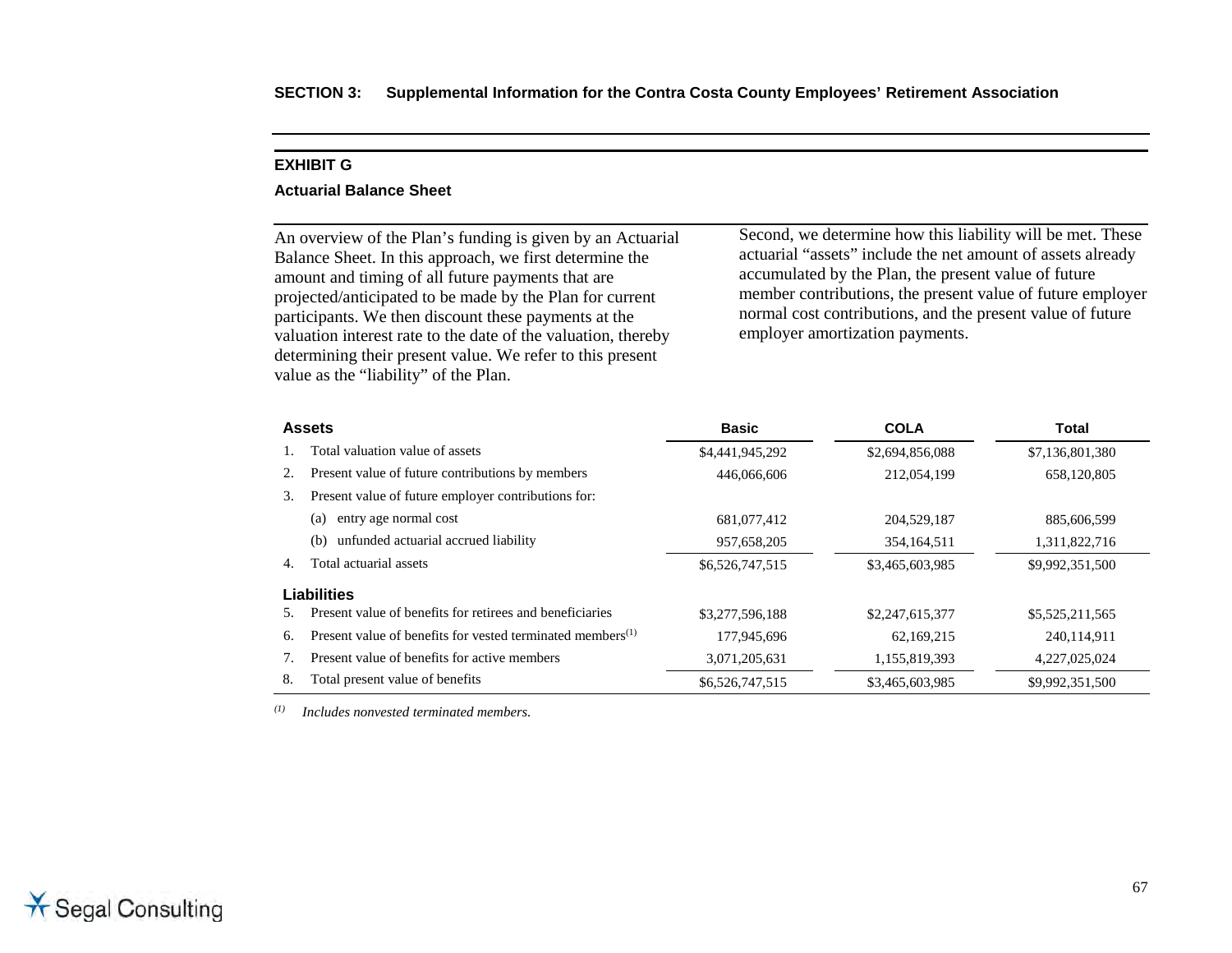#### **EXHIBIT H**

**Summary of Total Allocated Reserves**

| <b>Reserves</b>                                                   | December 31, 2015 | December 31, 2014 |
|-------------------------------------------------------------------|-------------------|-------------------|
| Member Deposits <sup>(1)</sup>                                    | \$659,742,501     | \$586,388,103     |
| Member Cost of Living (1)                                         | 351,691,660       | 312,832,275       |
| Employer Advance (1)(2)                                           | 1,718,271,792     | 1,494,234,759     |
| Employer Cost of Living $(1)(2)$                                  | 696,900,677       | 608,072,157       |
| Retired Members <sup>(1)(2)</sup>                                 | 3,145,208,662     | 3,109,447,338     |
| Retired Cost of Living $(1)(2)$                                   | 2,260,503,858     | 2,138,359,325     |
| Dollar Power Cost of Living Supplement Pre-Funding <sup>(1)</sup> | 6,867,388         | 8,503,154         |
| Post Retirement Death Benefit <sup>(3)</sup>                      | 15, 134, 716      | 15,064,331        |
| Statutory Contingency (one percent) <sup>(3)</sup>                |                   |                   |
| Additional One Percent Contingency Designation <sup>(3)</sup>     |                   |                   |
| Contra Tracking Account <sup>(1)</sup>                            | (1,702,385,158)   | (1,700,341,010)   |
|                                                                   |                   |                   |
| <b>Total Allocated Reserves</b>                                   | 7,151,936,096     | \$6,572,560,432   |
| <b>Total Deferred Return</b>                                      | (175, 353, 668)   | 336, 349, 798     |
| Net Market Value                                                  | \$6,976,582,428   | \$6,908,910,230   |

*Note: Results may not add due to rounding.*

(1) *Included in valuation value of assets.*

(2) *Both December 31, 2015 and December 31, 2014 information reflect a "true-up" of retired reserves.*

(3) *Not included in valuation value of assets.*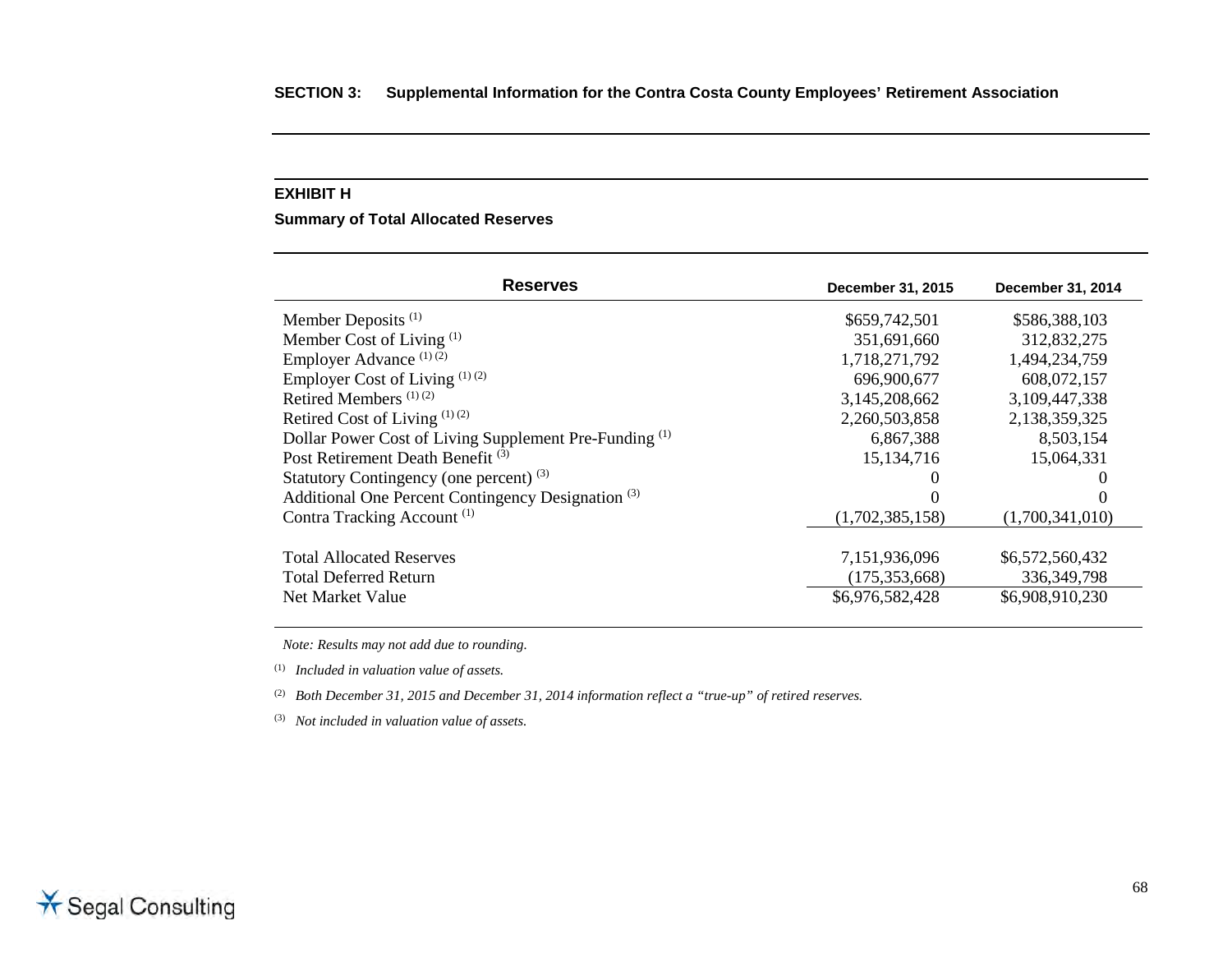### **EXHIBIT I**

### **Development of Unfunded Actuarial Accrued Liability**

|    |                                                                          | <b>Year Ended</b><br><b>December 31, 2015</b> |
|----|--------------------------------------------------------------------------|-----------------------------------------------|
|    | Unfunded actuarial accrued liability at beginning of year                | \$1,469,942,112                               |
| 2. | Total Normal Cost at middle of year                                      | 201,324,001                                   |
| 3. | Expected employer and member contributions                               | (362, 215, 543)                               |
| 4. | Interest (whole year on $(1)$ plus half year on $(2)$ - $(3)$ )          | 100,738,485                                   |
| 5. | Expected unfunded actuarial accrued liability at end of year             | \$1,409,789,055                               |
| 6. | Actuarial (gain)/loss due to all changes:                                |                                               |
|    | Investment return<br>(a)                                                 | \$(100, 726, 596)                             |
|    | Gain from additional UAAL contributions by Sanitary District<br>(b)      | (2,322,759)                                   |
|    | Actual contributions greater than expected<br>(c)                        | (45,945,472)                                  |
|    | Lower than expected individual salary increases<br>(d)                   | (9,036,459)                                   |
|    | Lower than expected COLA increases for retirees and beneficiaries<br>(e) | (28, 923, 103)                                |
|    | Mortality gain for retirees and beneficiaries<br>(f)                     | (18,981,527)                                  |
|    | Other experience $(gain)/loss^{(1)}$<br>(g)                              | (7,167,404)                                   |
|    | Changes in actuarial assumptions<br>(h)                                  | 115,136,981                                   |
|    | Total changes<br>(i)                                                     | \$(97,966,339)                                |
|    | Unfunded actuarial accrued liability at end of year                      | \$1,311,822,716                               |

*Note: The "net gain from other experience" of \$64,108,493 shown in Section 2, Chart 10 is equal to the sum of items 6 (d), (e), (f) and (g).* 

(1) *Other differences in actual versus expected experience including (but not limited to) disability, withdrawal, retirement and leave cashout experience.*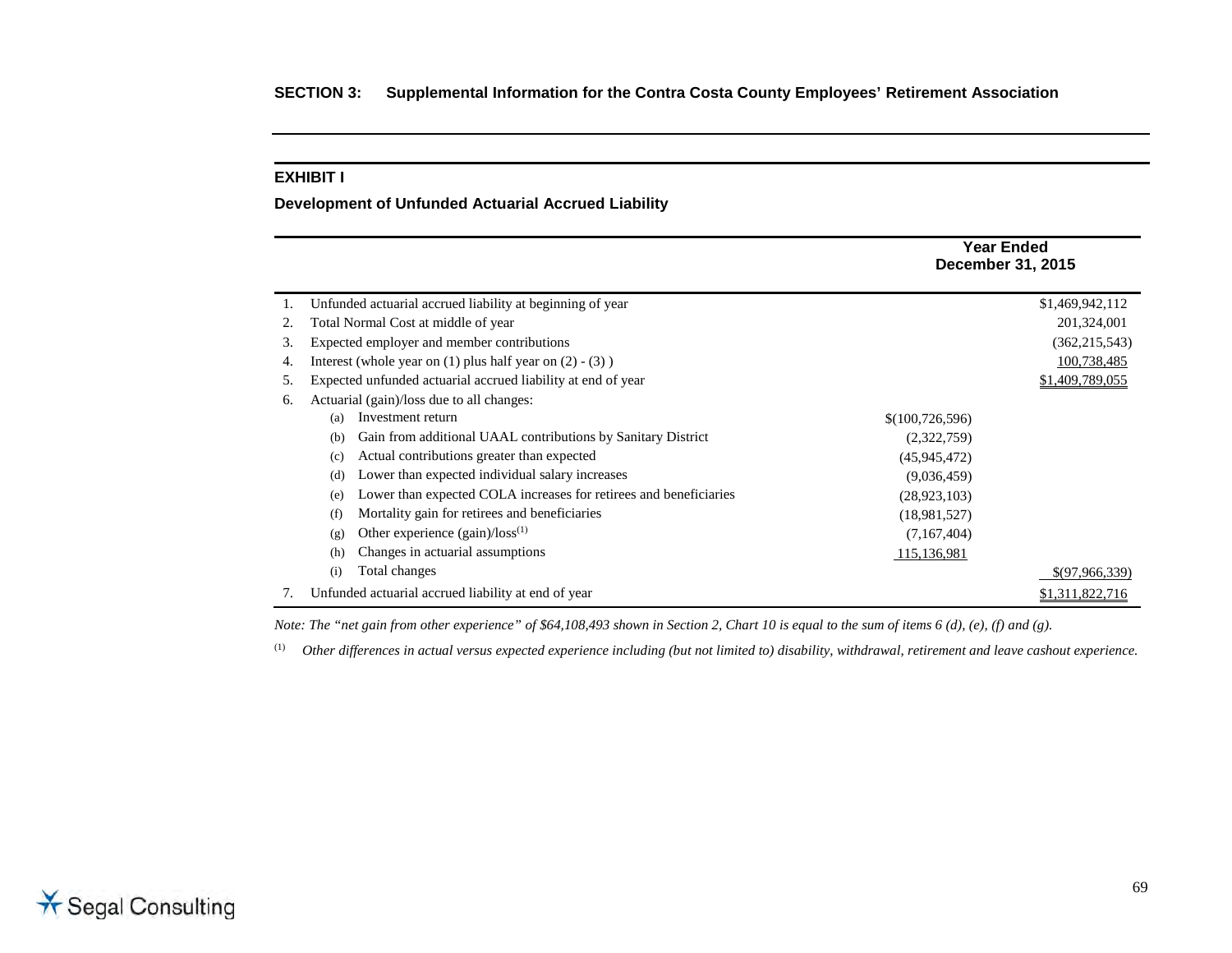### **EXHIBIT J**

**Table of Amortization Bases** 

|                                 | <b>Date</b><br><b>Established</b> | <b>Source</b>                                 | <b>Initial</b><br><b>Amount</b> | Outstanding<br><b>Balance</b> | Years<br>Remaining | Annual<br>Payment $(1)$ |
|---------------------------------|-----------------------------------|-----------------------------------------------|---------------------------------|-------------------------------|--------------------|-------------------------|
|                                 |                                   |                                               |                                 |                               |                    |                         |
| Cost Groups #1 and #2           | December 31, 2007                 | <b>Restart of Amortization</b>                | \$789,616,678                   | \$576,289,534                 | 7                  | \$94,800,860            |
| General County and              | December 31, 2008                 | Actuarial (Gain)/Loss                         | 80,496,792                      | 72,496,501                    | 11                 | 8,119,441               |
| <b>Small Districts</b>          | December 31, 2009                 | Actuarial (Gain)/Loss                         | 165,997,327                     | 154,016,806                   | 12                 | 16,077,083              |
|                                 | December 31, 2009                 | Assumption Change <sup><math>(2)</math></sup> | 39,793,000                      | 36,921,021                    | 12                 | 3,854,010               |
|                                 | December 31, 2009                 | Depooling Implementation                      | (75, 134, 625)                  | (69,711,936)                  | 12                 | (7,276,898)             |
|                                 | December 31, 2010                 | Actuarial (Gain)/Loss                         | 153,957,206                     | 146,180,573                   | 13                 | 14,319,890              |
|                                 | December 31, 2011                 | Actuarial (Gain)/Loss                         | 95,298,919                      | 92,058,070                    | 14                 | 8,512,451               |
|                                 | December 31, 2012                 | Actuarial (Gain)/Loss                         | 117,707,008                     | 115,100,712                   | 15                 | 10,096,932              |
|                                 | December 31, 2012                 | Assumption Change <sup><math>(2)</math></sup> | 290,475,776                     | 284,043,993                   | 15                 | 24,917,074              |
|                                 | December 31, 2013                 | Actuarial (Gain)/Loss                         | (135,591,002)                   | (134,075,409)                 | 16                 | (11,206,458)            |
|                                 | December 31, 2013                 | Assumption Change <sup>(3)</sup>              | (108, 176, 293)                 | (106, 967, 133)               | 16                 | (8,940,660)             |
|                                 | December 31, 2014                 | Actuarial (Gain)/Loss                         | (172, 894, 538)                 | (172, 217, 063)               | 17                 | (13,767,581)            |
|                                 | December 31, 2015                 | Actuarial (Gain)/Loss                         | (105, 611, 767)                 | (105, 611, 767)               | 18                 | (8,102,446)             |
|                                 | December 31, 2015                 | Assumption Change <sup><math>(2)</math></sup> | 40,045,512                      | 40,045,512                    | 18                 | 3,072,258               |
| Total for Cost Groups #1 and #2 |                                   |                                               |                                 | \$928,569,413                 |                    | \$134,475,956           |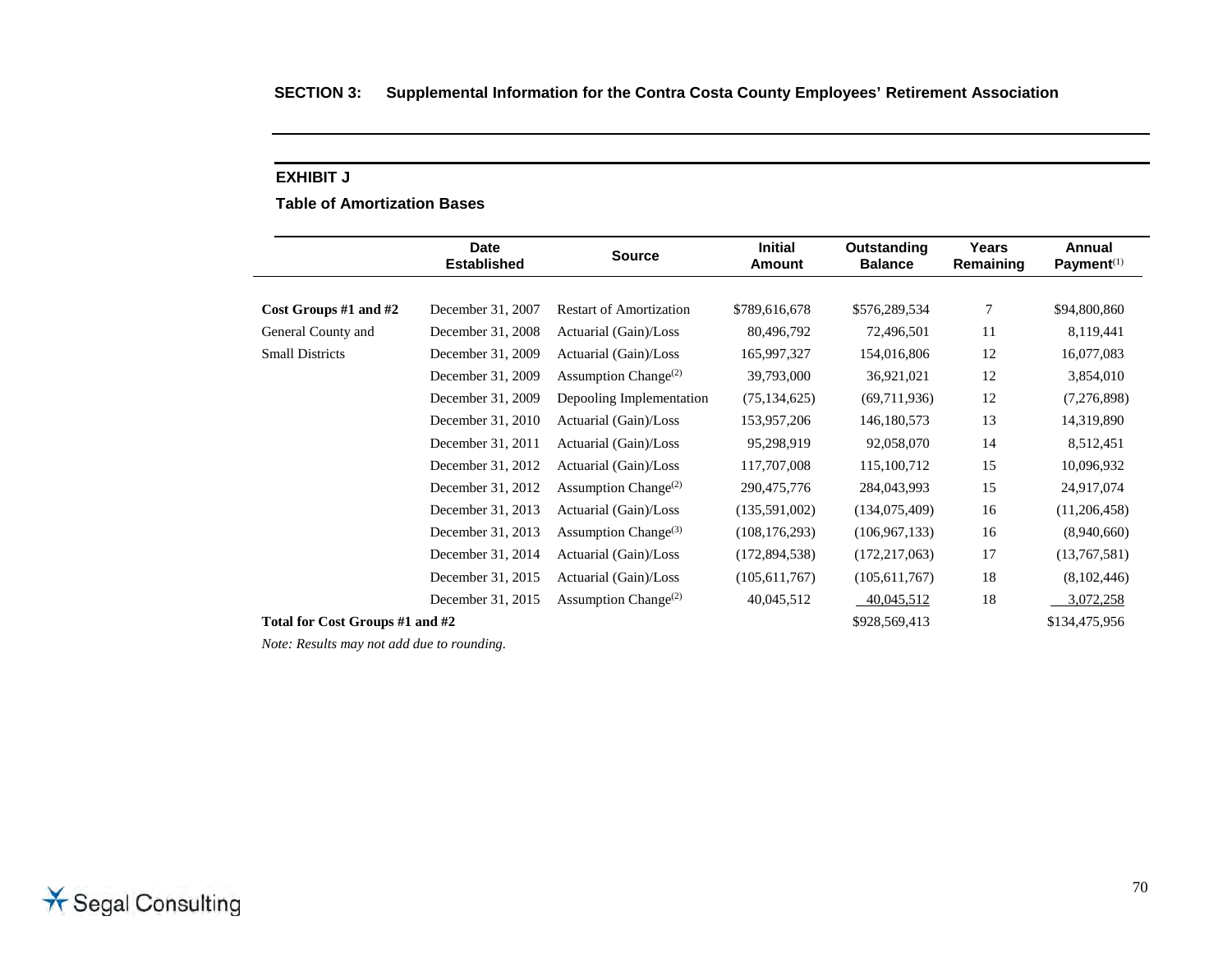**Table of Amortization Bases** 

|                          | <b>Date</b><br><b>Established</b> | <b>Source</b>                                 | <b>Initial</b><br>Amount | Outstanding<br><b>Balance</b> | Years<br>Remaining | Annual<br>Payment <sup>(1)</sup> |
|--------------------------|-----------------------------------|-----------------------------------------------|--------------------------|-------------------------------|--------------------|----------------------------------|
| Cost Group #3            | December 31, 2007                 | <b>Restart of Amortization</b>                | \$36,185,000             | \$26,409,063                  | 7                  | \$4,344,347                      |
|                          |                                   |                                               |                          |                               |                    |                                  |
| Central Contra Costa     | December 31, 2008                 | Actuarial (Gain)/Loss                         | 3,709,835                | 3,341,128                     | 11                 | 374,199                          |
| <b>Sanitary District</b> | December 31, 2009                 | Actuarial (Gain)/Loss                         | 10,118,261               | 9,387,996                     | 12                 | 979,968                          |
|                          | December 31, 2009                 | Assumption Change <sup><math>(2)</math></sup> | 2,003,000                | 1,858,438                     | 12                 | 193,993                          |
|                          | December 31, 2009                 | Depooling Implementation                      | 20,037,235               | 18,591,088                    | 12                 | 1,940,635                        |
|                          | December 31, 2010                 | Actuarial (Gain)/Loss                         | 18,178,489               | 17,260,264                    | 13                 | 1,690,820                        |
|                          | December 31, 2010                 | Assumption Change <sup>(3)</sup>              | 11,479,648               | 10,899,792                    | 13                 | 1,067,747                        |
|                          | December 31, 2011                 | Actuarial (Gain)/Loss                         | 10,514,535               | 10,156,965                    | 14                 | 939,197                          |
|                          | December 31, 2012                 | Actuarial (Gain)/Loss                         | 12,564,241               | 12,286,041                    | 15                 | 1,077,763                        |
|                          | December 31, 2012                 | Assumption Change <sup>(2)</sup>              | 22,455,342               | 21,958,131                    | 15                 | 1,926,224                        |
|                          | December 31, 2012                 | <b>UAAL</b> Prepayment                        | (4,666,477)              | (4,563,151)                   | 15                 | (400, 291)                       |
|                          | December 31, 2013                 | Actuarial (Gain)/Loss                         | 582,962                  | 576,446                       | 16                 | 48,181                           |
|                          | December 31, 2013                 | Assumption Change <sup>(3)</sup>              | (14,950,866)             | (14, 783, 750)                | 16                 | (1,235,674)                      |
|                          | December 31, 2013                 | <b>UAAL</b> Prepayment                        | (4,662,899)              | (4,610,779)                   | 16                 | (385, 384)                       |
|                          | December 31, 2014                 | Actuarial (Gain)/Loss                         | (11,848,823)             | (11,802,395)                  | 17                 | (943, 521)                       |
|                          | December 31, 2014                 | <b>UAAL</b> Prepayment                        | (2,331,896)              | (2,322,759)                   | 17                 | (185,689)                        |
|                          | December 31, 2015                 | Actuarial (Gain)/Loss                         | (6,504,510)              | (6,504,510)                   | 18                 | (499, 021)                       |
|                          | December 31, 2015                 | Assumption Change <sup><math>(2)</math></sup> | 44,220                   | 44,220                        | 18                 | 3,393                            |
| Total for Cost Group #3  |                                   |                                               |                          | \$88,182,228                  |                    | \$10,936,887                     |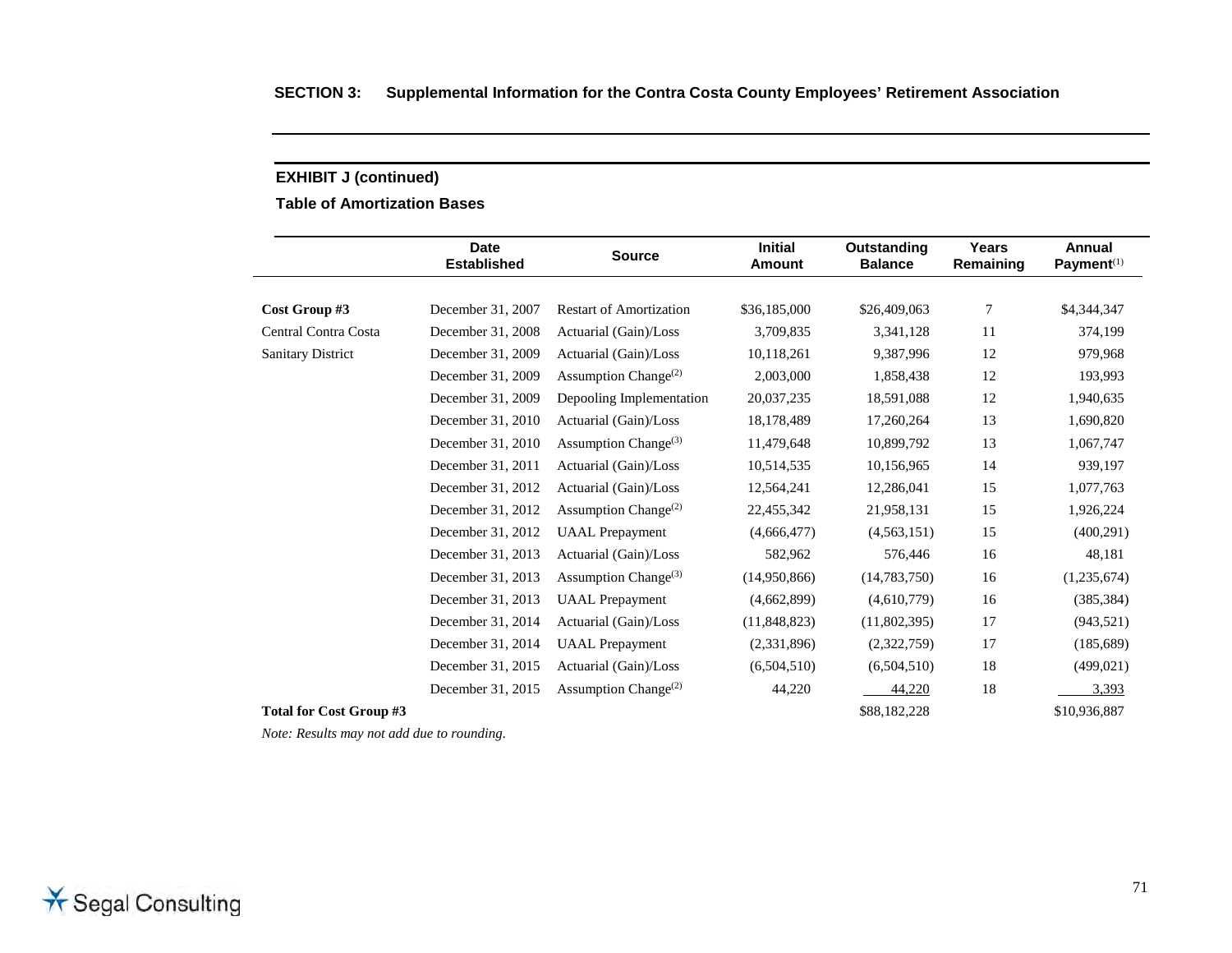**Table of Amortization Bases** 

|                                | <b>Date</b><br><b>Established</b> | <b>Source</b>                    | <b>Initial</b><br><b>Amount</b> | Outstanding<br><b>Balance</b> | Years<br>Remaining | Annual<br>Payment <sup>(1)</sup> |
|--------------------------------|-----------------------------------|----------------------------------|---------------------------------|-------------------------------|--------------------|----------------------------------|
|                                |                                   |                                  |                                 |                               |                    |                                  |
| Cost Group #4                  | December 31, 2007                 | <b>Restart of Amortization</b>   | \$7,770,000                     | \$5,670,814                   | 7                  | \$932,861                        |
| Contra Costa Housing           | December 31, 2008                 | Actuarial (Gain)/Loss            | 1,573,513                       | 1,417,127                     | 11                 | 158,715                          |
| Authority                      | December 31, 2009                 | Actuarial (Gain)/Loss            | 1,277,079                       | 1,184,908                     | 12                 | 123,687                          |
|                                | December 31, 2009                 | Assumption Change <sup>(2)</sup> | 425,000                         | 394,326                       | 12                 | 41,162                           |
|                                | December 31, 2009                 | Depooling Implementation         | (189, 275)                      | (175, 614)                    | 12                 | (18, 332)                        |
|                                | December 31, 2010                 | Actuarial (Gain)/Loss            | 619,697                         | 588,395                       | 13                 | 57,639                           |
|                                | December 31, 2010                 | Assumption Change <sup>(3)</sup> | (920, 656)                      | (874, 152)                    | 13                 | (85, 632)                        |
|                                | December 31, 2011                 | Actuarial (Gain)/Loss            | 1,059,328                       | 1,023,304                     | 14                 | 94,623                           |
|                                | December 31, 2012                 | Actuarial (Gain)/Loss            | 1,912,999                       | 1,870,641                     | 15                 | 164,097                          |
|                                | December 31, 2012                 | Assumption Change <sup>(2)</sup> | 3,722,862                       | 3,640,430                     | 15                 | 319,348                          |
|                                | December 31, 2013                 | Actuarial (Gain)/Loss            | (2,220,704)                     | (2,195,882)                   | 16                 | (183, 539)                       |
|                                | December 31, 2013                 | Assumption Change <sup>(3)</sup> | (1,077,289)                     | (1,065,247)                   | 16                 | (89,037)                         |
|                                | December 31, 2014                 | Actuarial (Gain)/Loss            | (1,360,021)                     | (1,354,692)                   | 17                 | (108, 298)                       |
|                                | December 31, 2015                 | Actuarial (Gain)/Loss            | (875, 294)                      | (875, 294)                    | 18                 | (67, 152)                        |
|                                | December 31, 2015                 | Assumption Change <sup>(2)</sup> | 432,801                         | 432,801                       | 18                 | 33,204                           |
| <b>Total for Cost Group #4</b> |                                   |                                  |                                 | \$9,681,865                   |                    | \$1,373,346                      |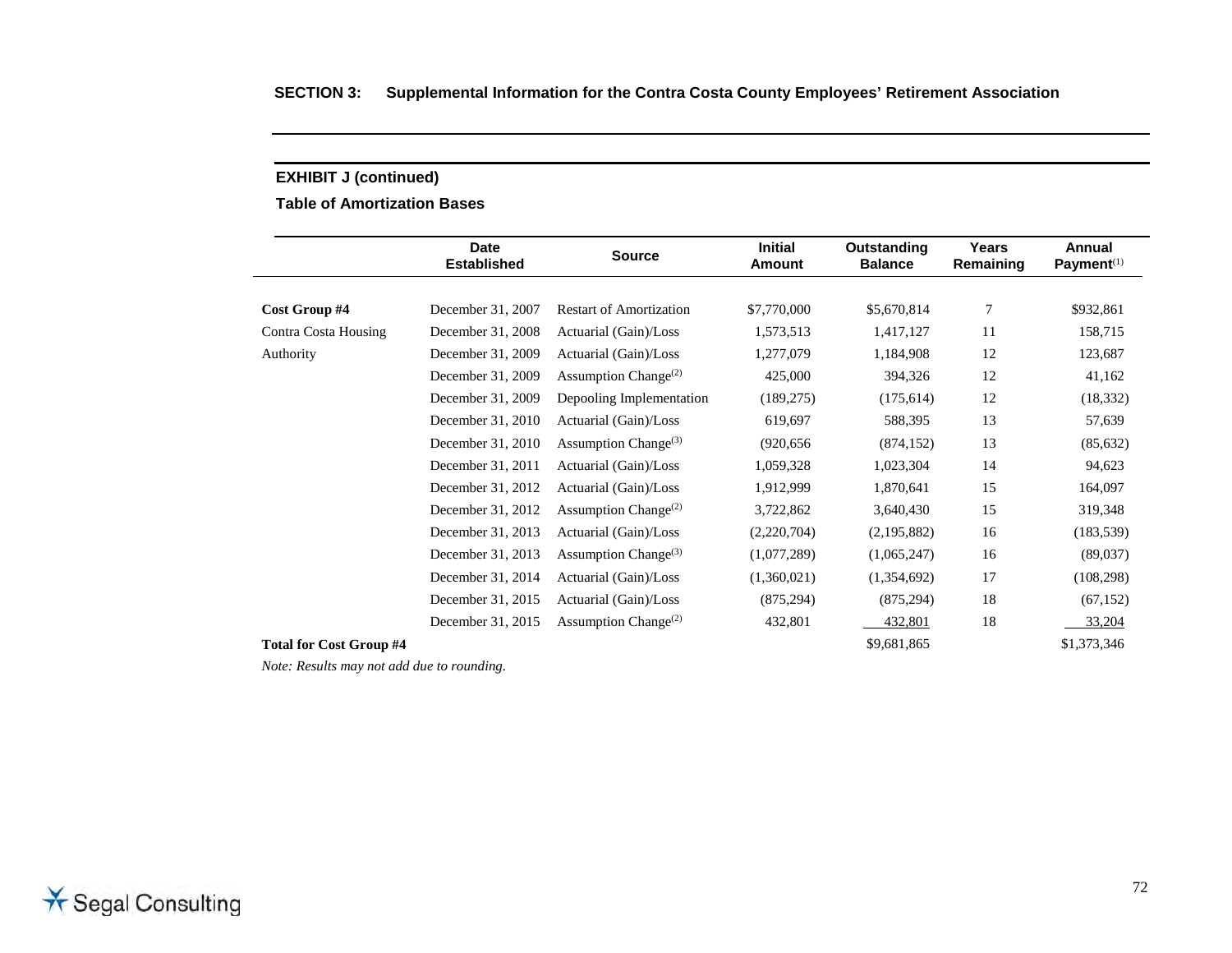**Table of Amortization Bases** 

|                                | <b>Date</b><br><b>Established</b> | <b>Source</b>                                 | <b>Initial</b><br><b>Amount</b> | Outstanding<br><b>Balance</b> | Years<br>Remaining | Annual<br>Payment $(1)$ |
|--------------------------------|-----------------------------------|-----------------------------------------------|---------------------------------|-------------------------------|--------------------|-------------------------|
|                                |                                   |                                               |                                 |                               |                    |                         |
| Cost Group #5                  | December 31, 2007                 | <b>Restart of Amortization</b>                | \$(1,011,000)                   | \$(737,863)                   | 7                  | \$(121,380)             |
| Contra Costa County Fire       | December 31, 2008                 | Actuarial (Gain)/Loss                         | 45,963                          | 41,395                        | 11                 | 4,636                   |
| <b>Protection District</b>     | December 31, 2009                 | Actuarial (Gain)/Loss                         | 1,614,180                       | 1,497,680                     | 12                 | 156,336                 |
|                                | December 31, 2009                 | Assumption Change <sup><math>(2)</math></sup> | 336,000                         | 311,750                       | 12                 | 32,542                  |
|                                | December 31, 2009                 | Depooling Implementation                      | 2,142,538                       | 1,987,905                     | 12                 | 207,508                 |
|                                | December 31, 2010                 | Actuarial (Gain)/Loss                         | 2,722,306                       | 2,584,798                     | 13                 | 253,208                 |
|                                | December 31, 2011                 | Actuarial (Gain)/Loss                         | 1,350,620                       | 1,304,689                     | 14                 | 120,642                 |
|                                | December 31, 2012                 | Actuarial (Gain)/Loss                         | 1,787,426                       | 1,747,848                     | 15                 | 153,326                 |
|                                | December 31, 2012                 | Assumption Change <sup><math>(2)</math></sup> | 3,184,172                       | 3,113,667                     | 15                 | 273,139                 |
|                                | December 31, 2013                 | Actuarial (Gain)/Loss                         | (2,500,665)                     | (2,472,714)                   | 16                 | (206, 677)              |
|                                | December 31, 2013                 | Assumption Change <sup>(3)</sup>              | (985, 653)                      | (974, 636)                    | 16                 | (81, 463)               |
|                                | December 31, 2014                 | Actuarial (Gain)/Loss                         | (2,215,758)                     | (2,207,076)                   | 17                 | (176, 440)              |
|                                | December 31, 2015                 | Actuarial (Gain)/Loss                         | (756, 551)                      | (756, 551)                    | 18                 | (58,042)                |
|                                | December 31, 2015                 | Assumption Change <sup><math>(2)</math></sup> | 355,946                         | 355,946                       | 18                 | 27,308                  |
| <b>Total for Cost Group #5</b> |                                   |                                               |                                 | \$5,796,839                   |                    | \$584,643               |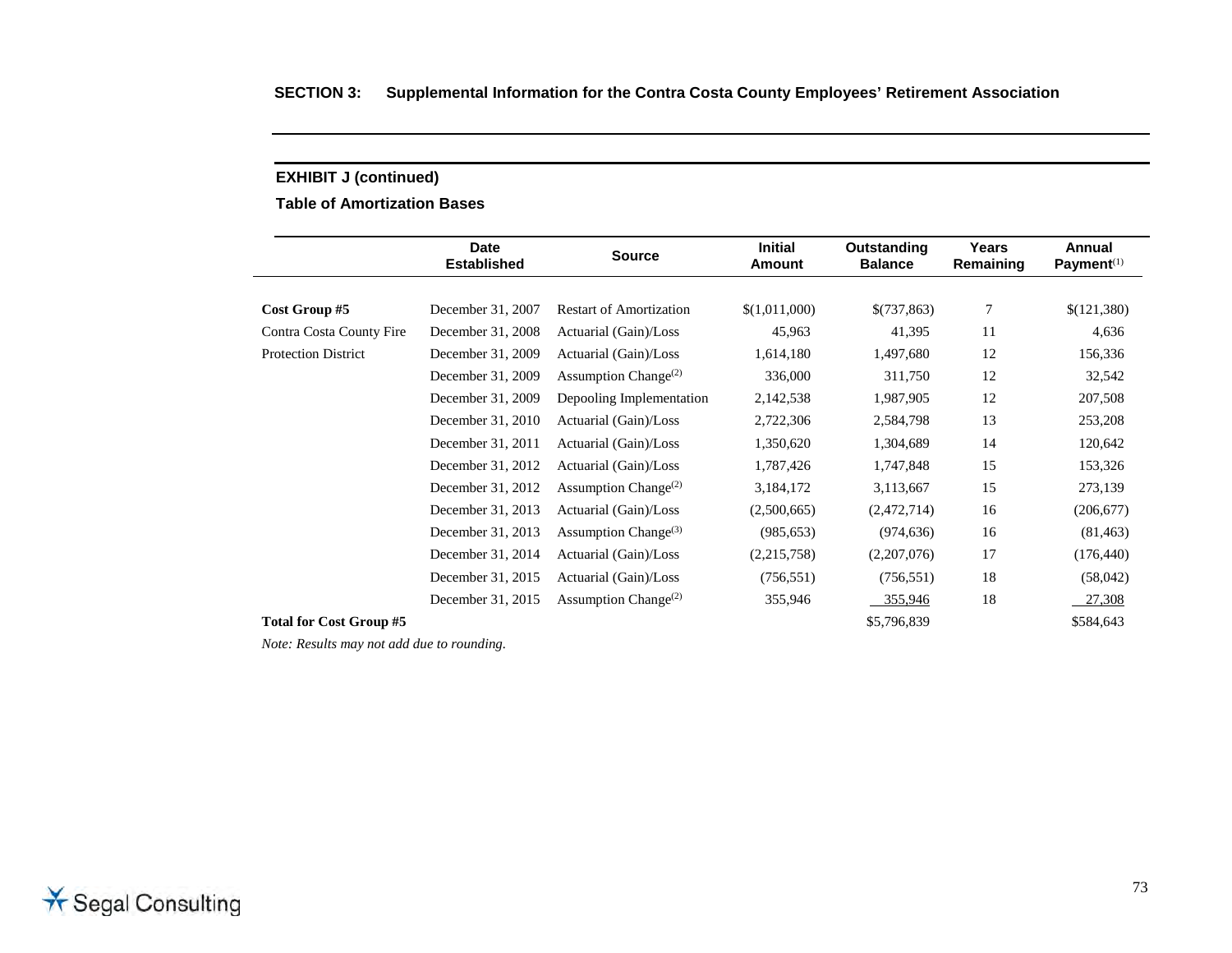**Table of Amortization Bases** 

|                                | <b>Date</b><br><b>Established</b> | <b>Source</b>                                 | <b>Initial</b><br><b>Amount</b> | Outstanding<br><b>Balance</b> | Years<br>Remaining | Annual<br>Payment $(1)$ |
|--------------------------------|-----------------------------------|-----------------------------------------------|---------------------------------|-------------------------------|--------------------|-------------------------|
|                                |                                   |                                               |                                 |                               |                    |                         |
| Cost Group #6                  | December 31, 2007                 | <b>Restart of Amortization</b>                | \$1,028,000                     | \$750,270                     | 7                  | \$123,421               |
| <b>Small Districts</b>         | December 31, 2008                 | Actuarial (Gain)/Loss                         | 61,240                          | 55,153                        | 11                 | 6,177                   |
| (General Non-enhanced)         | December 31, 2009                 | Actuarial (Gain)/Loss                         | 385,148                         | 357,351                       | 12                 | 37,302                  |
|                                | December 31, 2009                 | Assumption Change <sup><math>(2)</math></sup> | 126,000                         | 116,906                       | 12                 | 12,203                  |
|                                | December 31, 2009                 | Depooling Implementation                      | (1,028,581)                     | (954, 345)                    | 12                 | (99,620)                |
|                                | December 31, 2010                 | Actuarial (Gain)/Loss                         | 194,488                         | 184,664                       | 13                 | 18,090                  |
|                                | December 31, 2011                 | Actuarial (Gain)/Loss                         | (137,086)                       | (132, 425)                    | 14                 | (12,245)                |
|                                | December 31, 2012                 | Actuarial (Gain)/Loss                         | 177,439                         | 173,510                       | 15                 | 15,221                  |
|                                | December 31, 2012                 | Assumption Change <sup><math>(2)</math></sup> | 225,958                         | 220,955                       | 15                 | 19,383                  |
|                                | December 31, 2013                 | Actuarial (Gain)/Loss                         | 59,503                          | 58,838                        | 16                 | 4,918                   |
|                                | December 31, 2013                 | Assumption Change <sup>(3)</sup>              | (152, 973)                      | (151,263)                     | 16                 | (12, 643)               |
|                                | December 31, 2014                 | Actuarial (Gain)/Loss                         | (190, 513)                      | (189, 767)                    | 17                 | (15,170)                |
|                                | December 31, 2015                 | Actuarial (Gain)/Loss                         | (327, 285)                      | (327, 285)                    | 18                 | (25,109)                |
|                                | December 31, 2015                 | Assumption Change <sup>(2)</sup>              | 33,272                          | 33,272                        | 18                 | 2,553                   |
| <b>Total for Cost Group #6</b> |                                   |                                               |                                 | \$195,835                     |                    | \$74,481                |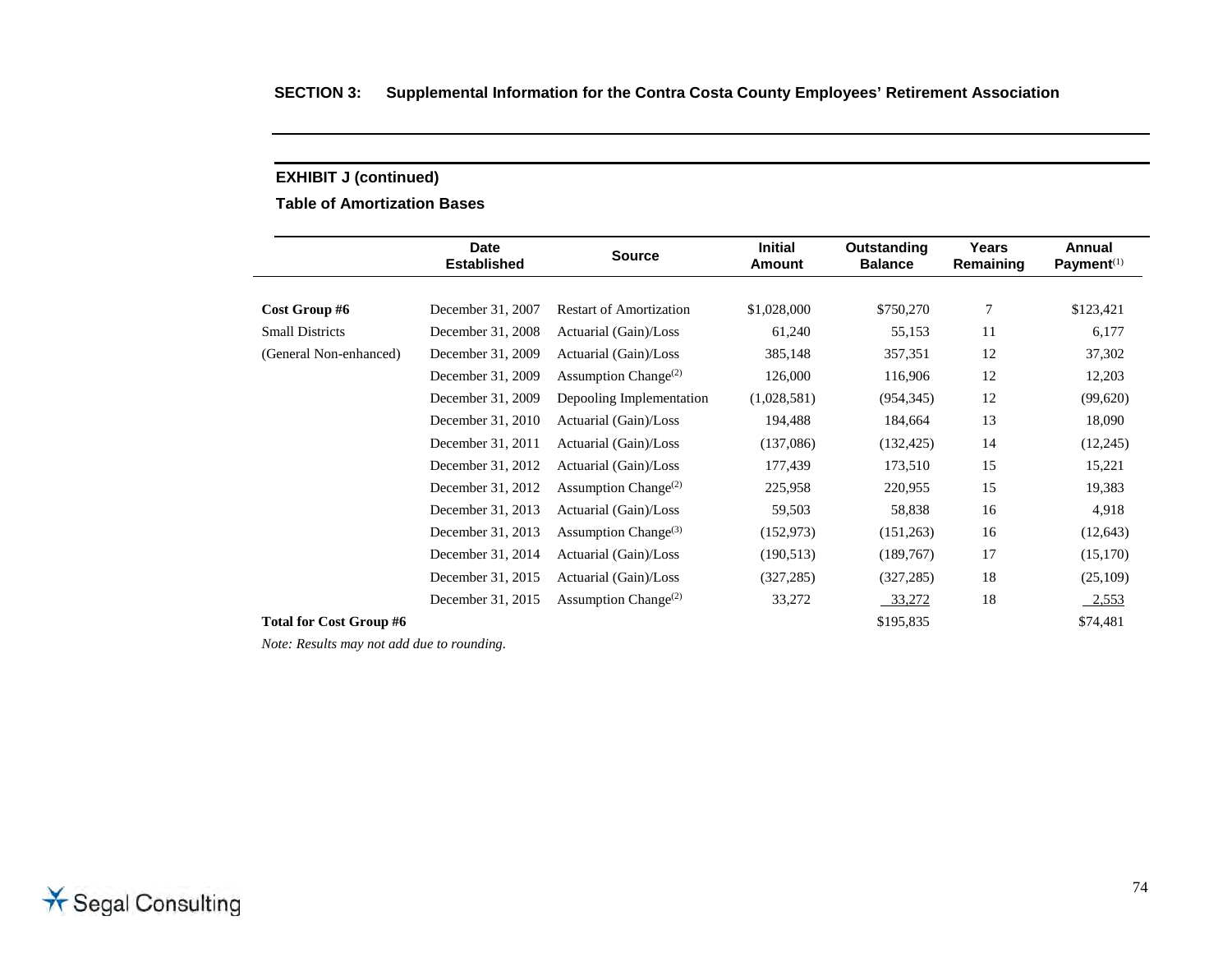**Table of Amortization Bases** 

|                                 | <b>Date</b><br><b>Established</b> | <b>Source</b>                                 | <b>Initial</b><br><b>Amount</b> | Outstanding<br><b>Balance</b> | Years<br>Remaining | Annual<br>Payment <sup>(1)</sup> |
|---------------------------------|-----------------------------------|-----------------------------------------------|---------------------------------|-------------------------------|--------------------|----------------------------------|
|                                 |                                   |                                               |                                 |                               |                    |                                  |
| Cost Groups #7 and #9           | December 31, 2007                 | <b>Restart of Amortization</b>                | \$129,233,744                   | \$94,319,252                  | 7                  | \$15,515,718                     |
| <b>County Safety</b>            | December 31, 2008                 | Actuarial (Gain)/Loss                         | 25,934,594                      | 23,357,047                    | 11                 | 2,615,935                        |
|                                 | December 31, 2009                 | Actuarial (Gain)/Loss                         | 55,813,557                      | 51,785,326                    | 12                 | 5,405,624                        |
|                                 | December 31, 2009                 | Assumption Change <sup><math>(2)</math></sup> | 11,213,000                      | 10,403,724                    | 12                 | 1,085,995                        |
|                                 | December 31, 2009                 | Depooling Implementation                      | 24,145,656                      | 22,402,992                    | 12                 | 2,338,542                        |
|                                 | December 31, 2010                 | Actuarial (Gain)/Loss                         | 57,993,092                      | 55,063,765                    | 13                 | 5,394,062                        |
|                                 | December 31, 2011                 | Actuarial (Gain)/Loss                         | 45,765,799                      | 44,209,433                    | 14                 | 4,087,970                        |
|                                 | December 31, 2012                 | Actuarial (Gain)/Loss                         | 53,914,024                      | 52,720,247                    | 15                 | 4,624,757                        |
|                                 | December 31, 2012                 | Assumption Change <sup><math>(2)</math></sup> | 140,056,457                     | 136,955,294                   | 15                 | 12,014,073                       |
|                                 | December 31, 2013                 | Actuarial (Gain)/Loss                         | (35,456,009)                    | (35,059,693)                  | 16                 | (2,930,403)                      |
|                                 | December 31, 2013                 | Assumption Change <sup>(3)</sup>              | (44,310,461)                    | (43,815,173)                  | 16                 | (3,662,214)                      |
|                                 | December 31, 2014                 | Actuarial (Gain)/Loss                         | (62, 576, 234)                  | (62, 331, 033)                | 17                 | (4,982,941)                      |
|                                 | December 31, 2014                 | Assumption Change <sup>(4)</sup>              | (52, 337)                       | (52, 132)                     | 17                 | (4,168)                          |
|                                 | December 31, 2015                 | Actuarial (Gain)/Loss                         | (59,209,877)                    | (59,209,877)                  | 18                 | (4,542,532)                      |
|                                 | December 31, 2015                 | Assumption Change <sup>(2)</sup>              | 39,775,019                      | 39,775,019                    | 18                 | 3,051,506                        |
| Total for Cost Groups #7 and #9 |                                   |                                               |                                 | \$330,524,191                 |                    | \$40,011,924                     |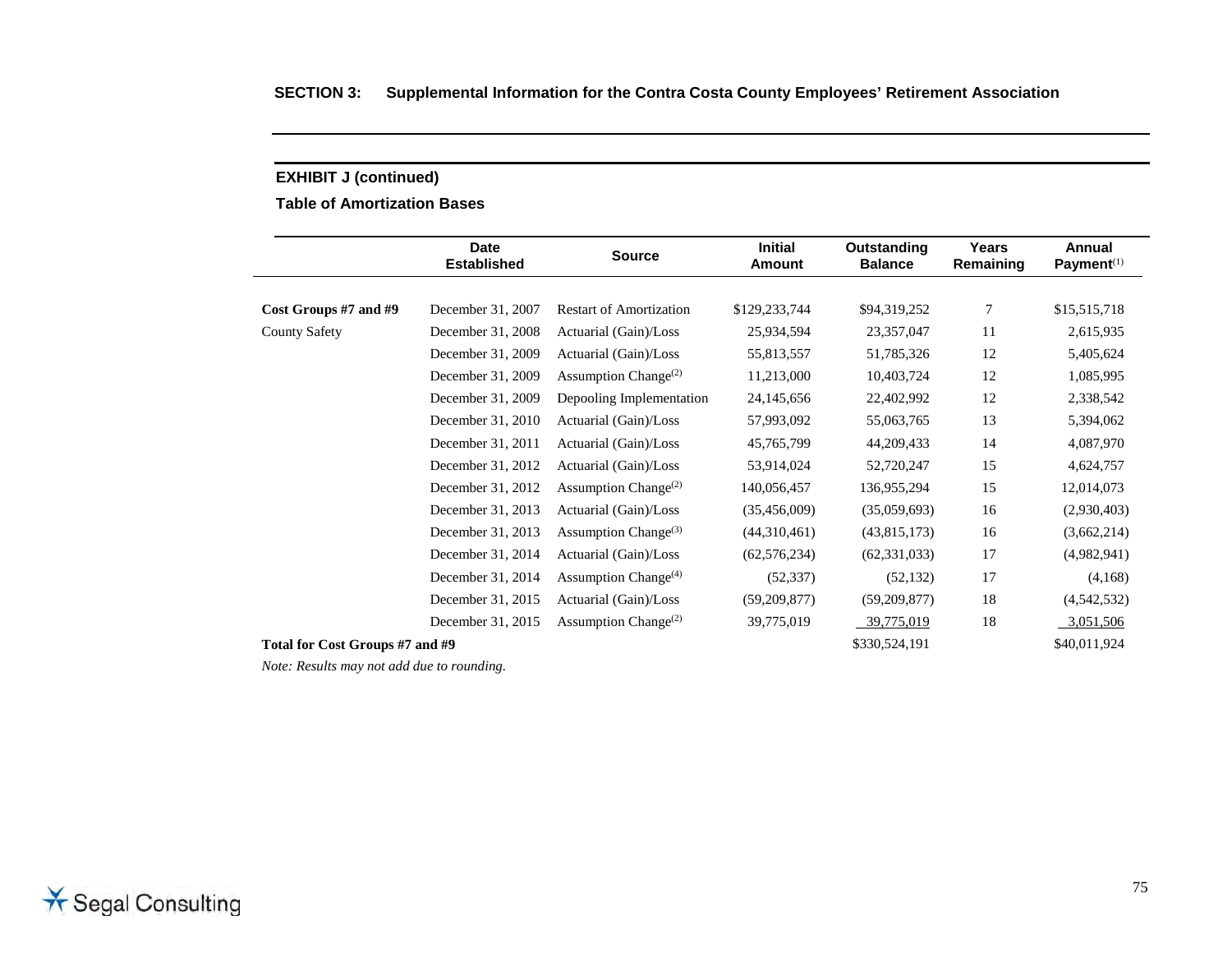**Table of Amortization Bases** 

|                                | <b>Date</b><br><b>Established</b> | <b>Source</b>                                 | <b>Initial</b><br><b>Amount</b> | Outstanding<br><b>Balance</b> | Years<br>Remaining | Annual<br>Payment <sup>(1)</sup> |
|--------------------------------|-----------------------------------|-----------------------------------------------|---------------------------------|-------------------------------|--------------------|----------------------------------|
|                                |                                   |                                               |                                 |                               |                    |                                  |
| Cost Group #8                  | December 31, 2007                 | <b>Restart of Amortization</b>                | \$124,138,710                   | \$90,600,720                  | 7                  | \$14,904,012                     |
| Contra Costa and East Fire     | December 31, 2008                 | Actuarial (Gain)/Loss                         | 6,780,436                       | 6,106,553                     | 11                 | 683,920                          |
| <b>Protection Districts</b>    | December 31, 2009                 | Actuarial (Gain)/Loss                         | 27,018,706                      | 25,068,686                    | 12                 | 2,616,801                        |
|                                | December 31, 2009                 | Assumption Change <sup><math>(2)</math></sup> | 4,945,000                       | 4,588,105                     | 12                 | 478,930                          |
|                                | December 31, 2009                 | Depooling Implementation                      | 47,818,666                      | 44, 367, 451                  | 12                 | 4,631,307                        |
|                                | December 31, 2010                 | Actuarial (Gain)/Loss                         | 38,165,445                      | 36,237,645                    | 13                 | 3,549,850                        |
|                                | December 31, 2010                 | Assumption Change <sup>(3)</sup>              | (1,599,051)                     | (1,518,280)                   | 13                 | (148, 731)                       |
|                                | December 31, 2011                 | Actuarial (Gain)/Loss                         | 26,533,166                      | 25,630,848                    | 14                 | 2,370,040                        |
|                                | December 31, 2012                 | Actuarial (Gain)/Loss                         | 31,501,440                      | 30,803,927                    | 15                 | 2,702,200                        |
|                                | December 31, 2012                 | Assumption Change <sup>(2)</sup>              | 68,193,356                      | 66,683,403                    | 15                 | 5,849,641                        |
|                                | December 31, 2013                 | Actuarial (Gain)/Loss                         | (22,661,640)                    | (22, 408, 336)                | 16                 | (1,872,961)                      |
|                                | December 31, 2013                 | Assumption Change <sup>(3)</sup>              | (17,910,676)                    | (17,710,476)                  | 16                 | (1,480,299)                      |
|                                | December 31, 2014                 | Actuarial (Gain)/Loss                         | (29,217,962)                    | (29, 103, 474)                | 17                 | (2,326,624)                      |
|                                | December 31, 2015                 | Actuarial (Gain)/Loss                         | (19,005,510)                    | (19,005,510)                  | 18                 | (1,458,087)                      |
|                                | December 31, 2015                 | Assumption Change <sup><math>(2)</math></sup> | 24,296,846                      | 24,296,846                    | 18                 | 1,864,034                        |
| <b>Total for Cost Group #8</b> |                                   |                                               |                                 | \$264,638,107                 |                    | \$32,364,033                     |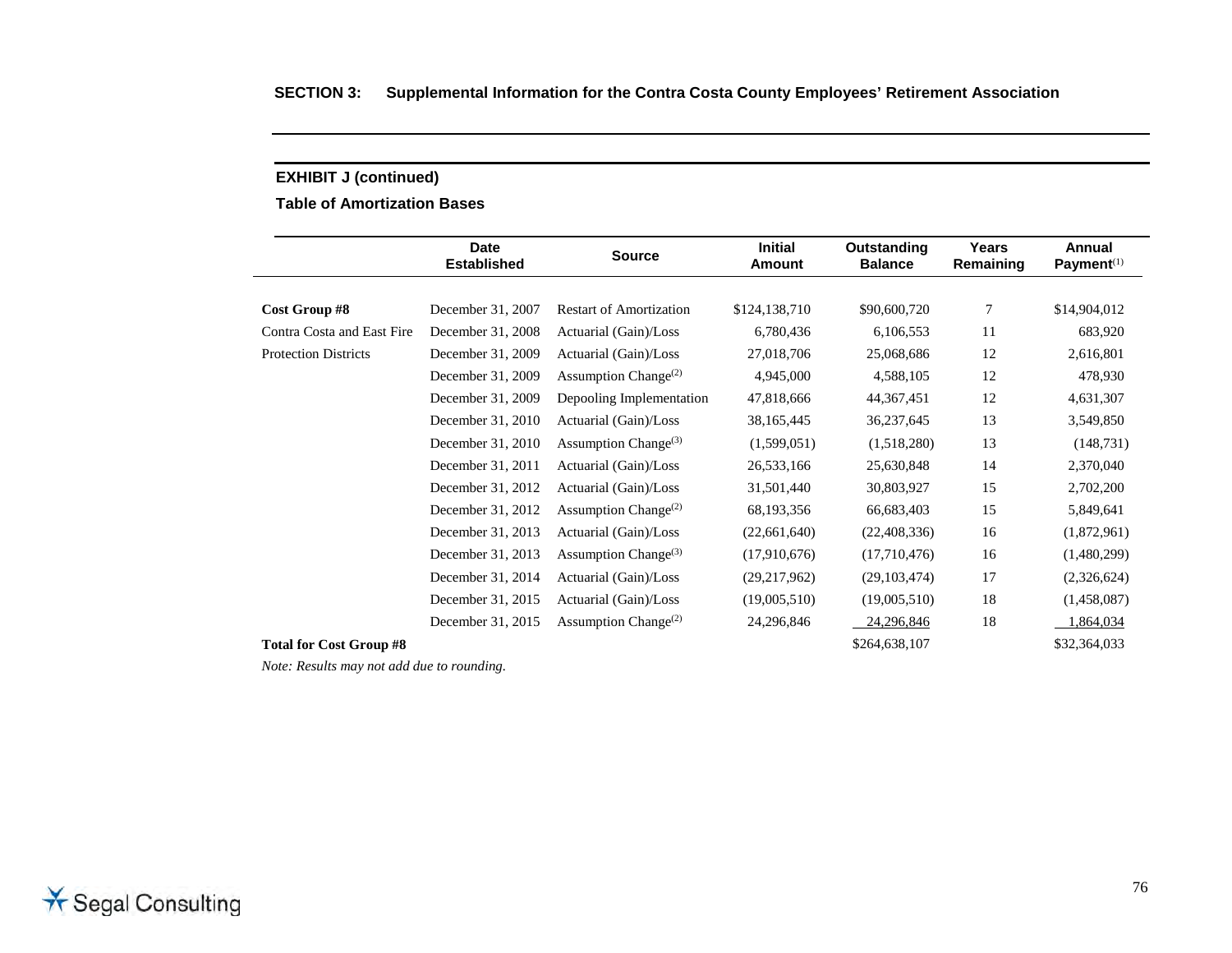**Table of Amortization Bases** 

|                                 | <b>Date</b><br><b>Established</b> | <b>Source</b>                                 | <b>Initial</b><br>Amount | Outstanding<br><b>Balance</b> | Years<br>Remaining | Annual<br>Payment <sup>(1)</sup> |
|---------------------------------|-----------------------------------|-----------------------------------------------|--------------------------|-------------------------------|--------------------|----------------------------------|
|                                 |                                   |                                               |                          |                               |                    |                                  |
| Cost Group #10                  | December 31, 2007                 | <b>Restart of Amortization</b>                | \$(2,591,000)            | \$(1,891,001)                 | $\tau$             | \$(311,074)                      |
| Moraga-Orinda                   | December 31, 2008                 | Actuarial (Gain)/Loss                         | 2,002,150                | 1,803,164                     | 11                 | 201,950                          |
| Fire District                   | December 31, 2009                 | Actuarial (Gain)/Loss                         | 5,671,684                | 5,262,342                     | 12                 | 549,311                          |
|                                 | December 31, 2009                 | Assumption Change <sup><math>(2)</math></sup> | 1,012,000                | 938,961                       | 12                 | 98,014                           |
|                                 | December 31, 2009                 | Depooling Implementation                      | 4,873,631                | 4,521,887                     | 12                 | 472,018                          |
|                                 | December 31, 2010                 | Actuarial (Gain)/Loss                         | 5,334,964                | 5,065,486                     | 13                 | 496,216                          |
|                                 | December 31, 2010                 | Assumption Change <sup>(3)</sup>              | 806,018                  | 765,305                       | 13                 | 74,969                           |
|                                 | December 31, 2011                 | Actuarial (Gain)/Loss                         | 6,791,005                | 6,560,062                     | 14                 | 606,598                          |
|                                 | December 31, 2012                 | Actuarial (Gain)/Loss                         | 8,924,598                | 8,726,988                     | 15                 | 765,554                          |
|                                 | December 31, 2012                 | Assumption Change <sup><math>(2)</math></sup> | 12,149,892               | 11,880,866                    | 15                 | 1,042,220                        |
|                                 | December 31, 2013                 | Actuarial (Gain)/Loss                         | (1,027,440)              | (1,015,956)                   | 16                 | (84, 917)                        |
|                                 | December 31, 2013                 | Assumption Change <sup>(3)</sup>              | (3,613,981)              | (3,573,585)                   | 16                 | (298, 692)                       |
|                                 | December 31, 2014                 | Actuarial (Gain)/Loss                         | (4,813,045)              | (4,794,185)                   | 17                 | (383, 263)                       |
|                                 | December 31, 2015                 | Actuarial (Gain)/Loss                         | (8,490,806)              | (8,490,806)                   | 18                 | (651, 408)                       |
|                                 | December 31, 2015                 | Assumption Change <sup><math>(2)</math></sup> | 3,844,347                | 3,844,347                     | 18                 | 294,935                          |
| <b>Total for Cost Group #10</b> |                                   |                                               |                          | \$29,603,874                  |                    | \$2,872,431                      |

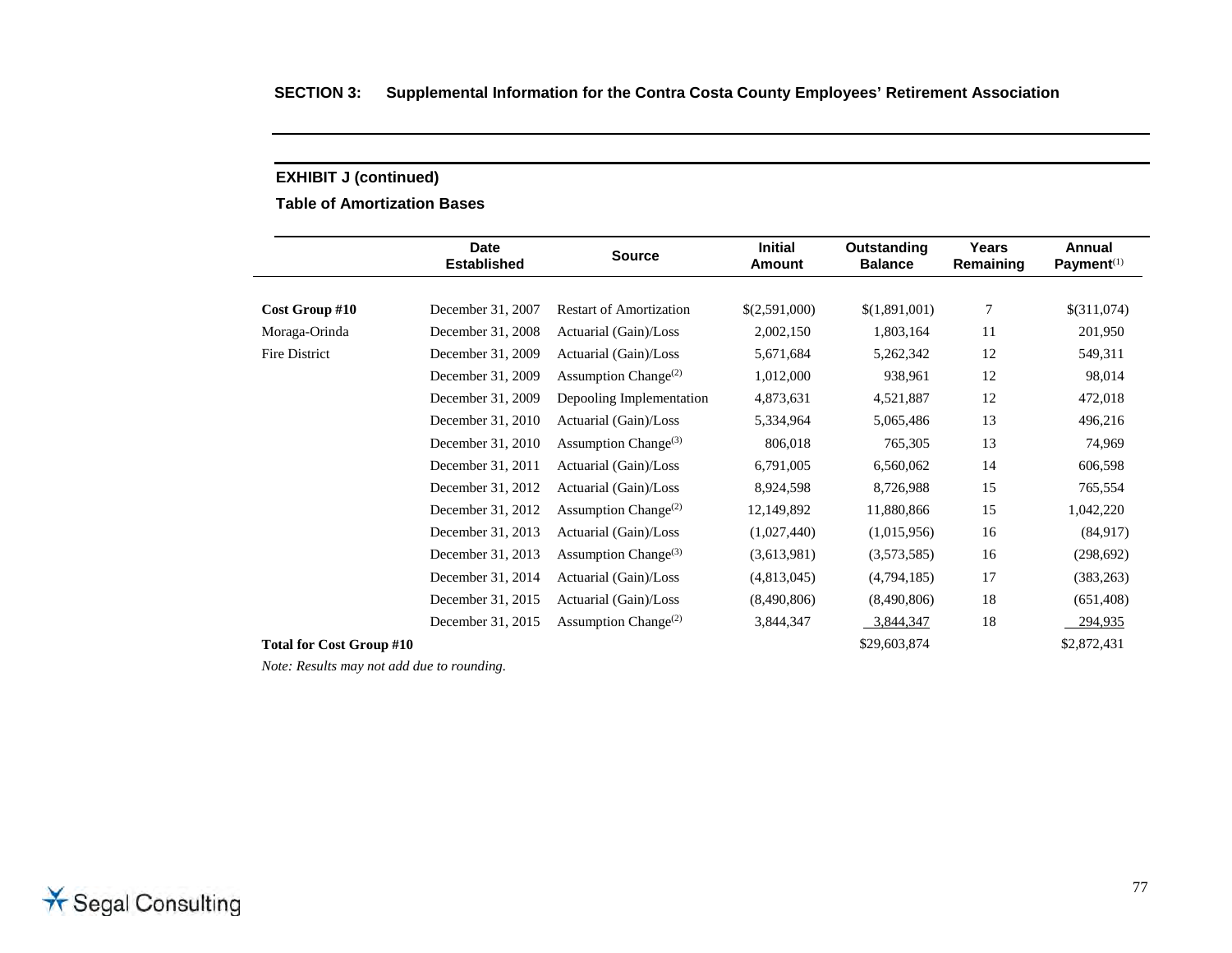**Table of Amortization Bases** 

|                                 | <b>Date</b><br><b>Established</b> | <b>Source</b>                                 | <b>Initial</b><br><b>Amount</b> | Outstanding<br><b>Balance</b> | Years<br>Remaining | Annual<br>Payment <sup>(1)</sup> |
|---------------------------------|-----------------------------------|-----------------------------------------------|---------------------------------|-------------------------------|--------------------|----------------------------------|
|                                 |                                   |                                               |                                 |                               |                    |                                  |
| Cost Group #11                  | December 31, 2007                 | <b>Restart of Amortization</b>                | \$58,766,000                    | \$42,889,457                  | 7                  | \$7,055,407                      |
| San Ramon Valley                | December 31, 2008                 | Actuarial (Gain)/Loss                         | 10,216,694                      | 9,201,293                     | 11                 | 1,030,524                        |
| Fire District                   | December 31, 2009                 | Actuarial (Gain)/Loss                         | 9,262,105                       | 8,593,631                     | 12                 | 897,048                          |
|                                 | December 31, 2009                 | Assumption Change <sup>(2)</sup>              | 2,453,000                       | 2,275,960                     | 12                 | 237,577                          |
|                                 | December 31, 2009                 | Depooling Implementation                      | (20, 174, 500)                  | (18,718,446)                  | 12                 | (1,953,930)                      |
|                                 | December 31, 2010                 | Actuarial (Gain)/Loss                         | 6,585,812                       | 6,253,152                     | 13                 | 612,560                          |
|                                 | December 31, 2010                 | Assumption Change <sup>(3)</sup>              | 5,093,420                       | 4,836,143                     | 13                 | 473,750                          |
|                                 | December 31, 2011                 | Actuarial (Gain)/Loss                         | 5,513,071                       | 5,325,587                     | 14                 | 492,448                          |
|                                 | December 31, 2012                 | Actuarial (Gain)/Loss                         | 14,600,741                      | 14,277,448                    | 15                 | 1,252,455                        |
|                                 | December 31, 2012                 | Assumption Change <sup><math>(2)</math></sup> | 26,672,143                      | 26,081,562                    | 15                 | 2,287,942                        |
|                                 | December 31, 2013                 | Actuarial (Gain)/Loss                         | (4,492,900)                     | (4,442,679)                   | 16                 | (371, 334)                       |
|                                 | December 31, 2013                 | Assumption Change <sup>(3)</sup>              | (12,984,002)                    | (12,838,871)                  | 16                 | (1,073,114)                      |
|                                 | December 31, 2014                 | Actuarial (Gain)/Loss                         | (13,850,852)                    | (13,796,579)                  | 17                 | (1,102,942)                      |
|                                 | December 31, 2015                 | Actuarial (Gain)/Loss                         | (9,008,582)                     | (9,008,582)                   | 18                 | (691, 131)                       |
|                                 | December 31, 2015                 | Assumption Change <sup><math>(2)</math></sup> | 5,533,144                       | 5,533,144                     | 18                 | 424,498                          |
| <b>Total for Cost Group #11</b> |                                   |                                               |                                 | \$66,462,220                  |                    | \$9,571,758                      |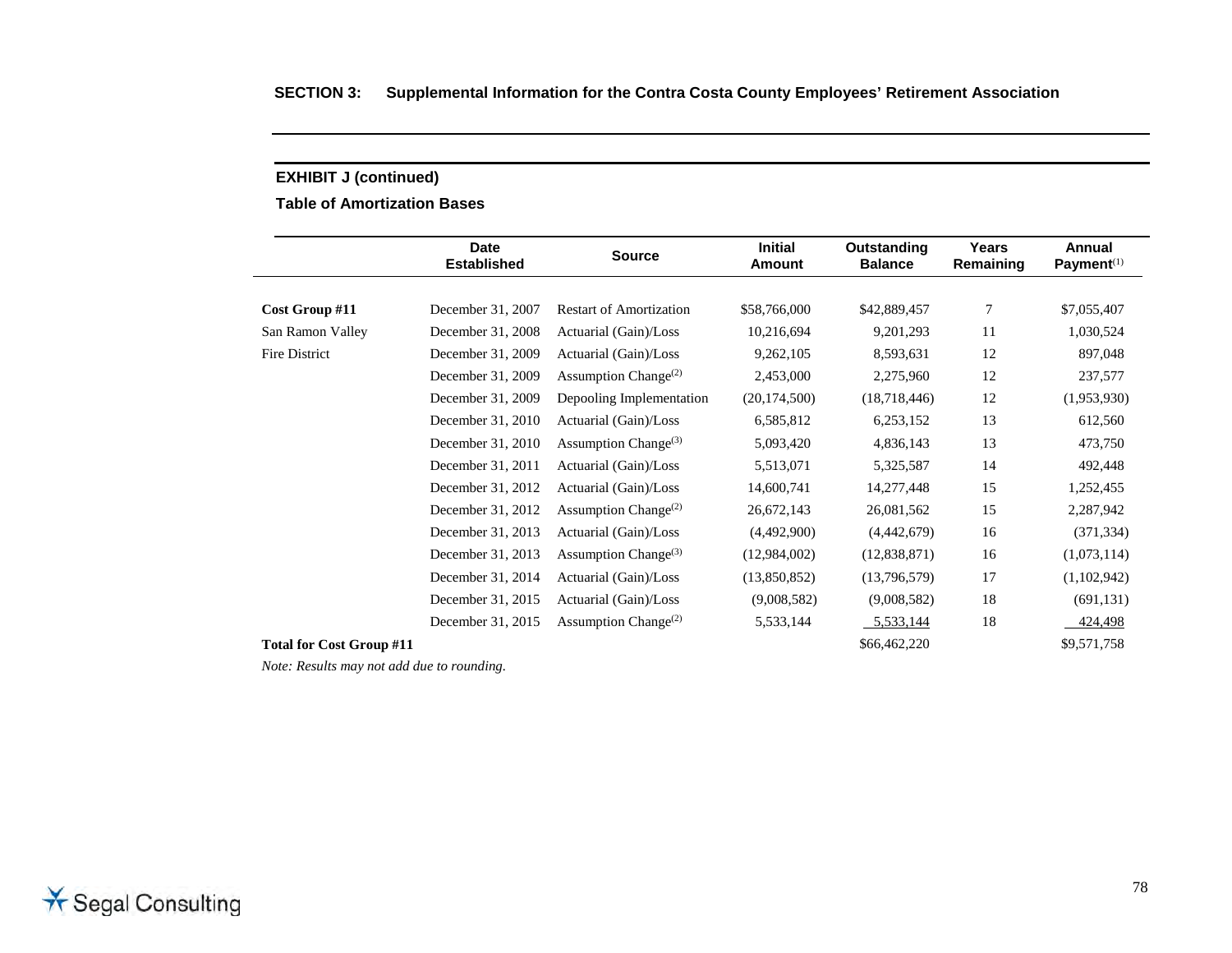**Table of Amortization Bases** 

|                                 | <b>Date</b><br><b>Established</b> | <b>Source</b>                                 | <b>Initial</b><br><b>Amount</b> | Outstanding<br><b>Balance</b> | Years<br>Remaining | Annual<br>Payment <sup>(1)</sup> |
|---------------------------------|-----------------------------------|-----------------------------------------------|---------------------------------|-------------------------------|--------------------|----------------------------------|
|                                 |                                   |                                               |                                 |                               |                    |                                  |
| Cost Group #12                  | December 31, 2007                 | <b>Restart of Amortization</b>                | \$3,960,000                     | \$2,890,145                   | 7                  | \$475,435                        |
| Rodeo-Hercules Fire             | December 31, 2008                 | Actuarial (Gain)/Loss                         | 957,150                         | 862,022                       | 11                 | 96,544                           |
| Protection District             | December 31, 2009                 | Actuarial (Gain)/Loss                         | 2,872,360                       | 2,665,053                     | 12                 | 278,192                          |
|                                 | December 31, 2009                 | Assumption Change <sup><math>(2)</math></sup> | 1,154,000                       | 1,070,712                     | 12                 | 111,767                          |
|                                 | December 31, 2009                 | Depooling Implementation                      | (1,809,374)                     | (1,678,786)                   | 12                 | (175, 241)                       |
|                                 | December 31, 2010                 | Actuarial (Gain)/Loss                         | 1,502,503                       | 1,426,610                     | 13                 | 139,751                          |
|                                 | December 31, 2010                 | Assumption Change <sup>(3)</sup>              | 662,085                         | 628,642                       | 13                 | 61,582                           |
|                                 | December 31, 2011                 | Actuarial (Gain)/Loss                         | 2,067,217                       | 1,996,917                     | 14                 | 184,651                          |
|                                 | December 31, 2012                 | Actuarial (Gain)/Loss                         | 2,246,131                       | 2,196,396                     | 15                 | 192,674                          |
|                                 | December 31, 2012                 | Assumption Change <sup><math>(2)</math></sup> | 3,018,796                       | 2,951,953                     | 15                 | 258,953                          |
|                                 | December 31, 2013                 | Actuarial (Gain)/Loss                         | 413,088                         | 408,471                       | 16                 | 34,141                           |
|                                 | December 31, 2013                 | Assumption Change <sup>(3)</sup>              | (1,169,821)                     | (1,156,745)                   | 16                 | (96,685)                         |
|                                 | December 31, 2014                 | Actuarial (Gain)/Loss                         | 315,937                         | 314,699                       | 17                 | 25,158                           |
|                                 | December 31, 2015                 | Actuarial (Gain)/Loss                         | (990, 379)                      | (990, 379)                    | 18                 | (75,981)                         |
|                                 | December 31, 2015                 | Assumption Change <sup><math>(2)</math></sup> | 775,874                         | 775,874                       | 18                 | 59,524                           |
| <b>Total for Cost Group #12</b> |                                   |                                               |                                 | \$14,361,583                  |                    | \$1,570,465                      |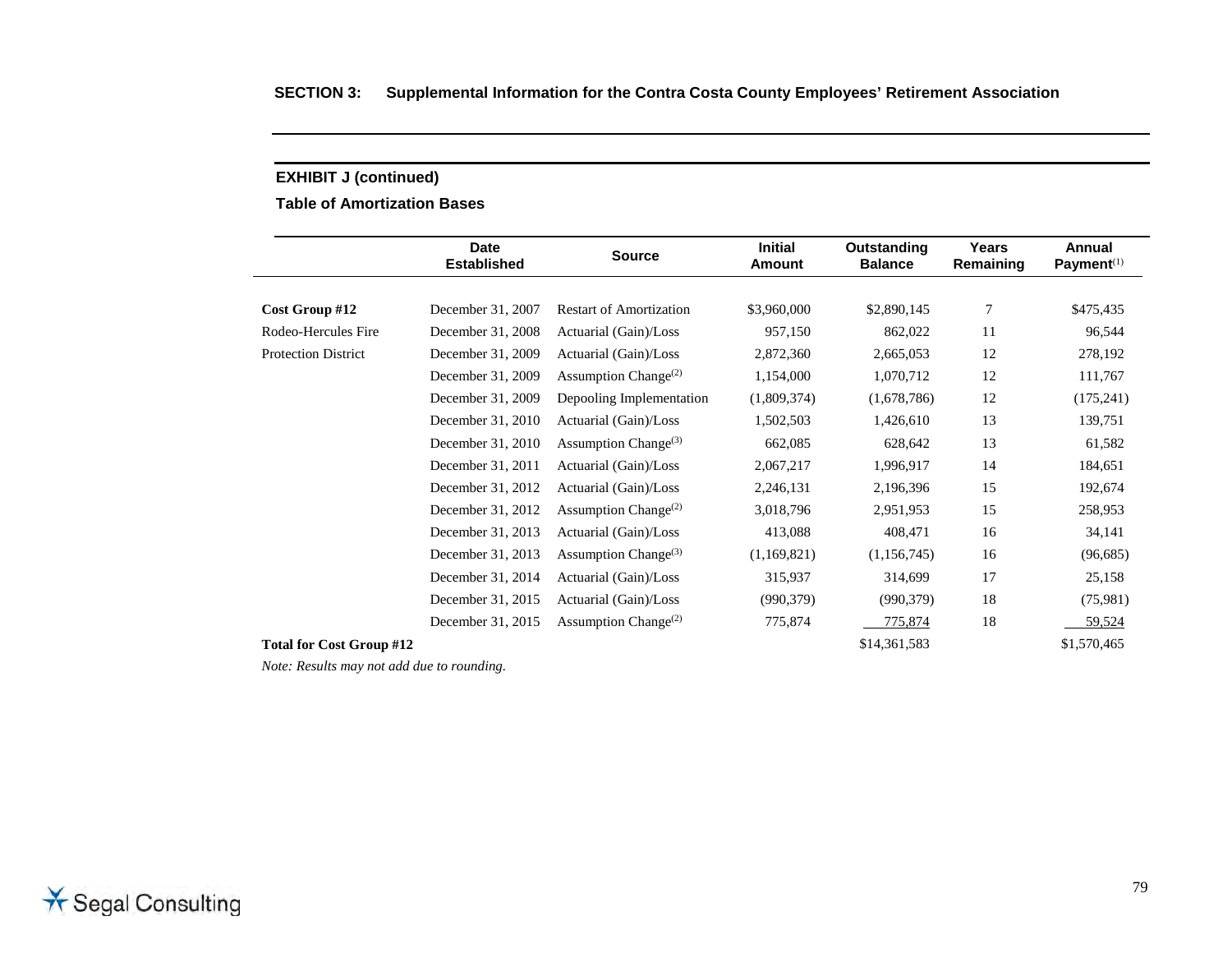## **SECTION 3: Supplemental Information for the Contra Costa County Employees' Retirement Association**

# **EXHIBIT J (continued)**

**Table of Amortization Bases** 

|                                      | <b>Date</b><br><b>Established</b> | <b>Source</b>              | <b>Initial</b><br>Amount | Outstanding<br><b>Balance</b> | Years<br>Remaining | Annual<br>Payment $(1)$ |
|--------------------------------------|-----------------------------------|----------------------------|--------------------------|-------------------------------|--------------------|-------------------------|
| Special Adjustments $(5)$            | December 31, 2007                 | County General POBs        | \$(453,973,319)          | \$(331,324,290)               |                    | \$(54,503,554)          |
|                                      | December 31, 2007                 | Moraga General POBs        | (701, 412)               | (511, 913)                    |                    | (84,211)                |
|                                      | December 31, 2007                 | <b>CCCFPD Safety POBs</b>  | (127,509,711)            | (93,060,677)                  |                    | (15,308,680)            |
|                                      | December 31, 2011                 | First Five UAAL Prepayment | (1,794,205)              | (1,296,559)                   |                    | (233,191)               |
| <b>Total for Special Adjustments</b> |                                   |                            |                          | \$(426,193,439)               |                    | \$(70,129,636)          |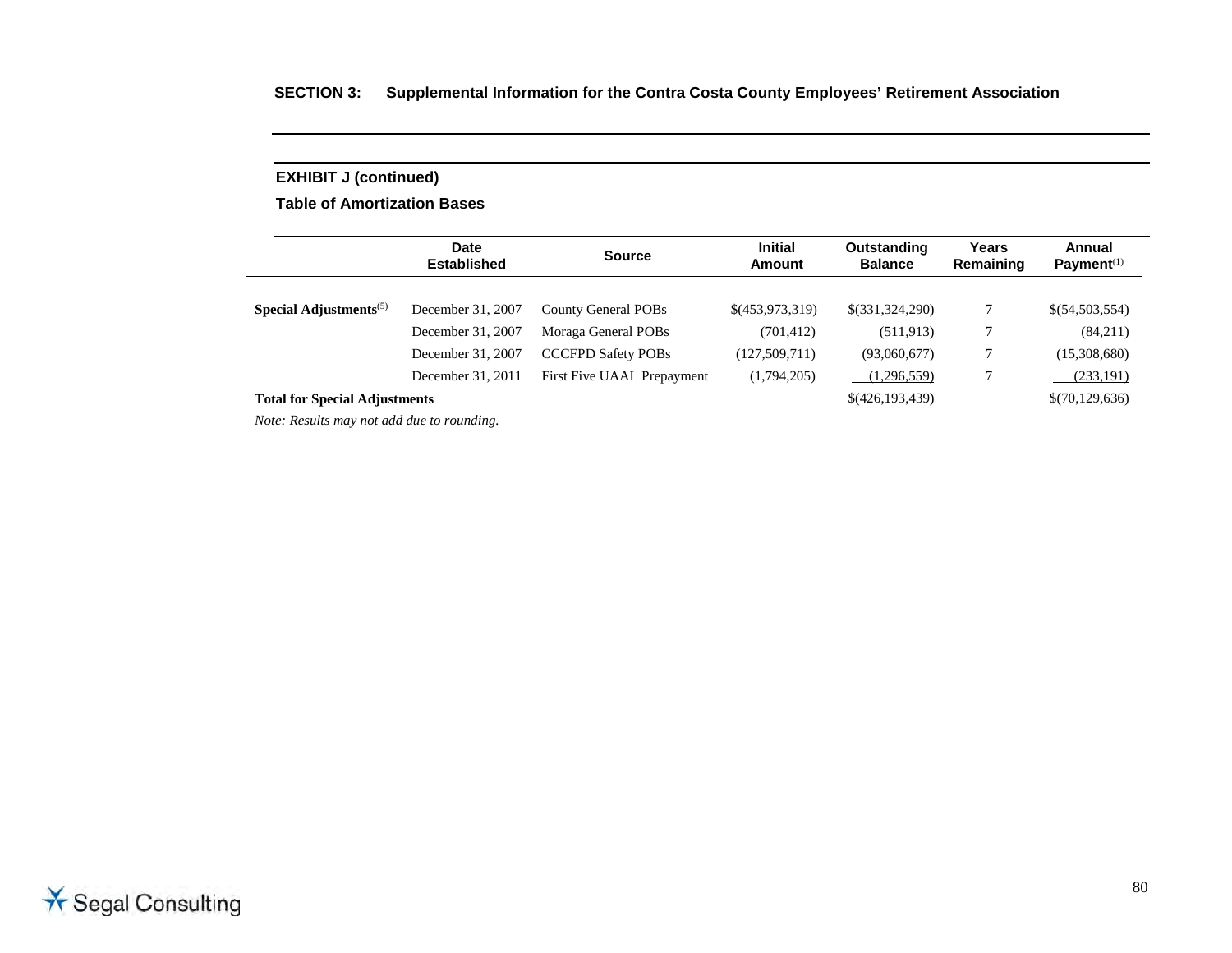**Table of Amortization Bases** 

|                                  | <b>Date</b><br><b>Established</b> | <b>Source</b>                                 | <b>Initial</b><br><b>Amount</b> | Outstanding<br><b>Balance</b> | <b>Years</b><br>Remaining | <b>Annual</b><br>Payment <sup>(1)</sup> |
|----------------------------------|-----------------------------------|-----------------------------------------------|---------------------------------|-------------------------------|---------------------------|-----------------------------------------|
|                                  |                                   |                                               |                                 |                               |                           |                                         |
| <b>All Cost Groups Combined</b>  | December 31, 2007                 | <b>Restart of Amortization</b>                | \$1,147,096,132                 | \$837,190,391                 | 7                         | \$137,719,607                           |
|                                  | December 31, 2007                 | County General POBs <sup>(5)</sup>            | (453, 973, 319)                 | (331, 324, 290)               | 7                         | (54, 503, 554)                          |
|                                  | December 31, 2007                 | Moraga General POBs <sup>(5)</sup>            | (701, 412)                      | (511, 913)                    | 7                         | (84,211)                                |
|                                  | December 31, 2007                 | CCCFPD Safety POBs(5)                         | (127, 509, 711)                 | (93,060,677)                  | 7                         | (15,308,680)                            |
|                                  | December 31, 2008                 | Actuarial (Gain)/Loss                         | 131,778,368                     | 118,681,383                   | 11                        | 13,292,041                              |
|                                  | December 31, 2009                 | Actuarial (Gain)/Loss                         | 280,030,406                     | 259,819,779                   | 12                        | 27, 121, 352                            |
|                                  | December 31, 2009                 | Assumption Change <sup>(2)</sup>              | 63,460,000                      | 58,879,903                    | 12                        | 6,146,193                               |
|                                  | December 31, 2009                 | Depooling Implementation                      | 681,371                         | 632,194                       | 12                        | 65,989                                  |
|                                  | December 31, 2010                 | Actuarial (Gain)/Loss                         | 285,254,002                     | 270,845,351                   | 13                        | 26,532,086                              |
|                                  | December 31, 2010                 | Assumption Change <sup>(3)</sup>              | 15,521,464                      | 14,737,449                    | 13                        | 1,443,685                               |
|                                  | December 31, 2011                 | Actuarial (Gain)/Loss                         | 194,756,575                     | 188, 133, 451                 | 14                        | 17,396,375                              |
|                                  | December 31, 2011                 | First Five UAAL Prepayment <sup>(5)</sup>     | (1,794,205)                     | (1,296,559)                   | 7                         | (233, 191)                              |
|                                  | December 31, 2012                 | Actuarial (Gain)/Loss                         | 245,336,047                     | 239,903,758                   | 15                        | 21,044,979                              |
|                                  | December 31, 2012                 | Assumption Change <sup>(2)</sup>              | 570,154,754                     | 557,530,253                   | 15                        | 48,907,997                              |
|                                  | December 31, 2012                 | Sanitary UAAL Prepayment                      | (4,666,477)                     | (4,563,151)                   | 15                        | (400, 291)                              |
|                                  | December 31, 2013                 | Actuarial (Gain)/Loss                         | (202, 894, 807)                 | (200, 626, 914)               | 16                        | (16,769,049)                            |
|                                  | December 31, 2013                 | Assumption Change <sup>(3)</sup>              | (205, 332, 015)                 | (203,036,879)                 | 16                        | (16,970,481)                            |
|                                  | December 31, 2013                 | Sanitary UAAL Prepayment                      | (4,662,899)                     | (4,610,779)                   | 16                        | (385, 384)                              |
|                                  | December 31, 2014                 | Actuarial (Gain)/Loss                         | (298, 651, 809)                 | (297, 481, 563)               | 17                        | (23, 781, 622)                          |
|                                  | December 31, 2014                 | Assumption Change <sup><math>(4)</math></sup> | (52, 337)                       | (52, 132)                     | 17                        | (4,168)                                 |
|                                  | December 31, 2014                 | Sanitary UAAL Prepayment                      | (2,331,896)                     | (2,322,759)                   | 17                        | (185, 689)                              |
|                                  | December 31, 2015                 | Actuarial (Gain)/Loss                         | (210,780,561)                   | (210,780,561)                 | 18                        | (16, 170, 909)                          |
|                                  | December 31, 2015                 | Assumption Change <sup>(6)</sup>              | 115,136,981                     | 115,136,981                   | 18                        | 8,833,213                               |
| <b>Total for All Cost Groups</b> |                                   |                                               |                                 | \$1,311,822,716               |                           | \$163,706,288                           |

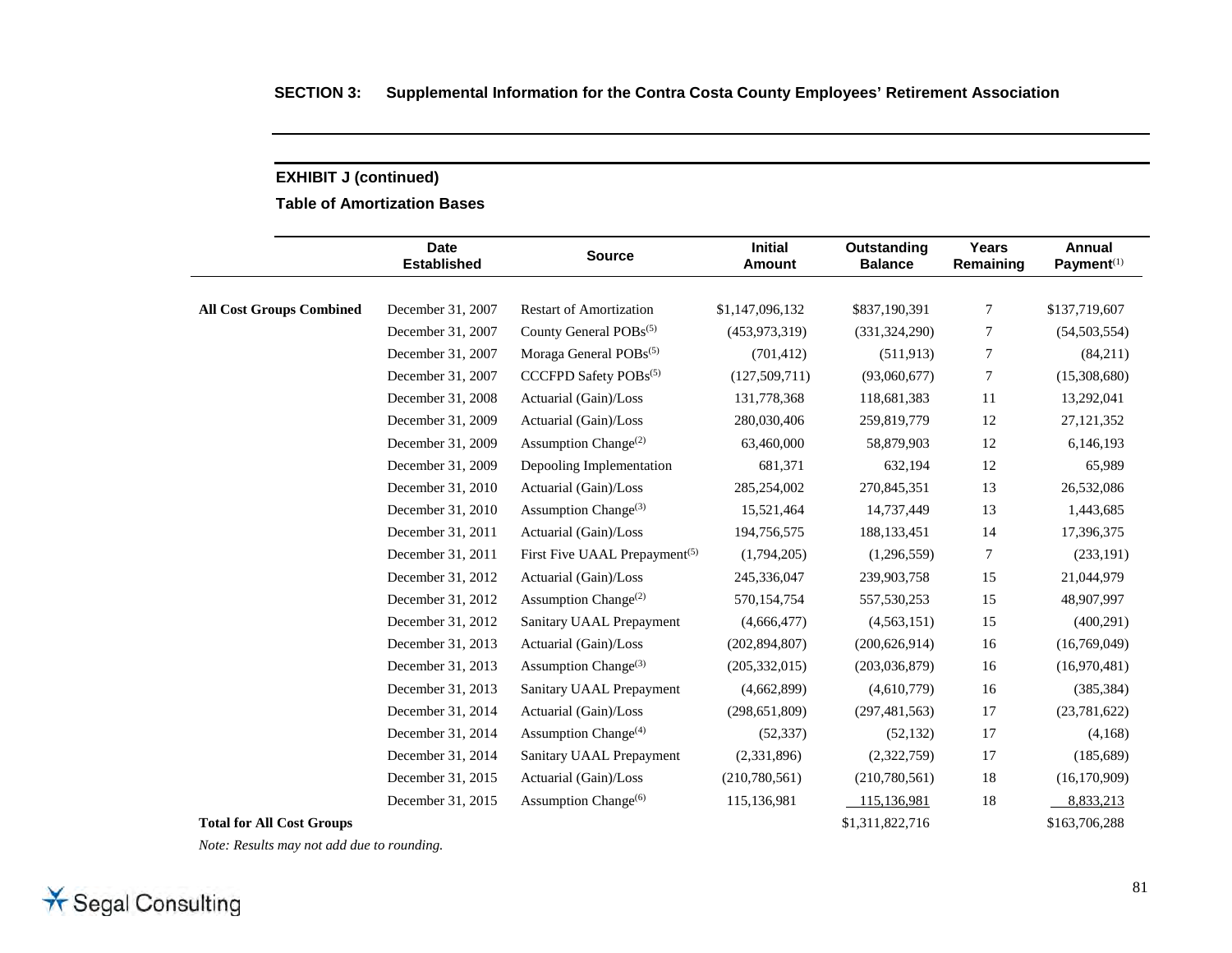#### **Table of Amortization Bases**

- (1) *As of middle of year. The annual payment amounts shown for the Special Adjustments represent the credit allocated to the employer to reflect the receipt of the proceeds for Pension Obligation Bonds (POBs) or any other special contributions. These adjustments serve to reduce the UAAL contribution rate for these employers. The cost of debt service associated with the POBs is not reflected in this report.*
- (2) *Changes in actuarial assumptions and methods from actuarial experience study.*
- (3) *The Board approved changes in actuarial assumptions. Effective with the December 31, 2010 valuation, leave cashout (terminal pay) assumptions are now based on cost groups. Effective with the December 31, 2013 valuation, the leave cashout assumptions were reduced to reflect AB 197.*
- (4) *The Board approved changes in actuarial assumptions. Effective with the December 31, 2014 valuation, leave cashout (terminal pay) assumptions were eliminated for Cost Group #9.*
- (5) *Includes remaining balance of POBs and any other special contributions made by the County (including Courts), First 5 Children & Families Commission or Moraga-Orinda Fire District that have been allocated to the County General cost groups or for Contra Costa Fire Protection District that have been allocated to their Safety cost group.*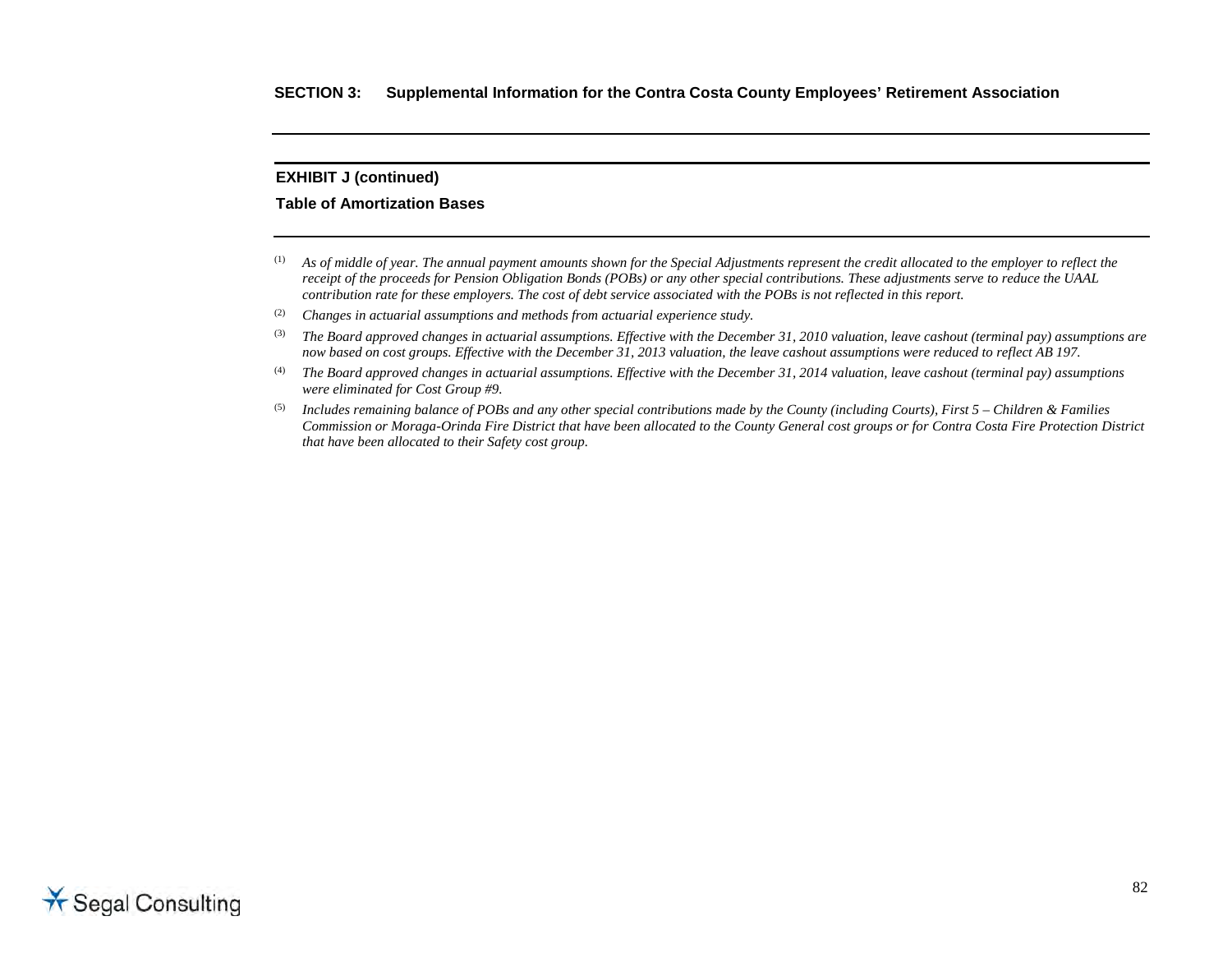### **EXHIBIT K**

#### **Section 415 Limitations**

Section 415 of the Internal Revenue Code (IRC) specifies the maximum benefits that may be paid to an individual from a defined benefit plan and the maximum amounts that may be allocated each year to an individual's account in a defined contribution plan.

A qualified pension plan may not pay benefits in excess of the Section 415 limits. The ultimate penalty for noncompliance is disqualification: active participants could be taxed on their vested benefits and the IRS may seek to tax the income earned on the plan's assets.

In particular, Section 415(b) of the IRC limits the maximum annual benefit payable at the Normal Retirement Age to a dollar limit of \$160,000 indexed for inflation. That limit is \$210,000 for 2016. Normal Retirement Age for these purposes is age 62. These are the limits in

simplified terms. They must generally be adjusted based on each participant's circumstances, for such things as age at retirement, form of benefits chosen and after tax contributions. Limits are also affected by the "grandfather" election under Section 415(b)(10).

For non-PEPRA members, benefits in excess of the limits may be paid through a qualified governmental excess plan that meets the requirements of Section 415(m).

Legal Counsel's review and interpretation of the law and regulations should be sought on any questions in this regard.

Contribution rates determined in this valuation have not been reduced for the Section 415 limitations. Actual limitations will result in actuarial gains as they occur.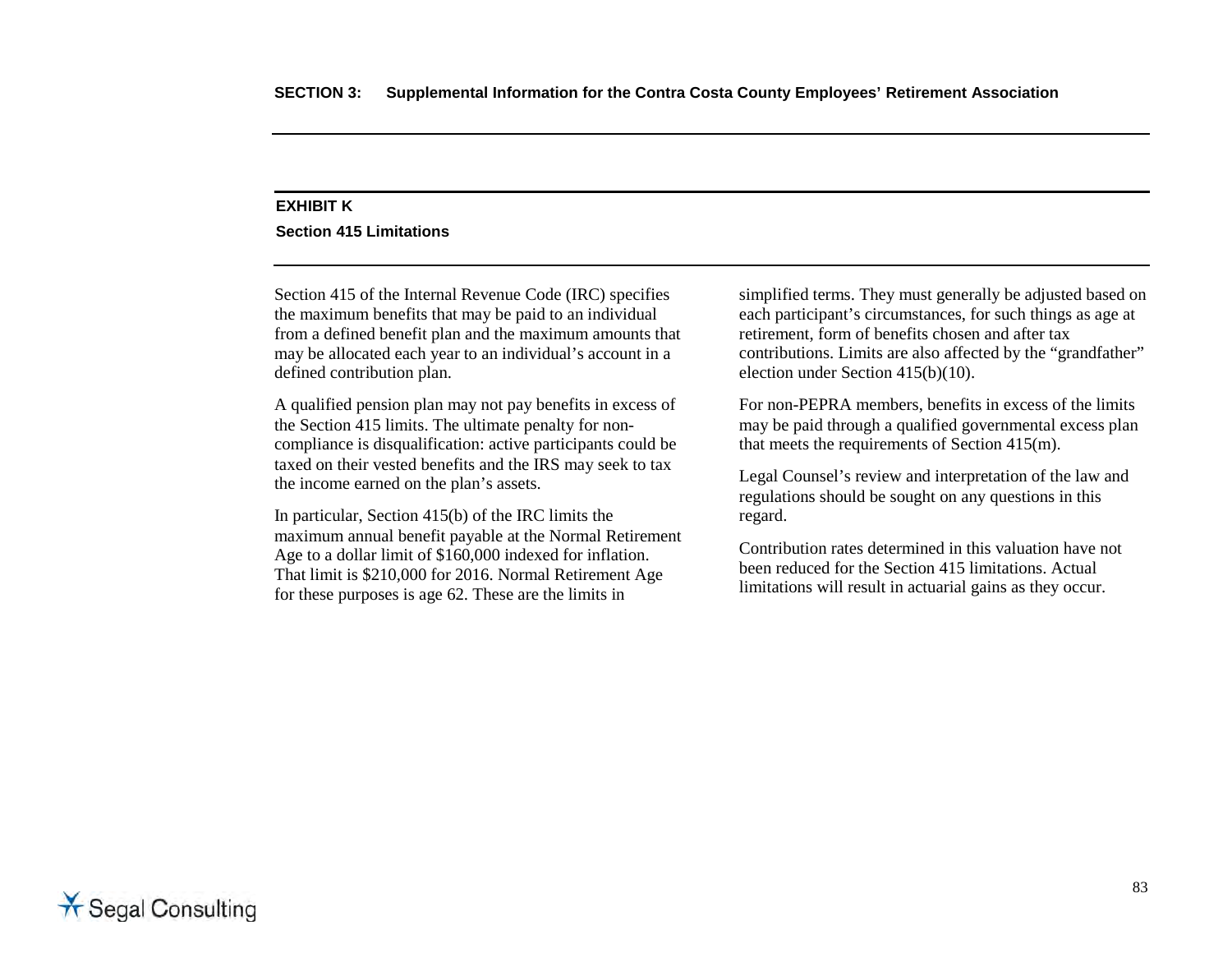#### **EXHIBIT L**

#### **Definitions of Pension Terms**

The following list defines certain technical terms for the convenience of the reader: **Assumptions or Actuarial** The estimates on which the cost of the Plan is calculated including: (a) Investment return — the rate of investment yield that the Plan will earn over the long-term future; (b) Mortality rates — the death rates of employees and pensioners; life expectancy is based on these rates; (c) Retirement rates — the rate or probability of retirement at a given age; and (d) Turnover rates — the rates at which employees of various ages are expected to leave employment for reasons other than death, disability, or retirement. **Normal Cost:** The amount of contributions required to fund the level cost allocated to the current year of service. **Actuarial Accrued Liability For Actives:** The equivalent of the accumulated normal costs allocated to the years before the valuation date. **Actuarial Accrued Liability For Pensioners:** The single sum value of lifetime benefits to existing pensioners. This sum takes account of life expectancies appropriate to the ages of the pensioners and of the interest that the sum is expected to earn before it is entirely paid out in benefits. **Unfunded Actuarial Accrued Liability:** The extent to which the actuarial accrued liability of the Plan exceeds the assets of the Plan.

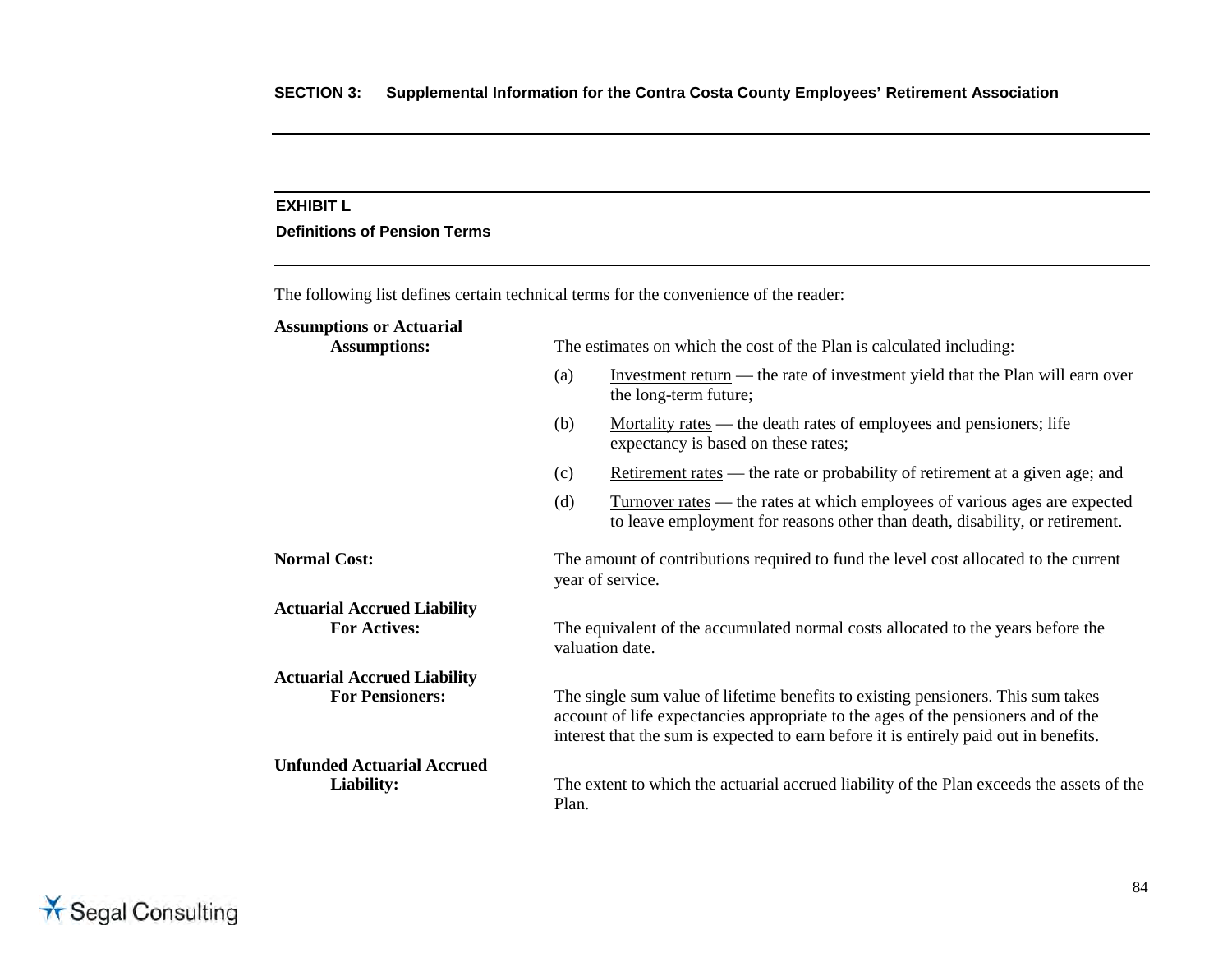| <b>Amortization of the Unfunded</b><br><b>Actuarial Accrued Liability:</b> | Payments made over a period of years equal in value to the Plan's unfunded actuarial<br>accrued liability.                                                                                                                                                                                                                                                                                                  |
|----------------------------------------------------------------------------|-------------------------------------------------------------------------------------------------------------------------------------------------------------------------------------------------------------------------------------------------------------------------------------------------------------------------------------------------------------------------------------------------------------|
| <b>Investment Return:</b>                                                  | The rate of earnings of the Plan from its investments, including interest, dividends and<br>capital gain and loss adjustments, computed as a percentage of the average value of<br>the fund. For actuarial purposes, the investment return often reflects a smoothing of<br>the market gains and losses to avoid significant swings in the value of assets from one<br>year to the next.                    |
| <b>Payroll or Compensation:</b>                                            | Payroll for pension purposes expected to be paid to active members during the twelve<br>months following the valuation date. Only pay that would possibly go into the<br>determination of retirement benefits is included.                                                                                                                                                                                  |
| <b>Asset Volatility Ratio:</b>                                             | Equal to the market value of assets divided by total projected payroll. This provides an<br>indication of the potential contribution volatility for any given level of investment<br>volatility.                                                                                                                                                                                                            |
| <b>Liability Volatility Ratio:</b>                                         | Equal to the Actuarial Accrued Liability divided by total projected payroll. This<br>provides an indication of the longer-term potential for contribution volatility for any<br>given level of investment volatility. It also indicates how volatile contributions will be<br>in response to changes in the Actuarial Accrued Liability due to actual experience or<br>to changes in actuarial assumptions. |

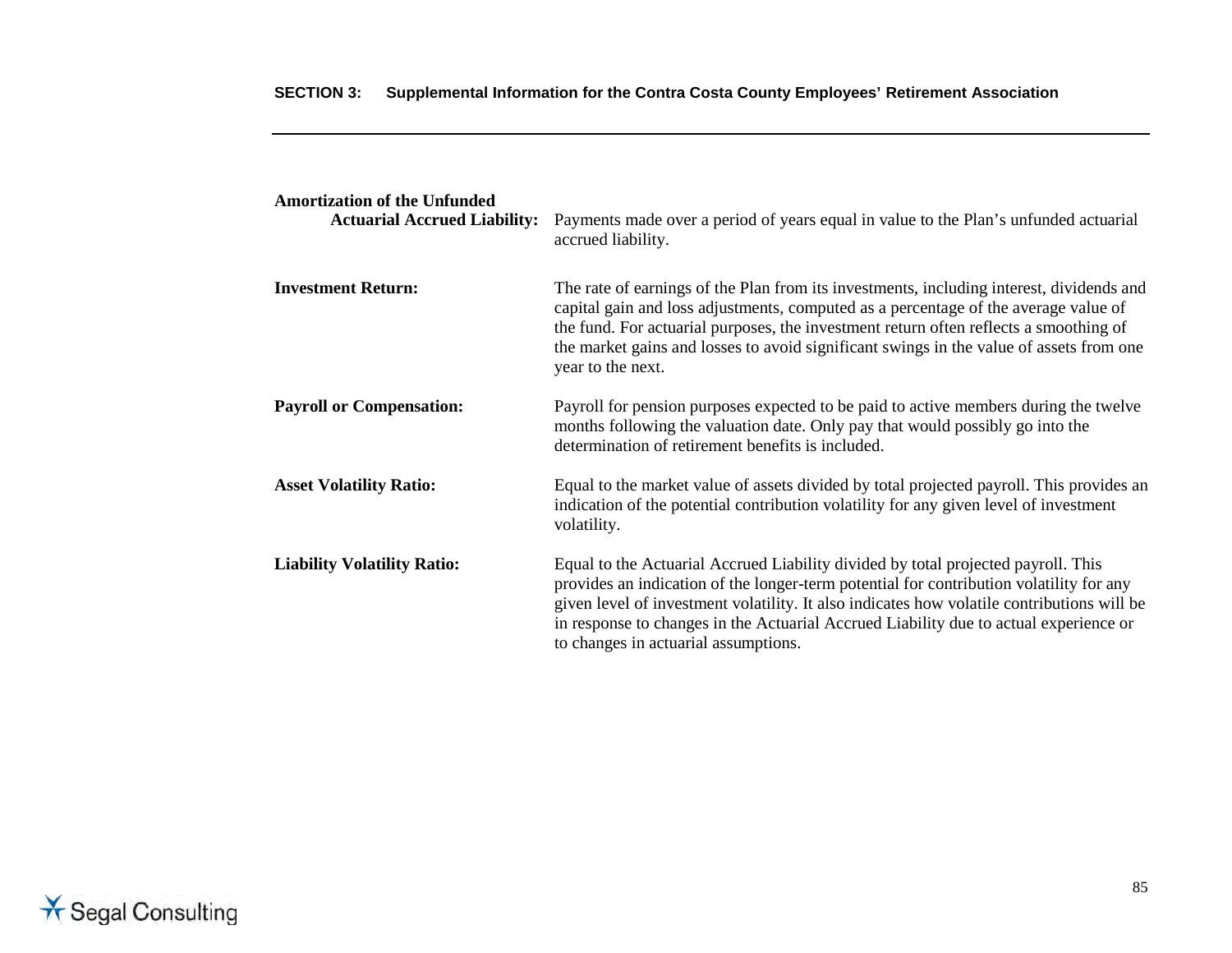## **EXHIBIT I**

### **Summary of Actuarial Valuation Results**

|    | The valuation was made with respect to the following data supplied to us:                        |             |             |
|----|--------------------------------------------------------------------------------------------------|-------------|-------------|
| 1. | Retired members as of the valuation date (including 1,405 beneficiaries in pay status)           |             |             |
| 2. | Members inactive during year ended December 31, 2015 with vested rights                          |             | 2,790       |
| 3. | Members active during the year ended December 31, 2015                                           |             | 9,642       |
|    | The actuarial factors as of the valuation date are as follows (amounts in 000s):                 |             |             |
| 1. | Normal cost*                                                                                     |             | \$217,819   |
| 2. | Present value of future benefits                                                                 |             | 9,992,352   |
| 3. | Present value of future normal costs                                                             |             | 1,543,728   |
| 4. | Actuarial accrued liability**                                                                    |             | 8,448,624   |
|    | Retired members and beneficiaries                                                                | \$5,525,212 |             |
|    | Inactive members with vested rights                                                              | 240,115     |             |
|    | Active members                                                                                   | 2,683,298   |             |
| 5. | Valuation value of assets*** (\$6,976,582 at market value as reported by Retirement Association) |             | 7,136,801   |
| 6. | Unfunded actuarial accrued liability                                                             |             | \$1,311,823 |
| ∗  | Includes administrative expense load                                                             |             |             |

*\* Includes administrative expense load.*

*\*\* Excludes liabilities for non-valuation reserves*

*\*\*\* Excludes assets for non-valuation reserves* 

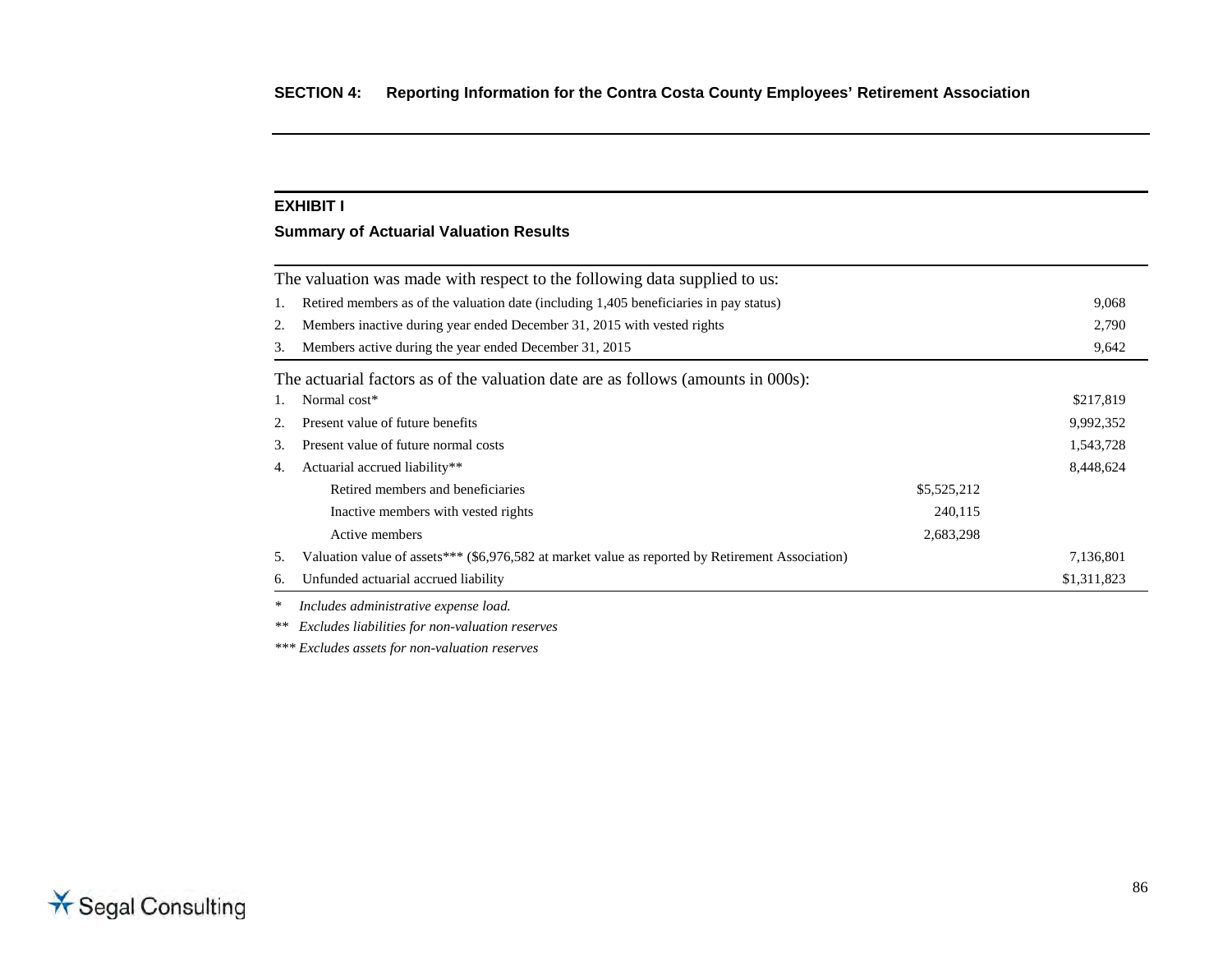## **Summary of Actuarial Valuation Results**

|    | The determination of the recommended average employer contribution is as follows |               |              |
|----|----------------------------------------------------------------------------------|---------------|--------------|
|    | (amounts in $000s$ ):                                                            | Dollar Amount | % of Payroll |
|    | Total normal cost                                                                | \$217,819     | 29.19%       |
|    | Expected employee contributions                                                  | (90,220)      | (12.09%)     |
| 3. | Employer normal cost: $(1) + (2)$                                                | \$127,599     | 17.10%       |
| 4. | Amortization of unfunded actuarial accrued liability                             | 165,183       | 22.13%       |
| 5. | Total recommended average employer contribution: $(3) + (4)$                     | \$292,782     | 39.23%       |
| 6. | Projected payroll                                                                | \$746,353     |              |

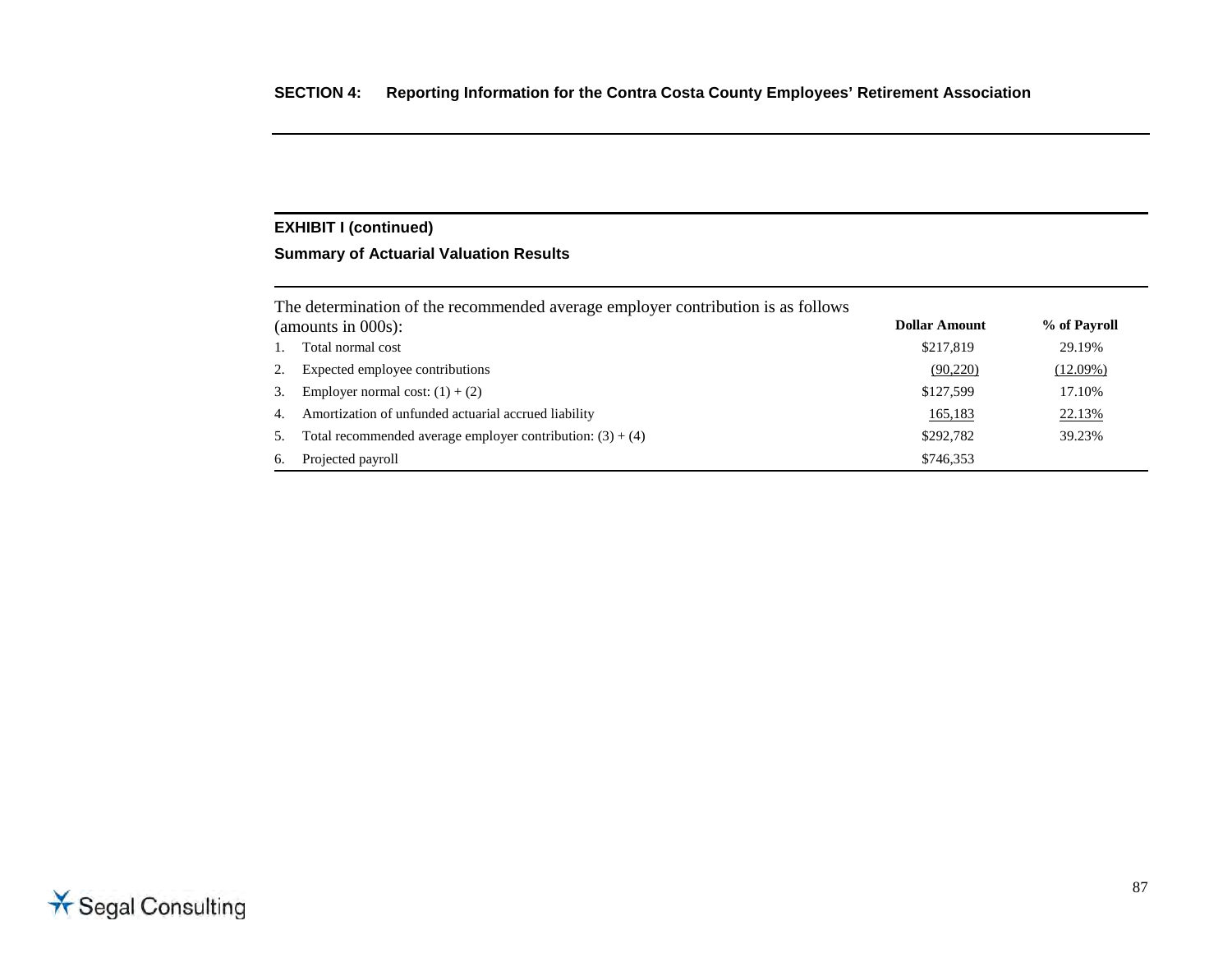## **EXHIBIT II**

# **Actuarial Assumptions and Methods**

| <b>Rationale for Assumptions:</b>                      | The information and analysis used in selecting each demographic (non-economic)<br>assumption that has a significant effect on this actuarial valuation is shown in the<br>January 1, 2012 through December 31, 2014 Actuarial Experience Study dated<br>June 1, 2016. The information and analysis used in selecting each economic<br>assumption is shown in our Review of Economic Actuarial Assumptions dated<br>April 19, 2016.                                                                                                                                                                            |  |
|--------------------------------------------------------|---------------------------------------------------------------------------------------------------------------------------------------------------------------------------------------------------------------------------------------------------------------------------------------------------------------------------------------------------------------------------------------------------------------------------------------------------------------------------------------------------------------------------------------------------------------------------------------------------------------|--|
| <b>Economic Assumptions</b>                            |                                                                                                                                                                                                                                                                                                                                                                                                                                                                                                                                                                                                               |  |
| <b>Net Investment Return:</b>                          | 7.00%, net of investment expenses                                                                                                                                                                                                                                                                                                                                                                                                                                                                                                                                                                             |  |
| <b>Administrative Expenses:</b>                        | 1.14% of payroll allocated to both the employer and the member based on normal cost<br>(before expenses) for the employer and member. This assumption changes each year<br>based on the actual administrative expenses as a percent of actual compensation during<br>the calendar year leading up to the valuation date.                                                                                                                                                                                                                                                                                      |  |
| <b>Employee Contribution</b><br><b>Crediting Rate:</b> | 7.00%, compounded semi-annually                                                                                                                                                                                                                                                                                                                                                                                                                                                                                                                                                                               |  |
| <b>Consumer Price Index:</b>                           | Increase of 2.75% per year; retiree COLA increases due to CPI subject to a 3.00%<br>maximum change per year (valued as a 2.75% increase) except for Tier 3 and PEPRA<br>Tier 5 disability benefits and Tier 2 benefits which are subject to a 4.00% maximum<br>change per year (valued as a 2.75% increase). Safety Tier C benefits, Safety PEPRA Tier<br>E benefits and benefits for PEPRA Tier 4 and Tier 5 members covered under certain<br>memoranda of understanding are subject to a 2.00% maximum change per year. For<br>members that have COLA banks, they are reflected in projected future COLA's. |  |
| <b>Payroll Growth:</b>                                 | Inflation of 2.75% per year plus "across the board" real salary increases of 0.50% per<br>year.                                                                                                                                                                                                                                                                                                                                                                                                                                                                                                               |  |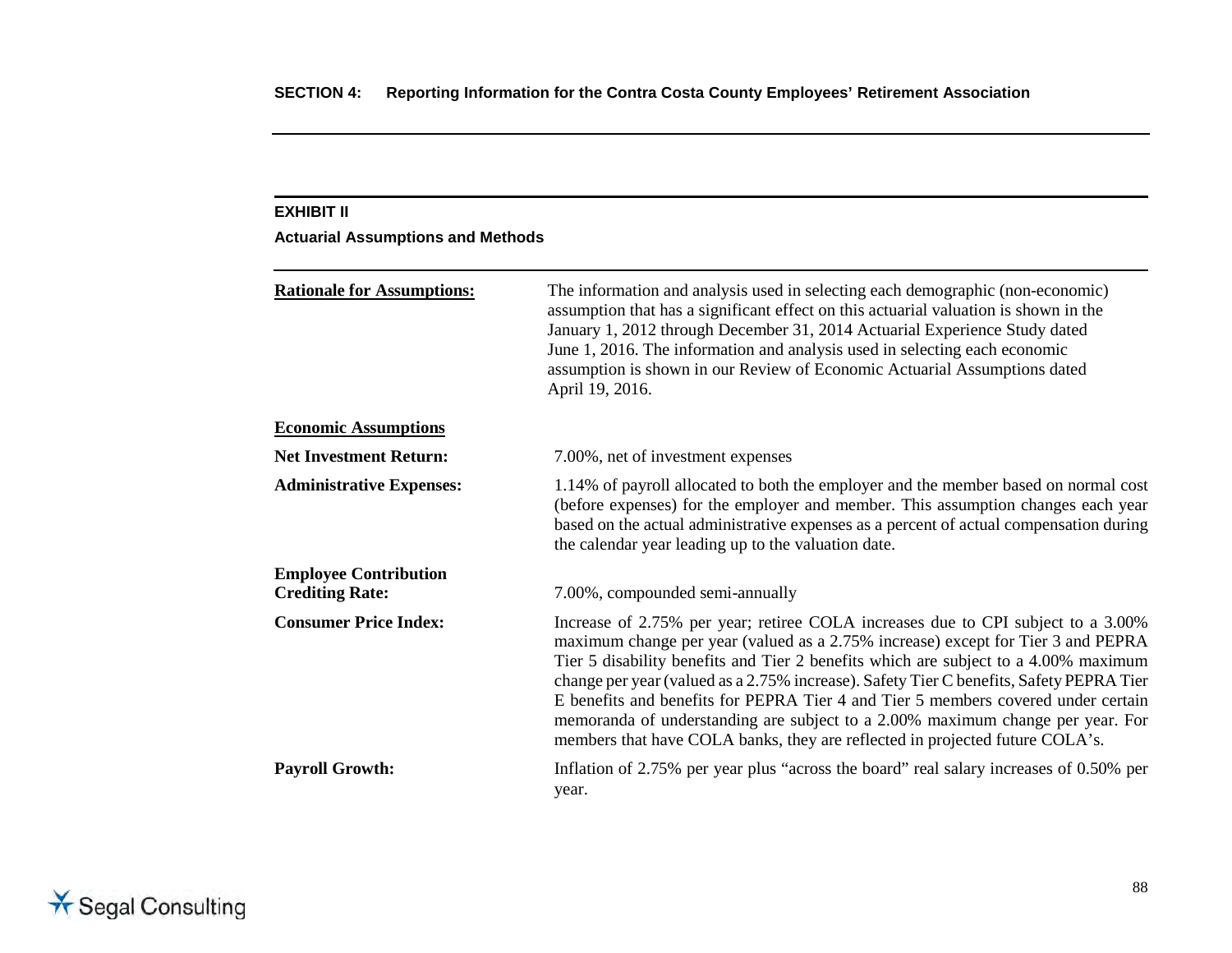| <b>Increase in Internal Revenue</b><br>Code Section $401(a)(17)$<br><b>Compensation Limit:</b> | Increase of 2.75% per year from the valuation date.                                                                                                                                                         |
|------------------------------------------------------------------------------------------------|-------------------------------------------------------------------------------------------------------------------------------------------------------------------------------------------------------------|
| <b>Increase in Section 7522.10</b><br><b>Compensation Limit:</b>                               | Increase of 2.75% per year from the valuation date.                                                                                                                                                         |
| <b>Demographic Assumptions</b>                                                                 |                                                                                                                                                                                                             |
| <b>Post - Retirement Mortality Rates:</b>                                                      |                                                                                                                                                                                                             |
| Healthy:                                                                                       | For General Members: Headcount-Weighted RP-2014 Healthy Annuitant Mortality<br>Table, projected generationally with the two-dimensional MP-2015 projection scale.                                           |
|                                                                                                | For Safety Members: Headcount-Weighted RP-2014 Healthy Annuitant Mortality<br>Table set back three years, projected generationally with the two-dimensional MP-2015<br>projection scale.                    |
| Disabled:                                                                                      | For General Members: Headcount-Weighted RP-2014 Healthy Annuitant Mortality<br>Table set forward eight years, projected generationally with the two-dimensional<br>MP-2015 projection scale.                |
|                                                                                                | For Safety Members: Headcount-Weighted RP-2014 Healthy Annuitant Mortality<br>Table set forward three years, projected generationally with the two-dimensional<br>MP-2015 projection scale.                 |
| Beneficiaries:                                                                                 | Beneficiaries are assumed to have the same mortality as a General Member of the<br>opposite sex who has taken a service (non-disability) retirement.                                                        |
|                                                                                                | The RP-2014 mortality tables and adjustments as shown above reflect the mortality<br>experience as of the measurement date. The generational projection is a provision for<br>future mortality improvement. |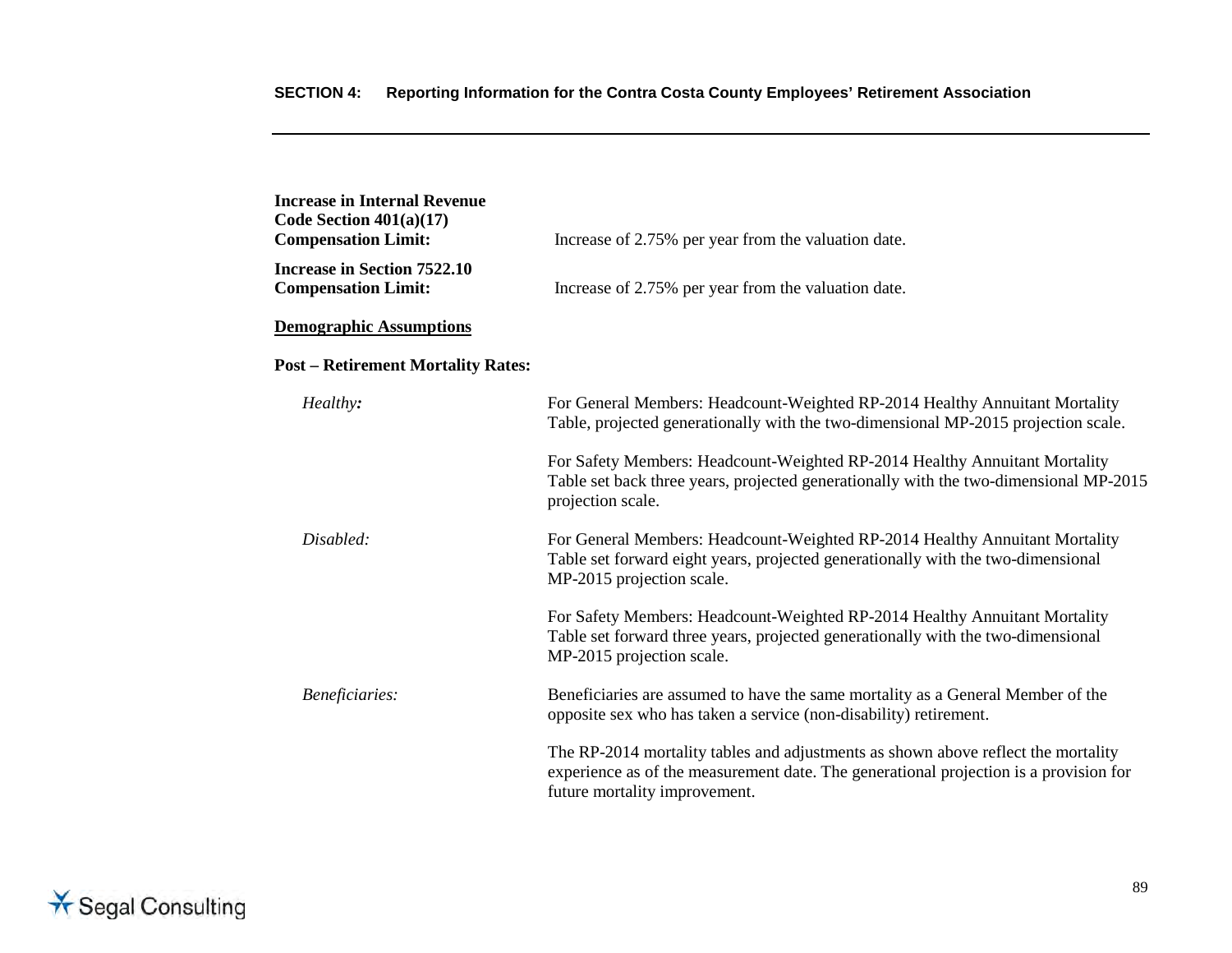| <b>Member Contribution Rates:</b>        | For General Members: Headcount-Weighted RP-2014 Healthy Annuitant Mortality<br>Table, projected to 2034 with the two-dimensional MP-2015 projection scale, weighted<br>30% male and 70% female.                     |
|------------------------------------------|---------------------------------------------------------------------------------------------------------------------------------------------------------------------------------------------------------------------|
|                                          | For Safety Members: Headcount-Weighted RP-2014 Healthy Annuitant Mortality<br>Table set back three years, projected to 2034 with the two-dimensional MP-2015<br>projection scale, weighted 85% male and 15% female. |
| <b>Pre – Retirement Mortality Rates:</b> | Headcount-Weighted RP-2014 Employee Mortality Table times 75%, projected<br>generationally with the two-dimensional MP-2015 projection scale.                                                                       |

### **Termination Rates Before Retirement:**

|                  | Rate (%)    |        |  |  |
|------------------|-------------|--------|--|--|
| <b>Mortality</b> |             |        |  |  |
| Age              | <b>Male</b> | Female |  |  |
| 25               | 0.05        | 0.02   |  |  |
| 30               | 0.05        | 0.02   |  |  |
| 35               | 0.05        | 0.03   |  |  |
| 40               | 0.06        | 0.04   |  |  |
| 45               | 0.09        | 0.06   |  |  |
| 50               | 0.16        | 0.10   |  |  |
| 55               | 0.26        | 0.16   |  |  |
| 60               | 0.42        | 0.23   |  |  |
| 65               | 0.73        | 0.33   |  |  |

*All pre-retirement deaths are assumed to be non-service connected. Note that generational projections beyond the base year (2014) are not reflected in the above mortality rates.* 

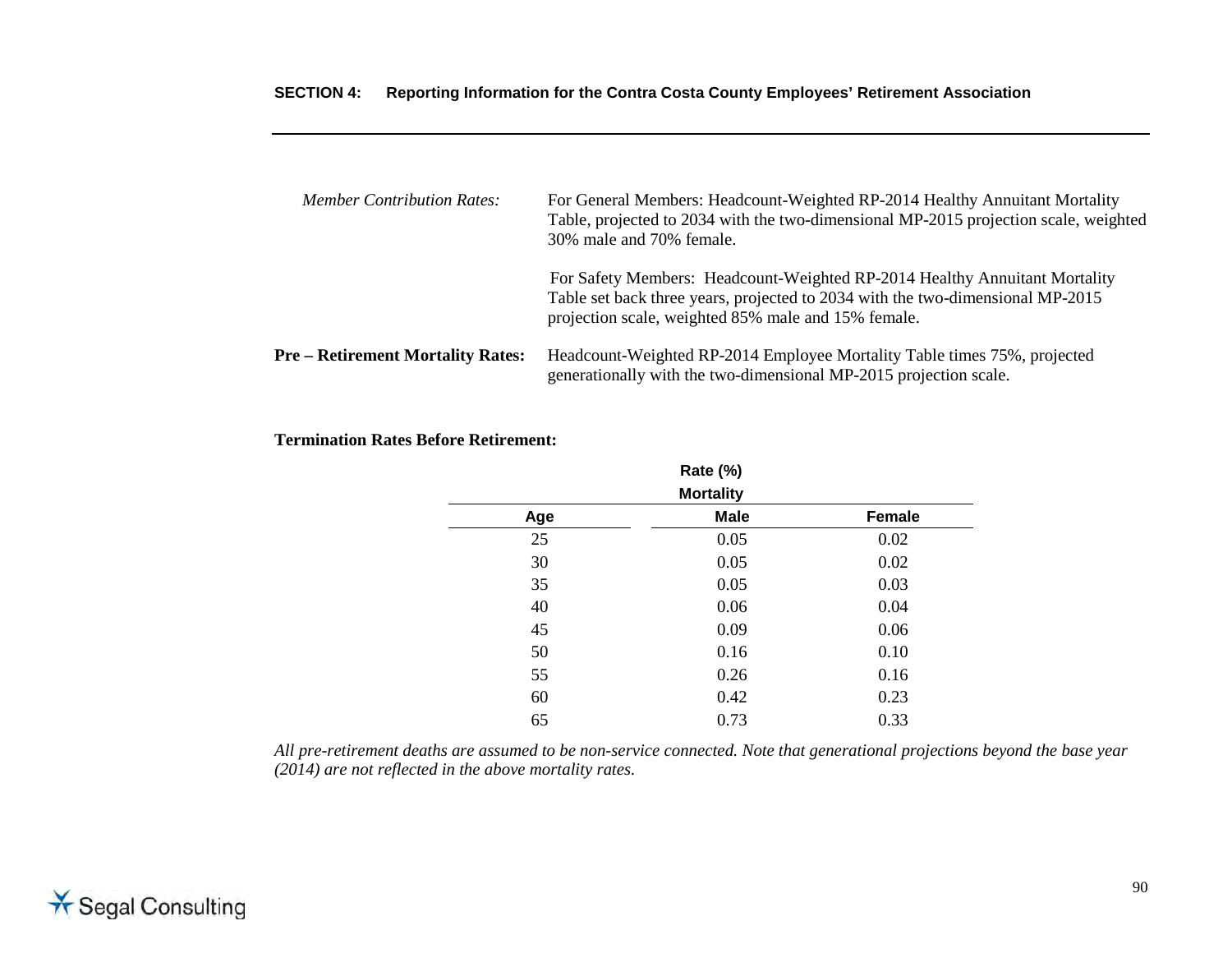**Termination Rates Before Retirement (continued):** 

| <b>Rate (%)</b>                                                                                                     |      |      |      |  |  |  |  |
|---------------------------------------------------------------------------------------------------------------------|------|------|------|--|--|--|--|
| <b>Disability</b>                                                                                                   |      |      |      |  |  |  |  |
| <b>General Tier 1</b><br>General<br>Safety <sup>(3)</sup><br>and Tier $4^{(1)}$<br>Tier 3 and Tier $5^{(2)}$<br>Age |      |      |      |  |  |  |  |
| 20                                                                                                                  | 0.01 | 0.01 | 0.02 |  |  |  |  |
| 25                                                                                                                  | 0.02 | 0.02 | 0.22 |  |  |  |  |
| 30                                                                                                                  | 0.04 | 0.03 | 0.42 |  |  |  |  |
| 35                                                                                                                  | 0.08 | 0.05 | 0.56 |  |  |  |  |
| 40                                                                                                                  | 0.22 | 0.08 | 0.66 |  |  |  |  |
| 45                                                                                                                  | 0.36 | 0.13 | 1.00 |  |  |  |  |
| 50                                                                                                                  | 0.52 | 0.16 | 2.88 |  |  |  |  |
| 55                                                                                                                  | 0.60 | 0.20 | 4.60 |  |  |  |  |
| 60                                                                                                                  | 0.60 | 0.28 | 5.00 |  |  |  |  |
| 65                                                                                                                  | 0.60 | 0.32 | 5.00 |  |  |  |  |
| 70                                                                                                                  | 0.60 | 0.32 | 5.00 |  |  |  |  |

 $(1)$  65% of General Tier 1 and Tier 4 disabilities are assumed to be duty disabilities. The other 35% are assumed to be ordinary disabilities.

 $(2)$  30% of General Tier 3 and Tier 5 disabilities are assumed to be duty disabilities. The other 70% are assumed to be ordinary disabilities.

 $(3)$  100% of Safety disabilities are assumed to be duty disabilities.

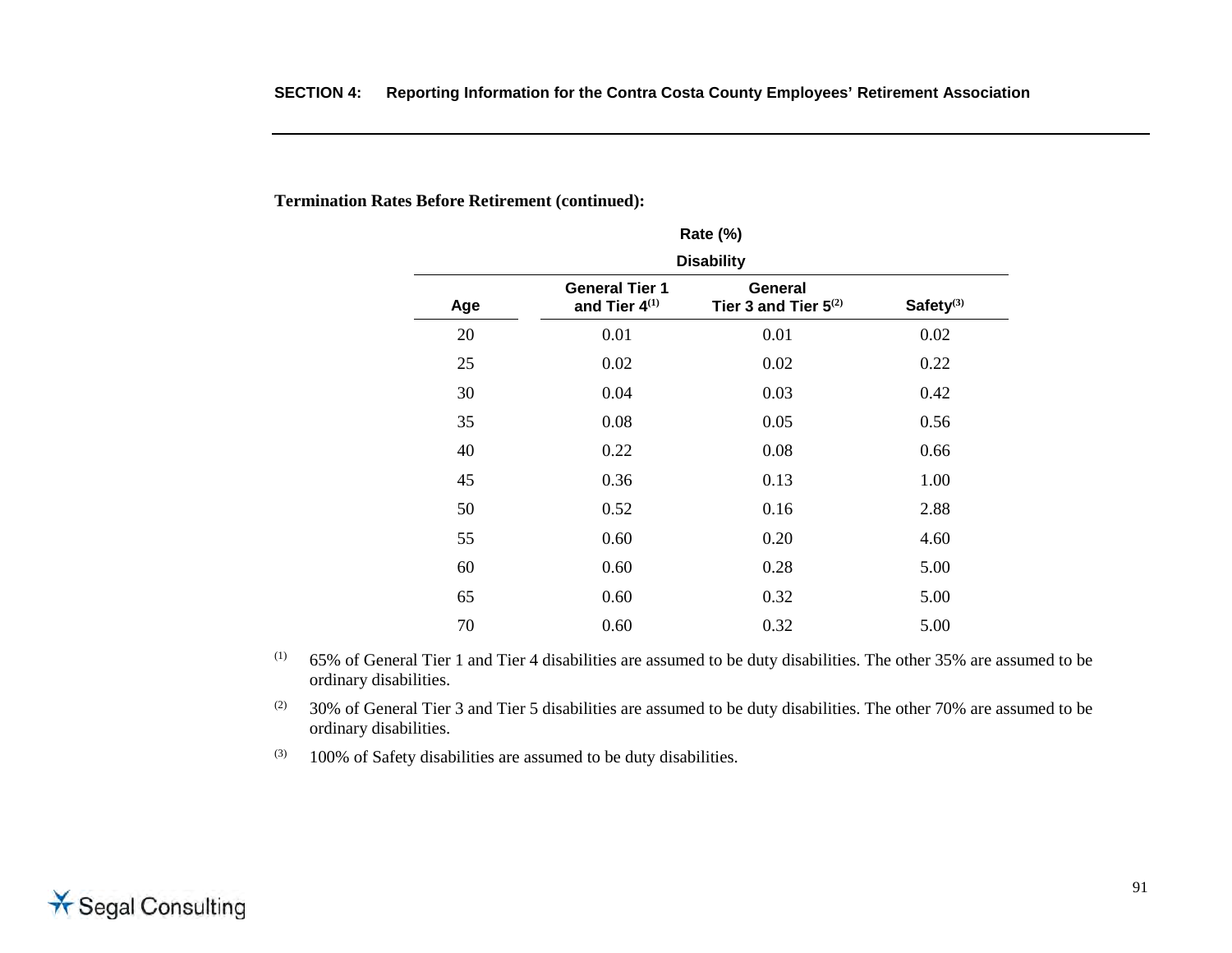## **Termination Rates Before Retirement (continued):**

| $\frac{1}{2}$                                       |       |       |  |  |  |  |  |
|-----------------------------------------------------|-------|-------|--|--|--|--|--|
| Withdrawal*                                         |       |       |  |  |  |  |  |
| <b>Years of Service</b><br><b>Safety</b><br>General |       |       |  |  |  |  |  |
| Less than 1                                         | 13.50 | 13.00 |  |  |  |  |  |
| $\mathbf{1}$                                        | 9.25  | 8.00  |  |  |  |  |  |
| $\overline{2}$                                      | 9.00  | 7.00  |  |  |  |  |  |
| 3                                                   | 6.00  | 5.50  |  |  |  |  |  |
| $\overline{4}$                                      | 4.50  | 3.75  |  |  |  |  |  |
| 5                                                   | 4.25  | 3.25  |  |  |  |  |  |
| 6                                                   | 3.75  | 3.00  |  |  |  |  |  |
| $\tau$                                              | 3.50  | 2.75  |  |  |  |  |  |
| 8                                                   | 3.25  | 2.50  |  |  |  |  |  |
| 9                                                   | 3.00  | 2.25  |  |  |  |  |  |
| 10                                                  | 2.75  | 2.00  |  |  |  |  |  |
| 11                                                  | 2.50  | 1.90  |  |  |  |  |  |
| 12                                                  | 2.40  | 1.80  |  |  |  |  |  |
| 13                                                  | 2.30  | 1.70  |  |  |  |  |  |
| 14                                                  | 2.20  | 1.60  |  |  |  |  |  |
| 15                                                  | 2.10  | 1.50  |  |  |  |  |  |
| 16                                                  | 2.00  | 1.40  |  |  |  |  |  |
| 17                                                  | 2.00  | 1.30  |  |  |  |  |  |
| 18                                                  | 2.00  | 1.20  |  |  |  |  |  |
| 19                                                  | 1.75  | 1.10  |  |  |  |  |  |
| 20 or more                                          | 1.50  | 1.00  |  |  |  |  |  |

**Rate (%)**

*\* The member is assumed to receive the greater of the member's contribution balance or a deferred retirement benefit. No withdrawal is assumed after a member is first assumed to retire.* 

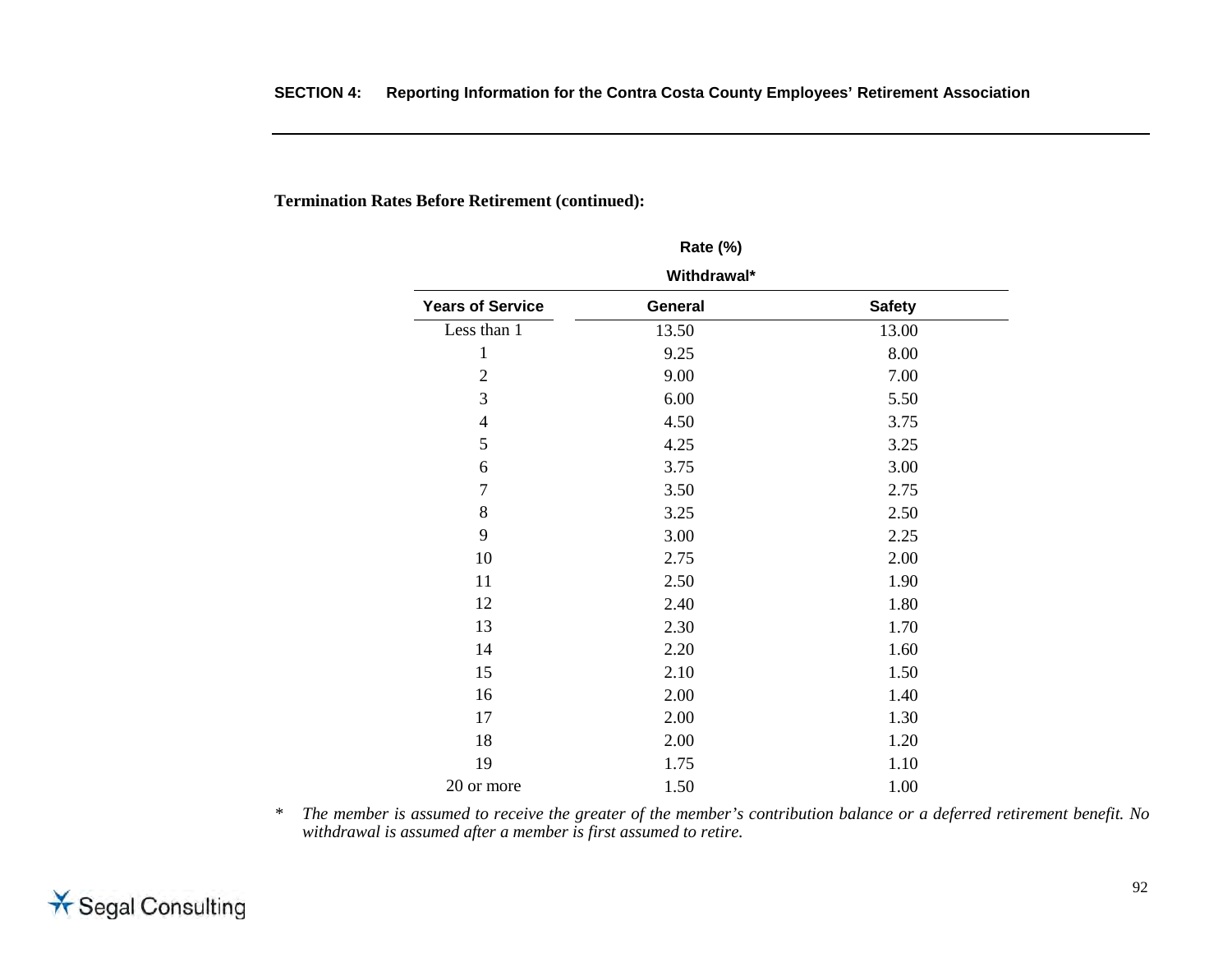**Retirement Rates (General):** 

| Rates $(\% )$ |                                     |                                     |                                         |                                                 |  |  |  |
|---------------|-------------------------------------|-------------------------------------|-----------------------------------------|-------------------------------------------------|--|--|--|
| Age           | <b>General Tier 1</b><br>(Enhanced) | <b>General Tier 3</b><br>(Enhanced) | <b>General Tier 1</b><br>(Non-enhanced) | <b>PEPRA</b><br><b>General Tiers</b><br>4 and 5 |  |  |  |
| 50            | 5.00                                | 4.00                                | 3.00                                    | 0.00                                            |  |  |  |
| 51            | 4.00                                | 3.00                                | 3.00                                    | 0.00                                            |  |  |  |
| 52            | 5.00                                | 3.00                                | 3.00                                    | 2.00                                            |  |  |  |
| 53            | 5.00                                | 5.00                                | 3.00                                    | 3.00                                            |  |  |  |
| 54            | 14.00                               | 6.00                                | 3.00                                    | 3.00                                            |  |  |  |
| 55            | 20.00                               | 10.00                               | 10.00                                   | 5.00                                            |  |  |  |
| 56            | 20.00                               | 10.00                               | 10.00                                   | 5.00                                            |  |  |  |
| 57            | 20.00                               | 10.00                               | 10.00                                   | 6.00                                            |  |  |  |
| 58            | 20.00                               | 12.00                               | 10.00                                   | 8.00                                            |  |  |  |
| 59            | 25.00                               | 13.00                               | 10.00                                   | 9.00                                            |  |  |  |
| 60            | 28.00                               | 15.00                               | 25.00                                   | 10.00                                           |  |  |  |
| 61            | 35.00                               | 20.00                               | 15.00                                   | 14.00                                           |  |  |  |
| 62            | 35.00                               | 25.00                               | 40.00                                   | 20.00                                           |  |  |  |
| 63            | 30.00                               | 25.00                               | 35.00                                   | 20.00                                           |  |  |  |
| 64            | 30.00                               | 30.00                               | 30.00                                   | 20.00                                           |  |  |  |
| 65            | 35.00                               | 35.00                               | 40.00                                   | 25.00                                           |  |  |  |
| 66            | 40.00                               | 35.00                               | 35.00                                   | 30.00                                           |  |  |  |
| 67            | 40.00                               | 35.00                               | 35.00                                   | 30.00                                           |  |  |  |
| 68            | 40.00                               | 35.00                               | 35.00                                   | 30.00                                           |  |  |  |
| 69            | 40.00                               | 35.00                               | 35.00                                   | 30.00                                           |  |  |  |
| 70            | 50.00                               | 40.00                               | 50.00                                   | 50.00                                           |  |  |  |
| 71            | 50.00                               | 40.00                               | 50.00                                   | 50.00                                           |  |  |  |
| 72            | 50.00                               | 40.00                               | 50.00                                   | 50.00                                           |  |  |  |
| 73            | 50.00                               | 40.00                               | 50.00                                   | 50.00                                           |  |  |  |
| 74            | 50.00                               | 40.00                               | 50.00                                   | 50.00                                           |  |  |  |
| 75            | 100.00                              | 100.00                              | 100.00                                  | 100.00                                          |  |  |  |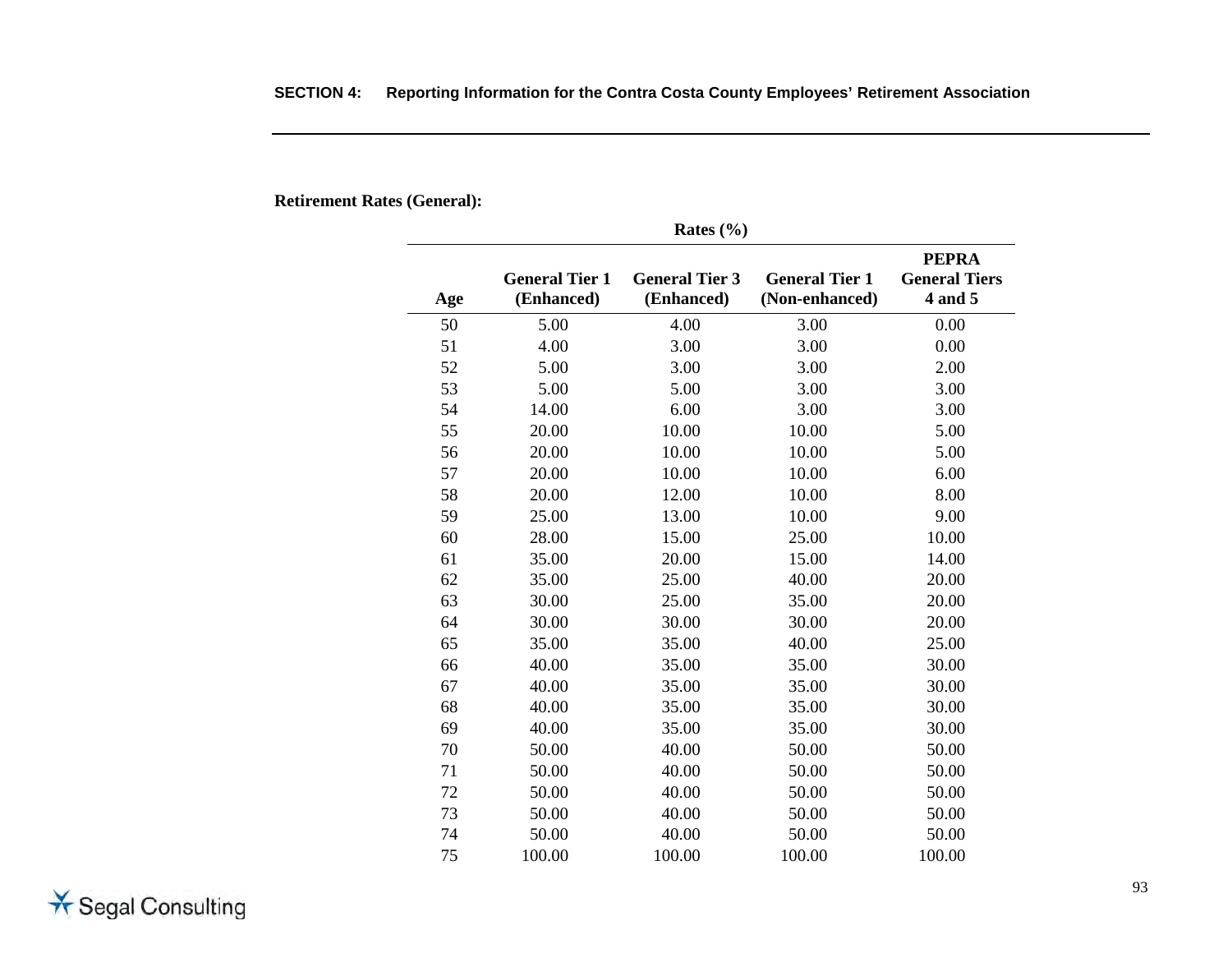|     |                                    | Rates $(\% )$                      |                                        |                                                |
|-----|------------------------------------|------------------------------------|----------------------------------------|------------------------------------------------|
| Age | <b>Safety Tier A</b><br>(Enhanced) | <b>Safety Tier C</b><br>(Enhanced) | <b>Safety Tier A</b><br>(Non-enhanced) | <b>PEPRA</b><br><b>Safety Tiers</b><br>D and E |
| 45  | 4.00                               | 2.00                               | 0.00                                   | 0.00                                           |
| 46  | 3.00                               | 1.00                               | 0.00                                   | 0.00                                           |
| 47  | 10.00                              | 4.00                               | 0.00                                   | 0.00                                           |
| 48  | 10.00                              | 4.00                               | 0.00                                   | 0.00                                           |
| 49  | 25.00                              | 12.00                              | 0.00                                   | 0.00                                           |
| 50  | 30.00                              | 18.00                              | 5.00                                   | 5.00                                           |
| 51  | 30.00                              | 18.00                              | 4.00                                   | 4.00                                           |
| 52  | 25.00                              | 15.00                              | 4.00                                   | 4.00                                           |
| 53  | 25.00                              | 15.00                              | 5.00                                   | 5.00                                           |
| 54  | 25.00                              | 15.00                              | 8.00                                   | 6.00                                           |
| 55  | 28.00                              | 18.00                              | 10.00                                  | 10.00                                          |
| 56  | 25.00                              | 15.00                              | 10.00                                  | 10.00                                          |
| 57  | 25.00                              | 15.00                              | 12.00                                  | 18.00                                          |
| 58  | 35.00                              | 25.00                              | 18.00                                  | 18.00                                          |
| 59  | 35.00                              | 25.00                              | 20.00                                  | 18.00                                          |
| 60  | 35.00                              | 30.00                              | 20.00                                  | 18.00                                          |
| 61  | 35.00                              | 30.00                              | 20.00                                  | 20.00                                          |
| 62  | 35.00                              | 30.00                              | 20.00                                  | 20.00                                          |
| 63  | 35.00                              | 30.00                              | 20.00                                  | 20.00                                          |
| 64  | 50.00                              | 40.00                              | 100.00                                 | 30.00                                          |
| 65  | 100.00                             | 100.00                             | 100.00                                 | 30.00                                          |
| 66  | 100.00                             | 100.00                             | 100.00                                 | 100.00                                         |

## **SECTION 4: Reporting Information for the Contra Costa County Employees' Retirement Association**

**Retirement Rates (Safety):** 

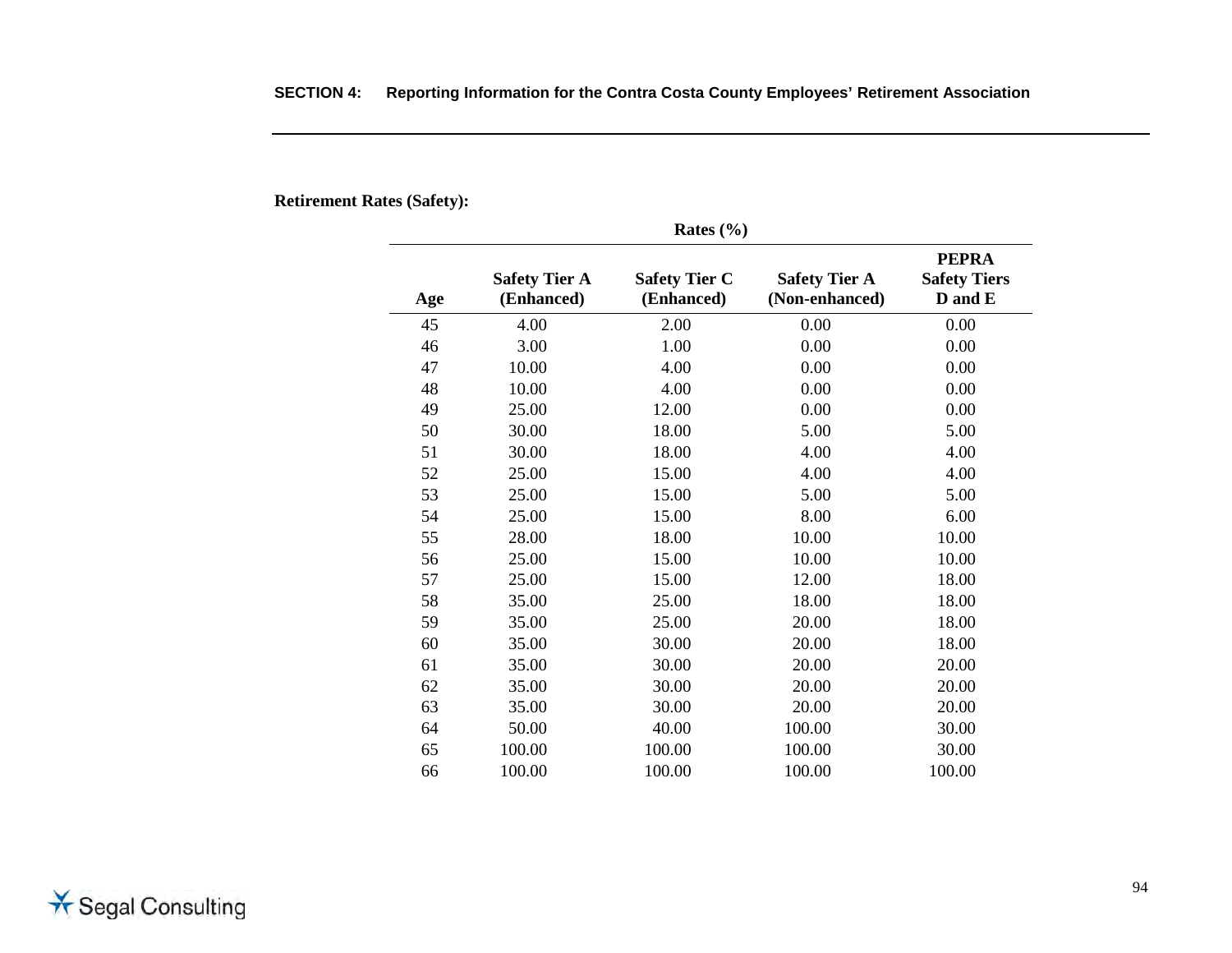| <b>Retirement Age and Benefit for</b><br><b>Deferred Vested Members:</b>         | For deferred vested benefits, we make the following retirement assumption:                                                                                                  |                                                                                                                                                                                                                                             |  |
|----------------------------------------------------------------------------------|-----------------------------------------------------------------------------------------------------------------------------------------------------------------------------|---------------------------------------------------------------------------------------------------------------------------------------------------------------------------------------------------------------------------------------------|--|
|                                                                                  | General:                                                                                                                                                                    | Age 59                                                                                                                                                                                                                                      |  |
|                                                                                  | Safety:                                                                                                                                                                     | Age 54                                                                                                                                                                                                                                      |  |
|                                                                                  |                                                                                                                                                                             | We assume that 40% and 65% of future General and Safety deferred vested members,<br>respectively, will continue to work for a reciprocal employer. For reciprocals, we assume<br>4.75% compensation increases per annum.                    |  |
| <b>Future Benefit Accruals:</b>                                                  | 1.0 year of service per year for the full-time employees. Continuation of current<br>partial service accrual for part-time employees.                                       |                                                                                                                                                                                                                                             |  |
| <b>Unknown Data for Members:</b>                                                 | Same as those exhibited by members with similar known characteristics. If not specified,<br>members are assumed to be male.                                                 |                                                                                                                                                                                                                                             |  |
| <b>Percent Married:</b>                                                          | 75% of male members and 50% of female members are assumed to be married at pre-<br>retirement death or retirement. There is no explicit assumption for children's benefits. |                                                                                                                                                                                                                                             |  |
| <b>Age of Spouse:</b>                                                            | Males are 3 years older than their spouses, and females are 2 years younger than their<br>spouses.                                                                          |                                                                                                                                                                                                                                             |  |
| <b>Offsets by Other Plans of the</b><br><b>Employer for Disability Benefits:</b> |                                                                                                                                                                             | The Plan requires members who retire because of disability from General Tier 3 and<br>PEPRA General Tier 5 to offset the Plan's disability benefits with other Plans of the<br>employer. We have not assumed any offsets in this valuation. |  |

# **SECTION 4: Reporting Information for the Contra Costa County Employees' Retirement Association**

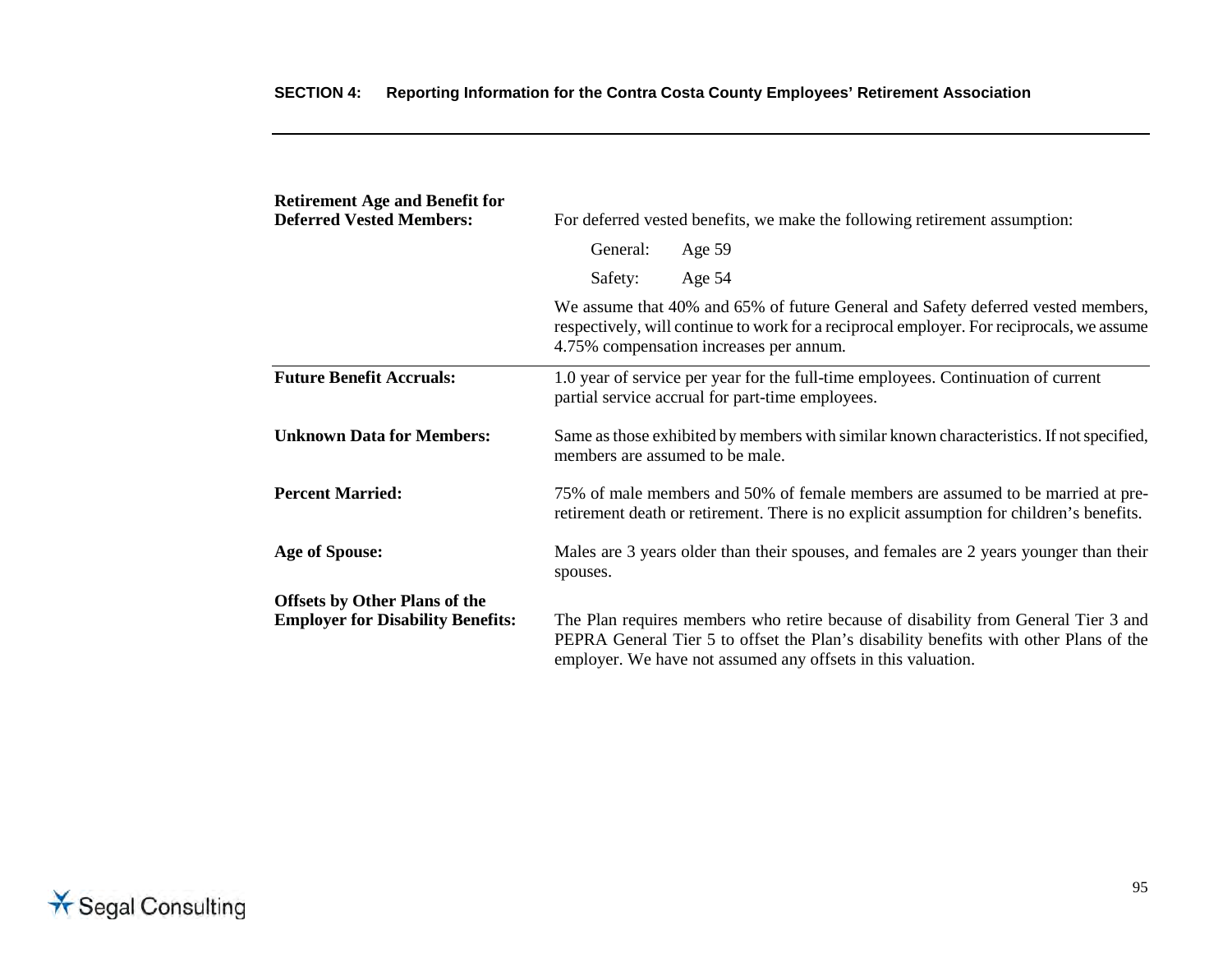|  | SECTION 4: Reporting Information for the Contra Costa County Employees' Retirement Association |  |  |  |
|--|------------------------------------------------------------------------------------------------|--|--|--|
|--|------------------------------------------------------------------------------------------------|--|--|--|

*General Tiers 1, 2 and 3 Safety Tiers A and C* 

**Leave Cashout Assumptions:** The following assumptions for leave cashouts as a percentage of final average pay are used:

|                | Membership Date before<br>January 1, 2013 |
|----------------|-------------------------------------------|
| Cost Group 1:  | 1.25%                                     |
| Cost Group 2:  | $0.50\%$ for Tier 2<br>1.00% for Tier 3   |
| Cost Group 3:  | 5.50%                                     |
| Cost Group 4:  | 0.50%                                     |
| Cost Group 5:  | 1.00%                                     |
| Cost Group 6:  | 0.75%                                     |
| Cost Group 7:  | 1.00%                                     |
| Cost Group 8:  | 0.75%                                     |
| Cost Group 9:  | $0.00\%$                                  |
| Cost Group 10: | 1.00%                                     |
| Cost Group 11: | 2.50%                                     |
| Cost Group 12: | 2.50%                                     |

The cost of this pay element is recognized in the valuation as an employer and member cost in both basic and COLA components.

*PEPRA General Tiers 4 and 5 PEPRA Safety Tiers D and E* None

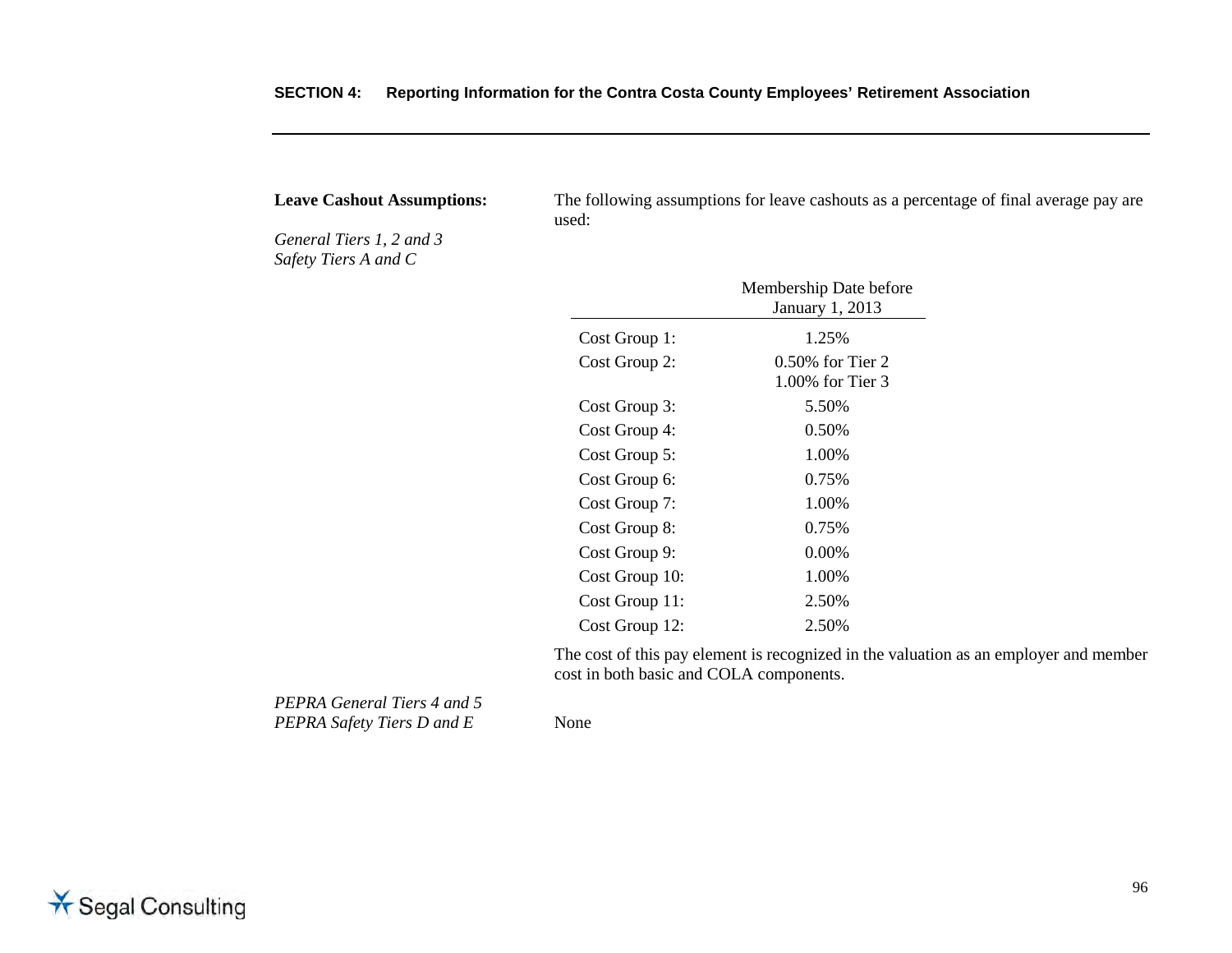**Service From Accumulated<br>Sick Leave Conversion:** The following assumptions for additional service converted from accumulated sick leave as a percentage of service at retirement are used: Service Retirements: General:  $1.20\%$ <br>Safety:  $1.90\%$ Safety: Disability Retirements: General: 0.08%<br>Safety: 1.30% Safety: Pursuant to Section 31641.01, the cost of this benefit for the non-PEPRA tiers will be charged only to employers and will not affect member contribution rates.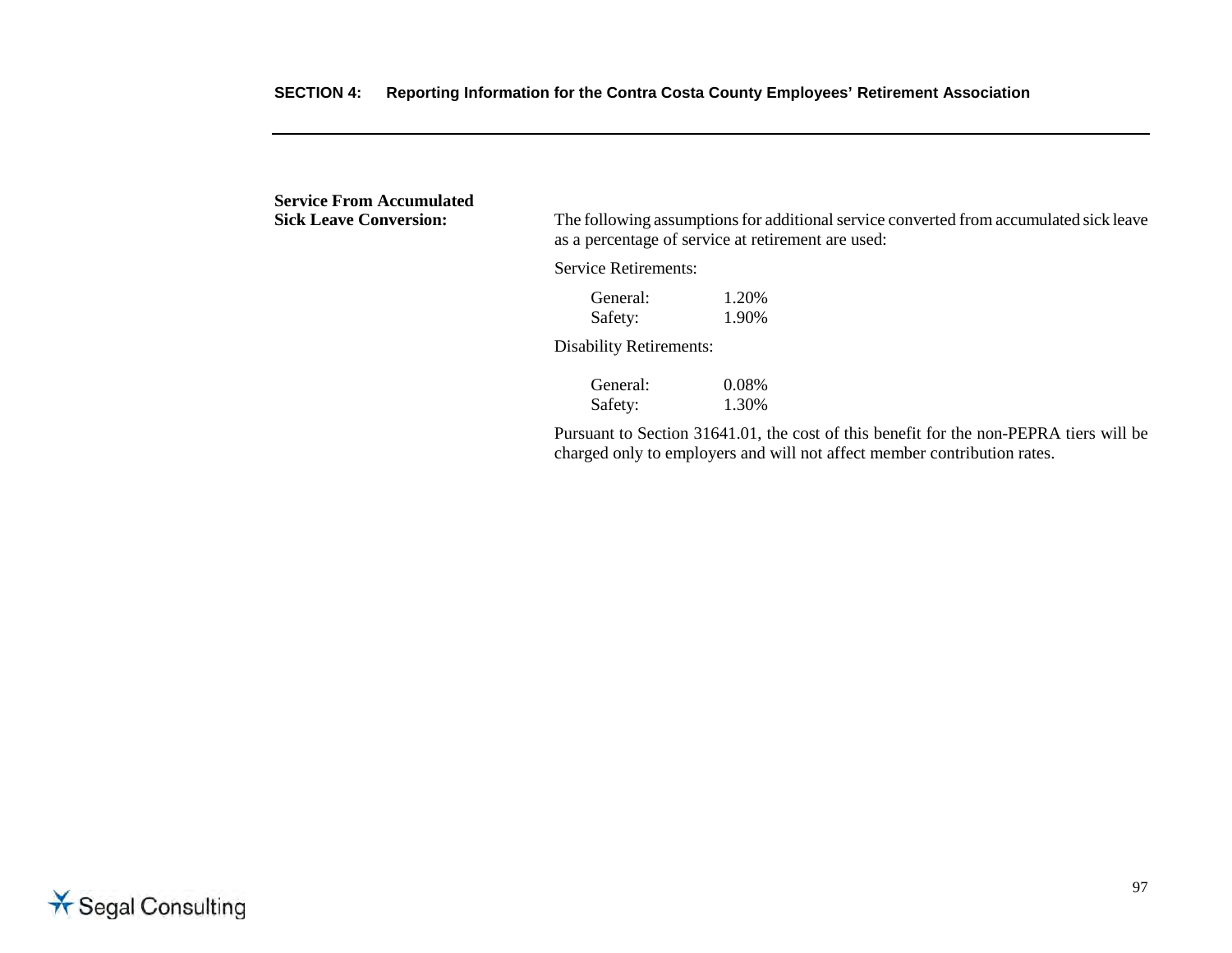#### **Salary Increases:**

|                  | per year, plus the following merit and promotional increases: |        |  |
|------------------|---------------------------------------------------------------|--------|--|
| Years of Service | General                                                       | Safety |  |
| Less than 1      | 10.00%                                                        | 10.50% |  |
| 1                | 7.25                                                          | 7.25   |  |
| $\overline{2}$   | 5.25                                                          | 5.75   |  |
| 3                | 3.75                                                          | 4.50   |  |
| $\overline{4}$   | 2.75                                                          | 3.00   |  |
| 5                | 2.25                                                          | 1.75   |  |
| 6                | 1.75                                                          | 1.25   |  |
| $\overline{7}$   | 1.50                                                          | 1.20   |  |
| 8                | 1.25                                                          | 1.15   |  |
| 9                | 1.20                                                          | 1.10   |  |
| 10               | 1.15                                                          | 1.05   |  |
| 11               | 1.10                                                          | 1.00   |  |
| 12               | 1.00                                                          | 0.95   |  |
| 13               | 0.90                                                          | 0.85   |  |
| 14               | 0.80                                                          | 0.80   |  |
| 15               | 0.75                                                          | 0.75   |  |
| 16               | 0.75                                                          | 0.75   |  |
| 17               | 0.75                                                          | 0.75   |  |
| 18               | 0.75                                                          | 0.75   |  |
| 19               | 0.75                                                          | 0.75   |  |
| 20 or more       | 0.75                                                          | 0.75   |  |

Inflation: 2.75% per year, plus "across the board" salary increases of 0.50% per year, plus the following merit and promotional increases:

**Annual Rate of Compensation Increase**

The average total assumed salary increase for active members in the December 31, 2015 actuarial valuation is 5.3%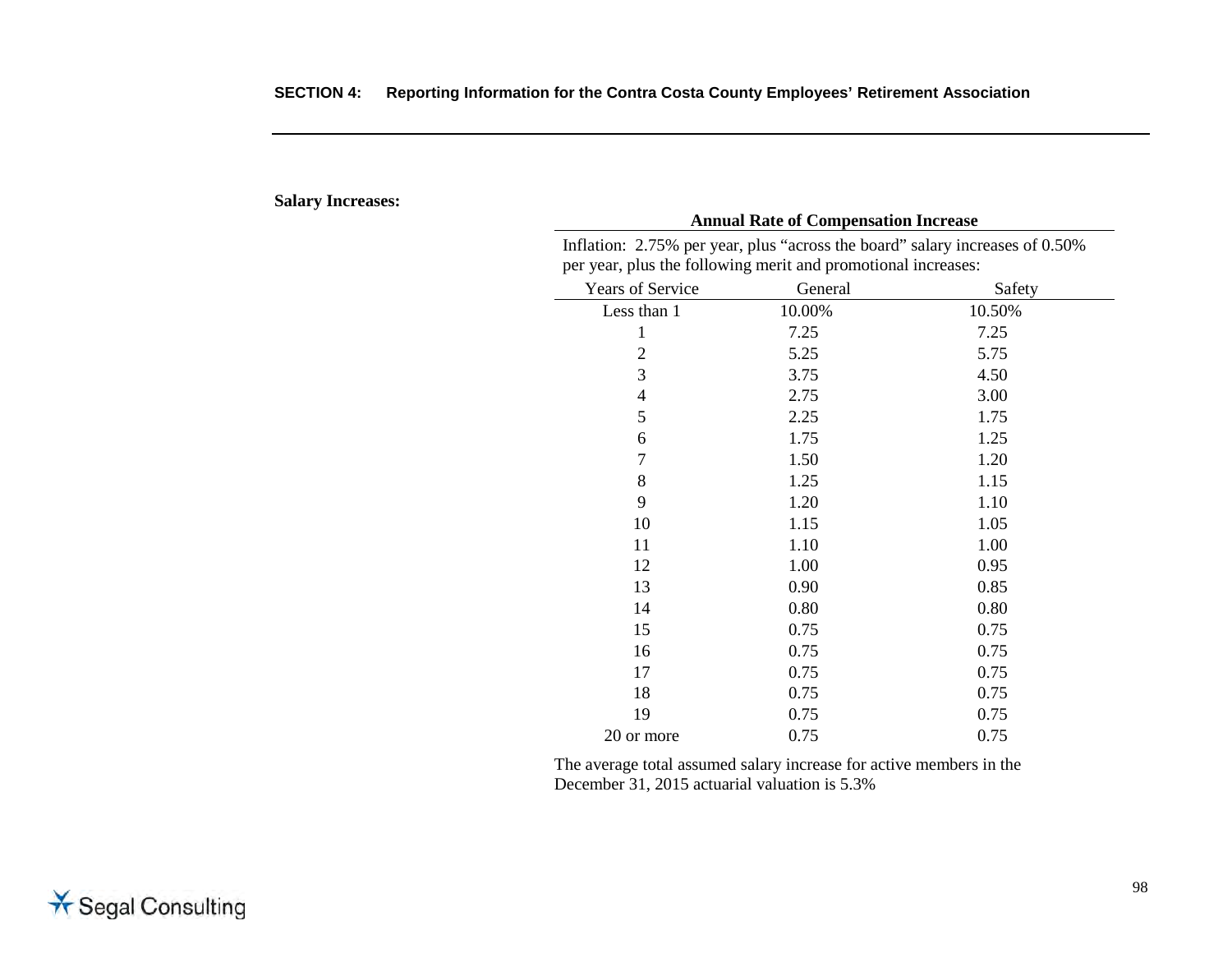| <b>Actuarial Methods</b>          |                                                                                                                                                                                                                                                                                                                                                                            |
|-----------------------------------|----------------------------------------------------------------------------------------------------------------------------------------------------------------------------------------------------------------------------------------------------------------------------------------------------------------------------------------------------------------------------|
| <b>Actuarial Cost Method:</b>     | Entry Age Actuarial Cost Method. Entry Age is calculated as age on the valuation<br>date minus years of service. Normal Cost and Actuarial Accrued Liability are<br>calculated on an individual basis and are based on costs allocated as a level percent of<br>compensation, as if the current benefit formulas have always been in effect (i.e.,<br>"replacement life"). |
| <b>Actuarial Value of Assets:</b> | Market value of assets less unrecognized returns in each of the last nine semi-annual<br>accounting periods. Unrecognized return is equal to the difference between the actual<br>market return and the expected return on the market value, and is recognized semi-<br>annually over a five-year period.                                                                  |
| <b>Valuation Value of Assets:</b> | Actuarial Value of Assets reduced by the value of the non-valuation reserves and<br>designations.                                                                                                                                                                                                                                                                          |
| <b>Amortization Policy:</b>       | The UAAL ( <i>i.e.</i> , the difference between the AAL and the Valuation Value of Assets)<br>as of December 31, 2014 will continue to be amortized over separate amortization<br>layers based on the valuations during which each separate layer was previously<br>established.                                                                                           |
|                                   | Any new UAAL as a result of actuarial gains or losses identified in the annual<br>valuation as of December 31 will be amortized over a period of 18 years.                                                                                                                                                                                                                 |
|                                   | Any new UAAL as a result of change in actuarial assumptions or methods will be<br>amortized over a period of 18 years.                                                                                                                                                                                                                                                     |
|                                   | Unless the Board adopts an alternative amortization period after receiving an actuarial<br>analysis:                                                                                                                                                                                                                                                                       |
|                                   | i. With the exception noted in ii., below, the increase in UAAL as a result of any<br>plan amendments will be amortized over a period of 10 years;                                                                                                                                                                                                                         |
|                                   | ii. The entire increase in UAAL resulting from a temporary retirement incentive will<br>be funded in full upon adoption of the incentive. If the increase in UAAL is due to<br>the impact of benefits resulting from additional service permitted in Section                                                                                                               |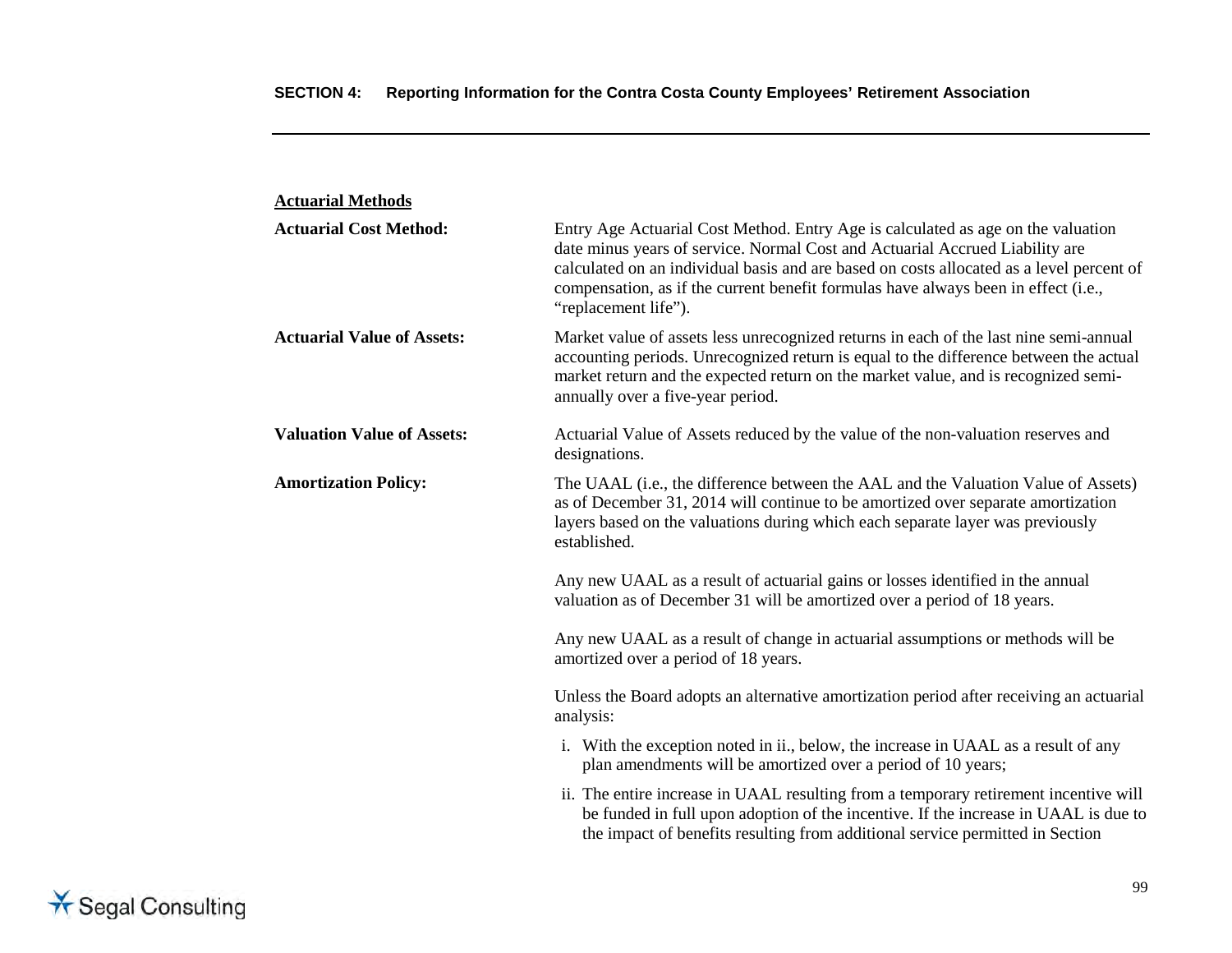31641.04 of the 1937 CERL (Golden Handshake), the entire increase in UAAL will be funded in full upon adoption of the Golden Handshake.

The UAAL will be amortized over "closed" amortization periods so that the amortization period for each layer decreases by one year with each actuarial valuation.

The UAAL will be amortized as a level percentage of payroll so that the amortization amount in each year during the amortization period shall be expected to be a level percentage of covered payroll, taking into consideration the current assumption for general payroll increase (i.e., wage inflation).

If an overfunding or "surplus" exists (i.e., the Valuation Value of Assets exceeds the AAL, so that the total of all UAAL amortization layers become negative), any prior UAAL amortization layers will be considered fully amortized, and any subsequent UAAL will be amortized as the first of a new series of amortization layers, using the above amortization periods.

If the surplus exceeds 20% of the AAL per Section 7522.52 of the Government Code, then the amount of surplus in excess of 20% of the AAL (and any subsequent surpluses in excess of that amount) will be amortized over an "open" amortization period of 30 years, but only if the other conditions of Section 7522.52 have also been met. If those conditions are not met, then the surplus will not be amortized and the full Normal Cost will be contributed.

These amortization policy components will generally apply separately to each of CCCERA's UAAL cost groups with the exception that the conditions of Section 7522.52 apply to the total plan.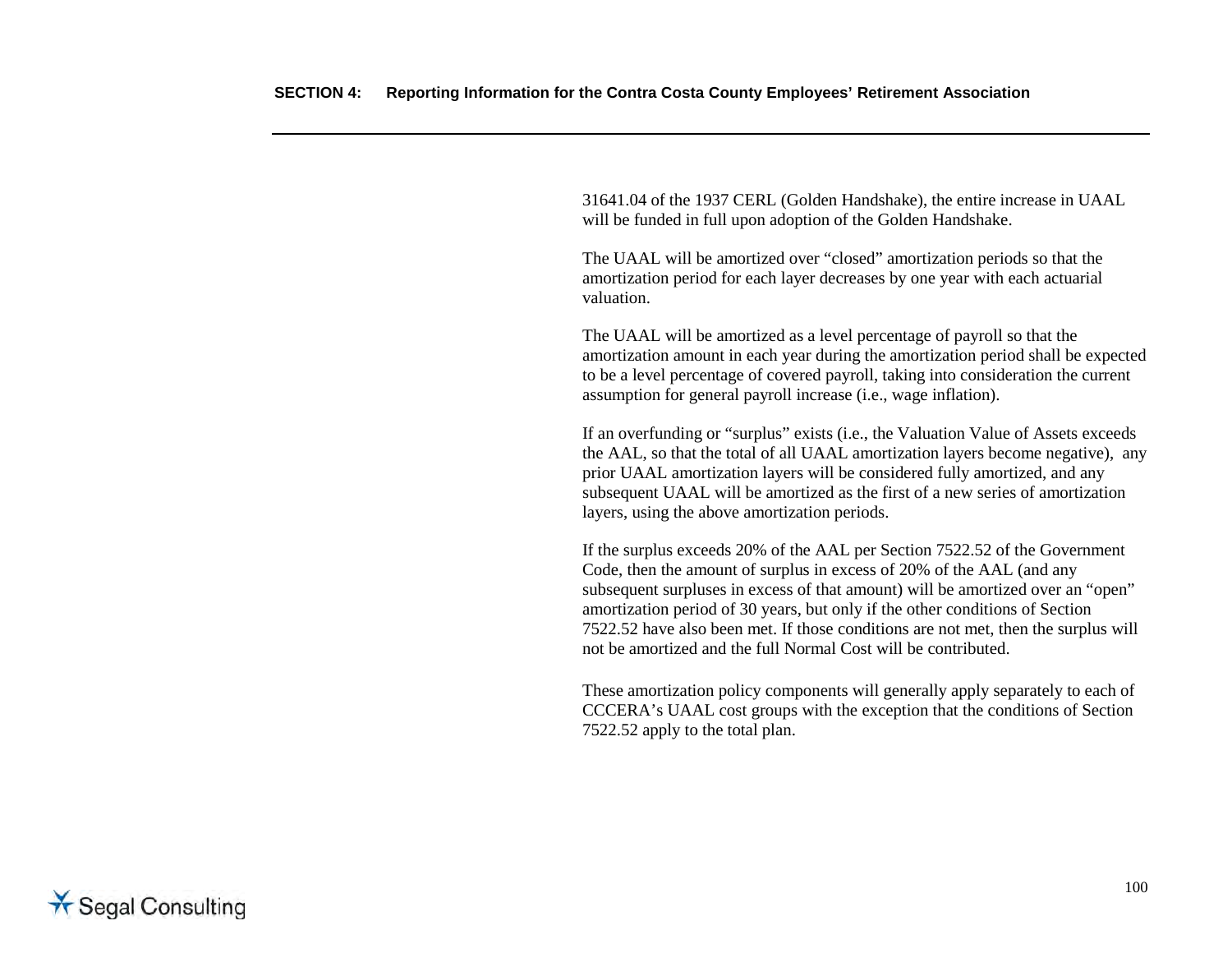| <b>Changes in Actuarial Assumptions</b><br>and Methods:                                        | Based on the actuarial experience study and review of economic assumptions, the<br>following assumptions were changed. Previously, these assumptions were as follows:                                                                                                                                                                                                                                                                                          |
|------------------------------------------------------------------------------------------------|----------------------------------------------------------------------------------------------------------------------------------------------------------------------------------------------------------------------------------------------------------------------------------------------------------------------------------------------------------------------------------------------------------------------------------------------------------------|
| <b>Economic Assumptions</b>                                                                    |                                                                                                                                                                                                                                                                                                                                                                                                                                                                |
| <b>Net Investment Return:</b>                                                                  | 7.25%, net of administration and investment expenses.                                                                                                                                                                                                                                                                                                                                                                                                          |
| <b>Employee Contribution</b><br><b>Crediting Rate:</b>                                         | 7.25%, compounded semi-annually.                                                                                                                                                                                                                                                                                                                                                                                                                               |
| <b>Consumer Price Index:</b>                                                                   | Increase of 3.25% per year; retiree COLA increases due to CPI subject to a 3.00%<br>maximum change per year except for Tier 3 and PEPRA Tier 5 disability benefits and<br>Tier 2 benefits which are subject to a 4.00% maximum change per year (valued as a<br>3.25% increase). Safety Tier C benefits and benefits for PEPRA Tier 4 and Tier 5<br>members covered under certain memoranda of understanding are subject to a 2.00%<br>maximum change per year. |
| <b>Payroll Growth:</b>                                                                         | Inflation of 3.25% per year plus "across the board" real salary increases of 0.75% per<br>year.                                                                                                                                                                                                                                                                                                                                                                |
| <b>Increase in Internal Revenue</b><br>Code Section $401(a)(17)$<br><b>Compensation Limit:</b> | Increase of 3.25% per year from the valuation date.                                                                                                                                                                                                                                                                                                                                                                                                            |
| <b>Increase in Section 7522.10</b><br><b>Compensation Limit:</b>                               | Increase of 3.25% per year from the valuation date.                                                                                                                                                                                                                                                                                                                                                                                                            |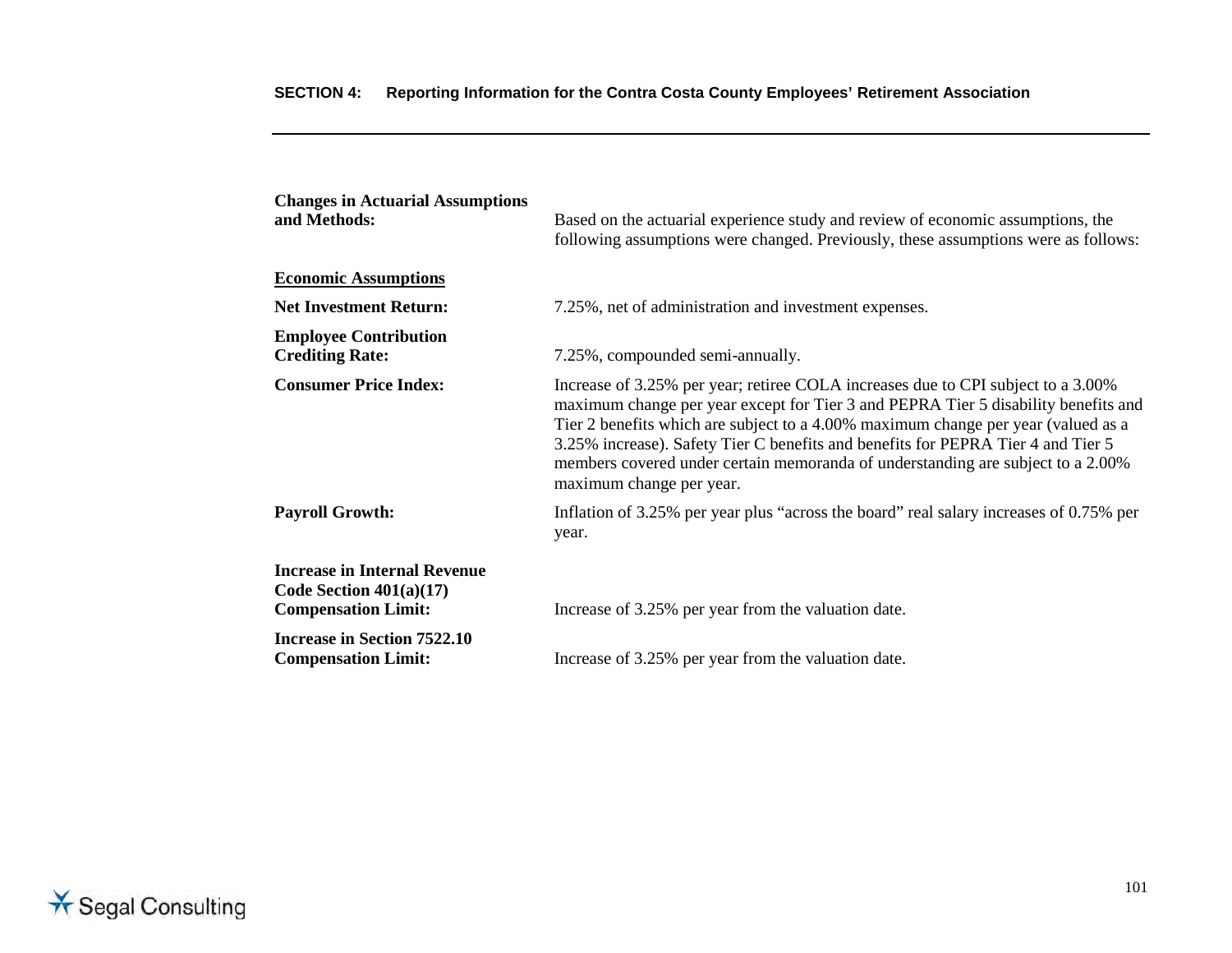#### **Demographic Assumptions**

#### **Post – Retirement Mortality Rates:**

| Healthy:                          | For General Members: RP-2000 Combined Healthy Mortality Table projected to 2030<br>with Scale AA, set back one year.                                                                                                                                                                                     |  |
|-----------------------------------|----------------------------------------------------------------------------------------------------------------------------------------------------------------------------------------------------------------------------------------------------------------------------------------------------------|--|
|                                   | For Safety Members: RP-2000 Combined Healthy Mortality Table projected to 2030<br>with Scale AA, set back two years.                                                                                                                                                                                     |  |
| Disabled:                         | For General Members: RP-2000 Combined Healthy Mortality Table projected to 2030<br>with Scale AA, set forward six years for males and set forward seven years for<br>females.                                                                                                                            |  |
|                                   | For Safety Members: RP-2000 Combined Healthy Mortality Table projected to 2030<br>with Scale AA, set forward three years.                                                                                                                                                                                |  |
| Beneficiaries:                    | Beneficiaries are assumed to have the same mortality as a General Member of the<br>opposite sex who has taken a service (non-disability) retirement.                                                                                                                                                     |  |
|                                   | The mortality tables projected with Scale AA to 2015 and adjusted by the applicable<br>set backs and set forwards shown above reasonably reflect the projected mortality<br>experience as of the measurement date. The additional projection to 2030 is a<br>provision for future mortality improvement. |  |
| <b>Member Contribution Rates:</b> | For General Members: RP-2000 Combined Healthy Mortality Table projected to 2030<br>with Scale AA, set back one year, weighted 30% male and 70% female.                                                                                                                                                   |  |
|                                   | For Safety Members: RP-2000 Combined Healthy Mortality Table projected to 2030<br>with Scale AA, set back two years, weighted 85% male and weighted 15% female.                                                                                                                                          |  |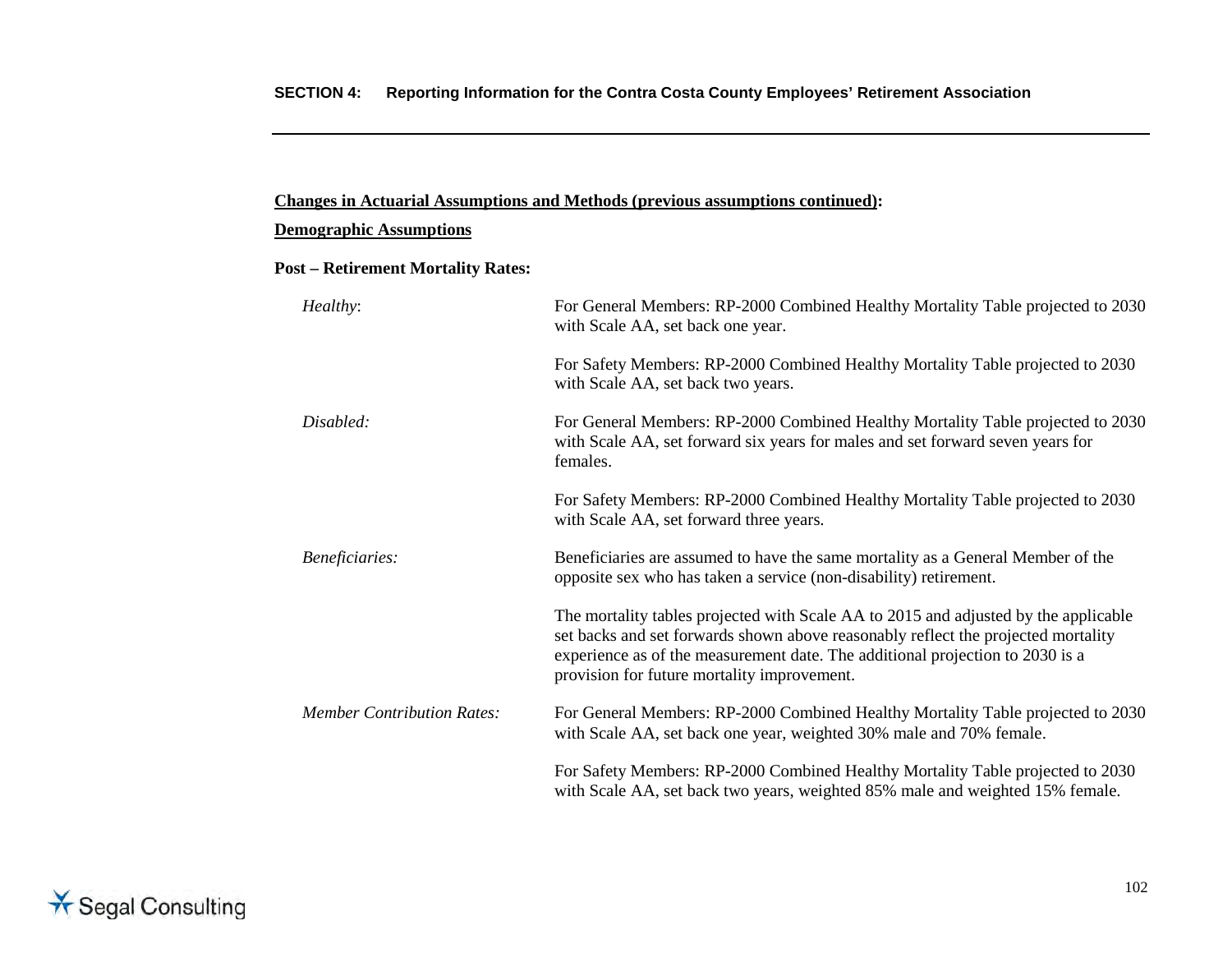**Termination Rates Before Retirement:** 

|     |             | Rate (%)         |             |               |
|-----|-------------|------------------|-------------|---------------|
|     |             | <b>Mortality</b> |             |               |
|     |             | General          |             | <b>Safety</b> |
| Age | <b>Male</b> | Female           | <b>Male</b> | Female        |
| 25  | 0.03        | 0.01             | 0.02        | 0.01          |
| 30  | 0.04        | 0.02             | 0.03        | 0.02          |
| 35  | 0.06        | 0.03             | 0.05        | 0.03          |
| 40  | 0.08        | 0.04             | 0.08        | 0.04          |
| 45  | 0.10        | 0.07             | 0.09        | 0.06          |
| 50  | 0.12        | 0.09             | 0.11        | 0.08          |
| 55  | 0.17        | 0.18             | 0.16        | 0.15          |
| 60  | 0.37        | 0.38             | 0.33        | 0.34          |
| 65  | 0.74        | 0.74             | 0.66        | 0.66          |

All pre-retirement deaths are assumed to be non-service connected.

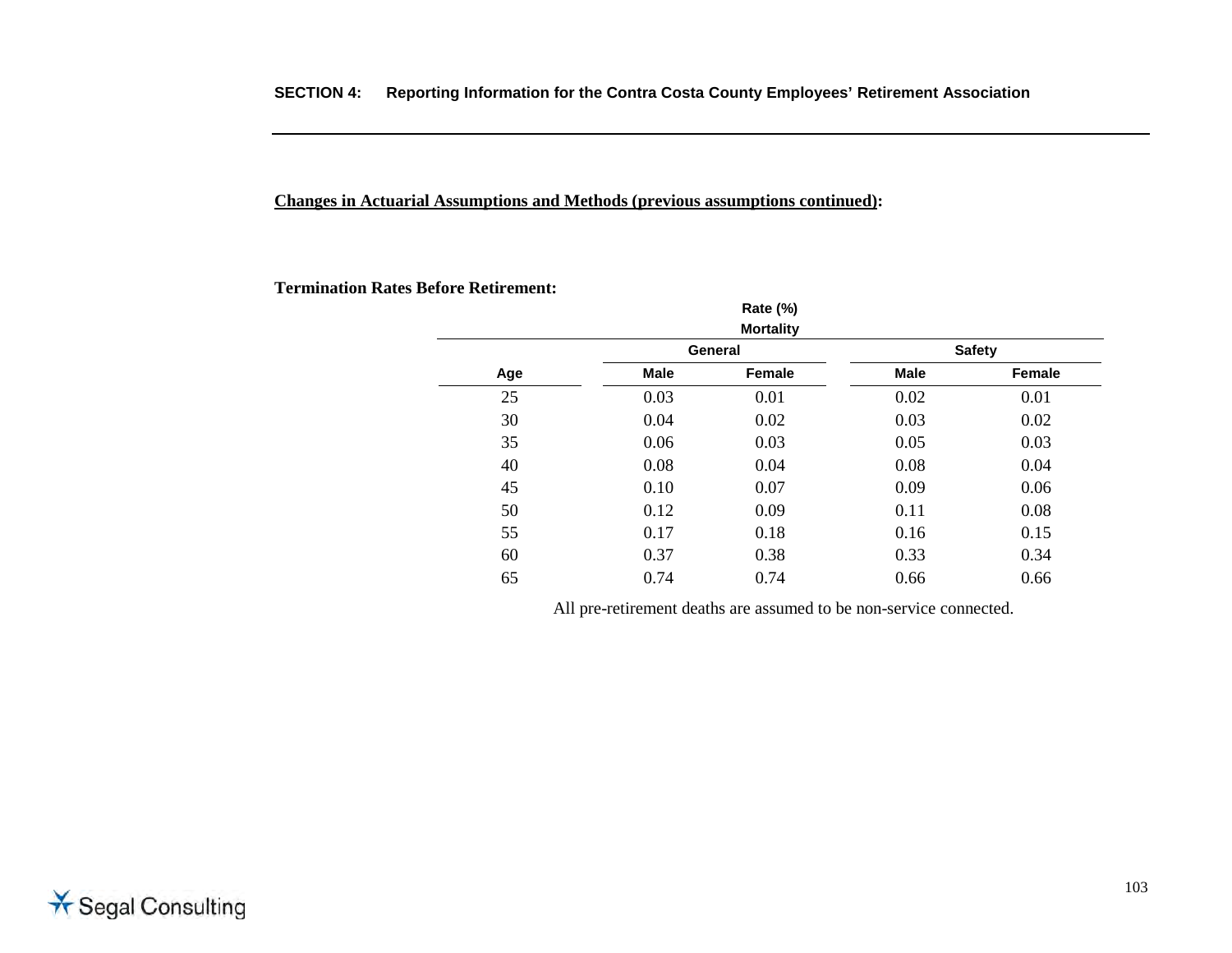**Termination Rates Before Retirement (continued):**

|     |                           | Rate (%)                  |              |  |  |
|-----|---------------------------|---------------------------|--------------|--|--|
|     | <b>Disability</b>         |                           |              |  |  |
| Age | General<br>Tier $1^{(1)}$ | General<br>Tier $3^{(2)}$ | Safety $(3)$ |  |  |
| 20  | 0.01                      | 0.01                      | 0.02         |  |  |
| 25  | 0.02                      | 0.02                      | 0.22         |  |  |
| 30  | 0.04                      | 0.03                      | 0.42         |  |  |
| 35  | 0.08                      | 0.05                      | 0.56         |  |  |
| 40  | 0.16                      | 0.08                      | 0.66         |  |  |
| 45  | 0.32                      | 0.13                      | 0.94         |  |  |
| 50  | 0.52                      | 0.17                      | 2.54         |  |  |
| 55  | 0.66                      | 0.21                      | 4.10         |  |  |
| 60  | 0.70                      | 0.27                      | 4.80         |  |  |
| 65  | 0.70                      | 0.36                      | 5.00         |  |  |
| 70  | 0.70                      | 0.44                      | 5.00         |  |  |

- (1) 70% of General Tier 1 disabilities are assumed to be duty disabilities. The other 30% are assumed to be ordinary disabilities.
- (2) 35% of General Tier 3 disabilities are assumed to be duty disabilities. The other 65% are assumed to be ordinary disabilities.
- $(3)$  100% of Safety disabilities are assumed to be duty disabilities.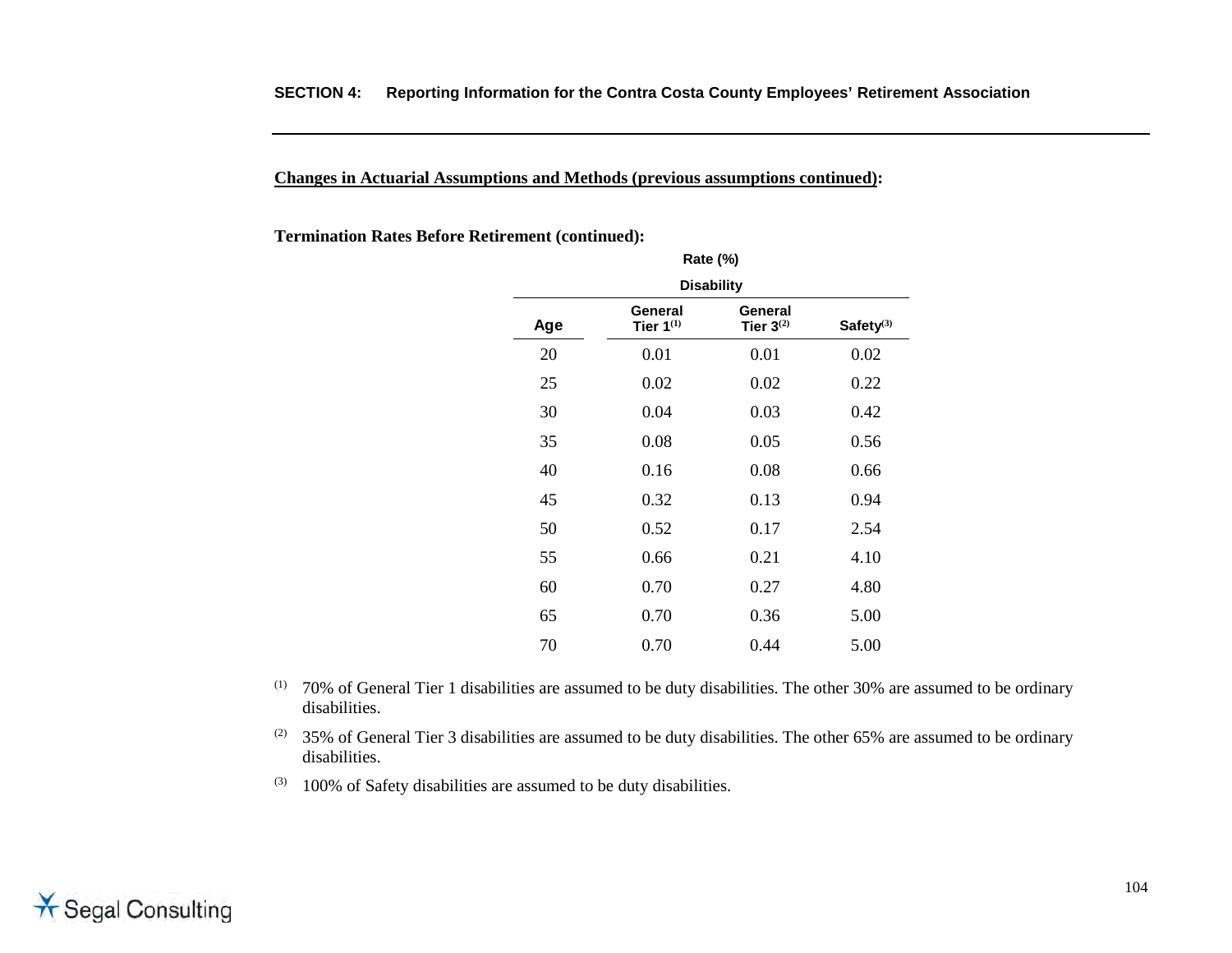**Termination Rates Before Retirement (continued):**

| <b>Rate (%)</b>         |         |               |  |  |  |
|-------------------------|---------|---------------|--|--|--|
| Withdrawal*             |         |               |  |  |  |
| <b>Years of Service</b> | General | <b>Safety</b> |  |  |  |
| Less than 1             | 13.50   | 11.50         |  |  |  |
| 1                       | 9.00    | 6.50          |  |  |  |
| $\overline{2}$          | 9.00    | 5.00          |  |  |  |
| $\mathfrak{Z}$          | 6.00    | 4.00          |  |  |  |
| 4                       | 4.50    | 3.50          |  |  |  |
| 5                       | 4.00    | 3.00          |  |  |  |
| 6                       | 3.75    | 2.75          |  |  |  |
| 7                       | 3.50    | 2.50          |  |  |  |
| 8                       | 3.25    | 2.25          |  |  |  |
| 9                       | 3.00    | 2.00          |  |  |  |
| 10                      | 2.75    | 1.90          |  |  |  |
| 11                      | 2.50    | 1.80          |  |  |  |
| 12                      | 2.40    | 1.70          |  |  |  |
| 13                      | 2.30    | 1.60          |  |  |  |
| 14                      | 2.20    | 1.50          |  |  |  |
| 15                      | 2.10    | 1.40          |  |  |  |
| 16                      | 2.00    | 1.30          |  |  |  |
| 17                      | 2.00    | 1.20          |  |  |  |
| 18                      | 2.00    | 1.10          |  |  |  |
| 19                      | 2.00    | 1.00          |  |  |  |
| 20 or more              | 2.00    | 1.00          |  |  |  |

**\*** The member is assumed to receive the greater of the member's contribution balance or a deferred retirement benefit. No withdrawal is assumed after a member is first assumed to retire.

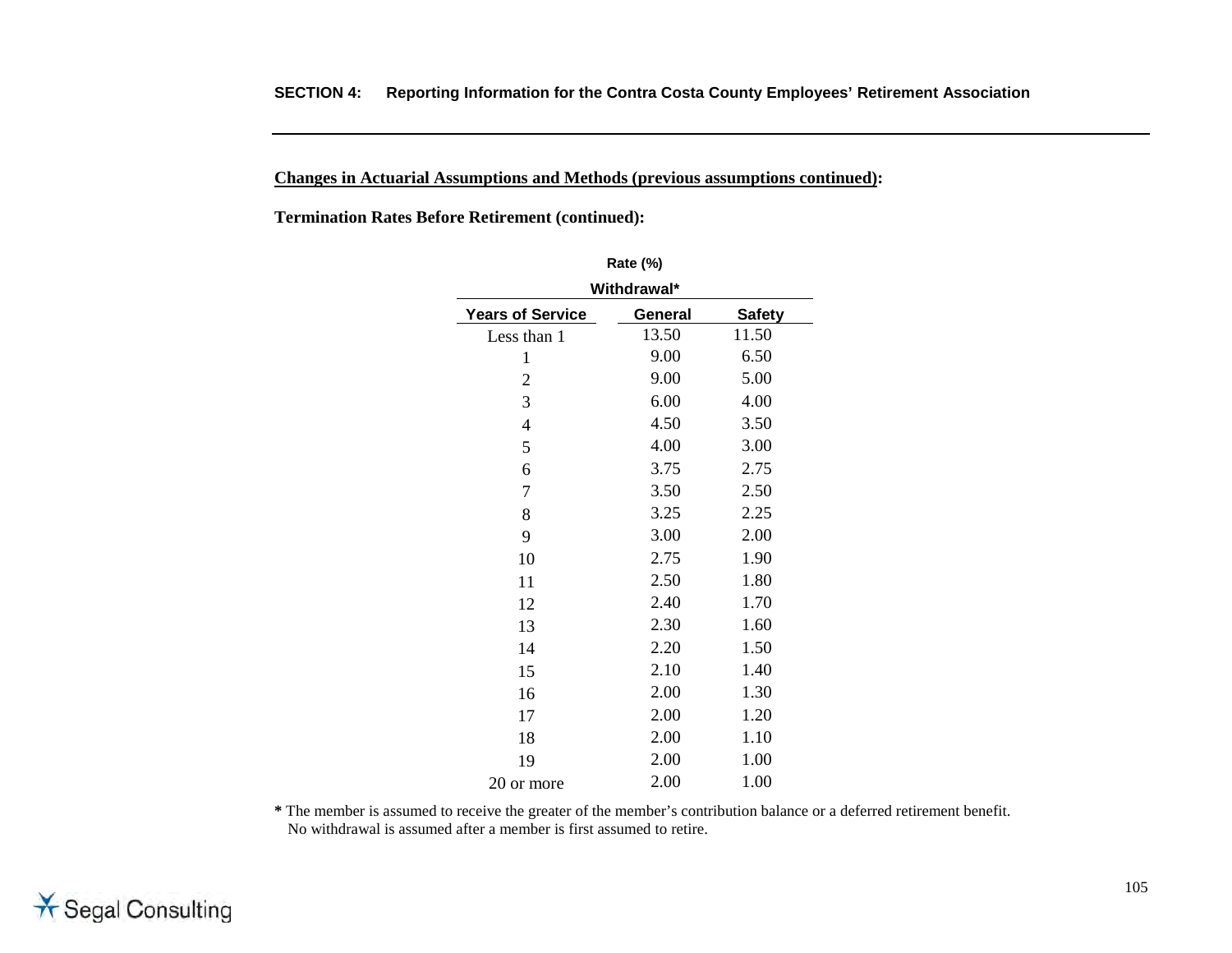#### **Changes in Actuarial Assumptions and Methods (previous assumptions continued):**

**Retirement Rates (General):** 

|     |                                     | <b>Rate (%)</b>                     |                                         |                                                 |
|-----|-------------------------------------|-------------------------------------|-----------------------------------------|-------------------------------------------------|
| Age | <b>General Tier 1</b><br>(Enhanced) | <b>General Tier 3</b><br>(Enhanced) | <b>General Tier 1</b><br>(Non-enhanced) | <b>PEPRA</b><br><b>General Tiers</b><br>4 and 5 |
| 50  | 5.00                                | 4.00                                | 3.00                                    | 0.00                                            |
| 51  | 4.00                                | 3.00                                | 3.00                                    | 0.00                                            |
| 52  | 6.00                                | 3.00                                | 3.00                                    | 2.00                                            |
| 53  | 6.00                                | 5.00                                | 3.00                                    | 3.00                                            |
| 54  | 12.00                               | 5.00                                | 3.00                                    | 3.00                                            |
| 55  | 20.00                               | 10.00                               | 10.00                                   | 5.00                                            |
| 56  | 20.00                               | 10.00                               | 10.00                                   | 5.00                                            |
| 57  | 20.00                               | 10.00                               | 10.00                                   | 6.00                                            |
| 58  | 22.00                               | 12.00                               | 10.00                                   | 8.00                                            |
| 59  | 25.00                               | 12.00                               | 10.00                                   | 9.00                                            |
| 60  | 30.00                               | 15.00                               | 25.00                                   | 10.00                                           |
| 61  | 35.00                               | 20.00                               | 15.00                                   | 14.00                                           |
| 62  | 35.00                               | 27.00                               | 40.00                                   | 21.00                                           |
| 63  | 35.00                               | 27.00                               | 25.00                                   | 21.00                                           |
| 64  | 35.00                               | 30.00                               | 30.00                                   | 21.00                                           |
| 65  | 40.00                               | 40.00                               | 40.00                                   | 27.00                                           |
| 66  | 40.00                               | 40.00                               | 35.00                                   | 33.00                                           |
| 67  | 40.00                               | 40.00                               | 35.00                                   | 33.00                                           |
| 68  | 40.00                               | 40.00                               | 35.00                                   | 33.00                                           |
| 69  | 40.00                               | 40.00                               | 35.00                                   | 33.00                                           |
| 70  | 100.00                              | 40.00                               | 100.00                                  | 50.00                                           |
| 71  | 100.00                              | 40.00                               | 100.00                                  | 50.00                                           |
| 72  | 100.00                              | 40.00                               | 100.00                                  | 50.00                                           |
| 73  | 100.00                              | 40.00                               | 100.00                                  | 50.00                                           |
| 74  | 100.00                              | 40.00                               | 100.00                                  | 50.00                                           |
| 75  | 100.00                              | 100.00                              | 100.00                                  | 100.00                                          |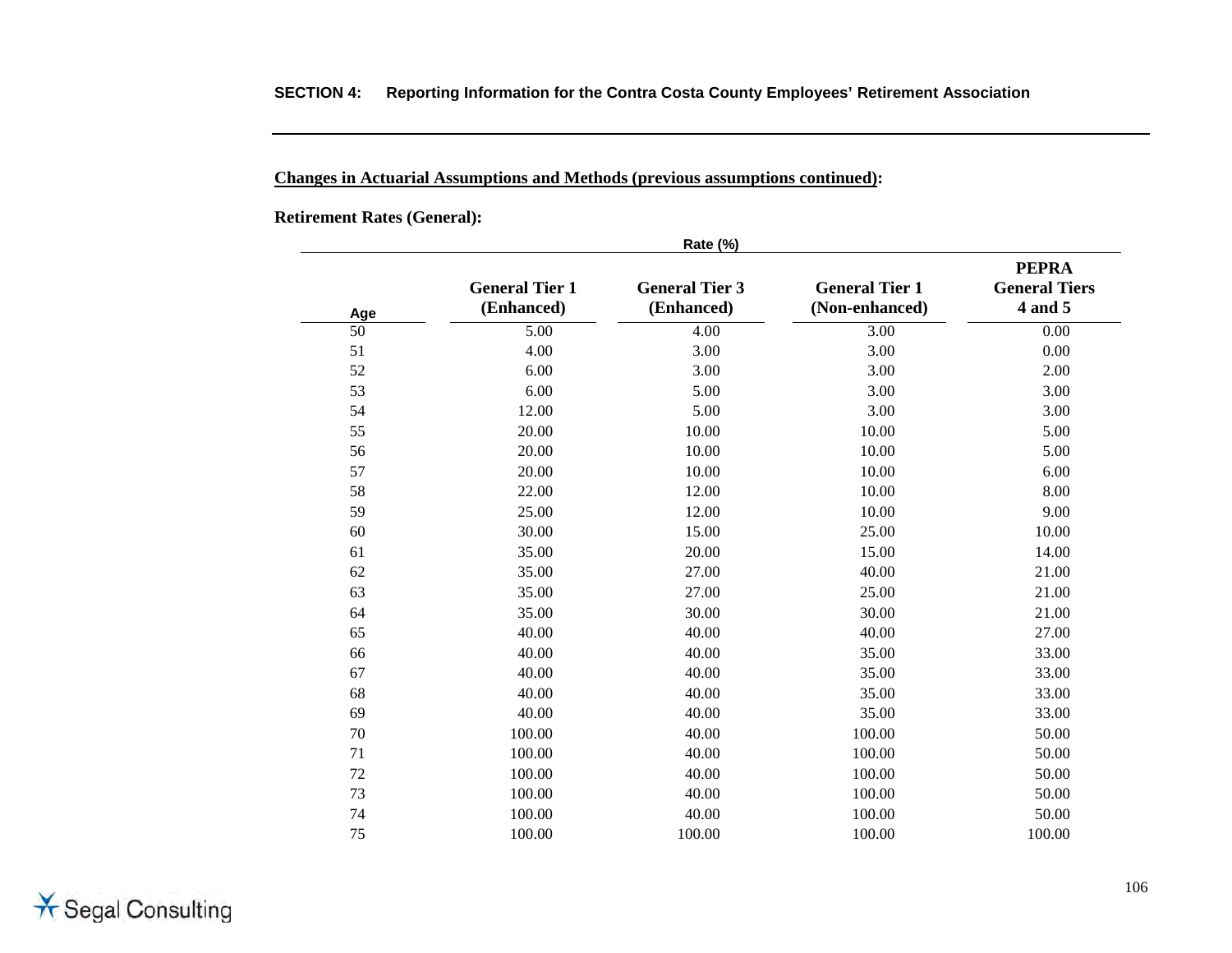#### **Changes in Actuarial Assumptions and Methods (previous assumptions continued):**

**Retirement Rates (Safety):**

|     |                                    | Rate (%)                           |                                        |                                                |
|-----|------------------------------------|------------------------------------|----------------------------------------|------------------------------------------------|
| Age | <b>Safety Tier A</b><br>(Enhanced) | <b>Safety Tier C</b><br>(Enhanced) | <b>Safety Tier A</b><br>(Non-enhanced) | <b>PEPRA</b><br><b>Safety Tiers</b><br>D and E |
| 45  | 2.00                               | 1.00                               | $0.00\,$                               | 0.00                                           |
| 46  | 2.00                               | 1.00                               | 0.00                                   | 0.00                                           |
| 47  | 7.00                               | 3.00                               | 0.00                                   | 0.00                                           |
| 48  | 7.00                               | 3.00                               | 0.00                                   | 0.00                                           |
| 49  | 20.00                              | 10.00                              | 0.00                                   | $0.00\,$                                       |
| 50  | 25.00                              | 15.00                              | 5.00                                   | 5.00                                           |
| 51  | 25.00                              | 15.00                              | 4.00                                   | 4.00                                           |
| 52  | 25.00                              | 15.00                              | 4.00                                   | 4.00                                           |
| 53  | 25.00                              | 15.00                              | 5.00                                   | 5.00                                           |
| 54  | 25.00                              | 15.00                              | 5.00                                   | 5.00                                           |
| 55  | 30.00                              | 20.00                              | 6.00                                   | 6.00                                           |
| 56  | 25.00                              | 15.00                              | 8.00                                   | 8.00                                           |
| 57  | 25.00                              | 15.00                              | 12.00                                  | 12.00                                          |
| 58  | 35.00                              | 25.00                              | 18.00                                  | 18.00                                          |
| 59  | 35.00                              | 25.00                              | 20.00                                  | 20.00                                          |
| 60  | 40.00                              | 35.00                              | 20.00                                  | 20.00                                          |
| 61  | 40.00                              | 35.00                              | 20.00                                  | 20.00                                          |
| 62  | 40.00                              | 35.00                              | 20.00                                  | 20.00                                          |
| 63  | 40.00                              | 35.00                              | 20.00                                  | 20.00                                          |
| 64  | 40.00                              | 35.00                              | 100.00                                 | 100.00                                         |
| 65  | 100.00                             | 100.00                             | 100.00                                 | 100.00                                         |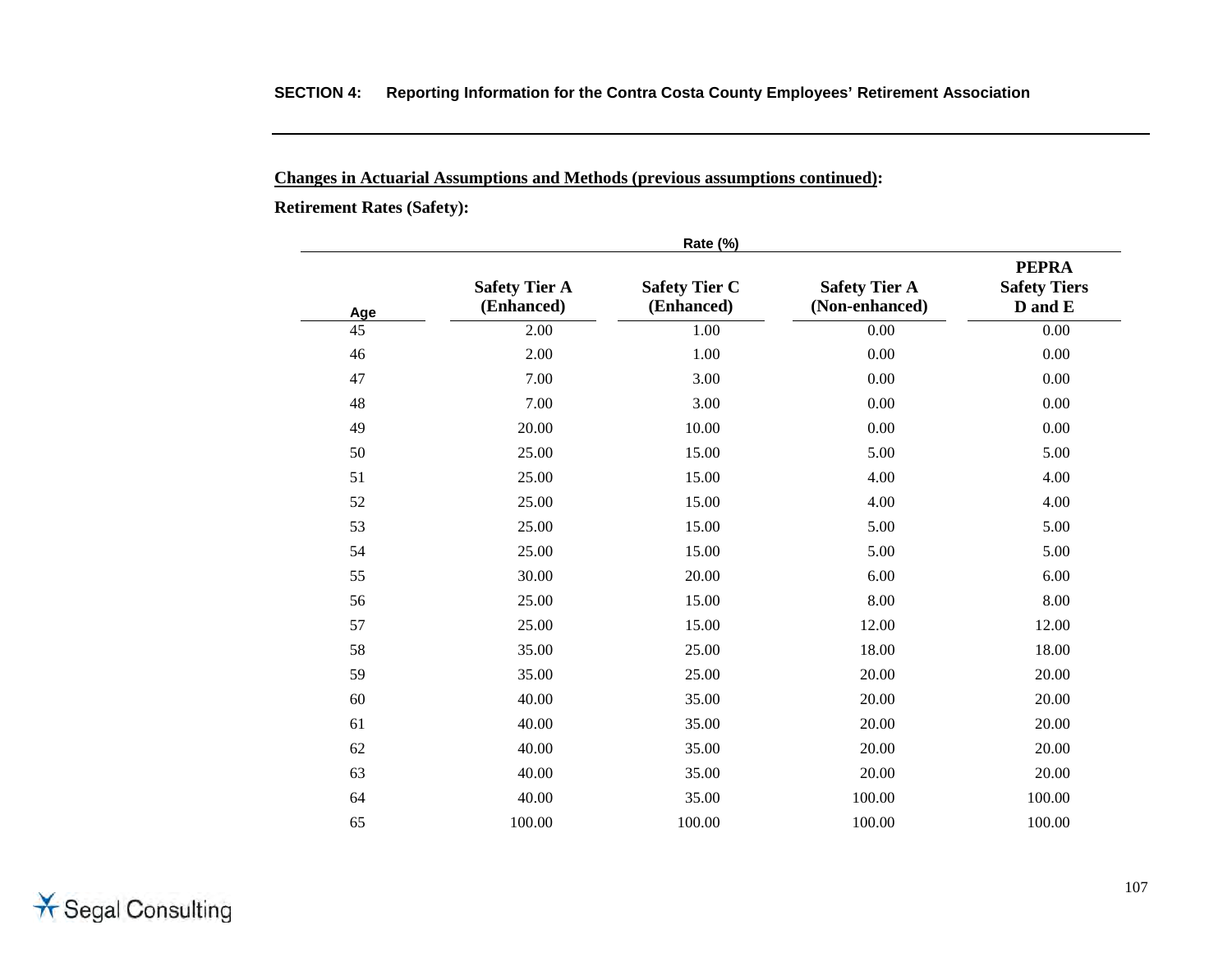| Changes in Actuarial Assumptions and Methods (previous assumptions continued): |                                                                            |                                                                                                                                                                                                                          |  |
|--------------------------------------------------------------------------------|----------------------------------------------------------------------------|--------------------------------------------------------------------------------------------------------------------------------------------------------------------------------------------------------------------------|--|
| <b>Retirement Age and Benefit for</b><br><b>Deferred Vested Members:</b>       | For deferred vested benefits, we make the following retirement assumption: |                                                                                                                                                                                                                          |  |
|                                                                                | General:<br>Safety:                                                        | Age $59$<br>Age $54$                                                                                                                                                                                                     |  |
|                                                                                |                                                                            | We assume that 40% and 60% of future General and Safety deferred vested members,<br>respectively, will continue to work for a reciprocal employer. For reciprocals, we<br>assume 5.25% compensation increases per annum. |  |
| Age of Spouse:                                                                 |                                                                            | Females are 3 years younger than their spouses.                                                                                                                                                                          |  |

**Changes in Actuarial Assumptions and Methods (previous assumptions continued):**

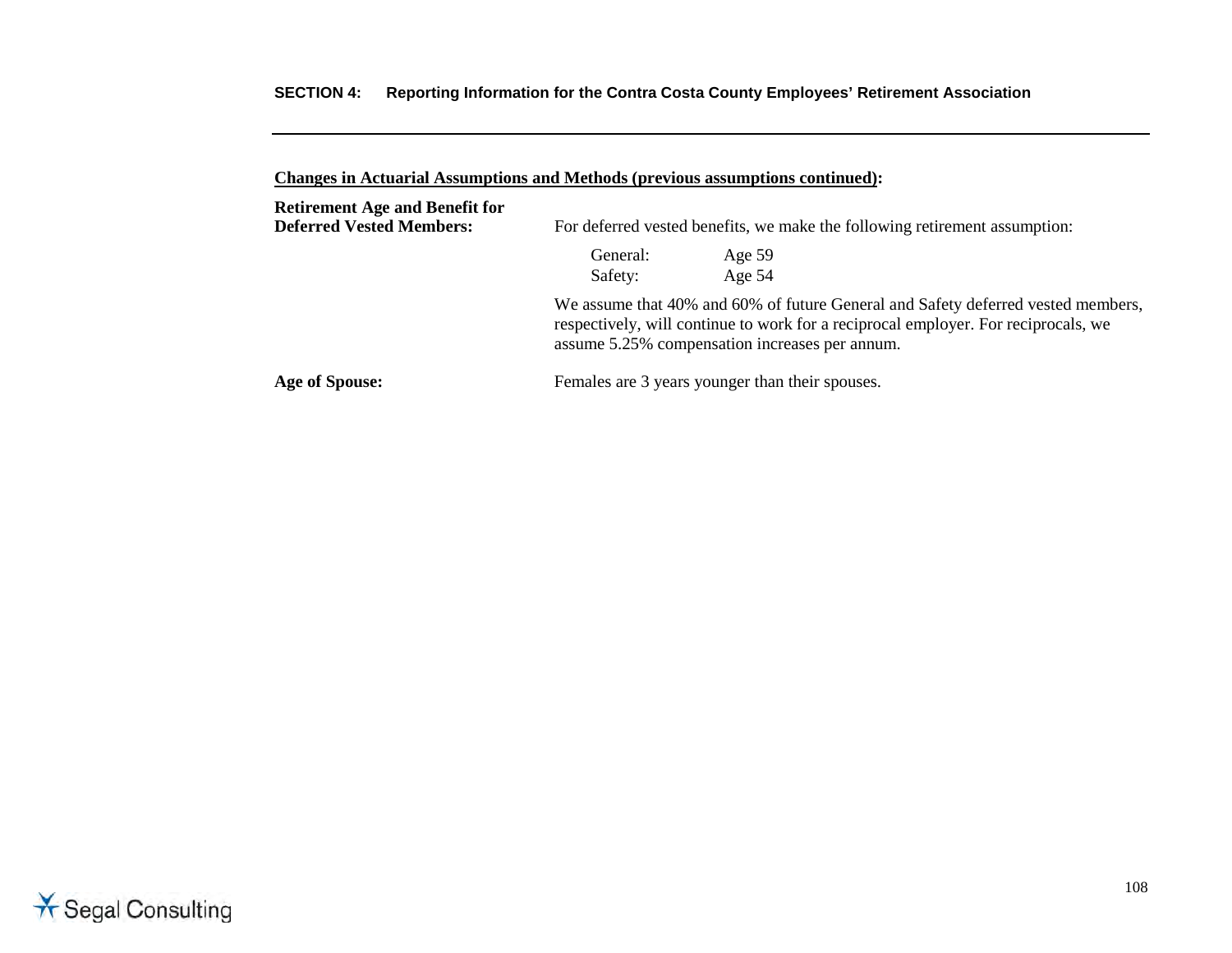#### **Changes in Actuarial Assumptions and Methods (previous assumptions continued):**

**Leave Cashout Assumptions:** The following assumptions for leave cashouts as a percentage of final average pay are used:

*General Tiers 1, 2 and 3 Safety Tiers A and C* 

|                | Membership Date before<br><b>January 1, 2013</b> |
|----------------|--------------------------------------------------|
| Cost Group 1:  | 1.50%                                            |
| Cost Group 2:  | $0.50\%$ for Tier 2                              |
|                | 0.75% for Tier 3                                 |
| Cost Group 3:  | 6.50%                                            |
| Cost Group 4:  | 0.25%                                            |
| Cost Group 5:  | 1.50%                                            |
| Cost Group 6:  | 1.25%                                            |
| Cost Group 7:  | 0.75%                                            |
| Cost Group 8:  | 0.75%                                            |
| Cost Group 9:  | $0.00\%$                                         |
| Cost Group 10: | 1.50%                                            |
| Cost Group 11  | 3.00%                                            |
| Cost Group 12: | 3.50%                                            |

The cost of this pay element is recognized in the valuation as an employer and member cost in both basic and COLA components.

*PEPRA General Tiers 4 and 5 PEPRA Safety Tiers D and E* None

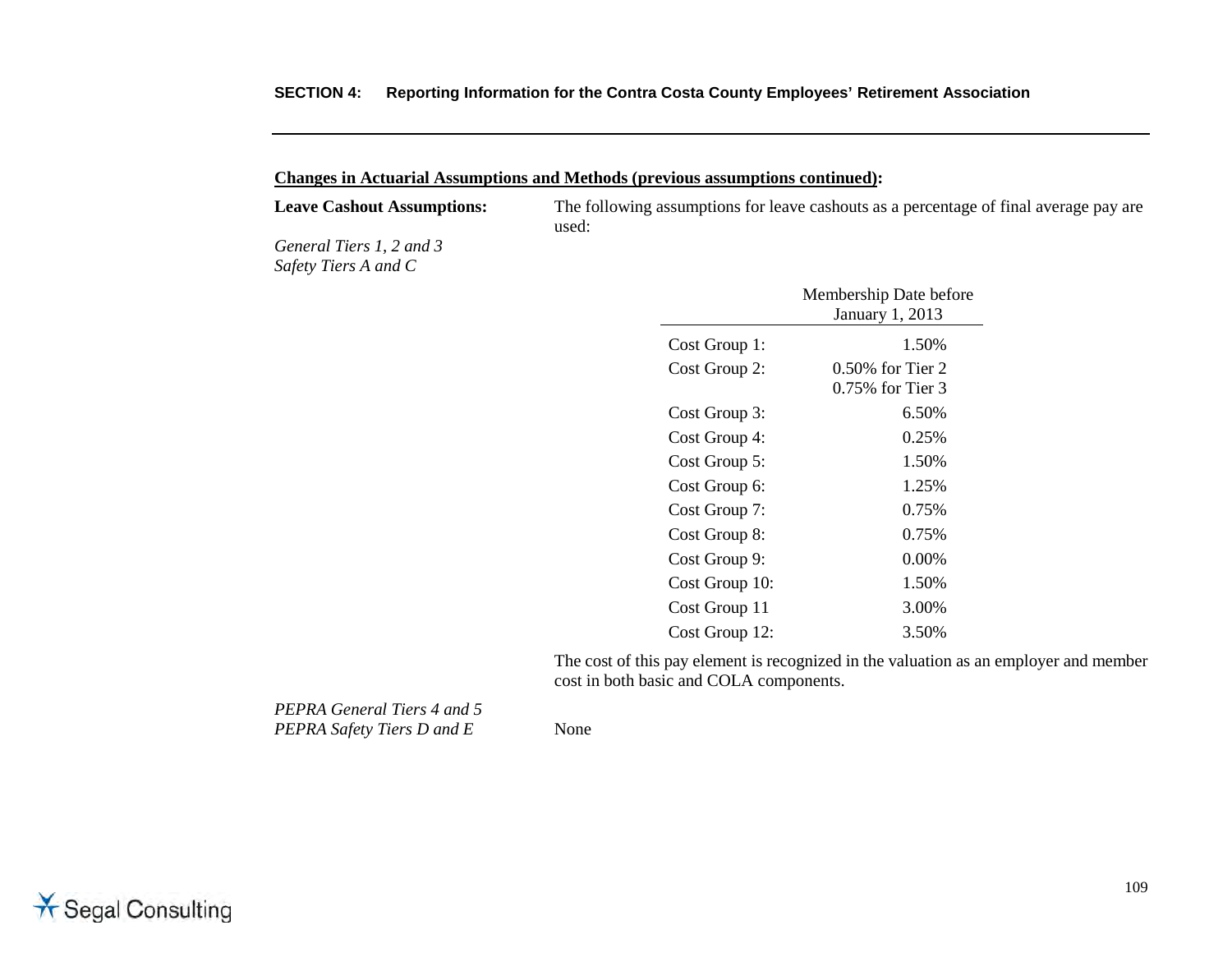**Changes in Actuarial Assumptions and Methods (previous assumptions continued):**

**Service From Accumulated**

Sick Leave: The following assumptions for additional service due to accumulated sick leave as a percentage of service at retirement are used:

All Retirements Excluding Disability:

General: 1.25% Safety: 2.00%

Disability Retirements:

General: 0.10%<br>Safety: 1.25% Safety:

Pursuant to Section 31641.01, the cost of this benefit for the non-PEPRA tiers will be charged only to employers and will not affect member contribution rates.

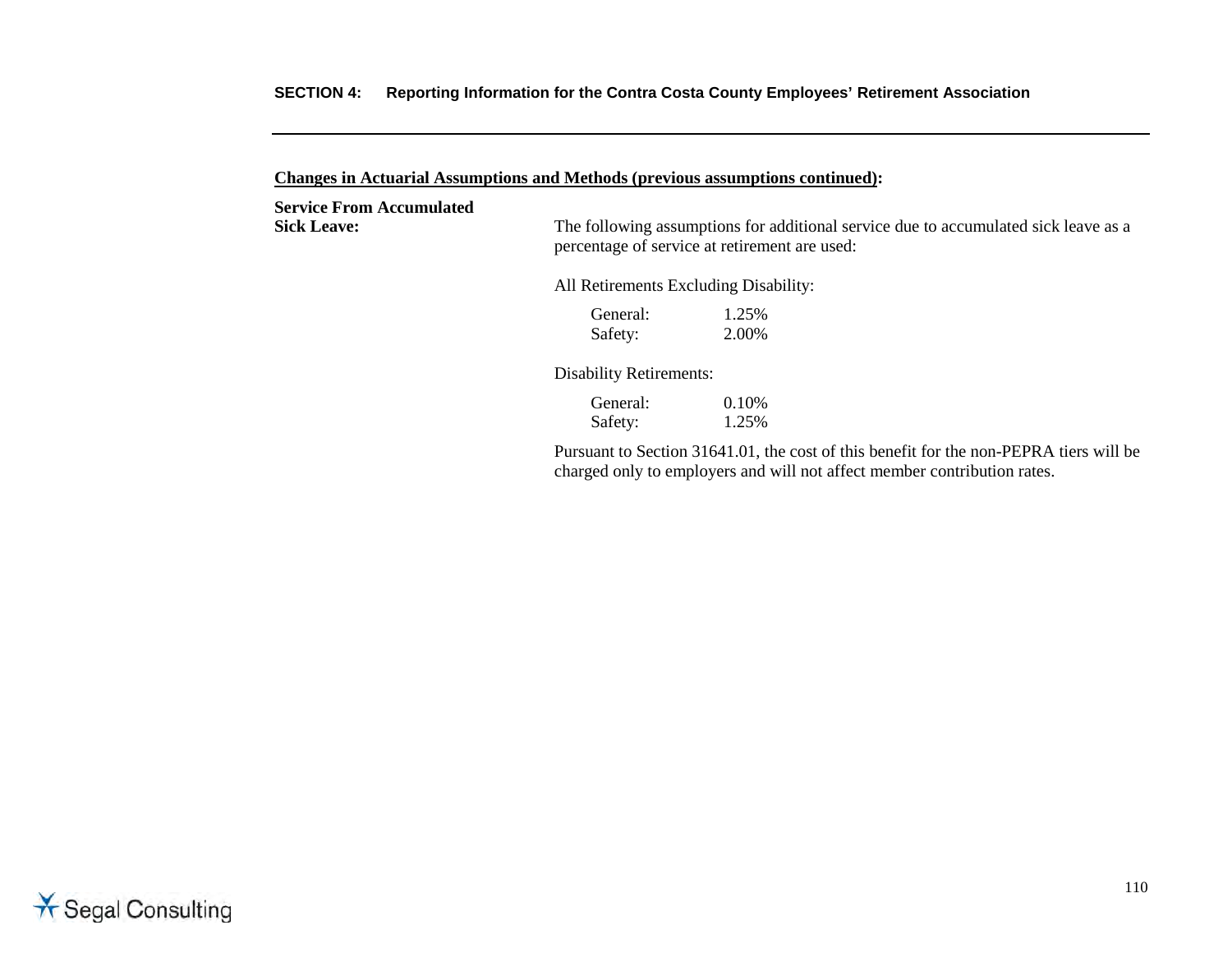**Salary Increases:**

#### **Annual Rate of Compensation Increase**

Inflation: 3.25% per year, plus "across the board" salary increases of 0.75% per year, plus the following merit and promotional increases.

| <b>Years of Service</b> | <b>General</b> | <b>Safety</b> |  |
|-------------------------|----------------|---------------|--|
| Less than 1             | 9.50%          | 10.00%        |  |
| 1                       | 6.50           | 6.50          |  |
| $\overline{2}$          | 4.75           | 5.25          |  |
| 3                       | 3.25           | 4.00          |  |
| $\overline{4}$          | 2.25           | 2.25          |  |
| 5                       | 1.50           | 1.00          |  |
| 6                       | 1.25           | 0.75          |  |
| $\overline{7}$          | 1.00           | 0.75          |  |
| 8                       | 0.75           | 0.75          |  |
| 9                       | 0.75           | 0.75          |  |
| 10                      | 0.75           | 0.75          |  |
| 11                      | 0.75           | 0.75          |  |
| 12                      | 0.75           | 0.75          |  |
| 13                      | 0.75           | 0.75          |  |
| 14                      | 0.75           | 0.75          |  |
| 15                      | 0.75           | 0.75          |  |
| 16                      | 0.75           | 0.75          |  |
| 17                      | 0.75           | 0.75          |  |
| 18                      | 0.75           | 0.75          |  |
| 19                      | 0.75           | 0.75          |  |
| $20 \& over$            | 0.75           | 0.75          |  |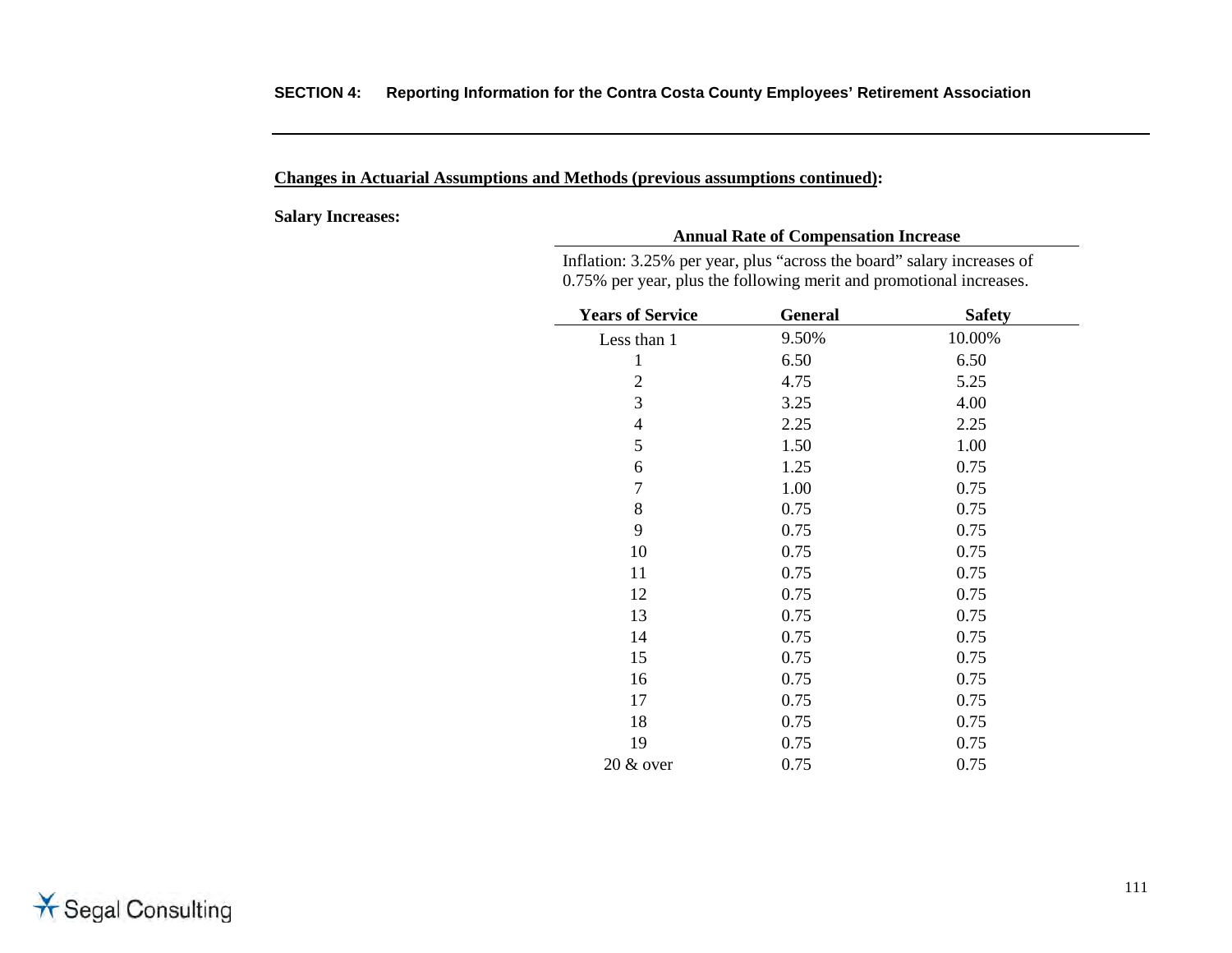#### **EXHIBIT III**

#### **Summary of Plan Provisions**

This exhibit summarizes the major provisions of the Plan included in the valuation. It is not intended to be, nor should it be interpreted as, a complete statement of all plan provisions.

| <b>Membership Eligibility:</b> |                                                                                                                                                                                                                                                                                                                                                                                                 |
|--------------------------------|-------------------------------------------------------------------------------------------------------------------------------------------------------------------------------------------------------------------------------------------------------------------------------------------------------------------------------------------------------------------------------------------------|
| General Tier 1                 | General members hired before July 1, 1980 and electing not to transfer to Tier 2 Plan.<br>Certain General members with membership dates before January 1, 2013 hired by<br>specific employers who did not adopt Tier 2 are placed in Tier 1.                                                                                                                                                    |
| <b>General Tier 2</b>          | Most General members hired on or after August 1, 1980 and all General members<br>hired before July 1, 1980 electing to transfer to the Tier 2 Plan. Effective October 1,<br>2002, for the County, Tier 2 was eliminated and all County employees (excluding<br>CNA employees) in Tier 2 were placed in Tier 3. Effective January 1, 2005, all CNA<br>employees in Tier 2 were placed in Tier 3. |
| General Tier 3                 | General members with membership dates before January 1, 2013 who are not placed<br>in Tier 1 are placed in Tier 3.                                                                                                                                                                                                                                                                              |
| PEPRA General Tier 4           | General members with membership dates on or after January 1, 2013 hired by specific<br>employers who did not adopt Tier 2 are placed in Tier 4.                                                                                                                                                                                                                                                 |
| PEPRA General Tier 5           | General members with membership dates on or after January 1, 2013 who are not<br>placed in Tier 4 are placed in Tier 5.                                                                                                                                                                                                                                                                         |
| Safety Tiers A and C           | Safety members with membership dates before January 1, 2013. County Sheriff's<br>Department Safety members hired on or after January 1, 2007, but before January 1,<br>2013 are placed in Safety Tier C Enhanced.                                                                                                                                                                               |
| PEPRA Safety Tiers D and E     | Safety members with membership dates on or after January 1, 2013. Safety members<br>from certain bargaining units are placed in Safety Tier E.                                                                                                                                                                                                                                                  |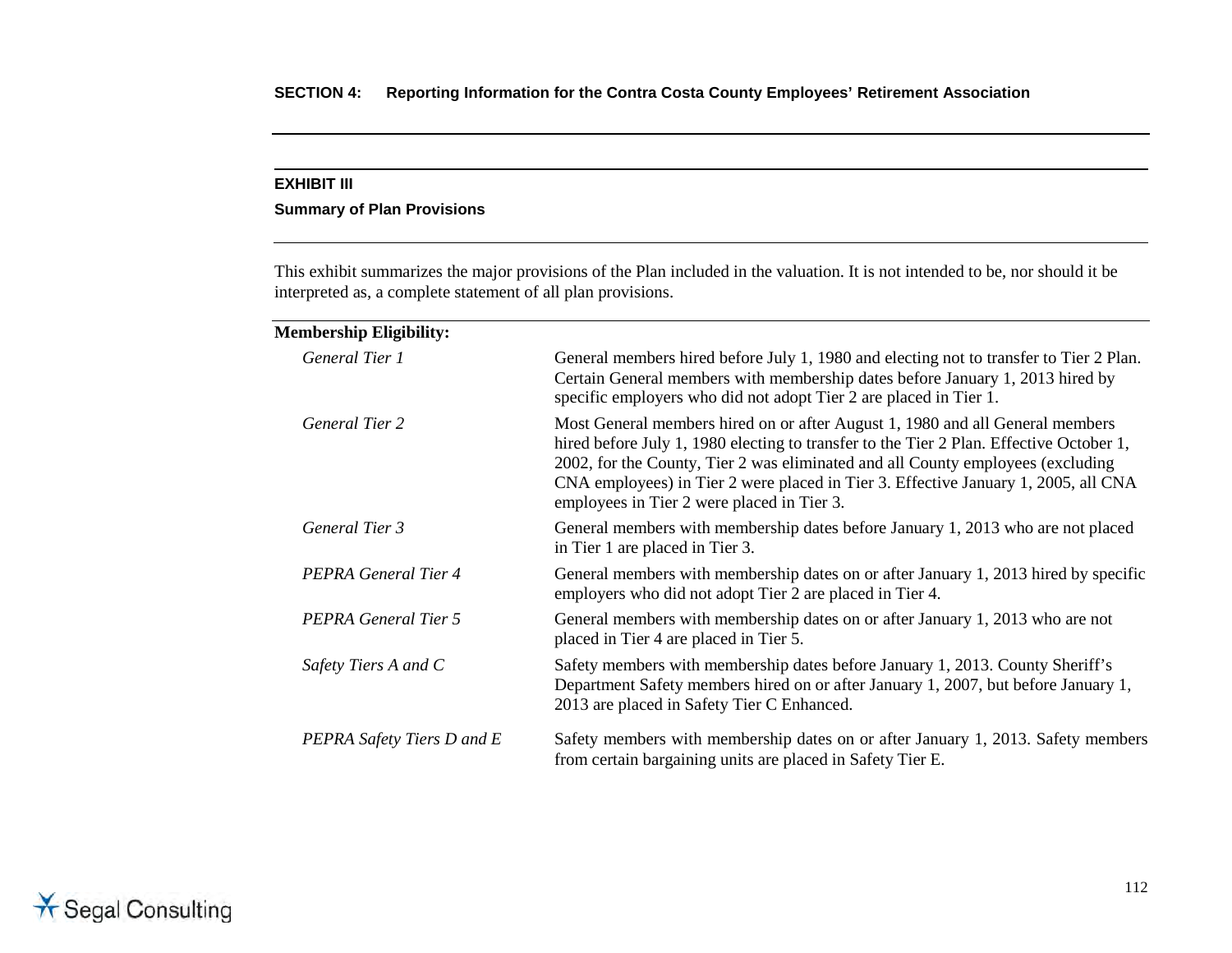#### **Final Compensation for Benefit Determination:**

| General Tier 1, Tier 3 (non-disability),                                                                                                                  |                                                                                                                                                                                                                                                                                                                     |  |  |
|-----------------------------------------------------------------------------------------------------------------------------------------------------------|---------------------------------------------------------------------------------------------------------------------------------------------------------------------------------------------------------------------------------------------------------------------------------------------------------------------|--|--|
| and Safety Tier A                                                                                                                                         | Highest consecutive twelve months of compensation earnable. (FAS1) (§31462.1)<br>Highest consecutive thirty-six months of compensation earnable. (FAS3) (§31462)<br>Highest consecutive thirty-six months of pensionable compensation. (FAS3)<br>$(\frac{2522.10(c)}{2522.32 \text{ and } \frac{2522.34}{2522.34})$ |  |  |
| General Tier 2, Tier 3 (disability),<br>and Safety Tier C                                                                                                 |                                                                                                                                                                                                                                                                                                                     |  |  |
| PEPRA General Tiers 4 and 5<br>PEPRA Safety Tiers D and E                                                                                                 |                                                                                                                                                                                                                                                                                                                     |  |  |
| <b>Compensation Limit:</b>                                                                                                                                |                                                                                                                                                                                                                                                                                                                     |  |  |
| Non-PEPRA Tiers                                                                                                                                           | For members with membership dates on or after January 1, 1996, Compensation<br>Earnable is limited to Internal Revenue Code Section $401(a)(17)$ . The limit is<br>\$265,000 for calendar year 2016. The limit is indexed for inflation on an annual basis.                                                         |  |  |
| <b>PEPRA Tiers</b>                                                                                                                                        | Pensionable Compensation is limited to \$117,020 for 2016 (\$140,424, if not enrolled<br>in Social Security). The limit is indexed for inflation on an annual basis.                                                                                                                                                |  |  |
| <b>Social Security Primary Insurance Amount:</b>                                                                                                          |                                                                                                                                                                                                                                                                                                                     |  |  |
| <b>General Tier 2</b>                                                                                                                                     | Estimated Social Security award at age 62 assuming level future earnings. (PIA)                                                                                                                                                                                                                                     |  |  |
| <b>Service:</b>                                                                                                                                           |                                                                                                                                                                                                                                                                                                                     |  |  |
| All tiers                                                                                                                                                 | Years of service*. (Yrs)                                                                                                                                                                                                                                                                                            |  |  |
| <b>General Tier 2</b>                                                                                                                                     | Years of service up to a maximum of 30 years*. (Yrs30)                                                                                                                                                                                                                                                              |  |  |
|                                                                                                                                                           | *Includes accumulated sick leave as of the date of retirement (§31641.01).                                                                                                                                                                                                                                          |  |  |
| <b>Service Retirement Eligibility:</b>                                                                                                                    |                                                                                                                                                                                                                                                                                                                     |  |  |
| General Tiers 1, 2 and 3                                                                                                                                  | Age 50 with 10 years of service, or age 70 regardless of service, or after 30 years of<br>service, regardless of age. (§31672)                                                                                                                                                                                      |  |  |
| PEPRA General Tiers 4 and 5                                                                                                                               | Age 52 with 5 years of service, or age 70 regardless of service. (§7522.20(a)) and<br>\$31672.3)                                                                                                                                                                                                                    |  |  |
| Age 50 with 10 years of service, or age 70 regardless of service, or after 20 years of<br>Safety Tiers A and C<br>service, regardless of age. (§31663.25) |                                                                                                                                                                                                                                                                                                                     |  |  |

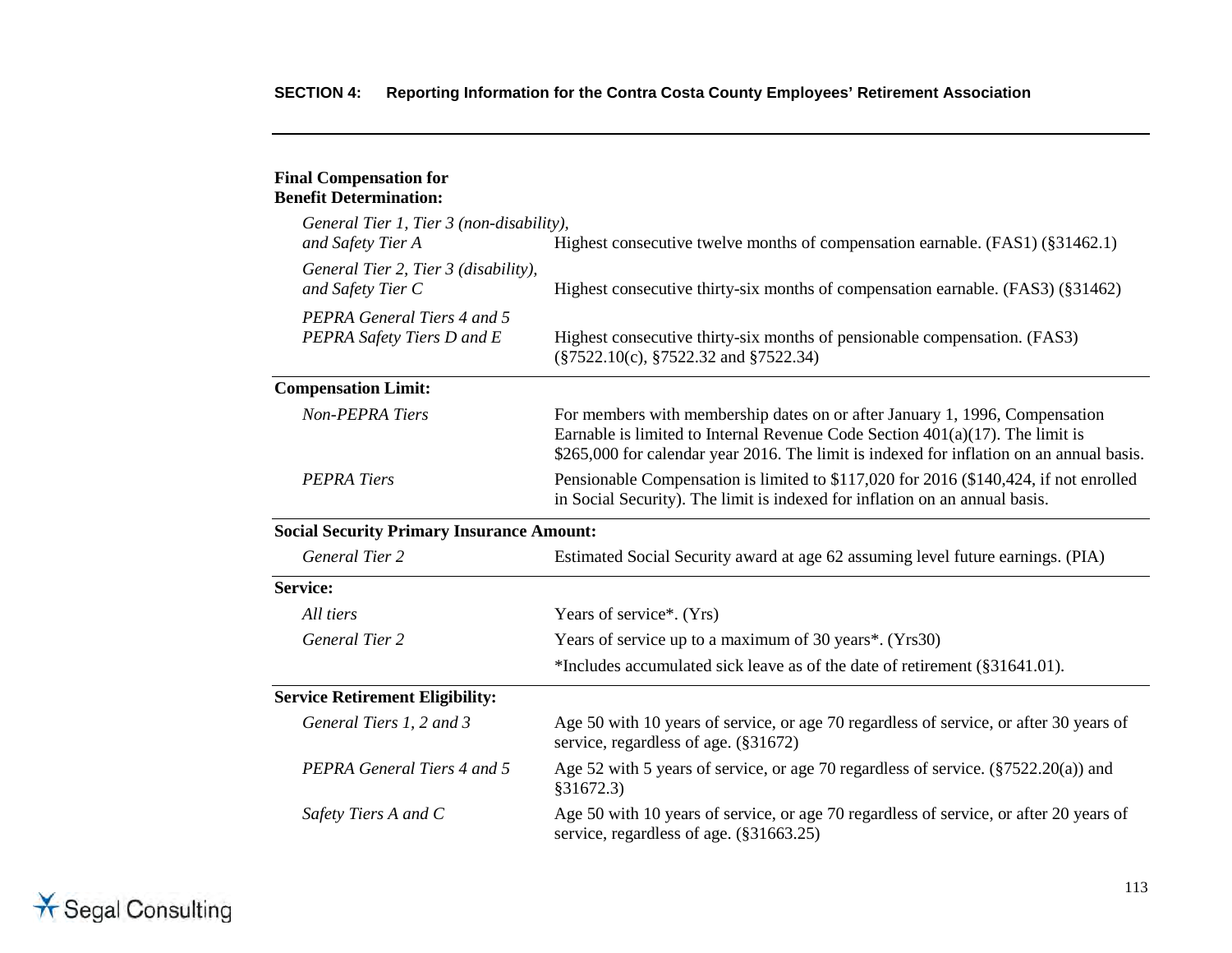| PEPRA Safety Tiers D and E                              | Age 50 with 5 years of service, or age 70 regardless of service. $(\frac{87522.25(a)}{2})$ and<br>§31672.3) |                                                                                                                               |  |  |
|---------------------------------------------------------|-------------------------------------------------------------------------------------------------------------|-------------------------------------------------------------------------------------------------------------------------------|--|--|
| <b>Benefit Formula:</b>                                 |                                                                                                             |                                                                                                                               |  |  |
| General Tiers 1 and 3 (Non-<br>enhanced) $(\S31676.11)$ | Retirement Age                                                                                              | Benefit Formula                                                                                                               |  |  |
|                                                         | 50                                                                                                          | $(1.24\% \text{x} \text{F} \text{A} \text{S} 1 - 1/3 \text{x} 1.24\% \text{x} \text{S} 350 \text{x} 12) \text{X} \text{Y}$ rs |  |  |
|                                                         | 55                                                                                                          | $(1.67\% \text{xFAS1} - 1/3\text{x}1.67\% \text{x$}350\text{x}12)\text{xYrs}$                                                 |  |  |
|                                                         | 60                                                                                                          | $(2.18\% \text{x} \text{FAS1} - 1/3 \text{x} 2.18\% \text{x} \text{FSS0} \text{x} 12) \text{x} \text{Yrs}$                    |  |  |
|                                                         | 62                                                                                                          | $(2.35\% \text{x} \text{F} \text{AS} 1 - 1/3 \text{x} 2.35\% \text{x} $350 \text{x} 12) \text{x} \text{Yrs}$                  |  |  |
|                                                         | 65 or later                                                                                                 | $(2.61\% \text{x} \text{F} \text{A} \text{S}1 - 1/3 \text{x} 2.61\% \text{x} \text{S} 350 \text{x} 12) \text{X} \text{Y}$ rs  |  |  |
| General Tier 1 and Tier 3                               |                                                                                                             |                                                                                                                               |  |  |
| $(Enhanced)$ (§31676.16)                                | 50                                                                                                          | $(1.43\% \text{x} \text{FAS} 1 - 1/3 \text{x} 1.43\% \text{x} $350 \text{x} 12) \text{x} \text{Yrs}$                          |  |  |
|                                                         | 55                                                                                                          | $(2.00\% \text{xFAS1} - 1/3 \text{x} 2.00\% \text{x$} 350 \text{x} 12) \text{xYrs}$                                           |  |  |
|                                                         | 60                                                                                                          | $(2.26\% \text{xFAS1} - 1/3 \text{x} 2.26\% \text{x$} 350 \text{x} 12) \text{xYrs}$                                           |  |  |
|                                                         | 62                                                                                                          | $(2.37\% \text{x} \text{F} \text{A} \text{S} 1 - 1/3 \text{x} 2.37\% \text{x} \text{S} 350 \text{x} 12) \text{X} \text{Y}$ rs |  |  |
|                                                         | 65 or later                                                                                                 | $(2.42\% \text{x} \text{F} \text{A} \text{S} 1 - 1/3 \text{x} 2.42\% \text{x} \text{S} 350 \text{x} 12) \text{X} \text{Y}$ rs |  |  |

For members previously covered under the non-enhanced §31676.11 formula, they are entitled to at least the benefits they could have received under §31676.11.

| General Tier $2$ (§31752) | 50          | $0.83\%$ xFAS3xYrs $-0.57\%$ xYrs30xPIA |  |  |
|---------------------------|-------------|-----------------------------------------|--|--|
|                           | 55          | $1.13\%$ xFAS3xYrs $-0.87\%$ xYrs30xPIA |  |  |
|                           | 60          | $1.43\%$ xFAS3xYrs $-1.37\%$ xYrs30xPIA |  |  |
|                           | 62          | $1.55\%$ xFAS3xYrs $-1.67\%$ xYrs30xPIA |  |  |
|                           | 65 or later | $1.73\%$ xFAS3xYrs $-1.67\%$ xYrs30xPIA |  |  |

The offsets shown in all of the above formulas only apply to members integrated with Social Security.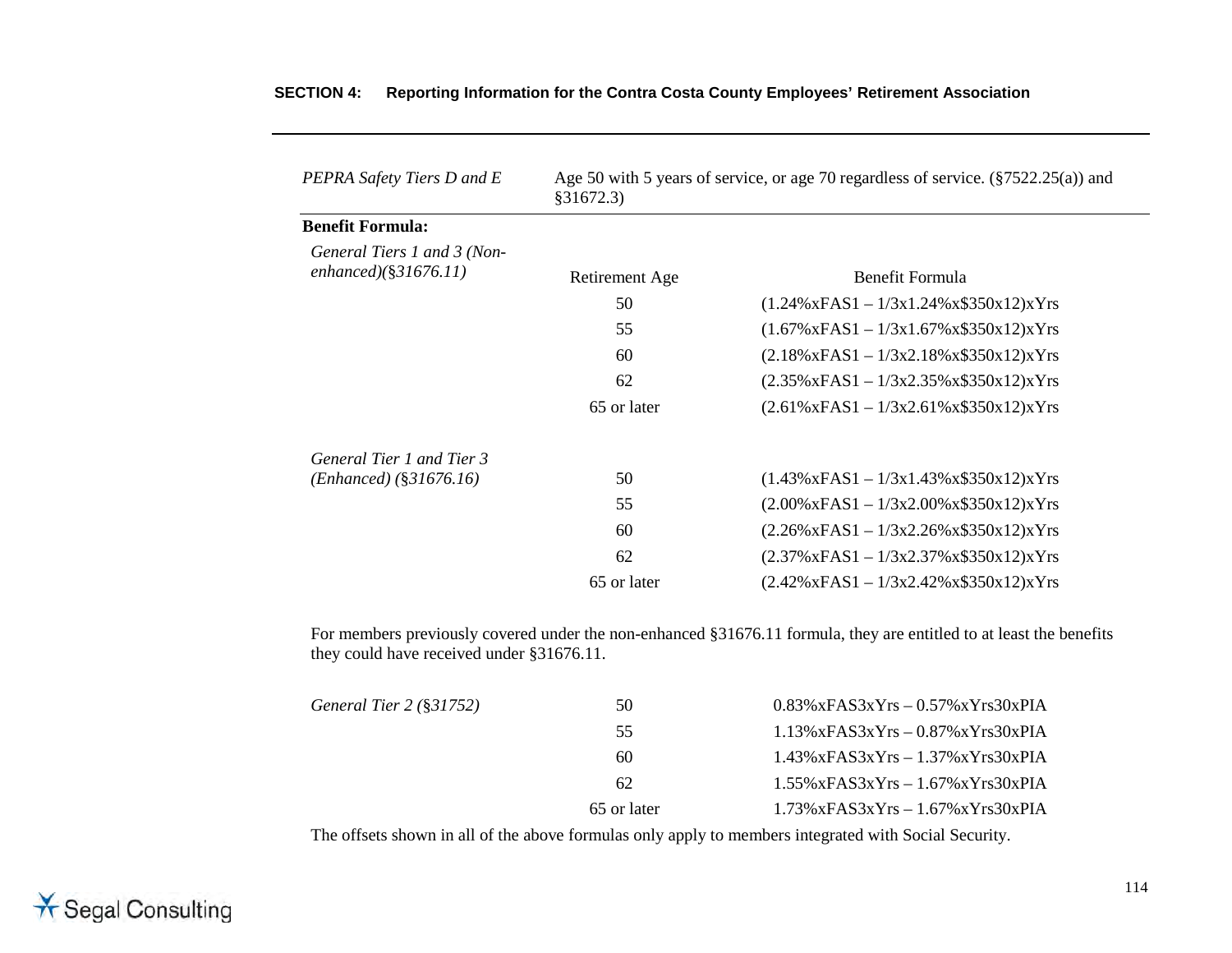| PEPRA General Tiers 4 and 5            |                |                    |
|----------------------------------------|----------------|--------------------|
| $(\$7522.20(a))$                       | Retirement Age | Benefit Formula    |
|                                        | 52             | $1.00\%$ xFAS3xYrs |
|                                        | 55             | $1.30\%$ xFAS3xYrs |
|                                        | 60             | $1.80\%$ xFAS3xYrs |
|                                        | 62             | $2.00\%$ xFAS3xYrs |
|                                        | 65             | 2.30% xFAS3xYrs    |
|                                        | 67 or later    | 2.50% xFAS3xYrs    |
| Safety Tier A (Non-enhanced)(§31664)   | 50             | $2.00\%$ xFAS1xYrs |
|                                        | 55 or later    | $2.62\%$ xFAS1xYrs |
| Safety Tier A (Enhanced)( $§31664.1$ ) | 50 or later    | $3.00\%$ xFAS1xYrs |
| Safety Tier C (Enhanced)( $§31664.1$ ) | 50 or later    | 3.00% xFAS3xYrs    |
| PEPRA Safety Tiers D and E             | 50             | $2.00\%$ xFAS3xYrs |
| $(\$7522.25(d))$                       | 55             | 2.50% xFAS3xYrs    |
|                                        | 57 or later    | $2.70\%$ xFAS3xYrs |

#### **Maximum Benefit:**

**Benefit Formula:**

*General Tiers 1 and 3* 

100% of Final Compensation (§31676.11, §31676.16, §31664, §31664.1)

*General Tier 2 PEPRA General Tiers 4 and 5 PEPRA Safety Tiers D and E* None

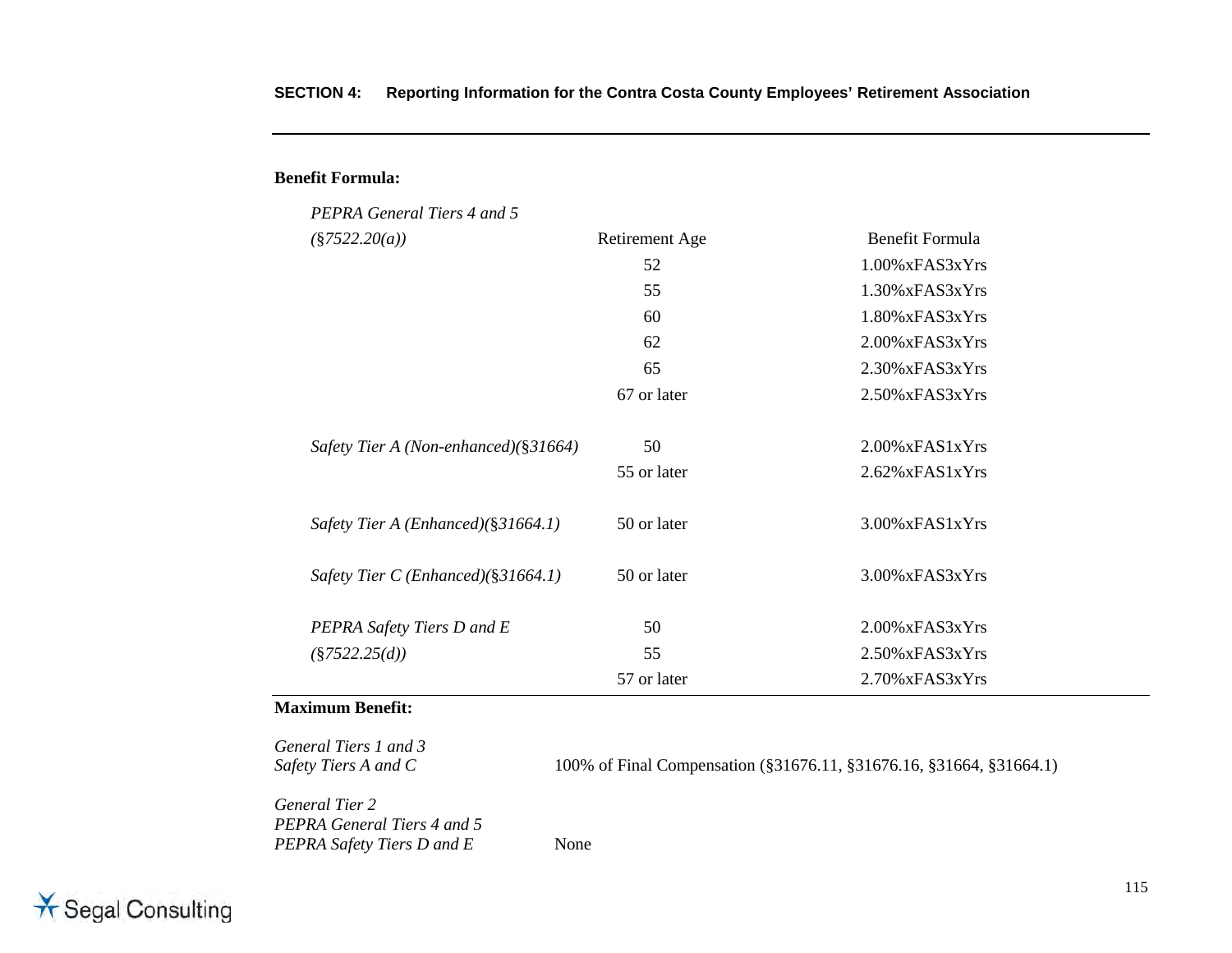#### **Ordinary Disability:**

| General Tiers 1 and 4    |                                                                                                                                                                                                                   |
|--------------------------|-------------------------------------------------------------------------------------------------------------------------------------------------------------------------------------------------------------------|
| Eligibility              | Five years of service (§31720).                                                                                                                                                                                   |
| Benefit Formula          | 1.5% per year of service. If the benefit does not exceed one-third of Final<br>Compensation, the service is projected to 65, but total benefit cannot be more than<br>one-third of Final Compensation (§31727).   |
| General Tiers 2, 3 and 5 |                                                                                                                                                                                                                   |
| Eligibility              | Ten years of service (definition of disability is more strict than Tier 1 Plan)<br>$(\$31720.1).$                                                                                                                 |
| Benefit Formula          | 40% of Final Compensation plus 10% of Final Compensation used in the benefit<br>determination for each minor child (maximum of three) (§31727.01).                                                                |
| <i><b>Offset</b></i>     | Disability benefits are offset by other plans of the employer except Workers<br>Compensation and Social Security.                                                                                                 |
| <i>Safety</i>            |                                                                                                                                                                                                                   |
| Eligibility              | Five years of service (§31720).                                                                                                                                                                                   |
| Benefit Formula          | 1.8% per year of service. If the benefit does not exceed one-third of Final<br>Compensation, the service is projected to 55, but total benefit cannot be more than<br>one-third of Final Compensation (§31727.2). |
|                          |                                                                                                                                                                                                                   |

#### **Line-of-Duty Disability:**

| General Tiers 1 and 4, and Safety |                                                                                                                      |
|-----------------------------------|----------------------------------------------------------------------------------------------------------------------|
| Eligibility                       | No age or service requirements (§31720).                                                                             |
| Benefit Formula                   | 50% of the Final Compensation (§31727.4).                                                                            |
|                                   |                                                                                                                      |
| General Tiers 2, 3 and 5          |                                                                                                                      |
| Eligibility                       | No age or service requirements (§31720).                                                                             |
| Benefit Formula                   | 40% of Final Compensation plus 10% of Final Compensation for each minor child<br>(maximum of three) $(\$31727.01)$ . |
| <i>Offset</i>                     | Disability benefits are offset by other plans of the Employer except Workers<br>Compensation and Social Security.    |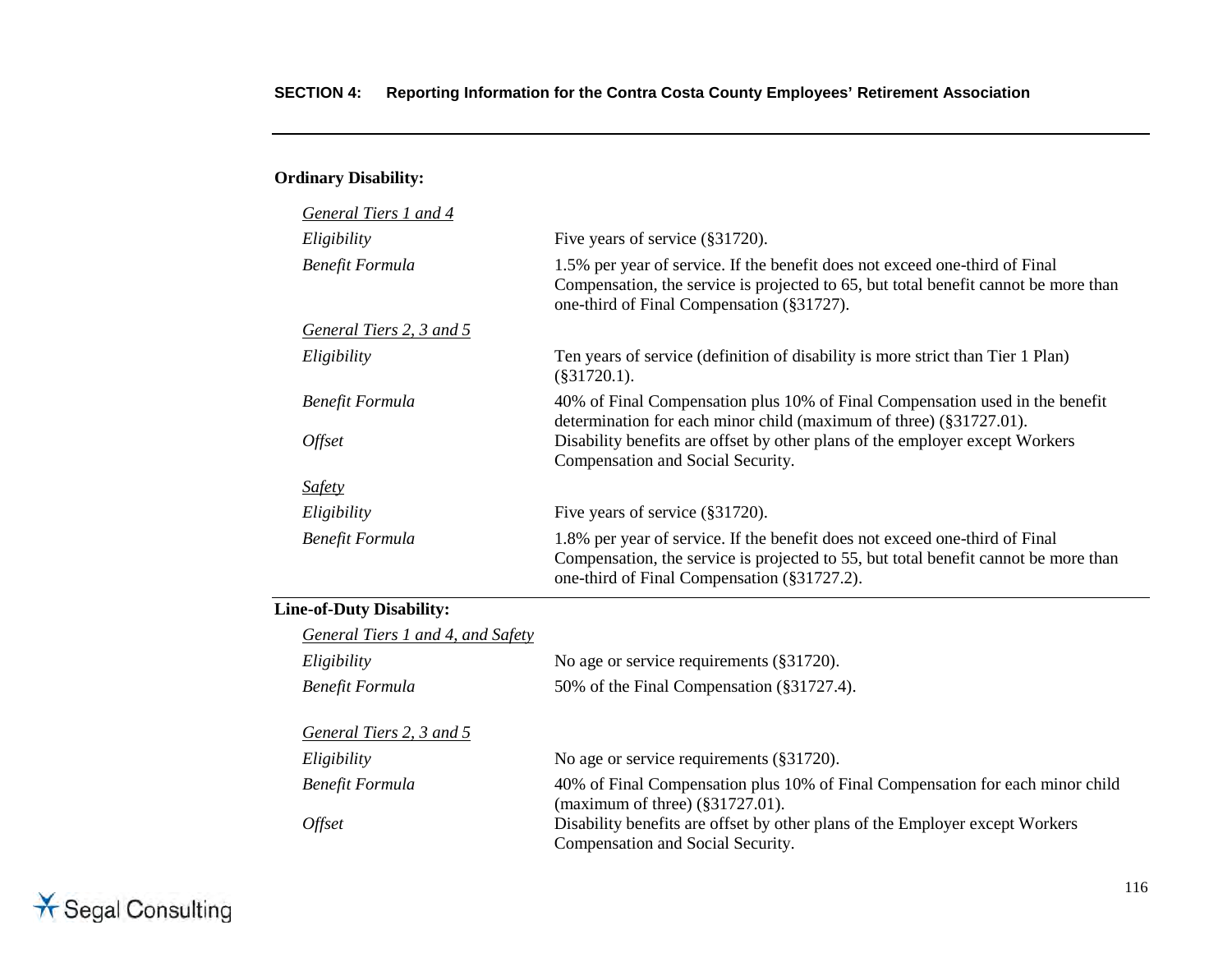#### **Pre-Retirement Death:**

| <b>Non-General Tier 2</b> |                                                                                                                                                                                                                                                                                                                                                                                                                                                                            |
|---------------------------|----------------------------------------------------------------------------------------------------------------------------------------------------------------------------------------------------------------------------------------------------------------------------------------------------------------------------------------------------------------------------------------------------------------------------------------------------------------------------|
| $Eligibility - A$         | None.                                                                                                                                                                                                                                                                                                                                                                                                                                                                      |
| Benefit - A               | Refund of employee contributions with interest plus one month's compensation for<br>each year of service to a maximum of six month's compensation (§31781); 50% of<br>Final Compensation payable to spouse if Line of Duty death (§31787).                                                                                                                                                                                                                                 |
|                           | <b>OR</b>                                                                                                                                                                                                                                                                                                                                                                                                                                                                  |
| $Eligibility - B$         | Five years of service (Ten years for Tiers 3 and 5).                                                                                                                                                                                                                                                                                                                                                                                                                       |
| $Benefit - B$             | Option 2 (100% continuation) of Service Retirement or Ordinary Disability benefit<br>payable to designated beneficiary.                                                                                                                                                                                                                                                                                                                                                    |
| Death in line of duty     | 50% of Final compensation.                                                                                                                                                                                                                                                                                                                                                                                                                                                 |
| <b>General Tier 2</b>     |                                                                                                                                                                                                                                                                                                                                                                                                                                                                            |
| $Eligibility - A$         | None.                                                                                                                                                                                                                                                                                                                                                                                                                                                                      |
| Benefit - A               | Refund of employee contributions with interest plus \$2,000 lump sum benefit offset<br>by any Social Security payment. (§31781.01); If a Line of Duty death, then 60% of<br>Service or Disability Retirement Benefit (minimum benefit is 24% of Final<br>Compensation) plus, for each minor child, 10% of the allowance otherwise paid to the<br>member. Minimum family benefit is 60% of the member's allowance. Maximum<br>family benefit is 100% of member's allowance. |
|                           | <b>OR</b>                                                                                                                                                                                                                                                                                                                                                                                                                                                                  |
| $Eligibility - B$         | Ten years of service.                                                                                                                                                                                                                                                                                                                                                                                                                                                      |
| $Benefit - B$             | Option 2 (100% continuation) of Service Retirement or Ordinary Disability benefit<br>payable to designated beneficiary.                                                                                                                                                                                                                                                                                                                                                    |

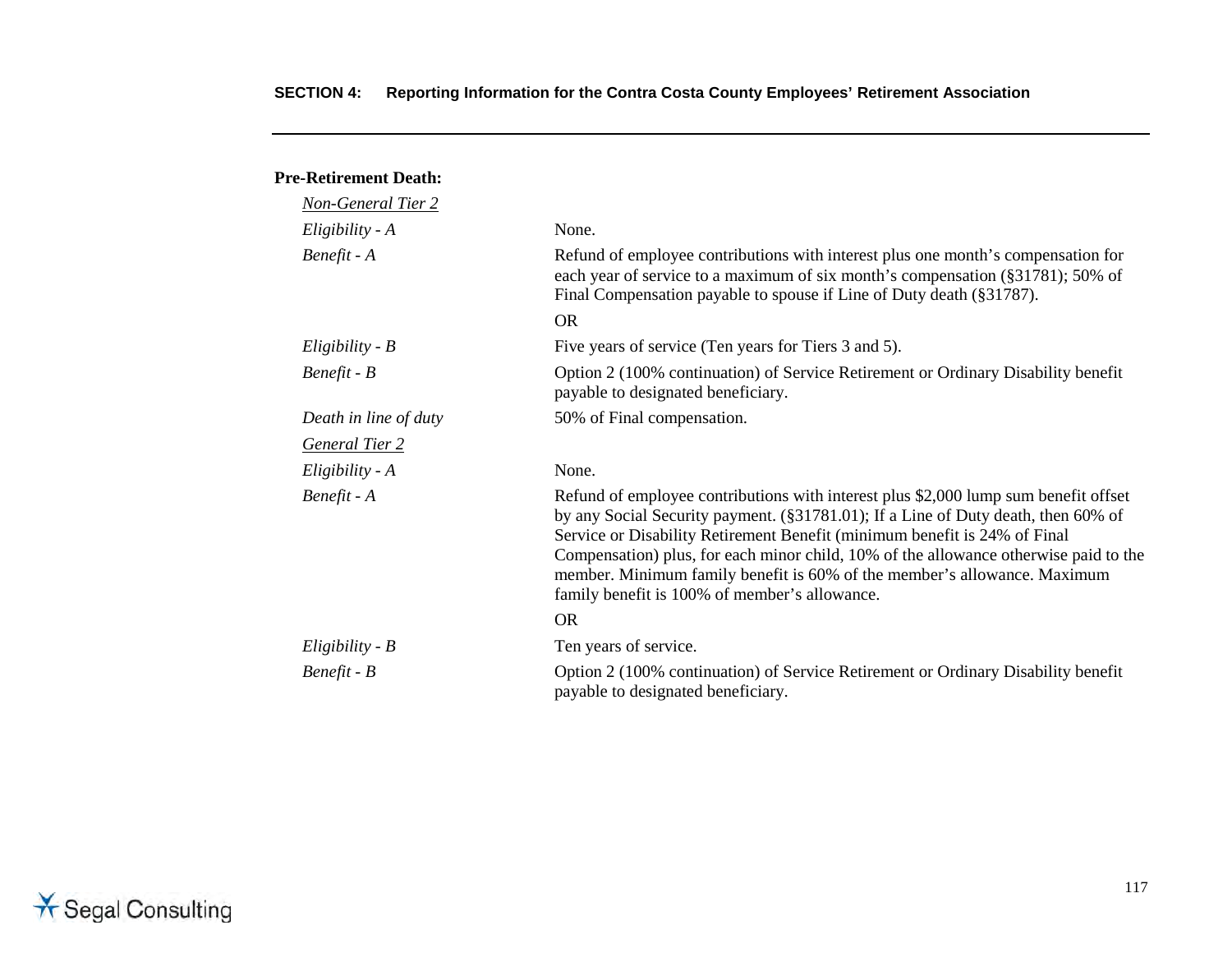#### **Death After Retirement:** *Non-General Tier 2 Service or Ordinary Disability Retirement* 60% of member's unmodified allowance continued to eligible spouse. An eligible spouse is a surviving spouse who was married to the member one year prior to member's retirement or at least two years prior to the date of death and has attained age 55 on or prior to the date of death (§31760.2). An additional lump sum benefit of \$5,000 is payable to the member's beneficiary (§31789.5). *Line-of-Duty Disability* 100% of members allowance continued to eligible spouse (§31786). An additional lump sum benefit of \$5,000 is payable to the member's beneficiary (§31789.5). *General Tier 2 Service or Disability Retirement* 60% of member's unmodified allowance continued to eligible spouse plus 20% of allowance to each minor child (§31789.11). Minimum benefit is 60% of allowance. Maximum benefit is 100% of allowance. \$5,000 lump sum death benefit (§31789.5) plus \$2,000 less any Social Security Lump sum payment (§31789.01) are payable to

|                                 | member's beneficiary.                                                                                                      |
|---------------------------------|----------------------------------------------------------------------------------------------------------------------------|
| <b>Withdrawal Benefits:</b>     |                                                                                                                            |
| Less than Five Years of Service | Refund of accumulated employee contributions with interest, or earned benefit at age<br>70 (\$31628).                      |
| Five or More Years of Service   | If contributions left on deposit, entitled to earned benefits commencing at any time<br>after eligible to retire (§31700). |

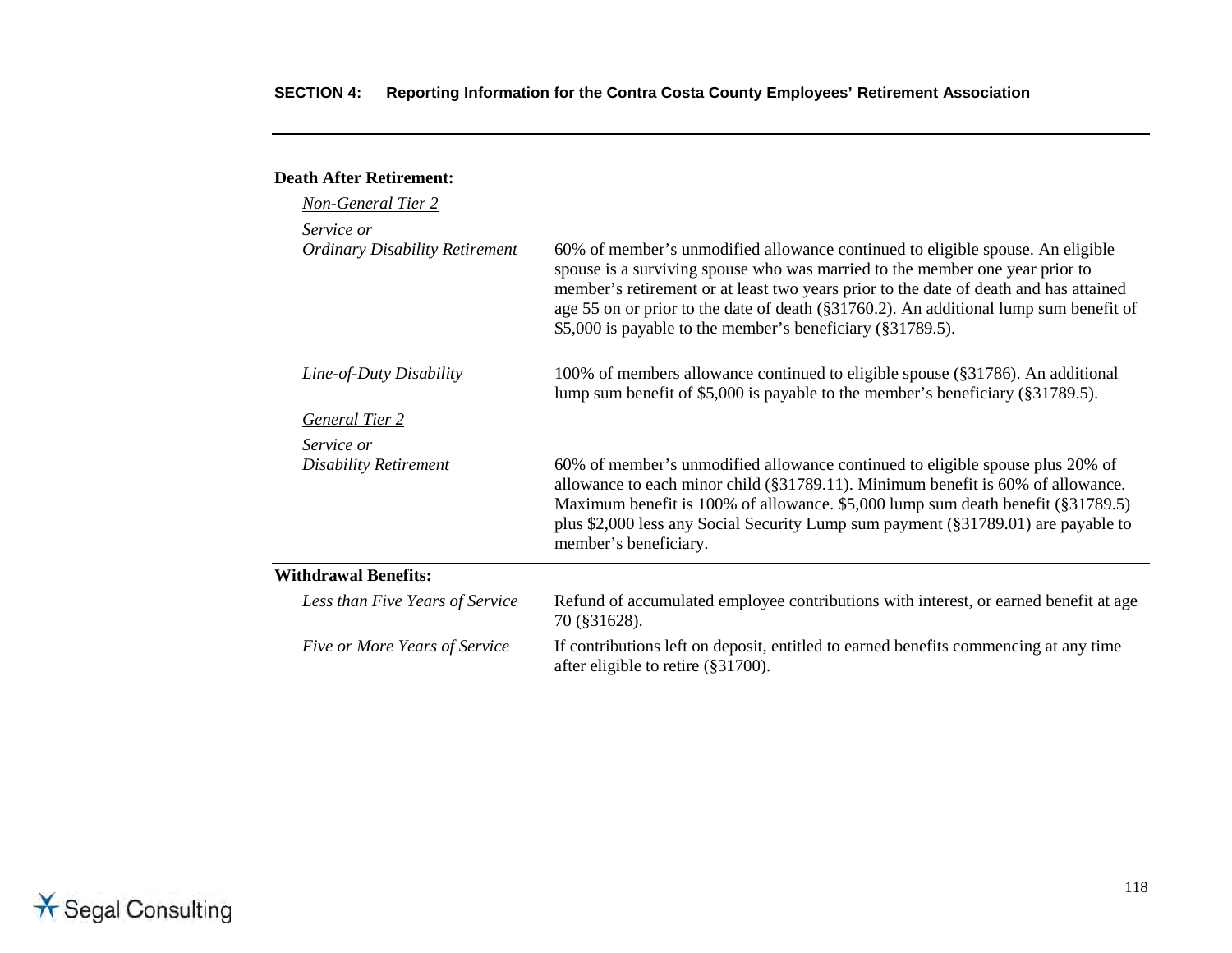| <b>Post-Retirement</b><br><b>Cost-of-Living Benefits:</b> |                                                                                                                                                                                                                                                                                                                                                  |
|-----------------------------------------------------------|--------------------------------------------------------------------------------------------------------------------------------------------------------------------------------------------------------------------------------------------------------------------------------------------------------------------------------------------------|
| General Tiers 1, 3, 4 and 5                               |                                                                                                                                                                                                                                                                                                                                                  |
| Safety Tiers A and D                                      | Future changes based on Consumer Price Index to a maximum of 3% per year, excess<br>"banked." Tier 3 and PEPRA Tier 5 disability benefits have a maximum of 4% per<br>year, excess "banked." Benefits for PEPRA Tier 4 and Tier 5 members covered under<br>certain memoranda of understanding have a maximum of 2% per year, excess<br>"banked". |
| <b>General Tier 2</b>                                     | Future changes based on Consumer Price Index to a maximum of 4% per year, excess<br>"banked."                                                                                                                                                                                                                                                    |
| Safety Tiers C and E                                      | Future changes based on Consumer Price Index to a maximum of 2% per year, excess<br>"banked."                                                                                                                                                                                                                                                    |
| <b>Member Contributions:</b>                              | Please refer to Appendices A and B for the specific rates.                                                                                                                                                                                                                                                                                       |
| General Tiers 1 and 3 (Non-enhanced)                      |                                                                                                                                                                                                                                                                                                                                                  |
| <b>Basic</b>                                              | Provide for one-half of the §31676.11 benefit payable at age 55.                                                                                                                                                                                                                                                                                 |
| Cost-of-Living                                            | Provide for one-half of future Cost-of-Living costs.                                                                                                                                                                                                                                                                                             |
| General Tiers 1 and 3 (Enhanced)                          |                                                                                                                                                                                                                                                                                                                                                  |
| <b>Basic</b>                                              | Provide for an average annuity at age 60 equal to 1/120 of FAS1.                                                                                                                                                                                                                                                                                 |
| Cost-of-Living                                            | Provide for one-half of future Cost-of-Living costs.                                                                                                                                                                                                                                                                                             |
| PEPRA General Tiers 4 and 5                               | 50% of the total Normal Cost rate.                                                                                                                                                                                                                                                                                                               |
| Safety Tier A (Non-enhanced)                              |                                                                                                                                                                                                                                                                                                                                                  |
| <b>Basic</b>                                              | Provide for one-half of the §31664 benefit payable at age 50.                                                                                                                                                                                                                                                                                    |
| Cost-of-Living                                            | Provide for one-half of future Cost-of-Living costs.                                                                                                                                                                                                                                                                                             |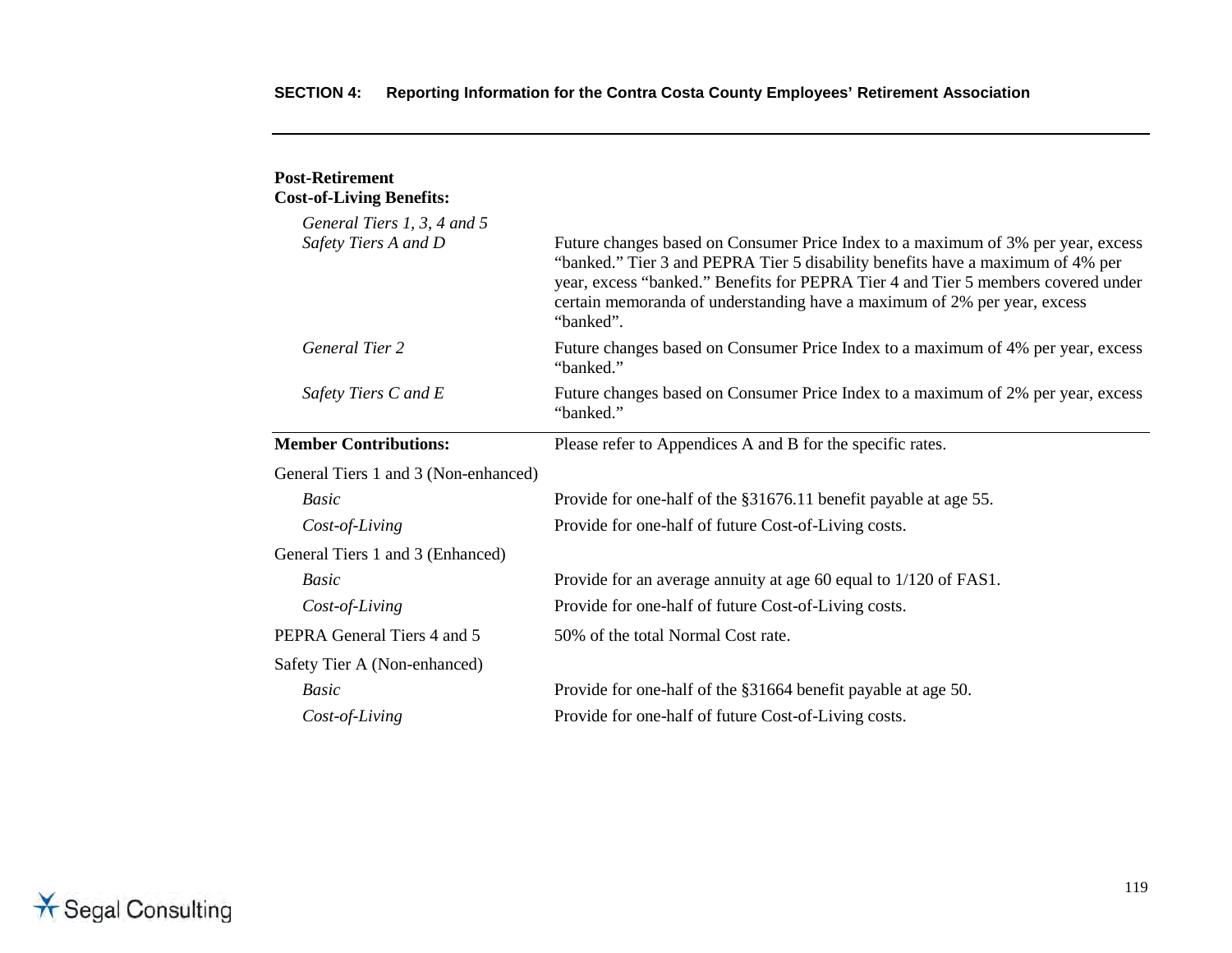| Safety Tier A (Enhanced)           |                                                                                                                                                                                                                                                                                                                                                                                                                                                                                                                                                                                                                      |
|------------------------------------|----------------------------------------------------------------------------------------------------------------------------------------------------------------------------------------------------------------------------------------------------------------------------------------------------------------------------------------------------------------------------------------------------------------------------------------------------------------------------------------------------------------------------------------------------------------------------------------------------------------------|
| <b>Basic</b>                       | Provide for an average annuity at age 50 equal to 1/100 of FAS1.                                                                                                                                                                                                                                                                                                                                                                                                                                                                                                                                                     |
| Cost-of-Living                     | Provide for one-half of future Cost-of-Living costs.                                                                                                                                                                                                                                                                                                                                                                                                                                                                                                                                                                 |
| Safety Tier C (Enhanced)           |                                                                                                                                                                                                                                                                                                                                                                                                                                                                                                                                                                                                                      |
| Basic                              | Provide for an average annuity at age 50 equal to 1/100 of FAS3.                                                                                                                                                                                                                                                                                                                                                                                                                                                                                                                                                     |
| Cost-of-Living                     | Provide for one-half of future Cost-of-Living costs.                                                                                                                                                                                                                                                                                                                                                                                                                                                                                                                                                                 |
| PEPRA Safety Tiers D and E         | 50% of the total Normal Cost rate.                                                                                                                                                                                                                                                                                                                                                                                                                                                                                                                                                                                   |
| <b>Other Information:</b>          | Transfers from the Tier 1 Plan to the Tier 2 Plan were made on an individual<br>voluntary irrevocable basis. Credit is given under the Tier 2 Plan for future service<br>only. The Cost-of-Living maximum is 4% only for the credit under the Tier 2 Plan.<br>Transferred Tier 2 Plan members keep the five-year requirement for nonservice-<br>connected disability. Those who were members on or before March 7, 1973 and<br>Safety members under the enhanced benefit formula with membership dates on or<br>before January 1, 2013 will be exempt from paying member contributions after 30<br>years of service. |
| <b>Plan Provisions Not Valued:</b> | Additional \$5,000 lump sum post-retirement death benefit (except for \$2,000 for<br>General Tier 2 members paid out of the Valuation Value of Assets) payable to a<br>member's beneficiary. This benefit is paid from a reserve that is not included in the<br>Valuation Value of Assets and is subject at all times to the availability of funds.                                                                                                                                                                                                                                                                  |
| <b>Plan Changes:</b>               | There have been no changes in plan provisions since the previous actuarial valuation.                                                                                                                                                                                                                                                                                                                                                                                                                                                                                                                                |
| NOTE:                              | The summary of major plan provisions is designed to outline principal plan benefits as interpreted for purposes of<br>the extremely relation. If the According charld find the plan cummons not in economic with the ectual                                                                                                                                                                                                                                                                                                                                                                                          |

#### **Member Contributions (continued):**

the actuarial valuation. If the Association should find the plan summary not in accordance with the actual provisions, the Association should alert the actuary so that both can be sure the proper provisions are valued.

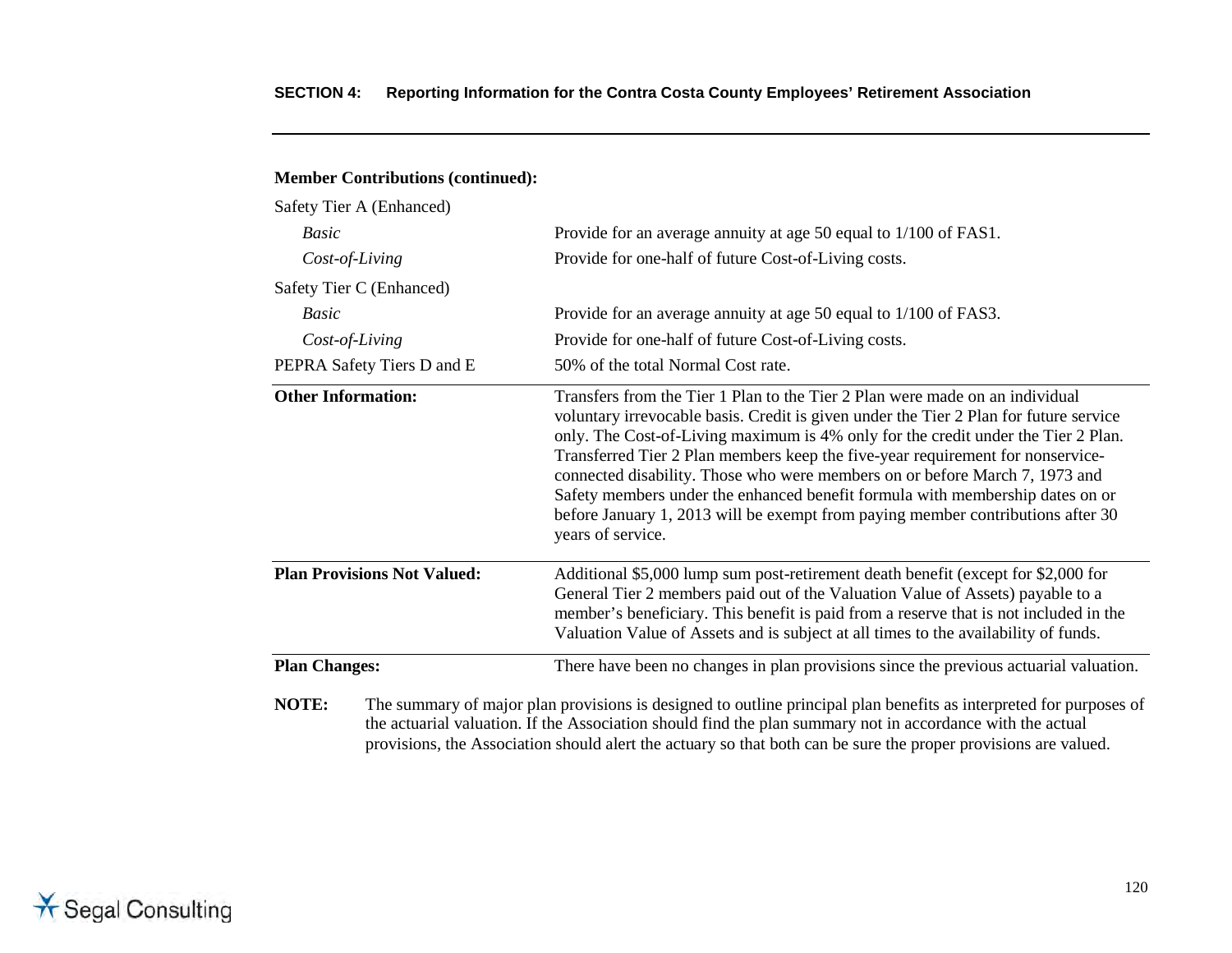#### **Appendix A**

**Member Contribution Rates for Members with Membership Dates before January 1, 2013** 

**General Cost Group #1 Members' Contribution Rates (Expressed as a Percentage of Monthly Payroll) For Members with Membership Dates before January 1, 2013**

| <b>Basic</b>     |                    | <b>COLA</b>       |                    | <b>Total</b>      |                    |                   |
|------------------|--------------------|-------------------|--------------------|-------------------|--------------------|-------------------|
| <b>Entry Age</b> | <b>First \$350</b> | <b>Over \$350</b> | <b>First \$350</b> | <b>Over \$350</b> | <b>First \$350</b> | <b>Over \$350</b> |
| 15               | 3.76%              | 5.41%             | 1.74%              | 2.61%             | 5.50%              | 8.02%             |
| 16               | 3.82%              | 5.50%             | 1.77%              | 2.66%             | 5.59%              | 8.16%             |
| 17               | 3.88%              | 5.59%             | 1.81%              | 2.71%             | 5.69%              | 8.30%             |
| 18               | 3.94%              | 5.68%             | 1.84%              | 2.76%             | 5.78%              | 8.44%             |
| 19               | 4.00%              | 5.77%             | 1.87%              | 2.80%             | 5.87%              | 8.57%             |
| 20               | 4.06%              | 5.86%             | 1.90%              | 2.85%             | 5.96%              | 8.71%             |
| 21               | 4.13%              | 5.96%             | 1.94%              | 2.91%             | 6.07%              | 8.87%             |
| 22               | 4.19%              | 6.05%             | 1.97%              | 2.95%             | 6.16%              | 9.00%             |
| 23               | 4.26%              | 6.15%             | 2.01%              | 3.01%             | 6.27%              | 9.16%             |
| 24               | 4.32%              | 6.25%             | 2.04%              | 3.06%             | 6.36%              | 9.31%             |
| 25               | 4.39%              | 6.35%             | 2.07%              | 3.11%             | 6.46%              | 9.46%             |
| 26               | 4.46%              | 6.45%             | 2.11%              | 3.16%             | 6.57%              | 9.61%             |
| 27               | 4.53%              | 6.56%             | 2.15%              | 3.22%             | 6.68%              | 9.78%             |
| 28               | 4.60%              | 6.66%             | 2.19%              | 3.28%             | 6.79%              | 9.94%             |
| 29               | 4.67%              | 6.77%             | 2.22%              | 3.33%             | 6.89%              | 10.10%            |
| 30               | 4.74%              | 6.88%             | 2.26%              | 3.39%             | 7.00%              | 10.27%            |
| 31               | 4.82%              | 6.99%             | 2.30%              | 3.45%             | 7.12%              | 10.44%            |
| 32               | 4.89%              | 7.10%             | 2.34%              | 3.51%             | 7.23%              | 10.61%            |
| 33               | 4.96%              | 7.21%             | 2.38%              | 3.57%             | 7.34%              | 10.78%            |
| 34               | 5.04%              | 7.33%             | 2.42%              | 3.63%             | 7.46%              | 10.96%            |
| 35               | 5.12%              | 7.45%             | 2.46%              | 3.69%             | 7.58%              | 11.14%            |
| 36               | 5.20%              | 7.57%             | 2.51%              | 3.76%             | 7.71%              | 11.33%            |
| 37               | 5.28%              | 7.69%             | 2.55%              | 3.82%             | 7.83%              | 11.51%            |
| 38               | 5.37%              | 7.82%             | 2.59%              | 3.89%             | 7.96%              | 11.71%            |
| 39               | 5.46%              | 7.95%             | 2.64%              | 3.96%             | 8.10%              | 11.91%            |

**Calculated Under Recommended Assumptions**

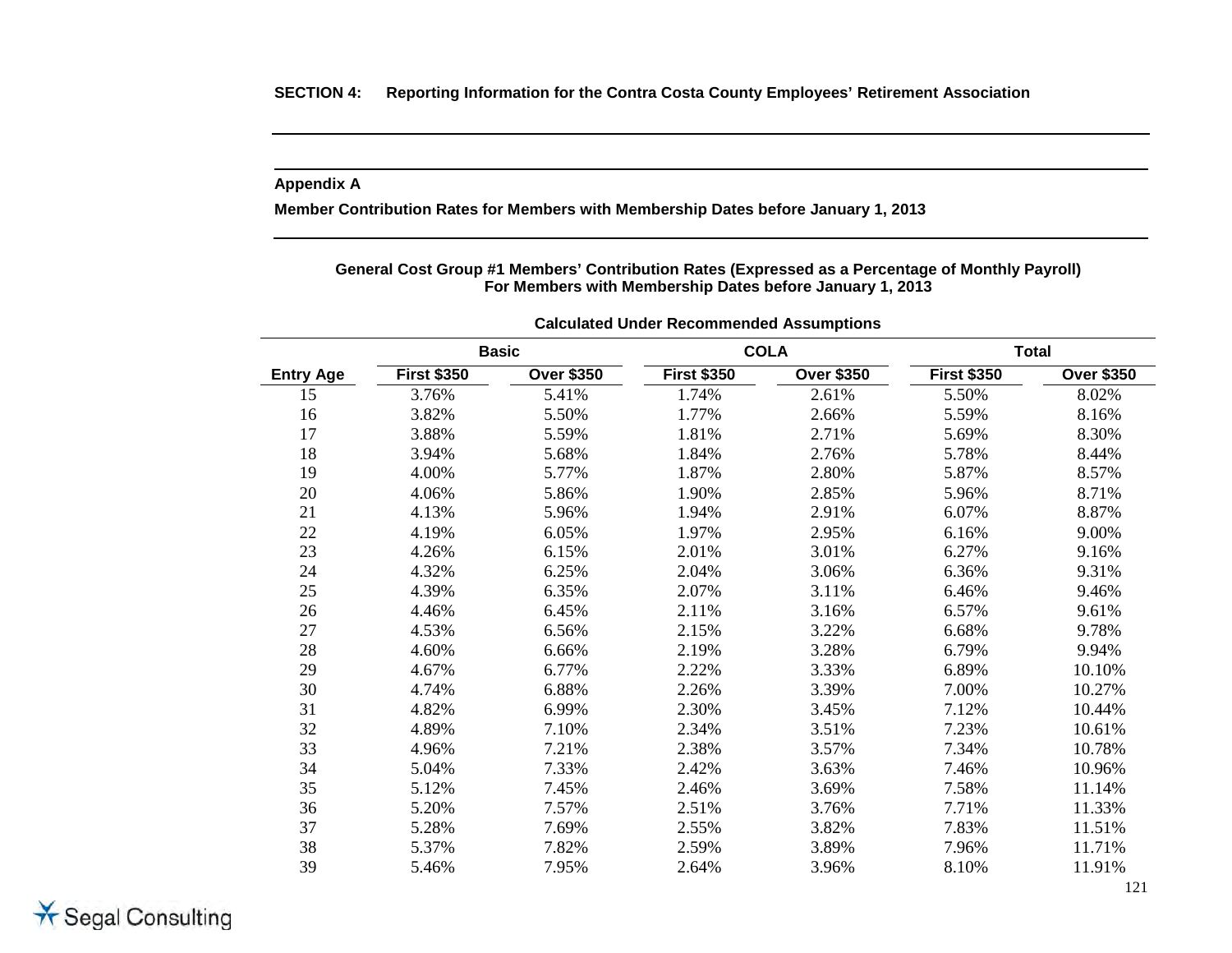|                  |                    | <b>Basic</b>      |                    | <b>COLA</b>       |                    | <b>Total</b>      |
|------------------|--------------------|-------------------|--------------------|-------------------|--------------------|-------------------|
| <b>Entry Age</b> | <b>First \$350</b> | <b>Over \$350</b> | <b>First \$350</b> | <b>Over \$350</b> | <b>First \$350</b> | <b>Over \$350</b> |
| 40               | 5.54%              | 8.08%             | 2.69%              | 4.03%             | 8.23%              | 12.11%            |
| 41               | 5.64%              | 8.22%             | 2.73%              | 4.10%             | 8.37%              | 12.32%            |
| 42               | 5.73%              | 8.36%             | 2.79%              | 4.18%             | 8.52%              | 12.54%            |
| 43               | 5.82%              | 8.50%             | 2.83%              | 4.25%             | 8.65%              | 12.75%            |
| 44               | 5.92%              | 8.65%             | 2.89%              | 4.33%             | 8.81%              | 12.98%            |
| 45               | 6.03%              | 8.81%             | 2.94%              | 4.41%             | 8.97%              | 13.22%            |
| 46               | 6.12%              | 8.95%             | 2.99%              | 4.49%             | 9.11%              | 13.44%            |
| 47               | 6.22%              | 9.10%             | 3.05%              | 4.57%             | 9.27%              | 13.67%            |
| 48               | 6.32%              | 9.25%             | 3.10%              | 4.65%             | 9.42%              | 13.90%            |
| 49               | 6.43%              | 9.41%             | 3.15%              | 4.73%             | 9.58%              | 14.14%            |
| 50               | 6.54%              | 9.57%             | 3.21%              | 4.82%             | 9.75%              | 14.39%            |
| 51               | 6.64%              | 9.73%             | 3.27%              | 4.90%             | 9.91%              | 14.63%            |
| 52               | 6.76%              | 9.90%             | 3.33%              | 4.99%             | 10.09%             | 14.89%            |
| 53               | 6.86%              | 10.06%            | 3.39%              | 5.08%             | 10.25%             | 15.14%            |
| 54               | 6.94%              | 10.18%            | 3.43%              | 5.14%             | 10.37%             | 15.32%            |
| 55               | 7.04%              | 10.32%            | 3.47%              | 5.21%             | 10.51%             | 15.53%            |
| 56               | 7.09%              | 10.40%            | 3.50%              | 5.25%             | 10.59%             | 15.65%            |
| 57               | 7.08%              | 10.39%            | 3.50%              | 5.25%             | 10.58%             | 15.64%            |
| 58               | 7.02%              | 10.29%            | 3.47%              | 5.20%             | 10.49%             | 15.49%            |
| 59               | 6.84%              | 10.02%            | 3.37%              | 5.05%             | 10.21%             | 15.07%            |
| 60               | 6.84%              | 10.02%            | 3.37%              | 5.05%             | 10.21%             | 15.07%            |
| Interest:        | 7.00%              |                   |                    |                   |                    |                   |
| Salary Increase: |                    | See Exhibit II.   |                    |                   |                    |                   |

#### **General Cost Group #1 Members' Contribution Rates (Expressed as a Percentage of Monthly Payroll) For Members with Membership Dates before January 1, 2013**

| Interest:               | 7.00%                                                                                                                                                                    |
|-------------------------|--------------------------------------------------------------------------------------------------------------------------------------------------------------------------|
| <b>Salary Increase:</b> | See Exhibit II.                                                                                                                                                          |
| Administrative Expense: | 0.47% of payroll added to Basic rates                                                                                                                                    |
| Leave Cashout:          | 1.25%                                                                                                                                                                    |
| <b>COLA Loading:</b>    | 52.92% applied to Basic rates prior to adjustment for administrative expenses.                                                                                           |
| Mortality:              | Headcount-Weighted RP 2014 Healthy Annuitant Mortality Table, projected to 2034 with the two-<br>dimensional MP-2015 projection scale, weighted 30% male and 70% female. |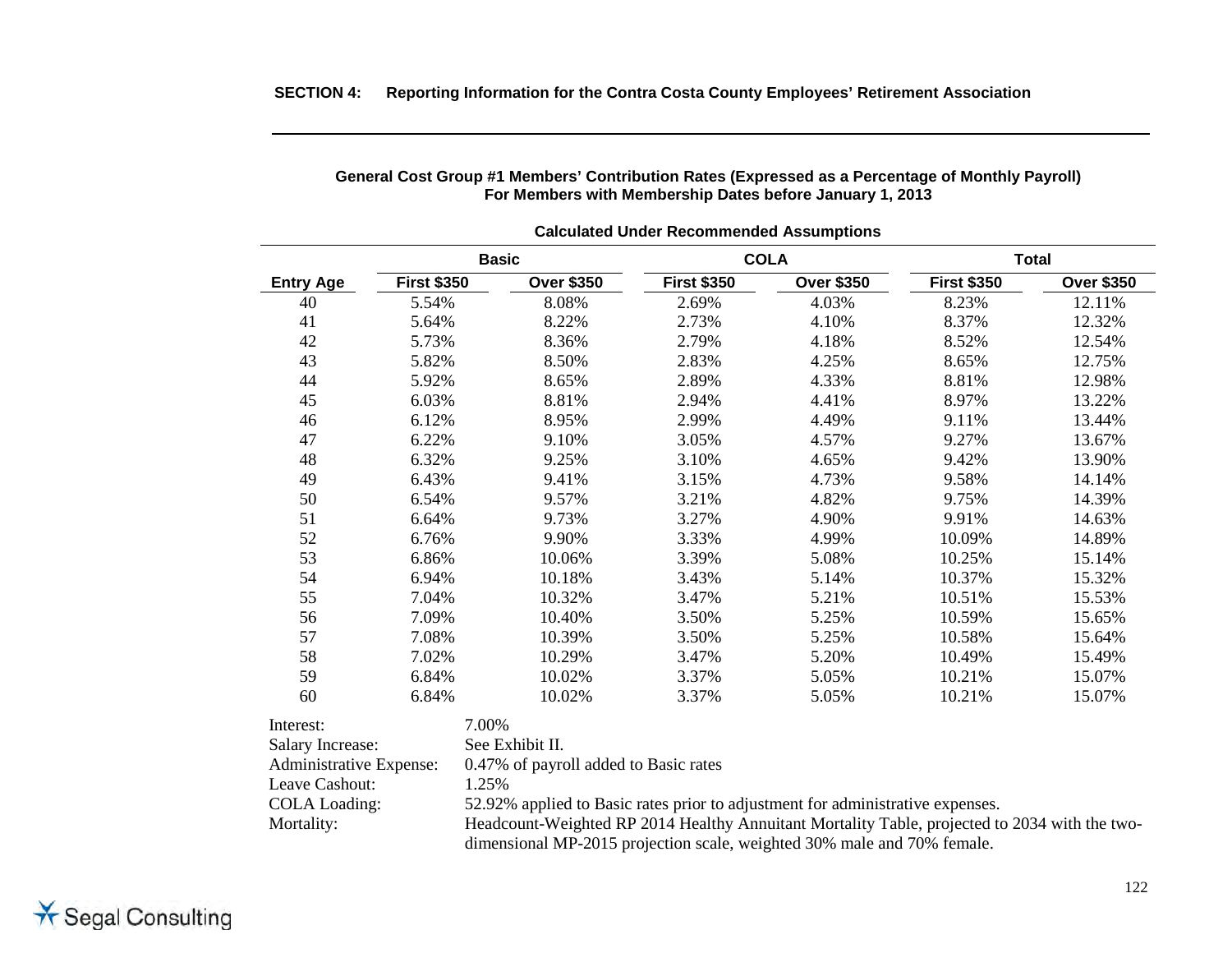| <b>Calculated Under Recommended Assumptions</b> |                    |                   |                    |                   |                    |                   |  |  |
|-------------------------------------------------|--------------------|-------------------|--------------------|-------------------|--------------------|-------------------|--|--|
|                                                 | <b>Basic</b>       |                   |                    | <b>COLA</b>       | <b>Total</b>       |                   |  |  |
| <b>Entry Age</b>                                | <b>First \$350</b> | <b>Over \$350</b> | <b>First \$350</b> | <b>Over \$350</b> | <b>First \$350</b> | <b>Over \$350</b> |  |  |
| 15                                              | 3.76%              | 5.40%             | 1.61%              | 2.41%             | 5.37%              | 7.81%             |  |  |
| 16                                              | 3.82%              | 5.49%             | 1.63%              | 2.45%             | 5.45%              | 7.94%             |  |  |
| 17                                              | 3.88%              | 5.58%             | 1.67%              | 2.50%             | 5.55%              | 8.08%             |  |  |
| 18                                              | 3.94%              | 5.67%             | 1.69%              | 2.54%             | 5.63%              | 8.21%             |  |  |
| 19                                              | 4.00%              | 5.76%             | 1.72%              | 2.58%             | 5.72%              | 8.34%             |  |  |
| 20                                              | 4.06%              | 5.85%             | 1.75%              | 2.63%             | 5.81%              | 8.48%             |  |  |
| 21                                              | 4.12%              | 5.94%             | 1.78%              | 2.67%             | 5.90%              | 8.61%             |  |  |
| 22                                              | 4.18%              | 6.04%             | 1.81%              | 2.72%             | 5.99%              | 8.76%             |  |  |
| 23                                              | 4.25%              | 6.14%             | 1.85%              | 2.77%             | 6.10%              | 8.91%             |  |  |
| 24                                              | 4.32%              | 6.24%             | 1.88%              | 2.82%             | 6.20%              | 9.06%             |  |  |
| 25                                              | 4.38%              | 6.34%             | 1.91%              | 2.87%             | 6.29%              | 9.21%             |  |  |
| 26                                              | 4.45%              | 6.44%             | 1.95%              | 2.92%             | 6.40%              | 9.36%             |  |  |
| 27                                              | 4.52%              | 6.54%             | 1.98%              | 2.97%             | 6.50%              | 9.51%             |  |  |
| 28                                              | 4.58%              | 6.64%             | 2.01%              | 3.01%             | 6.59%              | 9.65%             |  |  |
| 29                                              | 4.66%              | 6.75%             | 2.05%              | 3.07%             | 6.71%              | 9.82%             |  |  |
| 30                                              | 4.73%              | 6.86%             | 2.08%              | 3.12%             | 6.81%              | 9.98%             |  |  |
| 31                                              | 4.80%              | 6.97%             | 2.12%              | 3.18%             | 6.92%              | 10.15%            |  |  |
| 32                                              | 4.88%              | 7.08%             | 2.15%              | 3.23%             | 7.03%              | 10.31%            |  |  |
| 33                                              | 4.96%              | 7.20%             | 2.19%              | 3.29%             | 7.15%              | 10.49%            |  |  |
| 34                                              | 5.03%              | 7.31%             | 2.23%              | 3.34%             | 7.26%              | 10.65%            |  |  |
| 35                                              | 5.11%              | 7.43%             | 2.27%              | 3.40%             | 7.38%              | 10.83%            |  |  |
| 36                                              | 5.19%              | 7.55%             | 2.31%              | 3.46%             | 7.50%              | 11.01%            |  |  |
| 37                                              | 5.28%              | 7.68%             | 2.35%              | 3.52%             | 7.63%              | 11.20%            |  |  |
| 38                                              | 5.36%              | 7.80%             | 2.39%              | 3.58%             | 7.75%              | 11.38%            |  |  |
| 39                                              | 5.44%              | 7.93%             | 2.43%              | 3.64%             | 7.87%              | 11.57%            |  |  |
| 40                                              | 5.54%              | 8.07%             | 2.47%              | 3.71%             | 8.01%              | 11.78%            |  |  |
| 41                                              | 5.62%              | 8.20%             | 2.52%              | 3.78%             | 8.14%              | 11.98%            |  |  |
| 42                                              | 5.72%              | 8.34%             | 2.57%              | 3.85%             | 8.29%              | 12.19%            |  |  |
| 43                                              | 5.82%              | 8.49%             | 2.61%              | 3.92%             | 8.43%              | 12.41%            |  |  |

#### **General Cost Group #2 Members' Contribution Rates (Expressed as a Percentage of Monthly Payroll) For Members with Membership Dates before January 1, 2013**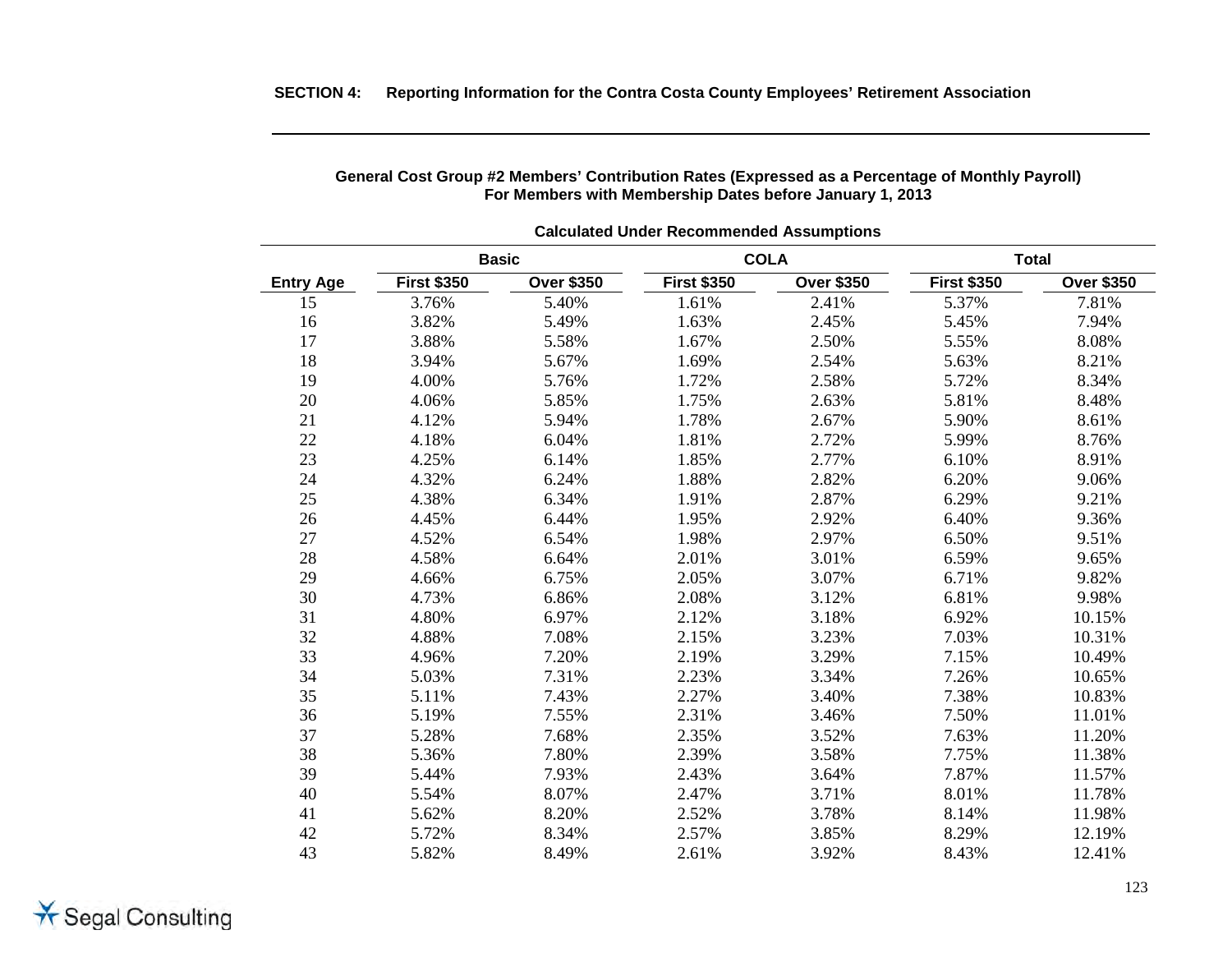| <b>Calculated Under Recommended Assumptions</b> |                    |                                                                                               |                    |                   |                    |                   |  |  |
|-------------------------------------------------|--------------------|-----------------------------------------------------------------------------------------------|--------------------|-------------------|--------------------|-------------------|--|--|
|                                                 |                    | <b>Basic</b>                                                                                  |                    | <b>COLA</b>       |                    | <b>Total</b>      |  |  |
| <b>Entry Age</b>                                | <b>First \$350</b> | <b>Over \$350</b>                                                                             | <b>First \$350</b> | <b>Over \$350</b> | <b>First \$350</b> | <b>Over \$350</b> |  |  |
| 44                                              | 5.91%              | 8.63%                                                                                         | 2.66%              | 3.99%             | 8.57%              | 12.62%            |  |  |
| 45                                              | 6.01%              | 8.78%                                                                                         | 2.71%              | 4.06%             | 8.72%              | 12.84%            |  |  |
| 46                                              | 6.12%              | 8.94%                                                                                         | 2.76%              | 4.14%             | 8.88%              | 13.08%            |  |  |
| 47                                              | 6.22%              | 9.09%                                                                                         | 2.81%              | 4.21%             | 9.03%              | 13.30%            |  |  |
| 48                                              | 6.31%              | 9.23%                                                                                         | 2.85%              | 4.28%             | 9.16%              | 13.51%            |  |  |
| 49                                              | 6.41%              | 9.38%                                                                                         | 2.90%              | 4.35%             | 9.31%              | 13.73%            |  |  |
| 50                                              | 6.52%              | 9.54%                                                                                         | 2.95%              | 4.43%             | 9.47%              | 13.97%            |  |  |
| 51                                              | 6.64%              | 9.72%                                                                                         | 3.01%              | 4.52%             | 9.65%              | 14.24%            |  |  |
| 52                                              | 6.74%              | 9.88%                                                                                         | 3.07%              | 4.60%             | 9.81%              | 14.48%            |  |  |
| 53                                              | 6.84%              | 10.03%                                                                                        | 3.11%              | 4.67%             | 9.95%              | 14.70%            |  |  |
| 54                                              | 6.94%              | 10.18%                                                                                        | 3.16%              | 4.74%             | 10.10%             | 14.92%            |  |  |
| 55                                              | 7.01%              | 10.28%                                                                                        | 3.19%              | 4.79%             | 10.20%             | 15.07%            |  |  |
| 56                                              | 7.06%              | 10.35%                                                                                        | 3.22%              | 4.83%             | 10.28%             | 15.18%            |  |  |
| 57                                              | 7.04%              | 10.32%                                                                                        | 3.21%              | 4.81%             | 10.25%             | 15.13%            |  |  |
| 58                                              | 6.93%              | 10.16%                                                                                        | 3.15%              | 4.73%             | 10.08%             | 14.89%            |  |  |
| 59                                              | 6.85%              | 10.04%                                                                                        | 3.12%              | 4.68%             | 9.97%              | 14.72%            |  |  |
| 60                                              | 6.85%              | 10.04%                                                                                        | 3.12%              | 4.68%             | 9.97%              | 14.72%            |  |  |
| Interest:                                       |                    | 7.00%                                                                                         |                    |                   |                    |                   |  |  |
| Salary Increase:                                |                    | See Exhibit II.                                                                               |                    |                   |                    |                   |  |  |
| Administrative Expense:                         |                    | 0.47% of payroll added to Basic rates                                                         |                    |                   |                    |                   |  |  |
| Leave Cashout:                                  |                    | 0.50% for Tier 2 and 1.00% for Tier 3                                                         |                    |                   |                    |                   |  |  |
| <b>COLA Loading:</b>                            |                    | 48.86% applied to Basic rates prior to adjustment for administrative expenses.                |                    |                   |                    |                   |  |  |
| Mortality:                                      |                    | Headcount-Weighted RP 2014 Healthy Annuitant Mortality Table, projected to 2034 with the two- |                    |                   |                    |                   |  |  |
|                                                 |                    | dimensional MP-2015 projection scale, weighted 30% male and 70% female.                       |                    |                   |                    |                   |  |  |

#### **General Cost Group #2 Members' Contribution Rates (Expressed as a Percentage of Monthly Payroll) For Members with Membership Dates before January 1, 2013**

**SECTION 4: Reporting Information for the Contra Costa County Employees' Retirement Association**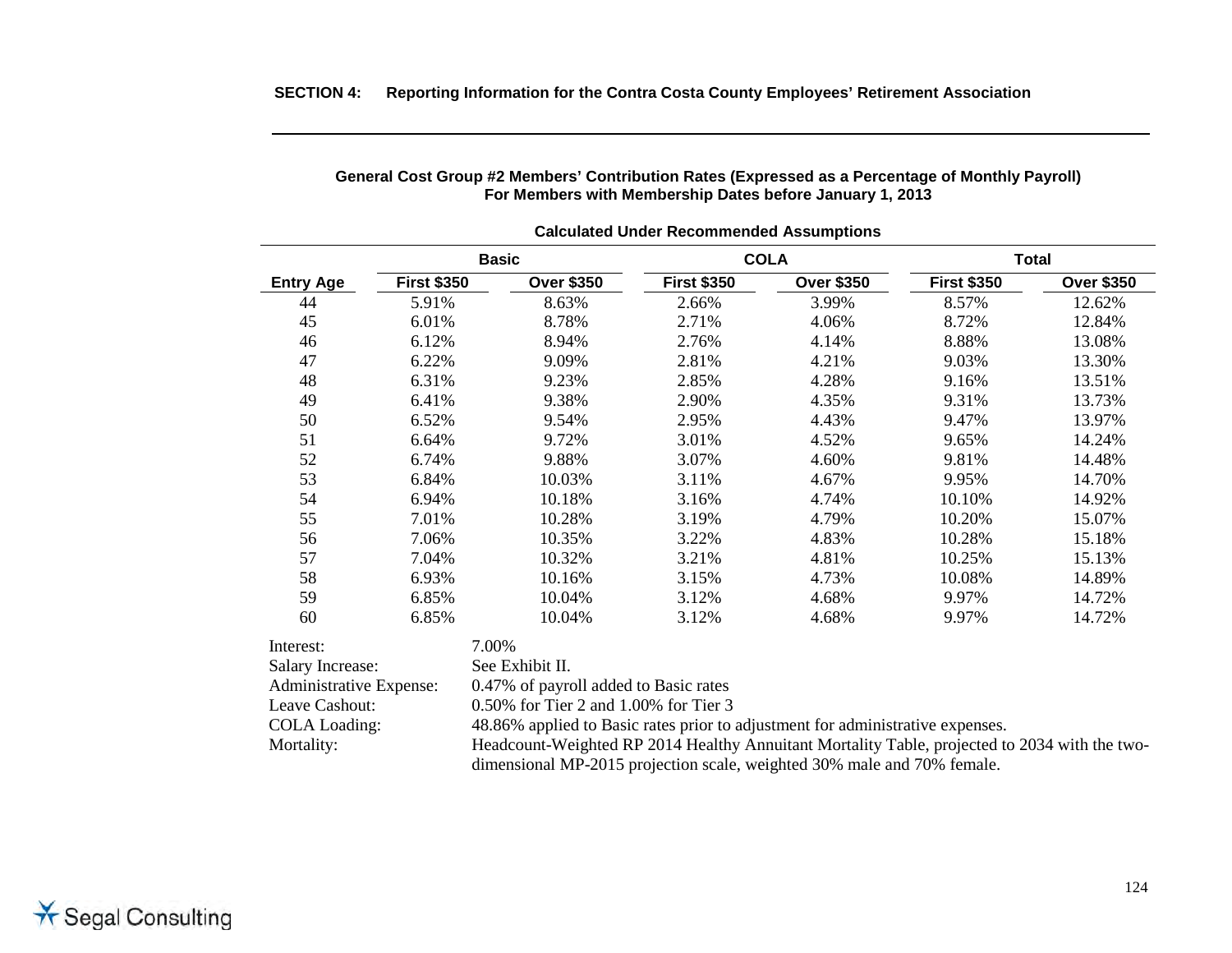| <b>Calculated Under Recommended Assumptions</b> |                    |                   |                    |                   |                    |                   |  |  |
|-------------------------------------------------|--------------------|-------------------|--------------------|-------------------|--------------------|-------------------|--|--|
|                                                 | <b>Basic</b>       |                   |                    | <b>COLA</b>       | <b>Total</b>       |                   |  |  |
| <b>Entry Age</b>                                | <b>First \$350</b> | <b>Over \$350</b> | <b>First \$350</b> | <b>Over \$350</b> | <b>First \$350</b> | <b>Over \$350</b> |  |  |
| 15                                              | 3.90%              | 5.62%             | 1.85%              | 2.78%             | 5.75%              | 8.40%             |  |  |
| 16                                              | 3.96%              | 5.71%             | 1.89%              | 2.83%             | 5.85%              | 8.54%             |  |  |
| 17                                              | 4.02%              | 5.80%             | 1.92%              | 2.88%             | 5.94%              | 8.68%             |  |  |
| 18                                              | 4.09%              | 5.90%             | 1.95%              | 2.93%             | 6.04%              | 8.83%             |  |  |
| 19                                              | 4.15%              | 5.99%             | 1.99%              | 2.98%             | 6.14%              | 8.97%             |  |  |
| 20                                              | 4.22%              | 6.09%             | 2.02%              | 3.03%             | 6.24%              | 9.12%             |  |  |
| 21                                              | 4.28%              | 6.18%             | 2.05%              | 3.08%             | 6.33%              | 9.26%             |  |  |
| 22                                              | 4.34%              | 6.28%             | 2.09%              | 3.14%             | 6.43%              | 9.42%             |  |  |
| 23                                              | 4.42%              | 6.39%             | 2.13%              | 3.20%             | 6.55%              | 9.59%             |  |  |
| 24                                              | 4.48%              | 6.49%             | 2.17%              | 3.25%             | 6.65%              | 9.74%             |  |  |
| 25                                              | 4.55%              | 6.59%             | 2.20%              | 3.30%             | 6.75%              | 9.89%             |  |  |
| 26                                              | 4.62%              | 6.70%             | 2.24%              | 3.36%             | 6.86%              | 10.06%            |  |  |
| 27                                              | 4.70%              | 6.81%             | 2.28%              | 3.42%             | 6.98%              | 10.23%            |  |  |
| 28                                              | 4.76%              | 6.91%             | 2.32%              | 3.48%             | 7.08%              | 10.39%            |  |  |
| 29                                              | 4.84%              | 7.03%             | 2.36%              | 3.54%             | 7.20%              | 10.57%            |  |  |
| 30                                              | 4.92%              | 7.14%             | 2.40%              | 3.60%             | 7.32%              | 10.74%            |  |  |
| 31                                              | 4.99%              | 7.25%             | 2.44%              | 3.66%             | 7.43%              | 10.91%            |  |  |
| 32                                              | 5.07%              | 7.37%             | 2.48%              | 3.72%             | 7.55%              | 11.09%            |  |  |
| 33                                              | 5.15%              | 7.49%             | 2.53%              | 3.79%             | 7.68%              | 11.28%            |  |  |
| 34                                              | 5.23%              | 7.61%             | 2.57%              | 3.85%             | 7.80%              | 11.46%            |  |  |
| 35                                              | 5.31%              | 7.73%             | 2.61%              | 3.92%             | 7.92%              | 11.65%            |  |  |
| 36                                              | 5.40%              | 7.86%             | 2.66%              | 3.99%             | 8.06%              | 11.85%            |  |  |
| 37                                              | 5.48%              | 7.99%             | 2.71%              | 4.06%             | 8.19%              | 12.05%            |  |  |
| 38                                              | 5.57%              | 8.12%             | 2.75%              | 4.13%             | 8.32%              | 12.25%            |  |  |
| 39                                              | 5.66%              | 8.25%             | 2.80%              | 4.20%             | 8.46%              | 12.45%            |  |  |
| 40                                              | 5.75%              | 8.39%             | 2.85%              | 4.28%             | 8.60%              | 12.67%            |  |  |
| 41                                              | 5.84%              | 8.53%             | 2.90%              | 4.35%             | 8.74%              | 12.88%            |  |  |
| 42                                              | 5.94%              | 8.68%             | 2.95%              | 4.43%             | 8.89%              | 13.11%            |  |  |
| 43                                              | 6.04%              | 8.82%             | 3.01%              | 4.51%             | 9.05%              | 13.33%            |  |  |

#### **General Cost Group #3 Members' Contribution Rates (Expressed as a Percentage of Monthly Payroll) For Members with Membership Dates before January 1, 2013**

**SECTION 4: Reporting Information for the Contra Costa County Employees' Retirement Association**

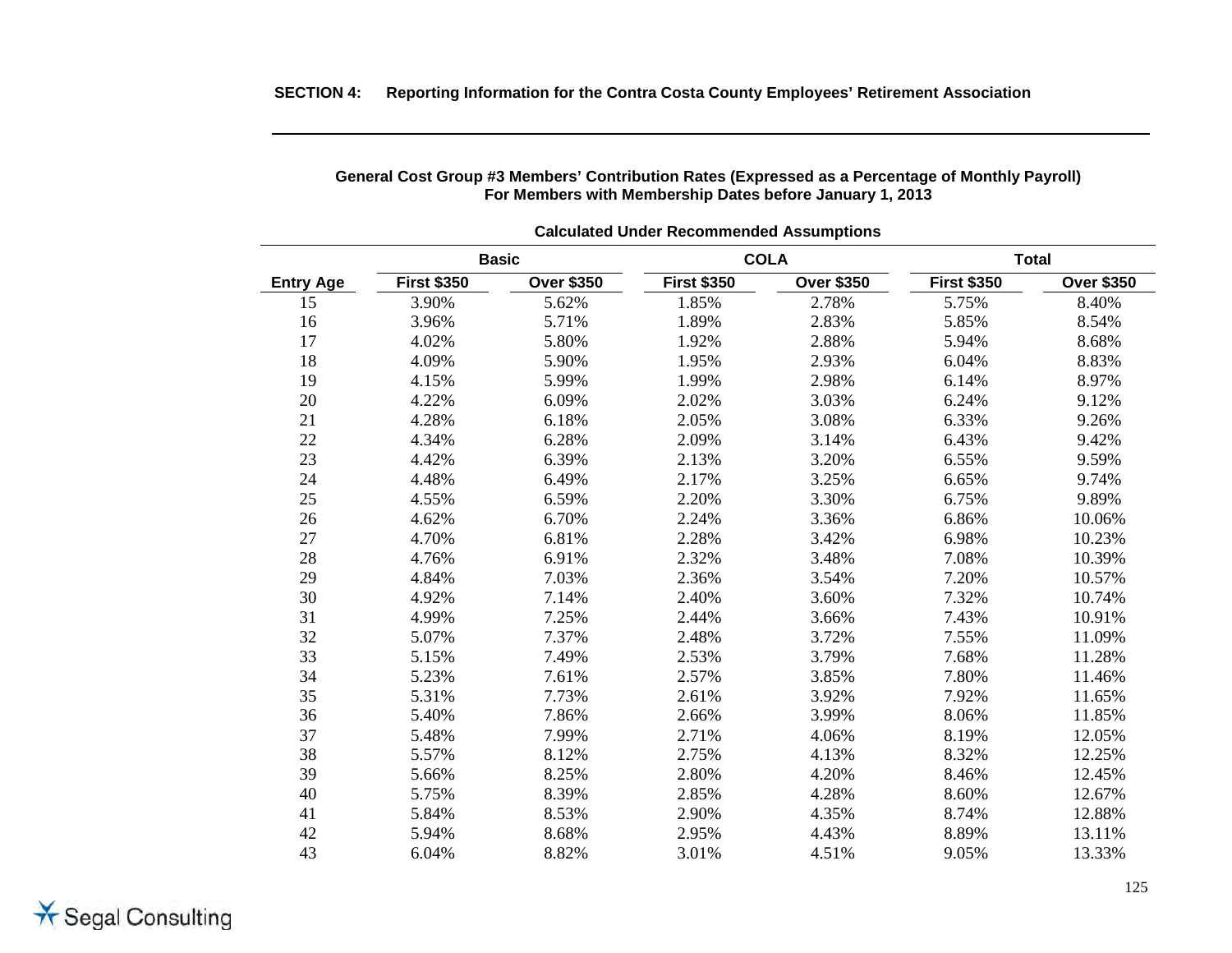| <b>Calculated Under Recommended Assumptions</b>                                                                                                                                                                                                                          |                    |                                       |                    |                   |                    |                   |  |  |
|--------------------------------------------------------------------------------------------------------------------------------------------------------------------------------------------------------------------------------------------------------------------------|--------------------|---------------------------------------|--------------------|-------------------|--------------------|-------------------|--|--|
|                                                                                                                                                                                                                                                                          |                    | <b>Basic</b>                          | <b>COLA</b>        |                   |                    | <b>Total</b>      |  |  |
| <b>Entry Age</b>                                                                                                                                                                                                                                                         | <b>First \$350</b> | <b>Over \$350</b>                     | <b>First \$350</b> | <b>Over \$350</b> | <b>First \$350</b> | <b>Over \$350</b> |  |  |
| 44                                                                                                                                                                                                                                                                       | 6.14%              | 8.98%                                 | 3.06%              | 4.59%             | 9.20%              | 13.57%            |  |  |
| 45                                                                                                                                                                                                                                                                       | 6.24%              | 9.13%                                 | 3.11%              | 4.67%             | 9.35%              | 13.80%            |  |  |
| 46                                                                                                                                                                                                                                                                       | 6.34%              | 9.28%                                 | 3.17%              | 4.76%             | 9.51%              | 14.04%            |  |  |
| 47                                                                                                                                                                                                                                                                       | 6.45%              | 9.44%                                 | 3.23%              | 4.84%             | 9.68%              | 14.28%            |  |  |
| 48                                                                                                                                                                                                                                                                       | 6.56%              | 9.60%                                 | 3.29%              | 4.93%             | 9.85%              | 14.53%            |  |  |
| 49                                                                                                                                                                                                                                                                       | 6.65%              | 9.74%                                 | 3.33%              | 5.00%             | 9.98%              | 14.74%            |  |  |
| 50                                                                                                                                                                                                                                                                       | 6.76%              | 9.91%                                 | 3.40%              | 5.10%             | 10.16%             | 15.01%            |  |  |
| 51                                                                                                                                                                                                                                                                       | 6.87%              | 10.07%                                | 3.45%              | 5.18%             | 10.32%             | 15.25%            |  |  |
| 52                                                                                                                                                                                                                                                                       | 6.98%              | 10.24%                                | 3.51%              | 5.27%             | 10.49%             | 15.51%            |  |  |
| 53                                                                                                                                                                                                                                                                       | 7.09%              | 10.40%                                | 3.57%              | 5.36%             | 10.66%             | 15.76%            |  |  |
| 54                                                                                                                                                                                                                                                                       | 7.18%              | 10.54%                                | 3.63%              | 5.44%             | 10.81%             | 15.98%            |  |  |
| 55                                                                                                                                                                                                                                                                       | 7.24%              | 10.62%                                | 3.65%              | 5.48%             | 10.89%             | 16.10%            |  |  |
| 56                                                                                                                                                                                                                                                                       | 7.28%              | 10.69%                                | 3.68%              | 5.52%             | 10.96%             | 16.21%            |  |  |
| 57                                                                                                                                                                                                                                                                       | 7.26%              | 10.66%                                | 3.67%              | 5.50%             | 10.93%             | 16.16%            |  |  |
| 58                                                                                                                                                                                                                                                                       | 7.14%              | 10.48%                                | 3.60%              | 5.40%             | 10.74%             | 15.88%            |  |  |
| 59                                                                                                                                                                                                                                                                       | 6.77%              | 9.92%                                 | 3.40%              | 5.10%             | 10.17%             | 15.02%            |  |  |
| 60                                                                                                                                                                                                                                                                       | 6.77%              | 9.92%                                 | 3.40%              | 5.10%             | 10.17%             | 15.02%            |  |  |
| Interest:                                                                                                                                                                                                                                                                |                    | 7.00%                                 |                    |                   |                    |                   |  |  |
| <b>Salary Increase:</b>                                                                                                                                                                                                                                                  |                    | See Exhibit II.                       |                    |                   |                    |                   |  |  |
| Administrative Expense:                                                                                                                                                                                                                                                  |                    | 0.47% of payroll added to Basic rates |                    |                   |                    |                   |  |  |
| Leave Cashout:                                                                                                                                                                                                                                                           |                    | 5.50%                                 |                    |                   |                    |                   |  |  |
| <b>COLA Loading:</b>                                                                                                                                                                                                                                                     |                    |                                       |                    |                   |                    |                   |  |  |
| 53.98% applied to Basic rates prior to adjustment for administrative expenses.<br>Headcount-Weighted RP 2014 Healthy Annuitant Mortality Table, projected to 2034 with the two-<br>Mortality:<br>dimensional MP-2015 projection scale, weighted 30% male and 70% female. |                    |                                       |                    |                   |                    |                   |  |  |

**General Cost Group #3 Members' Contribution Rates (Expressed as a Percentage of Monthly Payroll) For Members with Membership Dates before January 1, 2013**

#### **SECTION 4: Reporting Information for the Contra Costa County Employees' Retirement Association**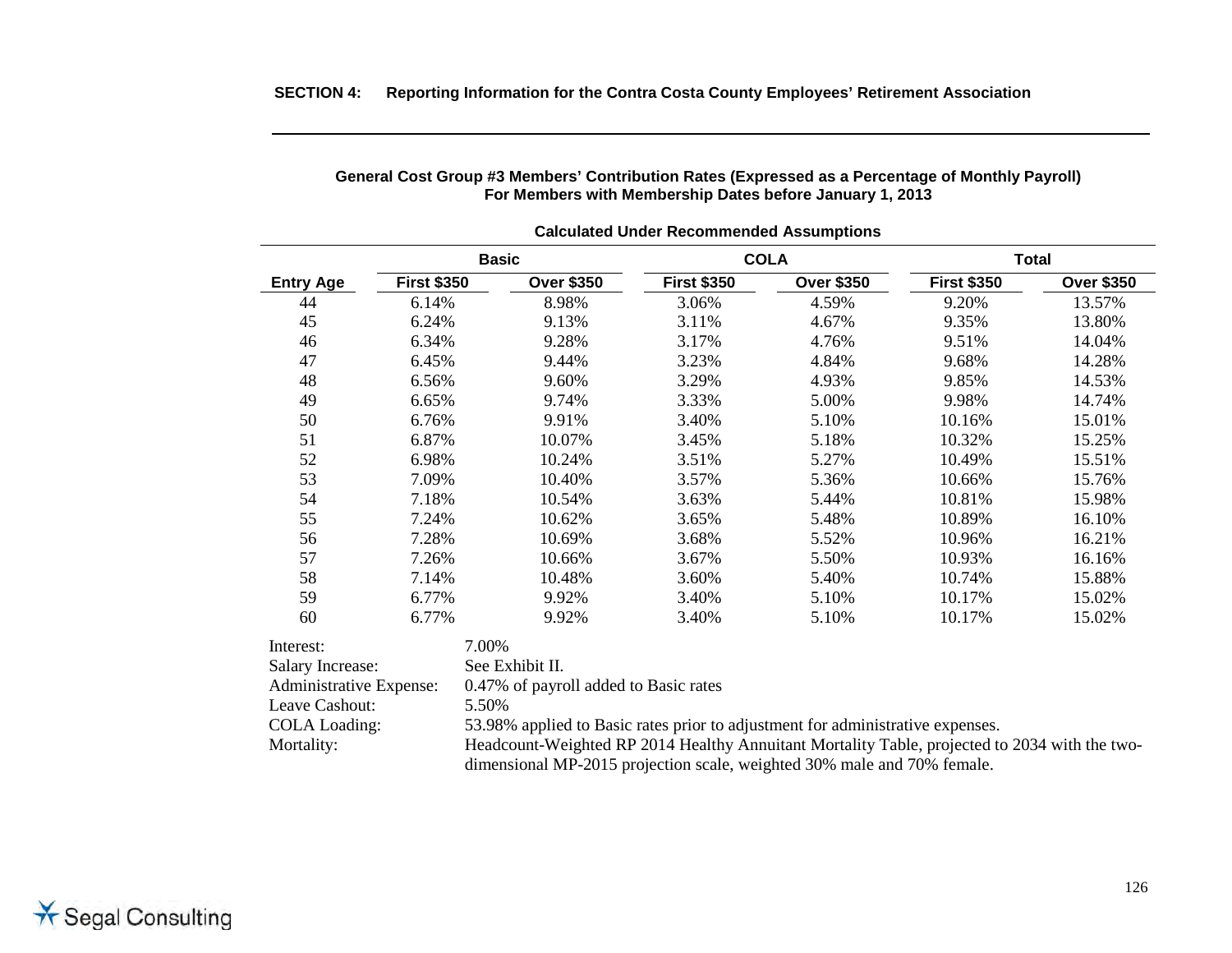| <b>Calculated Under Recommended Assumptions</b> |                    |                   |                    |                   |                    |                   |  |  |  |
|-------------------------------------------------|--------------------|-------------------|--------------------|-------------------|--------------------|-------------------|--|--|--|
|                                                 | <b>Basic</b>       |                   | <b>COLA</b>        |                   |                    | <b>Total</b>      |  |  |  |
| <b>Entry Age</b>                                | <b>First \$350</b> | <b>Over \$350</b> | <b>First \$350</b> | <b>Over \$350</b> | <b>First \$350</b> | <b>Over \$350</b> |  |  |  |
| 15                                              | 3.74%              | 5.38%             | 1.72%              | 2.58%             | 5.46%              | 7.96%             |  |  |  |
| 16                                              | 3.80%              | 5.46%             | 1.75%              | 2.62%             | 5.55%              | 8.08%             |  |  |  |
| 17                                              | 3.86%              | 5.55%             | 1.78%              | 2.67%             | 5.64%              | 8.22%             |  |  |  |
| 18                                              | 3.92%              | 5.64%             | 1.81%              | 2.72%             | 5.73%              | 8.36%             |  |  |  |
| 19                                              | 3.98%              | 5.73%             | 1.85%              | 2.77%             | 5.83%              | 8.50%             |  |  |  |
| 20                                              | 4.04%              | 5.82%             | 1.87%              | 2.81%             | 5.91%              | 8.63%             |  |  |  |
| 21                                              | 4.10%              | 5.92%             | 1.91%              | 2.87%             | 6.01%              | 8.79%             |  |  |  |
| 22                                              | 4.16%              | 6.01%             | 1.94%              | 2.91%             | 6.10%              | 8.92%             |  |  |  |
| 23                                              | 4.23%              | 6.11%             | 1.98%              | 2.97%             | 6.21%              | 9.08%             |  |  |  |
| 24                                              | 4.30%              | 6.21%             | 2.01%              | 3.02%             | 6.31%              | 9.23%             |  |  |  |
| 25                                              | 4.36%              | 6.31%             | 2.05%              | 3.07%             | 6.41%              | 9.38%             |  |  |  |
| 26                                              | 4.43%              | 6.41%             | 2.08%              | 3.12%             | 6.51%              | 9.53%             |  |  |  |
| 27                                              | 4.50%              | 6.51%             | 2.12%              | 3.18%             | 6.62%              | 9.69%             |  |  |  |
| 28                                              | 4.57%              | 6.62%             | 2.15%              | 3.23%             | 6.72%              | 9.85%             |  |  |  |
| 29                                              | 4.64%              | 6.72%             | 2.19%              | 3.29%             | 6.83%              | 10.01%            |  |  |  |
| 30                                              | 4.71%              | 6.83%             | 2.23%              | 3.34%             | 6.94%              | 10.17%            |  |  |  |
| 31                                              | 4.78%              | 6.94%             | 2.27%              | 3.40%             | 7.05%              | 10.34%            |  |  |  |
| 32                                              | 4.86%              | 7.05%             | 2.31%              | 3.46%             | 7.17%              | 10.51%            |  |  |  |
| 33                                              | 4.94%              | 7.17%             | 2.35%              | 3.52%             | 7.29%              | 10.69%            |  |  |  |
| 34                                              | 5.01%              | 7.28%             | 2.39%              | 3.58%             | 7.40%              | 10.86%            |  |  |  |
| 35                                              | 5.09%              | 7.40%             | 2.43%              | 3.64%             | 7.52%              | 11.04%            |  |  |  |
| 36                                              | 5.17%              | 7.52%             | 2.47%              | 3.71%             | 7.64%              | 11.23%            |  |  |  |
| 37                                              | 5.25%              | 7.64%             | 2.51%              | 3.77%             | 7.76%              | 11.41%            |  |  |  |
| 38                                              | 5.34%              | 7.77%             | 2.56%              | 3.84%             | 7.90%              | 11.61%            |  |  |  |
| 39                                              | 5.42%              | 7.90%             | 2.61%              | 3.91%             | 8.03%              | 11.81%            |  |  |  |
| 40                                              | 5.51%              | 8.03%             | 2.65%              | 3.98%             | 8.16%              | 12.01%            |  |  |  |
| 41                                              | 5.60%              | 8.16%             | 2.69%              | 4.04%             | 8.29%              | 12.20%            |  |  |  |
| 42                                              | 5.69%              | 8.30%             | 2.75%              | 4.12%             | 8.44%              | 12.42%            |  |  |  |
| 43                                              | 5.79%              | 8.45%             | 2.80%              | 4.20%             | 8.59%              | 12.65%            |  |  |  |

#### **General Cost Group #4 Members' Contribution Rates (Expressed as a Percentage of Monthly Payroll) For Members with Membership Dates before January 1, 2013**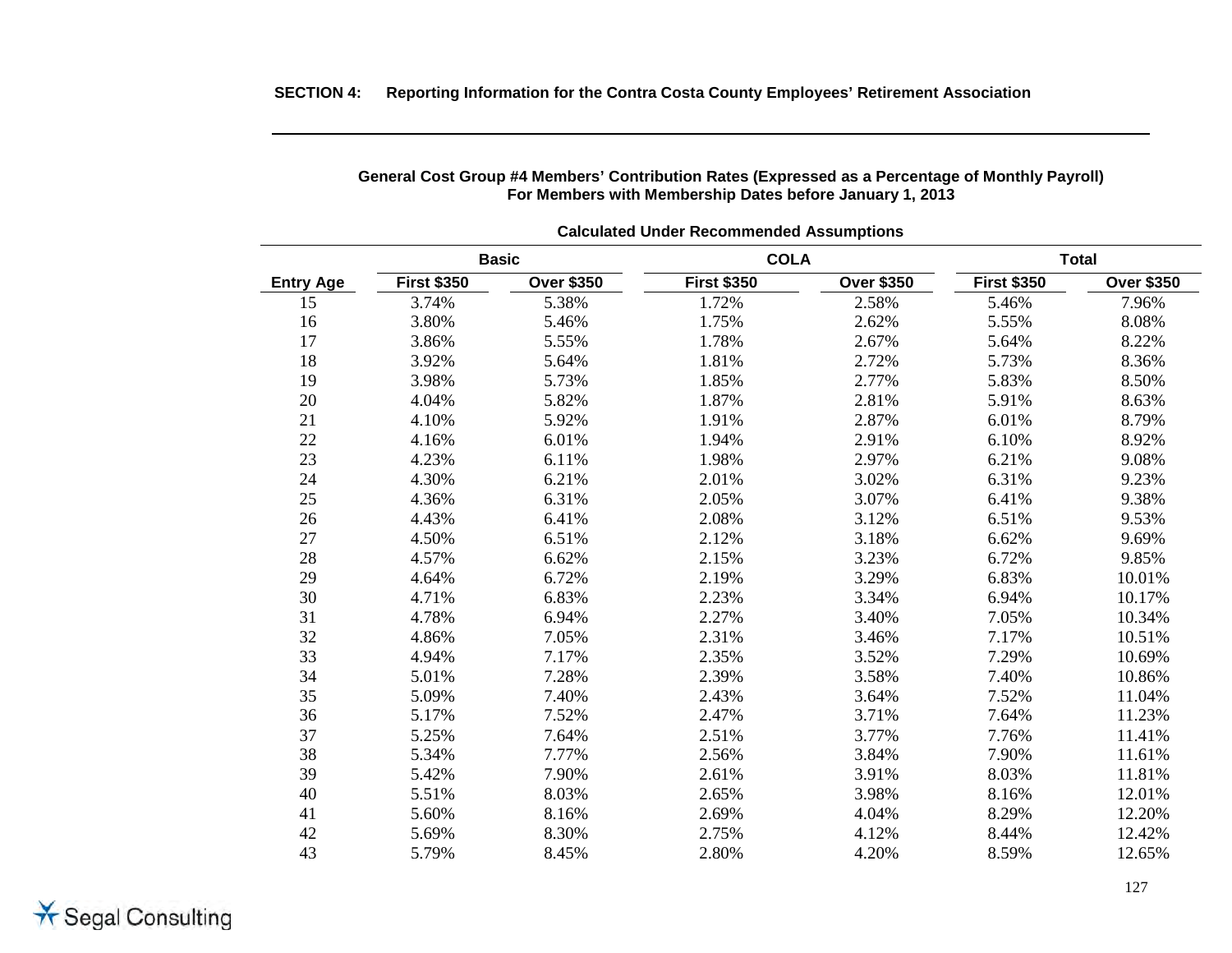| <b>Calculated Under Recommended Assumptions</b> |                         |                                                         |                                       |                                                                            |                                                                                                                                                                                            |  |  |  |
|-------------------------------------------------|-------------------------|---------------------------------------------------------|---------------------------------------|----------------------------------------------------------------------------|--------------------------------------------------------------------------------------------------------------------------------------------------------------------------------------------|--|--|--|
|                                                 | <b>Basic</b>            |                                                         |                                       | <b>Total</b>                                                               |                                                                                                                                                                                            |  |  |  |
|                                                 | <b>Over \$350</b>       | <b>First \$350</b>                                      | <b>Over \$350</b>                     | <b>First \$350</b>                                                         | <b>Over \$350</b>                                                                                                                                                                          |  |  |  |
| 5.88%                                           | 8.59%                   | 2.85%                                                   | 4.27%                                 | 8.73%                                                                      | 12.86%                                                                                                                                                                                     |  |  |  |
| 5.99%                                           | 8.75%                   | 2.90%                                                   | 4.35%                                 | 8.89%                                                                      | 13.10%                                                                                                                                                                                     |  |  |  |
| 6.09%                                           | 8.90%                   | 2.95%                                                   | 4.43%                                 | 9.04%                                                                      | 13.33%                                                                                                                                                                                     |  |  |  |
| 6.19%                                           | 9.05%                   | 3.01%                                                   | 4.51%                                 | 9.20%                                                                      | 13.56%                                                                                                                                                                                     |  |  |  |
| 6.28%                                           | 9.19%                   | 3.05%                                                   | 4.58%                                 | 9.33%                                                                      | 13.77%                                                                                                                                                                                     |  |  |  |
| 6.39%                                           | 9.35%                   | 3.11%                                                   | 4.67%                                 | 9.50%                                                                      | 14.02%                                                                                                                                                                                     |  |  |  |
| 6.49%                                           | 9.50%                   | 3.17%                                                   | 4.75%                                 | 9.66%                                                                      | 14.25%                                                                                                                                                                                     |  |  |  |
| 6.60%                                           | 9.67%                   | 3.23%                                                   | 4.84%                                 | 9.83%                                                                      | 14.51%                                                                                                                                                                                     |  |  |  |
| 6.72%                                           | 9.84%                   | 3.29%                                                   | 4.93%                                 | 10.01%                                                                     | 14.77%                                                                                                                                                                                     |  |  |  |
| 6.82%                                           | 9.99%                   | 3.34%                                                   | 5.01%                                 | 10.16%                                                                     | 15.00%                                                                                                                                                                                     |  |  |  |
| 6.91%                                           | 10.13%                  | 3.39%                                                   | 5.08%                                 | 10.30%                                                                     | 15.21%                                                                                                                                                                                     |  |  |  |
| 6.99%                                           | 10.25%                  | 3.43%                                                   | 5.14%                                 | 10.42%                                                                     | 15.39%                                                                                                                                                                                     |  |  |  |
| 7.06%                                           | 10.36%                  | 3.47%                                                   | 5.20%                                 | 10.53%                                                                     | 15.56%                                                                                                                                                                                     |  |  |  |
| 7.05%                                           | 10.34%                  | 3.46%                                                   | 5.19%                                 | 10.51%                                                                     | 15.53%                                                                                                                                                                                     |  |  |  |
| 6.95%                                           | 10.19%                  | 3.41%                                                   | 5.11%                                 | 10.36%                                                                     | 15.30%                                                                                                                                                                                     |  |  |  |
| 6.68%                                           | 9.79%                   | 3.27%                                                   | 4.90%                                 | 9.95%                                                                      | 14.69%                                                                                                                                                                                     |  |  |  |
| 6.68%                                           | 9.79%                   | 3.27%                                                   | 4.90%                                 | 9.95%                                                                      | 14.69%                                                                                                                                                                                     |  |  |  |
|                                                 |                         |                                                         |                                       |                                                                            |                                                                                                                                                                                            |  |  |  |
|                                                 |                         |                                                         |                                       |                                                                            |                                                                                                                                                                                            |  |  |  |
|                                                 |                         |                                                         |                                       |                                                                            |                                                                                                                                                                                            |  |  |  |
|                                                 |                         |                                                         |                                       |                                                                            |                                                                                                                                                                                            |  |  |  |
|                                                 |                         |                                                         |                                       |                                                                            |                                                                                                                                                                                            |  |  |  |
|                                                 |                         |                                                         |                                       |                                                                            |                                                                                                                                                                                            |  |  |  |
|                                                 |                         |                                                         |                                       |                                                                            |                                                                                                                                                                                            |  |  |  |
|                                                 | Administrative Expense: | <b>First \$350</b><br>7.00%<br>See Exhibit II.<br>0.50% | 0.47% of payroll added to Basic rates | <b>COLA</b><br>MP-2015 projection scale, weighted 30% male and 70% female. | 52.58% applied to Basic rates prior to adjustment for administrative expenses.<br>Headcount-Weighted RP 2014 Healthy Annuitant Mortality Table, projected to 2034 with the two-dimensional |  |  |  |

**General Cost Group #4 Members' Contribution Rates (Expressed as a Percentage of Monthly Payroll) For Members with Membership Dates before January 1, 2013**

#### **SECTION 4: Reporting Information for the Contra Costa County Employees' Retirement Association**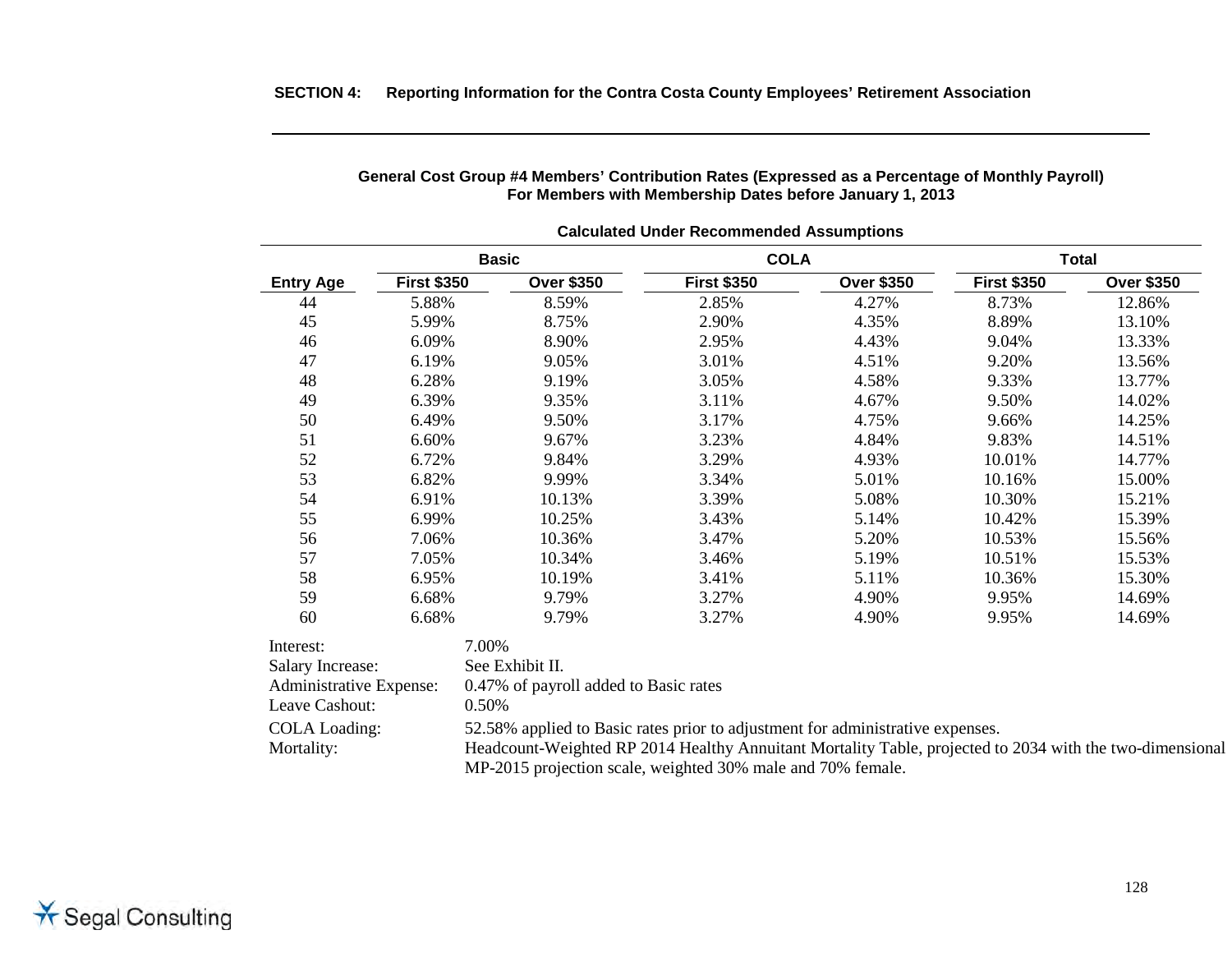| <b>Calculated Under Recommended Assumptions</b> |                    |                   |                    |                   |                    |                   |  |  |
|-------------------------------------------------|--------------------|-------------------|--------------------|-------------------|--------------------|-------------------|--|--|
|                                                 | <b>Basic</b>       |                   |                    | <b>COLA</b>       | <b>Total</b>       |                   |  |  |
| <b>Entry Age</b>                                | <b>First \$350</b> | <b>Over \$350</b> | <b>First \$350</b> | <b>Over \$350</b> | <b>First \$350</b> | <b>Over \$350</b> |  |  |
| 15                                              | 3.76%              | 5.40%             | 1.71%              | 2.56%             | 5.47%              | 7.96%             |  |  |
| 16                                              | 3.82%              | 5.49%             | 1.73%              | 2.60%             | 5.55%              | 8.09%             |  |  |
| 17                                              | 3.88%              | 5.58%             | 1.77%              | 2.65%             | 5.65%              | 8.23%             |  |  |
| 18                                              | 3.94%              | 5.67%             | 1.80%              | 2.70%             | 5.74%              | 8.37%             |  |  |
| 19                                              | 4.00%              | 5.76%             | 1.83%              | 2.74%             | 5.83%              | 8.50%             |  |  |
| 20                                              | 4.06%              | 5.85%             | 1.86%              | 2.79%             | 5.92%              | 8.64%             |  |  |
| 21                                              | 4.12%              | 5.94%             | 1.89%              | 2.84%             | 6.01%              | 8.78%             |  |  |
| 22                                              | 4.18%              | 6.04%             | 1.93%              | 2.89%             | 6.11%              | 8.93%             |  |  |
| 23                                              | 4.25%              | 6.14%             | 1.96%              | 2.94%             | 6.21%              | 9.08%             |  |  |
| 24                                              | 4.32%              | 6.24%             | 1.99%              | 2.99%             | 6.31%              | 9.23%             |  |  |
| 25                                              | 4.38%              | 6.34%             | 2.03%              | 3.04%             | 6.41%              | 9.38%             |  |  |
| 26                                              | 4.45%              | 6.44%             | 2.07%              | 3.10%             | 6.52%              | 9.54%             |  |  |
| $27\,$                                          | 4.52%              | 6.54%             | 2.10%              | 3.15%             | 6.62%              | 9.69%             |  |  |
| 28                                              | 4.58%              | 6.64%             | 2.13%              | 3.20%             | 6.71%              | 9.84%             |  |  |
| 29                                              | 4.66%              | 6.75%             | 2.17%              | 3.26%             | 6.83%              | 10.01%            |  |  |
| 30                                              | 4.73%              | 6.86%             | 2.21%              | 3.31%             | 6.94%              | 10.17%            |  |  |
| 31                                              | 4.80%              | 6.97%             | 2.25%              | 3.37%             | 7.05%              | 10.34%            |  |  |
| 32                                              | 4.88%              | 7.08%             | 2.29%              | 3.43%             | 7.17%              | 10.51%            |  |  |
| 33                                              | 4.96%              | 7.20%             | 2.33%              | 3.49%             | 7.29%              | 10.69%            |  |  |
| 34                                              | 5.03%              | 7.31%             | 2.37%              | 3.55%             | 7.40%              | 10.86%            |  |  |
| 35                                              | 5.11%              | 7.43%             | 2.41%              | 3.61%             | 7.52%              | 11.04%            |  |  |
| 36                                              | 5.19%              | 7.55%             | 2.45%              | 3.67%             | 7.64%              | 11.22%            |  |  |
| 37                                              | 5.28%              | 7.68%             | 2.49%              | 3.74%             | 7.77%              | 11.42%            |  |  |
| 38                                              | 5.36%              | 7.80%             | 2.53%              | 3.80%             | 7.89%              | 11.60%            |  |  |
| 39                                              | 5.44%              | 7.93%             | 2.58%              | 3.87%             | 8.02%              | 11.80%            |  |  |
| 40                                              | 5.54%              | 8.07%             | 2.63%              | 3.94%             | 8.17%              | 12.01%            |  |  |
| 41                                              | 5.62%              | 8.20%             | 2.67%              | 4.01%             | 8.29%              | 12.21%            |  |  |
| 42                                              | 5.72%              | 8.34%             | 2.72%              | 4.08%             | 8.44%              | 12.42%            |  |  |
| 43                                              | 5.82%              | 8.49%             | 2.77%              | 4.16%             | 8.59%              | 12.65%            |  |  |

#### **General Cost Group #5 Members' Contribution Rates (Expressed as a Percentage of Monthly Payroll) For Members with Membership Dates before January 1, 2013**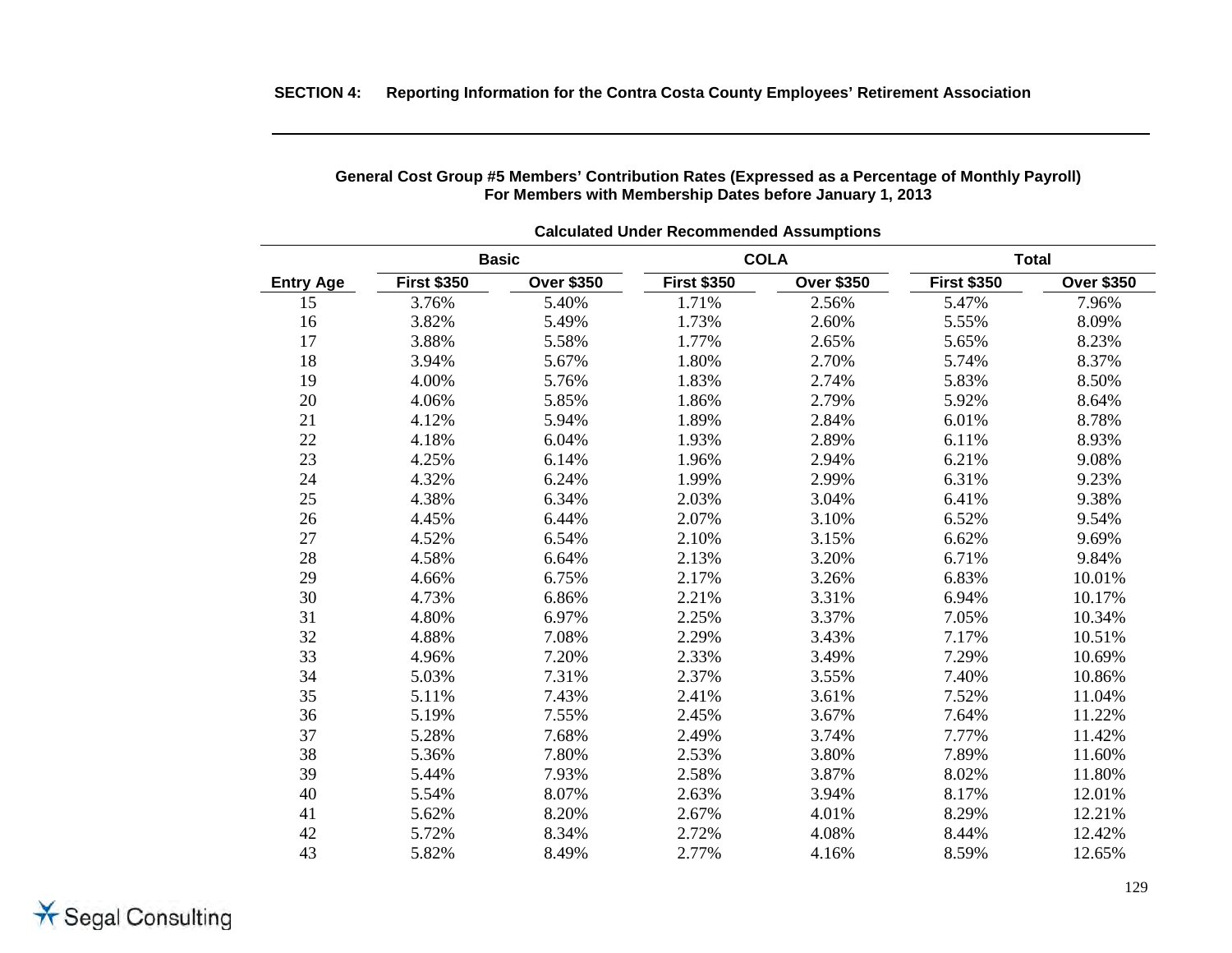|                                             |                    |                                                                                               | <b>Calculated Under Recommended Assumptions</b> |                   |                    |                   |  |  |
|---------------------------------------------|--------------------|-----------------------------------------------------------------------------------------------|-------------------------------------------------|-------------------|--------------------|-------------------|--|--|
| <b>COLA</b><br><b>Basic</b><br><b>Total</b> |                    |                                                                                               |                                                 |                   |                    |                   |  |  |
| <b>Entry Age</b>                            | <b>First \$350</b> | <b>Over \$350</b>                                                                             | <b>First \$350</b>                              | <b>Over \$350</b> | <b>First \$350</b> | <b>Over \$350</b> |  |  |
| 44                                          | 5.91%              | 8.63%                                                                                         | 2.82%                                           | 4.23%             | 8.73%              | 12.86%            |  |  |
| 45                                          | 6.01%              | 8.78%                                                                                         | 2.87%                                           | 4.31%             | 8.88%              | 13.09%            |  |  |
| 46                                          | 6.12%              | 8.94%                                                                                         | 2.93%                                           | 4.39%             | 9.05%              | 13.33%            |  |  |
| 47                                          | 6.22%              | 9.09%                                                                                         | 2.98%                                           | 4.47%             | 9.20%              | 13.56%            |  |  |
| 48                                          | 6.31%              | 9.23%                                                                                         | 3.03%                                           | 4.54%             | 9.34%              | 13.77%            |  |  |
| 49                                          | 6.41%              | 9.38%                                                                                         | 3.08%                                           | 4.62%             | 9.49%              | 14.00%            |  |  |
| 50                                          | 6.52%              | 9.54%                                                                                         | 3.13%                                           | 4.70%             | 9.65%              | 14.24%            |  |  |
| 51                                          | 6.64%              | 9.72%                                                                                         | 3.20%                                           | 4.80%             | 9.84%              | 14.52%            |  |  |
| 52                                          | 6.74%              | 9.88%                                                                                         | 3.25%                                           | 4.88%             | 9.99%              | 14.76%            |  |  |
| 53                                          | 6.84%              | 10.03%                                                                                        | 3.31%                                           | 4.96%             | 10.15%             | 14.99%            |  |  |
| 54                                          | 6.94%              | 10.18%                                                                                        | 3.36%                                           | 5.04%             | 10.30%             | 15.22%            |  |  |
| 55                                          | 7.01%              | 10.28%                                                                                        | 3.39%                                           | 5.09%             | 10.40%             | 15.37%            |  |  |
| 56                                          | 7.06%              | 10.35%                                                                                        | 3.41%                                           | 5.12%             | 10.47%             | 15.47%            |  |  |
| 57                                          | 7.04%              | 10.32%                                                                                        | 3.41%                                           | 5.11%             | 10.45%             | 15.43%            |  |  |
| 58                                          | 6.93%              | 10.16%                                                                                        | 3.35%                                           | 5.03%             | 10.28%             | 15.19%            |  |  |
| 59                                          | 6.85%              | 10.04%                                                                                        | 3.31%                                           | 4.96%             | 10.16%             | 15.00%            |  |  |
| 60                                          | 6.85%              | 10.04%                                                                                        | 3.31%                                           | 4.96%             | 10.16%             | 15.00%            |  |  |
| Interest:                                   |                    | 7.00%                                                                                         |                                                 |                   |                    |                   |  |  |
| <b>Salary Increase:</b>                     |                    | See Exhibit II.                                                                               |                                                 |                   |                    |                   |  |  |
| <b>Administrative Expense:</b>              |                    | 0.47% of payroll added to Basic rates                                                         |                                                 |                   |                    |                   |  |  |
| Leave Cashout:                              |                    | 1.00%                                                                                         |                                                 |                   |                    |                   |  |  |
| <b>COLA Loading:</b>                        |                    | 51.87% applied to Basic rates prior to adjustment for administrative expenses.                |                                                 |                   |                    |                   |  |  |
| Mortality:                                  |                    | Headcount-Weighted RP 2014 Healthy Annuitant Mortality Table, projected to 2034 with the two- |                                                 |                   |                    |                   |  |  |
|                                             |                    | dimensional MP-2015 projection scale, weighted 30% male and 70% female.                       |                                                 |                   |                    |                   |  |  |

**General Cost Group #5 Members' Contribution Rates (Expressed as a Percentage of Monthly Payroll) For Members with Membership Dates before January 1, 2013**

#### **SECTION 4: Reporting Information for the Contra Costa County Employees' Retirement Association**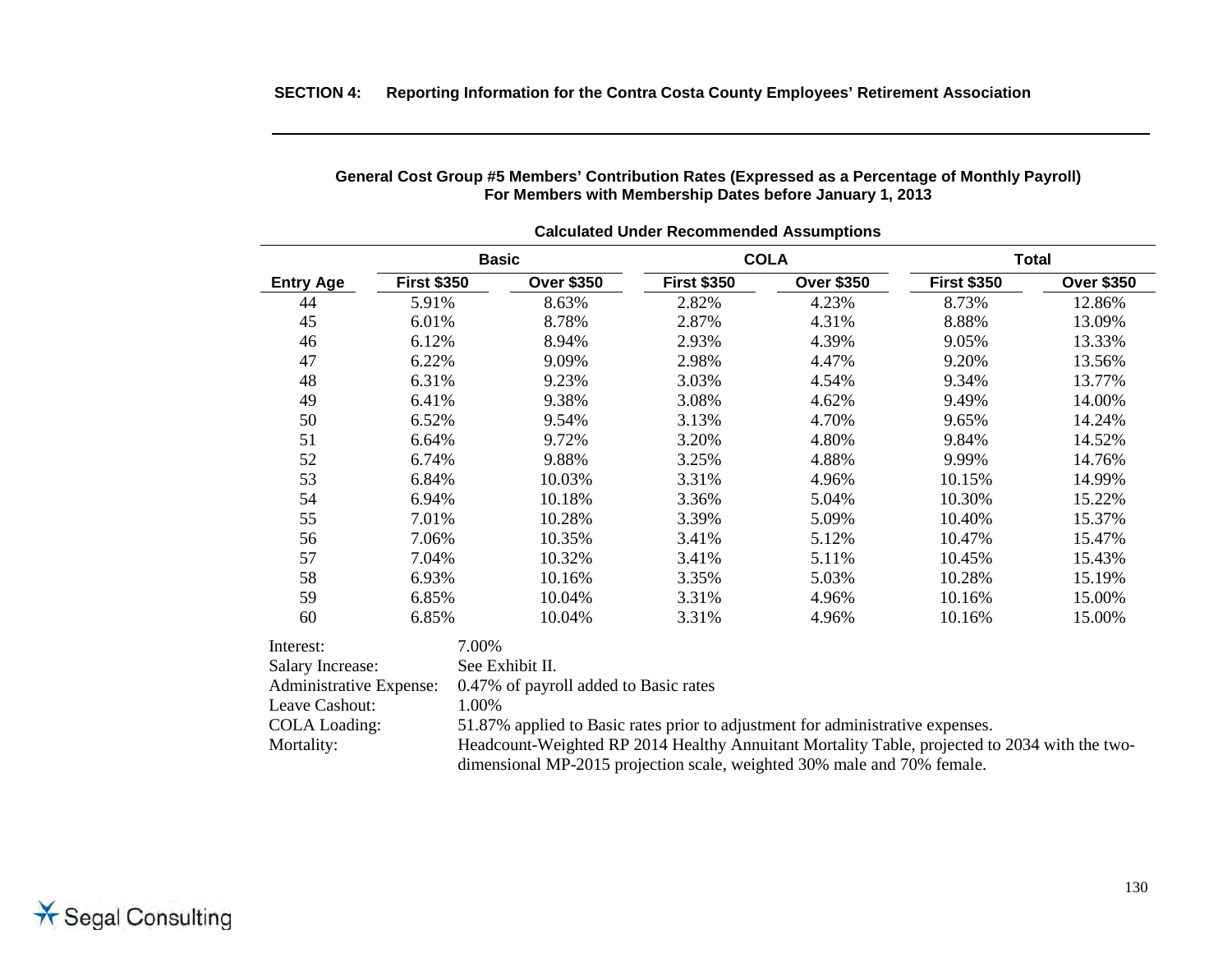| <b>Calculated Under Recommended Assumptions</b> |                    |                   |                    |                   |                    |                   |  |  |  |
|-------------------------------------------------|--------------------|-------------------|--------------------|-------------------|--------------------|-------------------|--|--|--|
|                                                 |                    | <b>Basic</b>      | <b>COLA</b>        |                   | <b>Total</b>       |                   |  |  |  |
| <b>Entry Age</b>                                | <b>First \$350</b> | <b>Over \$350</b> | <b>First \$350</b> | <b>Over \$350</b> | <b>First \$350</b> | <b>Over \$350</b> |  |  |  |
| 15                                              | 4.24%              | 6.13%             | 1.71%              | 2.57%             | 5.95%              | 8.70%             |  |  |  |
| 16                                              | 4.31%              | 6.23%             | 1.75%              | 2.62%             | 6.06%              | 8.85%             |  |  |  |
| 17                                              | 4.38%              | 6.33%             | 1.77%              | 2.66%             | 6.15%              | 8.99%             |  |  |  |
| 18                                              | 4.44%              | 6.43%             | 1.81%              | 2.71%             | 6.25%              | 9.14%             |  |  |  |
| 19                                              | 4.52%              | 6.54%             | 1.84%              | 2.76%             | 6.36%              | 9.30%             |  |  |  |
| $20\,$                                          | 4.58%              | 6.64%             | 1.87%              | 2.80%             | 6.45%              | 9.44%             |  |  |  |
| 21                                              | 4.66%              | 6.75%             | 1.90%              | 2.85%             | 6.56%              | 9.60%             |  |  |  |
| 22                                              | 4.73%              | 6.86%             | 1.93%              | 2.90%             | 6.66%              | 9.76%             |  |  |  |
| 23                                              | 4.80%              | 6.97%             | 1.97%              | 2.95%             | 6.77%              | 9.92%             |  |  |  |
| 24                                              | 4.88%              | 7.08%             | 2.00%              | 3.00%             | 6.88%              | 10.08%            |  |  |  |
| 25                                              | 4.96%              | 7.20%             | 2.04%              | 3.06%             | 7.00%              | 10.26%            |  |  |  |
| 26                                              | 5.03%              | 7.31%             | 2.07%              | 3.11%             | 7.10%              | 10.42%            |  |  |  |
| 27                                              | 5.11%              | 7.43%             | 2.11%              | 3.16%             | 7.22%              | 10.59%            |  |  |  |
| 28                                              | 5.19%              | 7.55%             | 2.15%              | 3.22%             | 7.34%              | 10.77%            |  |  |  |
| 29                                              | 5.27%              | 7.67%             | 2.18%              | 3.27%             | 7.45%              | 10.94%            |  |  |  |
| 30                                              | 5.36%              | 7.80%             | 2.22%              | 3.33%             | 7.58%              | 11.13%            |  |  |  |
| 31                                              | 5.44%              | 7.93%             | 2.26%              | 3.39%             | 7.70%              | 11.32%            |  |  |  |
| 32                                              | 5.53%              | 8.06%             | 2.30%              | 3.45%             | 7.83%              | 11.51%            |  |  |  |
| 33                                              | 5.62%              | 8.19%             | 2.34%              | 3.51%             | 7.96%              | 11.70%            |  |  |  |
| 34                                              | 5.70%              | 8.32%             | 2.37%              | 3.56%             | 8.07%              | 11.88%            |  |  |  |
| 35                                              | 5.80%              | 8.46%             | 2.42%              | 3.63%             | 8.22%              | 12.09%            |  |  |  |
| 36                                              | 5.90%              | 8.61%             | 2.47%              | 3.70%             | 8.37%              | 12.31%            |  |  |  |
| 37                                              | 5.99%              | 8.75%             | 2.51%              | 3.76%             | 8.50%              | 12.51%            |  |  |  |
| 38                                              | 6.09%              | 8.90%             | 2.55%              | 3.83%             | 8.64%              | 12.73%            |  |  |  |
| 39                                              | 6.20%              | 9.06%             | 2.60%              | 3.90%             | 8.80%              | 12.96%            |  |  |  |
| 40                                              | 6.31%              | 9.23%             | 2.65%              | 3.98%             | 8.96%              | 13.21%            |  |  |  |
| 41                                              | 6.41%              | 9.38%             | 2.70%              | 4.05%             | 9.11%              | 13.43%            |  |  |  |
| 42                                              | 6.52%              | 9.54%             | 2.75%              | 4.12%             | 9.27%              | 13.66%            |  |  |  |

#### **General Cost Group #6 Members' Contribution Rates (Expressed as a Percentage of Monthly Payroll) For Members with Membership Dates before January 1, 2013**

**SECTION 4: Reporting Information for the Contra Costa County Employees' Retirement Association**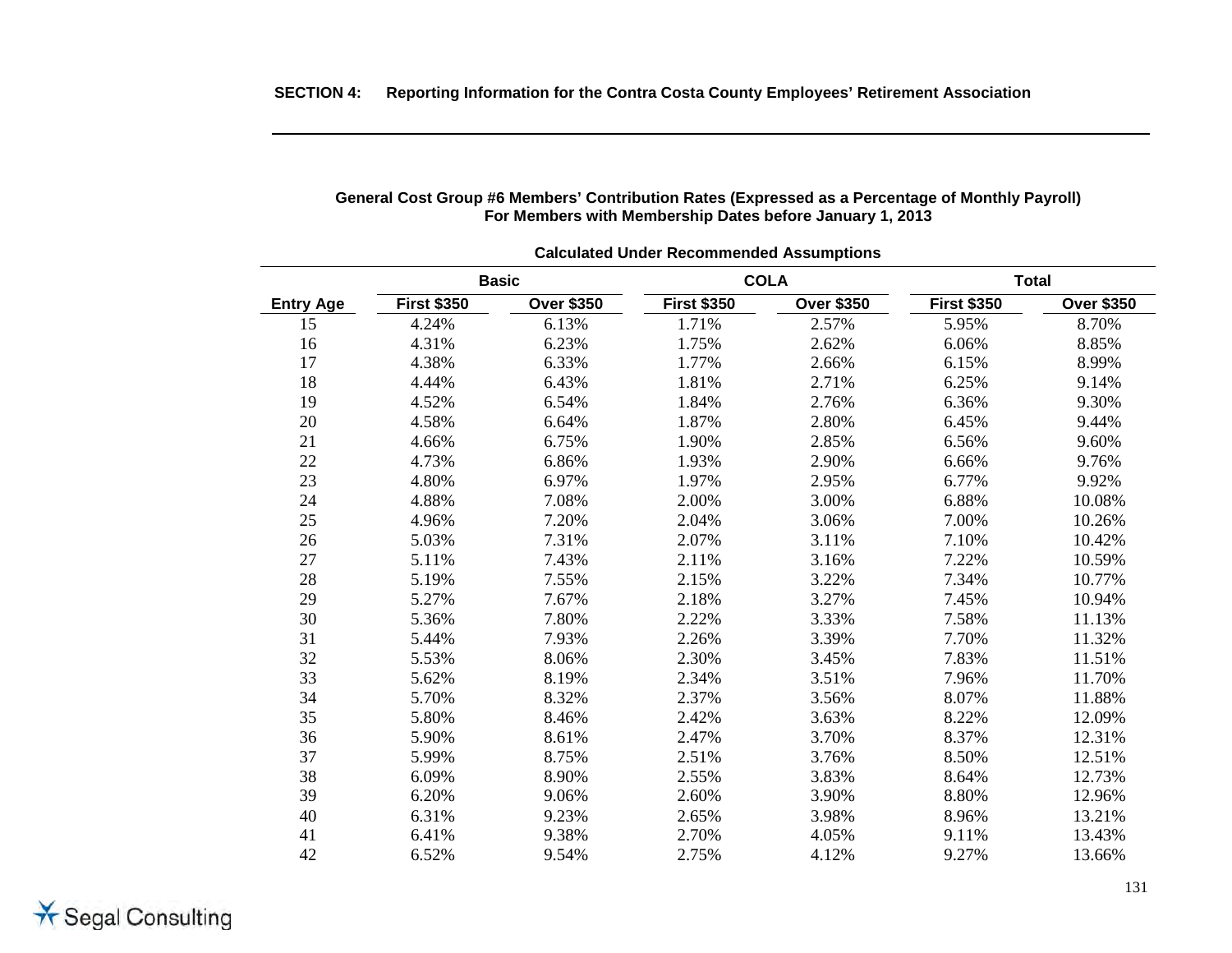| <b>Calculated Under Recommended Assumptions</b> |                    |                                                                                |                    |                   |                    |                   |  |  |  |
|-------------------------------------------------|--------------------|--------------------------------------------------------------------------------|--------------------|-------------------|--------------------|-------------------|--|--|--|
|                                                 |                    | <b>Basic</b>                                                                   |                    | <b>COLA</b>       |                    | <b>Total</b>      |  |  |  |
| <b>Entry Age</b>                                | <b>First \$350</b> | <b>Over \$350</b>                                                              | <b>First \$350</b> | <b>Over \$350</b> | <b>First \$350</b> | <b>Over \$350</b> |  |  |  |
| 43                                              | 6.62%              | 9.69%                                                                          | 2.79%              | 4.19%             | 9.41%              | 13.88%            |  |  |  |
| 44                                              | 6.73%              | 9.86%                                                                          | 2.84%              | 4.26%             | 9.57%              | 14.12%            |  |  |  |
| 45                                              | 6.84%              | 10.02%                                                                         | 2.89%              | 4.34%             | 9.73%              | 14.36%            |  |  |  |
| 46                                              | 6.95%              | 10.19%                                                                         | 2.94%              | 4.41%             | 9.89%              | 14.60%            |  |  |  |
| 47                                              | 7.08%              | 10.38%                                                                         | 3.00%              | 4.50%             | 10.08%             | 14.88%            |  |  |  |
| 48                                              | 7.18%              | 10.53%                                                                         | 3.05%              | 4.57%             | 10.23%             | 15.10%            |  |  |  |
| 49                                              | 7.28%              | 10.69%                                                                         | 3.09%              | 4.64%             | 10.37%             | 15.33%            |  |  |  |
| 50                                              | 7.38%              | 10.83%                                                                         | 3.13%              | 4.70%             | 10.51%             | 15.53%            |  |  |  |
| 51                                              | 7.42%              | 10.90%                                                                         | 3.16%              | 4.74%             | 10.58%             | 15.64%            |  |  |  |
| 52                                              | 7.40%              | 10.87%                                                                         | 3.15%              | 4.72%             | 10.55%             | 15.59%            |  |  |  |
| 53                                              | 7.30%              | 10.71%                                                                         | 3.10%              | 4.65%             | 10.40%             | 15.36%            |  |  |  |
| 54                                              | 7.01%              | 10.28%                                                                         | 2.97%              | 4.45%             | 9.98%              | 14.73%            |  |  |  |
| 55                                              | 7.01%              | 10.28%                                                                         | 2.97%              | 4.45%             | 9.98%              | 14.73%            |  |  |  |
| 56                                              | 7.01%              | 10.28%                                                                         | 2.97%              | 4.45%             | 9.98%              | 14.73%            |  |  |  |
| 57                                              | 7.01%              | 10.28%                                                                         | 2.97%              | 4.45%             | 9.98%              | 14.73%            |  |  |  |
| 58                                              | 7.01%              | 10.28%                                                                         | 2.97%              | 4.45%             | 9.98%              | 14.73%            |  |  |  |
| 59                                              | 7.01%              | 10.28%                                                                         | 2.97%              | 4.45%             | 9.98%              | 14.73%            |  |  |  |
| 60                                              | 7.01%              | 10.28%                                                                         | 2.97%              | 4.45%             | 9.98%              | 14.73%            |  |  |  |
| Interest:                                       |                    | 7.00%                                                                          |                    |                   |                    |                   |  |  |  |
| <b>Salary Increase:</b>                         |                    | See Exhibit II.                                                                |                    |                   |                    |                   |  |  |  |
| Administrative Expense:                         |                    | 0.47% of payroll added to Basic rates                                          |                    |                   |                    |                   |  |  |  |
| Leave Cashout:                                  |                    | 0.75%                                                                          |                    |                   |                    |                   |  |  |  |
| <b>COLA Loading:</b>                            |                    | 45.41% applied to Basic rates prior to adjustment for administrative expenses. |                    |                   |                    |                   |  |  |  |

Mortality: Headcount-Weighted RP 2014 Healthy Annuitant Mortality Table, projected to 2034 with the two-

dimensional MP-2015 projection scale, weighted 30% male and 70% female.

### **SECTION 4: Reporting Information for the Contra Costa County Employees' Retirement Association**

#### **General Cost Group #6 Members' Contribution Rates (Expressed as a Percentage of Monthly Payroll) For Members with Membership Dates before January 1, 2013**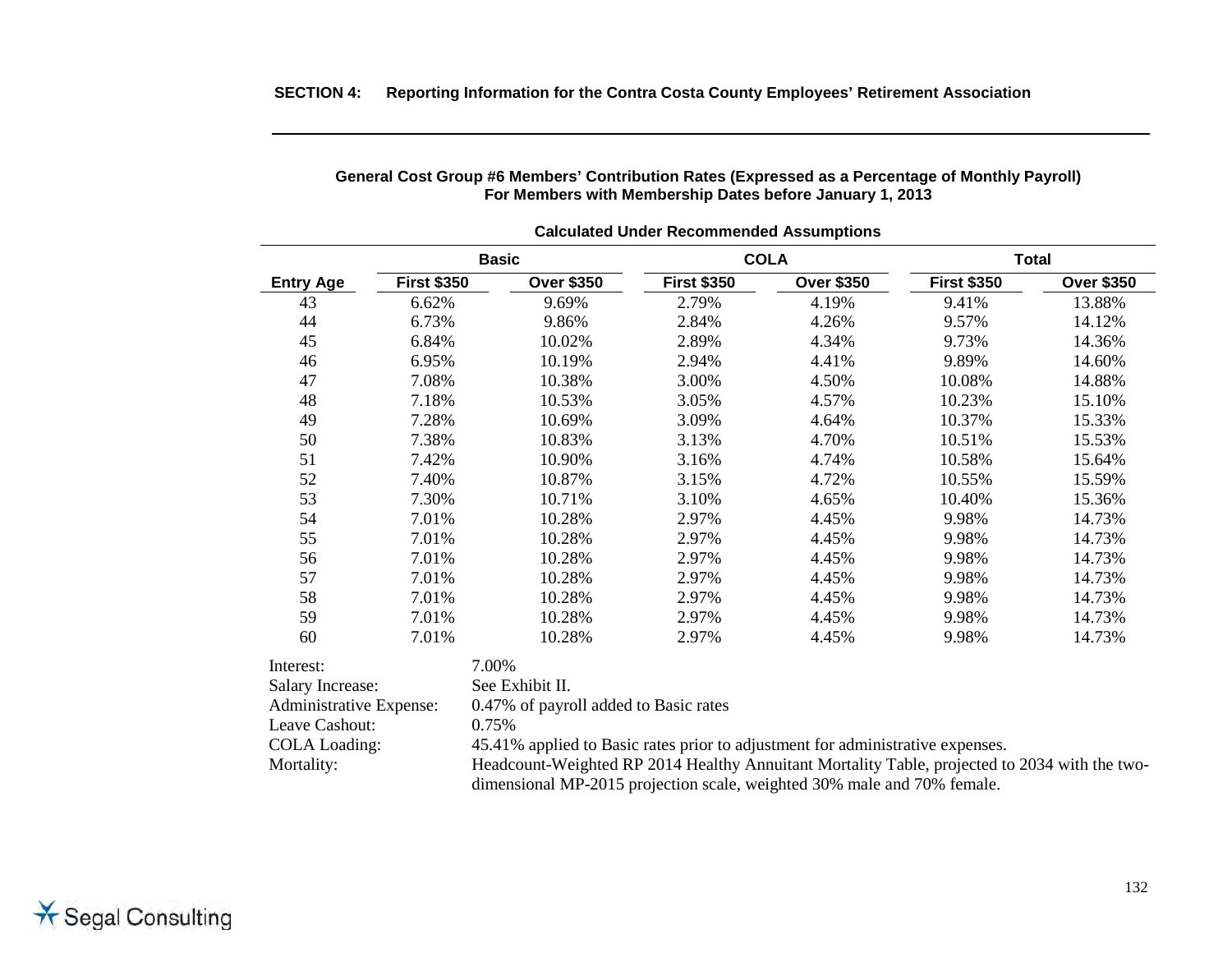| <b>Calculated Under Recommended Assumptions</b> |              |             |              |  |  |
|-------------------------------------------------|--------------|-------------|--------------|--|--|
| <b>Entry Age</b>                                | <b>Basic</b> | <b>COLA</b> | <b>Total</b> |  |  |
| 15                                              | 9.05%        | 6.33%       | 15.38%       |  |  |
| 16                                              | 9.05%        | 6.33%       | 15.38%       |  |  |
| 17                                              | 9.05%        | 6.33%       | 15.38%       |  |  |
| 18                                              | 9.05%        | 6.33%       | 15.38%       |  |  |
| 19                                              | 9.05%        | 6.33%       | 15.38%       |  |  |
| 20                                              | 9.05%        | 6.33%       | 15.38%       |  |  |
| 21                                              | 9.05%        | 6.33%       | 15.38%       |  |  |
| 22                                              | 9.19%        | 6.43%       | 15.62%       |  |  |
| 23                                              | 9.34%        | 6.54%       | 15.88%       |  |  |
| 24                                              | 9.50%        | 6.66%       | 16.16%       |  |  |
| 25                                              | 9.65%        | 6.77%       | 16.42%       |  |  |
| 26                                              | 9.81%        | 6.89%       | 16.70%       |  |  |
| 27                                              | 9.97%        | 7.01%       | 16.98%       |  |  |
| 28                                              | 10.14%       | 7.13%       | 17.27%       |  |  |
| 29                                              | 10.31%       | 7.26%       | 17.57%       |  |  |
| 30                                              | 10.48%       | 7.38%       | 17.86%       |  |  |
| 31                                              | 10.65%       | 7.51%       | 18.16%       |  |  |
| 32                                              | 10.84%       | 7.65%       | 18.49%       |  |  |
| 33                                              | 11.03%       | 7.79%       | 18.82%       |  |  |
| 34                                              | 11.22%       | 7.93%       | 19.15%       |  |  |
| 35                                              | 11.42%       | 8.08%       | 19.50%       |  |  |
| 36                                              | 11.62%       | 8.22%       | 19.84%       |  |  |
| 37                                              | 11.81%       | 8.36%       | 20.17%       |  |  |
| 38                                              | 12.01%       | 8.51%       | 20.52%       |  |  |
| 39                                              | 12.22%       | 8.67%       | 20.89%       |  |  |
| 40                                              | 12.44%       | 8.83%       | 21.27%       |  |  |
| 41                                              | 12.67%       | 9.00%       | 21.67%       |  |  |
| 42                                              | 12.90%       | 9.17%       | 22.07%       |  |  |
| 43                                              | 13.19%       | 9.38%       | 22.57%       |  |  |
| 44                                              | 13.42%       | 9.55%       | 22.97%       |  |  |

# **Safety Cost Group #7 Members' Contribution Rates (Expressed as a Percentage of Monthly Payroll) For Members with Membership Dates before January 1, 2013**

**SECTION 4: Reporting Information for the Contra Costa County Employees' Retirement Association**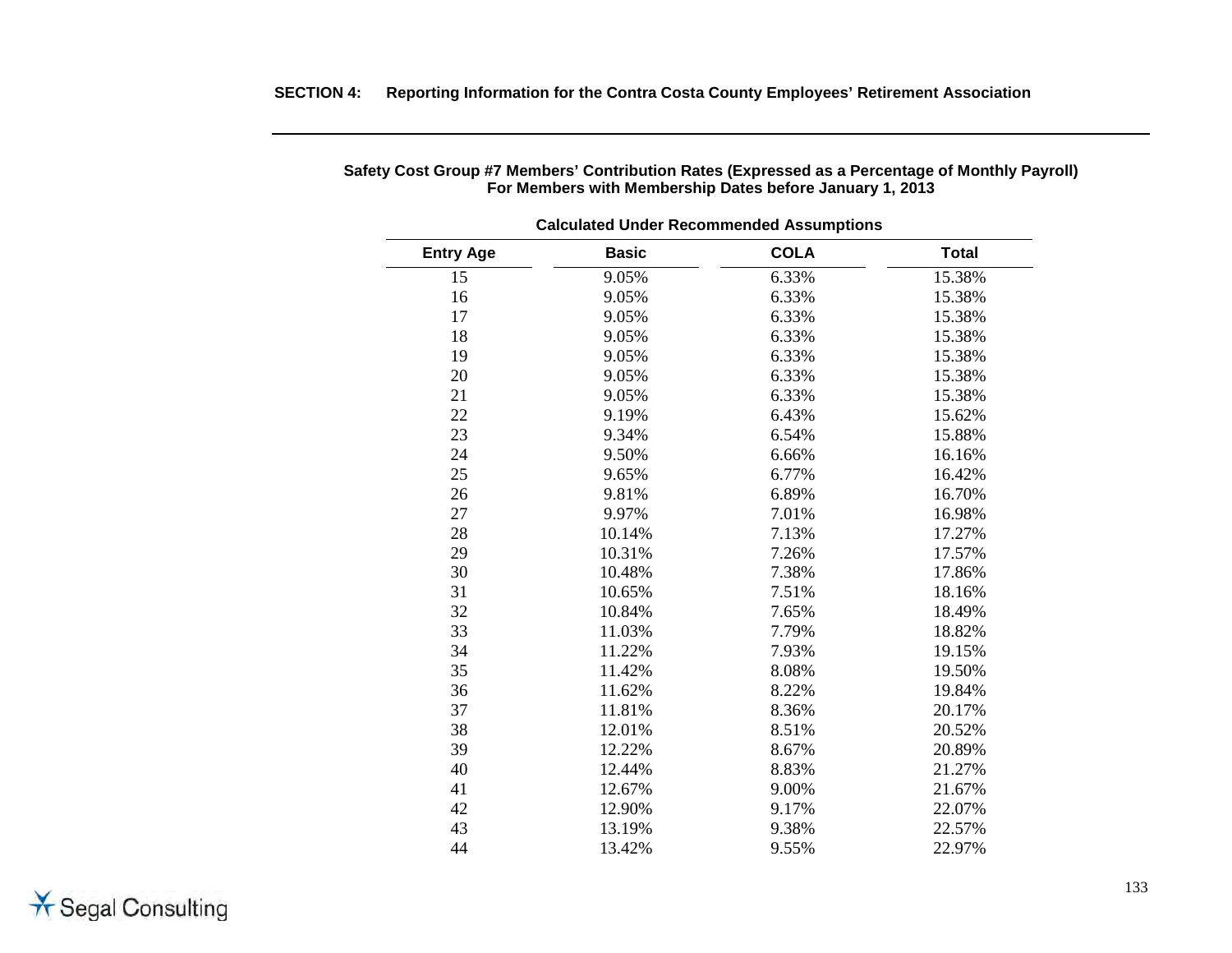| <b>Entry Age</b> | <b>Basic</b> | <b>COLA</b> | <b>Total</b> |
|------------------|--------------|-------------|--------------|
| 45               | 13.62%       | 9.70%       | 23.32%       |
| 46               | 13.66%       | 9.73%       | 23.39%       |
| 47               | 13.60%       | 9.68%       | 23.28%       |
| 48               | 13.39%       | 9.53%       | 22.92%       |
| 49               | 13.01%       | 9.25%       | 22.26%       |
| 50               | 13.01%       | 9.25%       | 22.26%       |
| 51               | 13.01%       | 9.25%       | 22.26%       |
| 52               | 13.01%       | 9.25%       | 22.26%       |
| 53               | 13.01%       | 9.25%       | 22.26%       |
| 54               | 13.01%       | 9.25%       | 22.26%       |
| 55               | 13.01%       | 9.25%       | 22.26%       |
| 56               | 13.01%       | 9.25%       | 22.26%       |
| 57               | 13.01%       | 9.25%       | 22.26%       |
| 58               | 13.01%       | 9.25%       | 22.26%       |
| 59               | 13.01%       | 9.25%       | 22.26%       |
| 60               | 13.01%       | 9.25%       | 22.26%       |

### **Safety Cost Group #7 Members' Contribution Rates (Expressed as a Percentage of Monthly Payroll) For Members with Membership Dates before January 1, 2013**

**SECTION 4: Reporting Information for the Contra Costa County Employees' Retirement Association**

**Calculated Under Recommended Assumptions**

| Interest:                      | 7.00%                                                                                                |
|--------------------------------|------------------------------------------------------------------------------------------------------|
| <b>Salary Increase:</b>        | See Exhibit II.                                                                                      |
| <b>Administrative Expense:</b> | 0.47% of payroll added to Basic rates                                                                |
| Leave Cashout:                 | 1.00%                                                                                                |
| <b>COLA Loading:</b>           | 73.76% applied to Basic rates prior to adjustment for administrative expenses.                       |
| Mortality:                     | Headcount-Weighted RP 2014 Healthy Annuitant Mortality Table set back three years, projected to 2034 |
|                                | with the two-dimensional MP-2015 projection scale, weighted 85% male and 15% female.                 |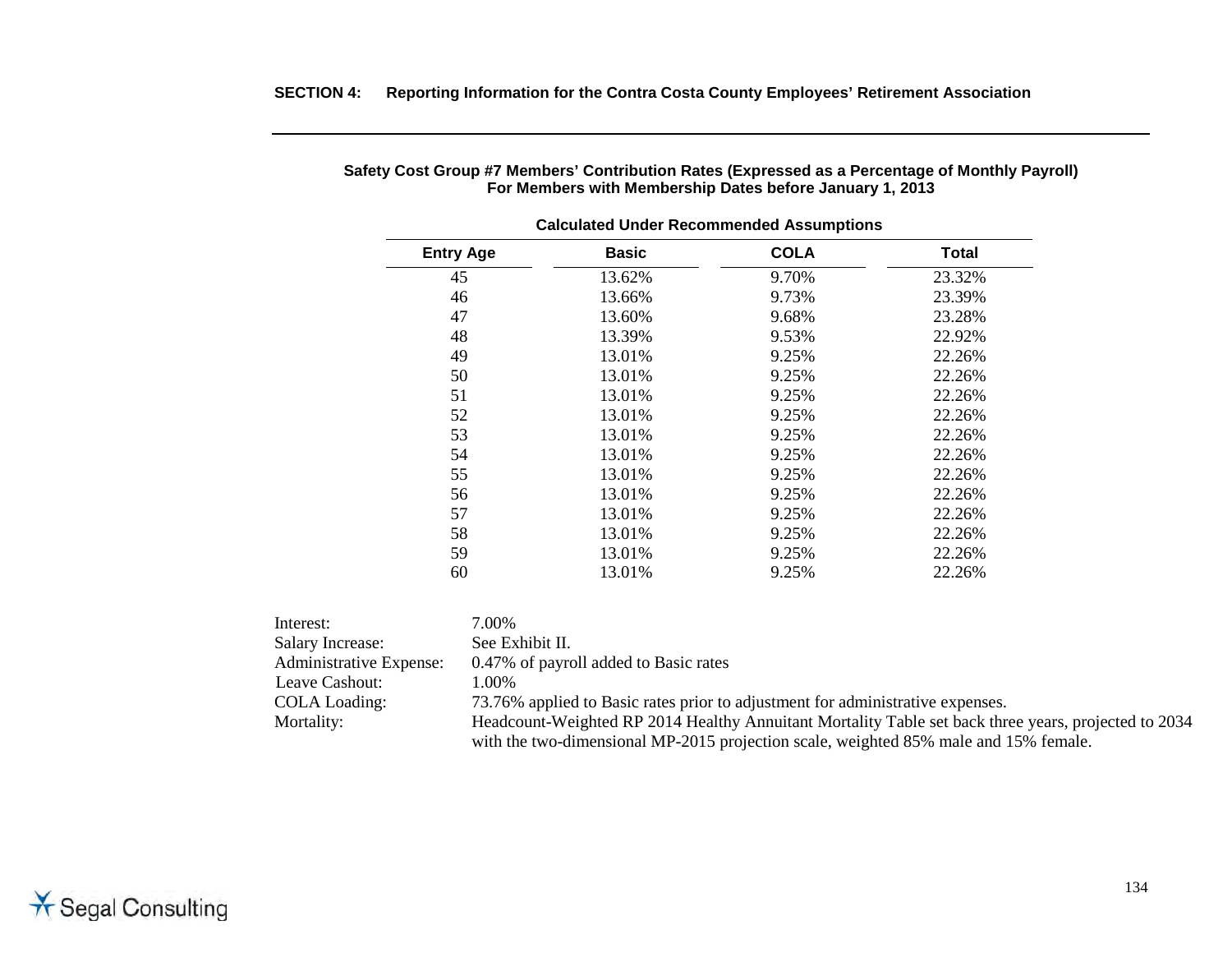|                  | <b>Calculated Under Recommended Assumptions</b> |             |              |  |  |  |
|------------------|-------------------------------------------------|-------------|--------------|--|--|--|
| <b>Entry Age</b> | <b>Basic</b>                                    | <b>COLA</b> | <b>Total</b> |  |  |  |
| 15               | 9.03%                                           | 6.31%       | 15.34%       |  |  |  |
| 16               | 9.03%                                           | 6.31%       | 15.34%       |  |  |  |
| 17               | 9.03%                                           | 6.31%       | 15.34%       |  |  |  |
| 18               | 9.03%                                           | 6.31%       | 15.34%       |  |  |  |
| 19               | 9.03%                                           | 6.31%       | 15.34%       |  |  |  |
| 20               | 9.03%                                           | 6.31%       | 15.34%       |  |  |  |
| 21               | 9.03%                                           | 6.31%       | 15.34%       |  |  |  |
| 22               | 9.17%                                           | 6.41%       | 15.58%       |  |  |  |
| 23               | 9.32%                                           | 6.53%       | 15.85%       |  |  |  |
| 24               | 9.48%                                           | 6.64%       | 16.12%       |  |  |  |
| 25               | 9.63%                                           | 6.75%       | 16.38%       |  |  |  |
| 26               | 9.79%                                           | 6.87%       | 16.66%       |  |  |  |
| 27               | 9.95%                                           | 6.99%       | 16.94%       |  |  |  |
| 28               | 10.12%                                          | 7.11%       | 17.23%       |  |  |  |
| 29               | 10.28%                                          | 7.23%       | 17.51%       |  |  |  |
| 30               | 10.46%                                          | 7.37%       | 17.83%       |  |  |  |
| 31               | 10.64%                                          | 7.50%       | 18.14%       |  |  |  |
| 32               | 10.82%                                          | 7.63%       | 18.45%       |  |  |  |
| 33               | 11.00%                                          | 7.76%       | 18.76%       |  |  |  |
| 34               | 11.20%                                          | 7.91%       | 19.11%       |  |  |  |
| 35               | 11.39%                                          | 8.05%       | 19.44%       |  |  |  |
| 36               | 11.59%                                          | 8.20%       | 19.79%       |  |  |  |
| 37               | 11.79%                                          | 8.35%       | 20.14%       |  |  |  |
| 38               | 11.99%                                          | 8.49%       | 20.48%       |  |  |  |
| 39               | 12.20%                                          | 8.65%       | 20.85%       |  |  |  |
| 40               | 12.41%                                          | 8.80%       | 21.21%       |  |  |  |
| 41               | 12.63%                                          | 8.97%       | 21.60%       |  |  |  |
| 42               | 12.88%                                          | 9.15%       | 22.03%       |  |  |  |
| 43               | 13.16%                                          | 9.36%       | 22.52%       |  |  |  |
| 44               | 13.42%                                          | 9.55%       | 22.97%       |  |  |  |

# **Safety Cost Group #8 Members' Contribution Rates (Expressed as a Percentage of Monthly Payroll) For Members with Membership Dates before January 1, 2013**

\* Segal Consulting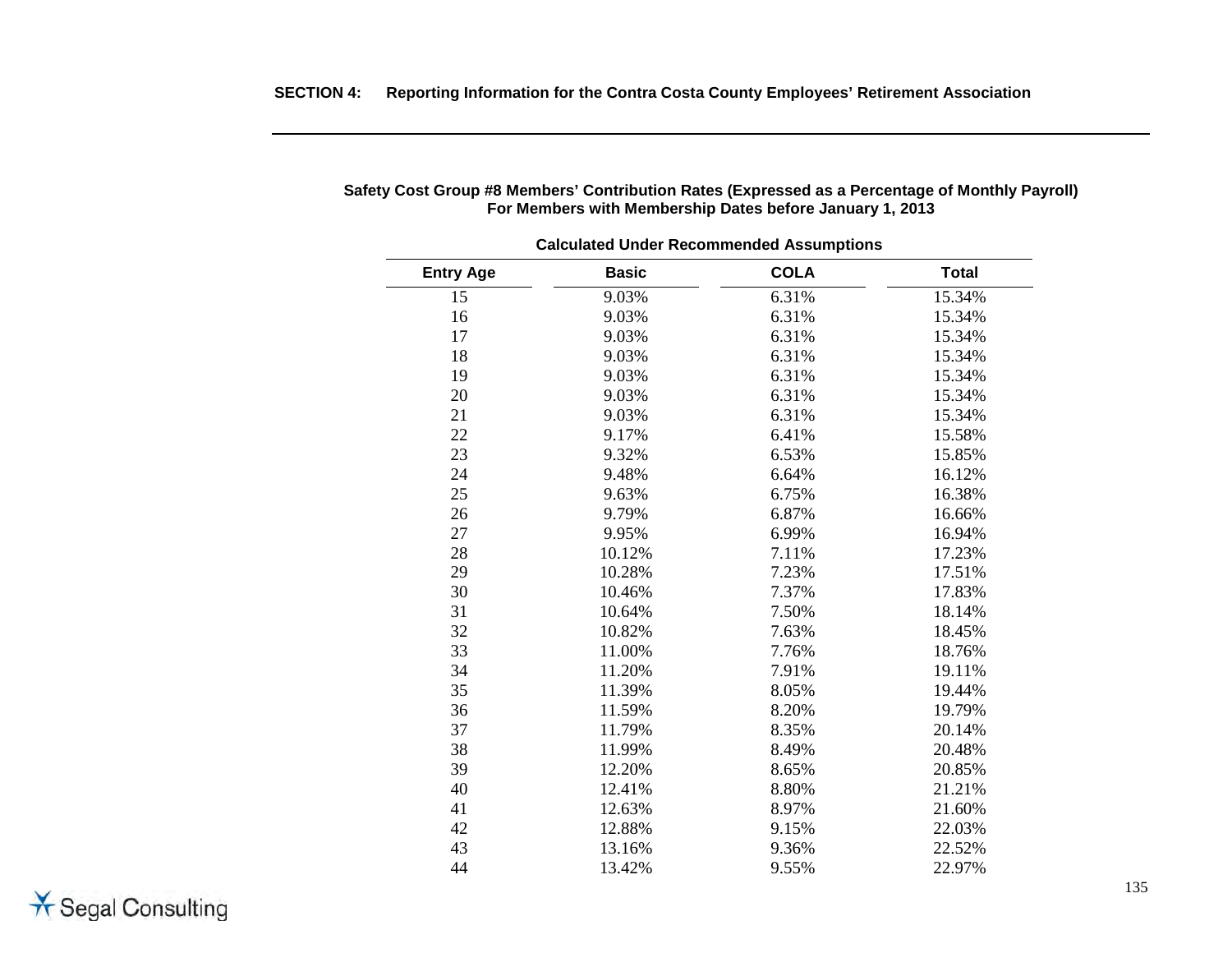| <b>Entry Age</b>  | <b>Basic</b>                                                                                | <b>COLA</b> | Total  |
|-------------------|---------------------------------------------------------------------------------------------|-------------|--------|
| 45                | 13.58%                                                                                      | 9.67%       | 23.25% |
| 46                | 13.61%                                                                                      | 9.69%       | 23.30% |
| 47                | 13.52%                                                                                      | 9.62%       | 23.14% |
| 48                | 13.41%                                                                                      | 9.54%       | 22.95% |
| 49                | 13.04%                                                                                      | 9.27%       | 22.31% |
| 50                | 13.04%                                                                                      | 9.27%       | 22.31% |
| 51                | 13.04%                                                                                      | 9.27%       | 22.31% |
| 52                | 13.04%                                                                                      | 9.27%       | 22.31% |
| 53                | 13.04%                                                                                      | 9.27%       | 22.31% |
| 54                | 13.04%                                                                                      | 9.27%       | 22.31% |
| 55                | 13.04%                                                                                      | 9.27%       | 22.31% |
| 56                | 13.04%                                                                                      | 9.27%       | 22.31% |
| 57                | 13.04%                                                                                      | 9.27%       | 22.31% |
| 58                | 13.04%                                                                                      | 9.27%       | 22.31% |
| 59                | 13.04%                                                                                      | 9.27%       | 22.31% |
| 60                | 13.04%                                                                                      | 9.27%       | 22.31% |
|                   |                                                                                             |             |        |
| 7.00%             |                                                                                             |             |        |
| ncrease:          | See Exhibit II.                                                                             |             |        |
| strative Expense: | 0.47% of payroll added to Basic rates                                                       |             |        |
| 0.75%<br>Cashout: |                                                                                             |             |        |
|                   | $72.720$ and $1.11.1$ and $1.11.1$ and $1.11.11.1$ and $1.11.11.11.1$ and $1.11.11.11.11.1$ |             |        |

# **Safety Cost Group #8 Members' Contribution Rates (Expressed as a Percentage of Monthly Payroll) For Members with Membership Dates before January 1, 2013**

**SECTION 4: Reporting Information for the Contra Costa County Employees' Retirement Association**

**Calculated Under Recommended Assumptions**

| Interest:                      | $00\%$                                                                                               |
|--------------------------------|------------------------------------------------------------------------------------------------------|
| <b>Salary Increase:</b>        | See Exhibit II.                                                                                      |
| <b>Administrative Expense:</b> | 0.47% of payroll added to Basic rates                                                                |
| Leave Cashout:                 | $0.75\%$                                                                                             |
| <b>COLA Loading:</b>           | 73.73% applied to Basic rates prior to adjustment for administrative expenses.                       |
| Mortality:                     | Headcount-Weighted RP 2014 Healthy Annuitant Mortality Table set back three years, projected to 2034 |
|                                | with the two-dimensional MP-2015 projection scale, weighted 85% male and 15% female.                 |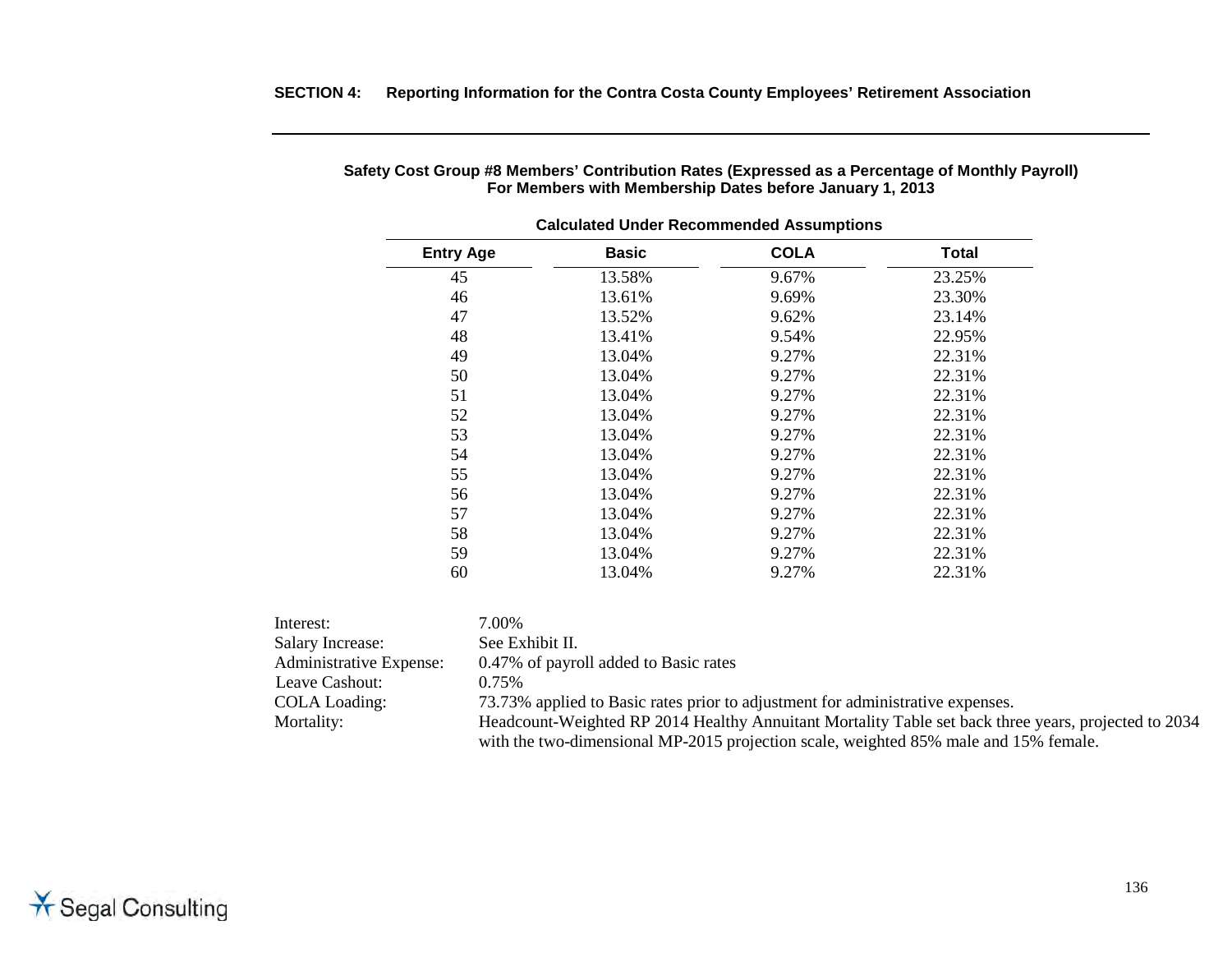| <b>Entry Age</b> | <b>Basic</b> | <b>COLA</b> | <b>Total</b> |
|------------------|--------------|-------------|--------------|
| 15               | 8.64%        | 3.88%       | 12.52%       |
| 16               | 8.64%        | 3.88%       | 12.52%       |
| 17               | 8.64%        | 3.88%       | 12.52%       |
| 18               | 8.64%        | 3.88%       | 12.52%       |
| 19               | 8.64%        | 3.88%       | 12.52%       |
| 20               | 8.64%        | 3.88%       | 12.52%       |
| 21               | 8.64%        | 3.88%       | 12.52%       |
| 22               | 8.78%        | 3.95%       | 12.73%       |
| 23               | 8.92%        | 4.02%       | 12.94%       |
| 24               | 9.07%        | 4.09%       | 13.16%       |
| 25               | 9.22%        | 4.16%       | 13.38%       |
| 26<br>9.37%      |              | 4.23%       | 13.60%       |
| 27               | 9.52%        | 4.30%       | 13.82%       |
| 28               | 9.68%        | 4.38%       | 14.06%       |
| 29               | 9.84%        | 4.45%       | 14.29%       |
| 30               | 10.01%       | 4.53%       | 14.54%       |
| 31               | 10.18%       | 4.61%       | 14.79%       |
| 32               | 10.35%       | 4.69%       | 15.04%       |
| 33               | 10.53%       | 4.78%       | 15.31%       |
| 34               | 10.71%       | 4.87%       | 15.58%       |
| 35               | 10.89%       | 4.95%       | 15.84%       |
| 36               | 11.07%       | 5.04%       | 16.11%       |
| 37               | 11.25%       | 5.12%       | 16.37%       |
| 38               | 11.45%       | 5.22%       | 16.67%       |
| 39               | 11.64%       | 5.31%       | 16.95%       |
| 40               | 11.83%       | 5.40%       | 17.23%       |
| 41               | 12.05%       | 5.50%       | 17.55%       |
| 42               | 12.27%       | 5.61%       | 17.88%       |
| 43               | 12.45%       | 5.69%       | 18.14%       |
| 44               | 12.53%       | 5.73%       | 18.26%       |

# **Safety Cost Group #9 Members' Contribution Rates (Expressed as a Percentage of Monthly Payroll) For Members with Membership Dates before January 1, 2013**

**SECTION 4: Reporting Information for the Contra Costa County Employees' Retirement Association**

**X** Segal Consulting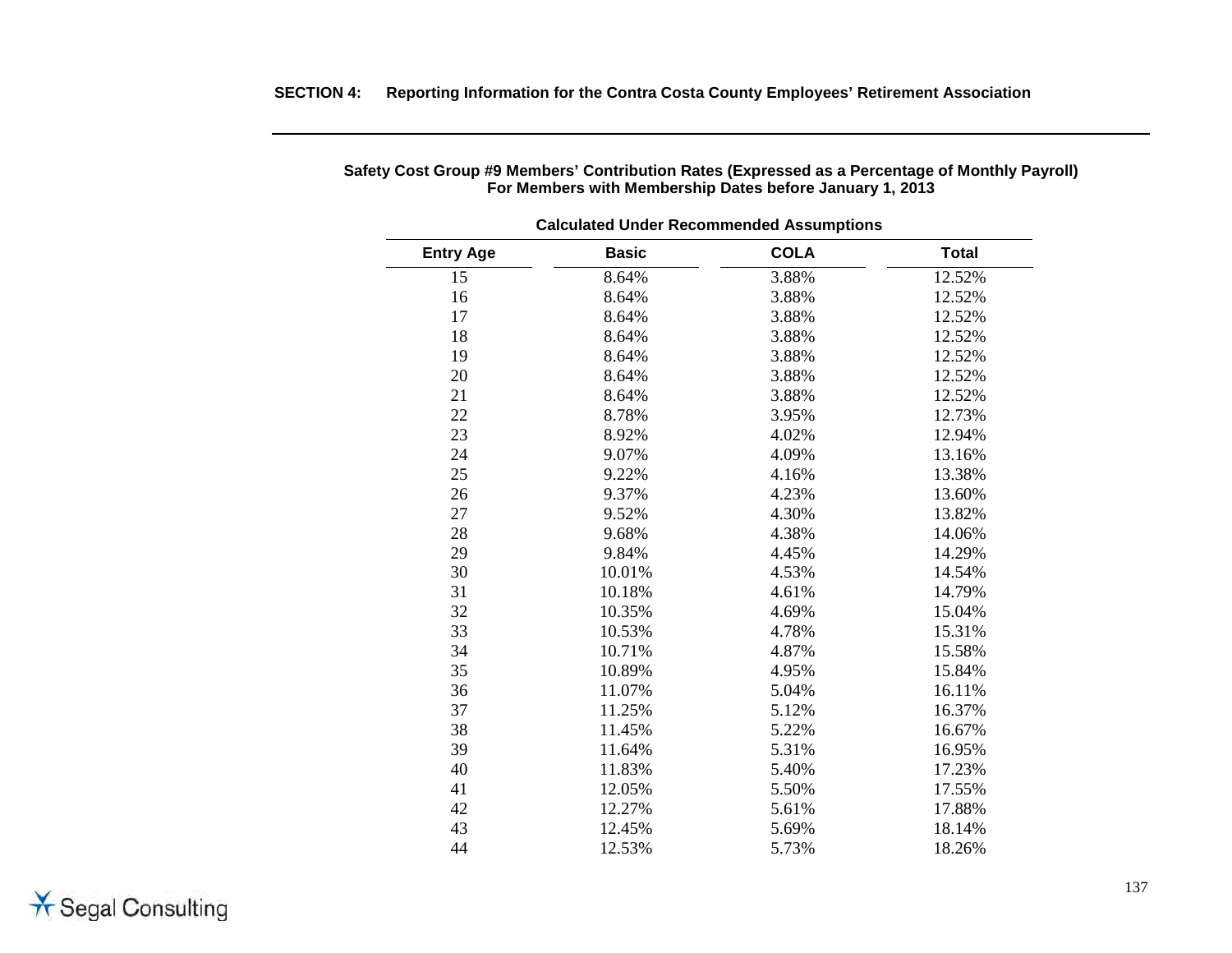|                         |                  | <b>Calculated Under Recommended Assumptions</b>                                |             |                                                                                                      |
|-------------------------|------------------|--------------------------------------------------------------------------------|-------------|------------------------------------------------------------------------------------------------------|
|                         | <b>Entry Age</b> | <b>Basic</b>                                                                   | <b>COLA</b> | <b>Total</b>                                                                                         |
|                         | 45               | 12.51%                                                                         | 5.72%       | 18.23%                                                                                               |
|                         | 46               | 12.43%                                                                         | 5.68%       | 18.11%                                                                                               |
|                         | 47               | 12.17%                                                                         | 5.56%       | 17.73%                                                                                               |
|                         | 48               | 12.55%                                                                         | 5.74%       | 18.29%                                                                                               |
|                         | 49               | 13.14%                                                                         | 6.02%       | 19.16%                                                                                               |
|                         | 50               | 13.14%                                                                         | 6.02%       | 19.16%                                                                                               |
|                         | 51               | 13.14%                                                                         | 6.02%       | 19.16%                                                                                               |
|                         | 52               | 13.14%                                                                         | 6.02%       | 19.16%                                                                                               |
|                         | 53               | 13.14%                                                                         | 6.02%       | 19.16%                                                                                               |
|                         | 54               | 13.14%                                                                         | 6.02%       | 19.16%                                                                                               |
|                         | 55               | 13.14%                                                                         | 6.02%       | 19.16%                                                                                               |
|                         | 56               | 13.14%                                                                         | 6.02%       | 19.16%                                                                                               |
|                         | 57               | 13.14%                                                                         | 6.02%       | 19.16%                                                                                               |
|                         | 58               | 13.14%                                                                         | 6.02%       | 19.16%                                                                                               |
|                         | 59               | 13.14%                                                                         | 6.02%       | 19.16%                                                                                               |
|                         | 60               | 13.14%                                                                         | 6.02%       | 19.16%                                                                                               |
| Interest:               | 7.00%            |                                                                                |             |                                                                                                      |
| <b>Salary Increase:</b> | See Exhibit II.  |                                                                                |             |                                                                                                      |
| Administrative Expense: |                  | 0.47% of payroll added to Basic rates                                          |             |                                                                                                      |
| Leave Cashout:          | $0.00\%$         |                                                                                |             |                                                                                                      |
| <b>COLA Loading:</b>    |                  | 47.52% applied to Basic rates prior to adjustment for administrative expenses. |             |                                                                                                      |
| Mortality:              |                  |                                                                                |             | Headcount-Weighted RP 2014 Healthy Annuitant Mortality Table set back three years, projected to 2034 |
|                         |                  |                                                                                |             | with the two-dimensional MP-2015 projection scale, weighted 85% male and 15% female.                 |

# **Safety Cost Group #9 Members' Contribution Rates (Expressed as a Percentage of Monthly Payroll) For Members with Membership Dates before January 1, 2013**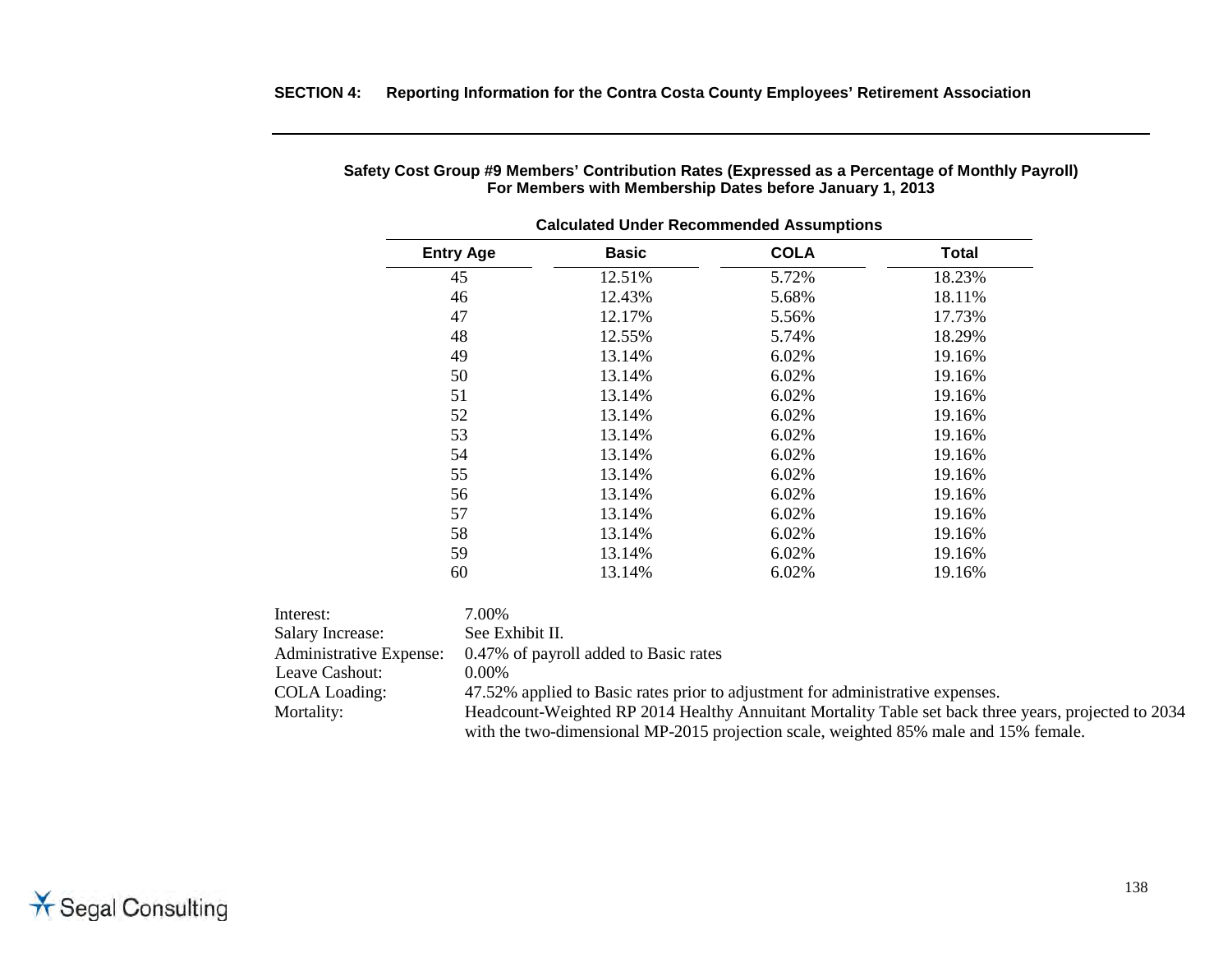| <b>Calculated Under Recommended Assumptions</b> |              |             |              |  |  |
|-------------------------------------------------|--------------|-------------|--------------|--|--|
| <b>Entry Age</b>                                | <b>Basic</b> | <b>COLA</b> | <b>Total</b> |  |  |
| 15                                              | 9.05%        | 6.25%       | 15.30%       |  |  |
| 16                                              | 9.05%        | 6.25%       | 15.30%       |  |  |
| 17                                              | 9.05%        | 6.25%       | 15.30%       |  |  |
| 18                                              | 9.05%        | 6.25%       | 15.30%       |  |  |
| 19                                              | 9.05%        | 6.25%       | 15.30%       |  |  |
| 20                                              | 9.05%        | 6.25%       | 15.30%       |  |  |
| 21                                              | 9.05%        | 6.25%       | 15.30%       |  |  |
| 22                                              | 9.19%        | 6.36%       | 15.55%       |  |  |
| 23                                              | 9.34%        | 6.47%       | 15.81%       |  |  |
| 24                                              | 9.50%        | 6.58%       | 16.08%       |  |  |
| 25                                              | 9.65%        | 6.69%       | 16.34%       |  |  |
| 26                                              | 9.81%        | 6.81%       | 16.62%       |  |  |
| 27                                              | 9.97%        | 6.92%       | 16.89%       |  |  |
| 28                                              | 10.14%       | 7.05%       | 17.19%       |  |  |
| 29                                              | 10.31%       | 7.17%       | 17.48%       |  |  |
| 30                                              | 10.48%       | 7.30%       | 17.78%       |  |  |
| 31                                              | 10.65%       | 7.42%       | 18.07%       |  |  |
| 32                                              | 10.84%       | 7.56%       | 18.40%       |  |  |
| 33                                              | 11.03%       | 7.70%       | 18.73%       |  |  |
| 34                                              | 11.22%       | 7.84%       | 19.06%       |  |  |
| 35                                              | 11.42%       | 7.98%       | 19.40%       |  |  |
| 36                                              | 11.62%       | 8.13%       | 19.75%       |  |  |
| 37                                              | 11.81%       | 8.27%       | 20.08%       |  |  |
| 38                                              | 12.01%       | 8.41%       | 20.42%       |  |  |
| 39                                              | 12.22%       | 8.56%       | 20.78%       |  |  |
| 40                                              | 12.44%       | 8.72%       | 21.16%       |  |  |
| 41                                              | 12.67%       | 8.89%       | 21.56%       |  |  |
| 42                                              | 12.90%       | 9.06%       | 21.96%       |  |  |
| 43                                              | 13.19%       | 9.27%       | 22.46%       |  |  |
| 44                                              | 13.42%       | 9.44%       | 22.86%       |  |  |

# **Safety Cost Group #10 Members' Contribution Rates (Expressed as a Percentage of Monthly Payroll) For Members with Membership Dates before January 1, 2013**

**SECTION 4: Reporting Information for the Contra Costa County Employees' Retirement Association**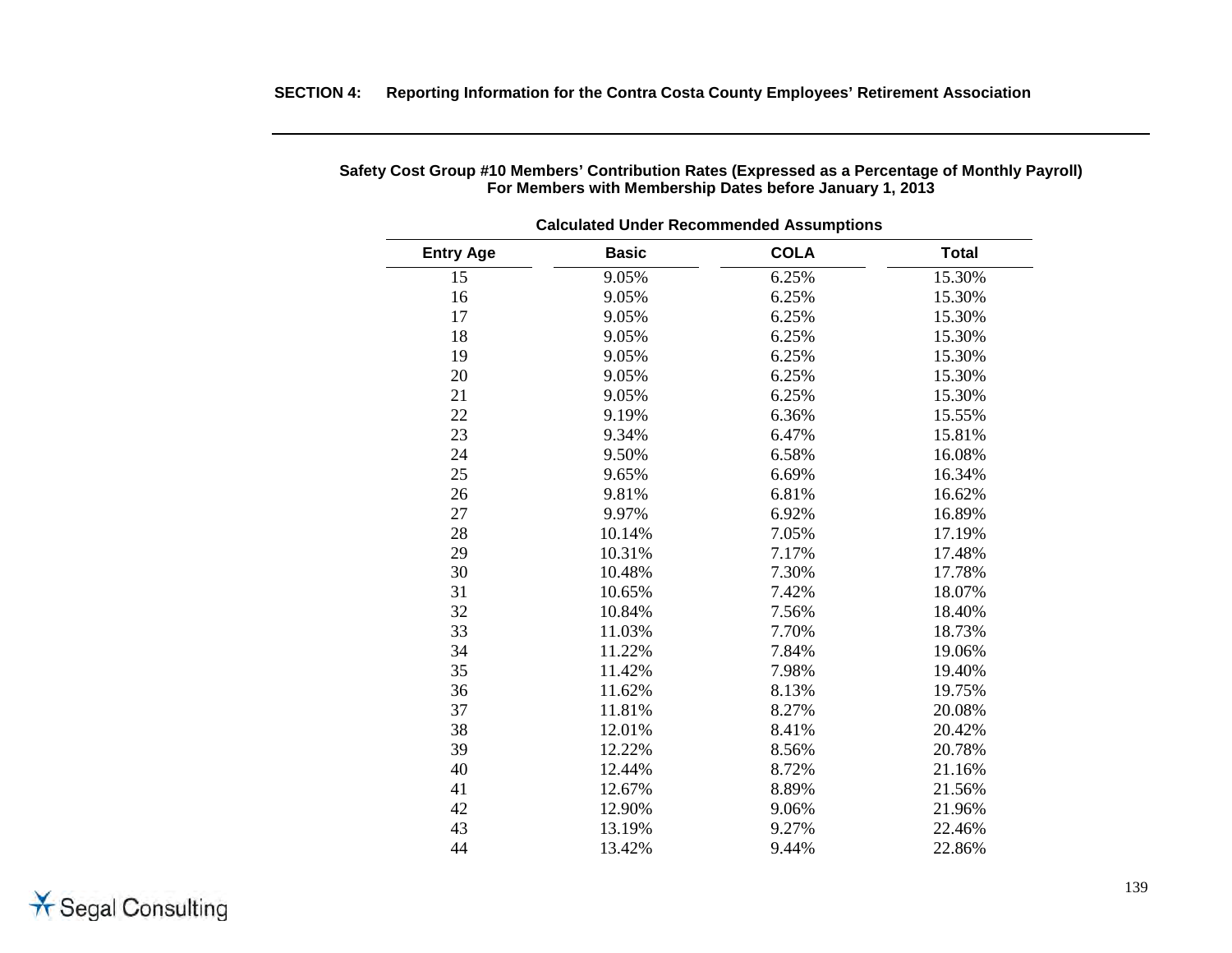|                         |                  | <b>Calculated Under Recommended Assumptions</b>                                                      |             |        |
|-------------------------|------------------|------------------------------------------------------------------------------------------------------|-------------|--------|
|                         | <b>Entry Age</b> | <b>Basic</b>                                                                                         | <b>COLA</b> | Total  |
|                         | 45               | 13.62%                                                                                               | 9.59%       | 23.21% |
|                         | 46               | 13.66%                                                                                               | 9.61%       | 23.27% |
|                         | 47               | 13.60%                                                                                               | 9.57%       | 23.17% |
|                         | 48               | 13.39%                                                                                               | 9.42%       | 22.81% |
|                         | 49               | 13.01%                                                                                               | 9.14%       | 22.15% |
|                         | 50               | 13.01%                                                                                               | 9.14%       | 22.15% |
|                         | 51               | 13.01%                                                                                               | 9.14%       | 22.15% |
|                         | 52               | 13.01%                                                                                               | 9.14%       | 22.15% |
|                         | 53               | 13.01%                                                                                               | 9.14%       | 22.15% |
|                         | 54               | 13.01%                                                                                               | 9.14%       | 22.15% |
|                         | 55               | 13.01%                                                                                               | 9.14%       | 22.15% |
|                         | 56               | 13.01%                                                                                               | 9.14%       | 22.15% |
|                         | 57               | 13.01%                                                                                               | 9.14%       | 22.15% |
|                         | 58               | 13.01%                                                                                               | 9.14%       | 22.15% |
|                         | 59               | 13.01%                                                                                               | 9.14%       | 22.15% |
|                         | 60               | 13.01%                                                                                               | 9.14%       | 22.15% |
| Interest:               | 7.00%            |                                                                                                      |             |        |
| <b>Salary Increase:</b> | See Exhibit II.  |                                                                                                      |             |        |
| Administrative Expense: |                  | 0.47% of payroll added to Basic rates                                                                |             |        |
| Leave Cashout:          | 1.00%            |                                                                                                      |             |        |
| <b>COLA</b> Loading:    |                  | 72.89% applied to Basic rates prior to adjustment for administrative expenses.                       |             |        |
| Mortality:              |                  | Headcount-Weighted RP 2014 Healthy Annuitant Mortality Table set back three years, projected to 2034 |             |        |
|                         |                  | with the two-dimensional MP-2015 projection scale, weighted 85% male and 15% female.                 |             |        |

#### **Safety Cost Group #10 Members' Contribution Rates (Expressed as a Percentage of Monthly Payroll) For Members with Membership Dates before January 1, 2013**

**SECTION 4: Reporting Information for the Contra Costa County Employees' Retirement Association**

\* Segal Consulting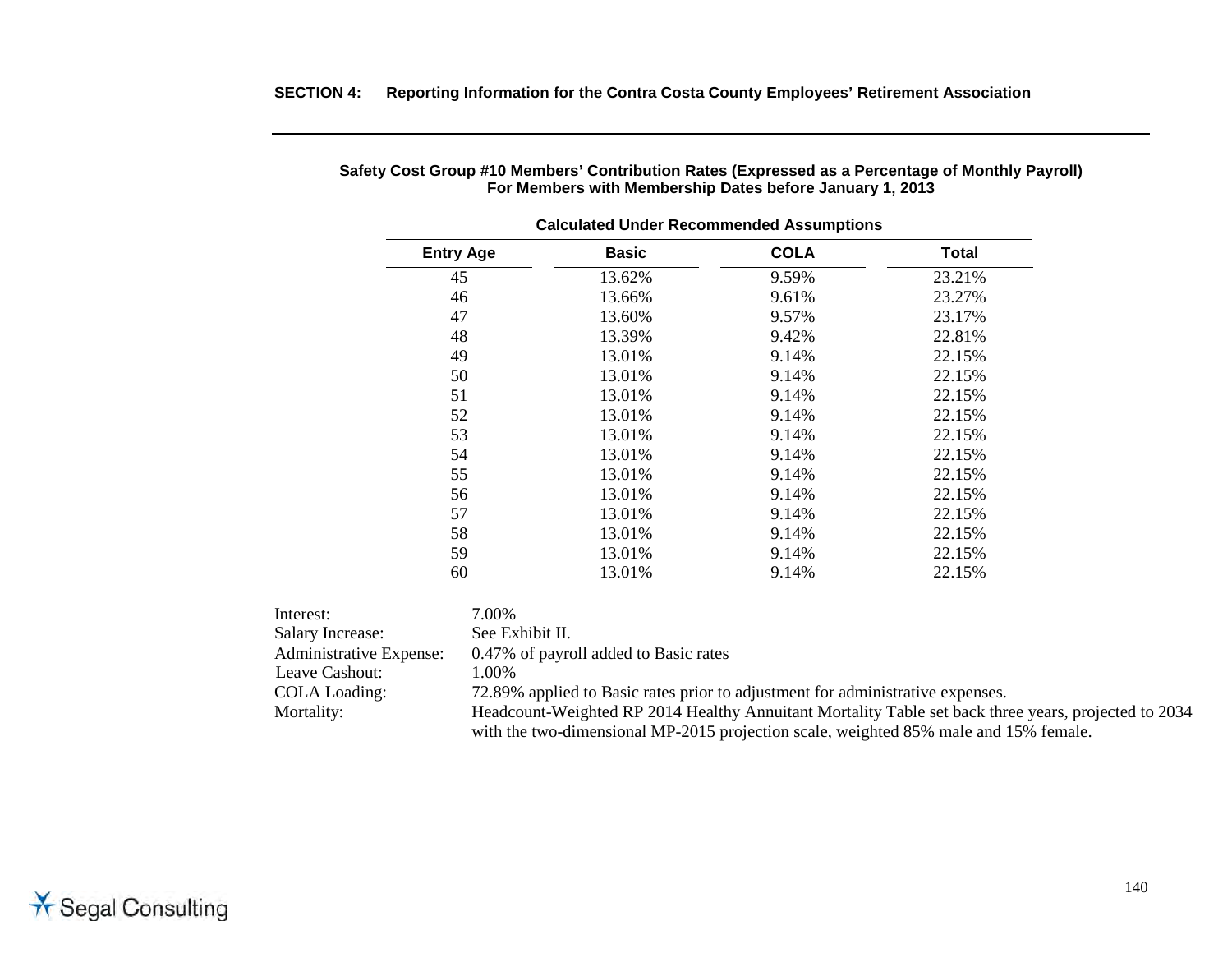| <b>Entry Age</b> | <b>Basic</b> | <b>COLA</b> | <b>Total</b> |  |
|------------------|--------------|-------------|--------------|--|
| 15               | 9.17%        | 6.45%       | 15.62%       |  |
| 16               | 9.17%        | 6.45%       | 15.62%       |  |
| 17               | 9.17%        | 6.45%       | 15.62%       |  |
| 18               | 9.17%        | 6.45%       | 15.62%       |  |
| 19               | 9.17%        | 6.45%       | 15.62%       |  |
| 20               | 9.17%        | 6.45%       | 15.62%       |  |
| 21               | 9.17%        | 6.45%       | 15.62%       |  |
| 22               | 9.32%        | 6.56%       | 15.88%       |  |
| 23               | 9.47%        | 6.67%       | 16.14%       |  |
| 24               | 9.63%        | 6.79%       | 16.42%       |  |
| 25               | 9.78%        | 6.90%       | 16.68%       |  |
| 26               | 9.94%        | 7.02%       | 16.96%       |  |
| 27               | 10.11%       | 7.15%       | 17.26%       |  |
| 28               | 10.28%       | 7.27%       | 17.55%       |  |
| 29               | 10.45%       | 7.40%       | 17.85%       |  |
| 30               | 10.62%       | 7.53%       | 18.15%       |  |
| 31               | 10.80%       | 7.66%       | 18.46%       |  |
| 32               | 10.99%       | 7.80%       | 18.79%       |  |
| 33               | 11.17%       | 7.93%       | 19.10%       |  |
| 34               | 11.37%       | 8.08%       | 19.45%       |  |
| 35               | 11.57%       | 8.23%       | 19.80%       |  |
| 36               | 11.77%       | 8.38%       | 20.15%       |  |
| 37               | 11.97%       | 8.53%       | 20.50%       |  |
| 38               | 12.17%       | 8.68%       | 20.85%       |  |
| 39               | 12.38%       | 8.83%       | 21.21%       |  |
| 40               | 12.59%       | 8.99%       | 21.58%       |  |
| 41               | 12.83%       | 9.16%       | 21.99%       |  |
| 42               | 13.07%       | 9.34%       | 22.41%       |  |
| 43               | 13.34%       | 9.54%       | 22.88%       |  |
| 44               | 13.60%       | 9.74%       | 23.34%       |  |

# **Safety Cost Group #11 Members' Contribution Rates (Expressed as a Percentage of Monthly Payroll) For Members with Membership Dates before January 1, 2013**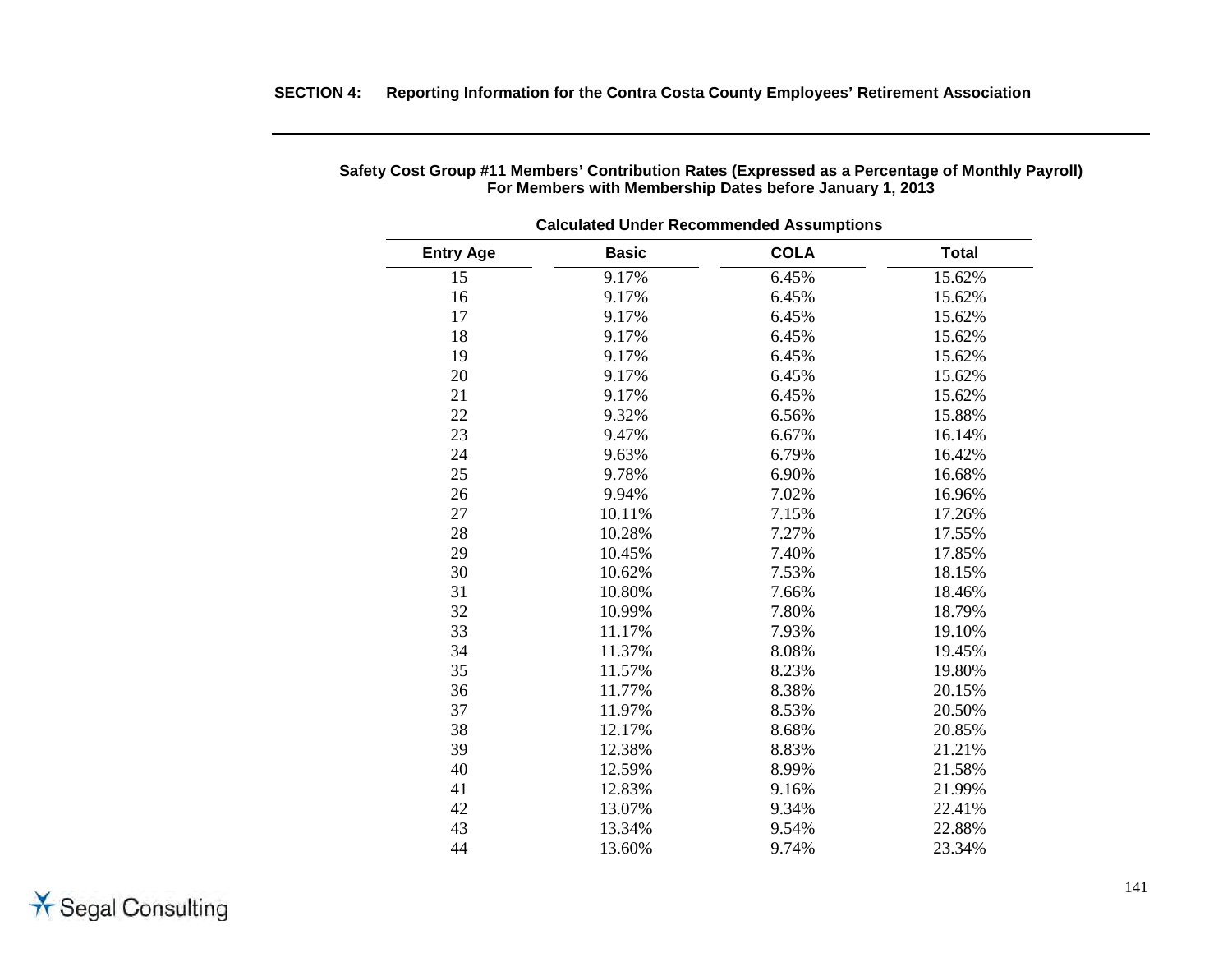|                         | <b>Calculated Under Recommended Assumptions</b> |                                       |             |              |  |  |
|-------------------------|-------------------------------------------------|---------------------------------------|-------------|--------------|--|--|
|                         | <b>Entry Age</b>                                | <b>Basic</b>                          | <b>COLA</b> | <b>Total</b> |  |  |
|                         | 45                                              | 13.76%                                | 9.85%       | 23.61%       |  |  |
|                         | 46                                              | 13.80%                                | 9.88%       | 23.68%       |  |  |
|                         | 47                                              | 13.71%                                | 9.82%       | 23.53%       |  |  |
|                         | 48                                              | 13.44%                                | 9.62%       | 23.06%       |  |  |
|                         | 49                                              | 12.83%                                | 9.16%       | 21.99%       |  |  |
|                         | 50                                              | 12.83%                                | 9.16%       | 21.99%       |  |  |
| 51                      |                                                 | 12.83%                                | 9.16%       | 21.99%       |  |  |
|                         | 52                                              | 12.83%                                | 9.16%       | 21.99%       |  |  |
|                         | 53                                              | 12.83%                                | 9.16%       | 21.99%       |  |  |
|                         | 54                                              | 12.83%                                | 9.16%       | 21.99%       |  |  |
|                         | 55                                              | 12.83%                                | 9.16%       | 21.99%       |  |  |
|                         | 56                                              | 12.83%                                | 9.16%       | 21.99%       |  |  |
|                         | 57                                              | 12.83%                                | 9.16%       | 21.99%       |  |  |
|                         | 58                                              | 12.83%                                | 9.16%       | 21.99%       |  |  |
|                         | 59                                              | 12.83%                                | 9.16%       | 21.99%       |  |  |
|                         | 60                                              | 12.83%                                | 9.16%       | 21.99%       |  |  |
| Interest:               | 7.00%                                           |                                       |             |              |  |  |
| <b>Salary Increase:</b> | See Exhibit II.                                 |                                       |             |              |  |  |
| Administrative Expense: |                                                 | 0.47% of payroll added to Basic rates |             |              |  |  |
| Leave Cashout:          | 2.50%                                           |                                       |             |              |  |  |

#### **Safety Cost Group #11 Members' Contribution Rates (Expressed as a Percentage of Monthly Payroll) For Members with Membership Dates before January 1, 2013**

**SECTION 4: Reporting Information for the Contra Costa County Employees' Retirement Association**

COLA Loading: 74.15% applied to Basic rates prior to adjustment for administrative expenses.<br>Mortality: Headcount-Weighted RP 2014 Healthy Annuitant Mortality Table set back three Headcount-Weighted RP 2014 Healthy Annuitant Mortality Table set back three years, projected to 2034 with the two-dimensional MP-2015 projection scale, weighted 85% male and 15% female.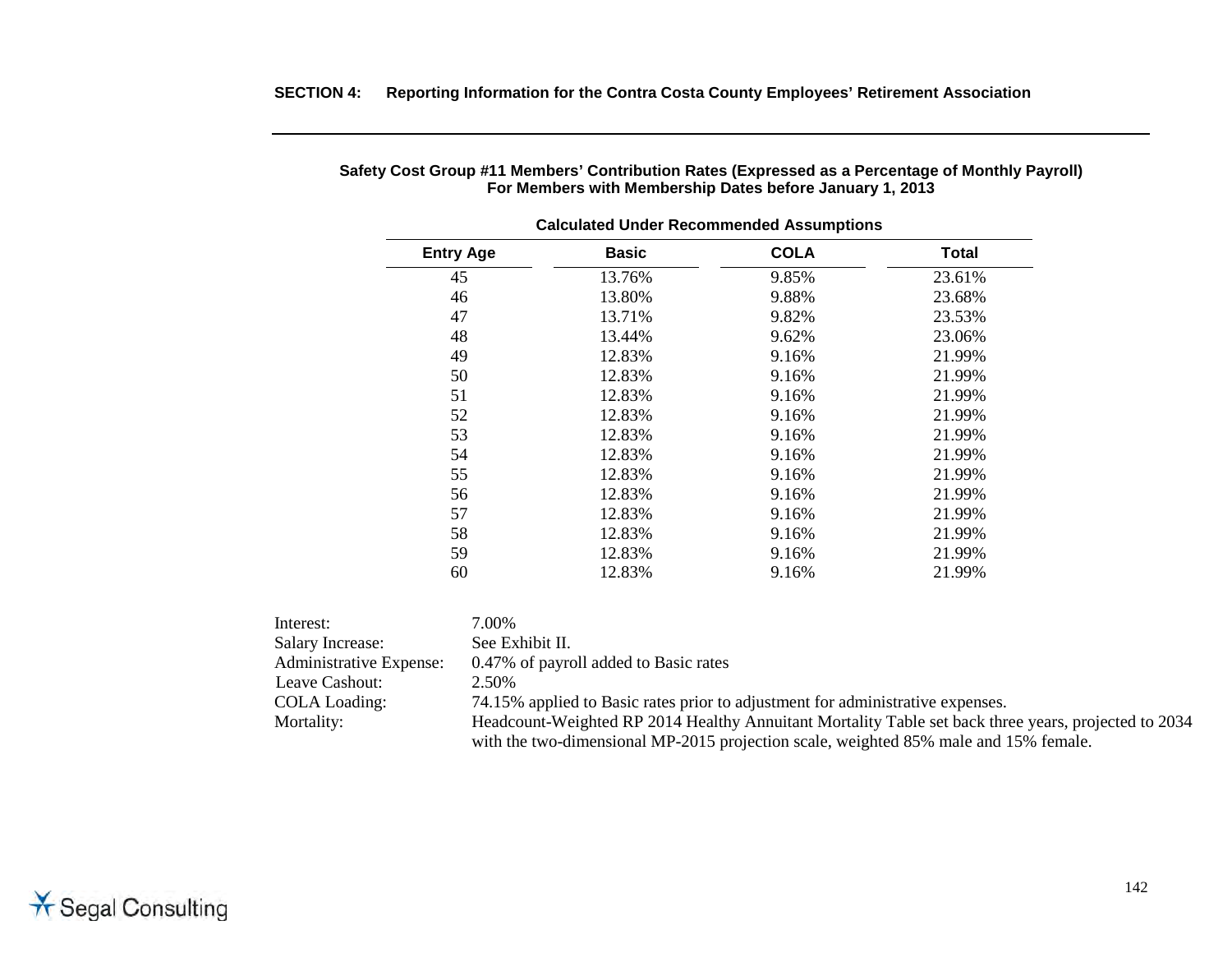| <b>Calculated Under Recommended Assumptions</b> |              |             |              |  |  |
|-------------------------------------------------|--------------|-------------|--------------|--|--|
| <b>Entry Age</b>                                | <b>Basic</b> | <b>COLA</b> | <b>Total</b> |  |  |
| 15                                              | 9.17%        | 5.07%       | 14.24%       |  |  |
| 16                                              | 9.17%        | 5.07%       | 14.24%       |  |  |
| 17                                              | 9.17%        | 5.07%       | 14.24%       |  |  |
| 18                                              | 9.17%        | 5.07%       | 14.24%       |  |  |
| 19                                              | 9.17%        | 5.07%       | 14.24%       |  |  |
| 20                                              | 9.17%        | 5.07%       | 14.24%       |  |  |
| 21                                              | 9.17%        | 5.07%       | 14.24%       |  |  |
| 22                                              | 9.32%        | 5.16%       | 14.48%       |  |  |
| 23                                              | 9.47%        | 5.24%       | 14.71%       |  |  |
| 24                                              | 9.63%        | 5.34%       | 14.97%       |  |  |
| 25                                              | 9.78%        | 5.42%       | 15.20%       |  |  |
| 26                                              | 9.94%        | 5.52%       | 15.46%       |  |  |
| 27                                              | 10.11%       | 5.62%       | 15.73%       |  |  |
| 28                                              | 10.28%       | 5.72%       | 16.00%       |  |  |
| 29                                              | 10.45%       | 5.82%       | 16.27%       |  |  |
| 30                                              | 10.62%       | 5.91%       | 16.53%       |  |  |
| 31                                              | 10.80%       | 6.02%       | 16.82%       |  |  |
| 32                                              | 10.99%       | 6.13%       | 17.12%       |  |  |
| 33                                              | 11.17%       | 6.23%       | 17.40%       |  |  |
| 34                                              | 11.37%       | 6.35%       | 17.72%       |  |  |
| 35                                              | 11.57%       | 6.47%       | 18.04%       |  |  |
| 36                                              | 11.77%       | 6.58%       | 18.35%       |  |  |
| 37                                              | 11.97%       | 6.70%       | 18.67%       |  |  |
| 38                                              | 12.17%       | 6.82%       | 18.99%       |  |  |
| 39                                              | 12.38%       | 6.94%       | 19.32%       |  |  |
| 40                                              | 12.59%       | 7.06%       | 19.65%       |  |  |
| 41                                              | 12.83%       | 7.20%       | 20.03%       |  |  |
| 42                                              | 13.07%       | 7.34%       | 20.41%       |  |  |
| 43                                              | 13.34%       | 7.50%       | 20.84%       |  |  |
| 44                                              | 13.60%       | 7.65%       | 21.25%       |  |  |

# **Safety Cost Group #12 Members' Contribution Rates (Expressed as a Percentage of Monthly Payroll) For Members with Membership Dates before January 1, 2013**

**SECTION 4: Reporting Information for the Contra Costa County Employees' Retirement Association**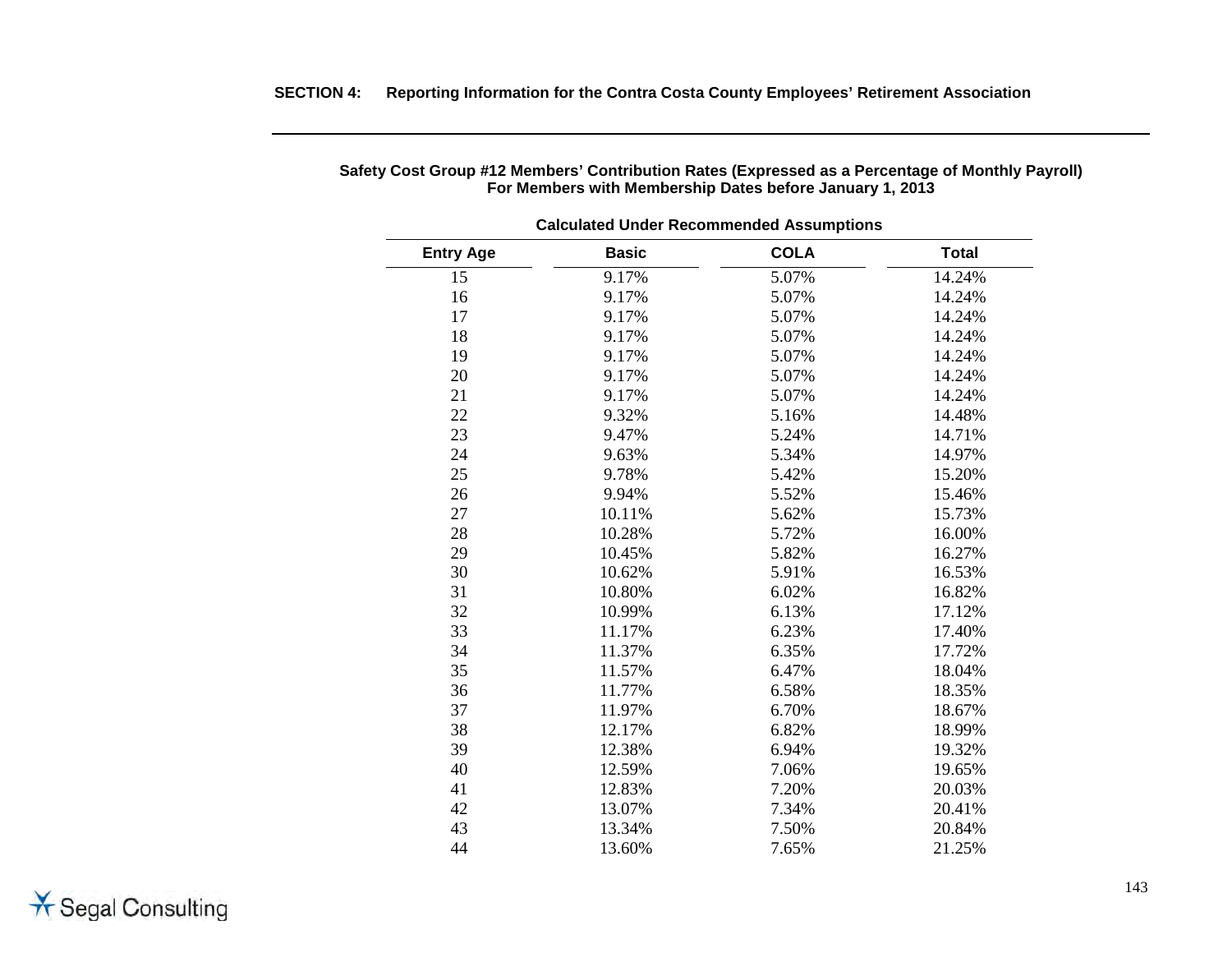| <b>Calculated Under Recommended Assumptions</b> |                                                                                                      |             |              |  |
|-------------------------------------------------|------------------------------------------------------------------------------------------------------|-------------|--------------|--|
| <b>Entry Age</b>                                | <b>Basic</b>                                                                                         | <b>COLA</b> | <b>Total</b> |  |
| 45                                              | 13.76%                                                                                               | 7.74%       | 21.50%       |  |
| 46                                              | 13.80%                                                                                               | 7.77%       | 21.57%       |  |
| 47                                              | 13.71%                                                                                               | 7.71%       | 21.42%       |  |
| 48                                              | 13.44%                                                                                               | 7.56%       | 21.00%       |  |
| 49                                              | 12.83%                                                                                               | 7.20%       | 20.03%       |  |
| 50                                              | 12.83%                                                                                               | 7.20%       | 20.03%       |  |
| 51                                              | 12.83%                                                                                               | 7.20%       | 20.03%       |  |
| 52                                              | 12.83%                                                                                               | 7.20%       | 20.03%       |  |
| 53                                              | 12.83%                                                                                               | 7.20%       | 20.03%       |  |
| 54                                              | 12.83%                                                                                               | 7.20%       | 20.03%       |  |
| 55                                              | 12.83%                                                                                               | 7.20%       | 20.03%       |  |
| 56                                              | 12.83%                                                                                               | 7.20%       | 20.03%       |  |
| 57                                              | 12.83%                                                                                               | 7.20%       | 20.03%       |  |
| 58                                              | 12.83%                                                                                               | 7.20%       | 20.03%       |  |
| 59                                              | 12.83%                                                                                               | 7.20%       | 20.03%       |  |
| 60                                              | 12.83%                                                                                               | 7.20%       | 20.03%       |  |
| Interest:                                       | 7.00%                                                                                                |             |              |  |
| Salary Increase:                                | See Exhibit II.                                                                                      |             |              |  |
| Administrative Expense:                         | 0.47% of payroll added to Basic rates                                                                |             |              |  |
| Leave Cashout:                                  | 2.50%                                                                                                |             |              |  |
| COLA Loading:                                   | 58.27% applied to Basic rates prior to adjustment for administrative expenses.                       |             |              |  |
| Mortality:                                      | Headcount-Weighted RP 2014 Healthy Annuitant Mortality Table set back three years, projected to 2034 |             |              |  |

with the two-dimensional MP-2015 projection scale, weighted 85% male and 15% female.

### **Safety Cost Group #12 Members' Contribution Rates (Expressed as a Percentage of Monthly Payroll) For Members with Membership Dates before January 1, 2013**

**SECTION 4: Reporting Information for the Contra Costa County Employees' Retirement Association**

\* Segal Consulting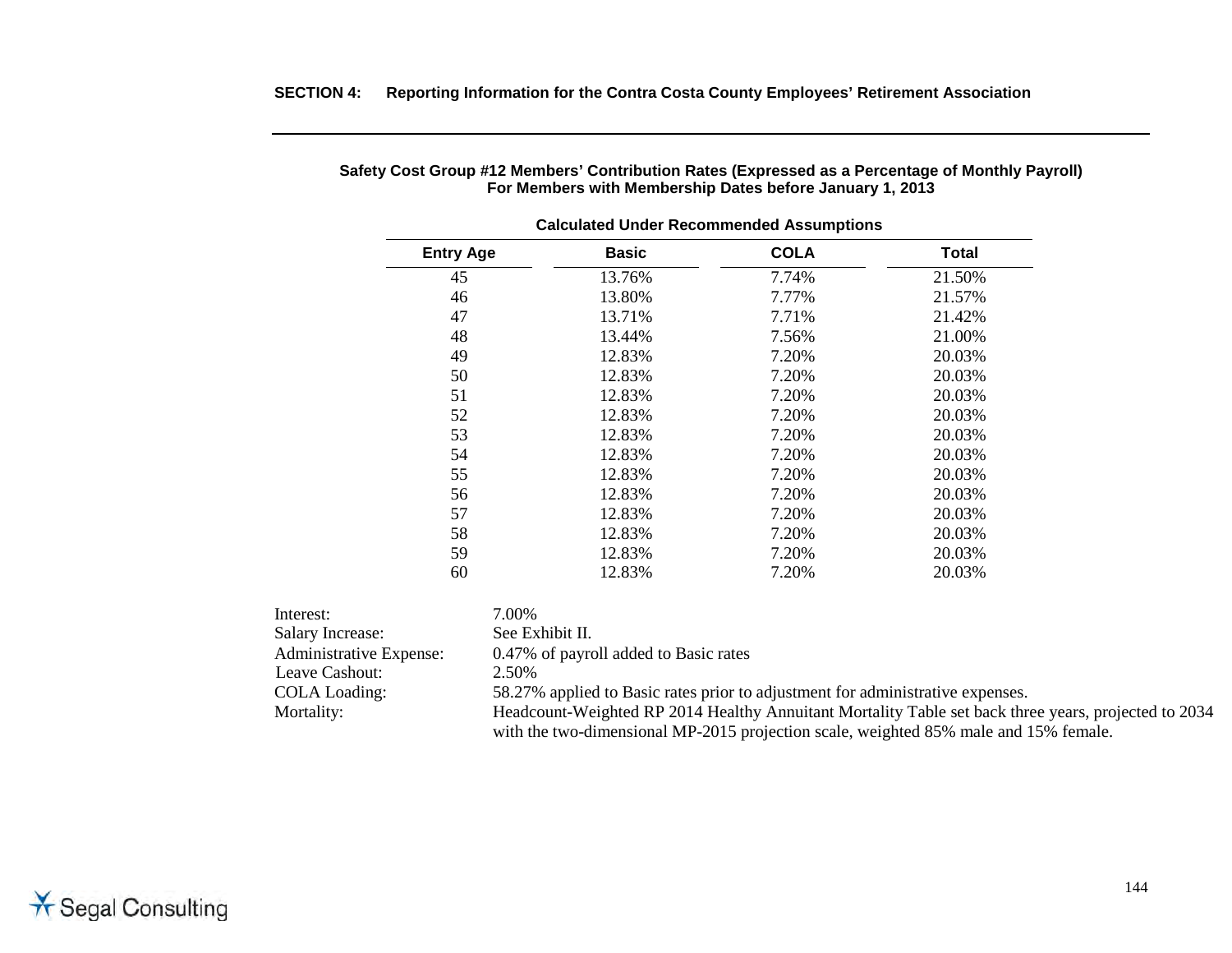# **Appendix B**

**Member Contribution Rates for Members with Membership Dates on or after January 1, 2013**

| General Members' Contribution Rates for Members with Membership Dates on or after January 1, 2013<br>(Expressed as a Percentage of Monthly Payroll) |              |             |        |  |  |  |  |  |
|-----------------------------------------------------------------------------------------------------------------------------------------------------|--------------|-------------|--------|--|--|--|--|--|
| <b>Calculated Under Recommended Assumptions</b>                                                                                                     |              |             |        |  |  |  |  |  |
|                                                                                                                                                     | <b>Basic</b> | <b>COLA</b> | Total  |  |  |  |  |  |
| Cost Group #1 – PEPRA Tier 4 $(2\%$ COLA)                                                                                                           | 8.84%        | 2.02%       | 10.86% |  |  |  |  |  |
| Cost Group #1 – PEPRA Tier 4 (3% COLA)                                                                                                              | 9.14%        | 3.07%       | 12.21% |  |  |  |  |  |
| Cost Group #2 - PEPRA Tier 5 (2% COLA)                                                                                                              | 8.11%        | 1.85%       | 9.96%  |  |  |  |  |  |
| Cost Group #2 - PEPRA Tier 5 (3%/4% COLA)                                                                                                           | 8.28%        | 2.77%       | 11.05% |  |  |  |  |  |
| Cost Group #3 - PEPRA Tier 4 (3% COLA)                                                                                                              | 8.71%        | 2.99%       | 11.70% |  |  |  |  |  |
| Cost Group #4 - PEPRA Tier 4 (3% COLA)                                                                                                              | 8.82%        | 3.00%       | 11.82% |  |  |  |  |  |
| Cost Group #5 - PEPRA Tier 4 (2% COLA)                                                                                                              | 9.54%        | 2.21%       | 11.75% |  |  |  |  |  |
| Cost Group #5 - PEPRA Tier 4 (3% COLA)                                                                                                              | 10.97%       | 3.78%       | 14.75% |  |  |  |  |  |
| Cost Group #6 - PEPRA Tier 4 (3% COLA)                                                                                                              | 9.46%        | 3.30%       | 12.76% |  |  |  |  |  |

The PEPRA member contribution rates are 50% of the Normal Cost rate. The Basic rates shown above also include an administrative expense load of 0.47% of payroll.

Note: It is our understanding that in the determination of pension benefits under the PEPRA formulas, the compensation that can be taken into account for 2016 is equal to the Social Security Taxable Wage Base or \$117,020. (For an employer that is not enrolled in Social Security, the maximum amount is \$140,424 or 120% of the Social Security Taxable Wage Base). (reference: Section 7522.10). These amounts should be adjusted for changes to the Consumer Price Index for All Urban Consumers after 2015. (reference: Section 7522.10(d))